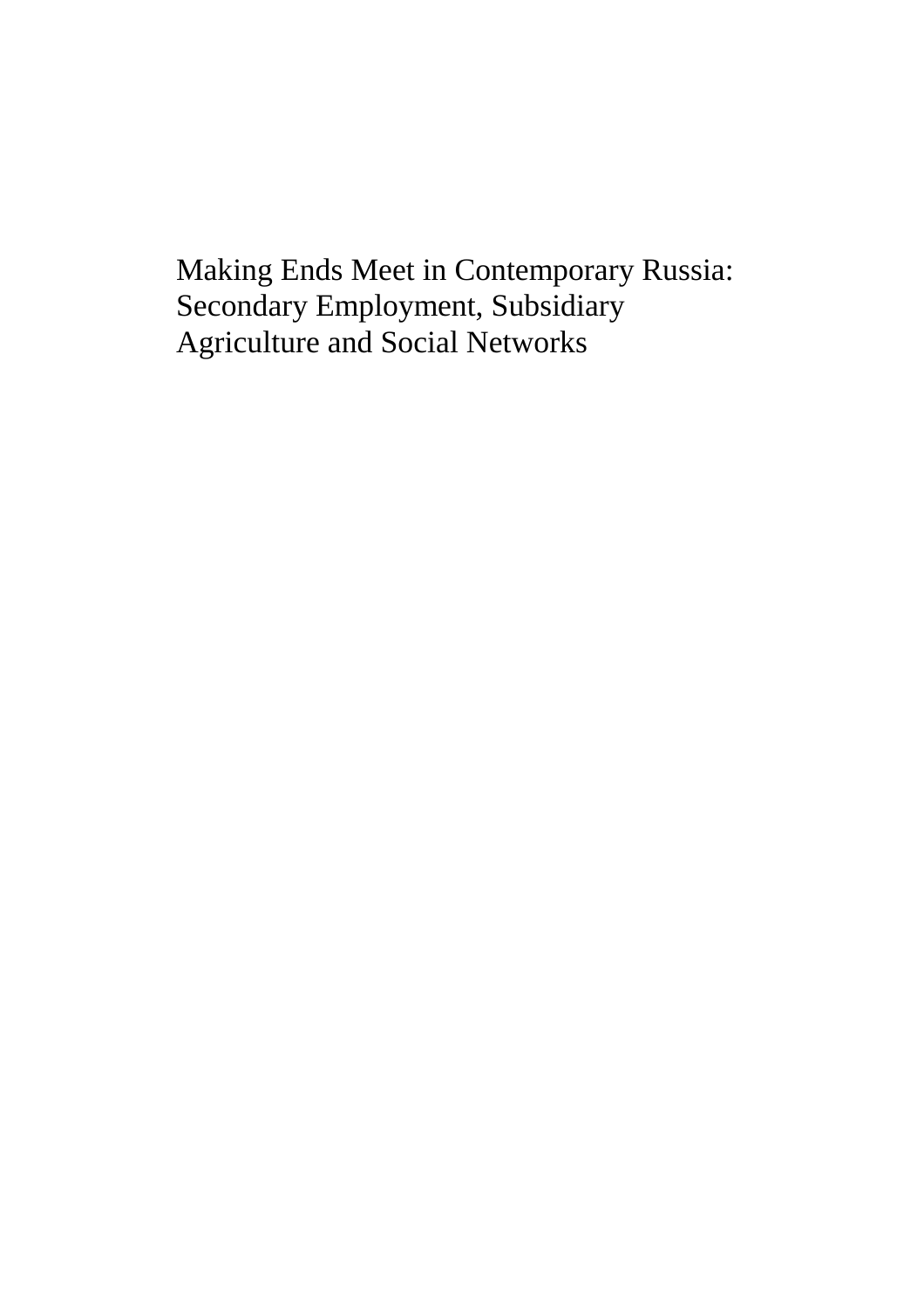# **Making Ends Meet in Contemporary Russia:** Secondary Employment, Subsidiary Agriculture and Social Networks

### Simon Clarke

*Professor of Sociology Centre for Comparative Labour Studies Department of Sociology University of Warwick Coventry, UK*

Edward Elgar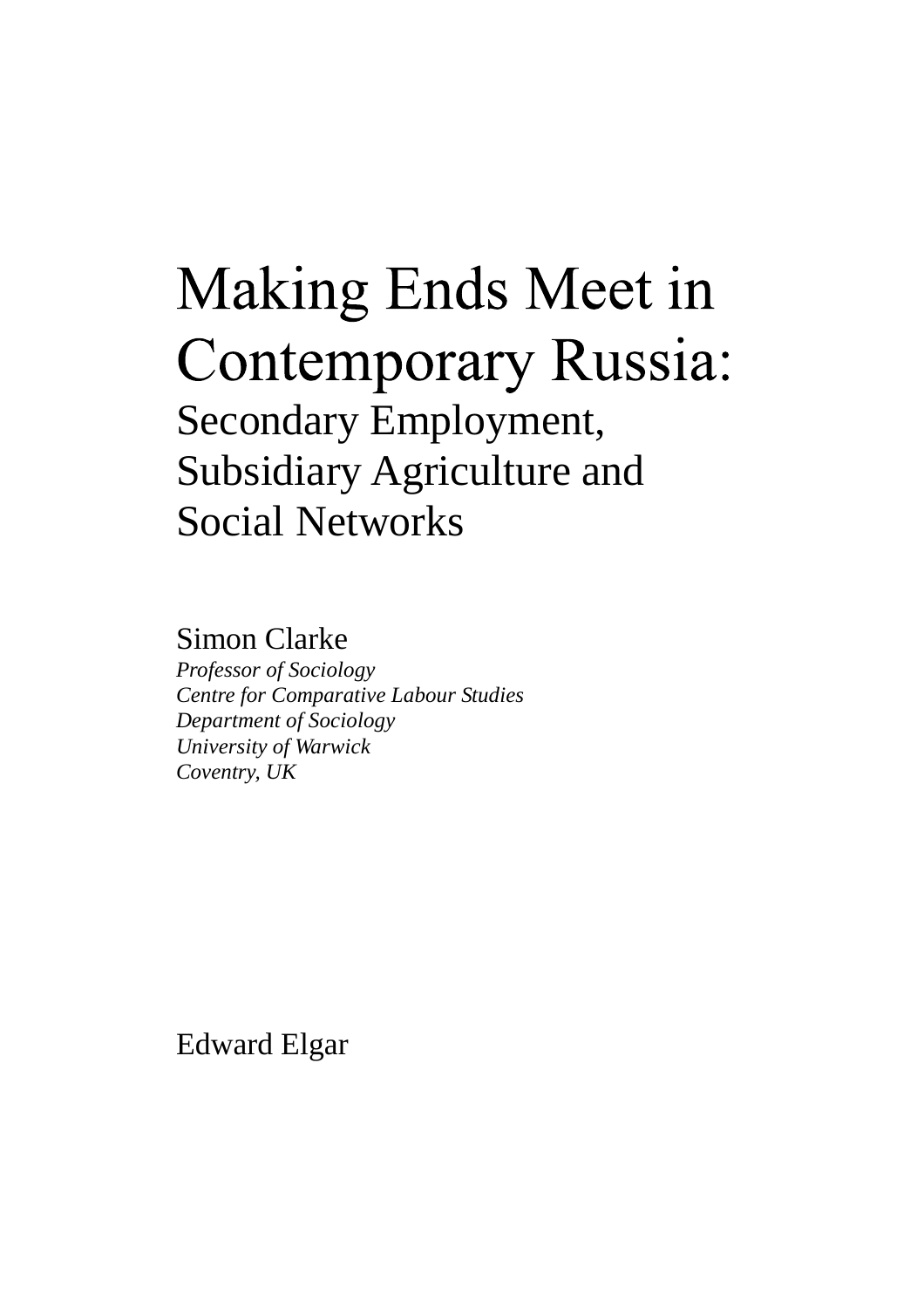Simon Clarke 2002

All rights reserved. No part of this publication may be reproduced, stored in a retrieval system, or transmitted in any form or by any means, electronic, mechanical, photocopying, recording, or otherwise without the prior permission of the publisher.

Published by Edward Elgar Publishing Limited 8 Lansdown Place Cheltenham Glos GL50 2HU UK

Edward Elgar Publishing Company Old Post Road Brookfield Vermont 05036 US

**British Library Cataloguing in Publication Data**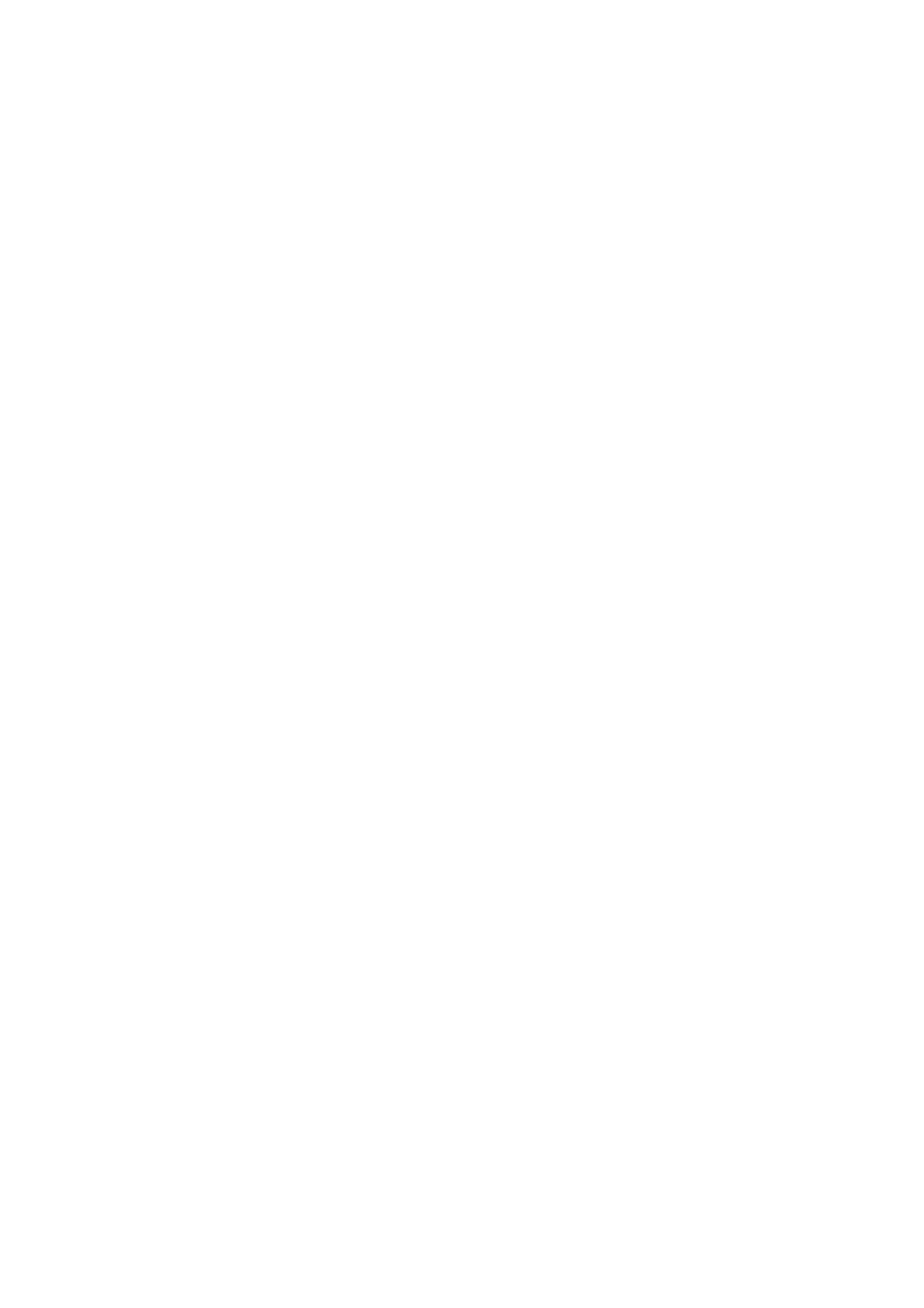# Contents

|              | <b>List of Tables</b>                                     | viii         |
|--------------|-----------------------------------------------------------|--------------|
|              | Acknowledgements                                          | xiii         |
| $\mathbf{1}$ | Household Subsistence in the Russian Economic Crisis      | $\mathbf{1}$ |
|              | 2 Secondary employment                                    | 10           |
|              | Definition and data sources                               | 10           |
|              | <b>Scale Of Secondary Employment</b>                      | 16           |
|              | Kinds of secondary employment                             | 26           |
|              | Formalised Supplementary Work (po sovmestitel'stvu).      | 27           |
|              | Kalym                                                     | 30           |
|              | Work on short-term labour contracts (agreements)          | 32           |
|              | Self-employment: private services and commercial activity | 36           |
|              | Trading                                                   | 38           |
|              | <b>Characteristics Of Secondary Employment</b>            | 41           |
|              | The branch distribution of secondary employment           | 41           |
|              | The occupational distribution of secondary employment     | 48           |
|              | The formalisation of secondary employment                 | 50           |
|              | The time demands of secondary employment                  | 52           |
|              | Earnings from secondary employment                        | 55           |
|              | Secondary employment and labour mobility                  | 58           |
|              | The incidence of secondary employment                     | 62           |
|              | Incentives, opportunities and constraints                 | 62           |
|              | Recruitment to second jobs                                | 67           |
|              | Opportunities for secondary employment                    | 70           |
|              | Constraints                                               | 72           |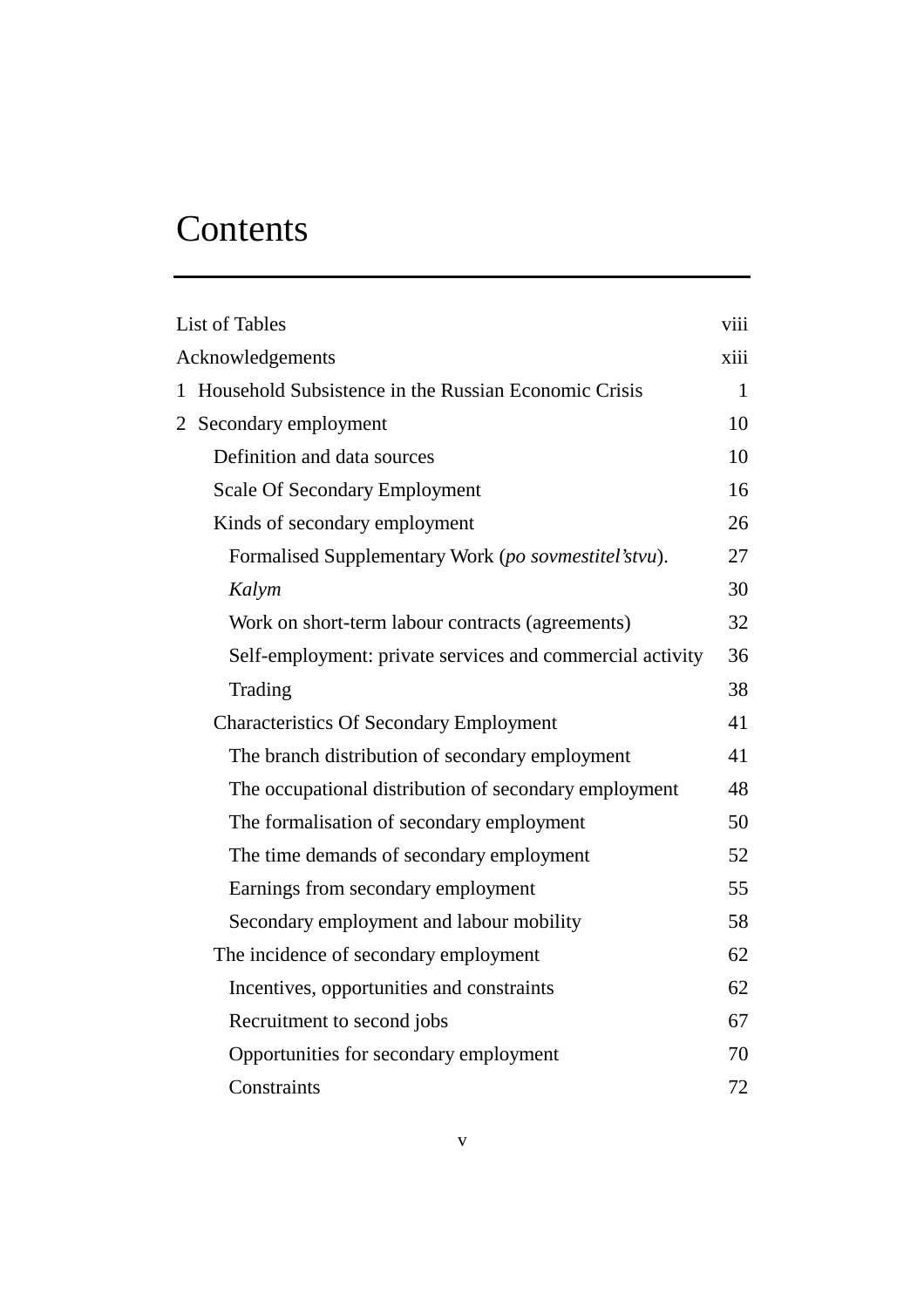| vi | Making Ends Meet in Contemporary Russia                                |     |
|----|------------------------------------------------------------------------|-----|
|    | Secondary employment of workers at enterprises of<br>various types     | 75  |
|    | Domestic constraints and household composition                         | 76  |
|    | Subjective factors                                                     | 80  |
|    | Income from secondary employment                                       | 81  |
|    | Secondary employment as an element of a household<br>survival strategy | 87  |
| 3  | The Russian dacha and the myth of the urban peasant                    | 113 |
|    | The Russian crisis and the rise of self-sufficiency                    | 113 |
|    | How extensive is the use of land by urban households<br>in Russia?     | 114 |
|    | How much of Russia's food is home-grown?                               | 118 |
|    | Deciding to use a dacha                                                | 125 |
|    | Testing the hypotheses                                                 | 132 |
|    | ISITO household survey data                                            | 132 |
|    | The 1994 microcensus data                                              | 133 |
|    | The RLMS data                                                          | 133 |
|    | Testing the hypotheses                                                 | 139 |
|    | Why do people use dachas?                                              | 146 |
|    | Dachas and the domestic production of food                             | 151 |
|    | The dynamics of dacha use                                              | 159 |
|    | The costs and benefits of domestic food production                     | 160 |
|    | The myth of the urban peasant?                                         | 168 |
|    | Conclusion                                                             | 177 |
|    | 4 Social Networks and Private Transfers                                | 180 |
|    | Are gift networks symmetrical?                                         | 187 |
|    | How much do households rely on the help of others?                     | 191 |
|    | Private transfers: charity or reciprocity?                             | 197 |
|    | Conclusion                                                             | 208 |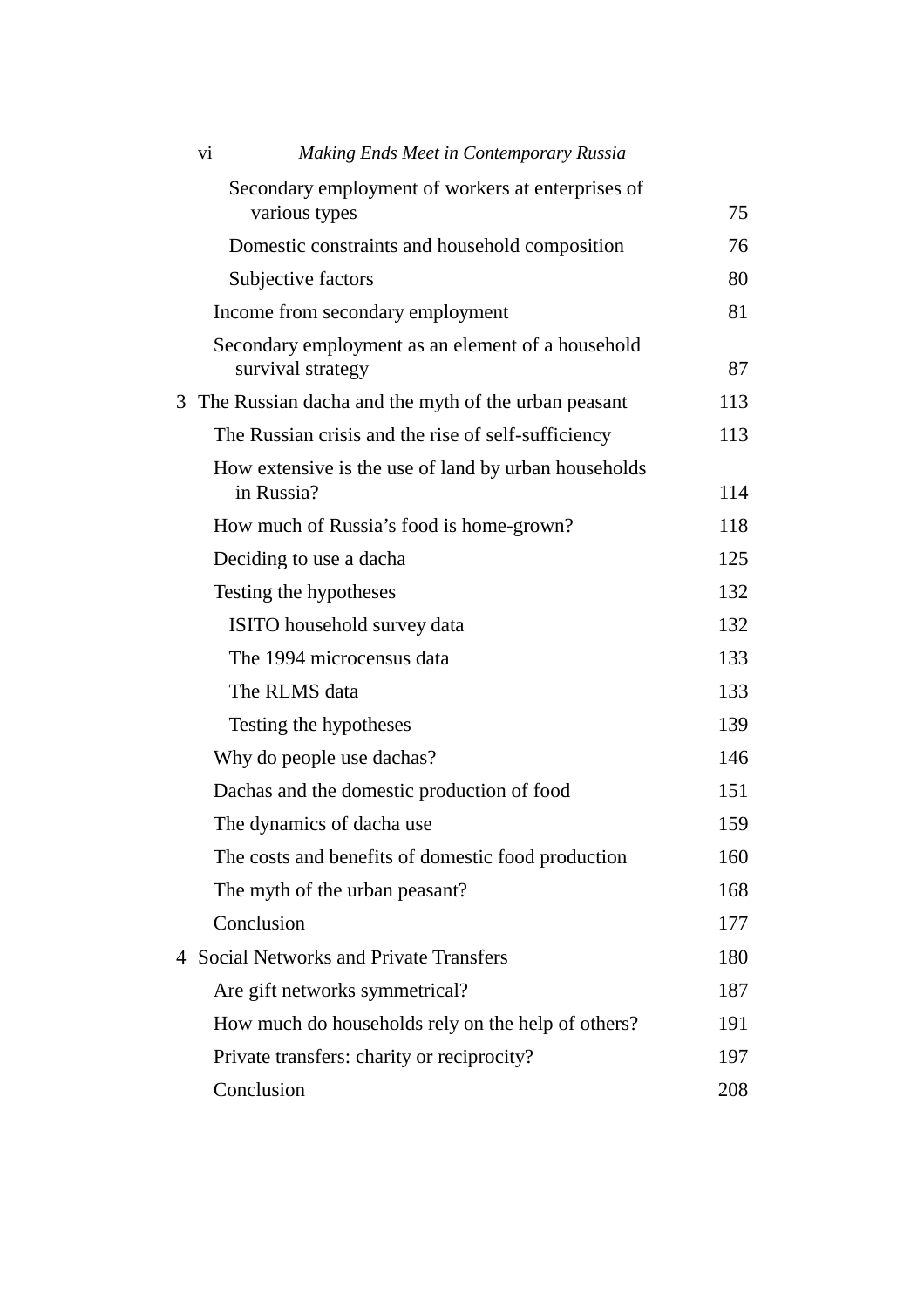| Contents                                              |     |  |  |  |  |
|-------------------------------------------------------|-----|--|--|--|--|
| 5 Do Russian households have survival strategies?     | 239 |  |  |  |  |
| The notion of a 'household survival strategy'         | 240 |  |  |  |  |
| Do households have <i>survival strategies</i> ?       | 242 |  |  |  |  |
| Do <i>households</i> have survival strategies?        | 250 |  |  |  |  |
| Do households pursue distinctive survival strategies? |     |  |  |  |  |
| The gender dimension of survival strategies           | 259 |  |  |  |  |
| Who is the breadwinner in the Russian household?      | 262 |  |  |  |  |
| Conclusion                                            | 269 |  |  |  |  |
| References                                            | 274 |  |  |  |  |
| Index                                                 | 281 |  |  |  |  |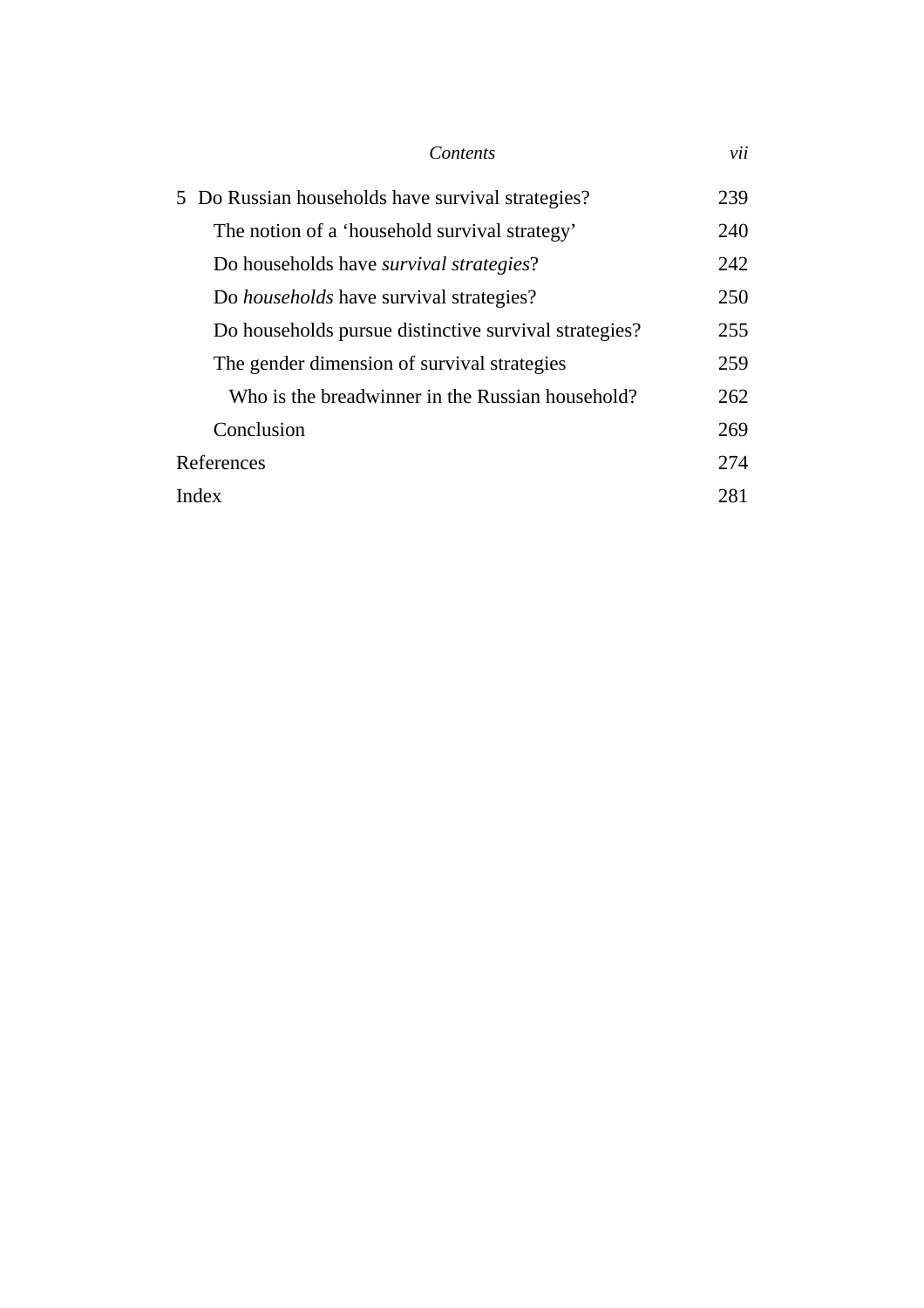## List of Tables

| Table 2.1: Incidence of secondary employment and desire for<br>additional work.                                                                         | 18 |
|---------------------------------------------------------------------------------------------------------------------------------------------------------|----|
| Table 2.2: Incidence of Secondary Employment and Individual<br>Economic Activity by employment status                                                   | 19 |
| Table 2.3: Scale of Secondary Employment, 1993-1997.                                                                                                    | 22 |
| Table 2.4: Percentage engaged in secondary employment by<br>employment status, May 1998                                                                 | 24 |
| Table 2.5: Branch distribution of secondary employment, 1997–2000<br>and primary employment, 1999.                                                      | 42 |
| Table 2.6: Forms of secondary employment 1994 - 1999                                                                                                    | 44 |
| Table 2.7: Percentage of respondents with their second job in the same<br>branch as their first and distribution of first and second jobs by<br>branch. | 45 |
| Table 2.8: RLMS 1998–2000: Distribution of secondary occupations<br>by sphere of occupational activity.                                                 | 46 |
| Table 2.9: Distribution of secondary employment by employers'<br>area of activity.                                                                      | 47 |
| Table 2.10a: Incidence of secondary employment by occupational<br>status in primary job. Men.                                                           | 49 |
| Table 2.10b: Incidence of secondary employment by occupational<br>status in primary job. Women.                                                         | 50 |
| Table 2.11: How is your secondary employment formalised?                                                                                                | 51 |
| Table 2.12: Type of registration by sector of secondary employment,<br>ISITO work history survey, all reported second jobs                              | 52 |
| Table 2.13: Distribution of hours worked in the previous month in<br>second job by employment status                                                    | 53 |
| Table 2.14: When do you normally engage in your secondary<br>employment?                                                                                | 55 |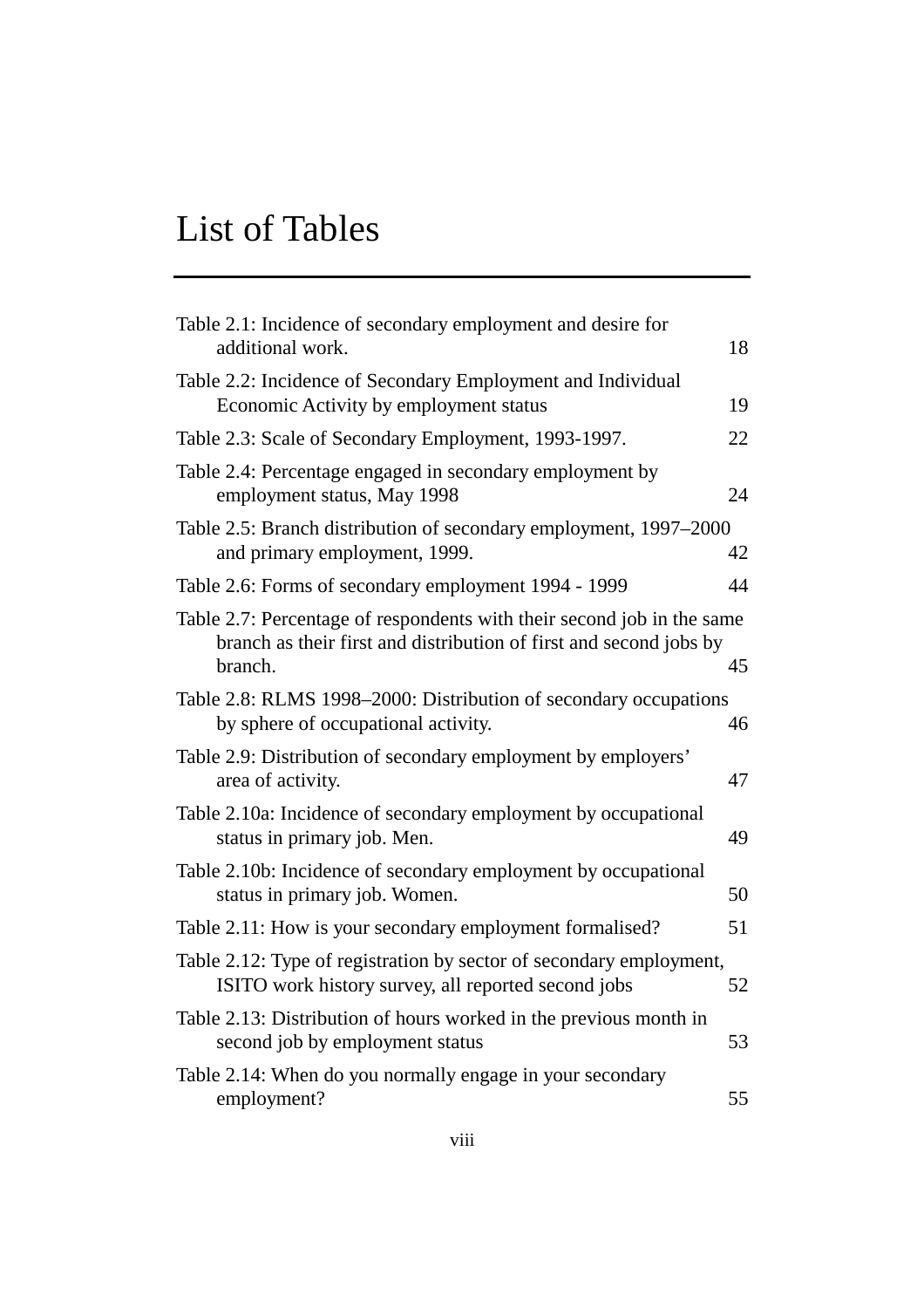| List of Tables                                                                                                                                                                                                                  | ix  |
|---------------------------------------------------------------------------------------------------------------------------------------------------------------------------------------------------------------------------------|-----|
| Table 2.15: Professional demands of supplementary job.                                                                                                                                                                          | 59  |
| Table 2.16: Skill demands of supplementary job.                                                                                                                                                                                 | 59  |
| Table 2.17: Intensity of supplementary job.                                                                                                                                                                                     | 60  |
| Table 2.18: Percentage of household income contributed by<br>supplementary earnings by household income ranking<br>(ISITO household survey data).                                                                               | 84  |
| Table 2.19: Percentage of household money income contributed by<br>supplementary earnings, by household income ranking<br>(RLMS 1994-2000).                                                                                     | 85  |
| Table 2.20 Percentage of household money income contributed by<br>supplementary earnings, by household income ranking<br>(VTsIOM March 1993–May 1998, weighted data).                                                           | 86  |
| Table 2.21: Who has secondary employment? Couple-based<br>households in which both partners are working.                                                                                                                        | 93  |
| Table 2.22: OLS regressions: Dependent variables: log of earnings<br>in main job and log hourly earnings in second job.                                                                                                         | 98  |
| Table 2.23: OLS regression: dependent variable: log of hours<br>worked last month in supplementary job.                                                                                                                         | 100 |
| Table 2.24: Multinomial logistic regression. Probability of having<br>secondary employment and of having regular or occasional<br>secondary employment. Those with primary employment.<br>VTsIOM data, March 1993 - May 1998    | 102 |
| Table 2.25: Multinomial logistic regression. Probability of having<br>secondary employment and of having regular or occasional<br>secondary employment. Those with no primary employment.<br>VTsIOM data. March 1993 - May 1998 | 104 |
| Table 2.26: Logistic regression. Probability of having a second<br>job and individual economic activity. RLMS 1994-2000.                                                                                                        | 106 |
| Table 2.27: Multinomial logistic regression. Probability of having<br>permanent, regular or occasional secondary employment. Those<br>with a primary job. ISITO Household Survey.                                               | 108 |
| Table 2.28: Multinomial logistic regression. Probability of having<br>permanent, regular or occasional secondary employment. Those<br>without a primary job. ISITO Household Survey.                                            | 110 |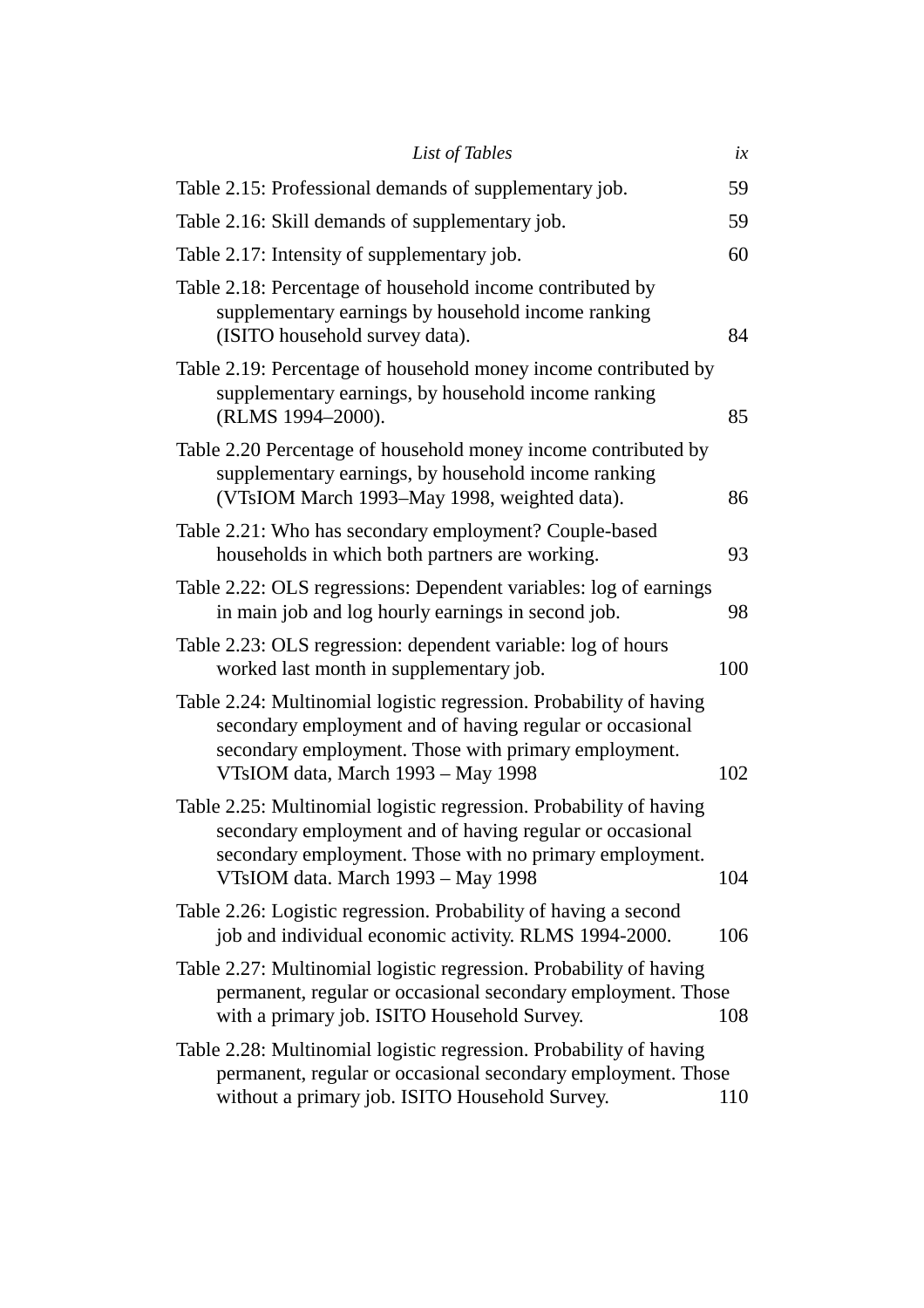| Table 3.1: Percentage of population of urban census districts in<br>each region with each type of plot and median size of plots.                                                       | 116 |
|----------------------------------------------------------------------------------------------------------------------------------------------------------------------------------------|-----|
| Table 3.2: Land holding in four large cities.                                                                                                                                          | 117 |
| Table 3.3: Percentage of urban and rural households using land.                                                                                                                        | 117 |
| Table 3.4: Percentage of agricultural production by value by<br>category of producer at current prices.                                                                                | 119 |
| Table 3.5 Number of producers, land under cultivation and<br>production of various products on personal plots                                                                          | 120 |
| Table 3.6: Percentage of households buying some or all of their<br>needs and average percentage produced themselves for food<br>products, ISITO household survey data, April–May 1998. | 124 |
| Table 3.7: Logistic regression: Dependent variable: Probability of<br>having a dacha. ISITO household survey data.                                                                     | 134 |
| Table 3.8: Logistic regression. Dependent variable: probability of<br>possessing a plot of land. All-Russia, urban population. 1994<br>microcensus data.                               | 136 |
| Table 3.9: Logistic regression. Dependent variable: Probability of<br>household using land in the last year. RLMS 1994-2000<br>pooled data, urban households.                          | 138 |
| Table 3.10: Reasons cited for having and for not having a dacha.                                                                                                                       | 147 |
| Table 3.11: Mean household income per head by main reasons for<br>having or not having a dacha.                                                                                        | 149 |
| Table 3.12: Hours worked on the dacha and amount produced by<br>hobbyists and subsistence producers.                                                                                   | 150 |
| Table 3.13: Methods of Provisioning.                                                                                                                                                   | 152 |
| Table 3.14: Logistic regressions: Probability of home-production<br>of at least 50 percent of consumption of various products                                                          | 157 |
| Table 3.15: Expenditure on food of households with and without<br>a dacha.                                                                                                             | 166 |
| Table 3.16: OLS regression: Dependent variable, proportion of<br>potatoes in oblast home grown. 75 regions.                                                                            | 175 |
| Table 4.1: Private transfers of money and goods.                                                                                                                                       | 183 |
| Table 4.2 Percentage distribution of help provided to households.                                                                                                                      | 185 |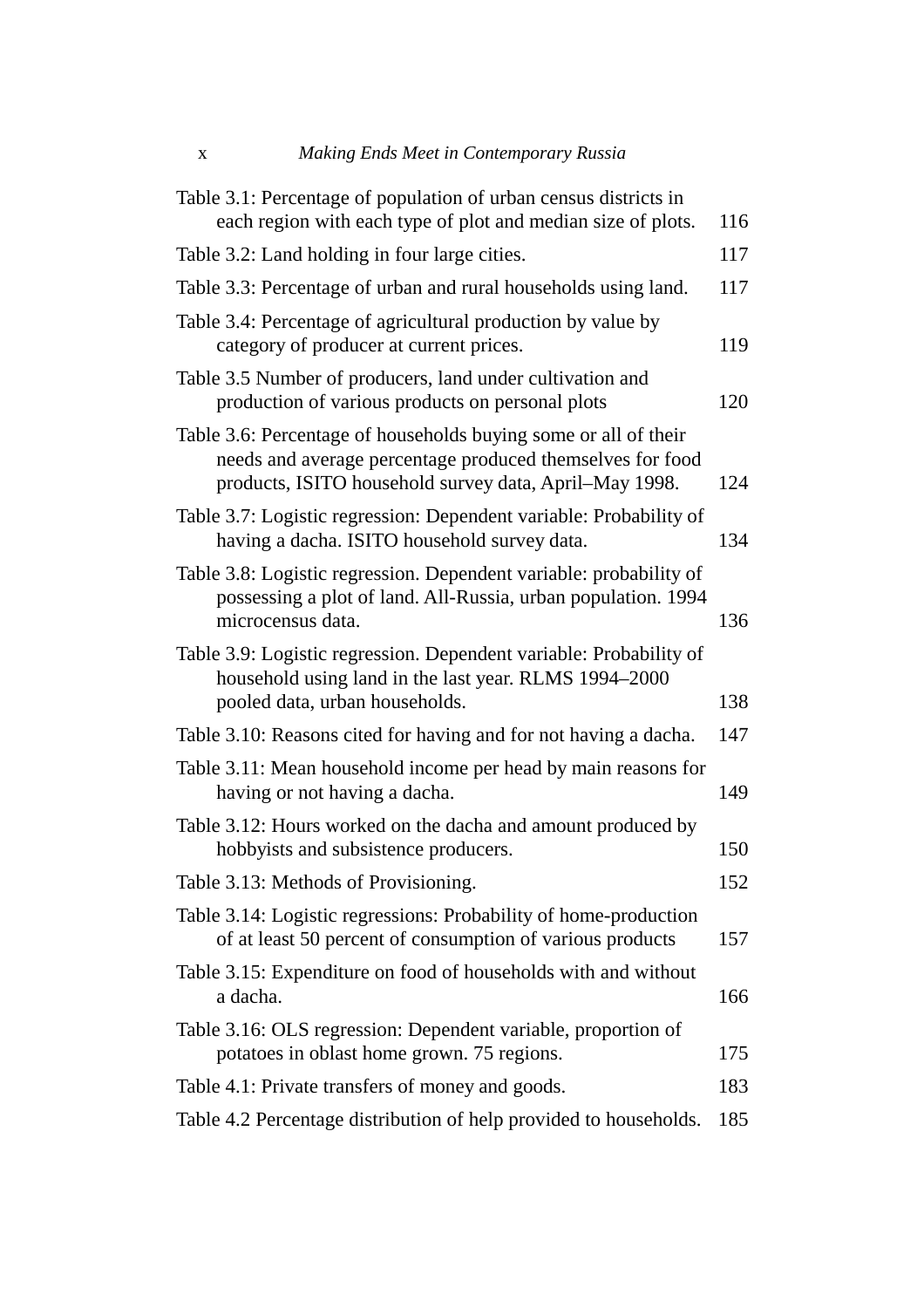| List of Tables                                                                                                                                                           | xi  |
|--------------------------------------------------------------------------------------------------------------------------------------------------------------------------|-----|
| Table 4.3 Percentage distribution of help provided by households.                                                                                                        | 185 |
| Table 4.4: Characteristics of relatives and friends who are<br>recipients and donors of help.                                                                            | 186 |
| Table 4.5: Number of significant others identified by individual<br>household members who were also in help relationships<br>with the household.                         | 187 |
| Table 4.6: Percentage of households receiving help and net help<br>received by net beneficiaries.                                                                        | 192 |
| Table 4.7: Median percentage of household income given and<br>received as gifts and loans by households which are net<br>donors and net recipients, by income quintiles. | 194 |
| Table 4.8: Impact of private transfers on the incidence of poverty.                                                                                                      | 195 |
| Table 4.9: Percentage of total transfers given and received by<br>household income quintiles, 1992-2000.                                                                 | 196 |
| Table 4.10: Logistic regression. Probabilities of being a recipient,<br>both recipient and donor and being a donor of all forms of<br>help. ISITO household survey data. | 212 |
| Table 4.11: Logistic regression. Probabilities of being a recipient,<br>both recipient and donor and being a donor of money. ISITO<br>household survey data.             | 215 |
| Table 4.12: Logistic regression. Probabilities of being a recipient,<br>both recipient and donor and being a donor of food. ISITO<br>household survey data.              | 218 |
| Table 4.13: Logistic regression. Probabilities of being a recipient,<br>both recipient and donor and being a donor of goods. ISITO<br>household survey data.             | 221 |
| Table 4.14: Logistic regression. Probabilities of being a recipient,<br>both recipient and donor and being a donor of loans. ISITO<br>household survey data.             | 224 |
| Table 4.15: Logistic regression. Probabilities of being a recipient,<br>both recipient and donor and being a donor of help.<br>RLMS data.                                | 227 |
| Table 4.16: Logistic regression. Probabilities of household being<br>a lender, lender and borrower or borrower. RLMS data.                                               | 230 |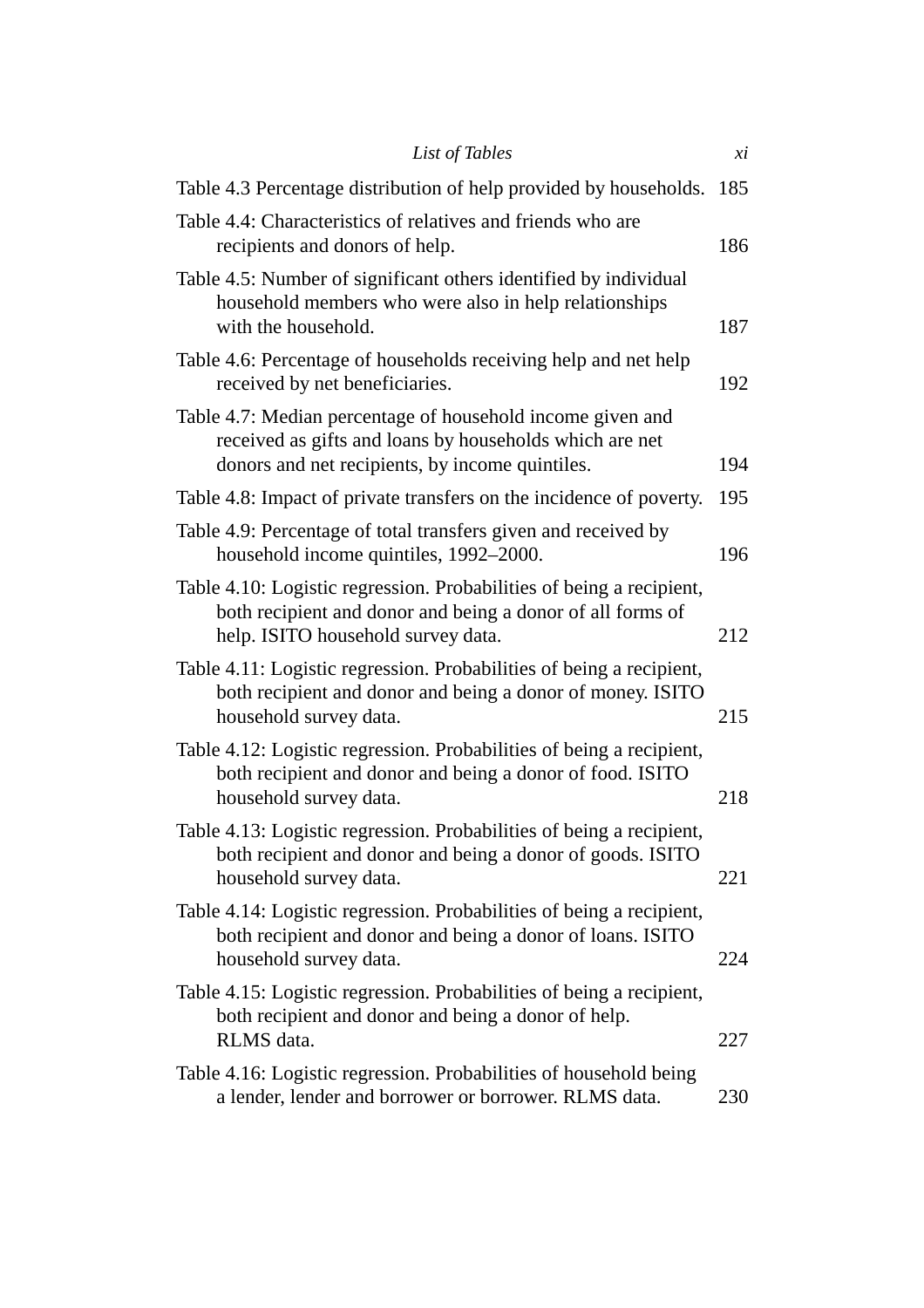| Table 4.17: OLS regressions. Gross value of help and of<br>loans given and received. RLMS data, 1994–2000.                     | 234 |
|--------------------------------------------------------------------------------------------------------------------------------|-----|
| Table 4.18: OLS regressions. Value of all forms of help given and<br>received and variable means. ISITO household survey data. | 237 |
| Table 5.1: Which of these have you done in the last year to<br>adjust to the new living conditions?                            | 244 |
| Table 5.2: Actions taken in the past twelve months.                                                                            | 245 |
| Table 5.3: Actions taken in the past two years.                                                                                | 246 |
| Table 5.4: Assessment of the material situation of the household<br>by household heads.                                        | 247 |
| Table 5.5: What you would do if you had to increase your earnings?<br>Percentage distribution of responses of those in work.   | 248 |
| Table 5.6: Steps taken by members of households which had<br>experienced financial difficulties in the past two years.         | 248 |
| Table 5.7: Did you consult with members of your family when<br>you left your last job?                                         | 252 |
| Table 5.8: OLS Regression: Weekly hours worked by high and<br>low earners, couple-based households. ISITO data.                | 253 |
| Table 5.9: OLS Regression: Monthly hours worked by high and<br>low earners, couple-based households. RLMS data.                | 254 |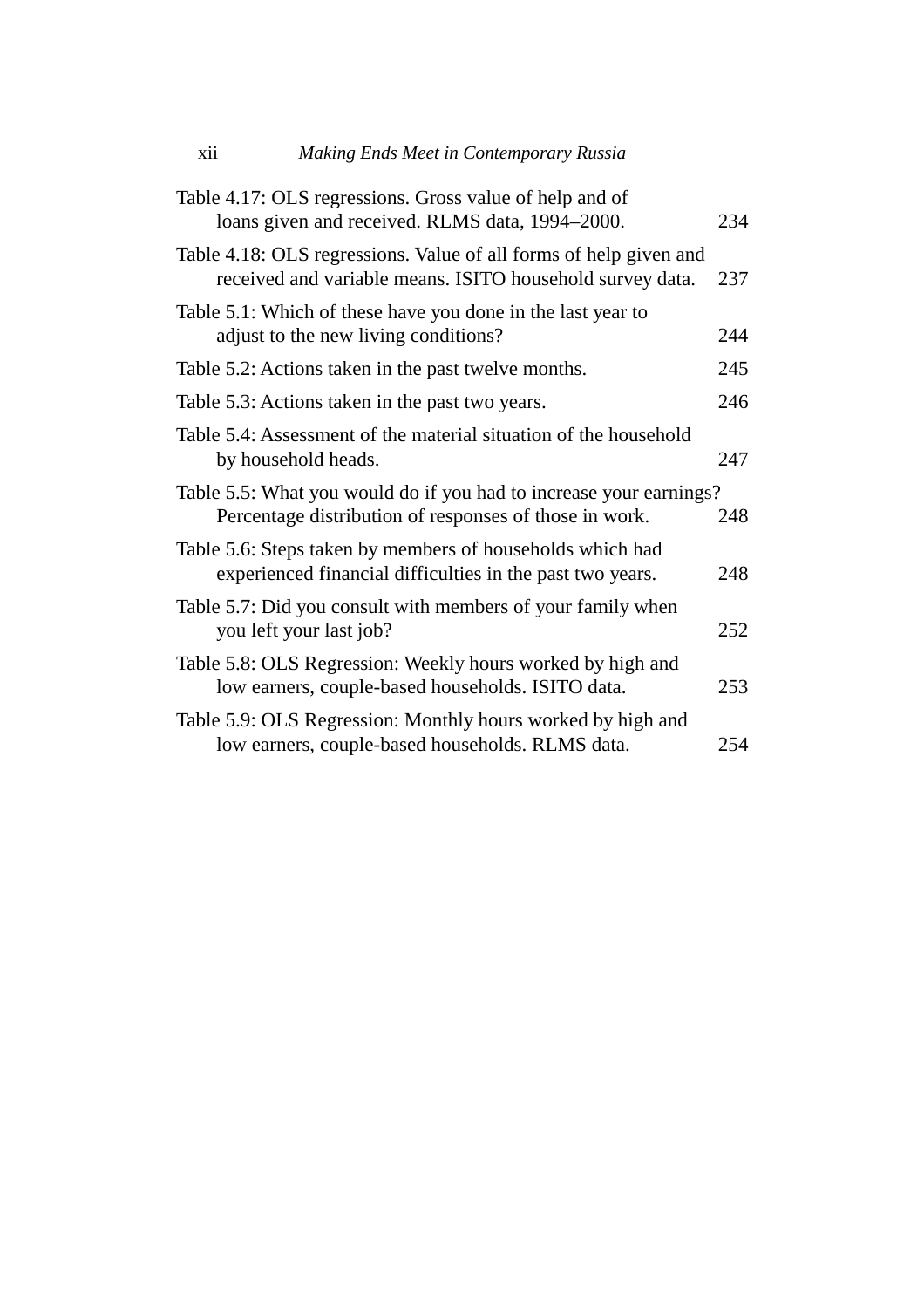### Acknowledgements

This book is based primarily on the results of qualitative and survey research on employment and the development of a labour market in Russia conducted in collaboration with my colleagues in the regional affiliates of the Institute for Comparative Labour Relations Research (ISITO), based in Moscow. The research has been funded at various stages by the British Overseas Development Administration, Economic and Social Research Council, Department for International Development and INTAS. We are very grateful to these bodies for their support. Needless to say, they bear no responsibility for any of the opinions expressed in this or other workers based on the research.

This book is a sequel to an earlier book, *The Formation of a Labour Market in Russia* (Clarke, 1999b), based on the same research projects, which focused on the primary labour market. Other commitments have delayed the completion of this volume. A third anticipated volume, on the segmentation of the Russian labour market, will probably never see the light of day.

As always, I am very grateful to my ISITO colleagues on the basis of whose work this book has been written, and particularly to Valery Yakubovich, Veronika Kabalina, Irina Kozina, Marina Karelina, Tanya Metalina, Sergei Alasheev, Sveta Yaroshenko, Tanya Lytkina, Inna Donova and Lena Varshavskaya, whose work and ideas have provided an invaluable resource in writing this book.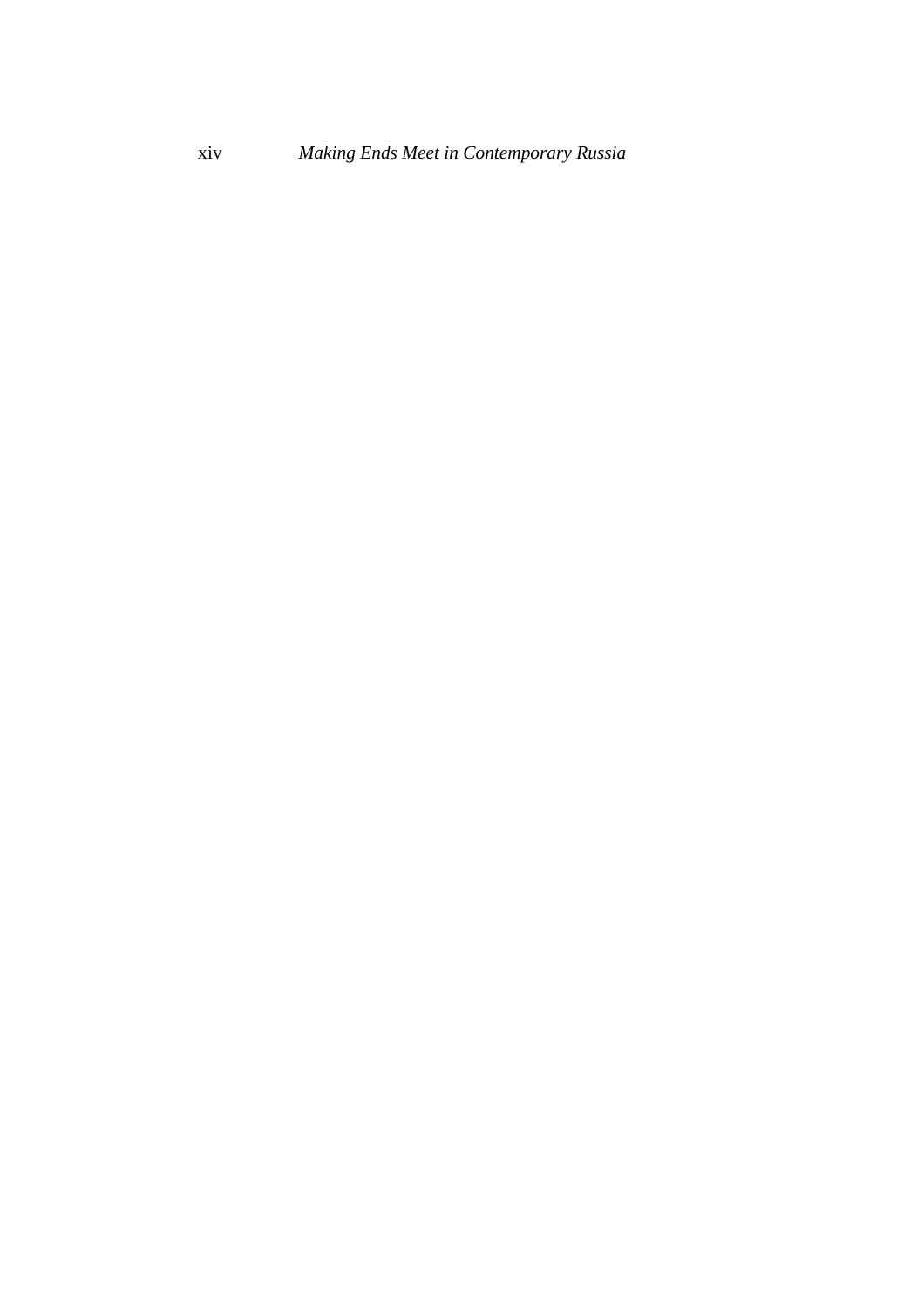# 1 Household Subsistence in the Russian Economic Crisis

In the Soviet Union all adults had the right and obligation to work, while those who were unable to work by reason of age or infirmity or the need to care for the young (women caring for young children or households which had lost their 'breadwinner') received appropriate social benefits, with allowances being provided for children of schoolage and stipends being provided for students. This meant that, at least in principle, each household member contributed sufficient to the household budget to cover their subsistence in the form of a wage or social benefit, the average pension being about one-third of the average wage. In 1985, on the eve of perestroika, wages on average accounted for three-quarters of household incomes, with social transfers accounting for a further one-sixth.<sup>1</sup>

Wages and benefits were generally fairly low, but the costs of housing, energy, utilities, public transport, vacations and basic foods were heavily subsidised and health care, child care and education were free, so that most households could count on having enough to meet their basic subsistence needs (the 'traditional poor' were those households with at most one breadwinner supporting disabled members or a large number of children). Those able to earn higher wages could save money towards more substantial purchases or to provide for their retirement, the average household having savings in the State Savings Bank in 1985 amounting to about seven months' household income. Consumption was constrained as much by the shortage of goods as it was by the shortage of money in the hands of the population.

There were very limited opportunities for households to increase their money incomes. Those who stayed in the same workplace could

1

Unless otherwise indicated, all statistical data in the text is derived from the *Russian Statistical Yearbook*, published annually by the Russian State Statistics Committee, Goskomstat Rossii.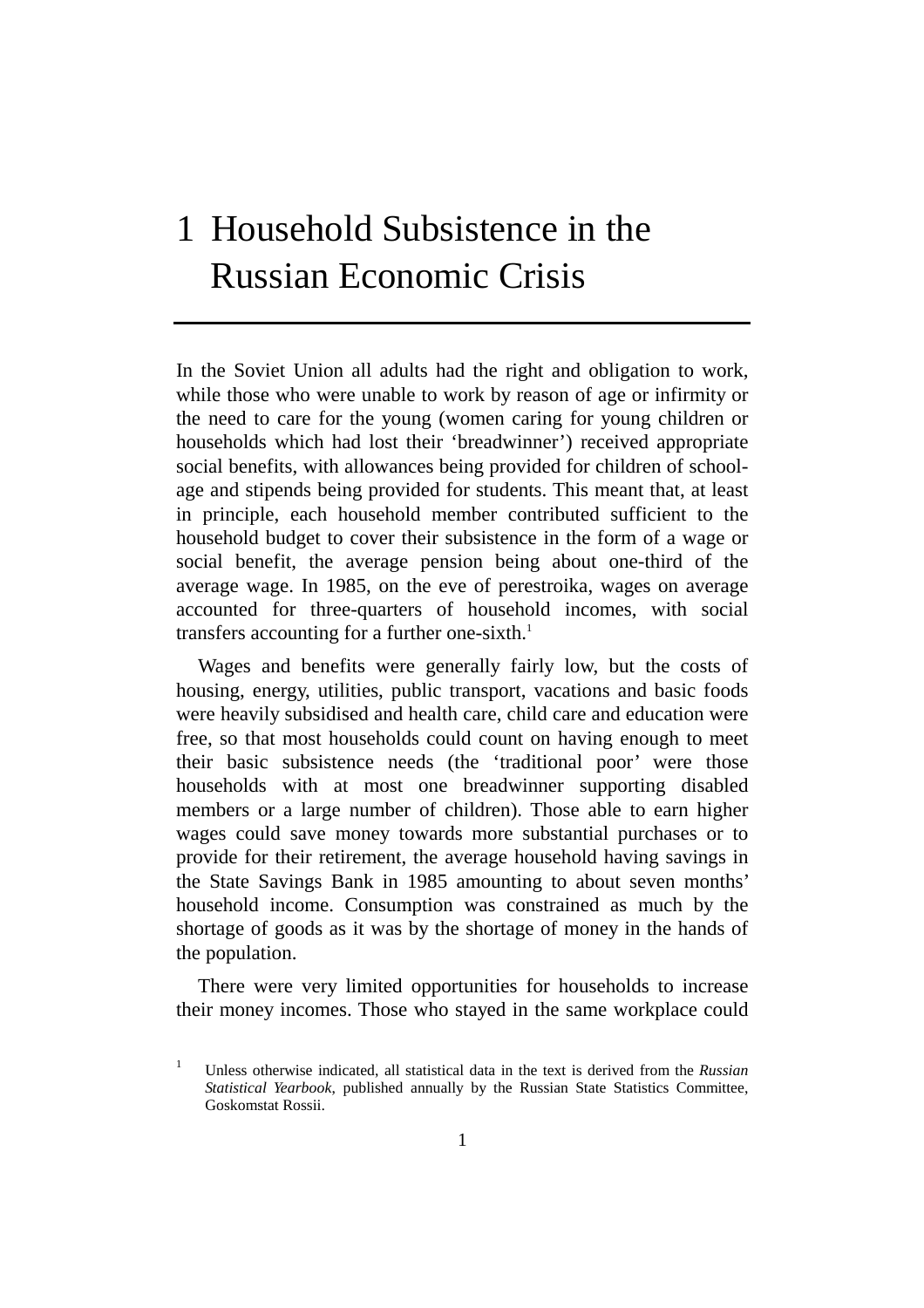expect to increase their income over time as they gained seniority or were promoted to higher positions, although differentials were low. People could, and did, change jobs in the hope of increasing their wages (or of getting better access to scarce goods and services), and could earn higher wages by going off to work in the more remote regions, often with a view to buying a home to retire to. Many people took on second jobs to earn additional spending money, and there was a thriving 'second economy' based on the mutual exchange of goods and services between friends and neighbours, although to do such private work for payment was illegal. It was illegal to earn money through trading ('speculation') or by employing others, but collective farmers were able to sell their own produce on the *kolkhoz* markets.

The period of *perestroika* was marked by a substantial growth in household money incomes, which increased by 50 percent between 1985 and 1990, unmatched by an increased supply of consumption goods, resulting in growing shortages and the accumulation of monetary savings which culminated in inflation, largely suppressed until 1991. Perestroika also offered increased opportunities for income-earning activity, with the legalisation of 'individual labour activity', co-operatives and eventually private enterprises. However, the vast majority of the population at the end of the period of *perestroika* still relied on wage income and social benefits, which made up almost 90 percent of household incomes in 1990.

The 'transition to a market economy' following the collapse of the Soviet Union was supposed to stimulate the growth of an economy freed from the stultifying constraints of the Soviet system of centralised management, but in fact led to an economic collapse unprecedented in world economic history. According to the best available data, GDP fell by about half between 1990 and 1998. Many commentators have argued that such statistics exaggerate the scale of the economic decline to which the Russian population has been subjected because they do not take account of the qualitative changes in the composition of economic activity. Thus, a large part of the decline in GDP is accounted for by the collapse of unproductive military production and the decline in investment, which make no direct contribution to the living standards of the population. Nevertheless, this collapse has still implied a drastic decline in the employment and earnings of those who had been working in these sectors, while consumer goods industries have hardly prospered: the production of light industry fell by more than any other sector, to 12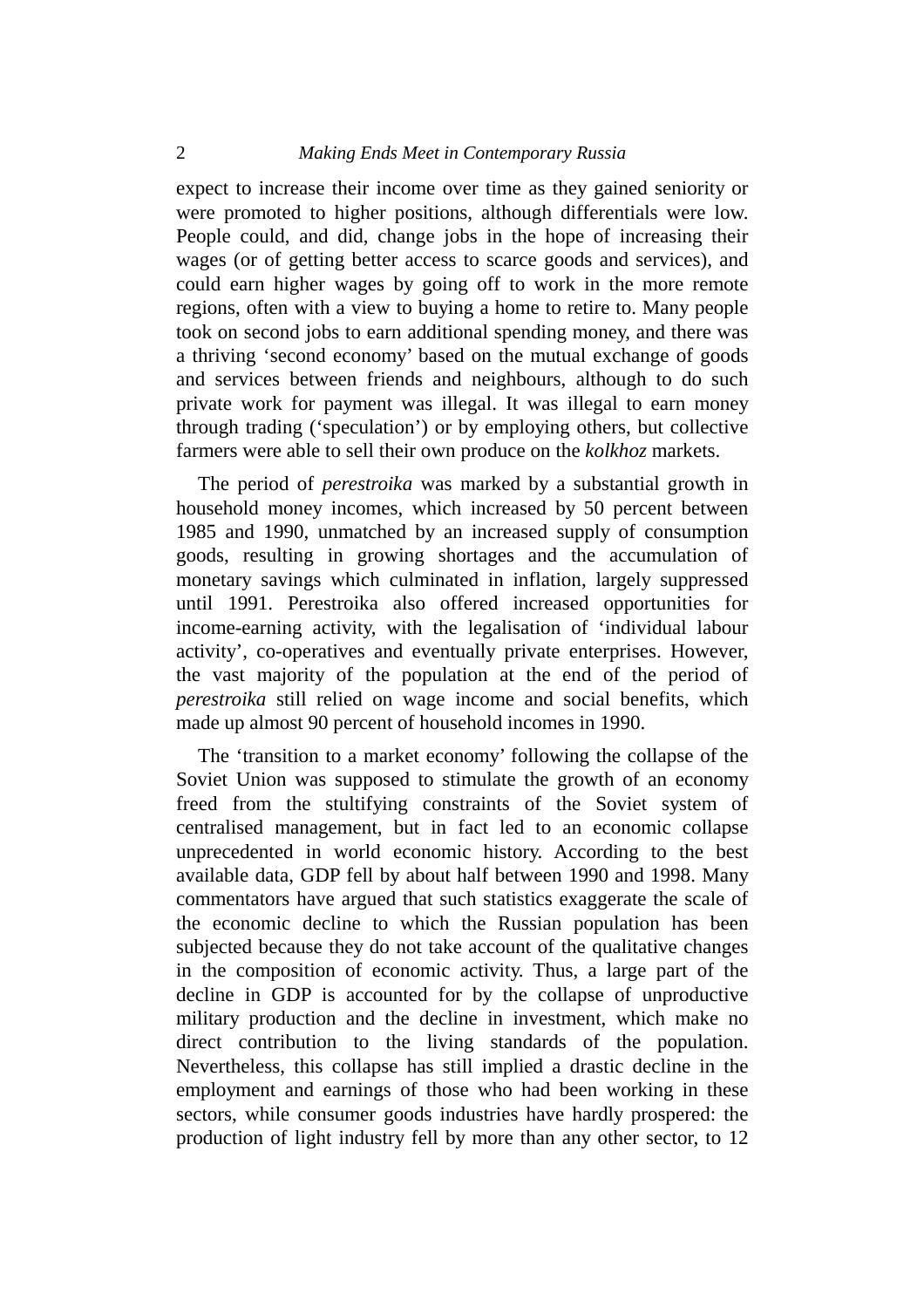percent of its 1990 level in 1998, while agricultural output was halved, as the market for food, clothing and consumer goods was swamped by imports, paid for by the export of fuels, metals and minerals freed from domestic use by the collapse of industry, the trend only being partially checked following the collapse of the rouble in August 1998.

While macroeconomic aggregates might exaggerate the extent of the decline of the Russian economy, there is no doubting the impact of that decline on the incomes and employment of the Russian population. The collapse of the traditional economy led to a massive destruction of jobs by no means matched by the anticipated job creation in new sectors of the economy, and to falling wages for those lucky enough to have work. This disaster was compounded by widespread temporary lay-offs ('administrative leave') and short-time working and by the extensive non-payment of wages. Between 1990 and 1998 total employment in the Russian economy fell by almost a quarter, with about half of that number dropping out of the labour force and the other half being considered to be unemployed. However, in 1999 fewer than 14 percent of those unemployed according to the ILO definition (actively seeking and available for work) were actually registered with the Employment Service and eligible for unemployment benefit, many of those registered not receiving any benefit because of the lack of money in the Employment Fund.

Meanwhile, money wages lagged seriously behind prices, losing about a third of their value in each successive wave of inflation, so that by the end of 1998 real wages due (though not necessarily paid) had fallen to less than half the 1985 level, not much more than their level in 1964, when Khrushchev was removed from power as a result of the failure of his efforts at economic reform. Even this understates the impact of the crisis on many households, since wage inequality increased from Scandinavian to Latin American levels, the wage Gini coefficient increasing to 0.48. The minimum wage, which had set a meaningful floor to wages in the soviet period at about half the average wage, was eroded by inflation so that by 2000 it amounted to only one-twelfth of the officially recognised basic adult subsistence minimum. Goskomstat's 1999 wage survey found that 42 percent of wage-earners received less than the adult subsistence minimum, while two-thirds did not earn enough to support one other person at the minimum subsistence level. Many of those owed such meagre wages never received them. In the last quarter of 1998 almost two-thirds of all wage-earners reported delays in the payment of their wages to the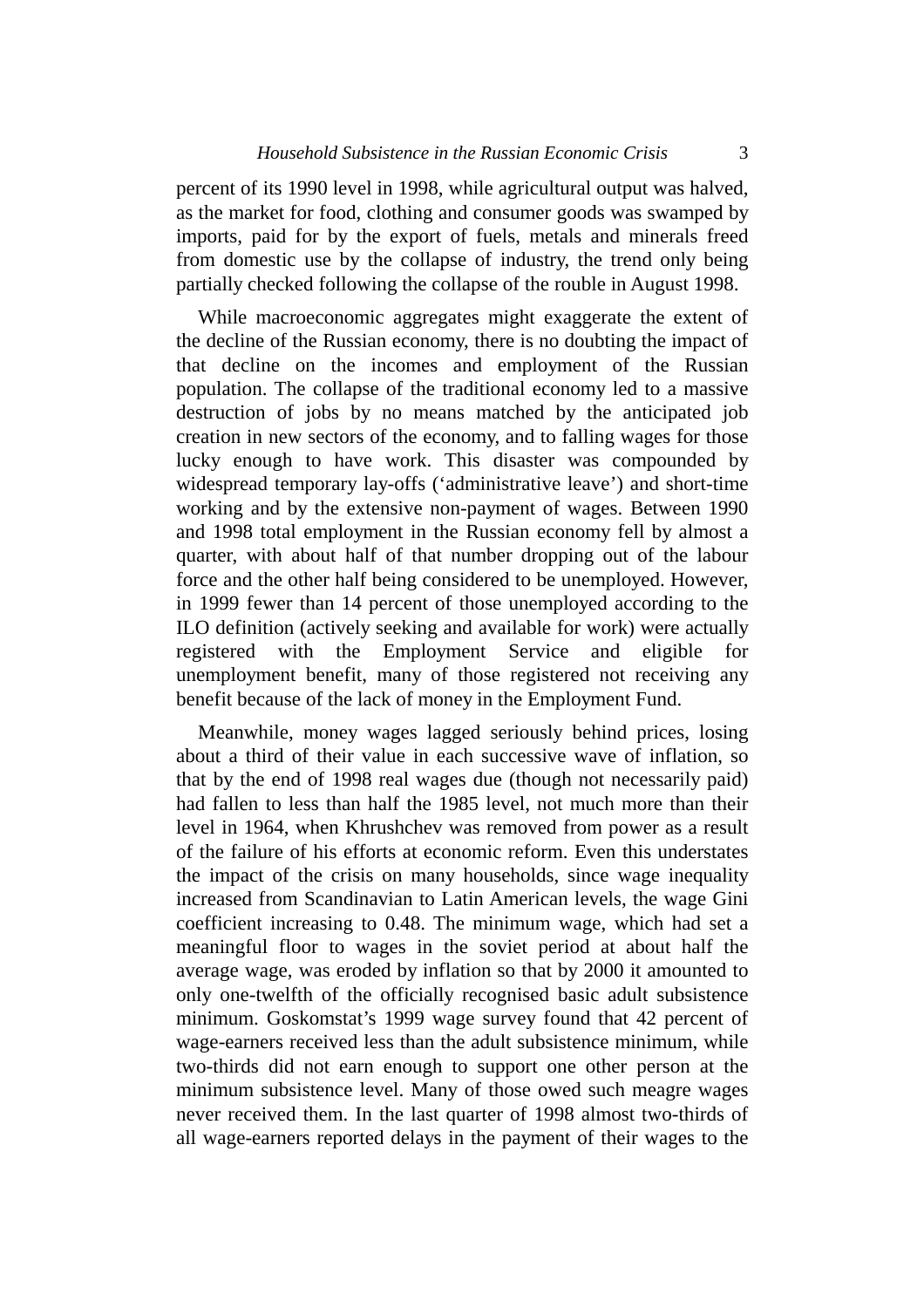Russian Longitudinal Monitoring Survey (RLMS) and almost a third reported having received nothing at all the previous month. The remonetisation of the economy after the 1998 crisis meant that the situation with the non-payment of wages improved considerably, but still in the RLMS in the autumn of 2000, almost twenty percent of wage earners had not been paid their wages the previous month and almost a third were owed money by their employer (for discussion of the aggregate data on employment and wages see Clarke, 1999a, b, 2000).

The decline in pensions and welfare benefits broadly parallels that of wages. The average pension, which still comfortably exceeded the appropriate subsistence minimum in 1992, had fallen to three-quarters of the pensioner's subsistence minimum by 2000, while the minimum retirement pension had fallen from well over half to one-sixth of the subsistence minimum, although the political weight of pensioners meant that delays in the payment of pensions were less substantial than delays in the payment of wages and other benefits. Child benefit in 2000 amounted to only six percent of the child's subsistence minimum and student grants had fallen by well over half in real terms. Finally, the substantial savings which many families had accumulated were wiped out by the massive burst of inflation in 1992 and again by the financial crisis of August 1998.

Interpretation of the data on income and employment is difficult because of the dubious quality of some of the official statistics and because there have been such radical changes in the structure of the economy. Although wages have lagged far behind the consumer price index, the range and quality of goods available has undoubtedly improved considerably, so that monetary measures may exaggerate the extent of the decline in the standard of living, or at least in the quality of life. Some commentators, clutching at straws, herald deindustrialisation and falling incomes for their contribution to the health of the population as a result of a sharp reduction in industrial pollution and an improvement in diet, as vegetables replace fatty meat – the consumption of meat and dairy produce fell by more than 40 percent between 1990 and 2000. Nevertheless, such wry optimism is somewhat undermined by the dramatic decline in life expectancy, especially of men (the life expectancy of men in Russia is now less than that of men in India), and increased incidence of infectious diseases, most notably TB and HIV.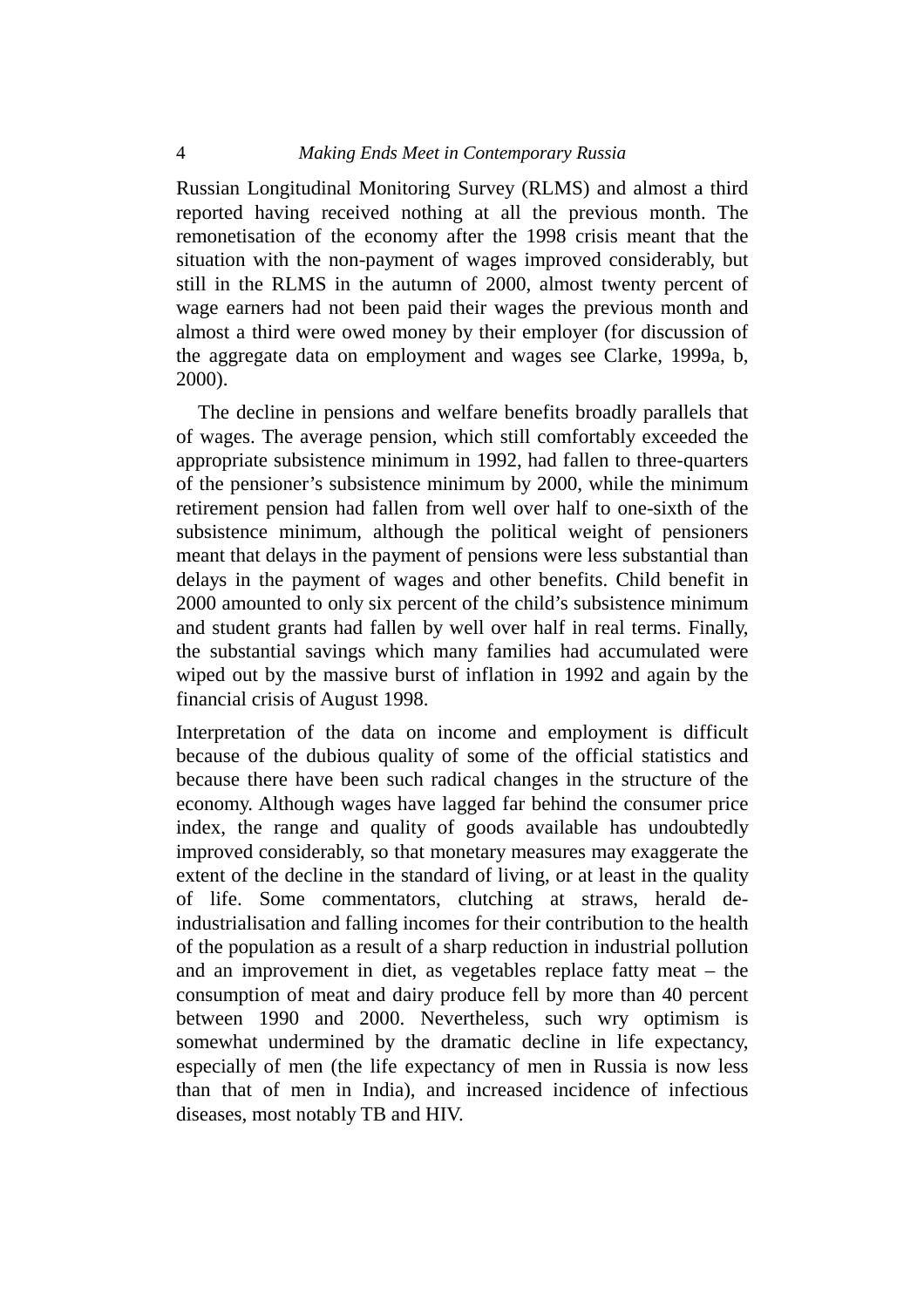Despite all such qualifications, the impact of the economic catastrophe on the traditional sources of household incomes is undeniable. The incidence of poverty rose to between one-third and half the population, depending on the measure selected, and something like 10 percent of households are in persistent chronic poverty, with incomes which are consistently less than half the subsistence minimum, less than the minimum food budget (for a review and discussion of the data see Clarke, 1999a, b). According to the RLMS data, in the autumn of 1998, 60 percent of households had a total money income from wages and benefits that was less than the regional subsistence minimum. Even following the modest recovery of the economy, according to the RLMS data for the autumn of 2000, 46 percent of households had a money income that was less than the subsistence minimum. According to a report prepared for the Ministry of Labour, 2.9 percent of the population was in extreme poverty at the beginning of 2001, with incomes so low that they risked starvation, too poor even to buy enough bread and potatoes to survive. A further 8.1 percent had enough to cover minimum food costs, but not to pay for their housing and utilities and 14.6 percent could pay for basic food, housing and utilities but could not meet their basic needs for clothing (SOTEKO, 2000, p. 35).

Many western commentators still insist that the situation is not as bad as it looks. The Russians whom most western visitors encounter in the hotels, bars and restaurants in the centre of the main cities appear to be surviving very well. The obvious conclusion is that they have hidden sources of income, which do not appear in the official statistical data because they are not reported to the authorities. Thus it is widely believed that many Russians have well-paid jobs that are not officially registered, while many of those even in officially registered jobs receive significant additions to their declared wages in the form of fringe benefits and payments off the books.<sup>1</sup>

There is no doubt that some people are working in unregistered jobs, their income and employment not being reported to the statistical

<sup>1</sup> This complacent picture is supported by the official statistical data, which supplements the sum of reported wages in the National Income Accounts by more than 30 percent to allow for 'hidden wage payments' (until 1995 this was included in 'property, entrepreneurial and other income', the estimate for which by that year exceeded total wage incomes). However, this is an accounting fiction to balance the extremely dubious books, which is not based on any evidence that such hidden wage payments actually exist (Clarke, 2000, p. 183).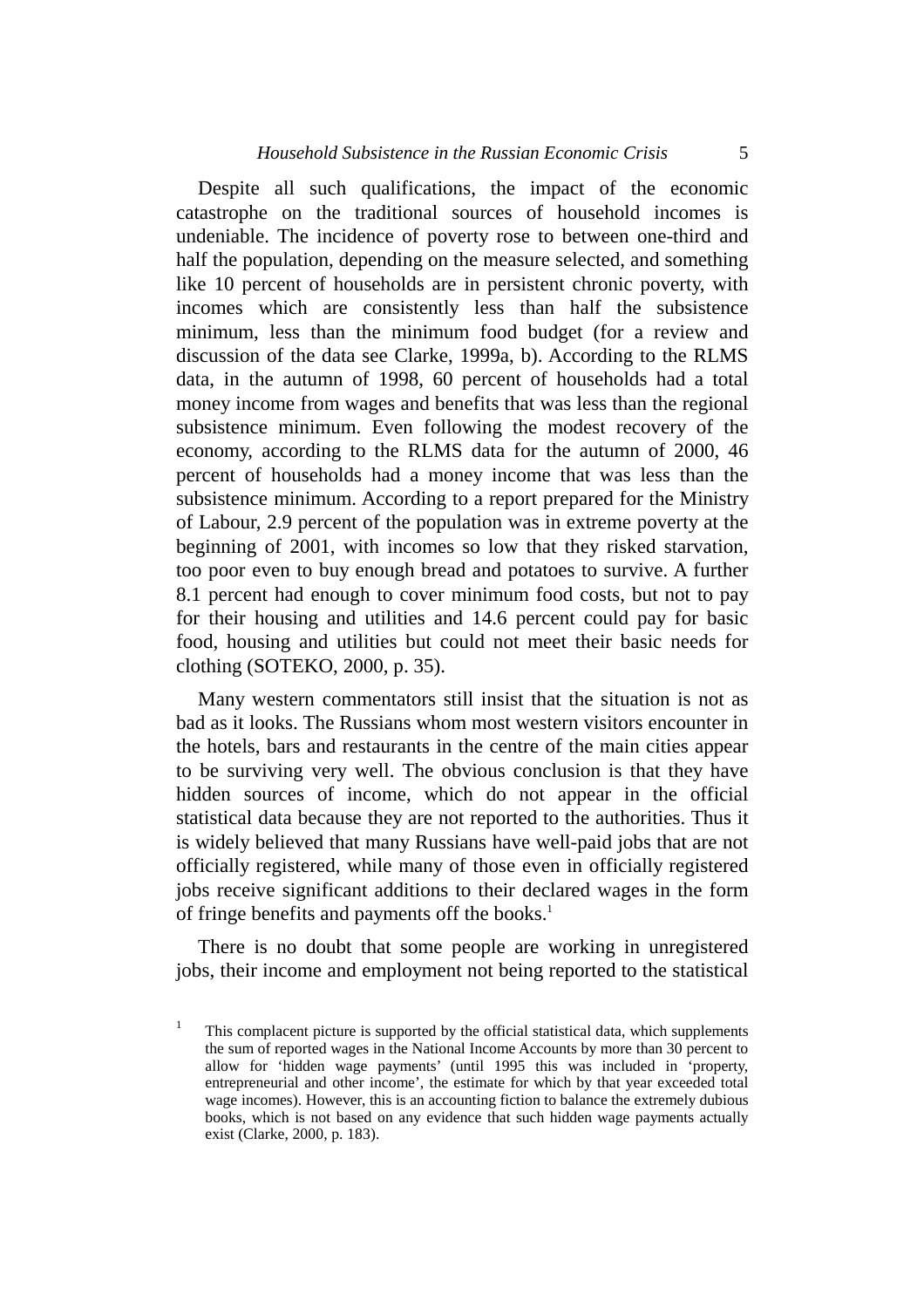authorities, and some people (mostly in professional and managerial positions) earn substantial unreported supplements to their official wages, but the statistical authorities make allowance for such unreported income and employment in their published data and such people do not seem to be shy about reporting their income to survey interviewers. While much economic activity may escape official reporting, there is no reason to believe that people systematically conceal their income and employment from interviewers conducting social surveys and the survey data is remarkably consistent, both between surveys and with the published official data.<sup>1</sup>

Survey data suggests that the extent of unregistered primary employment has been greatly exaggerated. In a Supplement which we attached to Goskomstat's Labour Force Survey in the Komi Republic and Kemerovo Oblast in 1997 we asked respondents, where was their labour book? Over 99 percent of those employed in state and former state enterprises said it was in their main place of work, but over 10 percent of those employed in new private enterprises or working in family firms and almost half those working for private individuals said that their labour book was somewhere else. This would imply that the scale of 'unregistered employment' is very much less than is often assumed, amounting to much less than 5 percent of total employment, and is largely confined to individual labour activity and unregistered individual and family enterprises. Ninety-seven percent of the RLMS 2000 respondents said that their job was officially registered. Threequarters of those with unregistered jobs worked in enterprises employing fewer than 25 people, around half earned less than the subsistence minimum and more than 80 percent were denied the basic legal entitlements to paid vacations, sick leave or maternity leave, supporting the conclusion that unregistered jobs are mostly low-paid and insecure jobs in small private firms.

There is no evidence that the reported decline in wages, benefits and employment exaggerates the depth of the crisis which has been experienced by Russian households. Every autumn through the 1990s experienced international aid agencies, which are not prone to

<sup>1</sup> The official data, including estimates for unreported employment, published until 1998 certainly overestimated the level of employment in the economy, the Labour Force Survey data suggesting that employment is about 9 percent less than is officially reported (Clarke, 1999b, Chapter Six). Goskomstat has recognised this and now publishes the figures derived from the Labour Force Survey as its official employment data.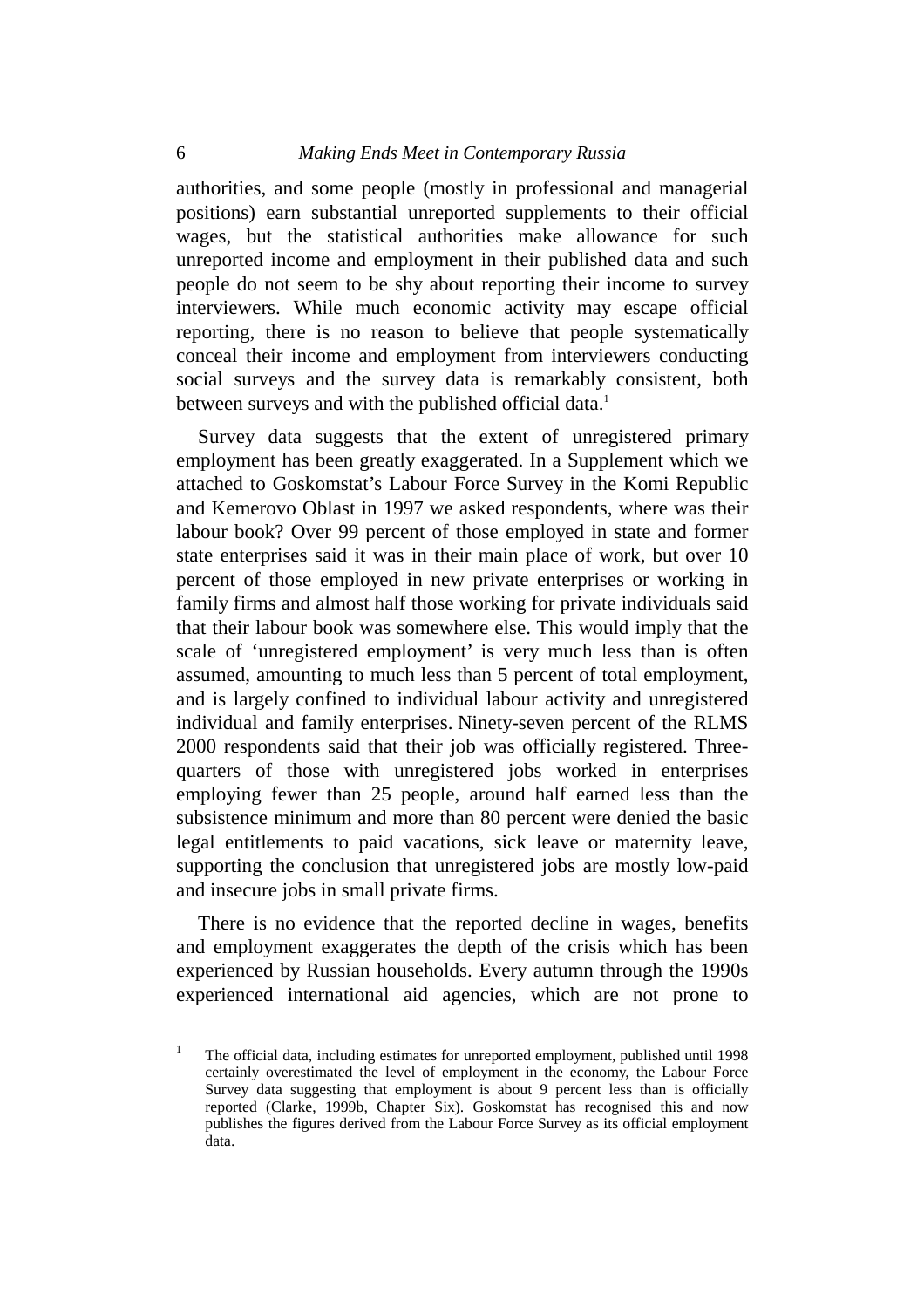exaggeration, warn of the risk of mass starvation in Russia in the winter to come and yet, at least up till now, such warnings have turned out to have been false alarms. Of course, Russians take pride in surviving. The older generation love to tell their children and grandchildren that they don't know the meaning of hardship, regaling them with their stories of stoical survival of famine and wartime suffering. But tens of millions of Russians did not survive famine and war – those who lived to tell the tale are the lucky ones. The question that westerners repeatedly ask is, how do Russians survive the loss of their main sources of income?

The most frequent answers given to this question refer to the alternative possibilities of obtaining subsistence that are available to Russian households. Many of those in low-paid jobs or suffering layoffs or short-time working are supposed to have second jobs which supplement their primary incomes. The less fortunate have the option of reverting to subsistence production, growing their own food on the plots of land attached to their '*dachas*' (despite the romantic image evoked by the word, most *dachas* are little more than a potting shed on a small allotment). Finally, the Russian traditions of hospitality and communality (the *obshchina*) persist, so that those who really fall on bad times can call on the support of their friends and relatives. However, there has been no systematic attempt to assess the significance of these alternative sources of subsistence, nor of their role in securing the survival of impoverished households.

There is no doubt that secondary employment, subsistence agriculture and private transfers are significant sources of household subsistence in Russia. However, it is important to establish more precisely how significant they are and to look beyond an assessment of their absolute scale to investigate their incidence. If we are concerned with explaining how Russian households survive the crisis, we have to ask to what extent these sources of income and subsistence provide a means by which the impoverished can supplement their household incomes, rather than merely providing additional resources for those who are already comfortable. In particular, we have to ask to what extent these sources provide the potential elements of a 'survival strategy' of impoverished households, so that those who suffer misfortune can compensate by tapping these alternative sources.

We do not have to rely on anecdotes and observations in city-centre bars and hotels to identify the sources of household subsistence and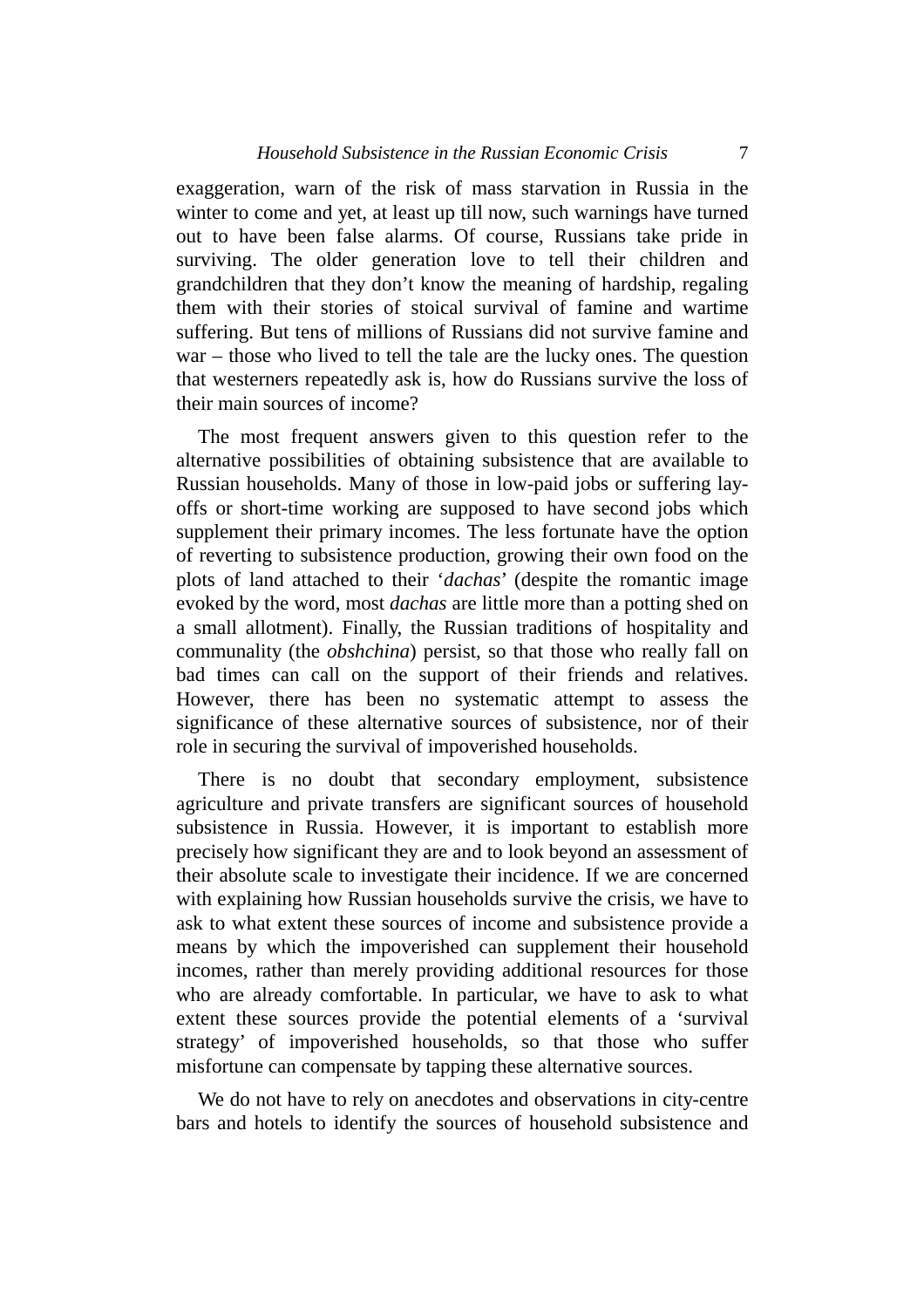the characteristics of 'household survival strategies' in Russia. Although its quality is variable, there is ample survey and official data on which to base an assessment and it is this data that will primarily be used in this book. $<sup>1</sup>$ </sup>

Most research into 'household survival strategies' has been ethnographic research, based on extended interviews with and observation of a small number of respondents, usually drawn from a fairly restricted circle, and we have ourselves conducted such research in the course of a series of projects on the Russian labour market. While such research provides an invaluable insight into the contours of household decision-making and provides an essential foundation for the formulation of hypotheses regarding household subsistence, it is very difficult to identify from respondents' narratives the structure of constraints and opportunities underlying their decisions, and so the real scope for strategic decision-making, and it is not possible to generalise from such evidence to the population as a whole. It is therefore essential to complement such ethnographic data with the analysis of the data of official statistical reporting and sample surveys.

The analysis of survey and official data can, in the first instance, provide us with evidence on the scale and extent of the various sources of household subsistence. Because the quality of much of the data is suspect, it is expedient to analyse data from different sources in order to distinguish consistent findings from those which might be due to idiosyncrasies of the data sources. However, the analysis of the data enables us not only to identify the scale and extent of various phenomena, but also to investigate their incidence. In particular, we can identify the extent to which secondary employment, domestic agriculture and private transfers are means by which the poorest households are able to sustain themselves, as opposed to means by which those who are already comfortable are able to increase the size and security of their incomes. Moreover, we can go some way towards identifying the significance of these phenomena in 'household survival

1

The principal sources that will be used are the official statistics published by Goskomstat, the data of the regular surveys of the All-Russian Centre for Public Opinion Research (VTsIOM), of the Russian Longitudinal Monitoring Survey (RLMS) and of a household survey conducted in four cities in May 1998 by the Institute for Comparative Labour Relations Research (ISITO). For details of these data sets see Clarke, 1999b, Chapter Six. The RLMS data is available from www.cpc.unc.edu/rlms. The ISITO data and details of the survey are available through www.warwick.ac.uk/russia.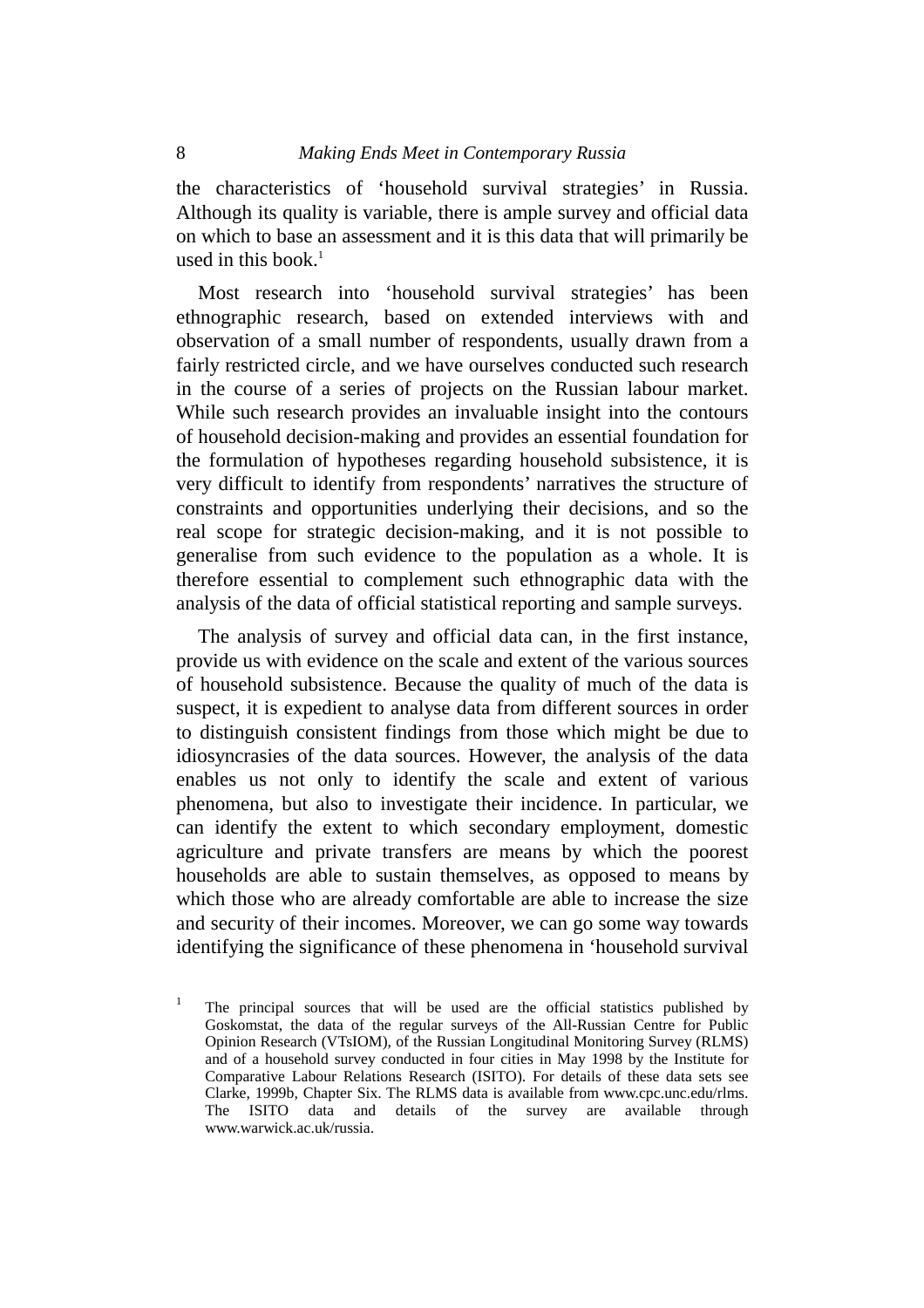strategies' by discovering the extent to which households which have fallen on hard times are able to avail themselves of these sources of subsistence. If these phenomena are elements of household survival strategies, we would expect members of households which have experienced a fall in their income, loss of employment, short-time working, lay-offs or the non-payment of wages to be more likely to engage in these activities than households which have not suffered such misfortunes. If members of such households are not more likely to engage in these activities in response to misfortune, the presumption must be that such households had already taken advantage of all the opportunities available to them and that objective constraints have limited their ability to realise a survival strategy based on increasing their sources of income and subsistence. The only survival strategy available to the majority of households in such circumstances would be to cut their expenditure in accordance with their depleted income.

In the following three chapters of this book I will use the available data to look in detail at the principal alternative sources of household subsistence: supplementary (secondary) employment, domestic agricultural production and reliance on social networks for private transfers. In each case the analysis will draw on a range of survey and official data to establish the scale and incidence of these phenomena and to assess their contribution to household subsistence. In particular, I will ask to what extent each of these phenomena serve as elements of a 'household survival strategy', a means by which impoverished households are able to augment their household resources.

In the concluding chapter I will review the evidence as a whole to question the usefulness and appropriateness of explaining the economic circumstances of Russian households and the behaviour of household members in terms of the notion of a 'household survival strategy'.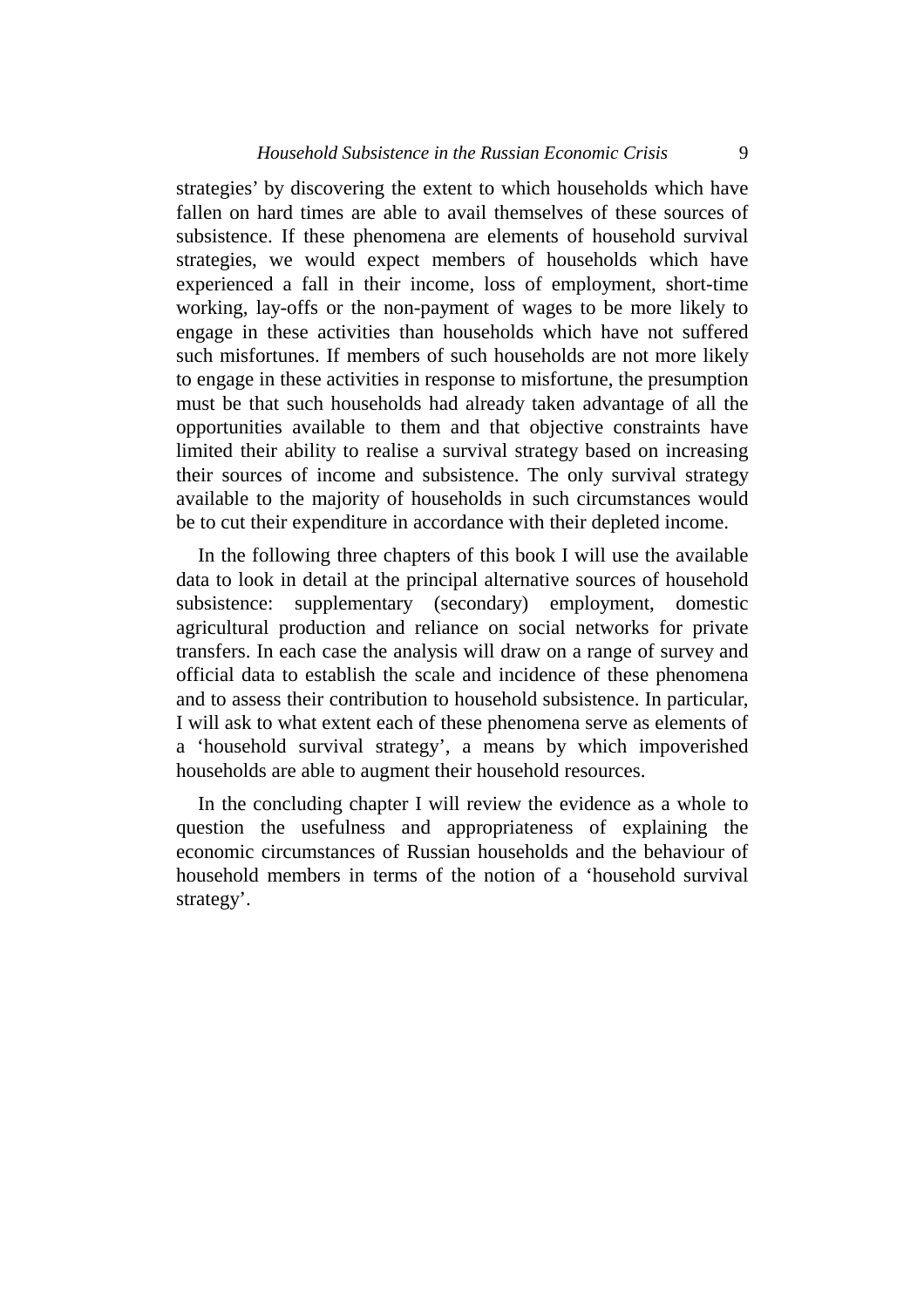### 2 Secondary employment

The phenomenon of secondary employment is inextricably bound up with the idea of the informal economy: there is a popular belief, propagated by the mass media as well as by academics and politicians, that a large number of those with little or no apparent source of primary income as a result of unemployment, low wages, lay-offs, short-time working or the non-payment of wages in fact have second jobs in the informal economy which bring in the income they need, if not to live comfortably, at least to survive. In this chapter I will look not at such popular beliefs, but at the available data, in an attempt to paint a realistic picture of the scale, forms and significance of secondary employment as a source of income for Russian households. The chapter is based on research reports (including Donova and Varshavskaya, 1996; Donova, 1998; Varshavskaya and Donova, 1999; Varshavskaya and Donova, 1998), field notes prepared by the ISITO research teams and on analysis of the data of ISITO and other surveys.

### DEFINITION AND DATA SOURCES

Secondary employment was extensive in the Soviet Union. However, since it was frowned on ideologically and restricted legally it was barely researched and there is virtually no statistical information on secondary employment in the USSR. In the literature of the soviet period, secondary employment and overtime working were treated almost exclusively as evils of the capitalist system, symptoms of the poverty and overexploitation of the working class in the capitalist world which had been banished under socialism.

Secondary employment only began to be studied in the perestroika period, in the second half of the 1980s, but for a long time the only comprehensive review of secondary employment was a book by Shvetsov (Shvetsov, 1989). The only official data on secondary employment was the administrative reporting of the number of people employed in officially registered second jobs, *po sovmestitel'stvu*, and,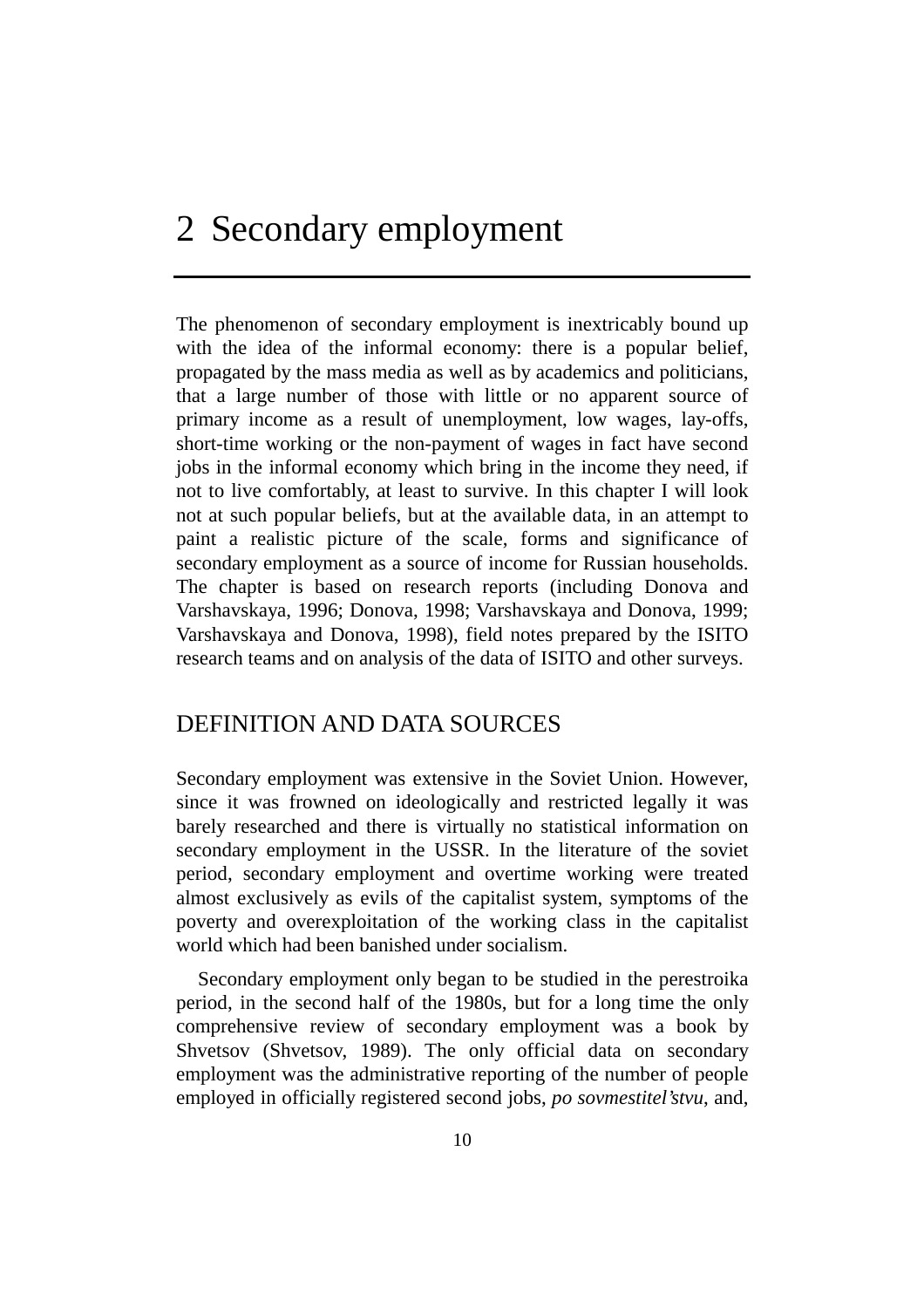more recently, the number employed on a contractual basis to carry out specific pieces of work. In the soviet period, when everybody had to have an officially registered place of work, such employment would normally have been secondary. Nowadays many people working on this basis might not have any other job.

More systematic research became possible when the All Russian Public Opinion Research Centre (VTsIOM) began to ask about secondary employment in its regular polls from 1993, with more detailed questions being asked from 1997. Since then a number of articles have been published using this and other survey data (see, in particular, Khibovskaya, 1995; Khibovskaya, 1996; Klopov, 1996; Perova and Khakhulina, 1997; Perova and Khakhulina, 1998), although based only on tabulations, without any multivariate analysis of the data. The Labour Force Surveys, conducted regularly by Goskomstat, have asked about supplementary employment since 1992, but the primary data is not available to independent researchers. The Russian Longitudinal Monitoring Survey has been asking about secondary employment in its two waves of panel surveys since 1992 and there has also been a number of independent surveys which have included questions about secondary employment.

My colleagues in ISITO have asked about secondary employment in three surveys: one, a *supplement* attached to the Labour Force Survey in October 1997 in Kemerovo oblast and the Komi Republic, the second, a *work history survey* of a sample of 800 current employees of 16 state and former state industrial enterprises in April 1997, which involved both questionnaire and qualitative interviews, the third a *household survey* of all the adult members of 4,000 households in April-May 1998, both the latter surveys in four large Russian cities (Samara, Kemerovo, Syktyvkar and Moscow). These will be the principal data sources used in this chapter.

There is an immediate methodological problem of defining just what we mean by secondary employment. On the one hand, many people are involved in a range of activities which may not bring in any money income: the most common is work on their garden plots, but they may provide a whole range of services for family, friends and neighbours, such as repairs, building or decorating work, which are not paid directly but which may be reciprocated. This is common in any society, but was especially widespread in the Soviet Union, where the provision of such services for payment was illegal until 1987. By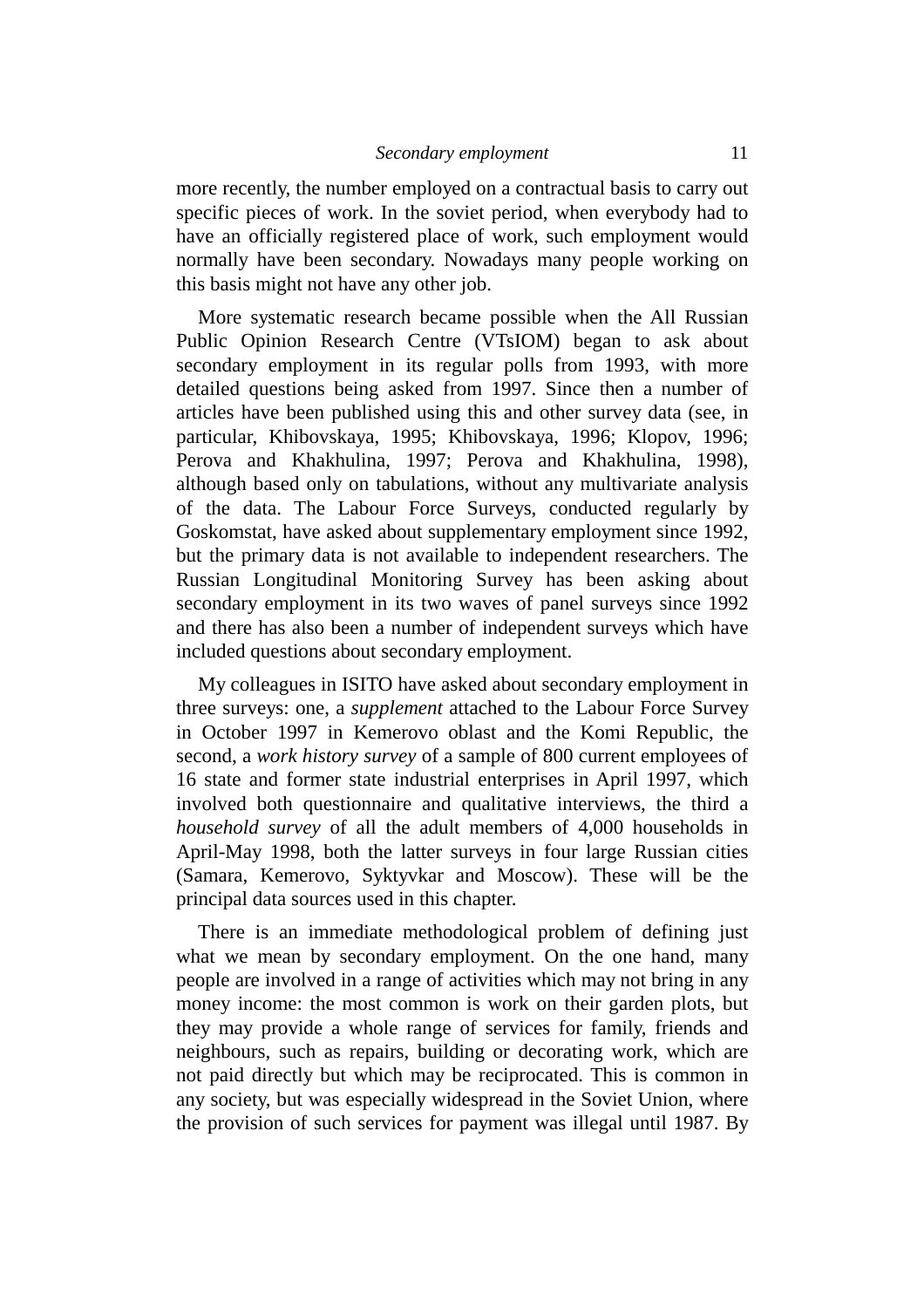#### 12 *Making Ends Meet in Contemporary Russia*

convention, such activities, like domestic labour, are excluded from the definition of employment. It is important to remember them however, because a substantial part of the growth of paid secondary employment in Russia consists of the monetisation of the provision of services which had formerly been provided on a non-monetary basis.

On the other hand, in Russia people still have the Soviet concept of primary employment as involving registration in a full-time job: a person's main job is normally understood as a full-time job in a place which keeps their labour book, in which their work record is officially recorded.<sup>1</sup> Those who do not have any registered employment will frequently say that they do not work, even if they are in fact working long hours in some unregistered activity, so reinforcing the identification of secondary employment with informal employment.<sup>2</sup> Thus, for example, in surveys, a higher proportion of those who define themselves as unemployed than of those who say that they have a job report that they have supplementary employment. These people are not captured by those surveys, such as Goskomstat's Labour Force Survey or RLMS, which only ask people who have already reported that they have some paid employment about any supplementary employment. The researchers of the Institute of Population of the Russian Academy of Sciences have proposed using the concept of 'multiple employment', rather than the value-laden concept of secondary employment (ISEPN RAN, 1998), but this approach annihilates the distinction that is very real to respondents between a 'real job' and 'supplementary work'. In the ISITO surveys, as in those of VTsIOM, we have asked all respondents about additional employment.

For the purposes of the discussion in this chapter we are interested in secondary employment as an additional source of money income, as opposed to the use of household labour for subsistence agricultural

<sup>1</sup> All Russian citizens still possess a labour book, which is deposited in an enterprise or organisation that is thereby defined as their principal place of work, even if they never actually go there. This is where their length of service, which qualifies them for pension and other social benefits, is recorded. When Russians are asked about their main job they will normally understand by this the place of work at which they are formally registered in this sense. Secondary or additional employment is then understood in relation to this main job, even if it actually takes up more time and brings in more money than the main job.

<sup>2</sup> In the ISITO household survey one per cent of the adult respondents who said that they did not have a job had in fact been working full-time in the previous month in what they defined as supplementary work and about 90 percent of these were in unregistered employment.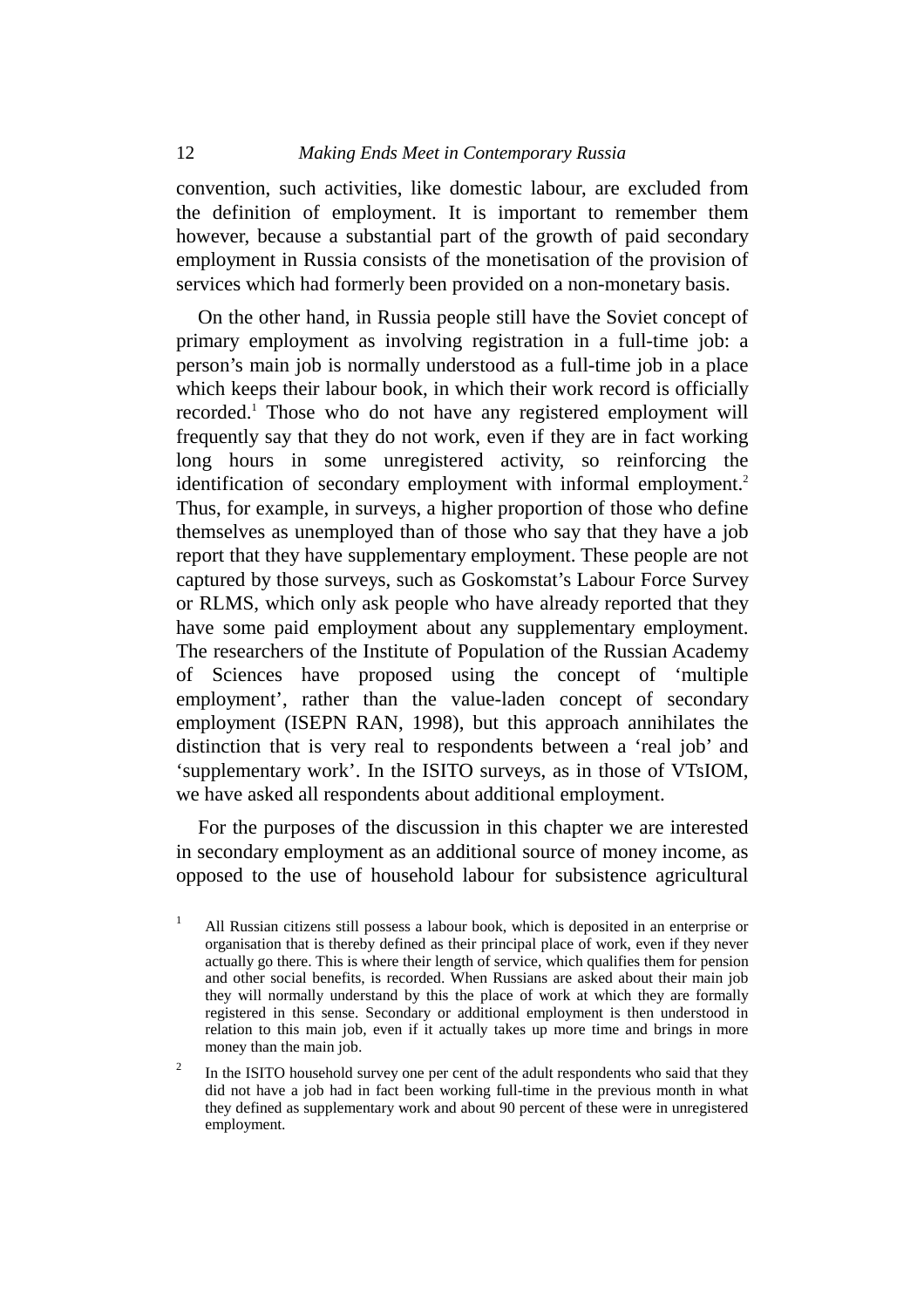production that will be considered in the next chapter. We therefore define secondary employment as any form of employment, apart from an individual's primary occupation, which yields a money income. We regard as secondary (supplementary – we will use the terms interchangeably) employment, not only the second jobs of those in work, but also the reported employment of those who consider themselves to be unemployed, on leave, retired or engaged in domestic labour as their primary occupation. In the Russian case we have to qualify the definition to include those cases in which the money income is in fact paid in kind, is paid only with a delay or may even remain unpaid indefinitely. This definition does not include additional income earned through working overtime in the primary job, although the second job may be for the same employer and at the same place of work as is the primary job.<sup>1</sup> We include all forms of 'self-employment' within the definition of secondary employment, as well as waged employment at an enterprise or for a private individual.

Secondary work is usually undertaken outside the normal working hours of the primary job, although sometimes it is possible to receive additional earnings for work done during normal working hours, whether by taking on two jobs simultaneously or by working on the side in the normal place of work, often using the equipment, parts and materials provided by the employer (kalym).<sup>2</sup> Those engaged in secondary employment may have their employment formally registered, either in the traditional form as a registered second job, *po sovmestitel'stvu*, or according to a labour contract or agreement, or their employment may be unregistered and off the books. Selfemployment may equally be formalised, with the individual normally

<sup>1</sup> Paid (legal) overtime is still much less common in Russia than in capitalist countries, and to some extent second jobs can be seen as a substitute for overtime working: in some cases a person is employed in a second job to do exactly the same as in the first one. This enables the employer to evade the legal limitation of the working day and to avoid the obligation to pay the legally prescribed premia for overtime working. In the new Labour Code, which came into effect in February 2002, overtime working is defined as additional work undertaken on the initiative of the employer and must be paid at increased rates. Work as internal *sovmestitel'* is work undertaken on the initiative of the employee and separately contracted and imposes no obligation for additional payment.

<sup>2</sup> Theft from the workplace is endemic in Russia and the sale or use of such stolen materials can be the basis of secondary economic activity and an important source of household income.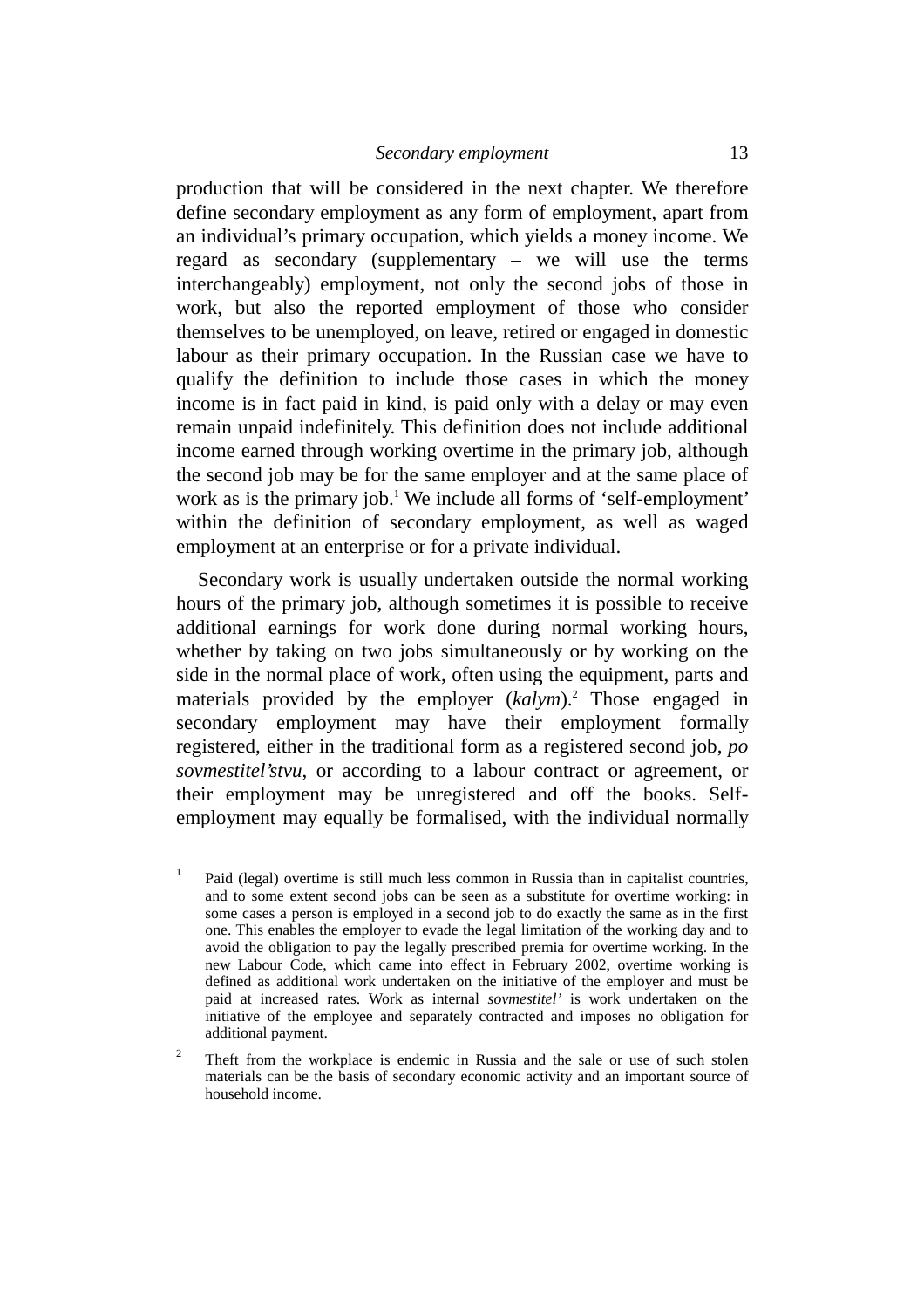being registered as an 'entrepreneur without juridical status',<sup>1</sup> but it is more commonly informal and unregistered. The principal significance of registration is that the employer pays social insurance dues and the employment is included within the systems of state taxation and statistical reporting.

The definitions of secondary employment used in the various data sources vary from one to another, the differences being expressed in the different wording of the questions asked. The way in which primary employment is defined affects the measures of secondary employment (see ISEPN RAN, 1998, pp. 128-33 for a comparison and reconciliation of the different data sources). There have also been some changes in the wording of the questions over time. The Goskomstat Labour Force Survey of all adults between the ages of 15 and 72 has sought to capture as 'employed' all those with any source of labour income, so that only those with more than one source of income will be considered to be in secondary employment. Respondents are first asked if they have done any kind of work or had any kind of employment or self-employment, paid in money or in kind, even if for only one hour, or unpaid work in a family enterprise or been on leave from a paid job in the week prior to the survey.<sup>2</sup> Those who reply that they have had such employment are later asked whether they have had any other paid work or employment (including the provision of services) or worked unpaid in a family enterprise in the previous week. In the ISITO supplement to the 1997 Labour Force Survey in Kemerovo oblast and the Komi Republic we repeated this question to those who had said that they did not have any work, finding that the incidence among these people was as high as among those who said that they did have employment.

<sup>1</sup> An 'entrepreneur without juridical status' might in fact work for an individual or enterprise on a contractual basis, in which case what is in reality a wage relation appears in the form of self-employment, the employee avoiding tax and the employer avoiding social insurance dues. Until 2002 those working on a labour contract were not protected by the provisions of the Labour Code.

 $\overline{2}$  Until 1997 respondents were also asked whether they had been engaged in any kind of agricultural activity, hunting, fishing, or gathering mushrooms or berries with the aim of selling some of the produce. As a result of the findings of the ISITO supplement to the 1997 Labour Force Survey, Goskomstat changed the wording of its principal question to include reference to 'any kind of supplementary earnings' from 1998 to try to catch all those with any form of employment, although this rewording appears to have had no significant effect on the reported levels of primary and secondary employment. Since 1999 all respondents have also been asked about the domestic production of goods and services.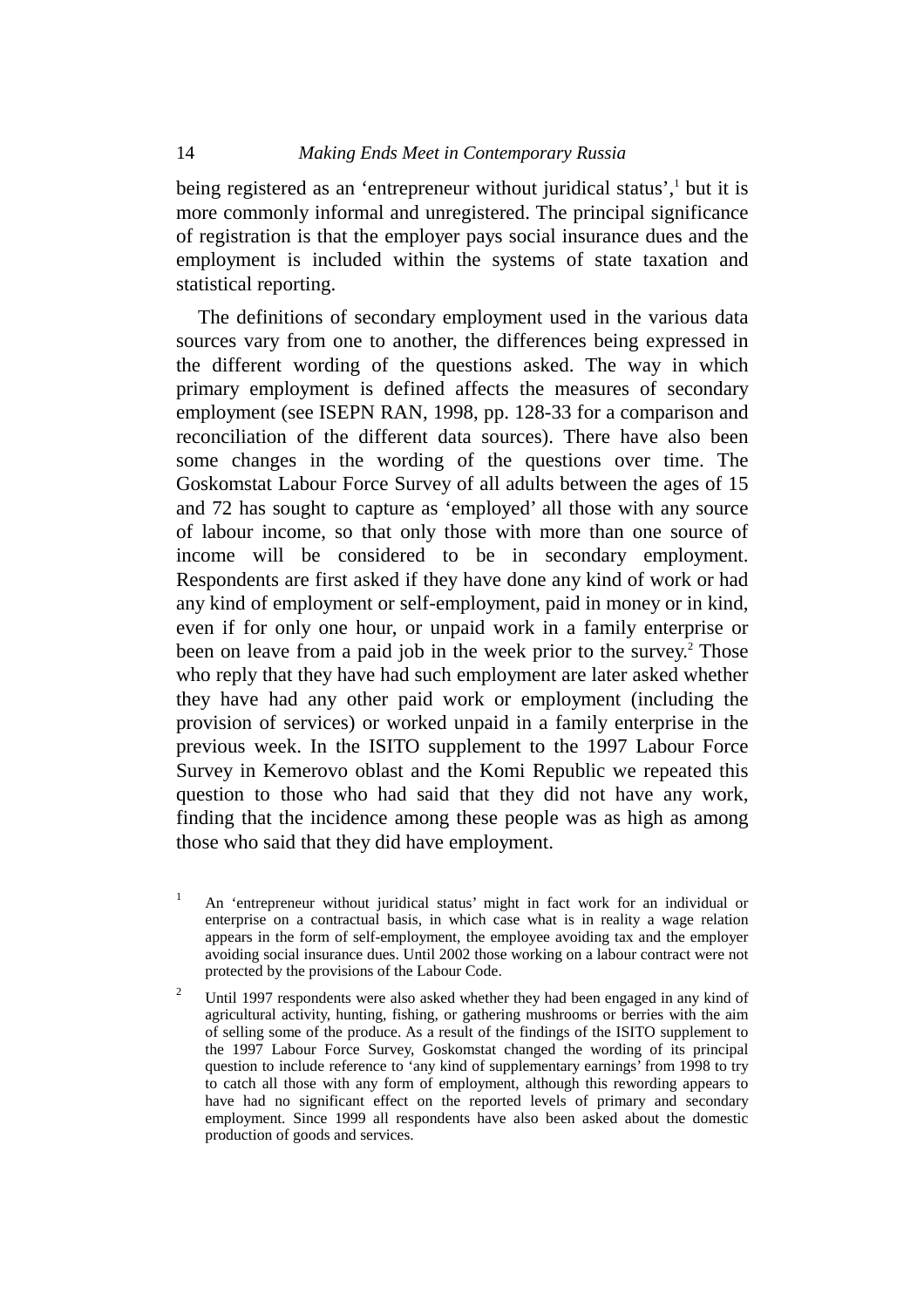In the first phase of the RLMS surveys (1992-4), respondents who had said that they 'now work at some enterprise, organisation, firm, collective farm, state farm or co-operative, or firm' were later asked if they 'work additionally in some enterprise (some organisation) that pays you wages'. In addition, all adult respondents were asked if they engaged in any kind of 'individual economic activity', examples offered being as a private driver or tailor, agricultural activity, hunting or fishing for sale. In the second phase (1994-2000), respondents' primary employment status was defined by asking them baldly if they now worked, were on paid or unpaid leave, or did not now work. Those working or on leave (including maternity leave) were later simply asked if they had 'some other kind of work' and whether they had been engaged in this in the past 30 days, and all respondents were asked if they were involved in 'individual economic activity', examples of which now did not include agricultural activity, but did include, in addition to driving and sewing, helping others with apartment or car repairs, purchasing or delivering food or looking after a sick person, or 'something else that you were paid for'. In 1998, all respondents were also asked if they had found supplementary work in the previous year as a means of responding to economic difficulties and in 2000 if they had worked an extra job in the course of the previous twelve months.<sup>1</sup>

VTsIOM starts by simply asking people who say that they are 'working now' about their 'main' job, before asking all respondents whether they had had any other kind of work or occupation, apart from their main occupation, bringing in additional income in the previous month. In fact, many people say that they do not work but go on to say that they do have additional employment. In principle, this would be a primary job on the Goskomstat survey and a secondary job on the VTsIOM survey. In recent years VTsIOM's respondents have usually been offered the alternatives of having regular additional employment or of having irregular additional earnings, this form of the question eliciting a substantially higher positive response.

In the ISITO work history survey of industrial employees, we

<sup>1</sup> In 1998, five percent of those not working said that they had found supplementary work in the previous year and in 2000 seven percent of those not working said that they had worked an extra job during the previous year, suggesting that, like Goskomstat, RLMS misses a lot of secondary employment by not questioning further those who initially say they are not working.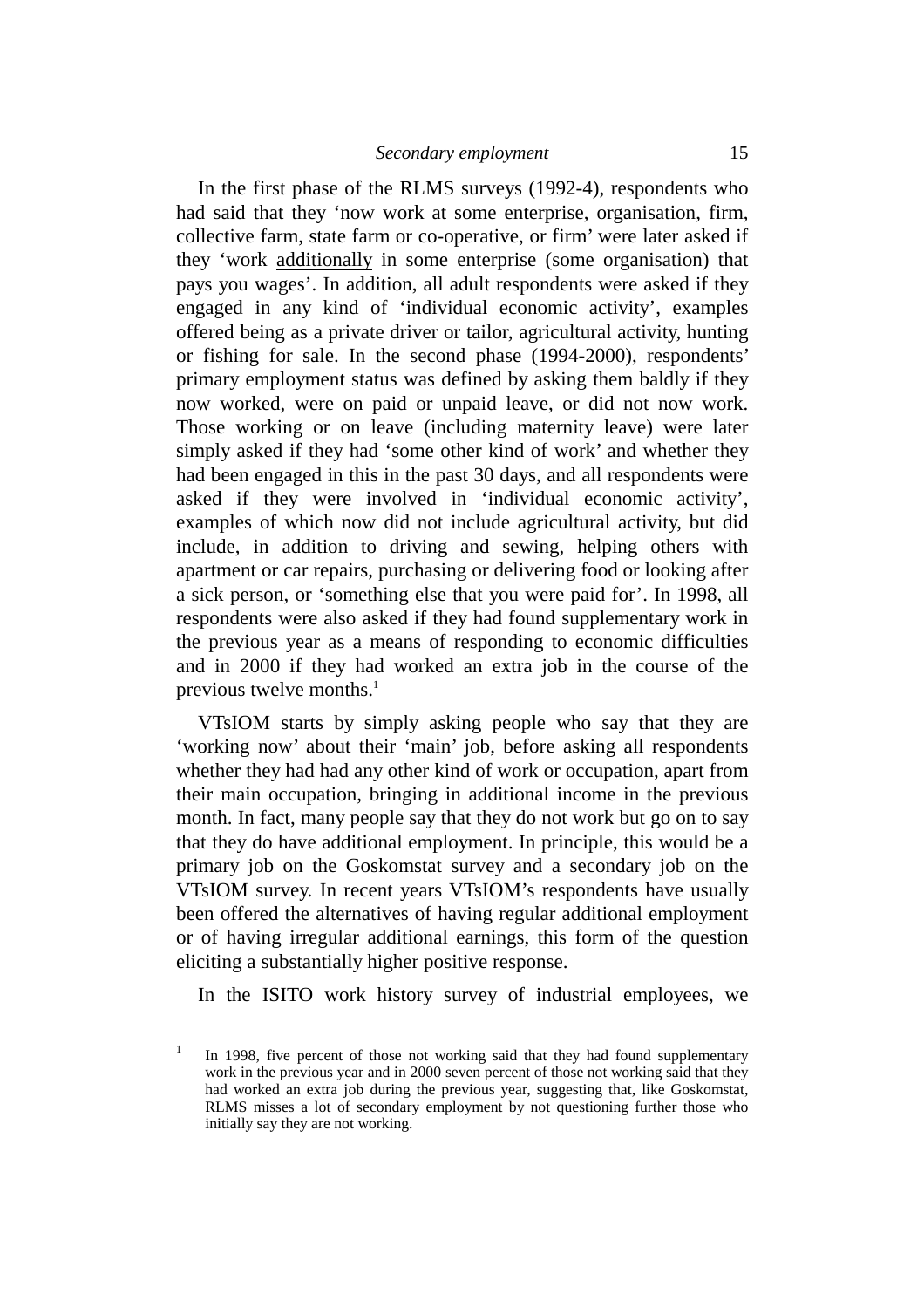#### 16 *Making Ends Meet in Contemporary Russia*

simply asked respondents if they had any kind of regular or periodic supplementary earnings and whether they had such earnings currently and in the previous year. In the ISITO household survey we asked all adult respondents if they had had any kind of (additional) paid work or employment, excluding work on their garden plots, in the previous twelve months, whether this work was permanent, regular or 'from time to time' and whether they had had such supplementary employment in the previous month.

### SCALE OF SECONDARY EMPLOYMENT

Although frowned on, secondary employment was widespread in the Soviet period, and was often the only way in which workers could be found to do the less desirable jobs or householders could get repairs done and personal services provided.<sup>1</sup> About two percent of the working population did additional work as an officially registered supplementary job (*po sovmestitel'stvu*) in 1982, either during their vacations or after hours, and by 1987, when the legal framework was more favourable, this had more than doubled, with 4.7 million people working on this basis in the Soviet Union. These figures were roughly in line with rates of secondary employment in the US (five percent) and the EU (two to three percent) (Khibovskaya, 1995).

In addition to registered supplementary jobs, there was certainly a great deal of unregistered (and, until 1987, illegal) secondary employment in the Soviet Union, but there are no accurate estimates of its extent. In the ISITO work history interviews with industrial employees, we found very few who had had additional earnings in the soviet period. When the researchers asked them why, many reacted with bewilderment: work at the factory gave decent earnings and they were fully occupied. The underlying sentiment was generally that 'in the past there was not enough time and there was enough money': the problem in the soviet period was not so much the inadequacy of money income as the shortage of goods to buy.

There is considerable disagreement about the scale of secondary employment in post-soviet Russia. The Federal Employment Service

<sup>1</sup> Shlapentokh estimated that, in the soviet period, half of all shoe repairs, 40 percent of apartment repairs and 30 percent of all electrical appliance repairs were carried out by the 'private sector' (Shlapentokh, 1989, p. 191).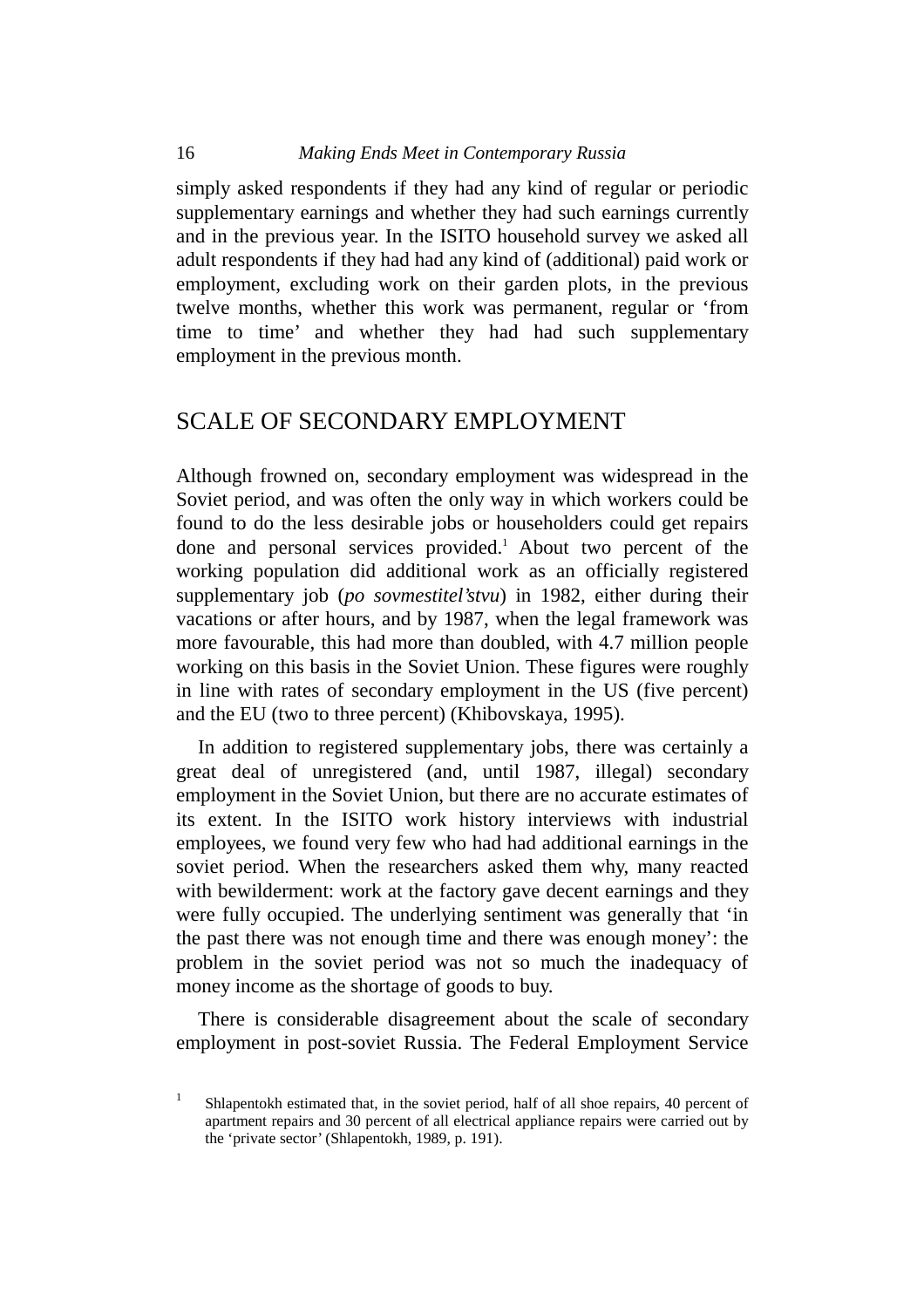estimated in the middle of 1994 that about 11 percent of the working population was involved in secondary employment. According to the estimates of the Russian Tax Inspectorate, 35–40 percent of the adult population have second jobs (Simagin, 1998). According to a Presidential representative, addressing the State Duma on the theme in 1998, 90 percent of Russian citizens have second jobs (cited Varshavskaya and Donova, 1999). However, these estimates are purely speculative.

One source of harder data is the statistical reporting of enterprises and organisations, which report the contractual status of their employees to Goskomstat. This provides data on the number of people officially registered as being employed *po sovmestitel'stvu* and on the number employed on the basis of a civil code contract or agreement to carry out a particular piece of work, in addition to the number registered as regular (usually full-time) employees. This data will underestimate the extent of secondary employment to the extent that the latter is unregistered and unreported (although Goskomstat makes estimates for non- and under-reporting on the basis of its own sample surveys and data from sources such as the tax inspectorate). On the other hand, many of those employed on this basis will not be engaged in secondary employment since employment *po sovmestitel'stvu* is nowadays a typical way in which people are employed part-time, while contracting is a typical way of formalising a short-term employment relationship and/or avoiding payroll and income taxes. With those reservations, from this data it was estimated by Goskomstat that two per cent of the working population did secondary work on the traditional basis in 1994 (Vychislitel'nyi tsentr, 1994). In May 1998, 2.1 percent of those employed in medium and large enterprises were reported to be working as external *sovmestitel'i* and 1.8 percent were working on civil code contracts, a total of 1.8 million people out of a working population of around 58 million (Goskomstat, 1998c).<sup>1</sup> In 2000, 8.1 percent of those employed in small businesses were reported to be working as *sovmestitel'i* and 5.3 percent were working on civil code contracts, a further 1.0 million people (Goskomstat, 2001). However, it is not possible to determine what proportion of these people were engaged in secondary employment and how many of them

<sup>1</sup> In 1994 Goskomstat estimated that large and medium enterprises, which account for 80 percent of primary employment, account for less than 50 percent of secondary employment Popov, 1995, p. 28.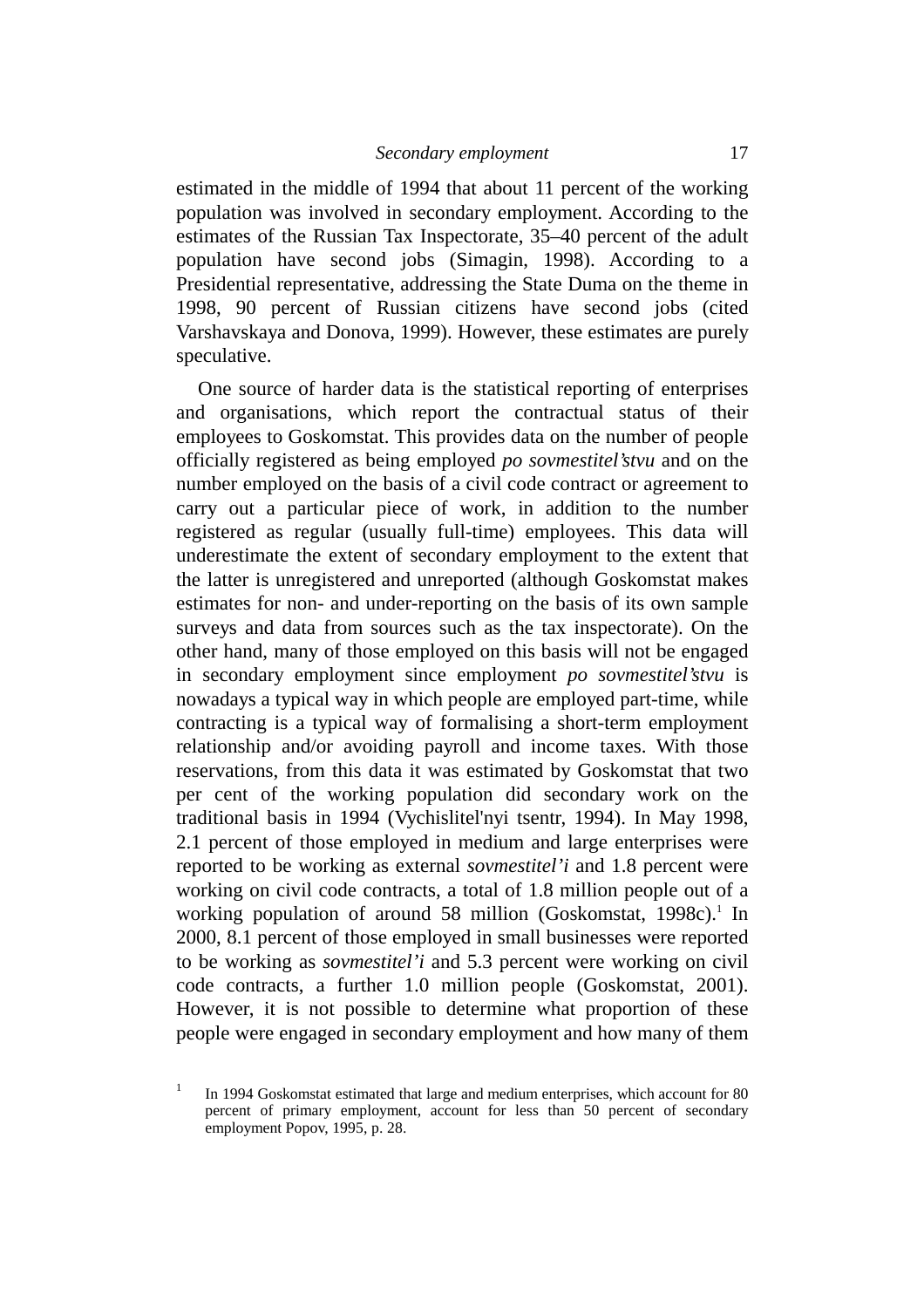were working on this basis in a primary job (Goskomstat estimates that this is a second job for 70–80 percent of these people (Goskomstat, 1996a), which would indicate an incidence of these forms of secondary employment of about four percent).

Sample surveys provide the only comprehensive sources of data on secondary employment. Goskomstat has published the findings of the Labour Force Survey on secondary employment since 1996, but this data shows an extremely low incidence of multiple job holding, with substantially more people seeking additional work than currently have second jobs (Table 2.1). A further 4.8 percent of the labour force in 1999 and 4.6 percent in 2000 (mostly in rural districts) was involved in domestic agricultural production for sale (in whole or in part) and 0.1 percent in both years was involved in the domestic production of other goods and services for sale, an approximately equal number of people without other jobs also being involved in these activities (Goskomstat, 2000g).

*Table 2.1: Incidence of secondary employment and desire for additional work. Adults, 18-72. Labour Force Survey data. 1996– 2000.* 

| Percentage of<br>labour force | Have second jobs |      |              |       | Looking for more work |       |
|-------------------------------|------------------|------|--------------|-------|-----------------------|-------|
|                               | Total            | Men  | <b>Women</b> | Total | Men                   | Women |
| March 1996                    | 1.30             | 1 25 | 1.34         | 2.49  | 4.73                  | 2.26  |
| October 1997                  | 1.18             | 1 23 | 1.13         | 5.05  | 9.62                  | 4.59  |
| October 1998                  | 1 1 1            | 1.04 | 1.18         | 5.26  | 9.99                  | 4.87  |
| Average 1999                  | 2.21             | 2.25 | 2.16         | 7.23  | 7.68                  | 6.73  |
| Average 2000                  | 1.80             | 1.80 | 1.80         | 5.76  | 6.02                  | 5.45  |

*Source: Goskomstat, 2000c, g. The figures refer to the survey week for 1996–8 and the previous month from 1999.*

Goskomstat's specialists have difficulty in understanding why the Labour Force Survey yields such a low figure for secondary employment and have frequently modified their questions, making comparison of the data over time impossible. Part of the reason was that much secondary employment is episodic and until 1999 the Labour Force Survey question referred only to the week prior to the survey, while other surveys refer at least to the previous month, but even the addition of a question referring to the previous month has not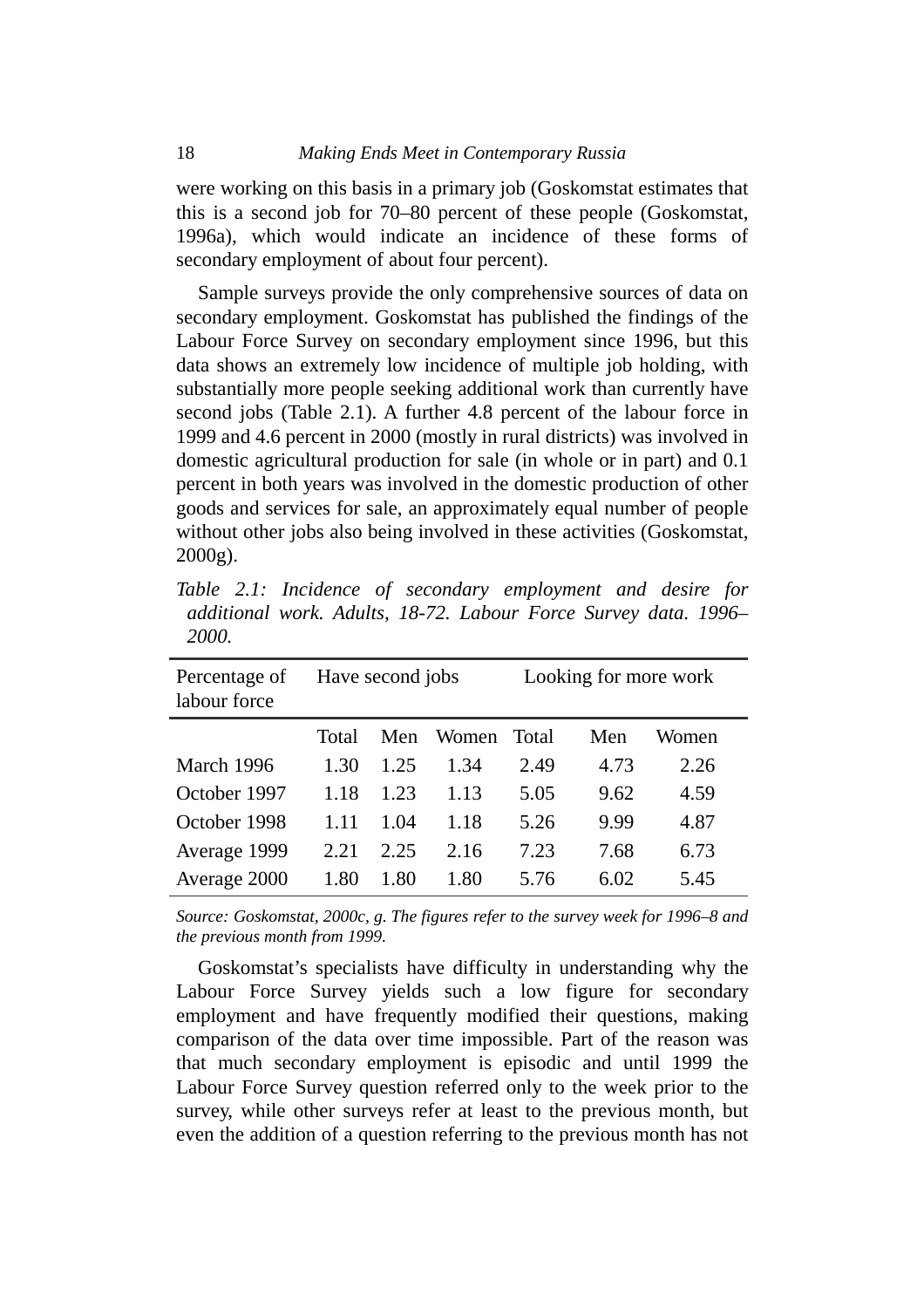increased the reported incidence substantially (in 2000 1.3 percent had had second jobs in the previous week and a further 0.5 percent in the previous month). It may be that there is a greater reluctance on the part of respondents to admit to a representative of an official body that they have secondary employment which may not be declared to the tax authorities, a supposition supported by the fact that the Labour Force Survey finds many fewer people working in typically unregistered forms of employment (casual employment or self-employment) than do other surveys.

In the Supplement that ISITO attached to the Labour Force Survey in Kemerovo and Komi in October 1997 we were able to probe a bit more deeply into the secondary employment of the respondents. We found that as many of those without a primary job had supplementary employment as did those with a primary job, 1.8 percent of the adult population of those regions having such work, and twice as many people said that they had had additional work in the course of the year, although only 10 percent of those who had worked in the previous week said that they did so on a permanent basis, 16 percent did it periodically and 74 percent only episodically*.*

| Percentage of respondents in<br>each category | Working              |     | leave |                          | Maternity Paid leave |     | Unpaid<br>leave |           | Does<br>not<br>work |
|-----------------------------------------------|----------------------|-----|-------|--------------------------|----------------------|-----|-----------------|-----------|---------------------|
|                                               | Sec (last)<br>month) |     |       | IEA Sec IEA Sec IEA Sec  |                      |     |                 | IEA IEA   |                     |
| July - October 1992                           | 3.4                  | 2.1 |       |                          |                      |     |                 |           | 2.8                 |
| December $1992 - March 1993$                  | 3.6                  | 1.4 |       |                          |                      |     |                 |           | 2.9                 |
| $July - October 1993$                         | 3.6                  | 1.6 |       |                          |                      |     |                 |           | 3.0                 |
| October 1993 – January 1994                   | 3.2                  | 1.5 |       |                          |                      |     |                 |           | 2.7                 |
| October 1994                                  | 4.7(4.2)             | 7.7 | 4.7   | $\overline{\phantom{0}}$ | 1.8                  | 9.1 |                 | 2.4 14.6  | 7.1                 |
| October 1995                                  | 4.1(3.8)             | 5.4 | 3.9   | 4.6                      | 2.5                  |     | 2.5 14.3 14.3   |           | 8.0                 |
| October 1996                                  | 4.3(4.0)             | 5.8 | 1.5   | 2.8                      | 2.4                  | 7.3 |                 | 5.4 10.8  | 6.9                 |
| October 1998 – January 1999                   | 4.6(4.1)             | 5.7 | 0.9   | $-$                      | 11.1                 | 7.4 |                 | 13.2 13.2 | 8.2                 |
| September-December 2000                       | 5.0(4.5)             | 6.0 | 3.4   | 3.4                      | 10.8 10.8            |     |                 | 7.7 23.1  | 11.0                |

*Table 2.2: Incidence of Secondary Employment and Individual Economic Activity by employment status, RLMS data, 1992-2000.* 

The RLMS surveys, like those of Goskomstat, only ask those who say that they are now working if they also have 'some other kind of work', although they do not restrict the question to the previous week (since 1994 respondents have been asked if they have other work and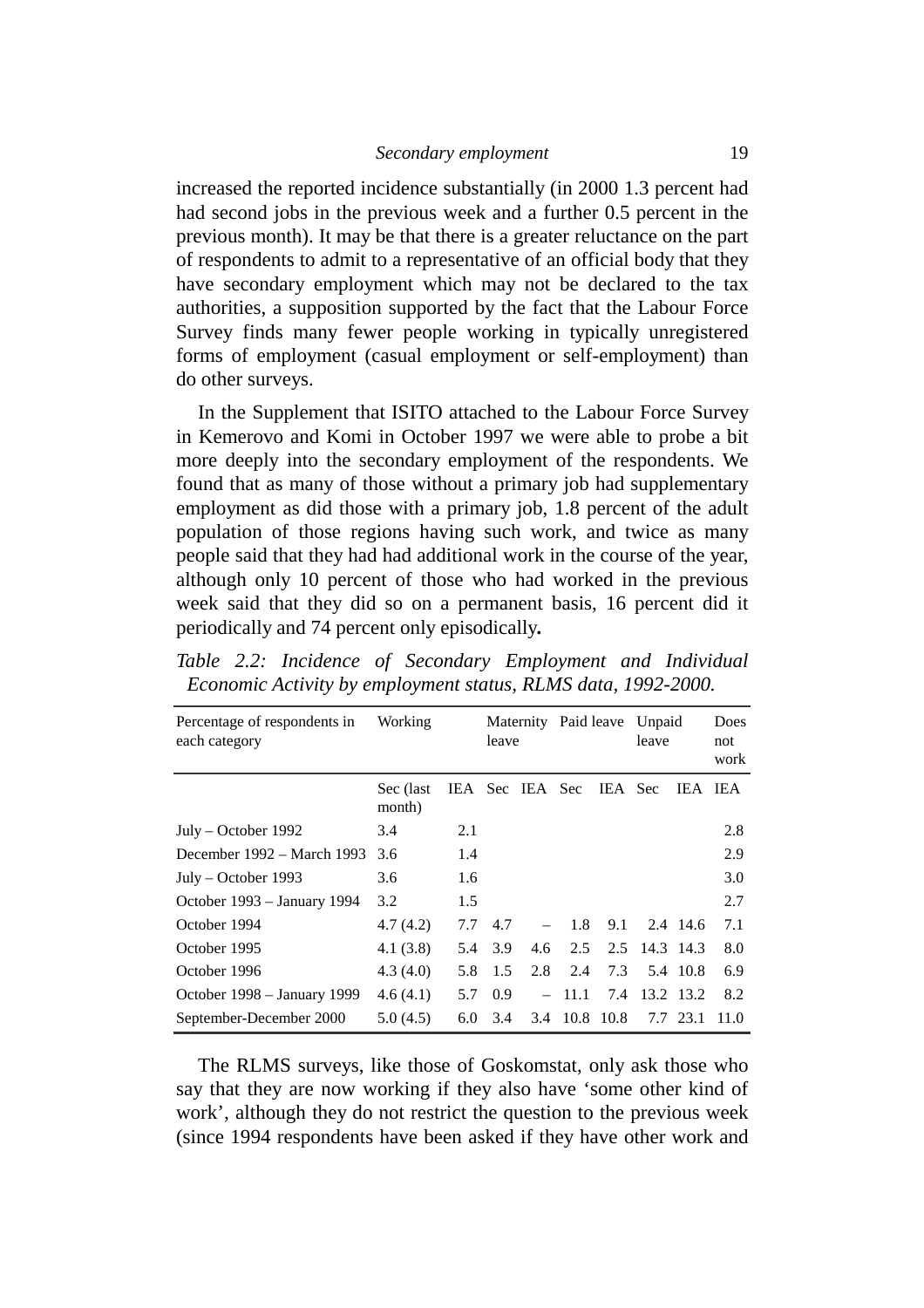then if they have engaged in it in the previous month) and all respondents are also asked about any 'individual economic activity' in the previous month. Although the form of the questions makes it difficult to interpret this data, it has the advantage of being a panel survey so that we can, at least in principle, identify changes in and determinants of the extent, forms and incidence of secondary employment in individual biographies. These data (Table 2.2) show that around four percent of people in work reported having second jobs, but in the second phase of the survey, with a reworded question, substantially more people admitted to being involved in individual economic activity, particularly if they were on paid or unpaid leave (not much can be read into the precise figures, since the numbers are rather small, with around 200 of the 7000 adult respondents on leave in each round, and the wording of the questions changed between the two phases of the survey). In total around 8–10 percent of adults were reported to have had some form of supplementary employment in each of the surveys over the period 1994–2000, many more than are reported by Goskomstat. Just over half of those involved in individual economic activity had no other paid work.

In 1998 RLMS, seven percent of all respondents said that they had found supplementary work in the previous year.<sup>1</sup> Just over a third of these respondents had said that they did not have a primary job, and so had not been asked if they had had supplementary work in the previous month, suggesting that, like the Labour Force Survey, RLMS misses a substantial number of those who have some employment but do not consider it to be their main job. In total, just over 10 percent of those in work reported that they had had secondary employment in the previous month or had found supplementary work in the previous year.

In 2000, nine percent of all RLMS respondents said that they had worked an extra job in the previous twelve months, 40 percent of whom had said that they did not have a primary job. Eleven percent of those who had reported primary employment reported that they had undertaken supplementary work either in the previous month or in the

<sup>1</sup> The question did not make clear whether it referred to having undertaken *any* supplementary work or having found *new* supplementary work in the previous year. Seventeen percent of those who reported supplementary work in the previous month said that they had not found supplementary employment in the previous year. Just over a quarter of the respondents who said that they had found supplementary work in the previous year and had also been in the previous round of the survey had also reported secondary employment in 1996.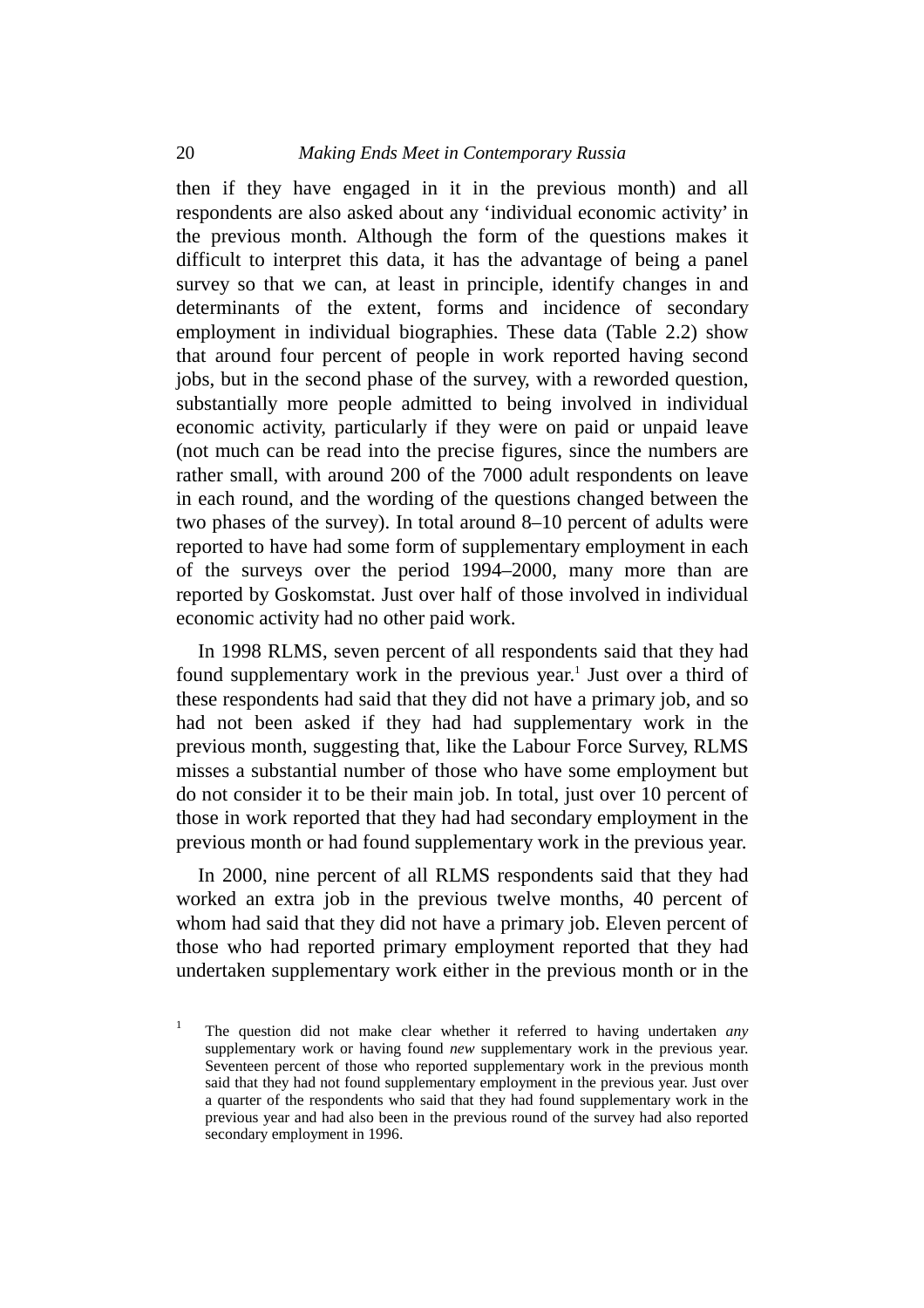previous year. Respondents were also asked if they had engaged in a series of individual economic activities in the previous year (selling home produced goods; selling, trading or importing other goods; performing various services for pay) and seven percent reported that they had done one or another of these, a further four percent of urban households and 22 percent of rural households reporting that they had grown crops or raised livestock for sale. In total, excluding agricultural production for sale, 18 percent of all respondents reported some kind of secondary activity either the previous month or during the past year.

The RLMS is a panel survey, mostly returning to the same people each time, enabling us to examine the stability of secondary employment. Only about a quarter of those involved in individual economic activity in any one round and a third of those with a second job reported that they had such activity in the subsequent round of the survey, so that only five of almost 5000 respondents who were in every round of the second phase of the survey, from 1994 to 2000, had a second job in every round and only seven were involved in individual economic activity in every round.<sup>1</sup> Moreover, more than half of those who were engaged in secondary employment in successive rounds seem to have changed their occupation between rounds, so that only three people had the same secondary occupation through 1994 to 1998, all three having the same occupation in  $2000<sup>2</sup>$ Those who gave up their second jobs had not been conspicuously less committed to secondary employment: between 1994 and 1996 they had worked significantly longer hours and earned significantly more in the previous year than those who maintained their secondary employment, and in 1996 and 1998 there was no difference in earnings

- 1 The turnover is more or less the same between 1996 and 1998 and between 1998 and 2000 as over the single years that span previous rounds, and indeed is more or less the same when we compare any two rounds. Thus the turnover is more likely a reflection of the occasional character of much secondary employment, rather than of permanent movements into and out of the secondary labour market. Respondents are only asked about their individual economic activity in the previous 30 days, so those who work irregularly (three-quarters of respondents say that their IEA is only incidental work) may report one year but not the next. As noted above, in 1998 and 2000 about twice as many reported activity in the previous year as in the previous month. Fewer than a quarter of respondents who were in every round ever reported any secondary employment, the majority on only one occasion.
- 2 It is difficult to know how much of these reported changes of occupation reflect instability of employment and how much is instability of response or coding. There is quite a lot of inconsistency between rounds of RLMS, as is not unusual with panel data.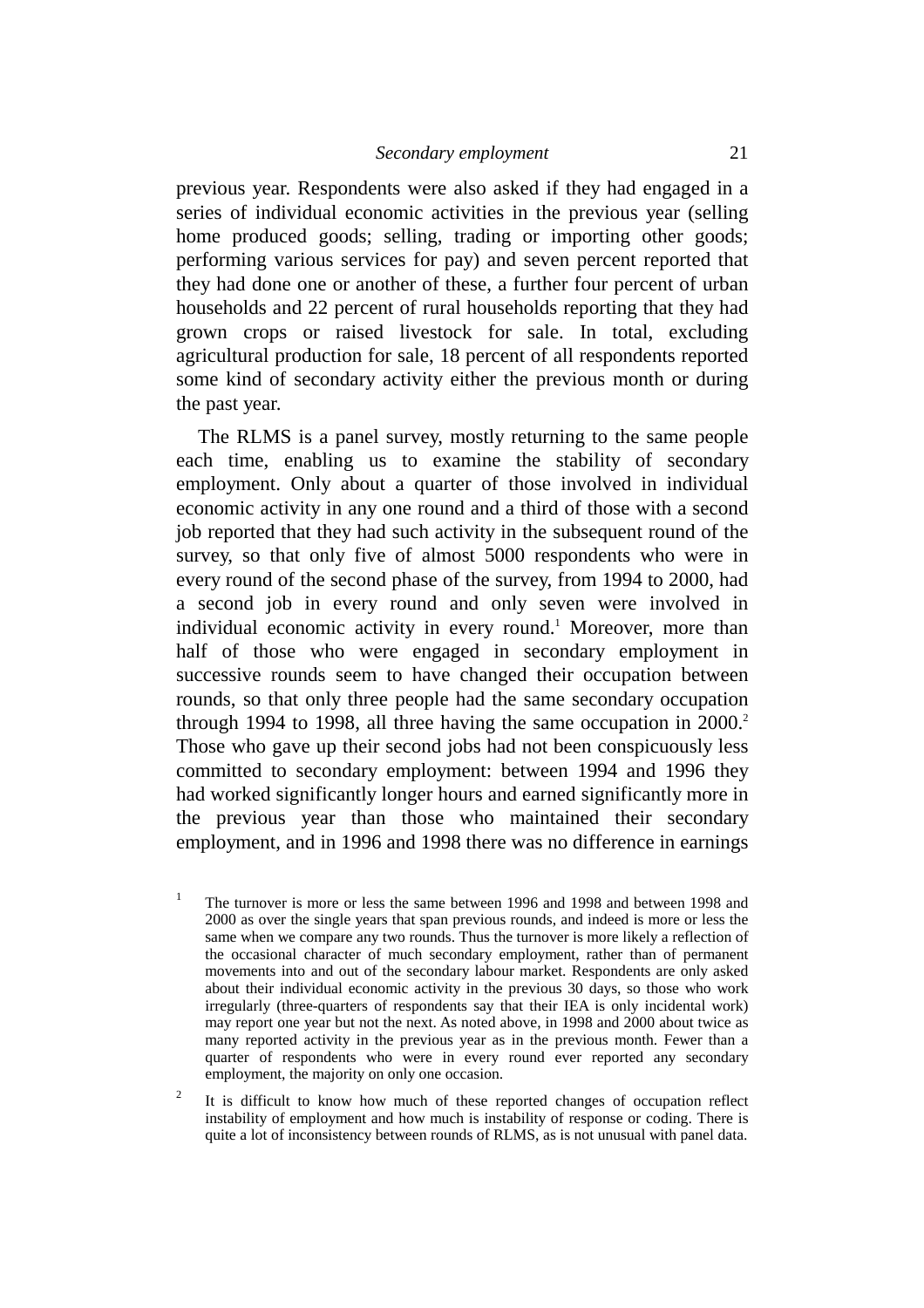#### 22 *Making Ends Meet in Contemporary Russia*

or hours between those who subsequently kept up their second jobs and those who did not. This all suggests the conclusion that secondary employment tends to be episodic and unstable rather than providing a regular activity and steady source of income.

*Table 2.3: Scale of Secondary Employment, 1993-1997. Annual averages of published VTsIOM data.* 

|                                                  |      |  |                               |  | 1993 1994 1995 1996 1997 1998 1999 2000 |     |
|--------------------------------------------------|------|--|-------------------------------|--|-----------------------------------------|-----|
| Yes                                              |      |  | 12.5 15.0 16.7 15.6 13.8 12.1 |  |                                         |     |
| N <sub>0</sub>                                   |      |  | 87.5 85.0 83.3 84.4 86.2 87.9 |  |                                         |     |
| Yes, regular 7.0 5.8 5.1 5.0 4.0 2.3 2.5         |      |  |                               |  |                                         | 3.7 |
| Yes, occasional 13.0 12.2 12.2 11.4 10.6 8.0 9.8 |      |  |                               |  |                                         | 9.6 |
| N <sub>0</sub>                                   | 80.O |  |                               |  | 82.0 82.6 83.6 85.0 89.6 87.7 86.7      |     |

*Source: Bi-monthly issues of VTsIOM Bulletin, Ekonomicheskie i sotsial'nye peremeny: monitoring obshchestvennogo mneniya and Perova, 1999. 2000 data relates to May, September and November surveys only.*

VTsIOM has regularly asked all of its respondents, aged 16 and over, whether they had additional work in the previous month.<sup>1</sup> There are some problems with interpreting the VTsIOM data. On the one hand, the quality of the VTsIOM data is not consistent and the application of weights to correct for the socio-demographic bias of the achieved sample has a significant impact on the results (unless otherwise stated, weighted data is hereafter used for tabulations, using VTsIOM's weights, and unweighted data for regressions). On the other hand, a bald question asking people whether or not they have had any other job, in addition to their main occupation, in the previous month elicits a lower positive response than if respondents are offered the possibility of having engaged in either regular or occasional supplementary work, which has been the more common form of the question in recent years.<sup>2</sup> The annual averages in response to the two questions are summarised in Table 2.3. This data suggests that there

<sup>1</sup> I am very grateful to VTsIOM for making the relevant data for the period March 1993 to May 1998 available to me. Unless otherwise stated, reported findings relate to this data set.

<sup>2</sup> When asked elsewhere in the questionnaire whether they or members of their family have taken any steps to improve their material position, it is reported that a consistently higher proportion reply that they have additional sources of income (Maleva, 1998, n. 6, p. 38).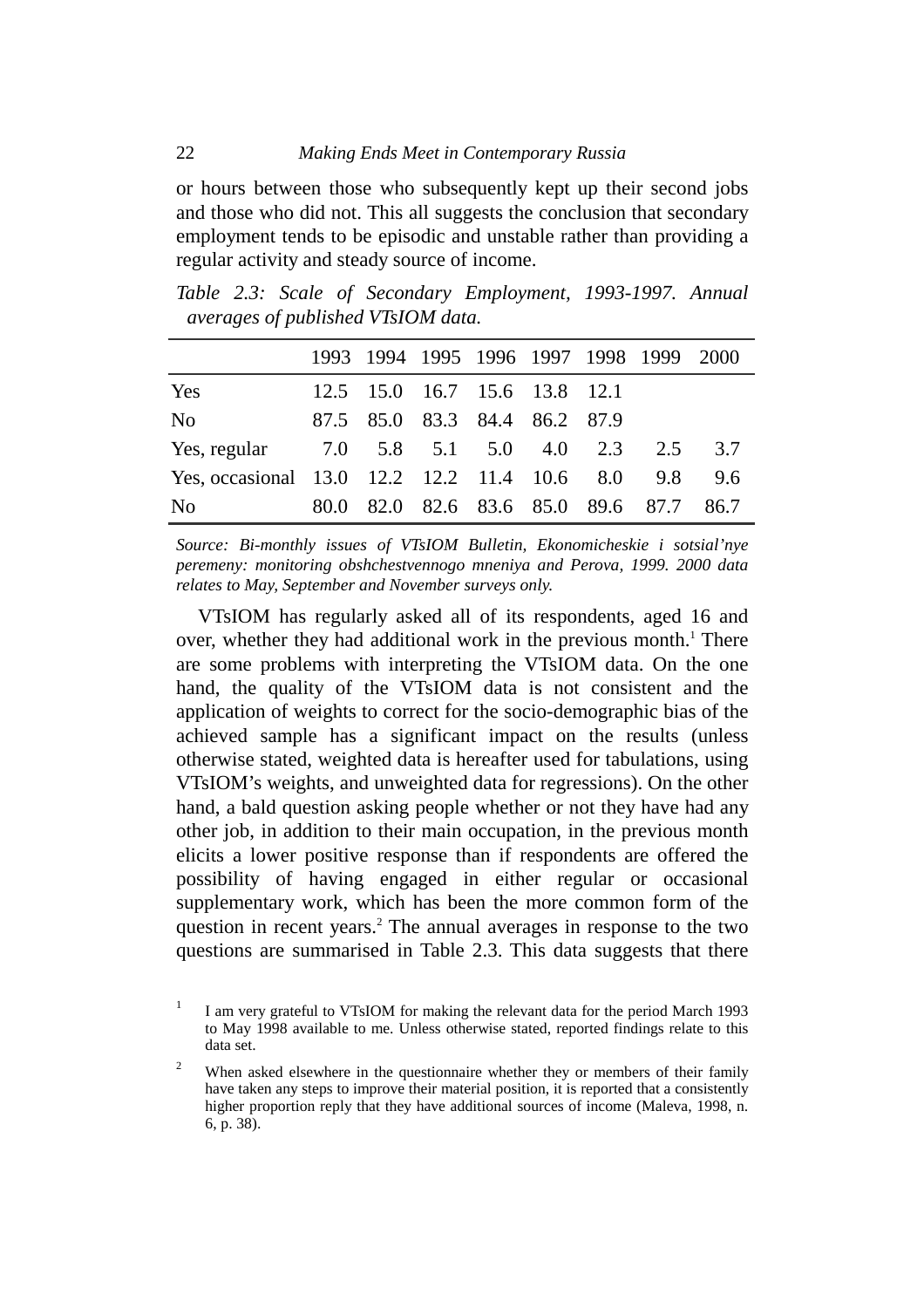was a small but statistically significant increasing trend in the incidence of secondary employment between 1993 and 1995, with a significant decline between  $1996$  and  $1998$ ,<sup>1</sup> although the RLMS data shows no clear trend in the incidence of secondary employment over time.

A survey conducted for the Ministry of Labour by the Institute of Population of the Russian Academy of Sciences in 1997 found a rather higher incidence of secondary employment than have the VTsIOM surveys, partly because they proposed replacing the concept of 'secondary employment' with the concept of 'multiple employment', but also because they did not confine their attention to the previous month. This survey found that 51 percent of those who worked had only one job, 32 percent had two jobs, 14 percent had three jobs and three percent had four or five jobs (ISEPN RAN, 1998, p. 124).

The data considered so far derives from All-Russian samples. The national survey data suggests that the incidence and role of secondary employment is greater in the large cities that should be the motor of development of the market economy. The ISITO surveys have all been conducted in such cities, which gives the results more than purely illustrative significance. Although the ISITO surveys can only claim to be representative of the population of the cities in which they have been carried out, for analytical purposes there are advantages to having a more homogeneous sample and, as we will see, the findings of these surveys are not dramatically different from those of the national surveys and in some respects serve to supplement the latter.

Thirteen percent of respondents in the 1997 ISITO work history survey of industrial employees currently had secondary employment and 30 percent had had secondary employment in the course of the previous year, exactly the same as Khibovskaya's estimate, on the basis of the VTsIOM data for the whole adult population, that around 30 percent of the Russian population were engaged in some kind of secondary employment at some point during the year (Khibovskaya, 1996).<sup>2</sup> Nine percent of respondents said that they had at some time

2 It appears from this sample that the secondary employment of industrial workers is much more stable than is suggested by the RLMS data. Ninety-five percent of those engaged in secondary employment at the time of the survey in April 1997 had also been

<sup>1</sup> The tax authorities waged quite an aggressive campaign in 1998 to encourage citizens to register their secondary employment for tax purposes and this might have discouraged respondents from confessing that they had such employment.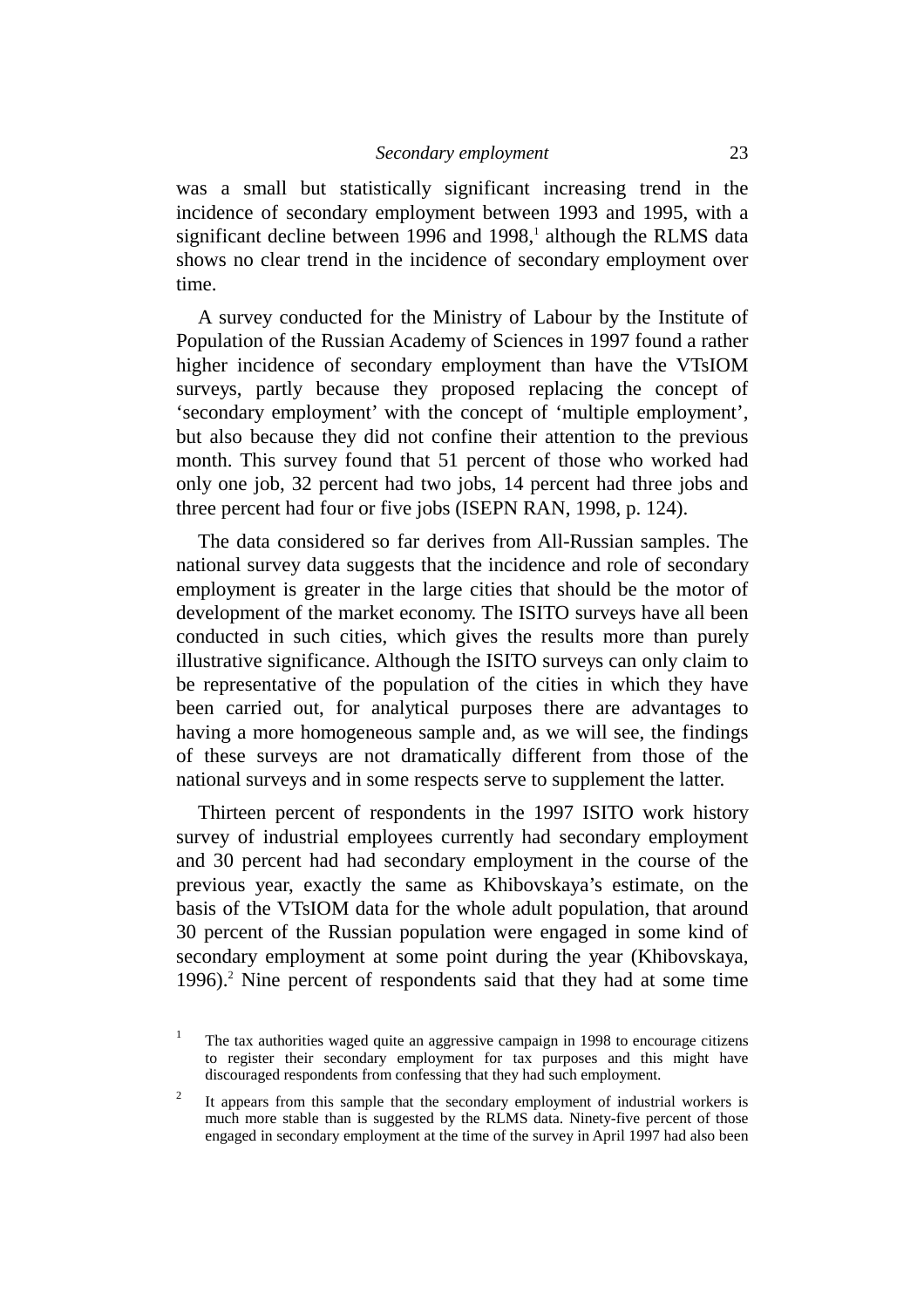had regular additional earnings and a further 43 percent said that they had been involved periodically, although almost half of these people reported no involvement in the previous year.

*Table 2.4: Percentage engaged in secondary employment by employment status, ISITO Household Survey, May 1998* 

|                                             | Working | Non-<br>working<br>adult | Non-<br>working<br>pensioner | All<br>adults |
|---------------------------------------------|---------|--------------------------|------------------------------|---------------|
| Worked in second job<br>last year, of whom: | 17.7    | 33.0                     | 4.4                          | 16.5          |
| Work permanently                            | 4.5     | 4.2                      | 0.7                          | 3.5           |
|                                             |         |                          |                              |               |
| Work regularly<br>(periodically)            | 2.6     | 4.4                      | 0.8                          | 2.4           |
| Work episodically                           | 10.5    | 24.1                     | 2.9                          | 10.4          |
| Worked last month                           | 9.6     | 12.5                     | 2.7                          | 9.5           |
| N                                           | 5028    | 1053                     | 1913                         | 8008          |

In the ISITO household survey, eighteen per cent of people in jobs said that they had had some kind of additional paid employment in the previous twelve months – rather fewer in Lyubertsy on the edge of Moscow – and half of the people who had engaged in secondary employment in the previous year had also been active the previous month (Table 2.4). As in the other surveys, a substantial proportion of 'non-working' adults, particularly of those who reported that they were 'unemployed', also reported that they had 'additional' work. In this survey, over a third of the registered unemployed and over 40 percent of those receiving unemployment benefit reported having had supplementary employment in the previous month.<sup>1</sup> Almost 60 percent of people had had only one second job in the previous twelve months, but 15 percent reported having had five or more (in some cases this would probably be the same type of work for different clients).

involved during 1996, while 80 percent of those not engaged at the time of the survey had not been involved the previous year either, and almost fifty per cent had never been involved in secondary employment.

<sup>1</sup> An April 1994 survey conducted by VTsIOM for the EDI of the World Bank of 316 respondents from the normal VTsIOM sample who were unemployed, working short time or on administrative leave found that 19 percent of these worked an average of 22.5 hours in 'second' jobs, working predominantly in self-employment (49 percent) or the private sector (23 percent) (Yemtsov, 1994).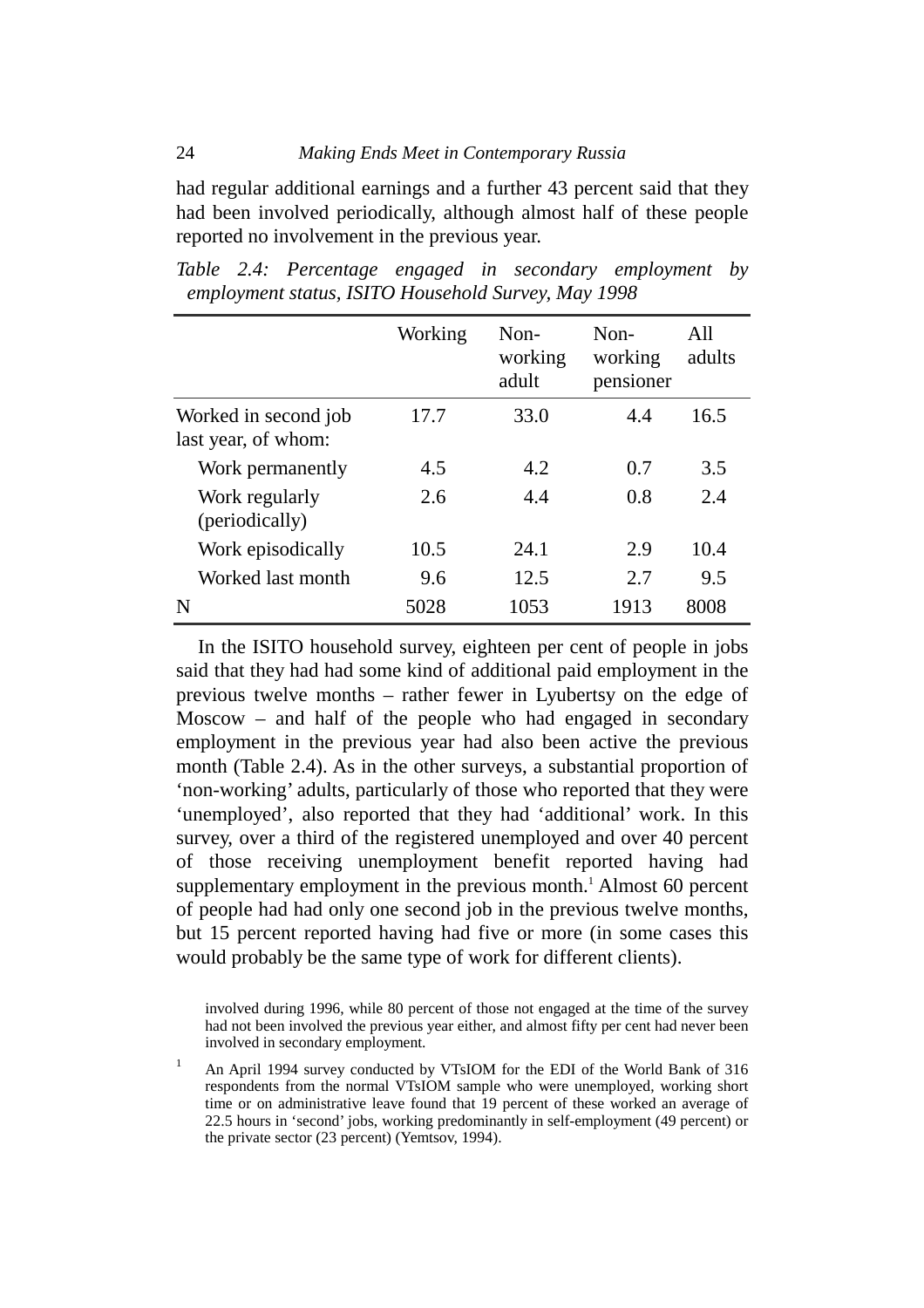These figures correspond quite closely to those found by the VTsIOM surveys, despite the fact that the sampling frame is very different.<sup>1</sup> However, it is very likely that this is an underestimate of the extent of secondary employment in the population: the ISITO interviewers reported that some people were reluctant to allow the interviewer to record that they had second jobs, particularly because the ISITO survey was at the end of the tax year when all those with such jobs are supposed to fill in declarations.<sup>2</sup> We also asked household heads whether the household had any income from secondary employment, and while two-thirds reported that it did not, eleven percent of the heads of households in which no individuals had reported any secondary income said that such earnings were an important part of household income.<sup>3</sup> Moreover, in eight percent of households in which the head had said that there was no secondary income, at least one household member reported secondary earnings. The implication is that 38 percent of households had at least one member who had some income from secondary employment. This would imply that the incidence of secondary employment at individual level might be as much as twice that which is reported here. Nevertheless, this would still mean that eighty five per cent of the adult population – eighty per cent of the population of working age – does not have regular secondary employment while almost half of all households are not involved in secondary employment at all.

- 1 RLMS and VTsIOM data suggest that the incidence of secondary employment is not very different across different types of urban population centre, although it is significantly higher in Moscow and Saint Petersburg and lower in the countryside. The VTsIOM figures for inhabitants of large cities (over half a million population) indicate that around six percent had regular secondary employment and around 12 percent irregular secondary employment during 1997–8 (my calculation from VTsIOM data).
- 2 According to our interviewers, the reluctance of respondents was to recording specific details of secondary employment. The interviewers did not report any reluctance of household heads to acknowledge the fact of secondary employment in more general terms. Nor is there any particular reason to doubt the responses on income from secondary employment given by those who had admitted the fact of secondary employment (or the one per cent of cases who reported income from secondary employment immediately after saying that they did not have any such employment).
- 3 These households had significantly higher household incomes net of secondary earnings and had significantly higher household expenditure relative to the declared income of household members than other households, suggesting that they were more likely to have undeclared income. The coefficient on a dummy variable inserted into our regressions to mark these households is negative, as we would expect, but is not statistically significant.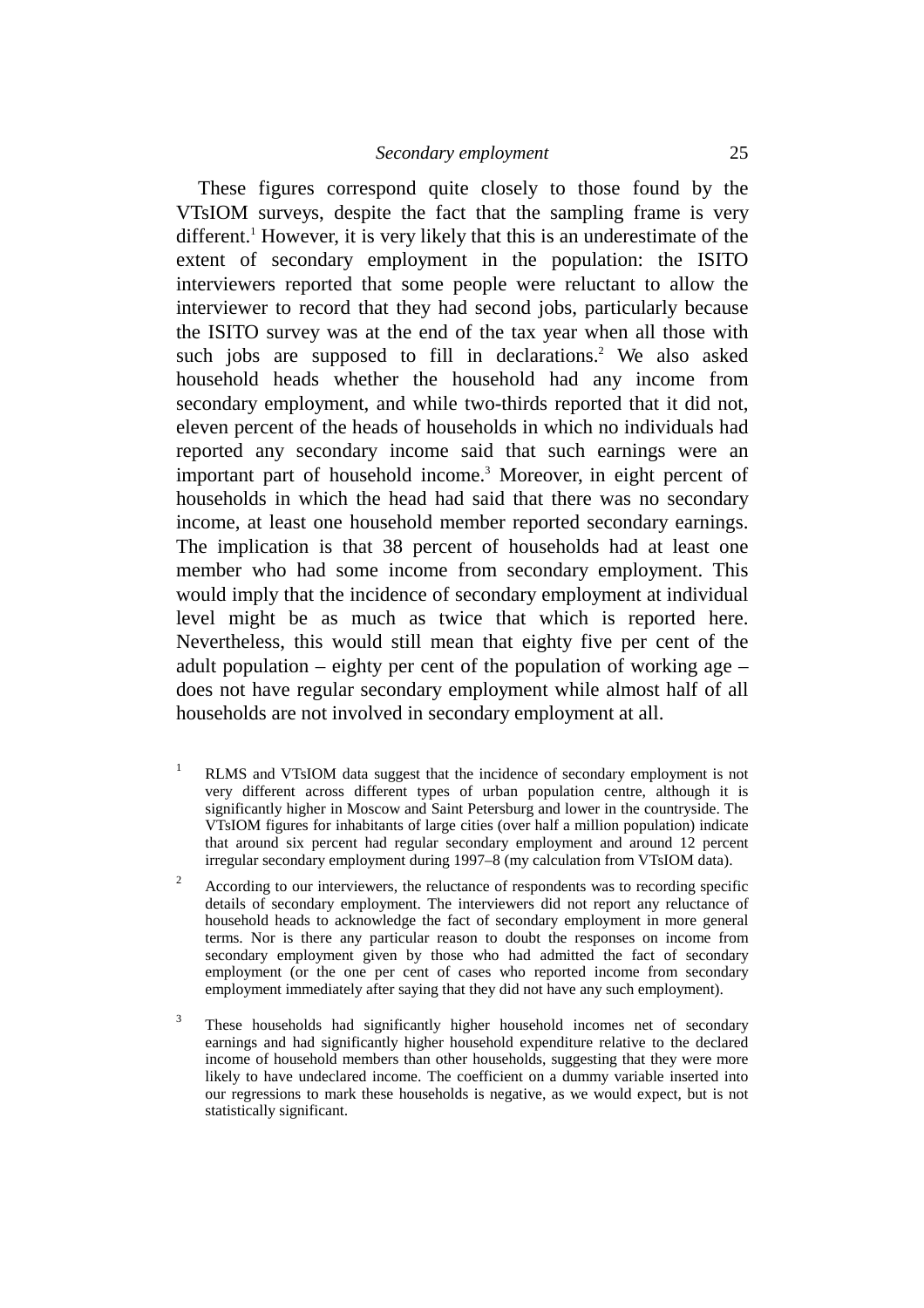#### 26 *Making Ends Meet in Contemporary Russia*

The consensus that emerges from a review of the survey data is that around five percent of the adult population works regularly in supplementary employment, with around twice as many people involved in occasional secondary employment in any one month. This figure is in line with levels reported for the United States (five to six percent) and the EU (3 percent), and for other transition countries in the first half of the 1990s: in Hungary 2.5 percent had additional forms of employment, in the Czech Republic 4.5 percent and in Poland 8.5 percent (Klopov, 1996). Even if this estimate were doubled, as the ISITO survey data suggests it might be, it would not approach some of the wilder estimates put forward.

The incidence of supplementary employment among the nonworking population appears to be about the same as that among the working population. Some of this work is regular employment or selfemployment which is not reported as a primary job by respondents because it is unregistered or because it is only part-time.

Secondary employment tends to be unstable and irregular. Moreover, the fact that the Labour Force Survey data suggests that about three times as many people would like to work longer hours than in fact have supplementary employment suggests that additional work is not so easy to find, so that the possibilities of secondary employment are constrained by the availability of such work. This means that a substantial proportion of the adult population may engage in some kind of supplementary economic activity at some time or another but that relatively few households can rely on supplementary earnings to sustain the household budget consistently. The evidence suggests that around a third of urban households have some income from secondary employment, but at least half the adult population has never had a second job.

## KINDS OF SECONDARY EMPLOYMENT

Secondary employment is quite a heterogeneous phenomenon, ranging from a formally registered regular second job to occasional street trading, casual labour or home-working. In this section we will look at the main types of secondary employment that we have identified on the basis of our qualitative research and work-history interviews, most of which were conducted during our research on employees of state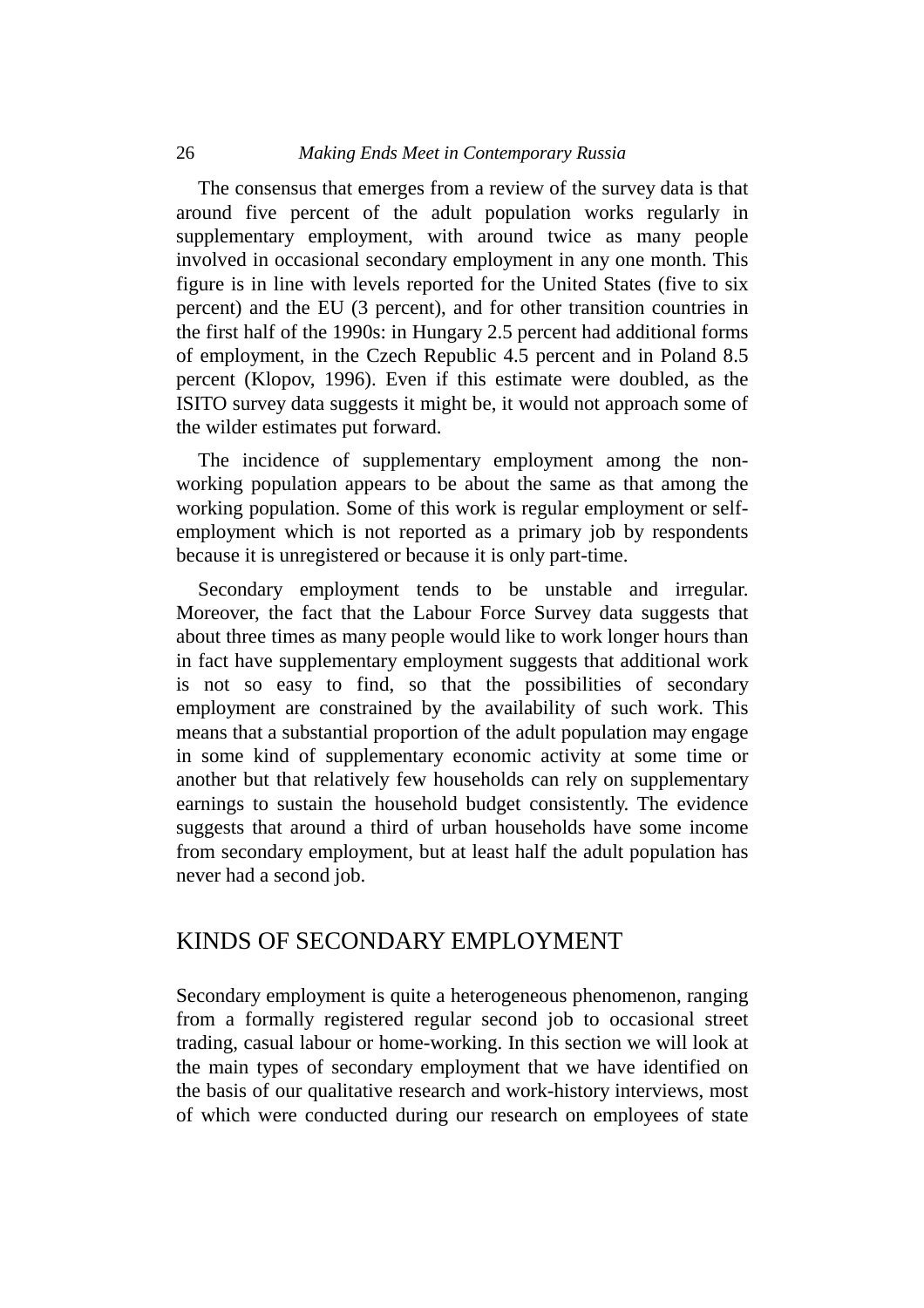and former state industrial enterprises and small businesses in the new private sector during the second half of the 1990s, starting with the formalised secondary employment that was traditional in the soviet period.

#### **Formalised Supplementary Work (***po sovmestitel'stvu***).**

According to the VTsIOM data, about forty percent of all secondary employment of those with a primary job is formally registered as such, *po sovmestitel'stvu*, divided about equally between internal and external *sovmestitel'i*, depending on whether the second job is in the same or a different enterprise from the first. This is very close to the findings of the ISITO household survey, in which around a quarter of all secondary employment of those with a primary job was as internal *sovmestitel'* and about 20 percent as external *sovmestitel'*.

This was the traditional kind of formalised secondary employment that had developed from the end of the 1920s and was always quite widespread in the soviet period, even after a 1959 Council of Ministers' resolution restricting it. It arose as a result of the chronic labour shortage, which meant that enterprises and organisations were not able to fill all their vacancies, and from the soviet (dis)organisation of production, which meant that there were many jobs which had to be fulfilled but which did not make heavy demands (for example, foremen of small production sections, time- and record-keepers, office managers and other office employees, maintenance workers). Such jobs were always filled by internal *sovmestitel'i*, that is, workers of the same enterprise who would officially take on the job in addition to their own, either during normal working hours or at the end of the working day or on days off, depending on the character of the job. In industry it was usually the line managers and specialists and sometimes office workers who took on these jobs. In the public services, secondary employment *po sovmestitel'stvu* has always been particularly widespread in education, compensating for labour shortages and allowing the low-paid to supplement their incomes.

There are also traditional low-skilled jobs which can either easily be divided up or which do not involve much work (cleaner, caretaker, security guard and so on), providing a basis for part-time employment. People from all occupational groups, except for managers and skilled specialists, have always done this kind of work. Enterprises either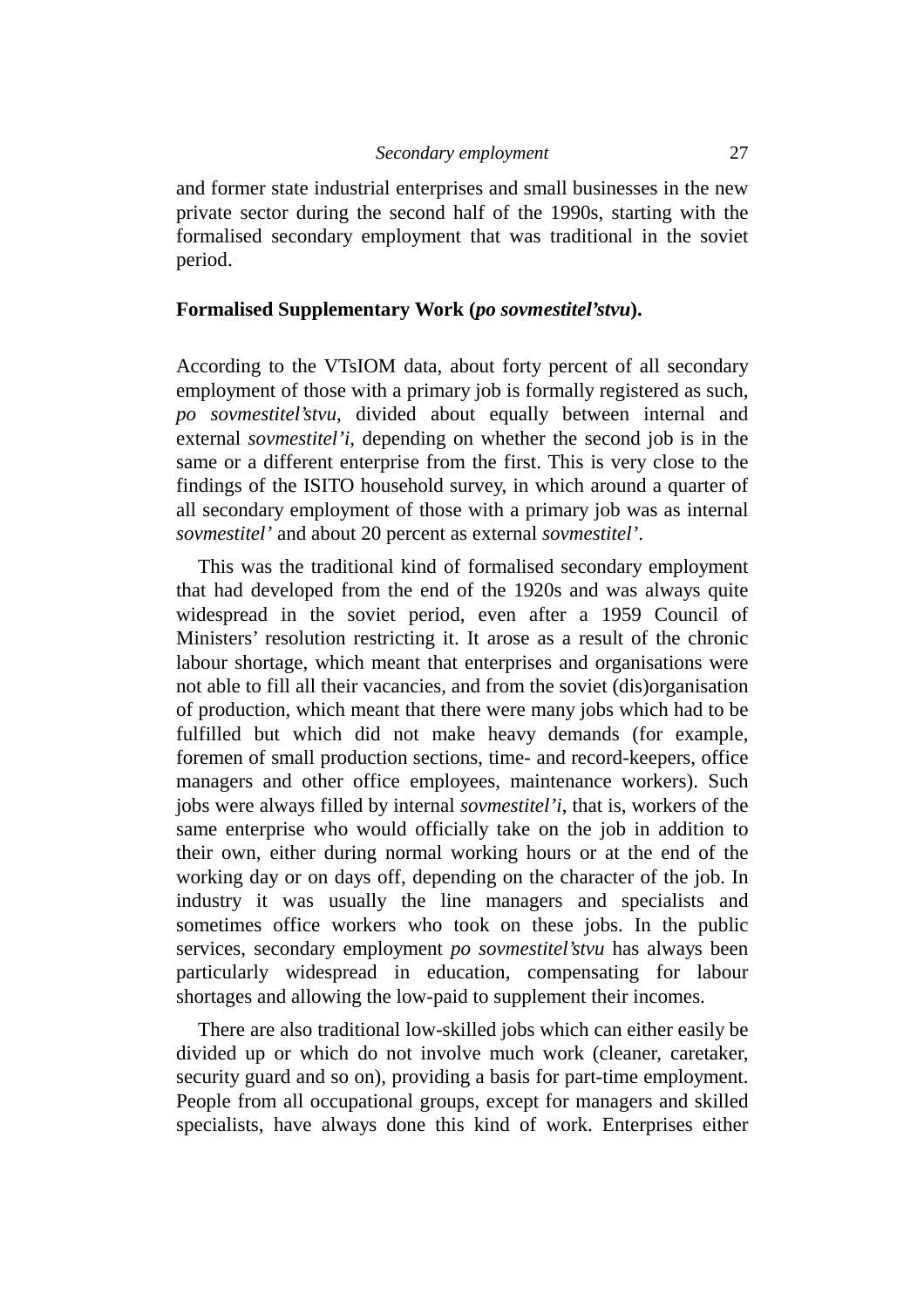gave this work to their own employees, or took people from outside who were willing to do the jobs for low pay.

This kind of work was not usually well-paid, traditionally being paid at only half the scale rate, but it is convenient because it can easily be fitted around normal working hours and it is usually stable and secure. It is therefore especially attractive for those who could not otherwise undertake supplementary employment or those, such as the elderly or disabled or those with caring responsibilities, who are unable to undertake full-time work. This is probably why, compared to other forms of secondary employment, women are twice as likely as men to work as internal *sovmestitel'i* and the low-paid and over 50s are substantially more likely than the better-paid and younger age groups to do so  $(VTsIOM data)$ .<sup>1</sup> According to the ISITO household survey data, managers are much more likely to have such positions, while professionals, unskilled workers and lower white-collar workers are much less likely to work as *sovmestitel'i*.

According to the industrial workers in the ISITO work history interviews this kind of additional work does not provide a substantial addition to their wages, increasing them by not more than 30–50 percent. However, in their opinion, the advantage of this kind of additional work is the fact that it provides a regular and relatively stable source of additional earnings.

I have an additional job as a section foreman on 0.3 of a full salary. The section is small, but if there is to be such a production unit there has to be a foreman, somebody has to be responsible for health and safety (senior foreman, Plastics Factory).

I have an additional job as a polisher in my own shop. It is organised officially as *sovmestitel'*. There is not enough work for a whole person, but there is some work all the same – so I do it (foreman, Engineering Factory)

It might be expected that this kind of additional work would be in decline as the conditions that gave rise to it have disappeared. On the one hand, employers do not face a labour shortage and are no longer constrained by the bureaucratic regulation of staffing levels, although health, education and public services have problems filling jobs

<sup>1</sup> To compare the different types of secondary employment a series of logistic regressions was run, with the probability of undertaking that particular form of secondary employment, against all other forms, as the dependent variable. Those differences reported in the text are significant, controlling for other relevant factors, at least at the 95 percent level.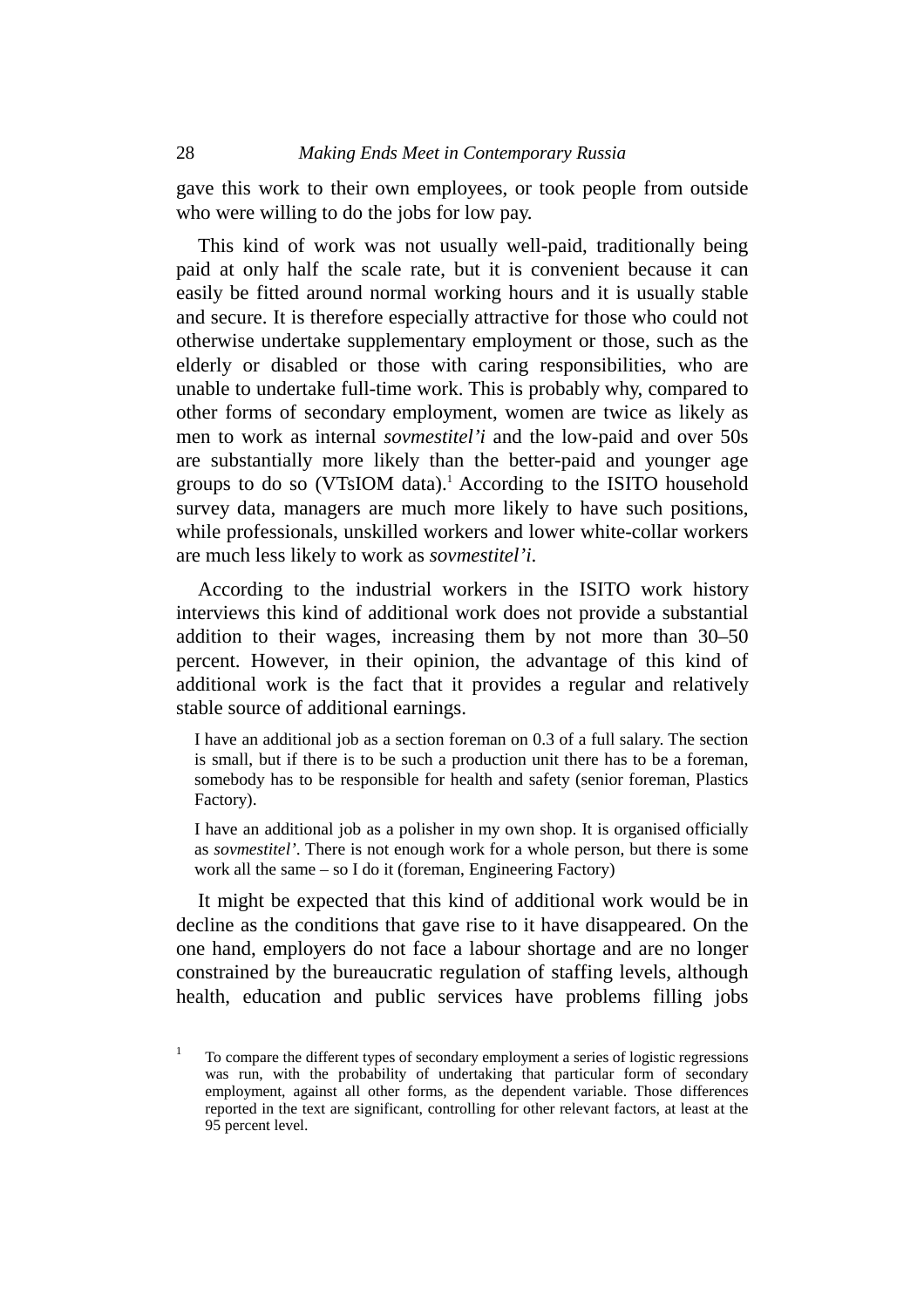because of the low wages. On the other hand, there are many more and better-paid opportunities for secondary employment elsewhere. There has been a tendency in the industrial enterprises that we have studied for many of these jobs to have been either liquidated or turned into the principal jobs for workers who have moved into them as a result of staff reductions.

Earlier I earned extra as a technician — I washed the floors in the entrances... And I would continue to do it today, but in the housing administration they say: 'we need full-time technicians' (female operative, Plastics Factory).

However, there has been a counter-tendency to expand this form of secondary employment as a means of holding on to valued workers in impoverished state and former state enterprises by giving them an additional source of income, and according to the VTsIOM data the incidence of this form of secondary employment has been increasing over time. Sometimes supplementary work is imposed on the workers by the shop management.

Once a week I clean the mixing chambers, this is an extra two hours work. The work is rather heavy, but it does not take a lot of time, and it adds 200 thousand roubles [\$35 at that time] to my salary for the month. The addition is insignificant, the chief of shop asked me and I could not refuse, it is not difficult for me (woman worker, Chocolate Factory).

Fear for their jobs and the increased dependence of workers on middle management forces them to take on such undesirable additional work.

In the ISITO data, internal *sovmestitel'* is much less likely to be the form of secondary employment chosen by, or offered to, those working in privatised enterprises or the new private sector, and is most common among those working in public services. Those who earn relatively high wages are much less likely to work as *sovmestitel'*, probably because it does not pay well enough, but it is also much less commonly found in enterprises which pay below average wages and among those workers who have had a spell of administrative leave. In the least successful enterprises we would expect people to look for their additional work somewhere else, where they would expect to be better paid and might have a better prospect of actually receiving the money earned. In the ISITO and VTsIOM data this form of secondary employment pays less than other forms, but the difference is not large enough to be statistically significant. In both sets of data, those undertaking this kind of secondary employment also work on average fewer hours, and so their total supplementary earnings are rather less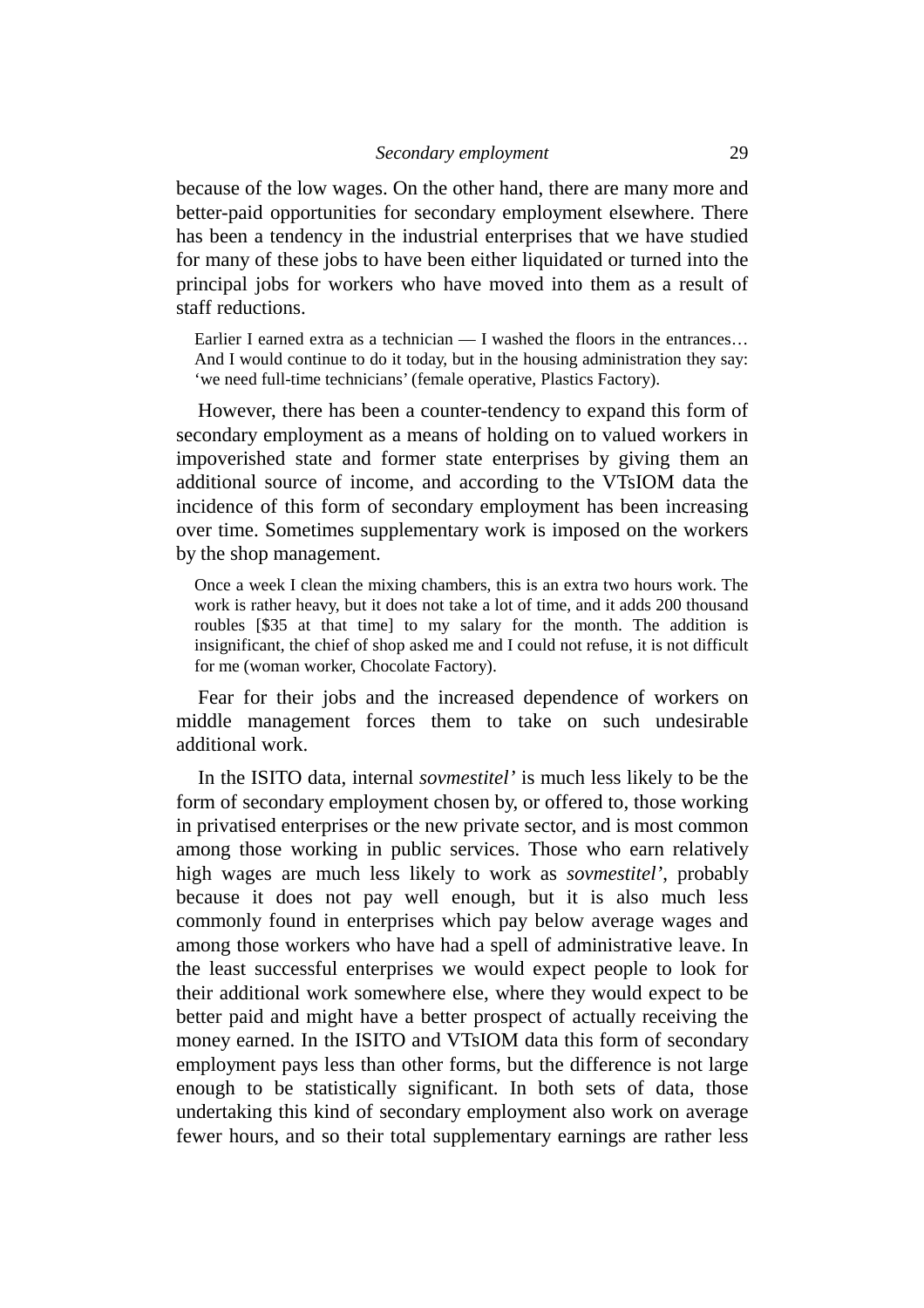than those of other forms of secondary employment, boosting their pay packet on average by just over half.

It is as common to work *po sovmestitel'stvu* at another enterprise as at one's primary place of work. This is not surprising, since many of those undertaking this form of secondary employment are trying to compensate for low or unpaid wages in their primary place of work and so are more likely to get better earnings elsewhere. Quite often people will find second jobs in small enterprises which lease their premises from the enterprise in which they have their main job, access to a skilled labour force often being one reason for small enterprises choosing to locate on the territory of a particular traditional enterprise. However, the self-employed are also significantly more likely to choose this over other forms of secondary employment, presumably because it enables them to secure themselves a stable source of income. According to the VTsIOM data, working as an external *sovmestitel'* is a favoured form of secondary employment for those in their 40s, but unmarried men and skilled workers are less likely to choose this form of secondary employment, all of which reinforces the conclusion that this is attractive for those who want a relatively stable form of secondary employment. Those working as external *sovmestitel'* earn more in total than those working as internal *sovmestitel'*, but mainly because they tend to work longer hours, boosting their basic pay by about three-quarters.

## *Kalym*

*Kalym* (literally 'bride-price') is the word used by most of the ISITO respondents to describe additional work which is done at their own enterprise during normal working hours, often using the factory's equipment, parts and raw materials. In this case the ability to make supplementary earnings is conditional on formal employment in the enterprise. Although *kalym* usually involves the theft of the enterprise's resources, it has traditionally been regarded as the entitlement of the worker, its forms and extent regulated by wellestablished informal norms, although it can amount to large-scale theft when it is linked to the involvement of outside criminal organisations. According to the results of the ISITO surveys this kind of secondary employment is quite rare, accounting for only five percent of cases in the ISITO work history survey (those who reported that they 'had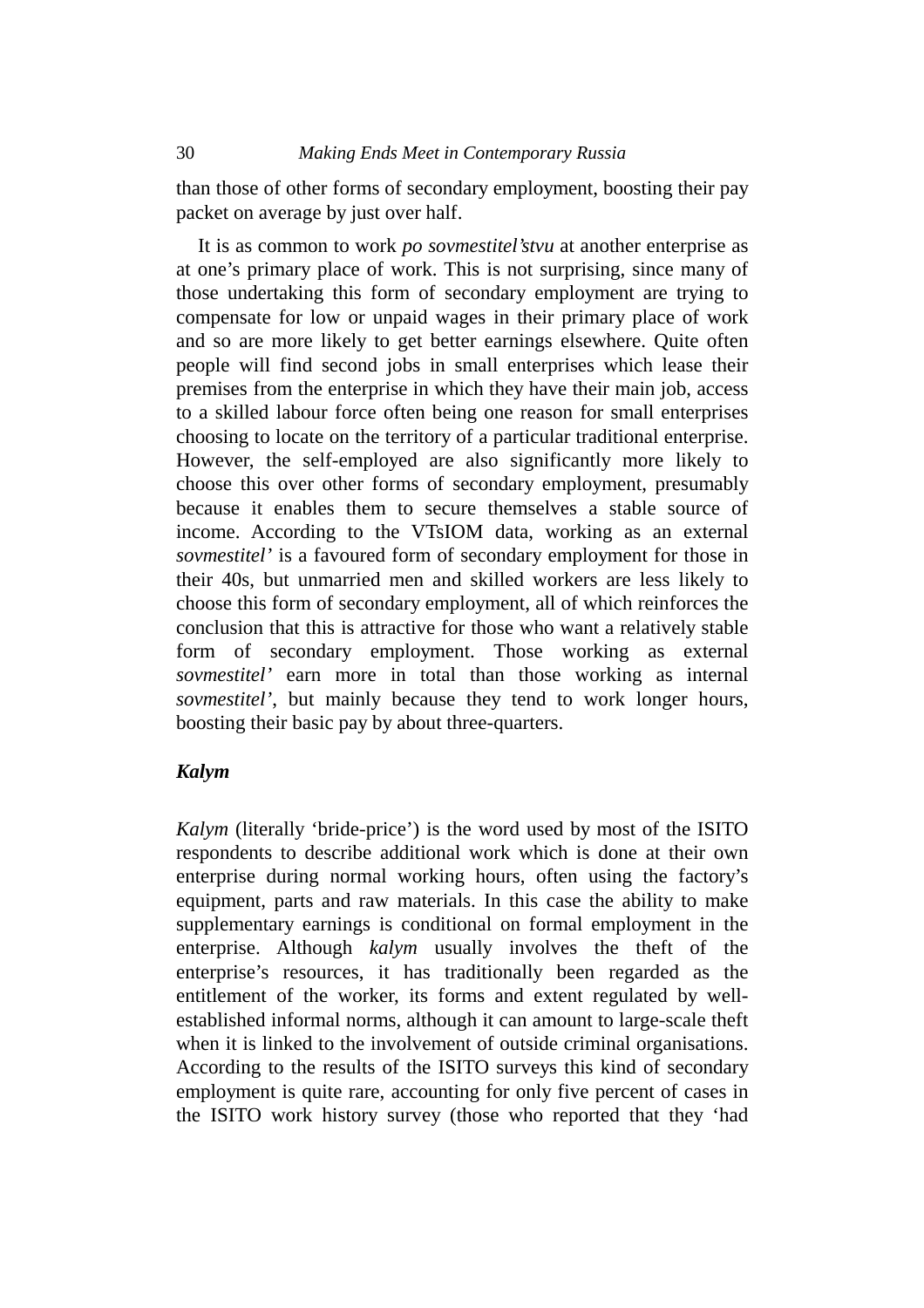worked in their normal place of work, during working hours (*kalym*)') and around eight percent of secondary work of those in employment in the ISITO household survey,<sup>1</sup> although this is probably an underestimate since respondents are not always completely frank in answering about this kind of work on the side, so we can guess that *kalym* is rather more widespread than this (and certainly outright theft from the workplace is ubiquitous). $^{2}$ 

*Kalym* usually involves fulfilling orders for various kinds of standard items in regular demand (from bolts, nails, angles and other 'trifles' to garage gates, coffins, metal doors and gratings). Our observations suggest that the possibilities of doing this kind of supplementary work are the greatest for workers in the auxiliary shops (repair, tool-making, transport and so on).

From a researcher's field notes: 'Manufacturing of everyday necessities during working hours using factory materials is a fairly widespread phenomenon among the adjusters, fitters and other workers who have spare time during the working day. There was even a certain specialisation: in one shop they make knives, drills with attachments, in another shop — piano hinges, in a third taps and rubber seals for them, in the joiner's shop — laths, beads, wooden items; in the watch-producing department they repair watches.'

*Kalym*, more than any other form of self-employment, is predominantly a man's kind of activity. It does not necessarily only involve the individual doing the work. Quite often the foreman (or other line managers) will share in the income for the fact that 'they do not see more than they should'. In some cases *kalym* takes on a semiformalised status, similar to working on contract, as foremen or line managers make informal agreements to supply more substantial pieces of work for cash payment, which is distributed among all those involved in the work. Such work is sometimes for outside customers, but in some cases it is for other sections of the same enterprise. This practice became quite common in enterprises which did not have the money to pay wages for regular work, since it made it possible to hang on to skilled workers by providing them with work which could be

<sup>1</sup> This is the number of those reporting that they had 'provided services or produced commodities, using the possibilities of my enterprise'. Some of these people might have been working on officially formalised contracts.

<sup>2</sup> *Kalym* is extensive in a large Moscow automobile factory in which we conducted a case study but it is integrated into criminal networks, which made respondents (particularly the line managers who organised the work) very reluctant to discuss it with outsiders.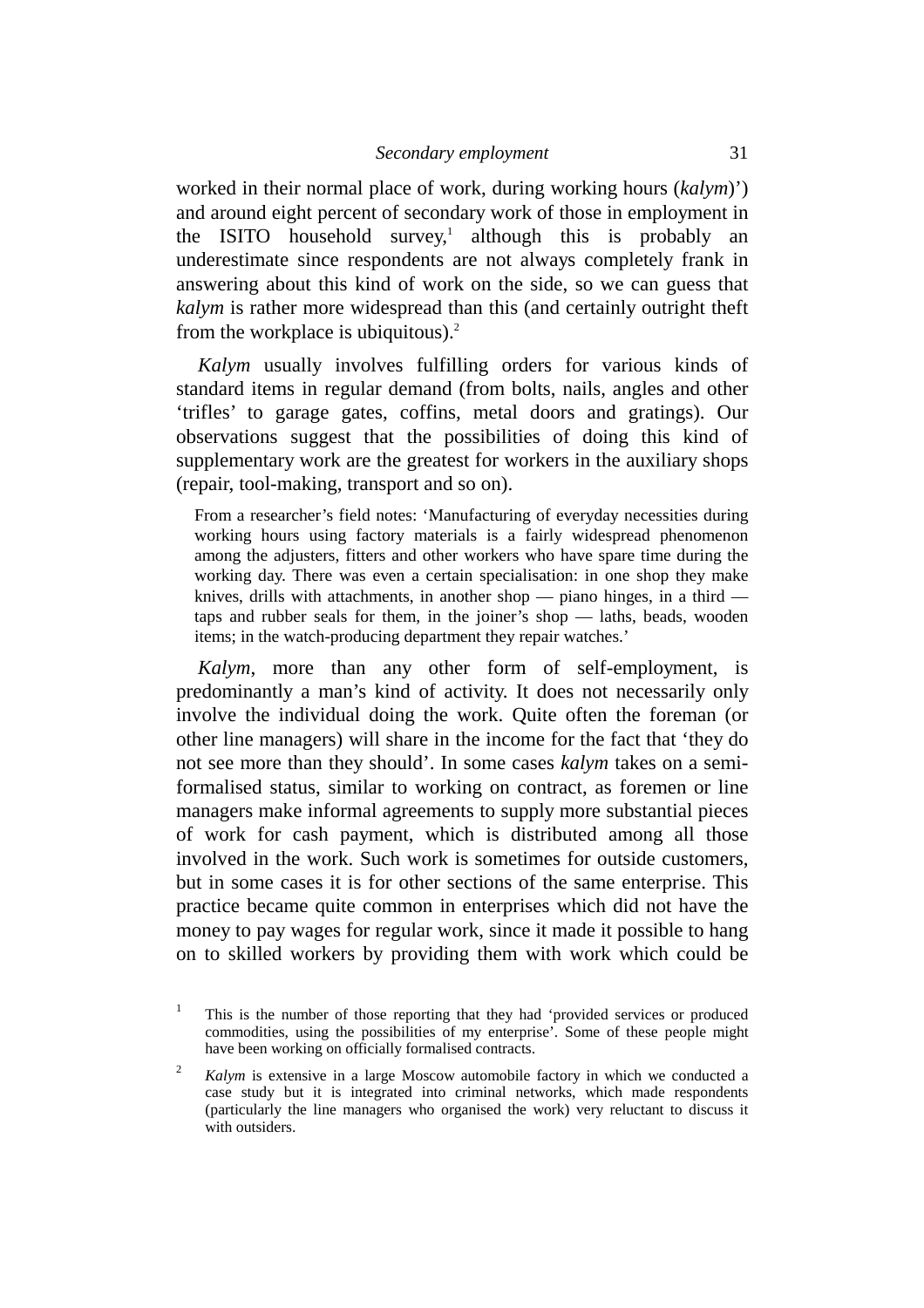paid in cash. When it is well-organised, *kalym* can provide a very substantial income.

The equivalent of *kalym* for professionals and white-collar workers is the use of their employers' facilities, such as computers and telephones, to enable them to carry out consultancy work, to do some typing or even to organise their own business on the side, often doing such work at their desks during normal working hours. Medical personnel frequently use the facilities of their polyclinic or hospital to provide private medical services.

The rural equivalent of *kalym* is the use by agricultural workers of land, fodder and agricultural machinery owned by a state or collective farm to raise their own stock or grow their own crops. This is how rural domestic producers are able to produce half the meat, wool and milk produced by the whole agricultural sector on only two per cent of the total area under pasture (Goskomstat, 2000e). According to the Labour Force Survey, 18–19 percent of the employed rural population work on their own account to produce agricultural products for sale (Goskomstat, 2000g).

### **Work on short-term labour contracts (agreements)**

Work on labour agreements is a form of sub-contracting in which the individual is employed to carry out a particular piece of work. In the past this was traditionally used to employ people on temporary or seasonal jobs, particularly in agriculture, the construction industry, leisure and tourism, but nowadays it has been extended to a wide range of professional and commercial services. As against work *po sovmestitel'stvu*, which assumes the fairly constant and long-term additional employment of the worker, work on labour contracts is in most cases a short-term form of secondary employment, usually limited to the time required for the fulfilment of a certain order (or volume of work), which is especially attractive to employers in unstable economic conditions. It is very commonly used for the employment of financial and technical specialists, for example in the preparation of business plans and investment projects, and in the construction industry, for both primary and secondary jobs.

According to the Labour Force Survey data, this accounts for about a quarter of all secondary employment, over a third in construction and half the second jobs in finance and insurance. In the ISITO household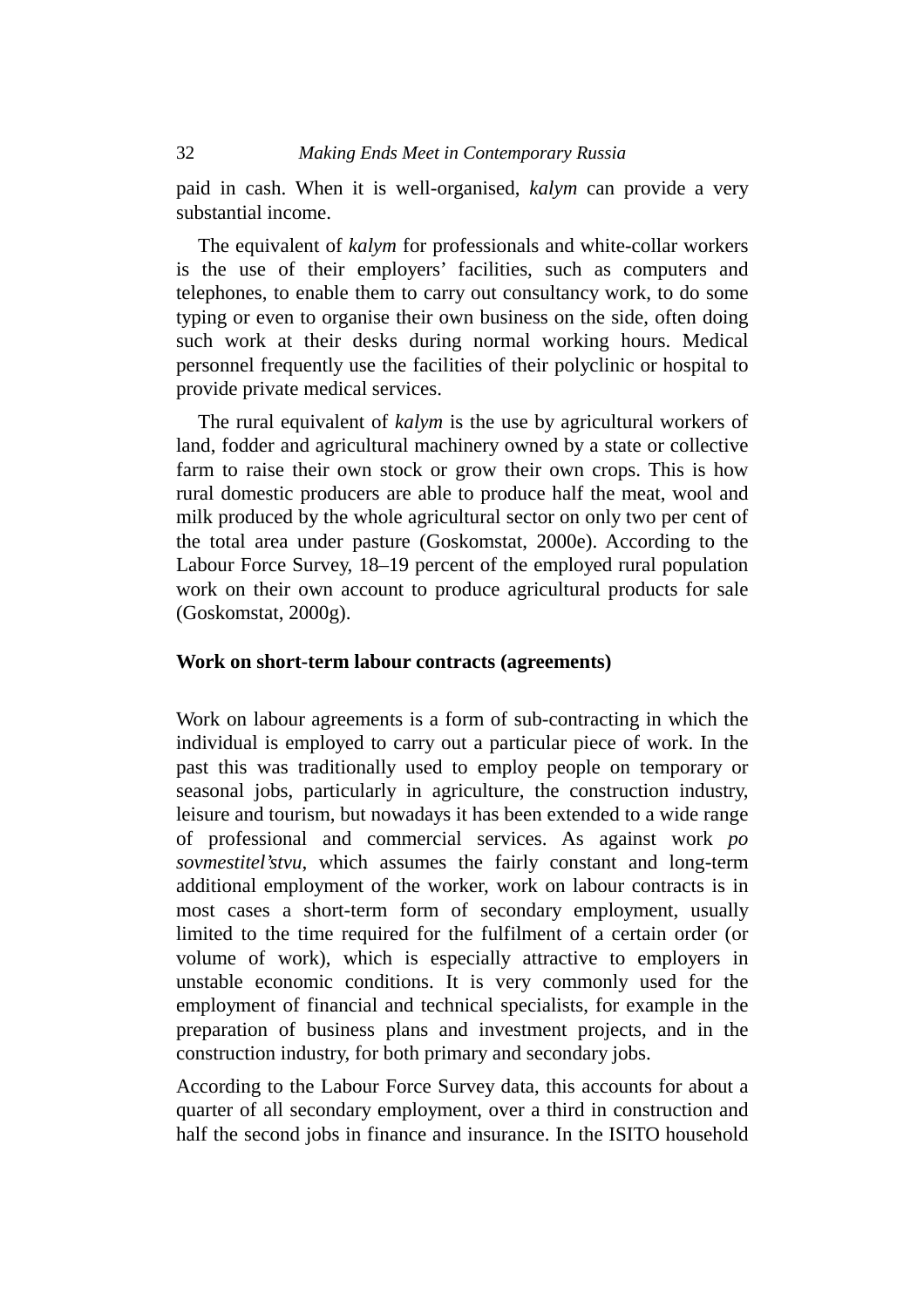survey labour agreements accounted for 10 percent of all secondary employment, and about 20 percent of those whose second job was in a state enterprise or a private corporation. In the ISITO data, this kind of secondary employment is most common in industry, construction and public services. Many more people do the same kind of work without any form of contract, on the basis of a verbal agreement, particularly when they are working for a small or a new private enterprise, although a verbal agreement has no legal status. According to the Labour Force Survey data for 2000, 20 percent were working in their second jobs on the basis of a casual agreement and 25 percent were working on fixed term contracts (Goskomstat,  $2000g$ ).<sup>1</sup>

Hiring people to work on a contract to carry out a specific piece of work has the advantage for the employer of avoiding all the liabilities of an employer, including taxation, health and safety and employment protection (because this kind of contract is regulated by the Civil Code, not by the Labour Code, a loophole that has been blocked in the new Labour Code which came into force in February 2002), and often eliminating managerial responsibility for the work in question. For the employee it has the advantage of independence and flexibility and, in many cases, good earnings. Among the most widespread kinds of such work for industrial workers are things like the manufacture and installation of various metal constructions (doors, railings, garages etc.), construction and repair work, preparation of welfare projects (children's camps, factory vacation centres and sanatoria for the spring and summer season, housing and municipal services for the winter) and transportation services (mostly driving and loading). Professionals, such as service and repair engineers, computer specialists, accountants and lawyers, are very likely to undertake secondary employment on this kind of contractual basis. This kind of work can be undertaken by people with a wide range of occupational or professional skills, while many of the jobs require little or no skill at all.

In the past this kind of work would often be done by people who had no other job and many of those working under contract,

<sup>1</sup> According to Goskomstat data from large and medium enterprises in 1994 more than twice as many people were employed on contract than as *sovmestitel'i* Popov, 1995, p. 28, but by 1998 the latter outnumbered the former both in large and medium enterprises and in small businesses, with about 1.7 million in total working as *sovmestitel'i* and 1.3 million on contract (Goskomstat, 1998b; Goskomstat, 1999a).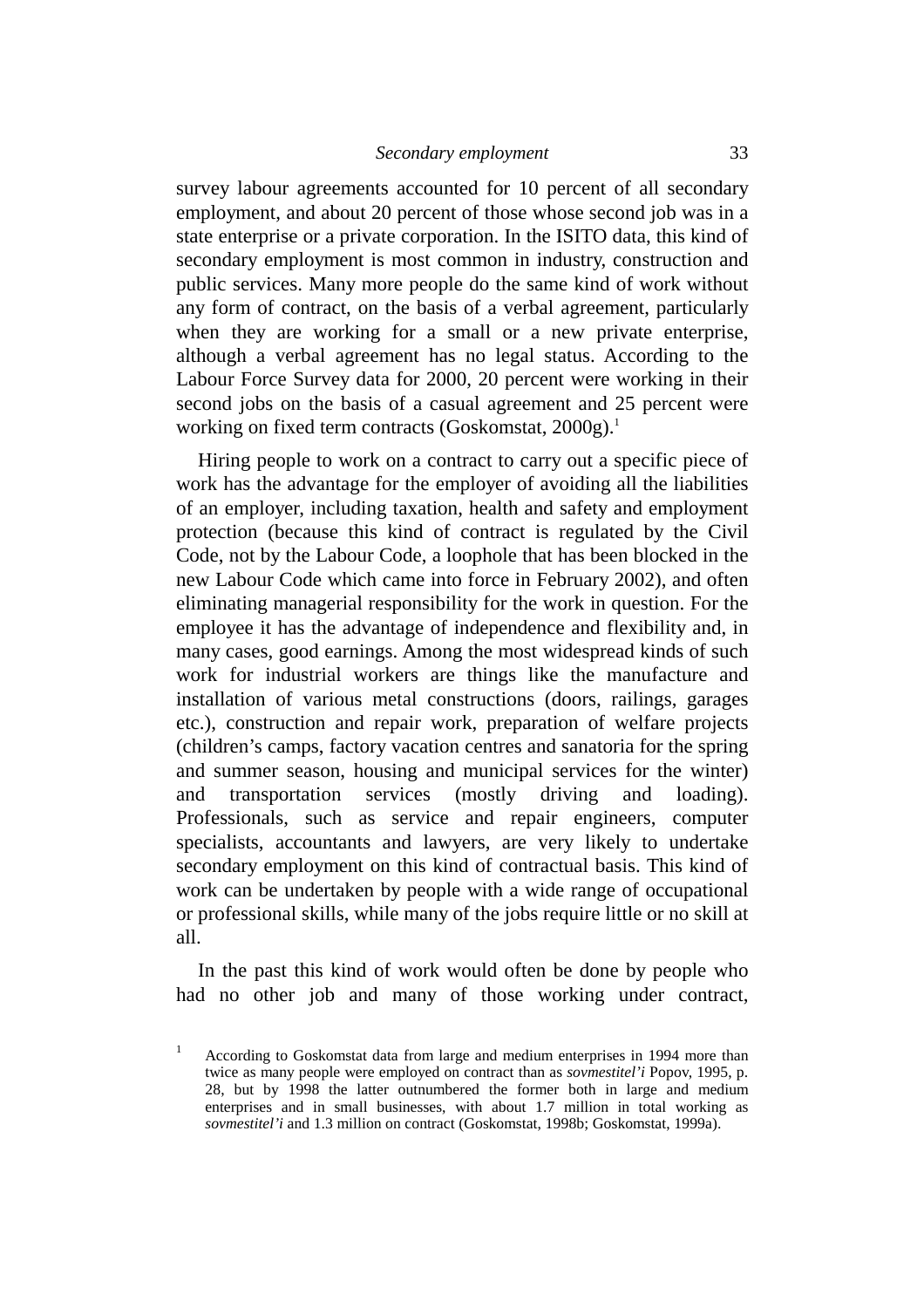particularly in the construction industry and in market trading, may still do this as their only work. However, an employer who brings in outsiders to earn good money when the establishment is at a standstill and the regular employees are earning little or nothing is asking for trouble. Thus, employers will very often first of all offer this work to their own employees, concluding an appropriate labour contract with them (if the work is to be carried out outside their normal working hours), thereby giving them the opportunity of getting additional earnings. In one of the ISITO case study enterprises, which faced a shortage of skilled workers and substantial fluctuations in production, a core labour force was retained and when the company received a large order it concluded labour agreements with its own employees (line managers as well as workers) to carry out the work as a form of overtime, the miserable wages on their own not providing a sufficient incentive. According to the workers, such additional work could amount to between two and seven shifts a month.

To earn extra money we often have rush jobs, and sometimes also the overhaul of the equipment. Earlier in the producing shops there were 10–12 repairmen, but now at best 2–3 people remain. What can they do?! They only patch holes. And our equipment wears out in any case – sometimes it works, sometimes it doesn't. So we repair it after work under agreements. During normal working hours there is only enough time for running repairs (repair mechanic, Plastics Factory).

We now cook our resins under labour agreements. We began to do it at the end of 1993, when the factory began to work on particular orders. But they come rather irregularly. Therefore it is unprofitable to keep superfluous people. And it is good for people too – there is the opportunity to earn extra money to live (shift foreman, Plastics Factory).

Some enterprises which are working far below capacity may try to take advantage of opportunities for outside contracting to provide work for their own employees and a source of income for the enterprise, establishing specific procedures for such outside contracting (which distinguishes it from *kalym*, because it is regularised). However, in our experience such attempts were generally unsuccessful. Sometimes, the equipment and the organisation of the production process in the enterprise turned out not to be well-adapted to the fulfilment of small volume orders, but more generally such schemes failed because the overheads imposed by the enterprise made the jobs unattractive for both customers and workers, both of whom preferred to make their own independent arrangements.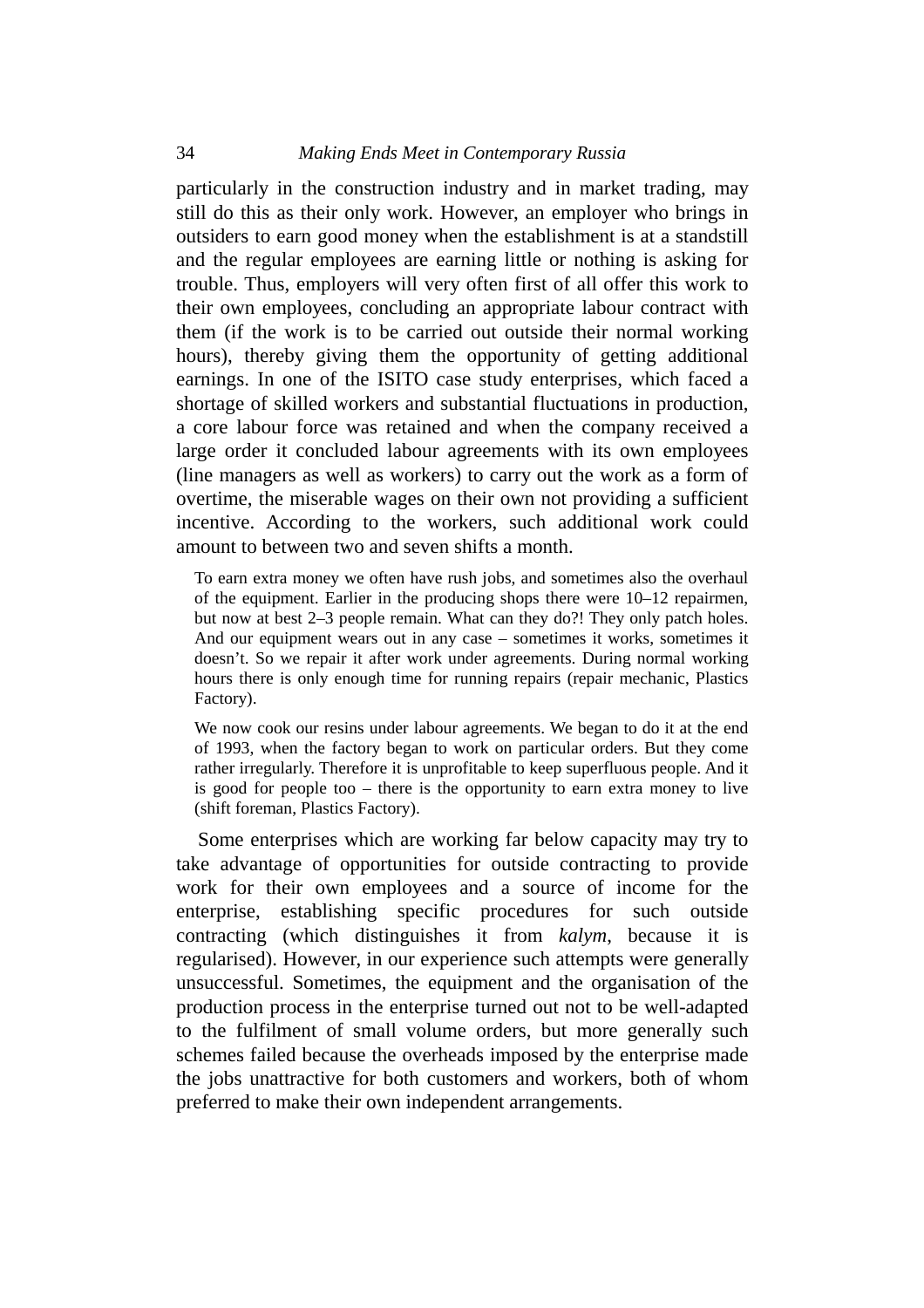Pensioners frequently come, one of them comes to the chief of shop with a paper which has been made out by the factory management, he presents a bottle in a trembling hand – 'here's to you, guys, you work well, I have paid my whole pension'. And we cook up something like a cover for his cellar for him, and he inspects it minutely and sniffs all around it — 'hey, something here is askew, yes, it should be curved here' ... In general, we only take on such work under pressure from the chief. And there is nothing left for pay, kopecks, and the bother... And so when somebody comes from outside with an order, without any paper, yes with his own hardware – that is a godsend. And I do not care how he got in here, how he has got his materials in and how he will get them out (Foreman, Mechanical Engineering Factory).

For example, the order for welding iron garage gates at the 1994 price came to 500 thousand. From this, wages had to be deducted: ITR – 40 thousand, two workers – 80 thousand each. The rest of the money went upstairs as overhead charges (Deputy chief of welding shop, Mechanical Engineering Factory).

The welders preferred to organise such work on their own account, taking on various kinds of repair and construction work as a specialist team, reminiscent of the *shabashniki* (moonlighters – wandering construction brigades) of the soviet period:

We are a permanent company, we are like a moonlighting brigade, we look for work on our own or through friends, and after work, or on free days, or during vacations, we work. What do we do? We make everything! Iron doors, balconies, railings, repair the heating, we strengthen garages. How else could I have bought two automobiles? (Foreman of a welding section of Mechanical Engineering Factory).

Work under labour contracts tends to be much better paid than regular or even than overtime work, $\frac{1}{2}$  since the size of earnings under a labour contract is usually the result of a bargain between the two parties to the contract rather than being based on the meagre regular pay scale. According to the workers we interviewed in industrial enterprises, the additional earnings from work under labour agreements is usually equivalent to a month's basic wage, otherwise they would probably refuse to take on the work offered. Moreover, the money earned under a labour agreement is paid with smaller delays than main wages, because it is financed from a specific order, and this makes it even more attractive for the workers. The arrangement is

<sup>1</sup> During the late perestroika period it was not uncommon for more lucrative work and pay to be channelled through co-operatives or private 'small enterprises', sometimes with the same work being double-counted as the person worked simultaneously for both, legal status attaching to the job in the state enterprise but the bulk of earnings attaching to the job in the small enterprise. This system continued to be used through the 1990s to avoid taxation and accountability to shareholders.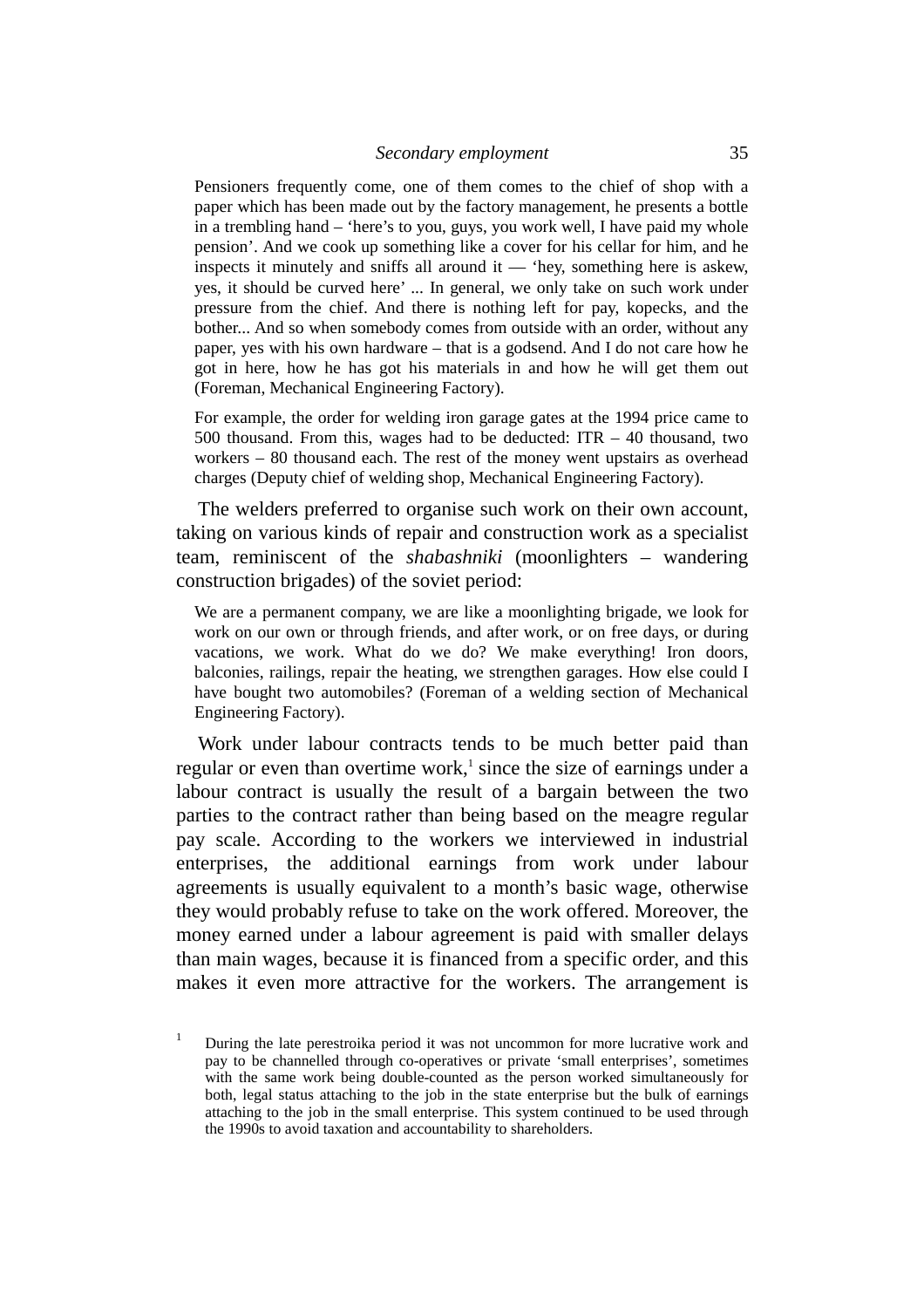#### 36 *Making Ends Meet in Contemporary Russia*

favourable to the enterprise as well, since it allows it to smooth the zigzags of the production programme and not to have to maintain a reserve of people in case of the arrival of a large order. This arrangement can also be used to get the work off the books and so reduce the social insurance and income tax liabilities of the employer and the employees.

This kind of work increases the dependence of workers on their line managers (above all on shop and section chiefs), who usually decide who will participate in an agreement and who drum up and distribute the money for completed work. Moreover, work under agreements is used by shop management as a means of holding on to the workers necessary for the division, as it allows the latter substantially (quite often by two or three times) to increase their earnings. Because of this, these kinds of additional employment are mostly undertaken by those with a high level of qualification who are also deeply embedded in the system of informal social relations (these are above all skilled workers and shop managers with long service at the given enterprise).

Work on contract is not only typical of industrial employees but is also a very common form of primary and secondary employment for those with scarce professional skills, such as lawyers, accountants and computer specialists. Small enterprises do not need, and often cannot afford, to provide full-time permanent employment for such specialists but hire them on a temporary part-time basis under a labour contract to carry out a specific piece of work.

As might be expected, according to the VTsIOM data this form of secondary employment is associated with those who earn higher wages in their first jobs, and is relatively much more common in large cities than in towns and rural districts. It has also increased relative to other forms of secondary employment over the past few years. Those working in this form of secondary employment earn about 50 percent above the average rate per hour for second jobs, but work rather shorter hours than average, although still sufficient on average to double their monthly earnings.

## **Self-employment: private services and commercial activity**

In the soviet period a wide range of services was provided privately by individuals for one another. Small construction and decorating jobs, repair of radios, televisions and washing machines, clothing repairs,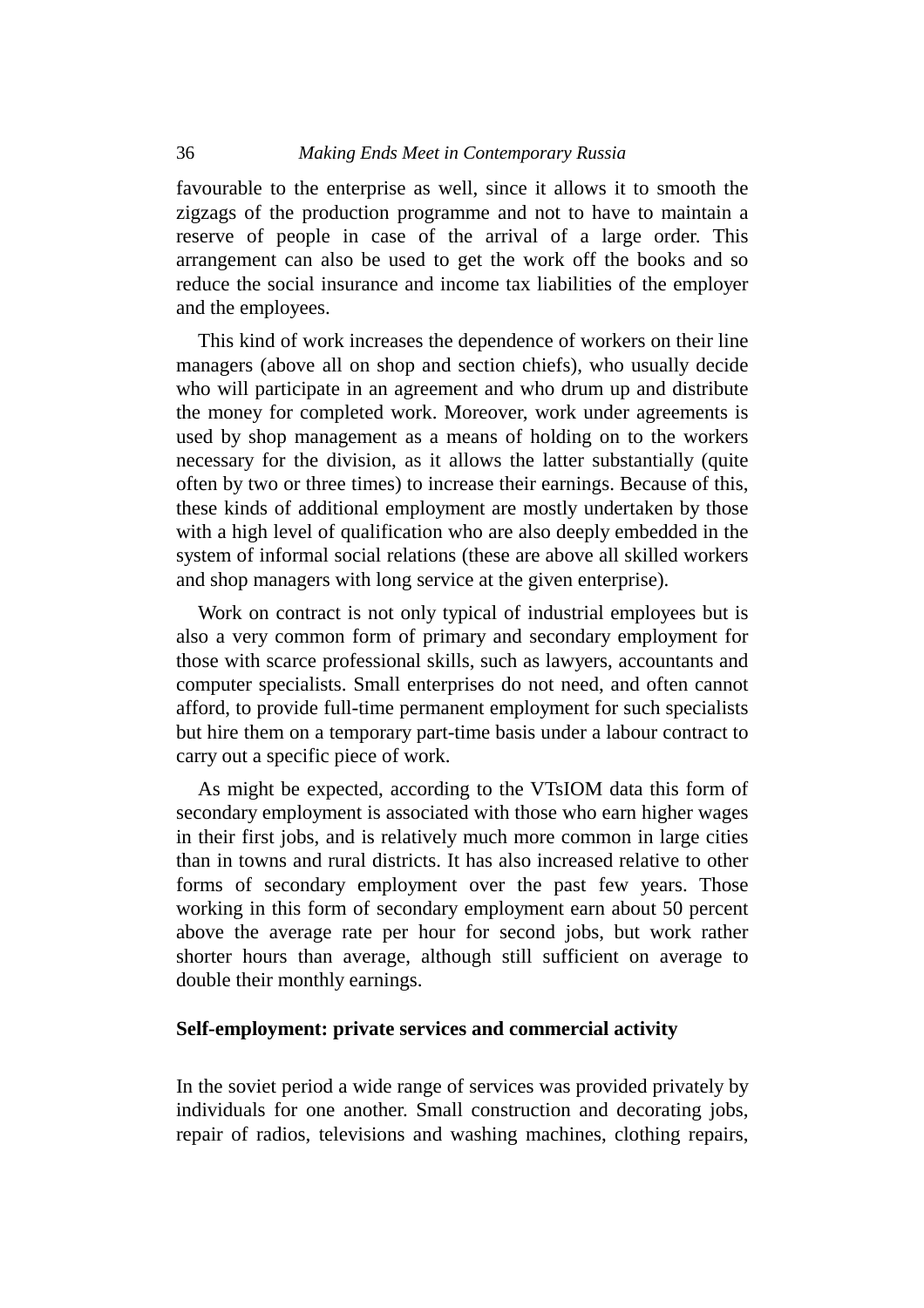looking after the sick or disabled, cooking and making preserves, dressmaking, private transport and private tuition were all services which no state enterprise would provide. Until 1987 it was illegal to do such odd jobs for financial reward. Usually they would be done on the basis of reciprocity with friends or relatives, maybe in exchange for a bottle of vodka or a bucket of potatoes. As times got hard and the legal environment became more permissive, people increasingly used their skills, resources and experience as a means of earning a bit of extra money. Many of these activities require some kind of skill, but very often these are skills picked up, in the case of men, during their military service, or, in the case of women, from their mothers or grandmothers, rather than being skills associated with the primary job or in which the individual has a formal qualification. Sometimes such secondary employment becomes effectively primary not only in the size of the income received, but also because it begins to impose constraints on the primary job (its schedule, intensity of labour and so on), with people sometimes taking unpaid leave from their main job to concentrate on more lucrative supplementary work. This kind of work is the most likely to be under-reported since it tends to be unregistered and is the easiest to conceal from the tax authorities.

We have already seen that this kind of unregistered occasional selfemployment – 'individual economic activity' – is the most common form of supplementary employment, and the most common form of self-employment is the traditional provision of private services: construction and repair, motor transport, sewing, cleaning and so on, which account for about two-thirds of the cases of self-employment. There is little that the ISITO respondents do not do: they repair apartments and automobiles, they build houses, dachas and garages, they sew and knit to order, clean buildings and prepare food, transport goods and people and so on. Usually their services are much cheaper, often of higher quality and, most important of all, in the neat expression of one of the participants in the ISITO survey, 'they are always here and now, instead of somewhere else and tomorrow, as are the state services'.

I sew at home, it is very important for the family budget. There is always a lot of work. I live in a hostel and know a lot of people. And it is much better to sew a thing than to buy one (Confectioner, Confectionery Factory).

I repair footwear. I do the heels – they are beautiful! I put heels to rights for all our girls (Setter, Typography).

Well, I am an electrician by trade, so at home I do the wiring for the neighbours.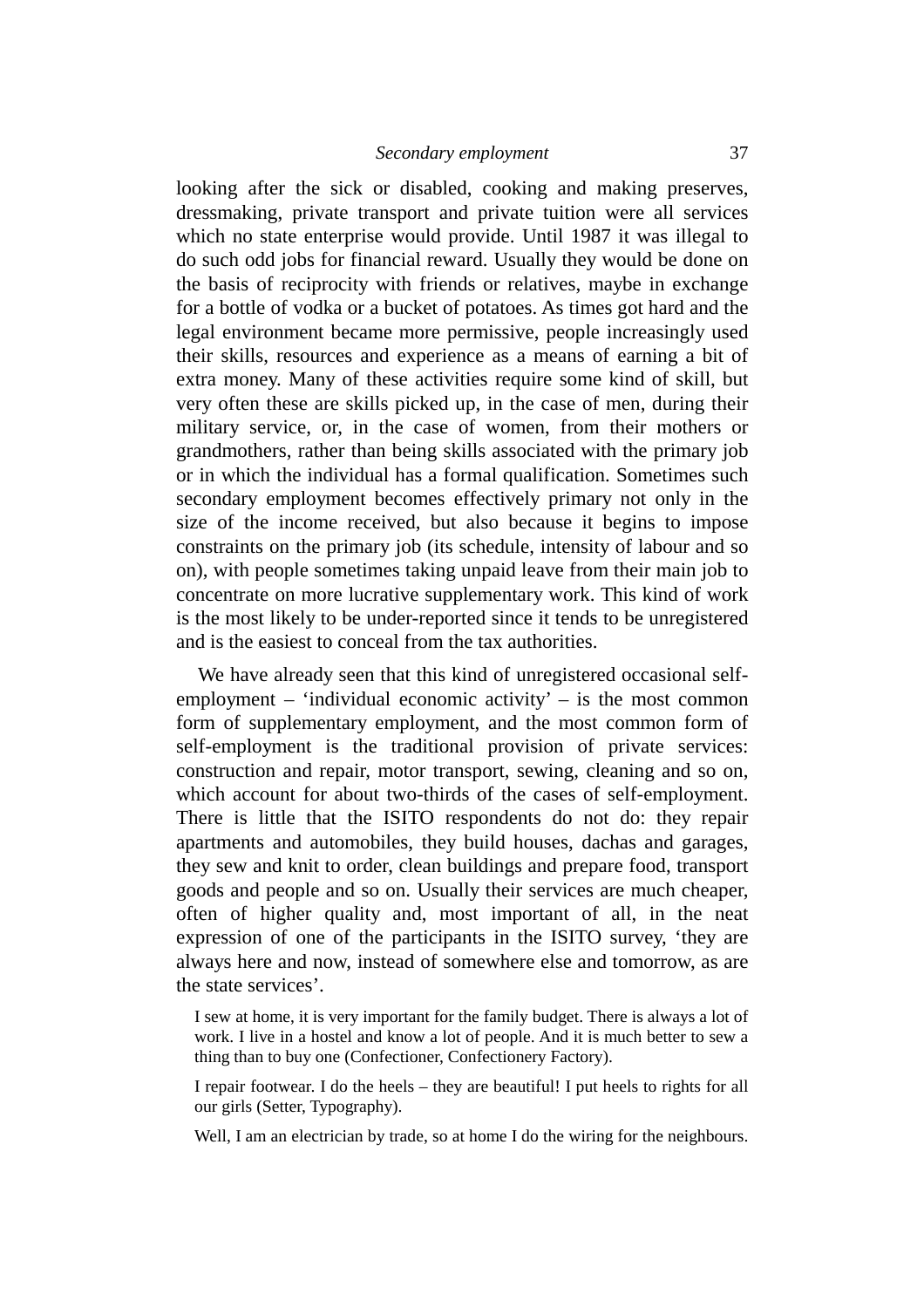And I also do wallpapering and paint ceilings for money (Mechanic-sanitary technician, Construction Materials Factory).

While some self-employment is skilled and quite well-paid, some of it is literally scraping the barrel: scavenging in rubbish tips to find returnable bottles and saleable materials, for example. The production of goods for sale is relatively rare, the bulk of it accounted for by sewing, woodworking and the preparation of foodstuffs. The notorious street and shuttle trade employs only about one in ten of those whose secondary activity takes the form of self-employment, the vast majority doing this only on a casual basis, while most of those working in trade do so working for somebody else.

According to the VTsIOM data, the provision of personal services is most common in industrial cities and is much less often done by single men, with women and married men being involved about three times as often as single men. It pays at around the average rate, but the hours worked are a little below average so that the total secondary earnings of those providing personal services are a little below average, but still sufficient to boost pay by almost three-quarters. Those offering construction and repair services tend to be prime-age men with lower levels of education who are in workers' jobs as their first job, if they have one. The self-employed and the unemployed are especially likely to undertake this form of additional employment. Surprisingly, their rate of pay appears to be significantly below the average.

Those who describe themselves as brokers and commercial intermediaries for their second jobs in the VTsIOM data claim to earn almost three times as much as the average for secondary employment, both per hour and in total. Men are three times as likely to do this kind of activity as women, and it is especially favoured by young people, under 24, and by those with high household incomes and with high earnings in their primary job. This kind of secondary employment is not very common and it seems to be in decline as private individuals can no longer compete with specialist companies.

Providing private lessons is most common in cities and has been on the increase over the last few years. Women, who dominate the teaching profession, are three times as likely to choose this form of secondary employment as are men.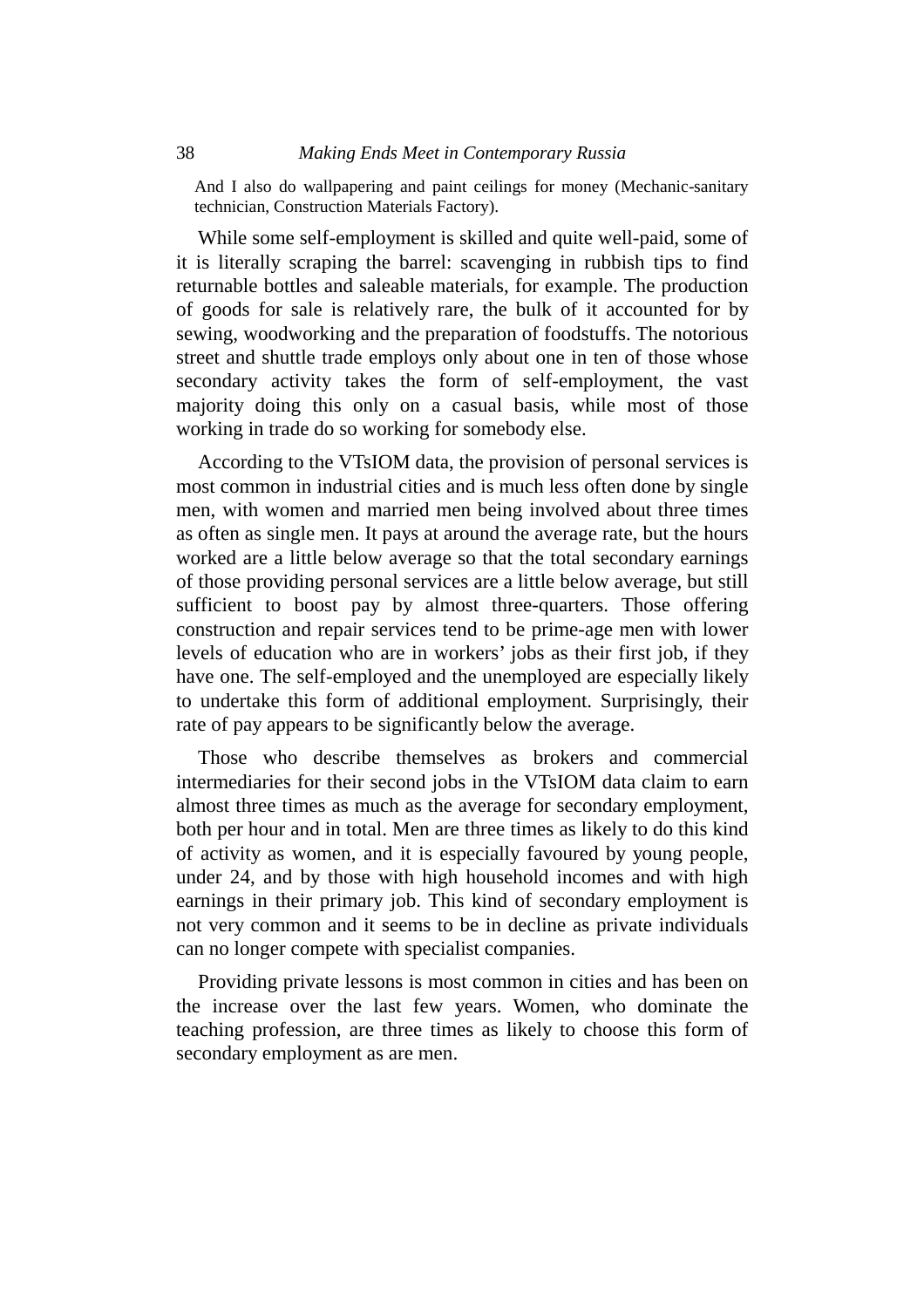## **Trading**

Despite popular impressions, trading is by no means the dominant form of secondary employment. In both the VTsIOM and the RLMS data it accounts for about 12 percent of all secondary employment, and in the Labour Force Survey it has declined from about 20 percent to 14 percent of all secondary employment, which is similar to the proportion of primary jobs accounted for by the branch, although in the ISITO household survey data it accounts for almost a quarter of the total number of second jobs. The idea that trade is a testing ground for entrepreneurial skills is somewhat misleading, since the majority of those whose secondary employment is in trade are not trading for their own account but are working for somebody else, usually a private individual or an individual or family business (Clarke and Kabalina, 1999). In the Labour Force Survey data, fewer than one-third of those engaged in secondary employment in trade and catering are selfemployed or working as entrepreneurs, only marginally more than in industry.

According to the ISITO work history interviews, the majority of industrial workers either do not participate at all in shuttle trading or running stalls and kiosks, or their participation is only incidental (mostly during administrative leave or on free days when working short-time) and is limited to various kinds of auxiliary work (helping friends and relatives to sell, helping to protect them, helping with transport). The majority of those questioned believed that to work successfully in this sphere you needed capital, connections, particular individual psychological qualities and skills which they did not possess.

I had to earn extra money once, last year, when they sent everyone from the line on administrative leave, my husband was also without work at the time. I tried to trade in children's socks. Some relatives of a neighbour came and brought some children's knitwear at a low price, which they offered to sell. I stood in the market with these socks for about a week, I sold a few, but did not make any profit, I only wasted my time, either the goods were not fashionable, or I do not know how to trade (Woman worker, Chocolate Factory).

They suggested that I sell cosmetics, but I could not decide, and I didn't have the money to start up (Computer operator in offset shop,  $Typeography$ ).<sup>1</sup>

1 Pyramid selling, particularly of cosmetics, has become widespread in Russia, with many of the leading western pyramid-selling companies active in the market.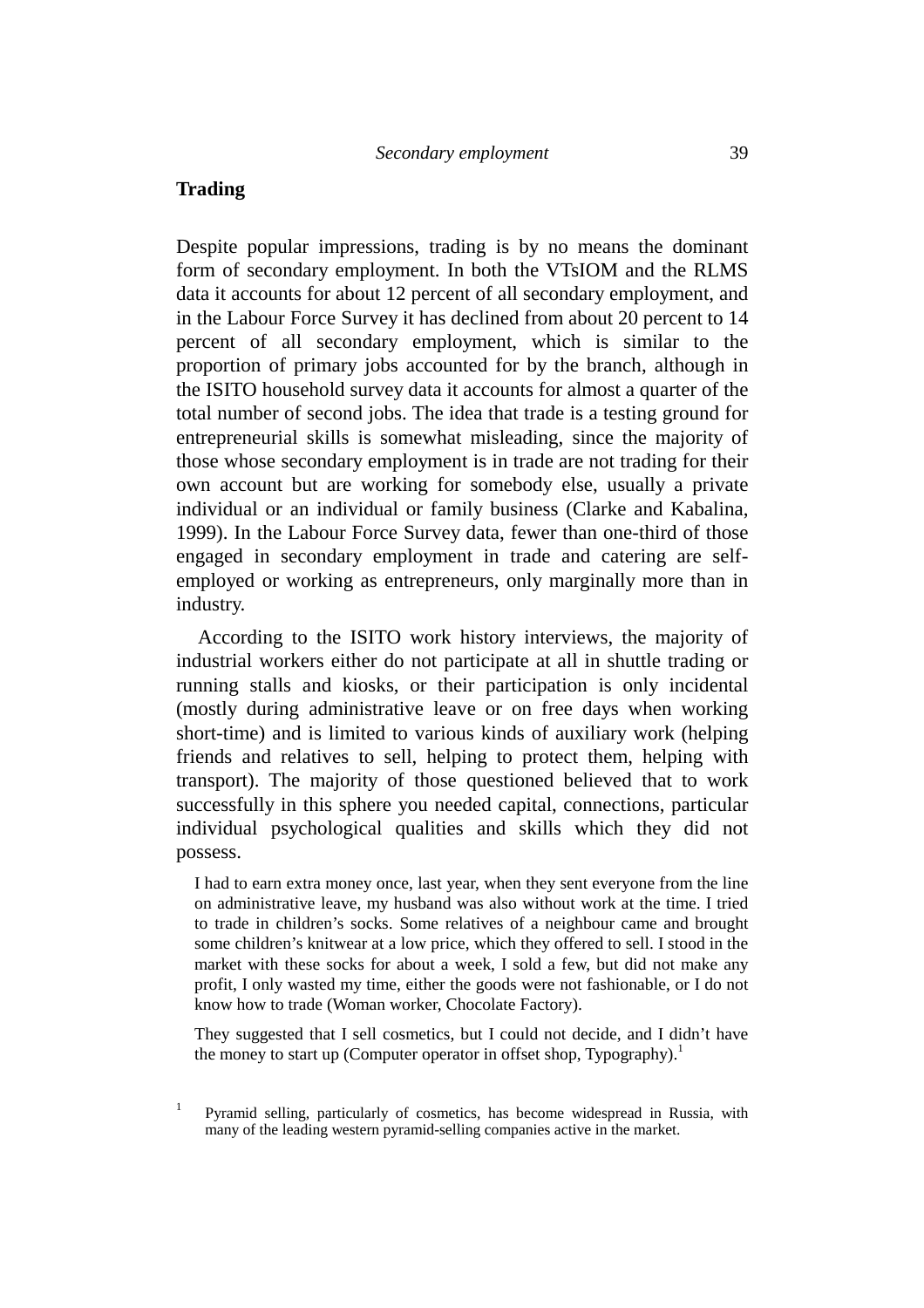My husband and I got involved in the distribution of our home-produced knitwear. As direct-sales representatives we only sold them in offices… But it is so chaotic. Some kind of opening appears – there is nothing left but to get involved. We succeeded in this respect. Compared to what we had at the factory, sometimes we would earn as much in one day. But the work was not really for us. I felt very nasty – it seemed to me like the total end of the world (Engineertechnologist, Electronics Factory).

I earned a bit extra in commerce, I traded in the radio market… To some extent it was profitable. I bought some things. Why did I give up this work? Well, because it was not for me (Welder, Construction Materials Factory).

Apart from the continuing widely held prejudices against involvement in trade, which are particularly strong in smaller towns, the developing professionalisation of this sphere means that commercial activity demands full-time employment and hence makes it impossible to combine it with (non-fictitious) work in a primary job.

Some employees are forced to engage in trade by the fact that they are paid their wages in kind, sometimes in the produce of their own enterprise and sometimes in barter goods. The employee then has to sell the goods in order to obtain a money income, with the possibility of making some additional income if the goods have been obtained at wholesale factory prices. This situation does not appear to be very common: although in the ISITO household survey payment in kind was not uncommon, the goods received tended to be for the household's own consumption: it was much rarer for the worker to sell the goods received. $<sup>1</sup>$ </sup>

I sometimes take my salary in the form of our shop's products — film, polyethylene covers, basins, buckets. I take all this to my relatives in the country (they still do not have these things at the moment) and I sell them. I make a profit and people benefit… But not many of our workers do it. They say: 'We do not know how to trade, but you have talent — you could even sell snow in the tundra in winter' (Female operative, Plastics Factory).

Sometimes enterprises which receive payment in barter may offer large consignments of these barter goods to their own employees (mainly line managers with long experience of work at the enterprise, 'tested cadres') for sale on favourable terms (for example, with extended cheap credit). This may provide that employee with the

<sup>1</sup> Although 17 percent of those in work in the ISITO household survey had at some time been paid in kind, 95 percent mainly kept the goods received for their own use and only four percent mostly sold them. Not one respondent identified the sale of the products of their own workplace as their main form of secondary employment in the previous month.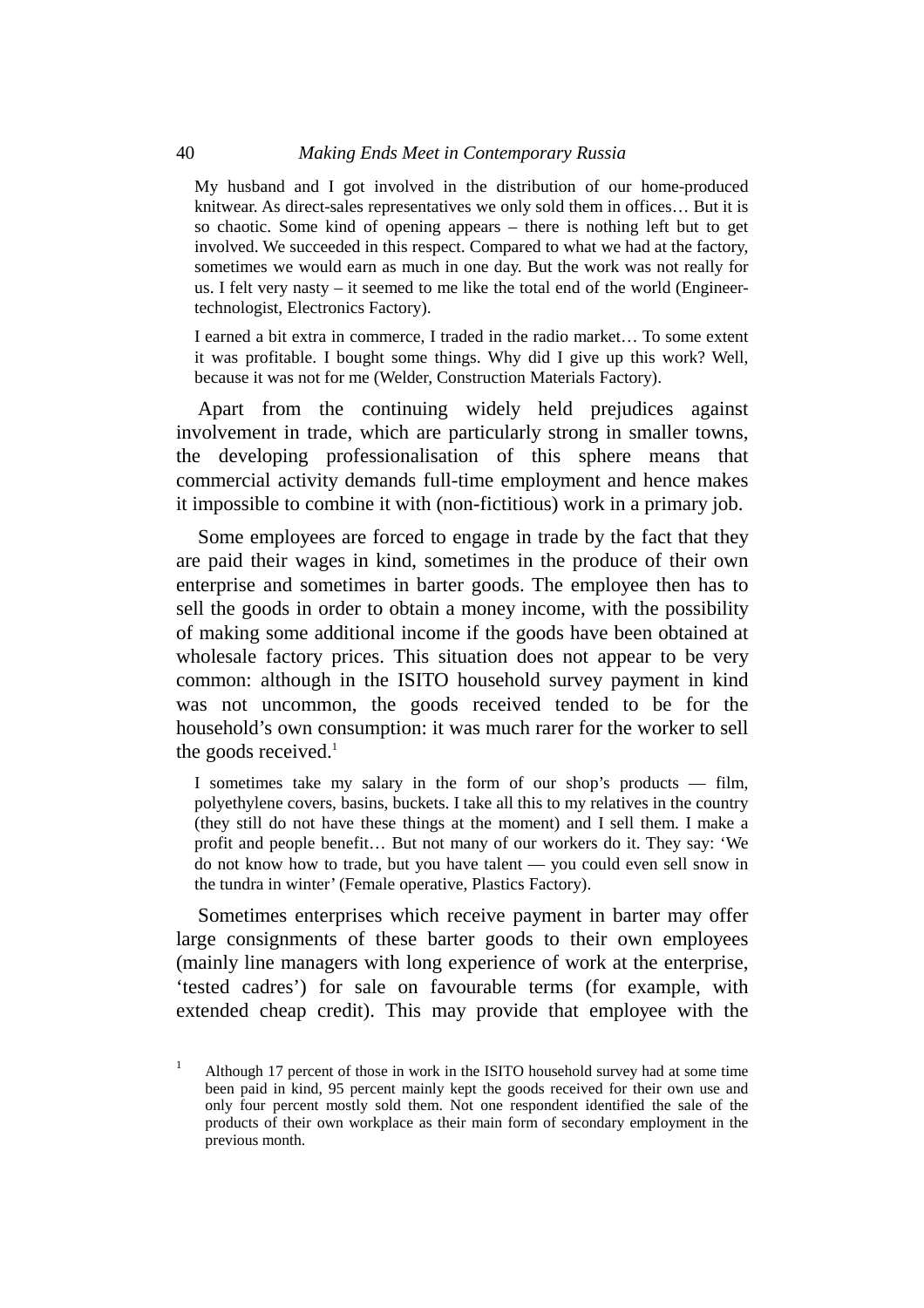opportunity to set up in business as a trader, perhaps with a partner to handle the selling, or to make money as an intermediary with a trading organisation. This kind of secondary employment can easily lead into a dangerous entanglement with criminal organisations, as can the sale of goods stolen from the enterprise.

Although the image of the street trader is of the pensioner standing on the street corner selling her heirlooms, in fact, according to the VTsIOM data, street trading is much more commonly the choice of the under-40s and those whose first job is as a lower-level non-manual worker (clerical, service and sales personnel) – those in their 30s are three times as likely to be involved as are the over-50s. Women are almost twice as likely to be involved as men and this is the favourite supplementary occupation of the unemployed. There has been a slight tendency for street trading to decline over the years as a second job for those in work, although there is no such tendency when we include those who do not have a primary job. Street trade pays a bit above average, but the difference is not statistically significant, although those involved in trading work long hours, so that on average they increase their earnings by 80 percent over their pay in their first job.

# CHARACTERISTICS OF SECONDARY EMPLOYMENT

'Secondary employment' is quite a heterogeneous phenomenon, ranging from the regular employment in a second job *po sovmestitel'stvu* inherited from the soviet period, to self-employment and entrepreneurial activity taking advantage of the new opportunities presented by the market economy. In this section we will look more closely at the characteristics of secondary employment on the basis of the analysis of the survey data.

## **The branch distribution of secondary employment**

The popular image of secondary employment is of street trading and the private provision of service and repairs in the 'shadow economy', but for many people a second job is just that, waged work for a second employer. If we look at the branch distribution of secondary employment, we find that the pattern of secondary employment is not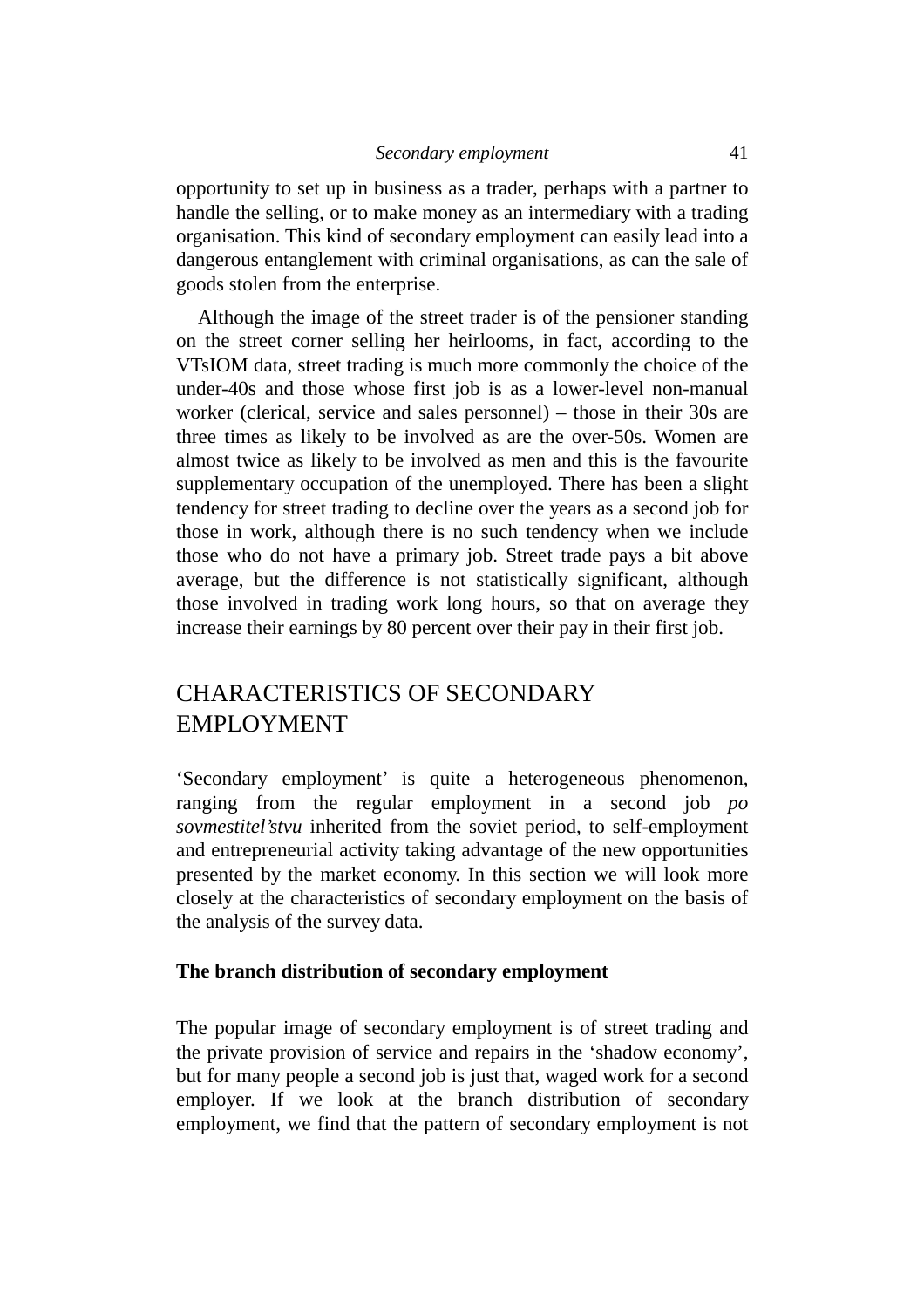#### 42 *Making Ends Meet in Contemporary Russia*

radically different from that of primary employment, although the traditional forms of secondary employment are concentrated in public services and the new forms of secondary employment in trade, services and repairs. The Labour Force Survey reports the branch of the economy in which secondary employment is carried out (Table 2.5), although it should be noted that this source probably considerably underestimates the scale of unregistered and informal secondary employment and so understates the extent of secondary employment in trade and services.

The Labour Force Survey data brings out clearly the coexistence of new and traditional forms of secondary employment. Although second jobs have, at least until recently, been found disproportionately in the spheres of trade, catering, services and construction, the public services (particularly education, culture and science) are also heavily dependent on the use of secondary employment.

| <b>Branch</b>                  | 1997  | 1998  | 1999  | 2000          | 1999<br>Primary |
|--------------------------------|-------|-------|-------|---------------|-----------------|
| Industry                       | 17.6  | 17.3  | 17.6  | 17.7          | 26.4            |
| Agriculture and timber         | 8.1   | 6.2   | 9.6   | 9.0           | 11.0            |
| Transport and comms            | 6.5   | 6.4   | 7.3   | 6.4           | 9.1             |
| Construction                   | 8.6   | 7.1   | 10.1  | 9.9           | 6.6             |
| Trade and catering             | 21.2  | 19.1  | 16.6  | 14.1          | 12.5            |
| Public and private<br>services | 4.4   | 7.4   | 4.9   | 6.8           | 3.8             |
| Health and social<br>services  | 8.8   | 7.2   | 8.9   | 9.1           | 7.3             |
| Education                      | 14.8  | 17.5  | 14.3  | 16.6          | 9.7             |
| Culture, art and science       | 4.5   | 4.7   | 4.5   | 4.0           | 2.6             |
| Finance and insurance          | 0.4   | 0.5   | 0.3   | $0.6^{\circ}$ | 1.3             |
| Public administration          | 2.2   | 2.5   | 2.5   | 2.5           | 7.8             |
| Other                          | 2.6   | 4.1   | 3.2   | 3.2           | 2.0             |
| Total                          | 100.0 | 100.0 | 100.0 | 100.0         | 100.0           |

*Table 2.5: Branch distribution of secondary employment, 1997–2000 and primary employment, 1999, Labour Force Survey data.* 

*Source: Goskomstat, 2000c; Goskomstat, 2000g.*

Opportunities for secondary employment in the new private sector appear to be in decline as a result of the professionalisation of the sector. This is reflected in Goskomstat estimates of employment in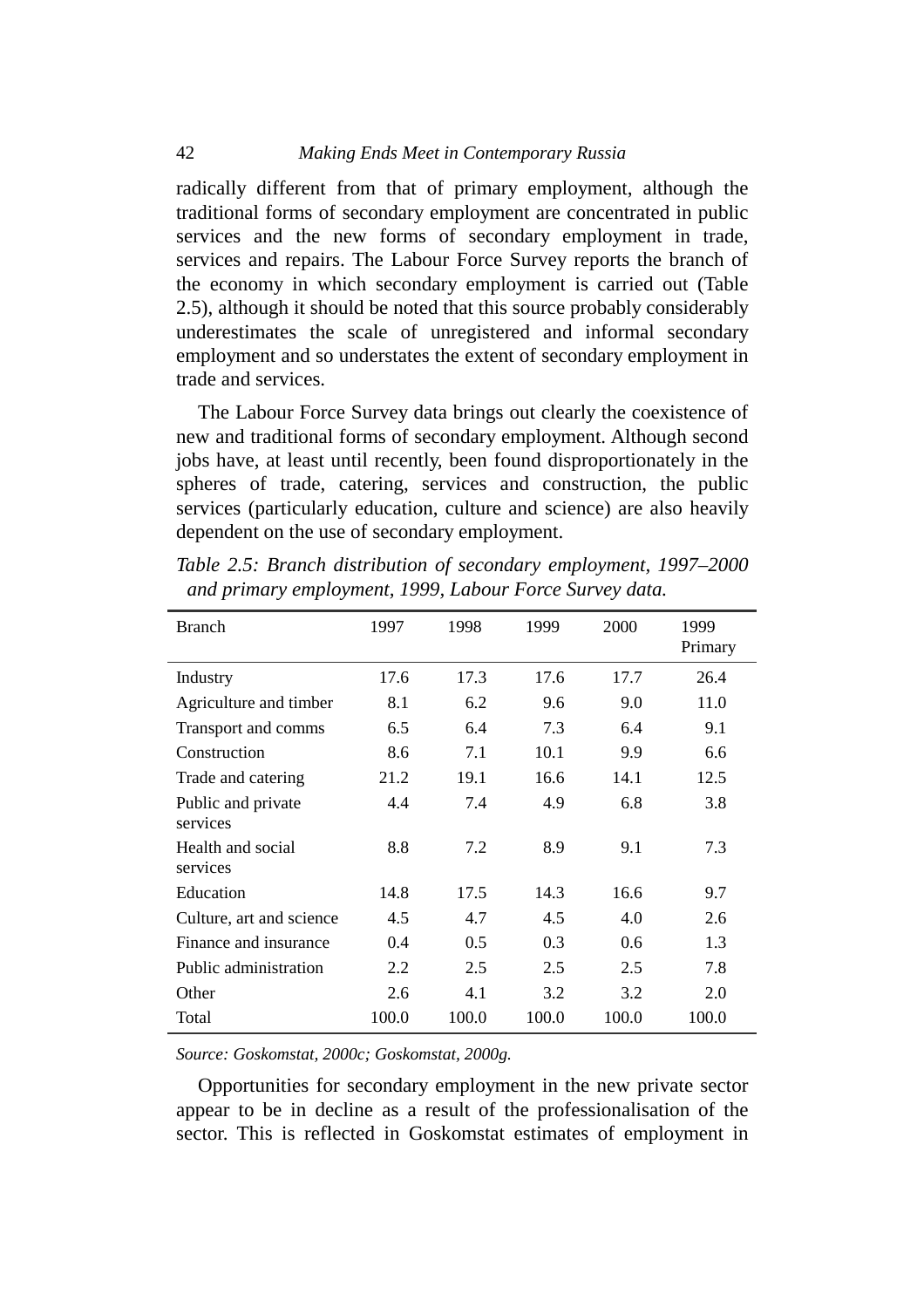small enterprises, which showed an increase of six percent in the number of permanent employees between 1994 and 1995 (almost all the increase in the private sector) but a fall of 30 percent in the number working on contract and 10 percent in the number working *po sovmestitel'stvu* (Goskomstat, 1996d). The definition of a small enterprise was changed in 1996, but the number reported employed in small businesses on contract and as external *sovmestitel'i* continued to fall sharply. Having accounted for 44 percent of all employment in small enterprises in 1994, they had fallen to 13 percent of employment in small businesses in 2000 (Goskomstat, 2001).

In the public services, secondary employment has traditionally been a response to low wages in primary employment: on the one hand, providing employers with the means of making up for labour shortages resulting from low pay; on the other hand, providing employees with an opportunity to supplement their miserable wages. In trade and catering and construction, secondary employment provides employers with a flexible casual labour force and employees the chance to supplement their incomes and get some experience of working in the market economy. The marked decline in secondary employment in trade and catering probably reflects both changes in the demand for secondary labour, as the industry becomes more professionalised, and in the supply of labour, as the supply of more stable jobs and the payment of wages picked up in the economic recovery following the August 1998 crisis.

The branch distribution of secondary employment according to the ISITO household survey is shown in Table 2.7. This indicates a greater concentration of secondary employment in trade, catering and repairs than does the Goskomstat data, which is to be expected since the latter seems to under-report more informal secondary employment. There is quite a strong tendency for people to do their second jobs in the same sector and branch as their first job, which is not surprising since around a quarter do the second job at the same workplace as their first job. Almost two-thirds of those who worked in a state enterprise or organisation also did their second job in such an establishment, while the majority of those whose first job was in the private sector also worked in the private sector in their second jobs. The VTsIOM data for 1996-8 shows the same tendency, although fewer of those working in the state sector, only 41 percent, also had their second jobs in state enterprises or organisations.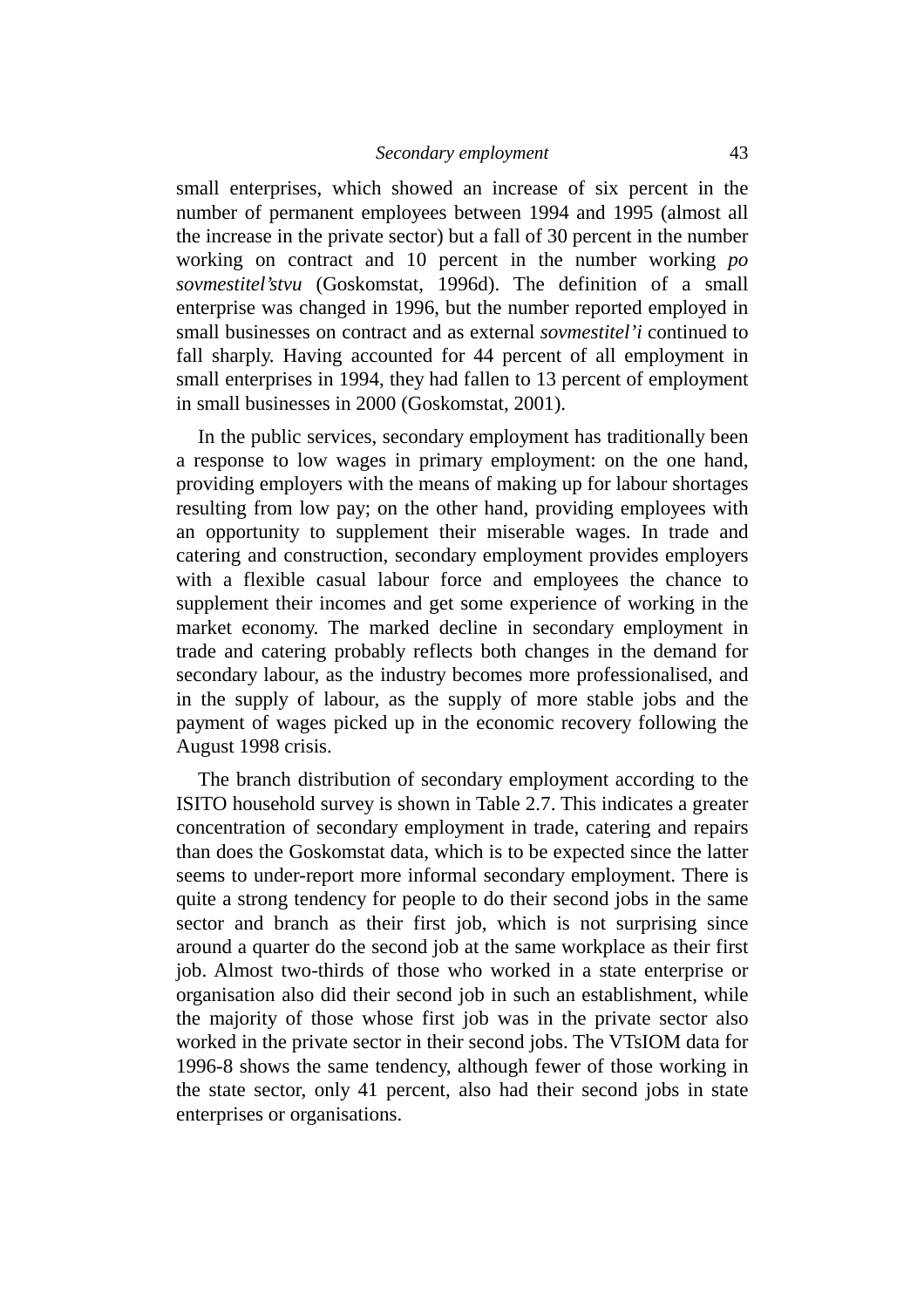|                                                    | 1994-6         |       | 1997-1999 |                |                |                |       |              |     |          |    |    |
|----------------------------------------------------|----------------|-------|-----------|----------------|----------------|----------------|-------|--------------|-----|----------|----|----|
| Percentage distributions                           |                |       | 1         | $\overline{2}$ | 3              | $\overline{4}$ | 5     | 6            | 7   | 8        | 9  | 10 |
| <i>Sovmestitel'</i> at main<br>place of work       |                | 14 13 | 30        | 70             | 40             | 60             |       |              | 21  | 29 23    |    | 23 |
| Sovmestitel'<br>elsewhere                          |                | 13 12 |           | 47 53 50       |                | 50             |       |              |     | 38 23 18 |    | 7  |
| Services:<br>construction, repair,<br>sewing       | 20 23          |       | 9         | 91             | 5 <sup>5</sup> |                | 95 32 | 32           |     | 11       | 13 | 31 |
| Professional services<br>on contract or order<br>* | 6              | 7     |           |                | 26 74 53 47    |                |       | 6            | -18 | 10       |    |    |
| Personal services #                                | 6              | 8     | 22        | 78             | 13             | 87             | 11    | 19           |     |          |    |    |
| Street trade, shuttle<br>trading                   | 11             | 12    | 15        |                | 85 26          | 74 27          |       | 17           |     |          | 9  |    |
| Production of<br>consumer goods for<br>sale        | 5              | 3     | 8         | 92 18          |                | 82             | 9     | $\mathbf{1}$ |     |          |    |    |
| Tutoring, private<br>lessons                       | $\overline{2}$ | 3     |           |                | 29 71 26 74    |                |       | 1            |     |          |    |    |
| Broker, intermediary<br>activities                 | $\overline{4}$ | 3     | 13        | 87             | 17             | 83             |       | 3            |     |          |    |    |
| Other                                              | 12             | 10    |           |                |                |                |       |              |     |          |    |    |
| Difficult to say                                   | 10             | 8     |           |                |                |                |       |              |     |          |    |    |

*Table 2.6: Forms of secondary employment 1994 - 1999* 

*Source: 1994–6, my calculations from VTsIOM data (April 1994, May 1995, March 1996), 1997–9 from Perova, 1999.* 

*\* e.g. computer programming, translation, writing, lecturing.* 

*# e.g. child care, nursing, cleaning, cooking etc.* 

*Key to column labels: 1 Regular; 2 Occasional; 3 Registered; 4 Unregistered; 5 Pensioners; 6 Unemployed; 7 Managers; 8 Specialists; 9 Clerks; 10 Workers* 

It is equally striking in the VTsIOM data (Table 2.6) that the predominant forms of secondary employment remain those traditional in the soviet period, of working *po sovmestitel'vu* in a regularly contracted second job, either at the main place of work or elsewhere, and the provision of services, with a relatively small number of people involved in street and shuttle trading, which belies the popular image of Russia's market economy. Only one in eight of those with supplementary work was involved in trading, and the vast majority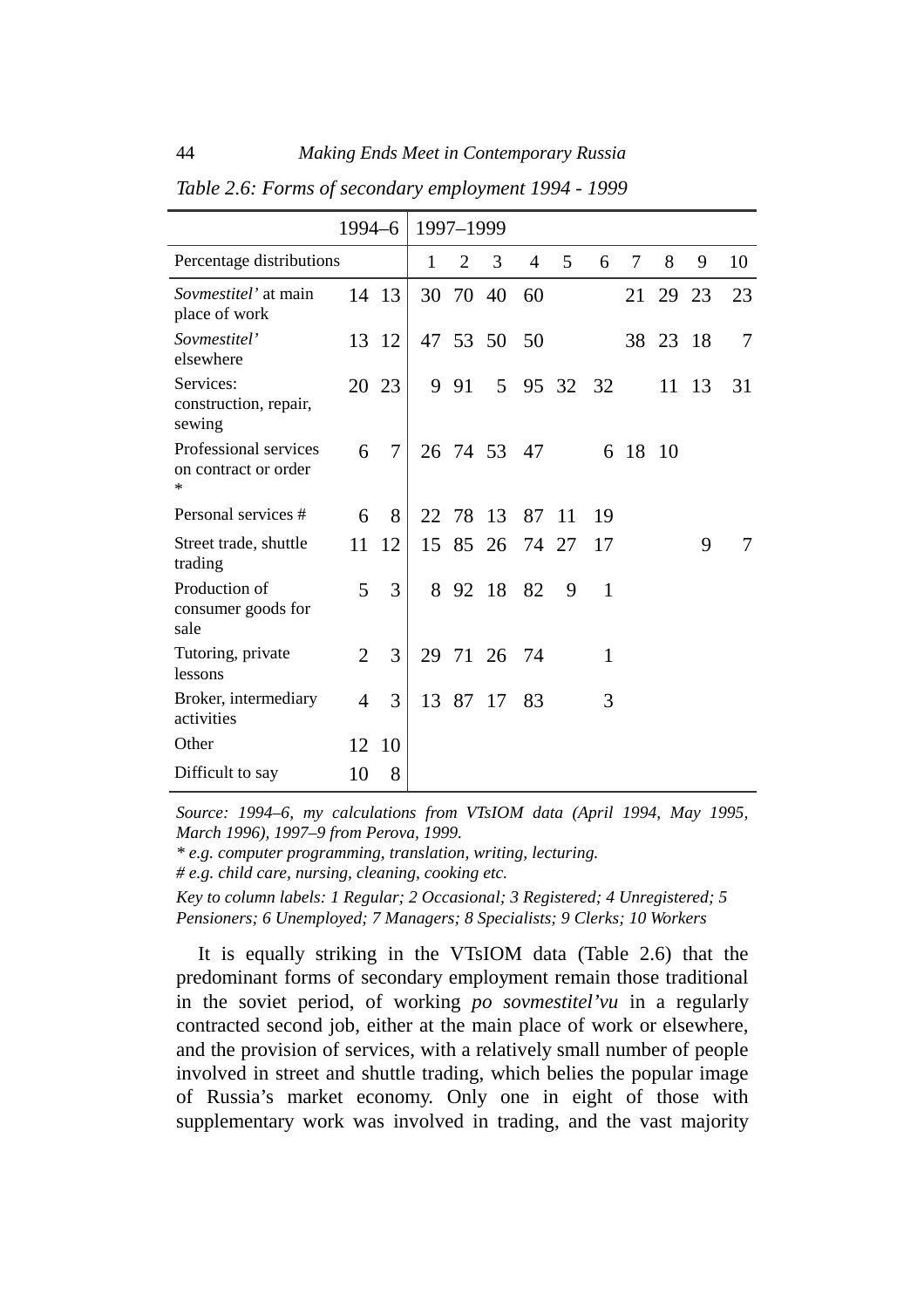were only so involved on an occasional basis. The reason for this is primarily that street and shuttle trading has become a sphere of fulltime primary employment, often working very long hours, in which there is relatively little space for the casual employee. Secondary employment in this sphere often involves helping out friends and relatives rather than being a regular source of supplementary income.

| Percentages                                             | Both jobs in<br>same branch | First<br>job | Second<br>job |
|---------------------------------------------------------|-----------------------------|--------------|---------------|
| Agriculture, mining and manufacturing                   | 37                          | 27           | 17            |
| Construction                                            | 37                          | 6            | 3             |
| Transport, storage and communication                    | 43                          | 9            | 6             |
| Trade, hotels, catering and repairs                     | 65                          | 20           | 37            |
| Finance, insurance, business and<br>personal services   | 48                          | 4            | 6             |
| Public administration, community and<br>public services | 74                          | 33           | 32            |
| $N = 414$                                               |                             | 100          |               |

*Table 2.7: Percentage of respondents with their second job in the same branch as their first and distribution of first and second jobs by branch. ISITO Household survey* 

There have been no dramatic changes over time in the forms of secondary employment in the VTsIOM data. However, there was a marked decline in the proportion of people doing their supplementary work in a state enterprise or organisation over the period 1997–9 and a corresponding increase in the proportion doing it in a private enterprise. This is probably partly but not completely a reflection of the continuing privatisation of state enterprises.

Table 2.8 shows the occupational distribution of secondary employment according to the RLMS data and Table 2.9 shows a more detailed branch breakdown of the ISITO household survey data. The ISITO data in particular shows very clearly the extent to which, in the state sector, the health and education services rely on secondary employment to cover their staffing needs: 22.5 percent of internal *sovmestitel'i* were doing their second jobs in educational institutions and 20 percent in the health service. Self-employment commonly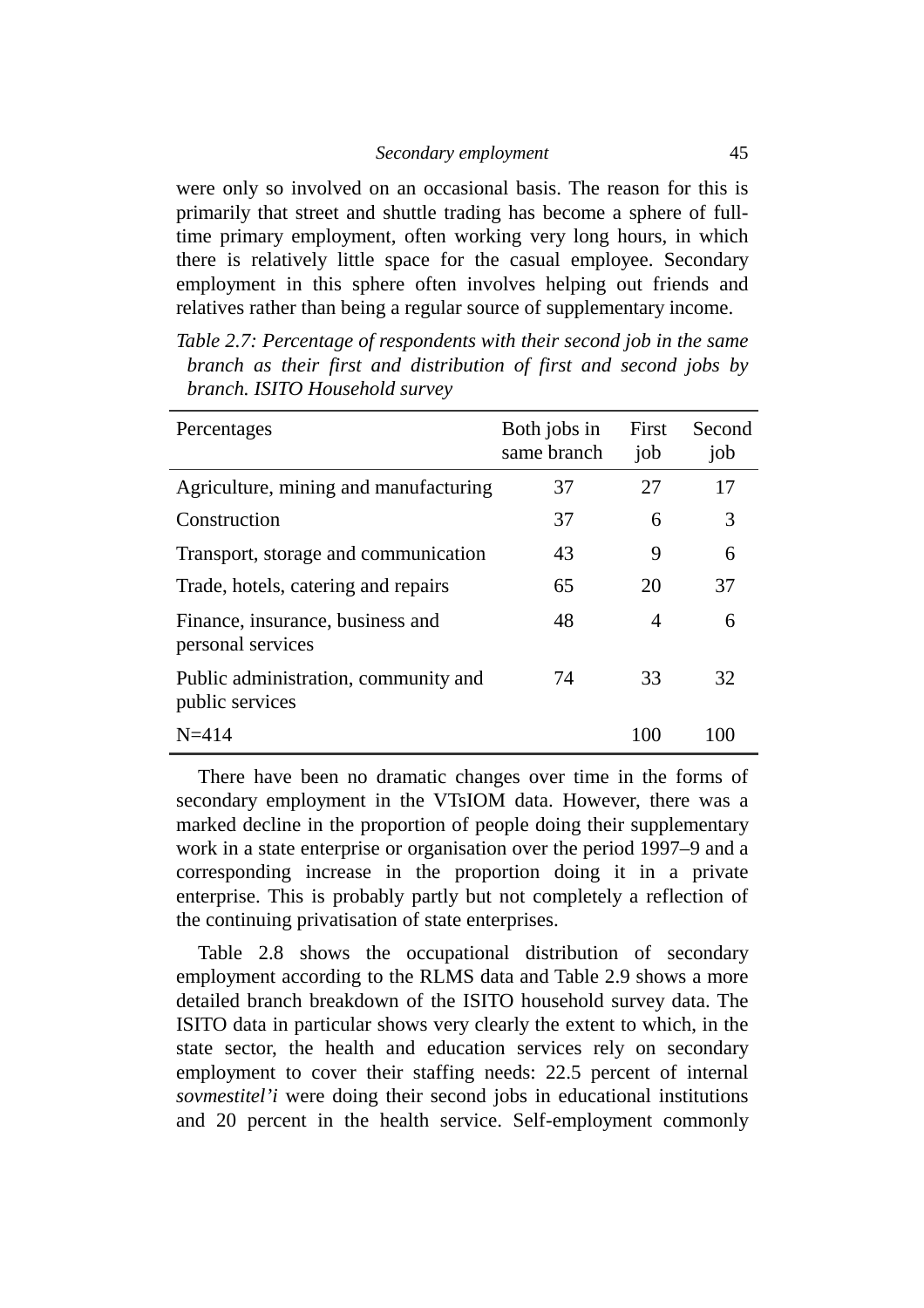## 46 *Making Ends Meet in Contemporary Russia*

involved making clothes, providing individual services and various kinds of service and repairs, while those working for individuals or private companies were most commonly engaged in trade. Trade was much less commonly undertaken on the basis of self-employment.

| Percent                                    | Second Job     | Individual<br>Economic<br>Activity | Total<br>Secondary<br>Employment |
|--------------------------------------------|----------------|------------------------------------|----------------------------------|
| Agriculture                                | $\overline{2}$ | 9                                  | 8                                |
| Textiles and clothing                      | $\overline{2}$ | 12                                 | 10                               |
| Other Industry                             | 7              | 7                                  | 7                                |
| Motor and electrical<br>service and repair | 3              | 8                                  | 7                                |
| Construction                               | 8              | 17                                 | 15                               |
| Trade                                      | 9              | 12                                 | 12                               |
| Catering                                   | $\mathbf{1}$   | $\mathbf{1}$                       | $\mathbf{1}$                     |
| Transport                                  | 6              | 14                                 | 12                               |
| <b>Commercial services</b>                 | 10             | 4                                  | 5                                |
| Professional and<br>technical services     | 8              | $\mathbf{1}$                       | $\overline{2}$                   |
| Education, art and<br>culture              | 16             | $\overline{2}$                     | 5                                |
| Health                                     | 5              | 3                                  | 3                                |
| Clerical                                   | 3              | $\overline{0}$                     | 1                                |
| Service personnel                          | 3              | 5                                  | 4                                |
| Security                                   | 5              | $\overline{2}$                     | $\overline{2}$                   |
| <b>Cleaners</b>                            | 12             | 4                                  | 5                                |
| N                                          | 387            | 1562                               | 1949                             |

*Table 2.8: RLMS 1998–2000 distribution of secondary occupations by sphere of occupational activity.* 

*Source: My calculations from 1998 and 2000 RLMS data: occupational coding of secondary occupations.*

In the ISITO work history survey, two-thirds of those who were self-employed were involved in providing private services and only eight percent in street trading, six percent producing commodities for sale, four percent producing agricultural goods, six percent providing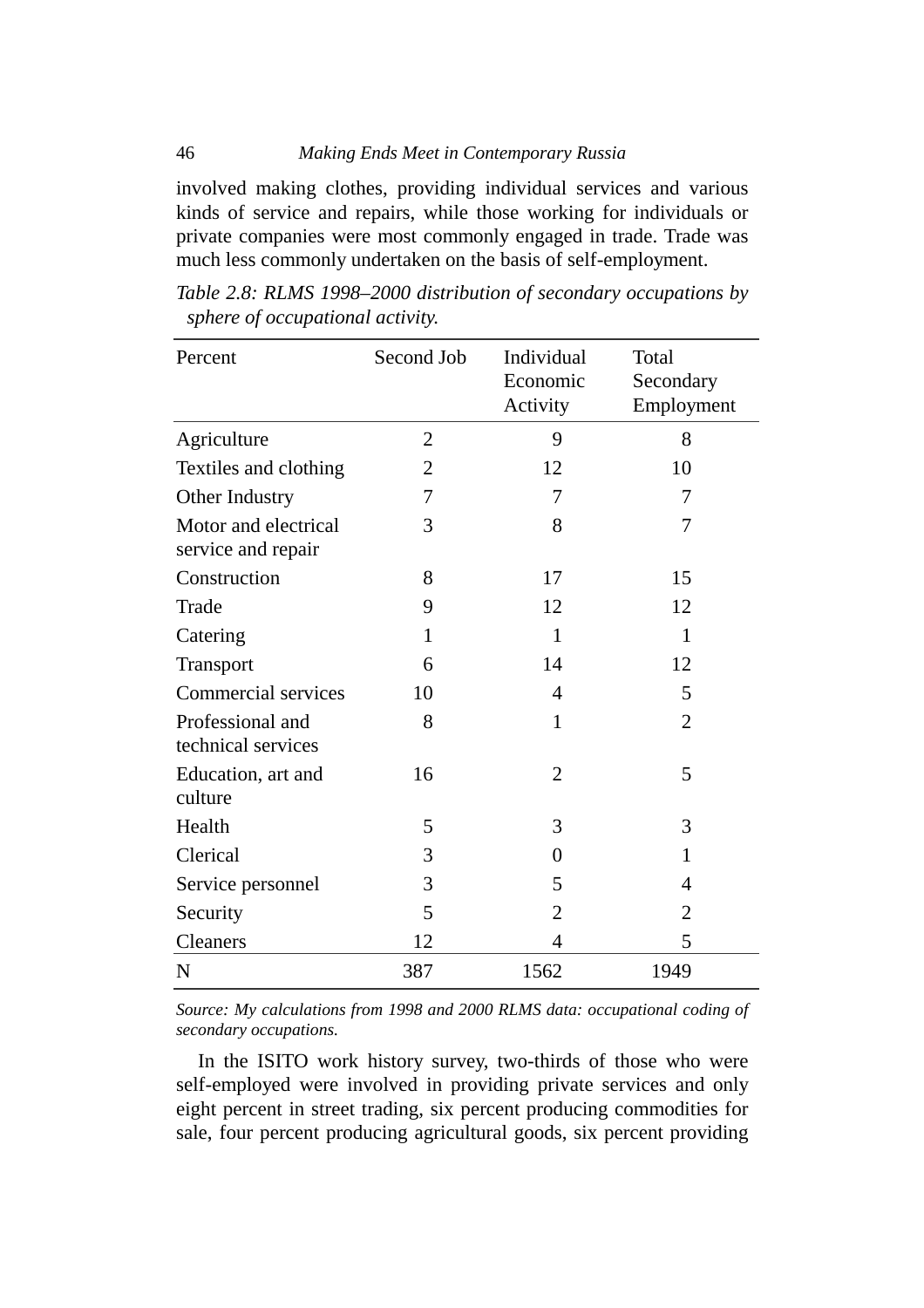intermediary services, four percent other kinds of intellectual labour and five percent various kinds of manual labour.<sup>1</sup>

*Table 2.9: Percentage Distribution of secondary employment by employers' area of activity.* 

| Percentage<br>Distribution               | Total          | <b>State</b>     | Private<br>Company | Self<br>Employment | Individual<br>private<br>enterprise |
|------------------------------------------|----------------|------------------|--------------------|--------------------|-------------------------------------|
| Agricultural                             | $\mathbf{1}$   | $\mathbf{1}$     | $\overline{0}$     | 4                  | $\overline{0}$                      |
| Industrial, of which                     | 15             | 8                | 23                 | 24                 | 8                                   |
| 1) Production of food                    | $\mathbf{1}$   | $\theta$         | $\theta$           | $\overline{2}$     | $\overline{2}$                      |
| 2) Production of clothing                | 5              | 0                | 0                  | 16                 | $\overline{2}$                      |
| <b>Construction services</b>             | $\overline{2}$ | 2                | 4                  | $\theta$           | $\mathbf{1}$                        |
| Trade                                    | 24             | 1                | 31                 | 13                 | 44                                  |
| Service and repair of cars               | $\mathbf{1}$   | $\theta$         | 1                  | $\overline{2}$     | $\theta$                            |
| Commercial and financial<br>services     | 4              | 1                | 5                  | 10                 | 3                                   |
| <b>Transport related</b>                 | 5              | 4                | 3                  | 9                  | 5                                   |
| Sport, leisure, hotels and<br>catering   | $\overline{2}$ | 7                | $\overline{0}$     | $\overline{0}$     | $\overline{2}$                      |
| Security services                        | $\overline{2}$ | 4                | 4                  | $\Omega$           | $\theta$                            |
| Professional services                    | 3              | 0                | 5                  | 2                  | 5                                   |
| Education, culture and arts              | 13             | 35               | 6                  | 6                  | 5                                   |
| Health and welfare<br>services           | 9              | 22               | 4                  | 2                  | $\overline{2}$                      |
| Housing repairs and<br>Communal services | 9              | 8                | 9                  | 3                  | 12                                  |
| Services to households                   | 8              | $\overline{4}$   | 4                  | 11                 | 11                                  |
| Service and repair                       | $\overline{2}$ | 1                | 0                  | 9                  | $\overline{0}$                      |
| Personal services                        | 1              | $\boldsymbol{0}$ | $\overline{0}$     | 5                  | $\theta$                            |
| N                                        | 390            | 91               | 75                 | 93                 | 131                                 |

*Source: ISITO household survey, those with secondary employment last month, excluding internal sovmestitel'i.* 

<sup>1</sup> In Goskomstat's Labour Force Survey data for 1999, 26 percent of those working in second jobs in trade were self-employed, against 18 percent of all those with second jobs. Trade accounted for less than a quarter of all self-employment in second jobs.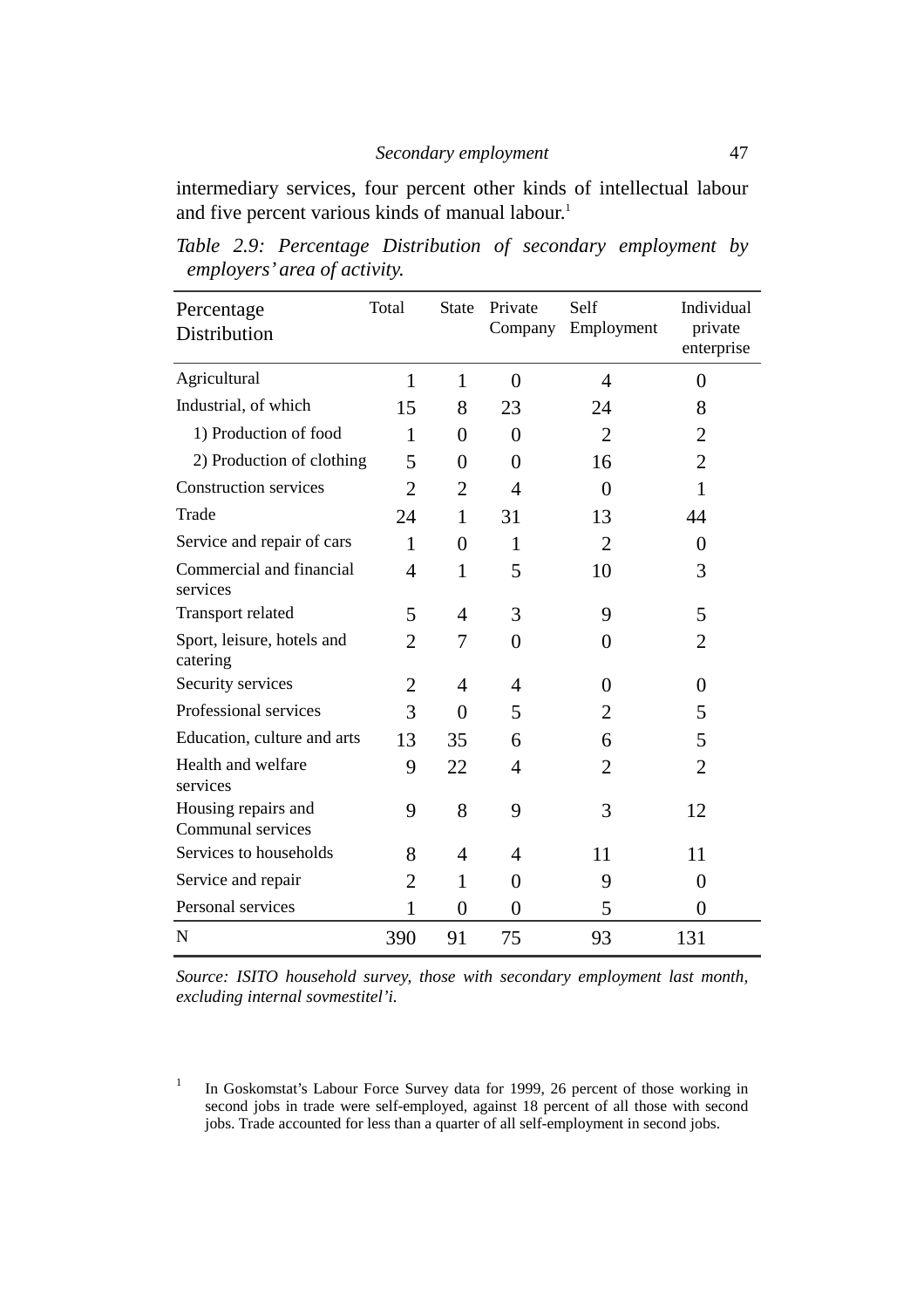Reviewing the data on the branch distribution of secondary employment as a whole, we can clearly identify the dominance of the two distinct types of secondary employment that we have discussed above. First, the traditional forms of secondary employment involving registered employment in an enterprise or organisation, usually as a *sovmestitel'*, to provide professional services or to do unskilled work (cleaning, security), particularly in the public sector. This kind of work is much more likely to be undertaken on a regular basis and to be formalised. Second, the new forms of secondary employment, dominated by self-employment and work for small private and family businesses in trade, catering, services and repair. Many of the activities undertaken in the latter form of secondary employment are by no means new. Secondary self-employment is dominated by the traditional activities of making and repairing clothing, servicing and repairing domestic appliances, repairing and decorating apartments, private tutoring and private 'taxi' services. The novelty is that these services are now performed openly for money. Trade and catering is the newest sphere of secondary employment, though not as dominant as popular imagination has it, performed primarily in small private companies.

## **The occupational distribution of secondary employment**

The incentives and opportunities to engage in secondary employment differ quite substantially between different occupational categories. We would expect those with physically or intellectually demanding primary jobs to be less inclined to take on additional work, while we would expect those with scarce technical or professional skills to have many more opportunities to undertake additional employment. Tables 2.10a and b shows the incidence of secondary employment by major occupational groupings for men and women across the three data sets. The variation between the data sets is quite substantial, but from the regression coefficients in Tables 2.25, 2.26 and 2.28 we can see that differences between occupational groupings are barely statistically significant, although senior professional staff and, amongst men, technicians are generally more likely to engage in secondary employment.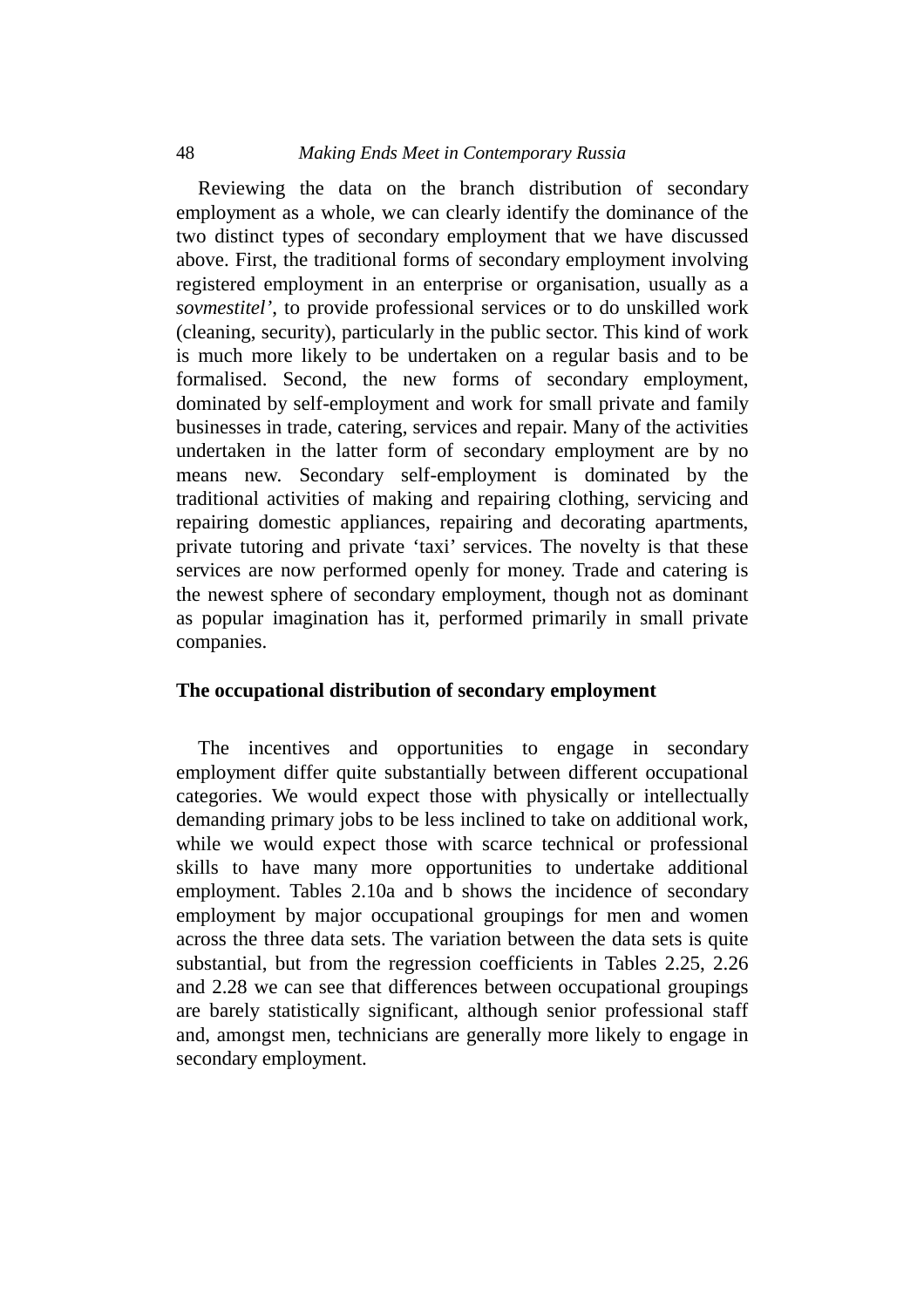| Percentage with second jobs                   |               | RLMS 1994-2000 |       | <b>VTsIOM</b><br>$1993 - 8$ | <b>ISITO</b> |
|-----------------------------------------------|---------------|----------------|-------|-----------------------------|--------------|
| Men                                           | Second<br>job | <b>IEA</b>     | Total |                             |              |
| Senior administrators and<br>managers         | 5.3           | 4.9            | 8.9   | 18.9                        | 4.8          |
| Middle and low managers                       | 4.4           | 7.0            | 11.2  | 16.5                        | 20.4         |
| Professionals, upper specialists              | 12.0          | 10.2           | 20.3  | 26.8                        | 29.2         |
| Technicians, low specialists                  | 7.2           | 8.0            | 13.9  | 21.4                        | 23.9         |
| Upper non-manual<br>workers(admin/commerce)   | 6.3           | 7.7            | 13.4  | 17.8                        | 17.4         |
| Lower non-manual<br>(clerical/sales/services) | 5.2           | 7.9            | 12.2  | 19.6                        | 21.2         |
| Skilled manual workers                        | 3.1           | 9.2            | 11.9  | 16.8                        | 20.6         |
| Semi/unskilled manual workers                 | 2.7           | 6.1            | 8.5   | 13.5                        | 15.8         |
| Total                                         | 4.6           | 8.4            | 12.3  | 18.3                        | 20.6         |

*Table 2.10a: Incidence of secondary employment by occupational status in primary job (men)* 

*Source: RLMS, VTsIOM and ISITO Household Survey data.* 

Only the RLMS data has detailed information on the occupations of both primary and secondary jobs. In this data, one-fifth of respondents worked in exactly the same occupation in their second job as they did in their first job and about half in the same occupational category, skilled workers and professionals being the most likely to work in the same occupational category in their second job. One-third worked in secondary occupations higher up the scale than their primary job and a fifth in a lower status occupation. About a fifth of skilled manual workers, clerical workers and junior technicians worked as semiskilled or unskilled manual workers in their second jobs, while a quarter of unskilled workers did skilled workers' jobs for their second jobs (two VTsIOM surveys in 1996 produced very similar results).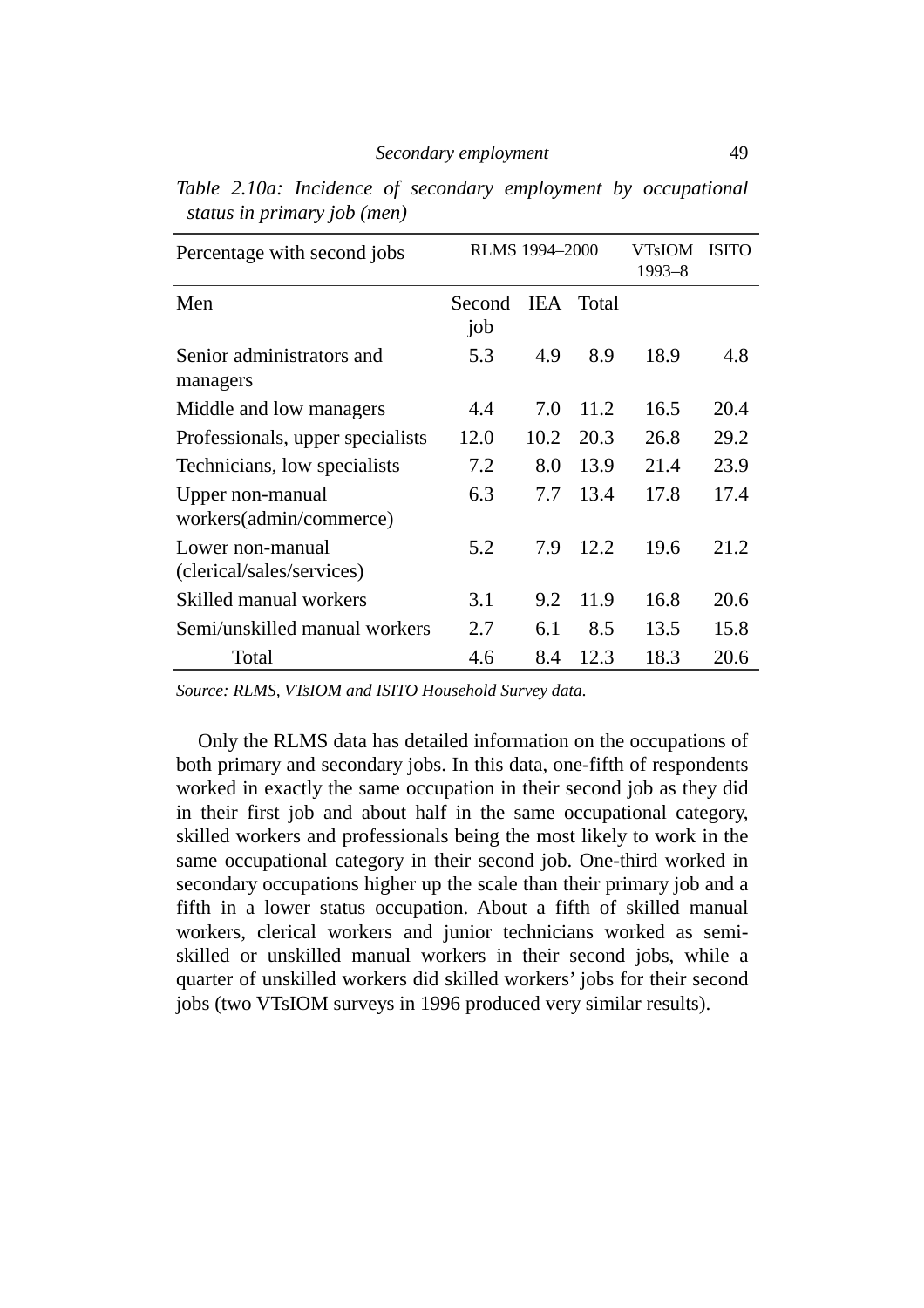| Women                                         | Second<br>job | IEA. | Total | VTsIOM<br>$1993 - 8$ | <b>ISITO</b> |
|-----------------------------------------------|---------------|------|-------|----------------------|--------------|
| Senior administrators and<br>managers         | 0.0           | 2.0  | 2.0   | 17.3                 | 8.3          |
| Middle and low managers                       | 7.0           | 4.9  | 10.6  | 11.4                 | 9.6          |
| Professionals, upper specialists              | 7.7           | 5.0  | 11.7  | 16.2                 | 20.5         |
| Technicians, low specialists                  | 3.0           | 4.6  | 7.1   | 11.9                 | 18.3         |
| Upper non-manual<br>workers(admin/commerce)   | 3.8           | 2.8  | 6.4   | 11.2                 | 12.2         |
| Lower non-manual<br>(clerical/sales/services) | 2.9           | 3.5  | 6.2   | 10.2                 | 11.7         |
| Skilled manual workers                        | 2.8           | 6.3  | 8.8   | 10.5                 | 14.2         |
| Semi/unskilled manual workers                 | 4.2           | 3.4  | 7.4   | 10.2                 | 13.1         |
| Total                                         | 4.5           | 4.1  | 8.1   | 12.3                 | 15.2         |

*Table 2.10b: Incidence of secondary employment by occupational status in primary job (women).*

*Source: RLMS data 1994–2000 (N=22334); VTsIOM data 1993–8 (N=65886); ISITO household survey (N=4888).* 

## **The formalisation of secondary employment**

Traditional forms of secondary employment, as *sovmestitel'*, involve regular registered employment with an enterprise or organisation, while the new forms of secondary employment are more often casual and informal and involve working independently or for a private individual or small business (Table 2.11). The difference in the formalisation of employment is partly a matter of size: 85 percent of those working for a company employing 10 people or fewer, but only 14 percent of those working for a company employing more than 100 people, did so on a verbal agreement. Those who work only episodically are much more likely to work on a verbal agreement than those working on a more regular basis. In education, in 2000, according to the Labour Force Survey, 85 percent of second jobs were working for an enterprise or organisation and 53 percent were permanent jobs, while in trade and catering and in construction only 31 percent of jobs were working for an enterprise or organisation, as opposed to self-employment or working for a private individual, and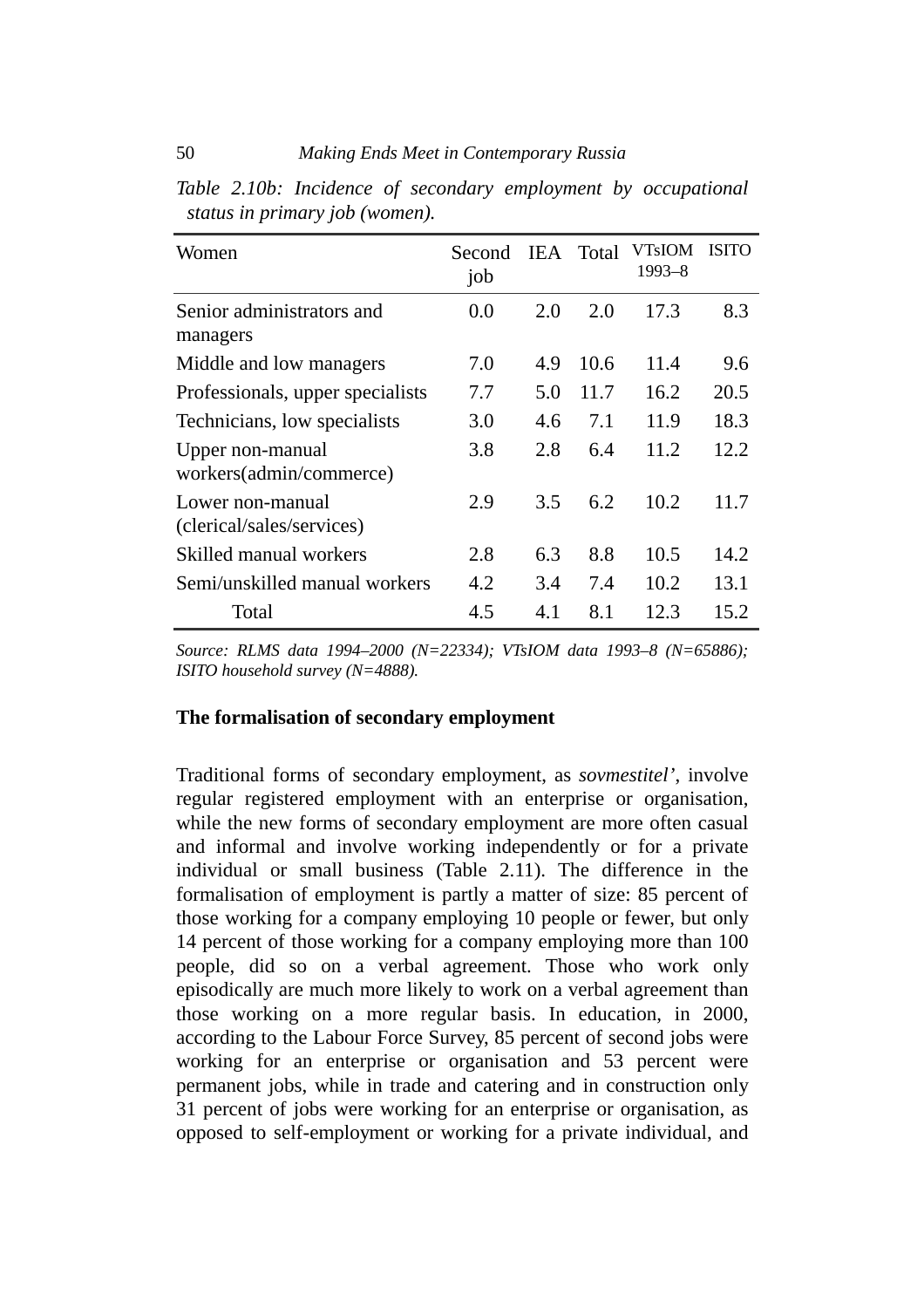only 23 percent of second jobs in trade and catering and only 11 percent of jobs in construction were permanent (Goskomstat, 2000g).

*Table 2.11: How is your secondary employment formalised? ISITO Household Survey. April-May 1998.* 

| Percent                                     | Total          | <b>State</b><br>enterprise or<br>budget<br>organisation | Joint-<br>Stock<br>Company | Limited<br>Liability<br>Company | Individual<br>or Family<br><b>Business</b> | For a<br>private<br>Individual |
|---------------------------------------------|----------------|---------------------------------------------------------|----------------------------|---------------------------------|--------------------------------------------|--------------------------------|
| Indefinite employment<br>without a contract | 12             | 35                                                      | 14                         | 8                               | 5                                          |                                |
| Permanent contract                          | 8              | 11                                                      | 14                         | 13                              | 12                                         |                                |
| Contract of one to five.<br>years           | $\overline{2}$ | 5                                                       | 6                          |                                 |                                            |                                |
| Contract of less than<br>one year           | $\overline{4}$ | 7                                                       | 6                          | 5                               | 5                                          | 1                              |
| Agreement to carry<br>out particular work   | 12             | 23                                                      | 25                         | 13                              | 10                                         | $\mathcal{D}_{\cdot}$          |
| Verbal agreement                            | 62             | 19                                                      | 36                         | 63                              | 69                                         | 96                             |
| Total                                       | 100            | 100                                                     | 100                        | 100                             | 100                                        | 100                            |
| N                                           | 346            | 83                                                      | 36                         | 40                              | 42                                         | 102                            |

*Source: ISITO Household survey data, excluding those self-employed or working in their own enterprise.*

In the VTsIOM data (Table 2.6), those working as *sovmestitel'i* or in professional services and those working regularly in their supplementary job were much more likely than those working in trade or in providing personal services or those only occasionally engaging in supplementary work to have their employment officially registered, and correspondingly reported to the tax and statistical authorities.

The Labour Force Survey and RLMS tend to show a higher proportion of secondary employment as being registered than do the other two data sets, reinforcing the impression that they capture relatively less of the more informal forms of secondary employment than do the latter. According to the Labour Force Survey data, in 1999–2000, about three-quarters of respondents worked for a wage in their second jobs, of whom almost half the women and a quarter of the men had permanent second jobs, with about a third of the men and one in ten of the women working on a casual basis, the remainder having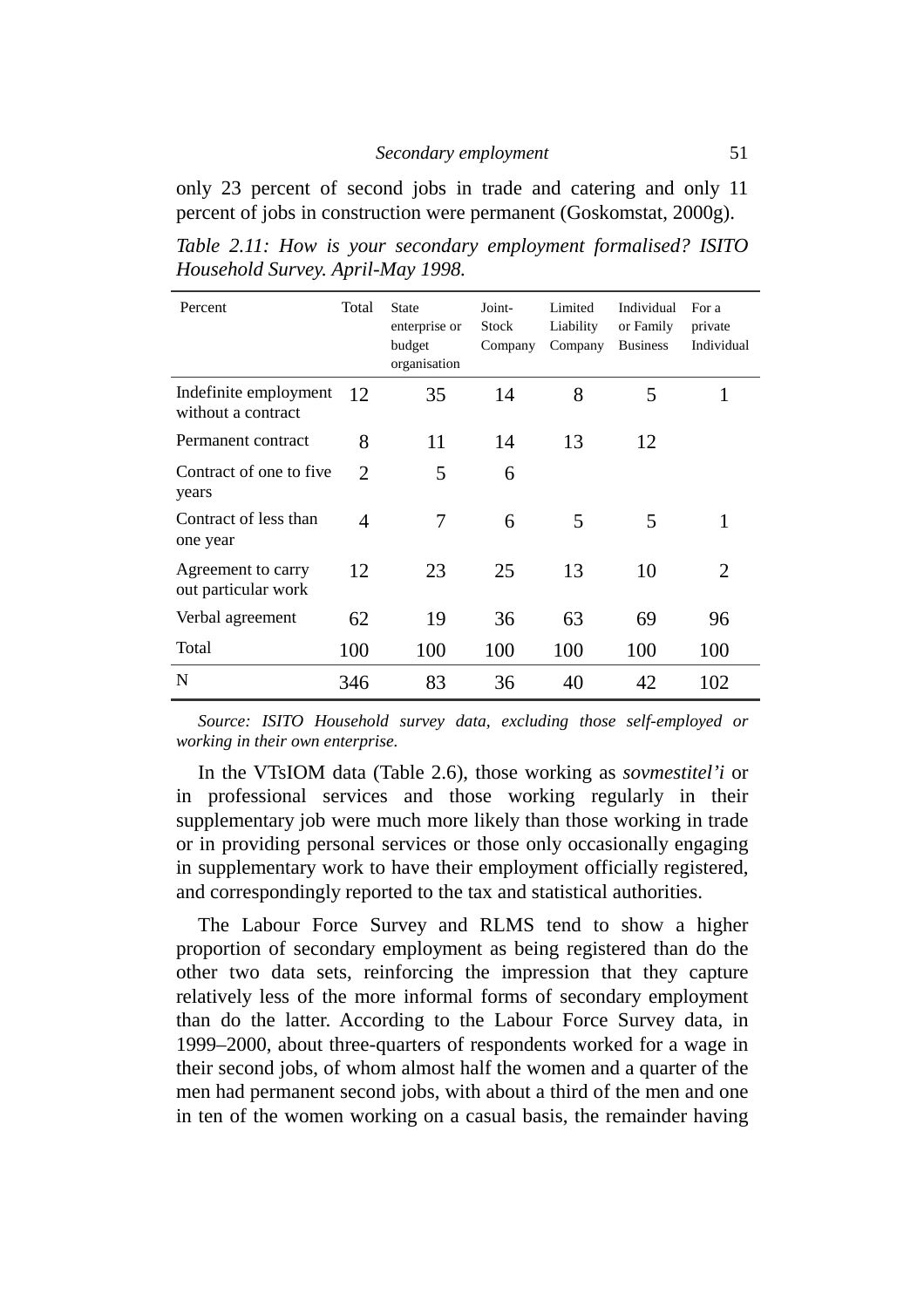## 52 *Making Ends Meet in Contemporary Russia*

some form of temporary contract. Almost three-quarters of those asked by RLMS in 1998 and 2000 replied that their second job was registered and fewer than a quarter that it was unregistered, although only 11 percent of 'individual economic activity', three-quarters of which is incidental rather than regular work, was formalised according to an agreement, official contract or license.

| Percentage                             | State and<br>Municipal | Privatised | <b>New</b><br>Private | <b>Self</b><br>Employed | Total |
|----------------------------------------|------------------------|------------|-----------------------|-------------------------|-------|
| In my own workplace                    | 11                     | 12         | 4                     |                         |       |
| Registered in my own<br>enterprise     | 15                     | 40         | $\left( \right)$      |                         | 11    |
| Not registered in my own<br>enterprise | 20                     | 19         |                       |                         | 8     |
| Registered somewhere else              | 37                     | 24         | 20                    | 4                       | 18    |
| Not registered somewhere else          | 17                     | 4          | 75                    | 96                      | 57    |
| N                                      | 54                     | 67         | 81                    | 108                     | 313   |

*Table 2.12: Type of registration by sector of secondary employment, ISITO work history survey, all reported second jobs* 

*Source: ISITO work history survey, April 1997.*

In the April 1997 ISITO work history survey most secondary employment in state and former state enterprises and organisations was registered, while the vast majority of secondary employment in the new private sector and almost all self-employment was unregistered (Table 2.12).

## **The time demands of secondary employment**

For most people, a second job involves at most working a few evenings a week, or working over the weekend, although a small minority work very long hours, particularly if they are not currently working in a primary job.

Those with regular second jobs tend to work longer hours than those whose supplementary employment is only occasional and, as we might expect, those without primary employment work longer hours than those for whom supplementary employment is in addition to their main job. The longest hours are worked by those who run their own business as their supplementary employment. The distribution of hours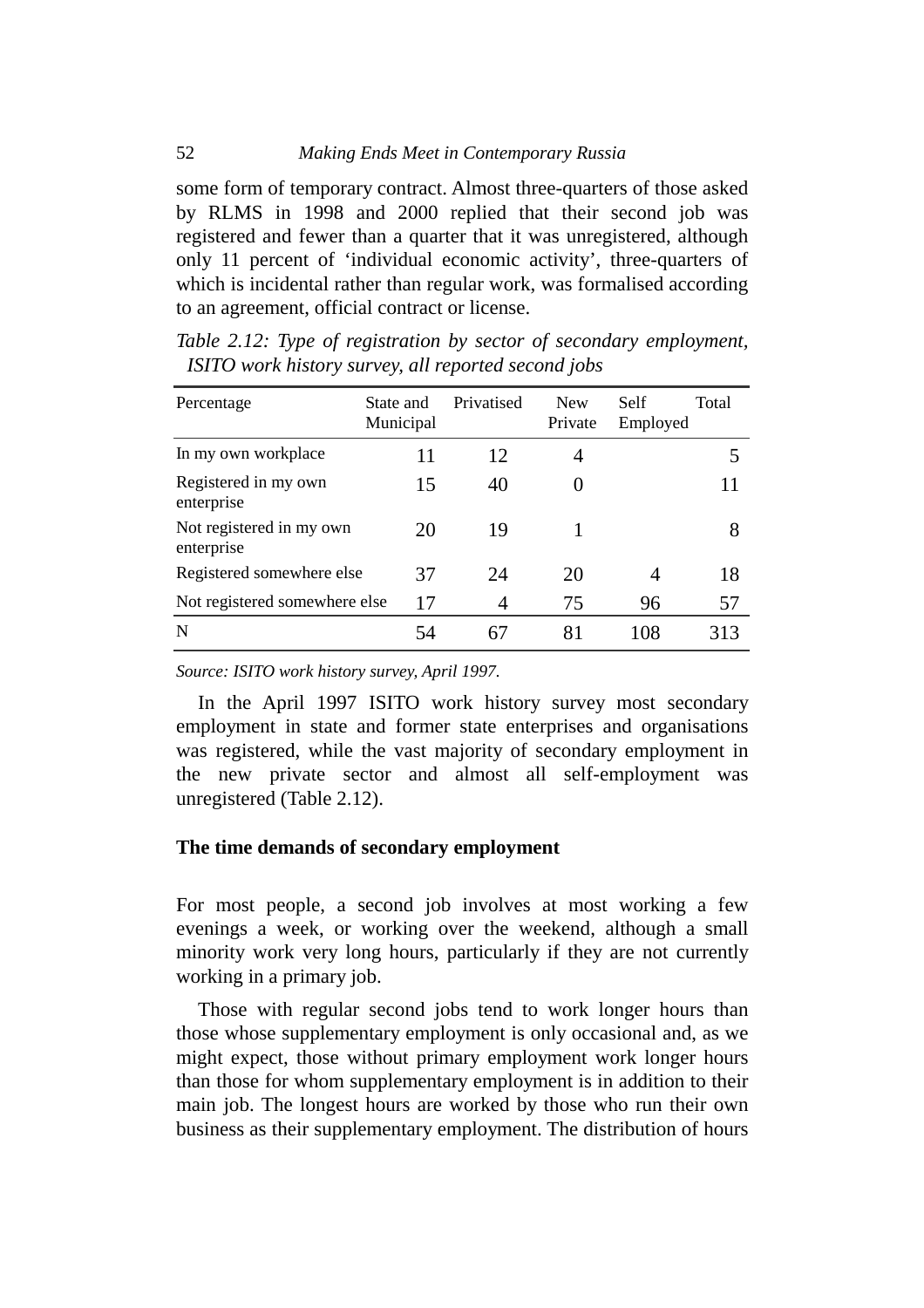worked according to the ISITO household survey is shown in Table 2.13.

The distribution of working hours reported by the other data sets is broadly similar to that reported by the ISITO household survey, although the Labour Force Survey reports rather shorter hours worked in secondary employment than the other data sets, amounting on average between 1996 and 2000 to between 12 and 16 hours a week, with two-thirds working fewer than 16 hours a week, but two percent working more than 40 hours a week. A third of those working long hours in their second job were temporarily not working at their primary job and a further 20 percent were working less than full-time in their main job.

*Table 2.13: Distribution of hours worked in the previous month in second job by employment status* 

| Percentage          | Workers with All<br>permanent or Workers<br>regular second<br>job |      | $Non-$<br>adults | $Non-$<br>working working<br>pensioners | Total |
|---------------------|-------------------------------------------------------------------|------|------------------|-----------------------------------------|-------|
| $1-20$ hours        | 27.3                                                              | 33.8 | 23               | 9                                       | 31.1  |
| $21-40$ hours       | 18.5                                                              | 21.0 | 11               | 18                                      | 18.8  |
| $41-80$ hours       | 26.6                                                              | 23.6 | 22               | 27                                      | 23.4  |
| 81-160 hours        | 18.8                                                              | 14.8 | 26               | 36                                      | 17.6  |
| More than 160 hours | 8.8                                                               | 6.8  | 18               | 9                                       | 9.0   |
| Mean hours          | 66                                                                | 56   | 93               | 85                                      | 65    |
| Median hours        | 50                                                                | 40   | 70               | 80                                      | 44    |
| N                   | 319                                                               | 385  | 103              | 11                                      | 499   |

*Source: ISITO Household Survey, April-May 1998*

Half the RLMS respondents over the period 1994–2000 had worked for less than 30 hours in the previous month in all forms of secondary activity, one quarter had worked for ten hours or less, but around a quarter had worked for more than 70 hours in the previous month and as many as 10 percent worked 160 hours or more, more than was worked by the average respondents in their primary jobs. The majority of those working full-time in secondary economic activity did not have or were not working in their primary jobs. One in eight of those who said that they did not work in October 1998 and one in five of those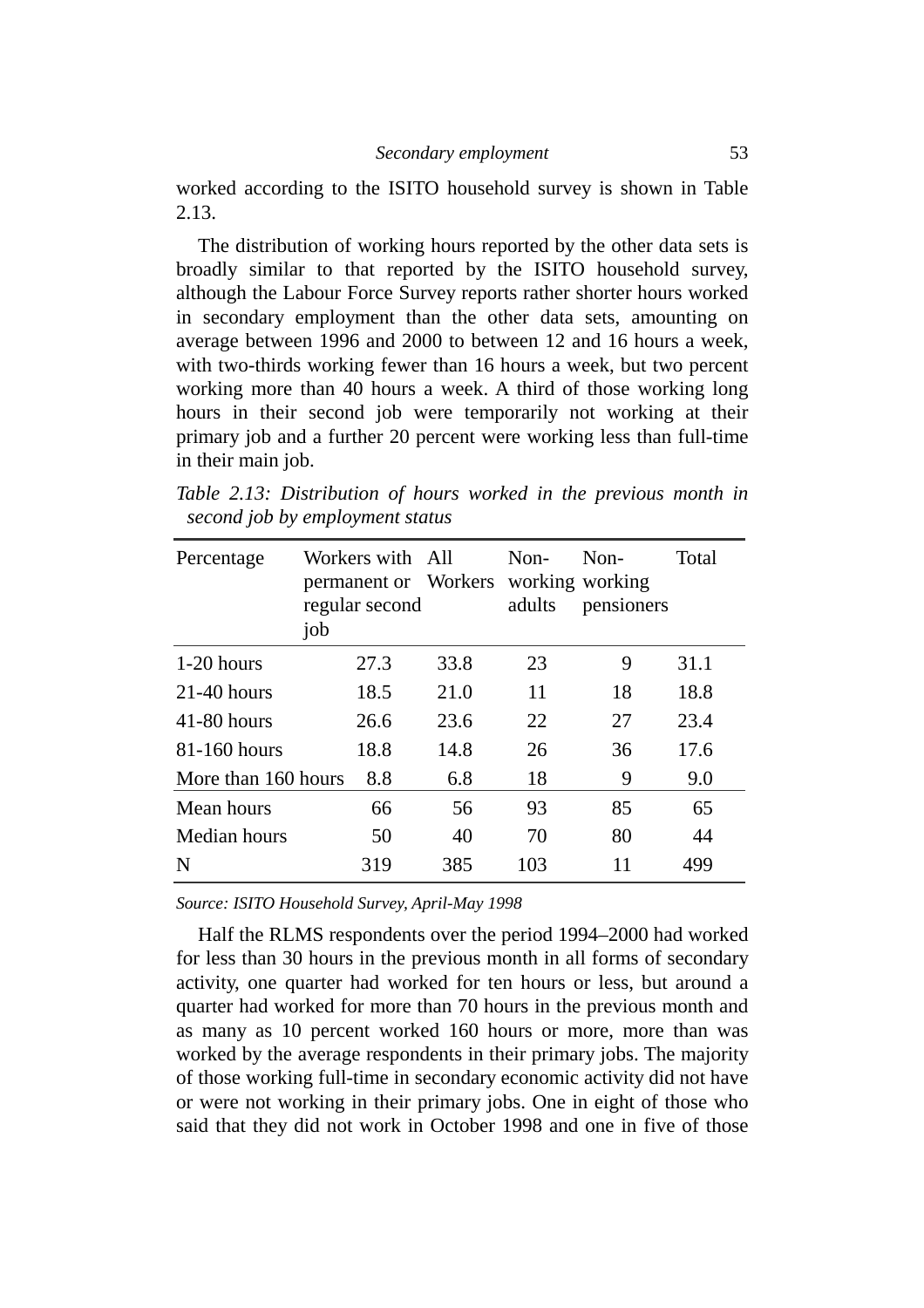who said they did not work in 2000 had in fact worked full-time (more than 160 hours) in individual economic activity the previous month.

Half the respondents in the ISITO work history survey had done no more than 140 hours work over 36 days in the course of 1996, but around five percent had worked effectively full-time in their second jobs for the whole of the previous year, probably because they had been laid off or had taken voluntary leave, and a third of respondents had worked for eight or more hours per day when they worked at their second jobs, most probably working on their days off.

There has been a statistically significant tendency for the number of hours worked in secondary employment to decline over the years in the VTsIOM data, although there was a significant increase in the first half of 1998. The median number of hours worked per week fell from 14–15 in 1993–5 to only 10 in 1996–7, increasing to 13 in the first half of 1998. While about a third of respondents worked less than 10 hours a week – a couple of hours at the end of the working day, or one day over the weekend – about one in ten worked full-time or more in their second job, as in the RLMS data, indicating that their primary job, if they had one, made only formal demands on their time and energy.<sup>1</sup> Those with regular second jobs worked on average about 50 percent longer than those whose supplementary work was occasional, and those who had their own business worked on average more than twice as long as those who worked for a wage or who were self-employed.

VTsIOM, with its large data set, allows us to explore the determinants of working hours in more detail (Table 2.23). There is little variation in the hours worked by age, pensioners only working significantly shorter hours when they get well into their 70s, and no significant variation between primary occupations or between those working in state or in private enterprises. Men, especially if they are married, work considerably longer hours than women. The fact that men both earn substantially more and work longer hours means that their secondary earnings are on average about 90 percent more than those of women. Those with a relatively lower household income per head also work longer hours, but those who earn at a higher hourly rate work shorter hours, suggesting that people tend to work the number of hours necessary to generate their target income. The same

<sup>1</sup> VTsIOM does not regularly ask the hours worked in the main job, but the working week is currently an average of 39–40 hours.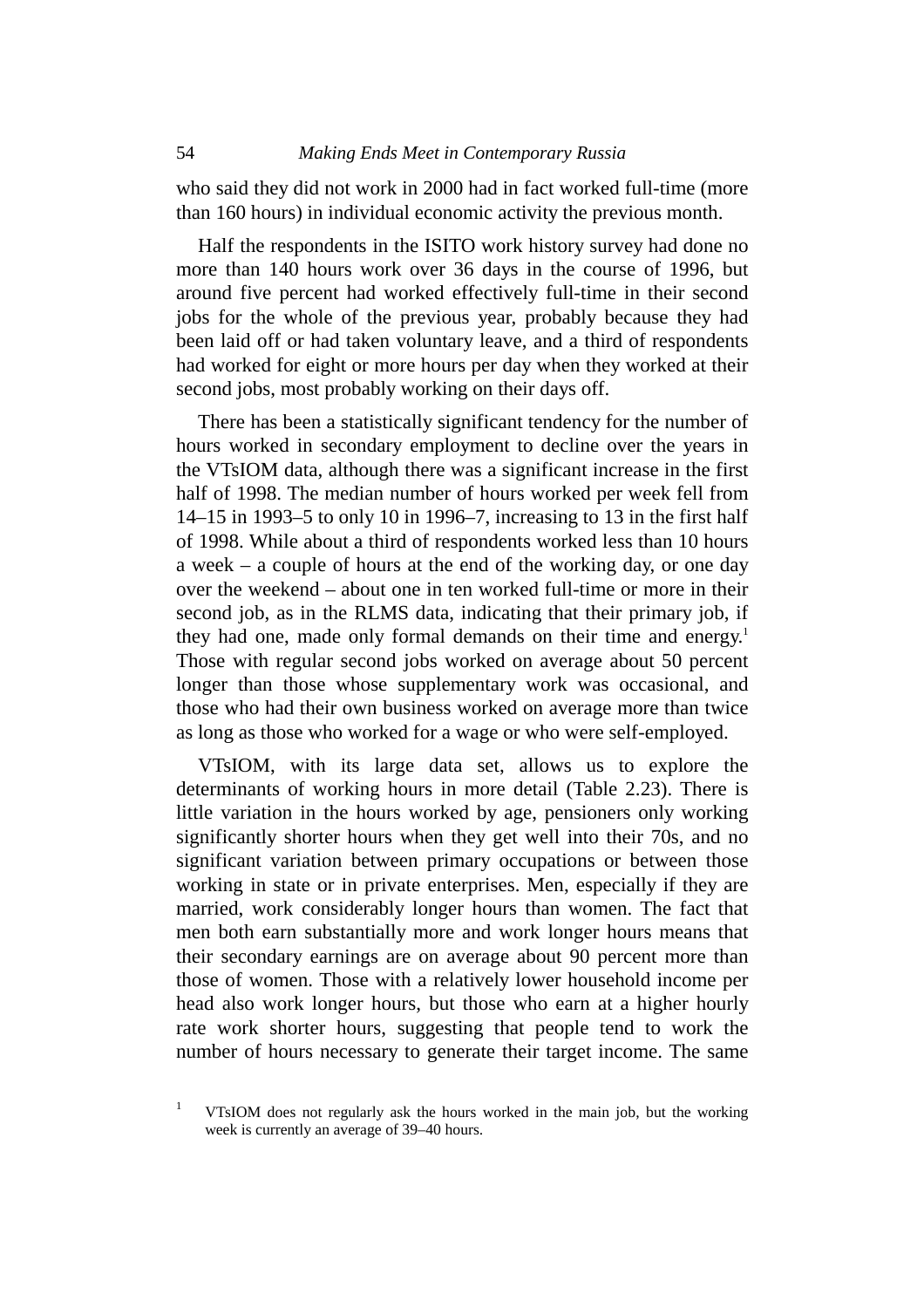inverse relationship between the wage earned and the hours worked in supplementary employment is found in each round of the RLMS survey and in the ISITO household survey, although in the latter it is not strong enough to be statistically significant.

*Table 2.14: When do you normally engage in your secondary employment?* 

| Percentage Distribution                          | <b>LFS</b>             | Household<br>Survey   |        |
|--------------------------------------------------|------------------------|-----------------------|--------|
|                                                  | Working<br>or on leave | <b>Not</b><br>working |        |
| During normal working hours at main<br>workplace | 11                     | 3                     | 15     |
| During regular vacations                         | 9                      | $\overline{4}$        | 1      |
| During administrative leave                      | 3                      |                       | 3      |
| On free days or when working short-time          | 5                      |                       | 14     |
| At weekends and public holidays                  | 14                     | 4                     | 13     |
| At the end of the working day                    | 43                     | 7                     | 45     |
| While looking for a permanent job                | 8                      | 47                    | ${<}1$ |
| During time free of domestic responsibilities    |                        | 35                    | 8      |
| N                                                | 149                    | 74                    | 425    |

*Source:1998 ISITO Household survey data; 1997 LFS supplement data, Kemerovo oblast, Komi Republic.*

Table 2.14 summarises the ISITO data on when people do their secondary employment (in the household survey only those currently working in a primary job were asked this question). In the Labour Force Survey Supplement data working women were much more likely than men to work in their second job during normal working hours at their main workplace (19 percent against 6 percent) and nonworking women more likely than men to work during time free from domestic responsibilities (44 percent against 26 percent). Differences between men and women in the household survey data were not sufficient to be statistically significant.

## **Earnings from secondary employment**

There is a great deal of variation in the rates of pay for secondary employment, which means that the coefficients in wage regressions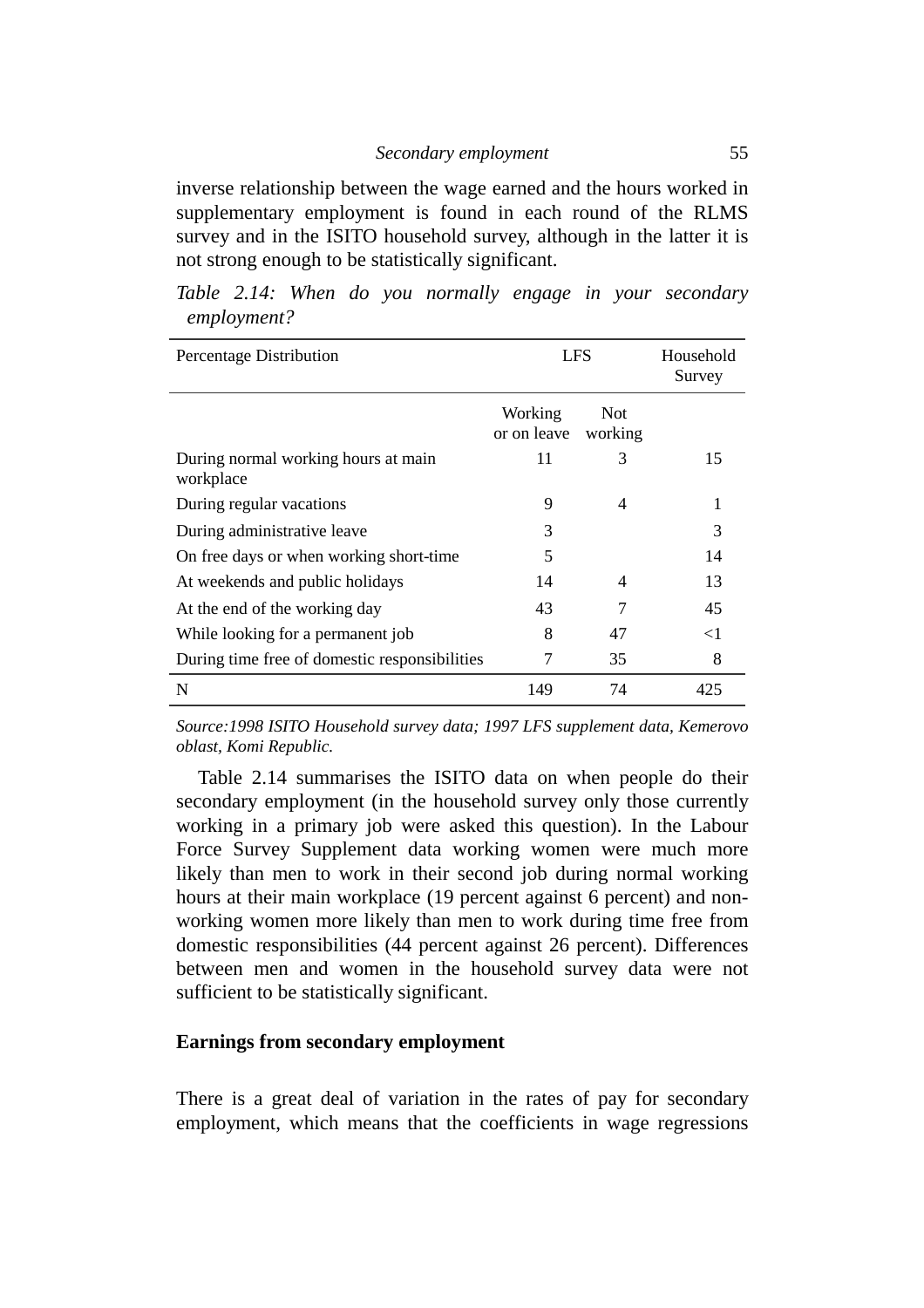#### 56 *Making Ends Meet in Contemporary Russia*

are generally not significant, but some people are able to earn good money in their supplementary employment.<sup>1</sup> On average, people with second jobs earn about three times the hourly rate of their primary jobs, although around a quarter earn less in their second jobs than in their first ones. The determinants of wages in secondary employment are very similar to the determinants of wages in primary employment, although the returns to education are slightly higher in secondary employment. The lowest pay tends to be earned by those working in a regular second job in their own enterprise or those providing personal services, while those in occasional secondary employment tend to earn at higher hourly rates. Those working in trade and services in their second jobs earn significantly more than those in the productive sphere or in public services. The highest earnings, but also the biggest variation, tends to be in trading, entrepreneurial and commercial activity and providing professional services. Those with higher educational qualifications and professional skills earn much more than do ordinary workers. Earnings increase steadily with educational level, graduates earning about twice as much as those with incomplete secondary education. Senior managers and specialists earn at twice the hourly rate of skilled manual or white-collar workers, who in turn earn almost twice as much as unskilled or clerical workers. Hourly earnings are progressively lower for older age groups, and fall quite rapidly for older people, so that younger people earn more than twice as much as those who have reached pension age. Men earn about a third as much again per hour as do women, controlling for other variables.

Although people usually work shorter hours in their second jobs, up to a quarter of people earn as much or more from their second as from their first jobs, while between half and two-thirds of people earn less than half as much in their secondary as in their primary employment. The median earnings from secondary employment of those in the ISITO survey who had a second job in May 1998 were 250 roubles (\$41) against a median wage of 800 roubles (\$130). The median earnings the previous month of those who had a second job in the RLMS in the autumn of 2000 was 700 roubles (\$25) and for individual economic activity was 300 roubles (\$11), when the average wage

Table 2.22 reports the findings of regressions for primary and secondary earnings using the VTsIOM data. The coefficients in regressions using the other data sets are consistent with these, but are generally not statistically significant.

1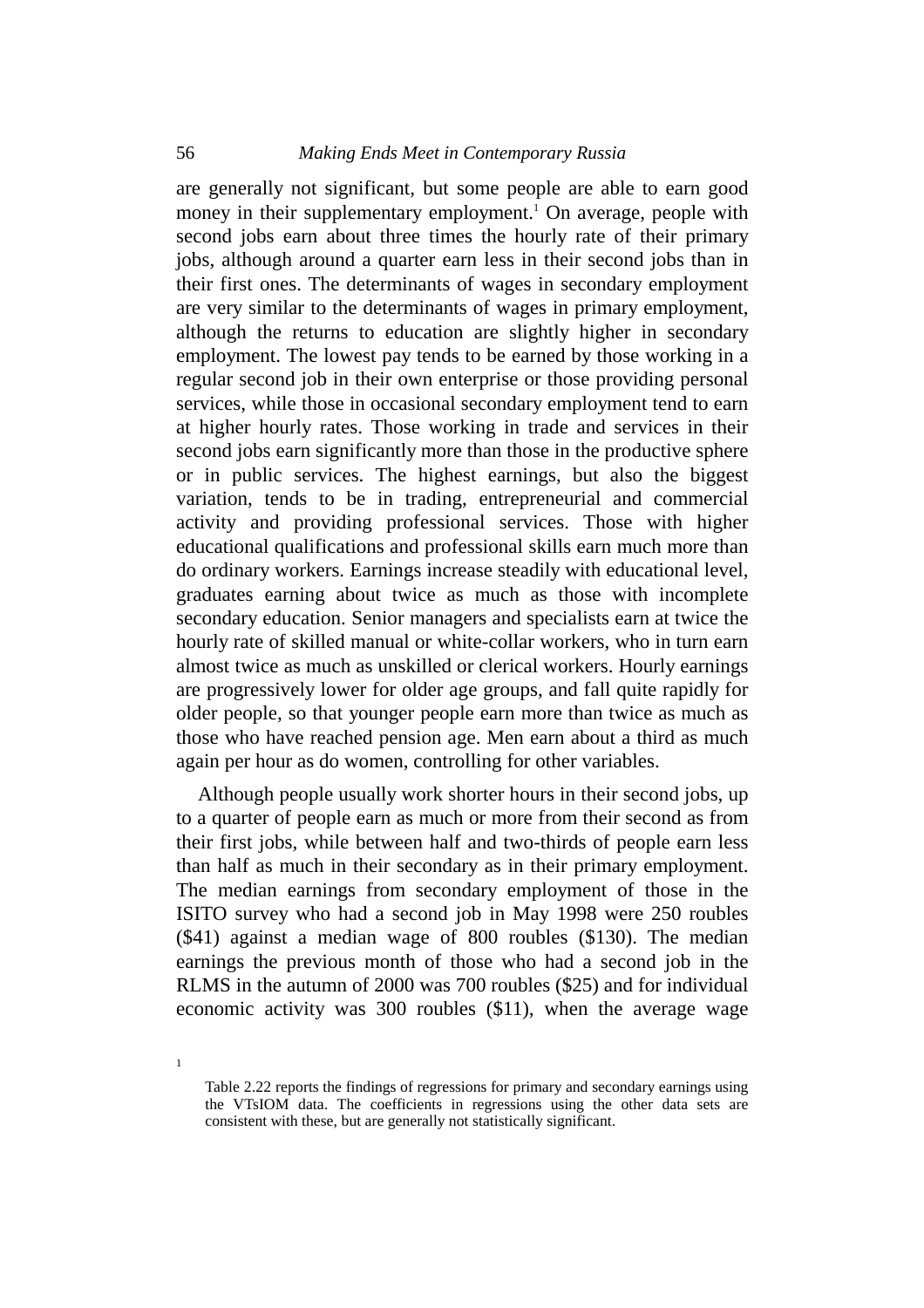received in the previous month in the sample from a primary job was 1034 roubles (\$37).

Those with supplementary employment who do not have a primary job are a disparate group. Those who are not working by choice tend to earn much more and the unemployed a bit more in their supplementary employment than do those for whom this is a second job, while pensioners and students earn on average much less. Overall, in the ISITO household survey, those who did not have main jobs earned on average only a little over half the hourly rate of those in regular employment, but since they tended to work longer hours their total earnings were about the same, and this is also broadly the case in the RLMS data.

We have seen that the concept of 'secondary employment' covers a wide range of different practices and activities, with the sharpest contrast being between work as *sovmestitel'* and the contractual provision of professional services, which are more likely to be undertaken on a regular basis and are much more likely to be legally formalised, and trading and the provision of other kinds of services, which are more likely to be undertaken on an irregular basis and are much less likely to be formalised. Self-employment is nearly always unregistered and casual employment in the new private sector is rarely registered. The data sources differ somewhat in their estimation of the balance between these different types of secondary employment, probably above all because of the different forms of the questions asked. In general, the different sources are pretty consistent in their estimates of the scale of registered secondary employment, but seem to differ in the extent to which they capture the more informal and casual kinds of secondary employment which are usually unregistered and to which respondents may be more cautious to admit.

Since secondary employment tends to pay at a much higher rate than primary jobs for those in work, we might ask why people who feel that they are not earning enough do not simply change jobs, rather than taking on additional work? The obvious answer would be that the primary job, even if poorly paid, is more secure than the kind of activities in which people engage for their second jobs, not least because it includes entitlements to various social and welfare benefits and the accumulation of pensionable service. It does seem to be the case that some of those with second jobs minimise their commitment to their primary job, or even take leave from their primary job, to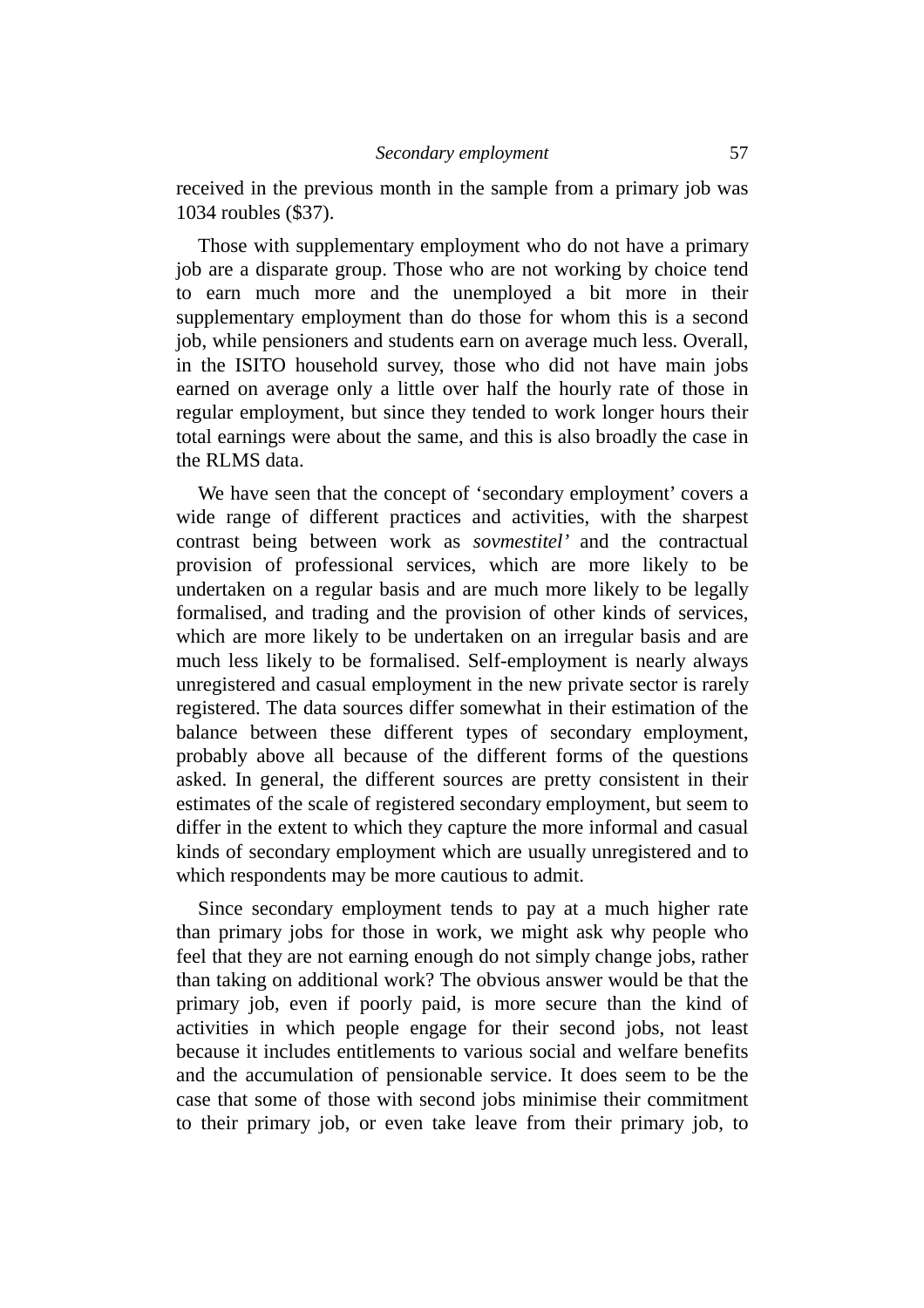## 58 *Making Ends Meet in Contemporary Russia*

concentrate their efforts on their secondary employment, and some have clearly dropped their primary job altogether, regarding themselves as unemployed, while making their secondary employment their only income-generating activity. Thus it might well be, as some commentators have argued, that secondary employment serves as a stepping stone to another job, allowing a dissatisfied employee to explore the possibilities of labour mobility.

## **Secondary employment and labour mobility**

Secondary employment is usually regarded by economists and employers as a negative phenomenon, since it reduces the commitment of the employee to the principal place of work without replacing it with a commitment to what is predominantly a casual employment relationship in the second job. However, some commentators have suggested that secondary employment provides a way of easing the labour market transitions that are the inevitable consequence of largescale employment restructuring. Individuals can 'try out' a new and risky endeavour and develop the appropriate skills and experience without having to make an irrevocable commitment to it. In this sense, secondary employment would be a form of 'graduated labour mobility' (Klopov, 1996).

Against this interpretation it should be emphasised that a substantial proportion of secondary employment does not involve experience of a different profession or the acquisition of new skills. For around a quarter of those in work, the second job is not even done in a different workplace, while a substantial proportion of regular second jobs are to be found not in the new private sector, but in state and former state enterprises and organisations. Secondary employment does not appear to make any special demands for new skills, although in the ISITO, but not in the RLMS data, those who had undergone additional training in recent years were significantly more likely to have supplementary employment than those who had not.

Tables 2.15 to 2.17 summarise the very similar findings of the three surveys regarding the professional demands of supplementary employment. Around a third of such jobs made no particular professional or skill demands, while well over half required skills which the employee already had. Only a very small proportion of secondary jobs required the employee to learn new skills or to exercise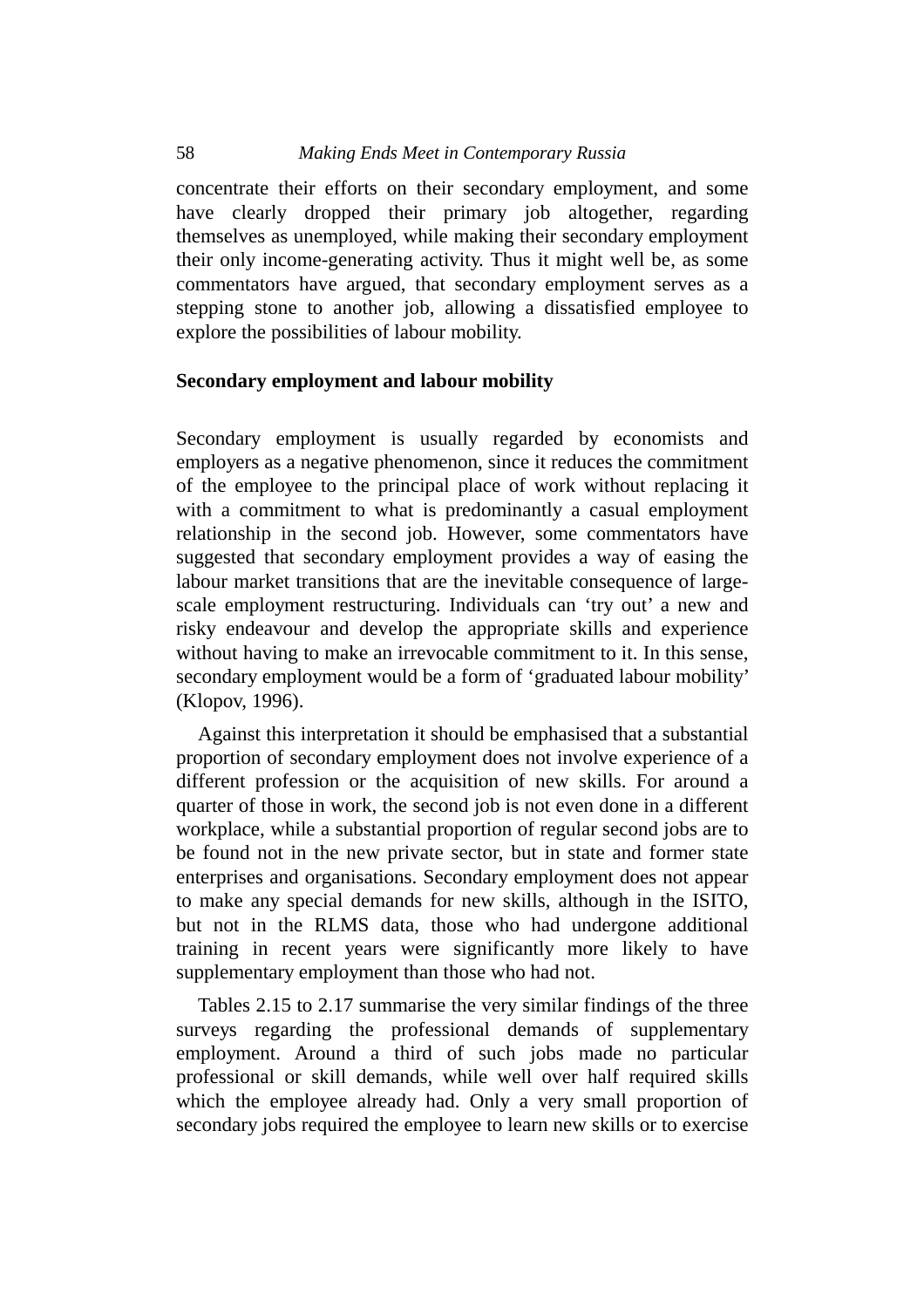a higher level of skill than in his or her primary job. Moreover, secondary employment hardly prepares the employee for the rigours of capitalist work discipline, since two-thirds of respondents said that the intensity of work in the second job was about the same or less than in the primary job. For the majority, therefore, supplementary employment involves working longer hours to secure additional income without providing any opportunity to master a new profession or to upgrade their skills.

| Percentage                        | VTsIOM                         | <b>ISITO Work</b> | <b>ISITO</b>        |
|-----------------------------------|--------------------------------|-------------------|---------------------|
|                                   | Sept 1996;<br><b>July 1997</b> | <b>History</b>    | Household<br>Survey |
| Same profession as in main job    | 36                             | 27                | 41                  |
| Another profession I have         | 28                             | 31                | 19                  |
| A profession acquired for the job |                                | 6                 |                     |
| No professional skill required    | 28                             | 35                | 32                  |
| Other/No answer                   |                                | $\overline{2}$    |                     |
|                                   | 600                            | 310               | 559                 |

*Table 2.15: Professional demands of supplementary job.* 

| Percentage                 | VTsIOM                         | <b>ISITO</b> work | <b>ISITO</b>        |
|----------------------------|--------------------------------|-------------------|---------------------|
|                            | Sept 1996;<br><b>July 1997</b> | history           | Household<br>Survey |
| More skill                 | 14                             |                   | 6                   |
| About the same skill level | 37                             | 31                | 46                  |
| Less skill                 | 38                             | 27                | 11                  |
| Not comparable skill       |                                | 20                | 37                  |
| Other/No answer            | 11                             | 15                |                     |
| N                          | 599                            | 362               | 559                 |

*Table 2.16: Skill demands of supplementary job.* 

*Source: VTsIOM survey data; ISITO work history survey; ISITO household survey.* 

Overall we can conclude that in at least one-third of cases of secondary employment we observe the deskilling and dequalification of workers in their second jobs. Even if their original professional skills have been outdated with the virtual elimination of scientific and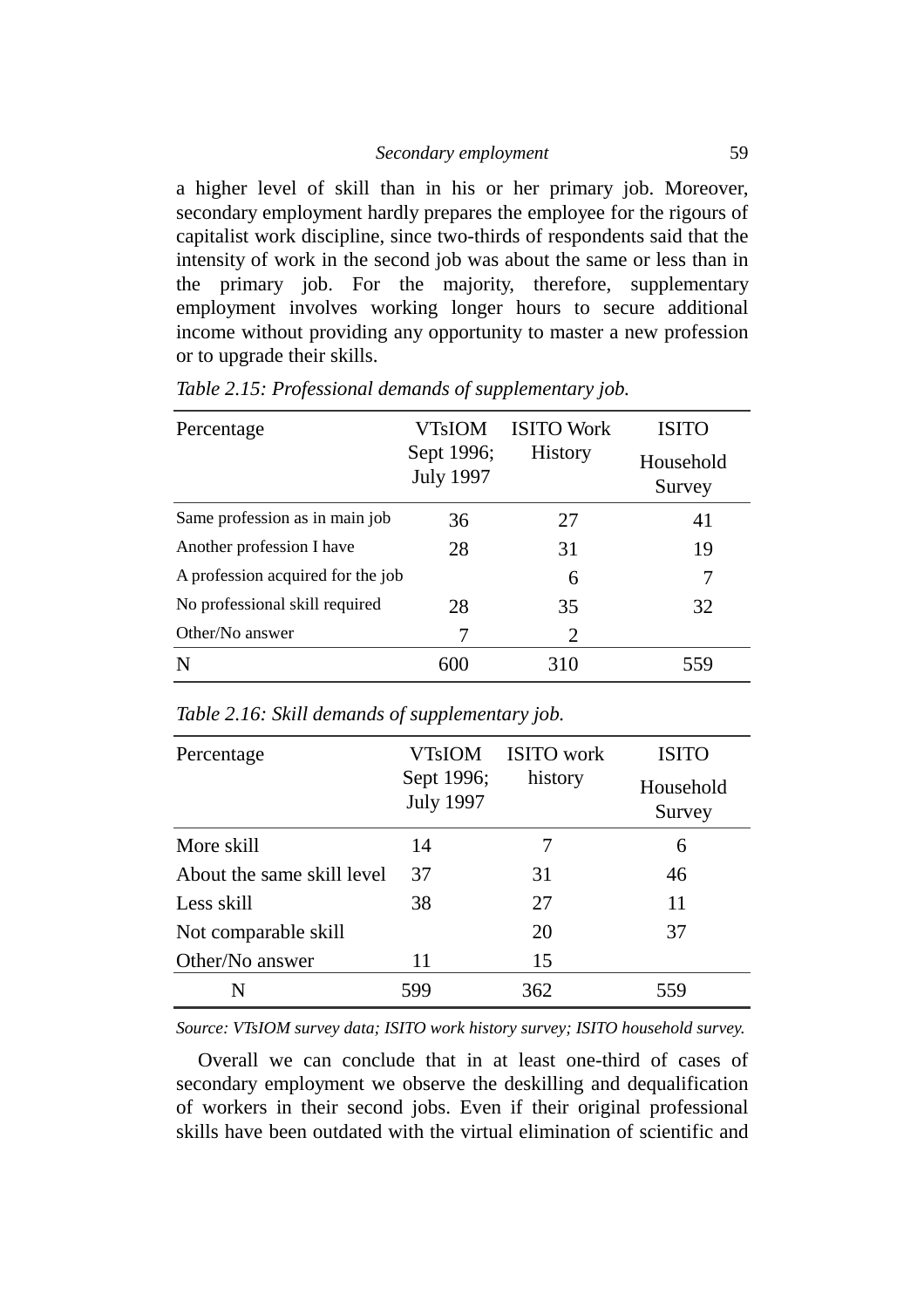## 60 *Making Ends Meet in Contemporary Russia*

technological research and the liquidation of Russia's most technologically advanced industries, secondary employment rarely offers the opportunity to develop new skills since a substantial proportion of second jobs are casual and make very limited skill demands. Although secondary jobs often do not demand any particular skills, employers nevertheless prefer to take on highly qualified and experienced employees even for unskilled manual jobs (Chernina, 1996). Women, who have a higher educational level than men, have been the particular victims of deskilling through secondary employment, with a significantly higher proportion of women than men saying that their second jobs require less skill than their primary jobs or no skill at all, probably because women are more likely than men to work as unskilled sales personnel or to undertake menial work such as cleaning. Skilled workers and specialists are very likely to have to take a job at a lower level of skill, while managers and senior specialists are more likely to be able to find additional work in their own profession, often as consultants.

| Percentage                    |    |
|-------------------------------|----|
| About the same as in main job | 25 |
| Higher than in main job       | 33 |
| Lower than in main job        | 47 |
| $N = 428$                     |    |

*Table 2.17: Intensity of supplementary job, ISITO Household Survey.* 

The overwhelming majority of industrial workers interviewed by us did not consider their additional work as a kind of 'insurance' in case they lost their main job, and did not consider the possibility of their additional work becoming their principal job. For them it was primarily a temporary, situational phenomenon allowing them to get through financial difficulties or to provide the family with a higher level of consumption. When we asked people in the ISITO household survey what they would do if they lost their main job, 45 percent of respondents who had second jobs nevertheless expected to get another job in their own profession, 17 percent in another profession but only six percent (11 percent of those who had regular second jobs) replied that they would concentrate on their second job. Just as many said that they would look for a variety of supplementary jobs.

The RLMS survey data enables us to follow employment changes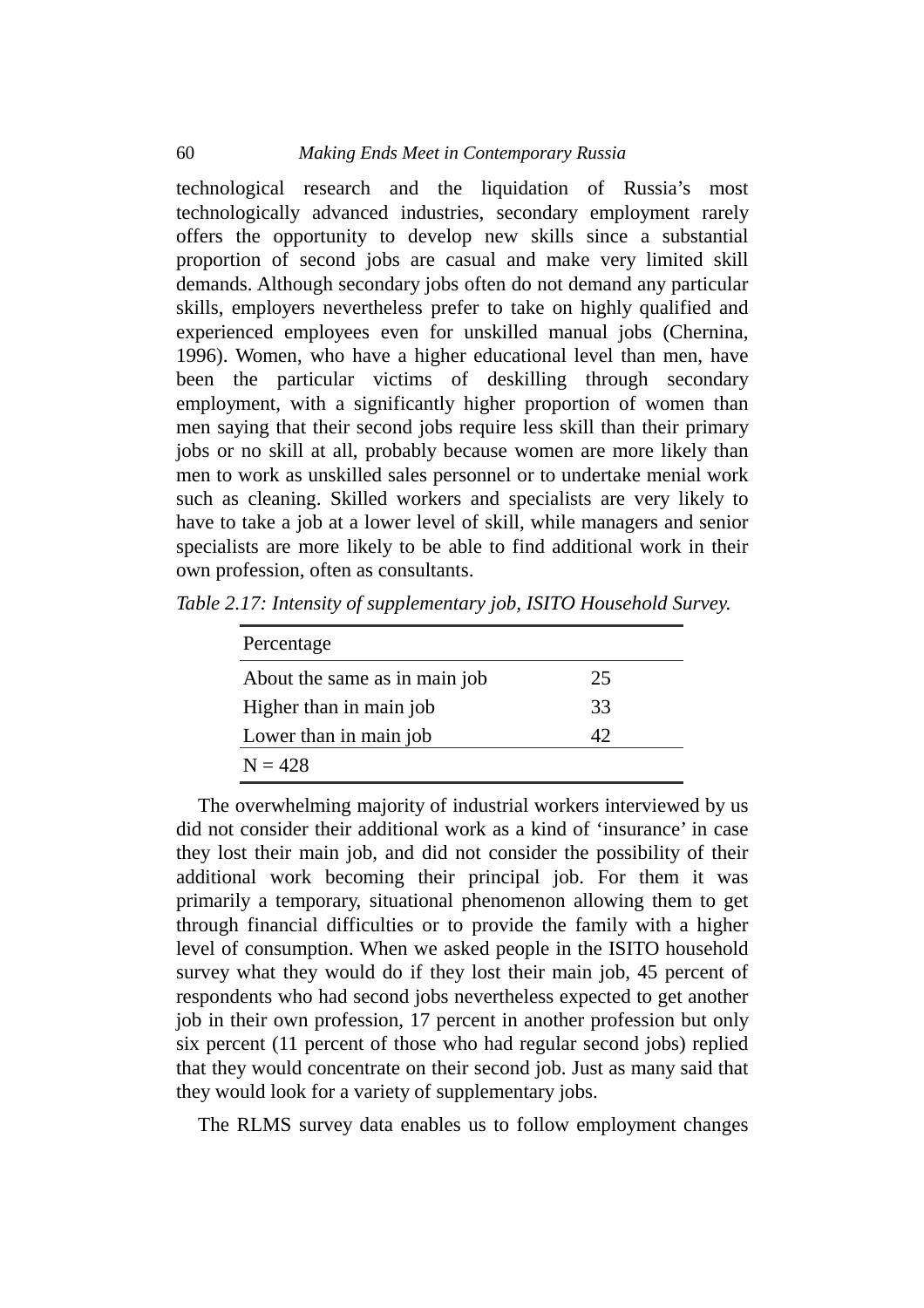over time, although it is difficult to identify job changes unambiguously in the data before 1998, when a direct question was included for the first time. On this data, those who had second jobs in any one round were about 20 percent more likely to change jobs than those who did not have a second job, a statistically significant but not a dramatic increase. However, having a second job did not seem to serve as a stepping stone to a job change – where the secondary occupation is recorded, only one in seven of those changing jobs took a job in the same profession as their previous secondary occupation.

Even if supplementary employment is not necessarily a stepping stone to a new job, it may play a role in easing labour mobility for those who are already seeking to change their jobs, even if it plays this role only for a minority. In the VTsIOM data, those who said that they were planning to change jobs in the near future were almost twice as likely to have second jobs as those with no such intention (conversely, 30 percent of those with second jobs, but only 18 percent of those without, were thinking of changing their main job). We would expect this to be particularly likely to be the case with the transition from the security of a state enterprise to the less secure, but often better-paid, alternatives of self-employment or work in the new private sector. This may be one reason why there appears to have been a decline in the incidence of secondary employment, as many people decide to move into new spheres of employment on a permanent basis, the professionalisation of the latter then reducing the opportunities for secondary employment.

Intending to change jobs and actually doing so are very different matters, with many more people declaring a desire to change jobs than actually do so. In the RLMS data, those who had second jobs in 1996 were twice as likely to say that they would like to find different work, while those who had said that they would like to change jobs were twice as likely to have done so by 1998, but the second job seems not to have been very significant in the change since those with second jobs in 1996 were not significantly more likely subsequently to have changed jobs than those without (men, those working in very small enterprises and in non-state enterprises and those with shorter job tenure were substantially more likely to have changed jobs, none of many other variables, including wage delays, administrative leave and payment in kind being statistically significant), nor were those who did not work in 1996 but had individual economic activity significantly more likely than those without such activity to be working in 1998,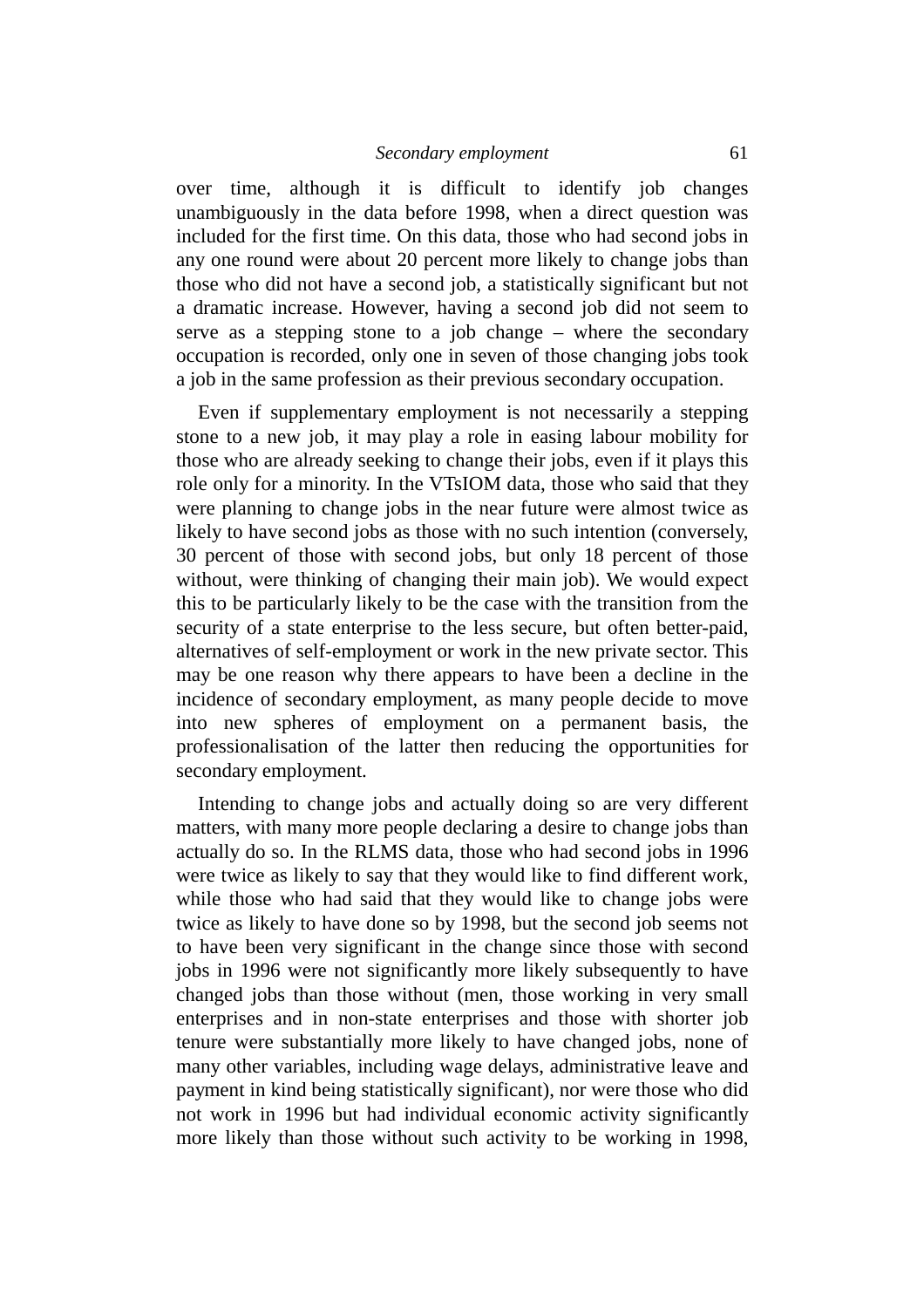controlling for other socio-demographic factors.

The weight of the evidence would seem to point to the conclusion that secondary employment does not have an unambiguous impact on labour mobility: for some the second job may be a stepping stone to a new career, for others it may be a way of remaining in a job which pays low wages but may have other compensating advantages, with the two factors more or less balancing out. But for most people, it seems, the decision to undertake secondary employment is more a situational than a strategic decision.

# THE INCIDENCE OF SECONDARY EMPLOYMENT

We have investigated the available data on the scale and forms of secondary employment. In this section we will look more systematically at the incidence of secondary employment. In exploring the incidence of secondary employment we are looking not simply at abstract individuals with particular socio-demographic characteristics, but at particular individuals making employment decisions within a dense network of social relations and social institutions. In this section we will discuss the various opportunities and constraints affecting the probability that people will engage in secondary employment and formulate and evaluate a series of hypotheses on the basis of regressions using the available datasets.

# **Incentives, opportunities and constraints**

Surveys consistently show that more people would like to have an additional job than in fact have one at present: having a second job is not just a matter of wanting an additional source of income, but it is also a matter of having the opportunity to have one. Goskomstat's Labour Force Survey shows that about four times as many people would like more work, half of whom would like to work longer hours and half of whom would like a second job, than actually have supplementary employment. VTsIOM has asked respondents on a number of occasions whether they would like to continue or to find additional work in the next three months. On average, a quarter of respondents said that they would like to have additional work, against one-eighth who in fact had it. In November 1997, of those who said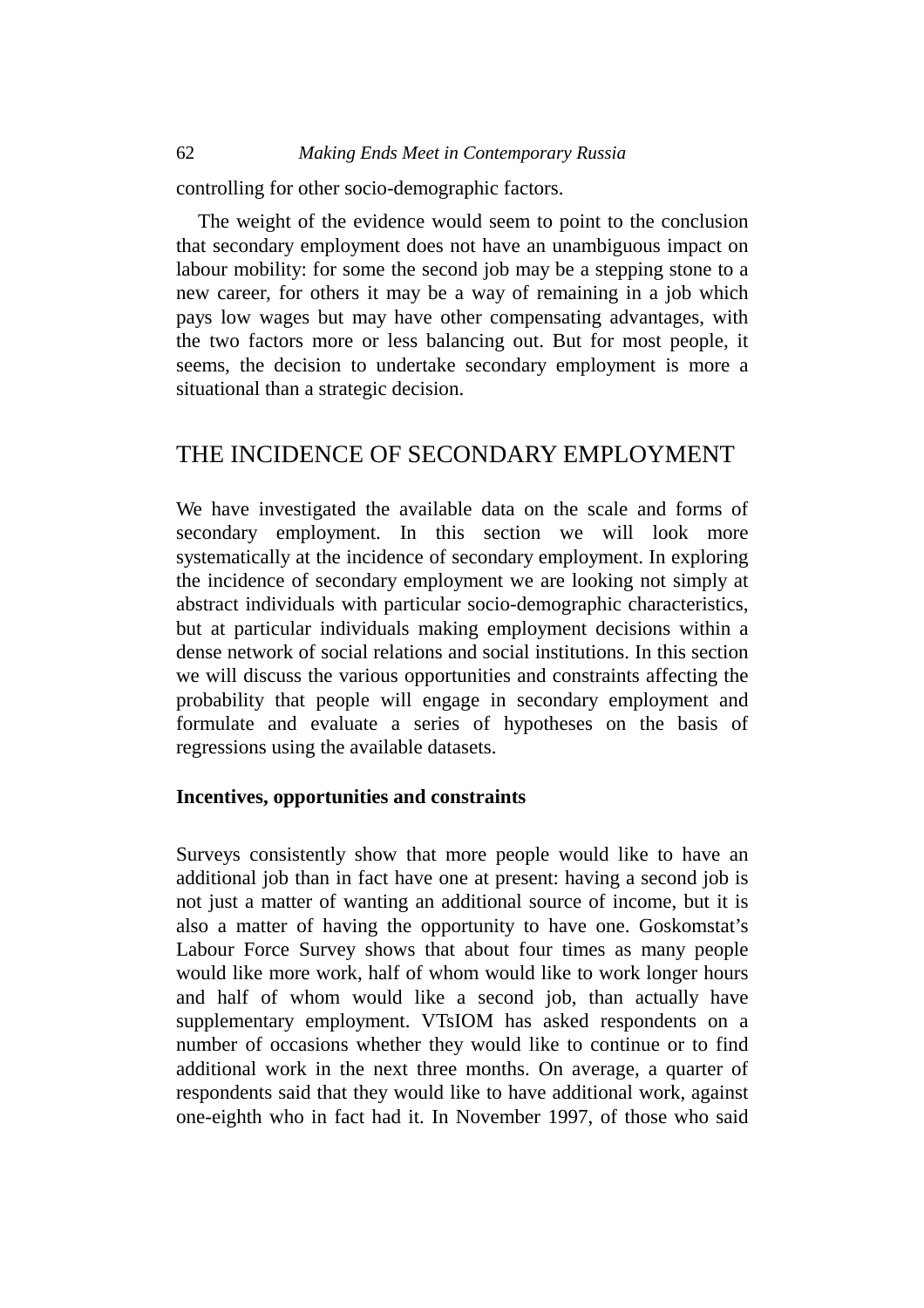that they did not want additional work, only 13 percent said that it was because they did not need it. Almost half said that they were not able to take on any additional work and almost a third that they could not get good work or work that brings in enough money. In the VTsIOM data, significantly more people without than with second jobs said that they did not have the time to work any more hours. To undertake supplementary work it is necessary to have the time to do so and the skills, experience and resources necessary to find additional employment.

We noted above that most of the industrial workers we interviewed had not been involved in secondary employment in the soviet period. They had had plenty of money, considering how little there was to buy, while they did not have the time or energy to work further at the end of a normal working day. Industrial workers, like the rest of the Russian population, have felt the full weight of falling real wages against increasing demands and opportunities for expenditure in Russia since 1992. At first people began to find themselves short of money, but the workload at their main place of work had not been reduced significantly and this limited the extent to which they could try to supplement their incomes through secondary employment. Wage delays further increased the pressure on the household budget, but those not being paid their wages were still usually expected to put in a full working week, while the inability of the employer to pay limited the possibilities of secondary earnings at the main place of work. However, as enterprises began to cut back on production, rather than accumulate unsold stocks, and to put workers on short-time or send them on mass long-term 'administrative leave' (which would often last for several months) 'there was plenty of time but now there was not enough money'. This gave a powerful push to the development of secondary employment amongst industrial workers. It was precisely at this time that workers who in the past had not thought about other work were compelled to begin to search for it, and most got it by the traditional methods, through friends and relatives:

When the shop stopped for three months, I worked as a loader in a greengrocery — my wife works there. It was unofficial, I was not registered, they simply paid cash (Foreman, Mechanical Engineering Factory).

The first time I began to search for work was in January when they released us for three months of factory leave. Actually, it turned out to be only a month, but I had time to work 14 shifts as a seller in a kiosk. And in half a month I earned more than twice as much as I earned in a month at the factory. In the kiosk they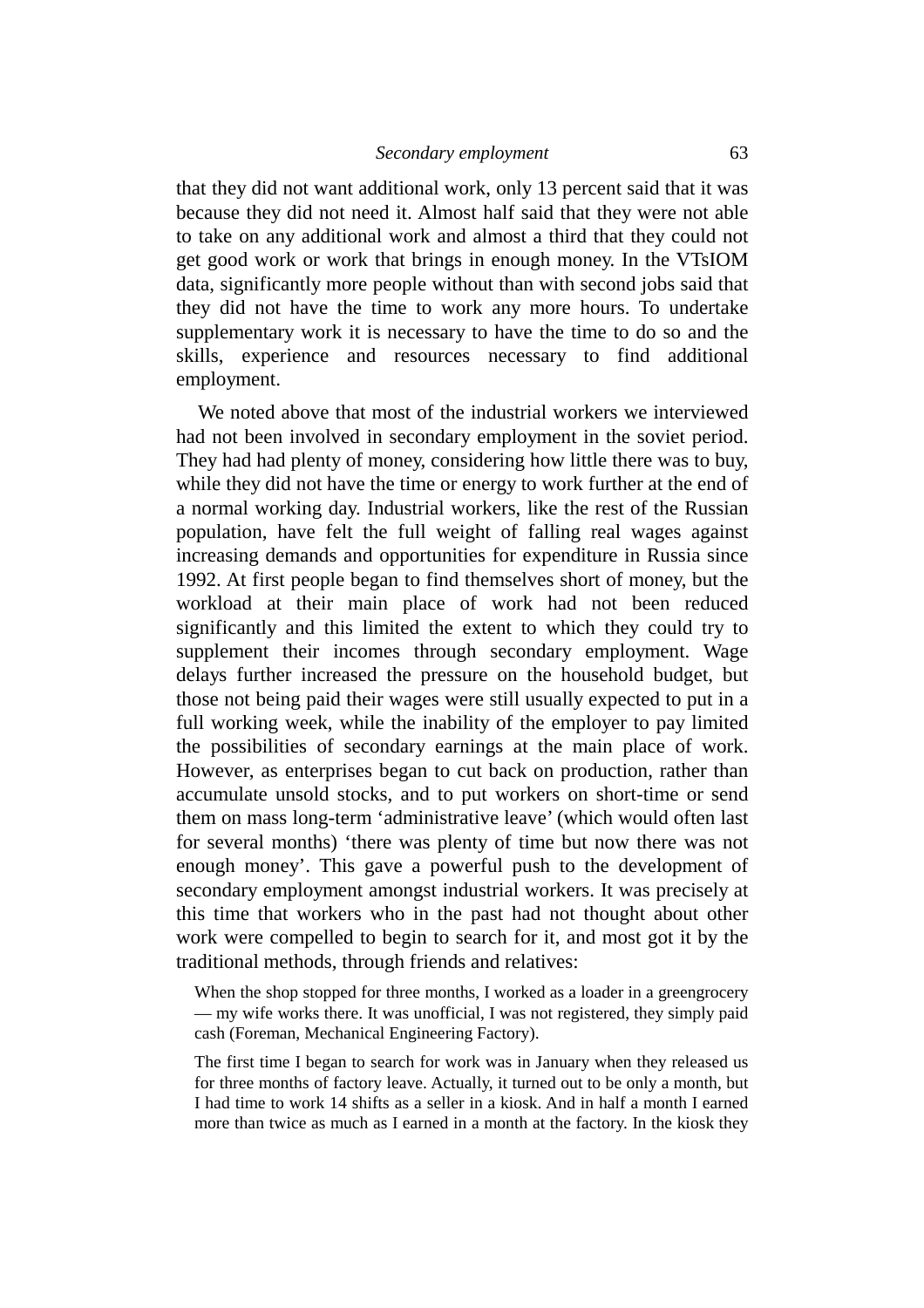recruited friends, the place was brisk, they asked me to stay there. I could and I wanted to, but after a while they called the shop back to work, I had no time to get used to trade (Record-keeper, Mechanical Engineering Factory).

For seven months, I earned extra as a watchman in a state shop (my shop was not working at that time), because the console of the security indicator system was being repaired. I also worked there in an additional job as a driver (using my own automobile) and as a loader. I found this work very simply: my sister is the director of this shop (Foreman, Mechanical Engineering Factory).

As delays in the payment of wages escalated from 1995 there was less and less point in taking on additional work in a depressed enterprise: 'Now it is possible to find work, but it is more difficult to find money', so people began to look beyond the factory gates for an alternative source of income. As one respondent in a depressed enterprise explained:

In general, earning extra at the factory is now ineffective: well, I could pick up the orders for seven jobs, but all the same there isn't any money – not for one job and not for seven.

Now it is possible to earn extra here, doing repairs, for example, but there is not much sense, because there isn't any money.

Although our interviews suggested that industrial workers began to look for second jobs as they suffered from wage delays and lay-offs, the survey data seems to show that wage delays do not have a significant impact on the likelihood of people engaging in secondary employment, presumably for the reason already noted, that such people are still having to work in their primary job and so do not have the time and opportunity to undertake additional work.<sup>1</sup> In the VTsIOM data, the likelihood of those with wage delays having second jobs even declined over the period 1994–7 as wage delays became more extensive. Those who had not experienced wage delays also worked significantly longer hours in their second job, according to the VTsIOM data (Table 2.23). Finally, in neither the RLMS nor the ISITO data were individuals with other household members suffering from wage delays significantly more likely to have secondary employment.

It might be expected that the situation would be very different with

<sup>1</sup> In the RLMS data, those with wage delays or part of their wages paid in kind were significantly more likely to engage in individual economic activity. Such forms of activity seem to be more responsive to changes in circumstances than more regular secondary employment.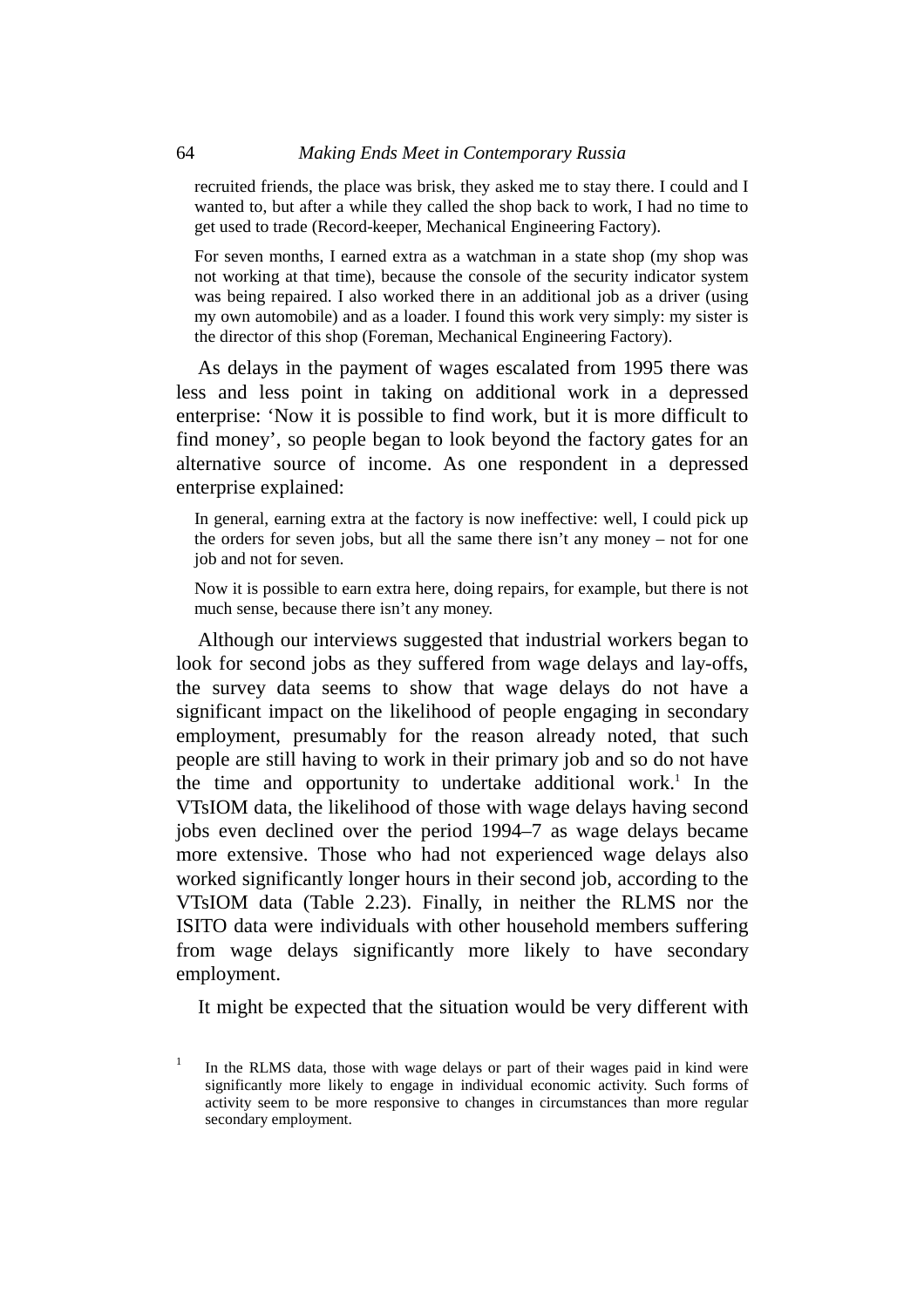regard to administrative leave, when people may be laid off for long periods with little or no pay and have plenty of time on their hands. A September 1995 survey of workers on short-time or administrative leave (657 workers interviewed) found that 71 percent of respondents had additional earnings. Forty-five per cent were not working at their own profession, 10 percent at their profession in another enterprise and 16 percent in their own enterprise at their own job (although only two percent of employers said this was possible). Only 30 percent would stay in their main jobs if they had to go back full-time, but 67 percent would do so if pay were increased (Garsiya-Iser et al., 1995). A May 1994 World Bank survey similarly found that most people on leave had secondary employment, half being self-employment (Commander and Yemtsov, 1995).

In the RLMS data those on leave were not significantly more likely to have secondary employment (Table 2.27). The probabilities vary quite a lot from year to year (Table 2.2), but the number on leave in each survey is quite small and RLMS does not clearly differentiate those on compulsory leave from those who have taken leave from their main jobs by choice, either unpaid to concentrate their time and effort on a more lucrative second job while retaining the benefits of being registered in their official place of work, or to look after a sick child or relative, or on paid sick-leave or taking their regular vacation. In the ISITO household survey, one-third of those on unpaid leave (and more in the Goskomstat Labour Force Survey) had taken leave at their own request, the remaining two-thirds being on administrative leave.

Those who had been on administrative leave in the ISITO survey were more likely to have secondary employment, particularly occasional secondary employment, than those in work, while those in the RLMS surveys who had been sent on unpaid administrative leave were significantly more likely to have undertaken individual economic activity, though not to have taken second jobs.<sup>1</sup> In neither the ISITO nor the RLMS data does the existence of other household members who have suffered from administrative leave have any significant

<sup>1</sup> RLMS only asks about unpaid administrative leave, but about a third of respondents on administrative leave in the Goskomstat Labour Force Survey report that they were paid during their leave, as required by the Labour Code. Although RLMS respondents are asked if they have ever been on leave, comparison of their responses across rounds indicates that the overwhelming majority in fact refer in their replies only to the previous year or so. Leave more than a year in the past has no significant impact on current secondary employment.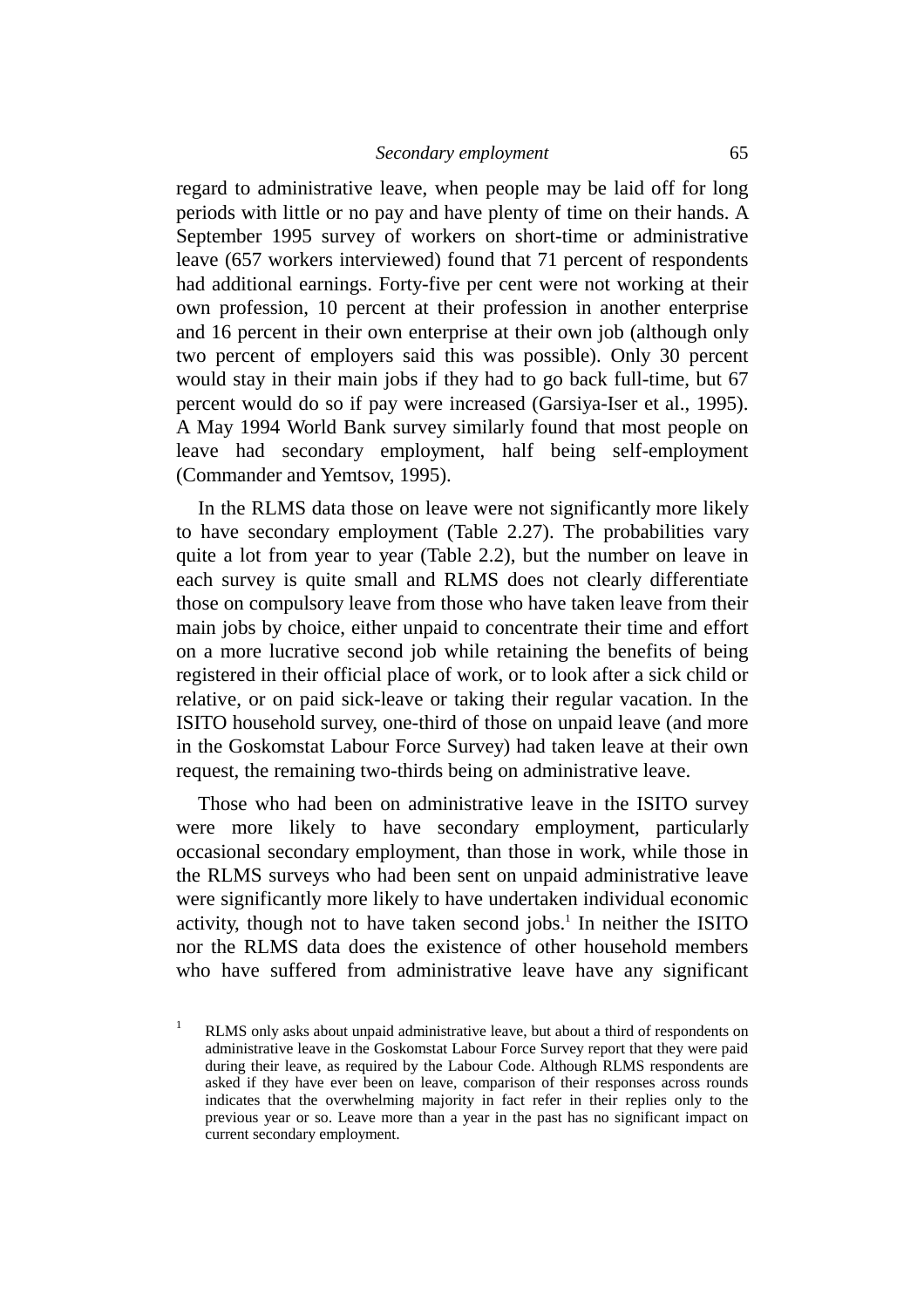impact on the probability of the individual undertaking secondary employment. The VTsIOM data does not include information on leave, but those whose enterprises had seen lay-offs in the past year were slightly (and significantly) more likely to have second jobs than those whose primary employers had not made lay-offs, although those who thought that their own jobs were at risk were not more likely to have covered the risk by taking second jobs.

Although those on administrative leave do seem to find additional work to make up for their loss of earnings, both the interview and survey data suggest that they do not respond immediately to being sent on leave by finding supplementary employment.

Domestic work takes up a lot of time – domestic work is really additional work. When the shop stopped, I worked in the house, repaired things, and my father and mother helped with money, they are pensioners (Fitter, six classes of education, was born in the countryside).

People take some time to get used to their new situation, having a rest, doing things around the home, before they decide, in the face of shortage of money and falling stocks of food, that they will have to find second jobs, and only then do we find that they are more actively involved in secondary employment than their employed colleagues. Thus, in the ISITO work history survey, it was only when people had been on leave for well over two months in the course of the year (not necessarily continuously) that the incidence of secondary employment was significantly increased, with 63 percent of those who had been on leave for more than 80 days in the course of 1996 (10 percent of the sample) having engaged in secondary employment during the year, against 29 percent of those who had been on leave for 80 days or less and 28 percent of those who had not been on leave at all, so it would seem that it is not until people have been on leave for more than about two months that they become significantly more likely to engage in secondary employment. The RLMS data suggest the same: those whose last period of unpaid leave was less than two months were no more likely to have secondary employment than those who had had no experience of leave, while those whose last leave lasted more than two months were about twice as likely to have secondary employment, even if they were no longer on leave. In the ISITO household survey only a small number of respondents (two percent of those in work) had been sent on administrative leave for more than 80 days in the previous year and the duration of leave had no impact on the probability of engaging in secondary employment.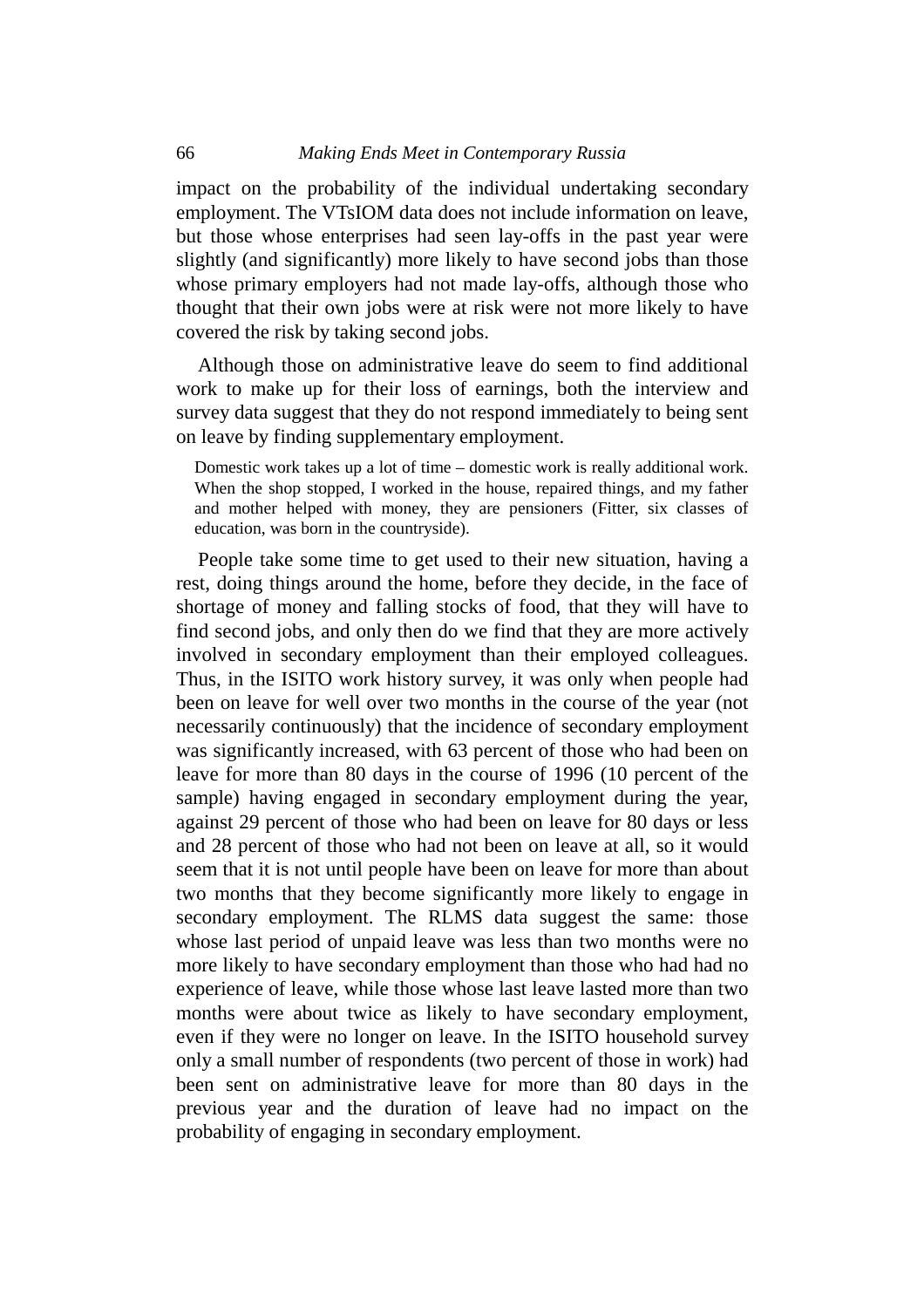Overall, the survey data suggests that the non-payment of wages, the payment of wages in kind and short-term lay-offs have little impact on the likelihood of individuals or household members taking on second jobs, although the RLMS data suggests that such people are more likely to engage in 'individual economic activity', doing odd jobs for friends and neighbours, buying and selling or, if they have a car, working as an unregistered taxi service. Those who have been laid-off for a long-period, of two months or more, are more likely to find themselves additional work and to continue to do such work even when they return to their regular jobs.

# **Recruitment to second jobs**

In order to get a second job it is necessary to have the skills, qualifications and experience that are in demand in an increasingly competitive labour market. However, it is also important to have the right connections because very few people get their second jobs through formal channels. Secondary employment is deeply embedded in the institutional framework of the workplace and the household, with their associated networks of friendship and kinship. The secondary labour market is not an anonymous marketplace in which potential employers meet up with potential employees. We have seen that a significant proportion of second jobs are in the same workplace as is the main job. Moreover, most people get a second job through personal connections and in many cases in the ISITO case study research we found that these personal connections are former workmates or managers who have got jobs elsewhere or set themselves up in business. Those who are self-employed for their supplementary employment similarly depend on personal networks to get access to customers, most people finding customers through friends and relatives rather than advertising their services more widely.

Secondary employment in most cases appears to be situational, in the sense that people do not decide that they need additional work and then go out and look for a job, seeking out advertisements, visiting the employment service or private agencies. Most people get their second jobs through a friend or relative, on the basis of a chance suggestion, or may be offered the job by the employer. This is confirmed by the survey data on the methods of recruitment to second jobs.

Over half of those asked by VTsIOM had got their supplementary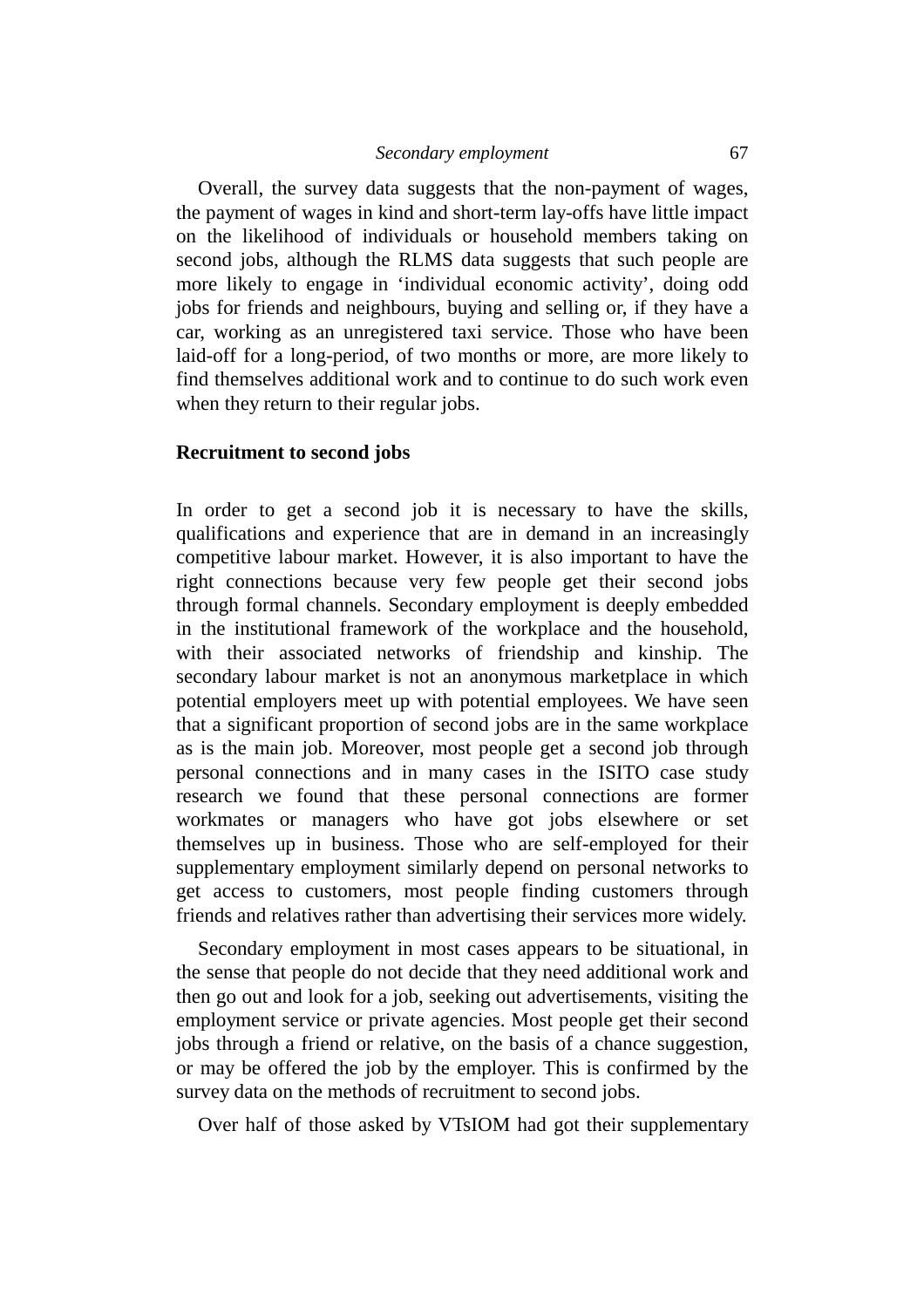## 68 *Making Ends Meet in Contemporary Russia*

job with the help of friends or relatives and only one in eight through an advertisement or an agency. More than seventy per cent of the respondents in the ISITO work history survey had found out about their second job through personal connections, and two-thirds had actually got the job through such connections, while 20 percent had created the job for themselves, leaving only three percent who had found out about it through an advertisement and none through an agency. Similarly, in the ISITO household survey more than two-thirds of respondents had found their job through connections, 20 percent had created the job for themselves, five percent found out about it from an advertisement (second jobs involving pyramid selling are often found through advertisements) and fewer than one percent through an agency. Those who had got the job independently or through an agency earned only a little over a third as much as those who had got the job through a friend or been offered it by an employer. although the best paid were those who had advertised their services or created their own job (the earnings of the latter groups were also much more dispersed so that the difference in earnings is not statistically significant).

One in ten of the respondents in the ISITO work history survey had been offered the job out of the blue, and this is a phenomenon that cropped up repeatedly in the more detailed work history interviews. It appears very commonly to have been the case that it was not the worker who was looking for additional work, but the employer who was seeking out somebody to do the job. While in the primary job market the worker usually looks for a job himself or herself (whether purposefully or casually), in the secondary labour market a significant proportion of workers play a passive role and it is the employers who are active. The employers use the same channels for finding workers as workers themselves use in looking for primary jobs (Clarke, 1999b), first of all making inquiries through current employees, friends and relatives, but in this case the information travels in the opposite direction, from the employer to the potential employee:

I do additional work from time to time. Usually *they offer me* additional work on the computer, to type in some text. There were two such offers in 1996… In both cases *they offered me* work here. I did not look for additional work myself (Senior foreman of offset shop, Northern Typography).

I am a specialist on rabbeting machines. *They often call me* in to other printing works… I know a lot of people, if there is work, *they phone me* (Rabbeting machine operator, Moscow Typography).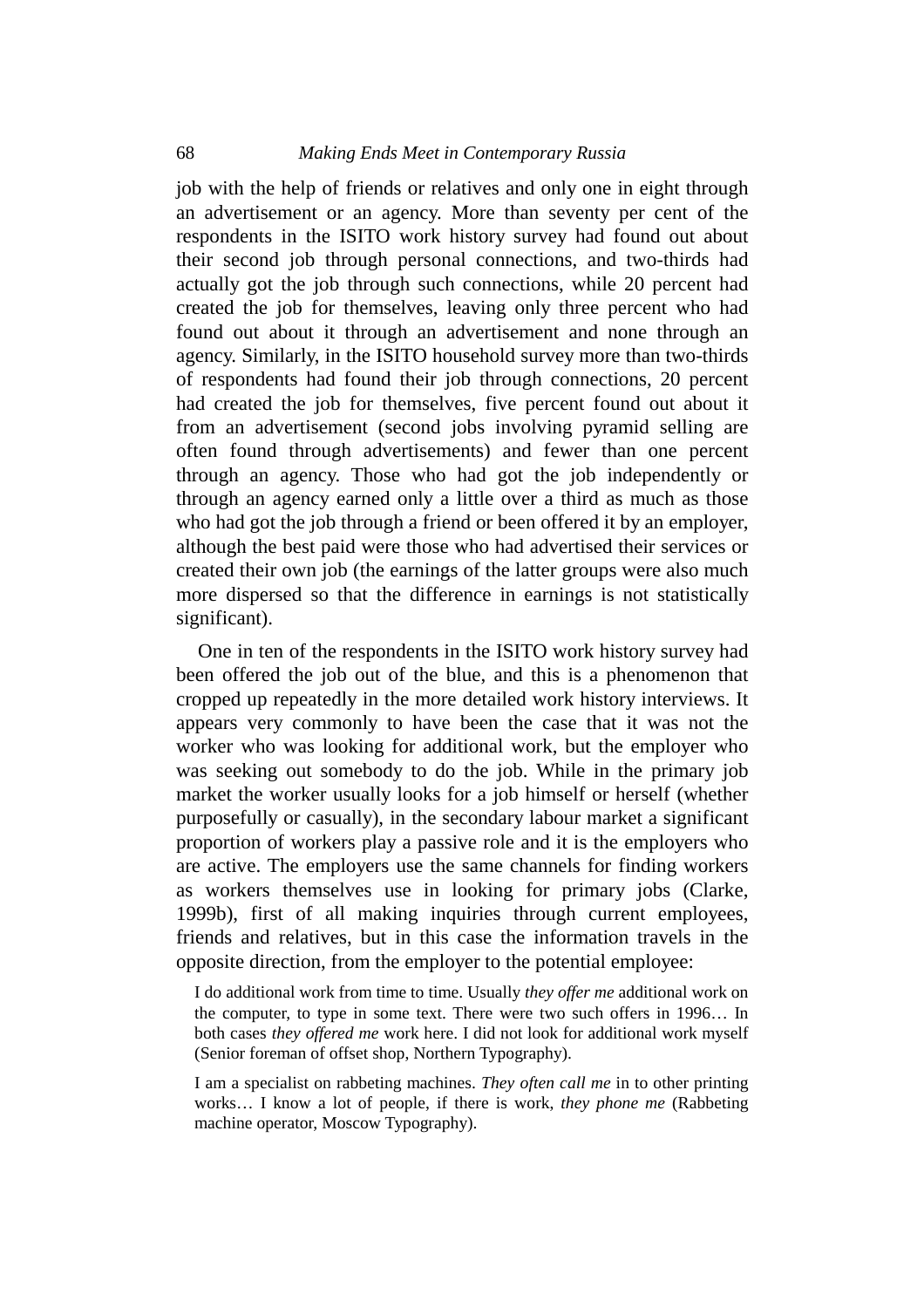No, I did not look for additional work… How could I look for it? I am at work here all the time. What happened was that *they offered it to me* casually, and I agreed (Chief of design office, Engineering Factory).

Once a week I clean the mixing chambers… the *shop chief asked*, and I could not refuse, it is not difficult for me (Worker, Chocolate factory).

I worked additionally as a cleaner in my own enterprise… *They offered it to me* themselves as *sovmestitel'stvo*. Possibly if they had not offered it to me, I would not have begun to look for additional work myself (Personnel officer, Northern Typography, my emphasis in all cases).

We also quite often found in depressed enterprises that managers try to find supplementary employment for their more skilled and highly valued employees, in the hope that if they can guarantee them a chance to earn some money they will not leave for another job. Sometimes this involves shop chiefs actively looking for contracts and orders from outside to keep the shop working, as we have already seen, or it might involve making contact with other employers who might need some temporary or casual employees.

Most of those we interviewed who had actively sought supplementary work were those who were the least competitive in the secondary labour market, who looked for jobs which are not much in demand (cleaners in public sector organisations, sellers in state shops, tutorial assistants and so on).

I worked additionally in the kindergarten as a night nurse.... The kindergarten was near my house, right beneath the window. I went and asked them: 'Would you be able to offer me any work?'. The head offered it to me – this job was always vacant, and I just needed to work the second shift, during the day I was at work (Woman engineer, 40 years old, Engineering Factory).

I worked additionally as a cleaner in the technical college. Immediately after I was dismissed (I worked there before as a guard) I asked the director to keep me as a cleaner (Woman auxiliary worker, 54, from a family of refugees, Dairy).

Those with a good network of social contacts are well placed to get themselves another job. In the ISITO household survey a number of questions were asked relating to the social network of the household, and we find that those whose household was involved in a more extensive social network were significantly more likely to have supplementary employment (although, of course, having another job may widen one's social network).<sup>1</sup> In view of the role of the new

<sup>1</sup> The head of household was asked whether or not the household had given or received help in money or in kind to or from up to three others in the previous twelve months.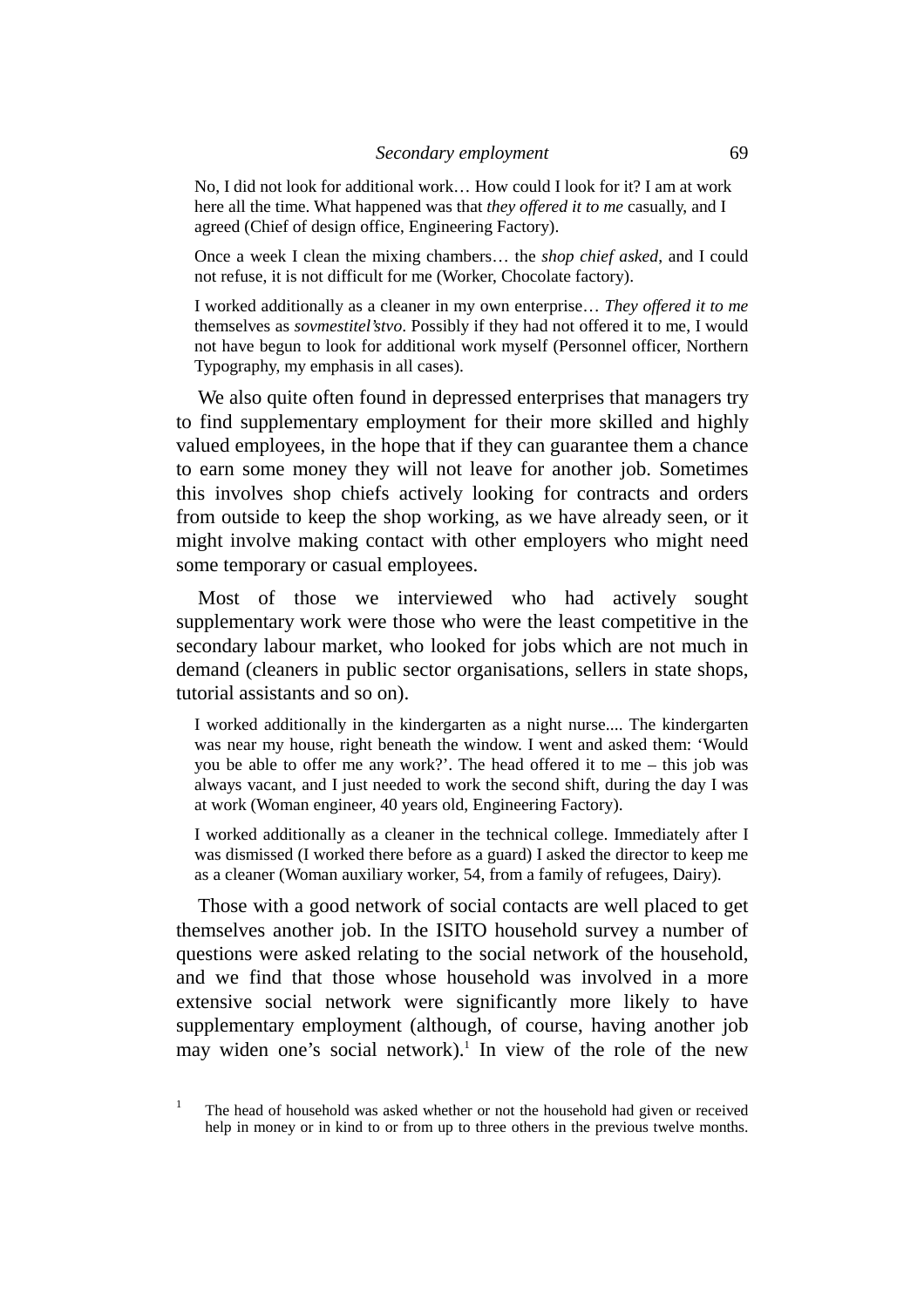## 70 *Making Ends Meet in Contemporary Russia*

private sector in providing secondary employment it is interesting that there is also a significant tendency for those whose support networks include relatively more people who work in the new private sector to be more likely to have a second job (Tables 2.27, 2.28).

# **Opportunities for secondary employment**

The ISITO, RLMS and VTsIOM regressions are quite consistent in confirming that those best-placed in the labour market both earn more from secondary employment and are more likely than those less wellplaced to engage in secondary employment. Prime-age well-educated men are the most likely to engage in secondary employment, although the variables age, sex and education are less significant once we control for occupational status and branch of the economy in the primary job. Sex differences are much greater in relation to occasional than to permanent or regular secondary employment and to individual economic activity than to having a second job.

Although those with the lowest incomes may have the greatest need of additional earnings, the very fact that they have low incomes indicates that they are relatively disadvantaged and so have the least opportunity to realise their aspiration for an acceptable standard of living. Those who are more in demand in the labour market as a whole have the best chances of getting additional employment: prime-age men with work experience and professional training or higher levels of education.

Age and educational level, which are partially related to one another, have a significant impact on involvement in secondary employment. Elderly workers tend to have a lower educational level and also tend to be involved in secondary employment less than younger and better educated workers. We would expect younger people to be more likely to change their jobs if they are dissatisfied with their wages than to seek additional employment, while those with a continuous work record would be expected to be more reluctant to

Each adult household member was asked to nominate one person outside the household with whom he or she spent free time, one to whom the respondent turned for advice regarding work problems (only asked of those currently in work) and one to whom the respondent might turn in search of a new job. The household network is defined very crudely as the total number of people nominated by household members in reply to these questions.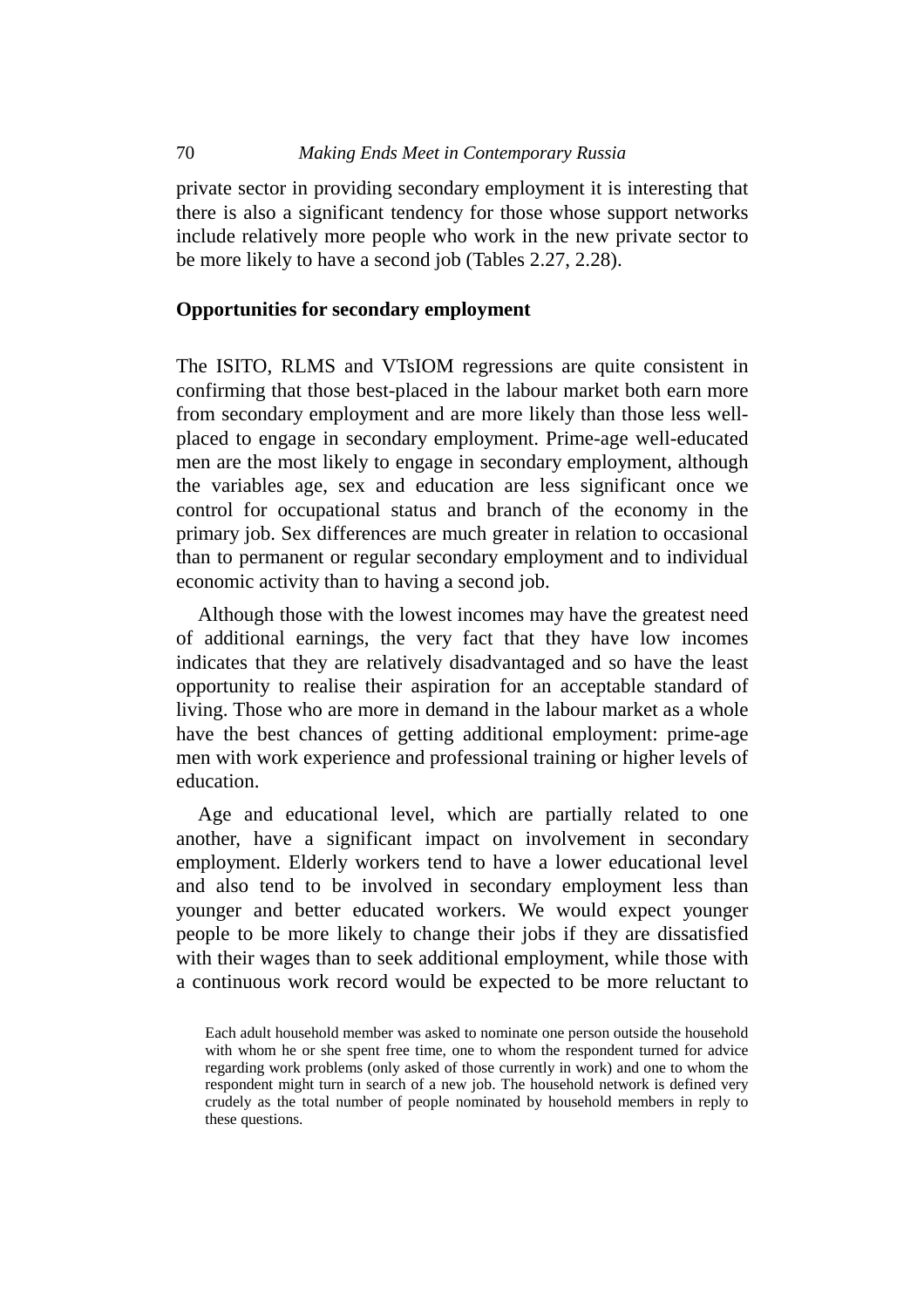give up their jobs.<sup>1</sup> Older people have fewer opportunities of finding supplementary employment and those over pension age have their pension to fall back on. Thus, as we would expect, the incidence of secondary employment increases with age but at a diminishing rate, falling off as retirement approaches.

The likelihood of engaging in supplementary employment also increases with the level of education, controlling for age and occupational characteristics, with those with higher education being the most likely to have a second job, particularly if they have a postgraduate degree. In the ISITO data, but not in RLMS, those who had undergone additional training in the last few years were also more likely to have secondary employment. RLMS has the most detailed information on education, but it does not appear that those with vocational or technical education are more likely to be engaged in secondary employment than are those with more general qualifications. Nevertheless, we would expect those with technical or vocational qualifications that are highly in demand (accountants, computer specialists, building trades) to be more likely to have second jobs, while those with redundant qualifications will be less likely to be able to find supplementary work than those who have the adaptability of a more general education. Not surprisingly, those who have followed professional courses (the examples offered as prompts in the questionnaires are 'tractor driving, chauffeuring, typing, accounting') are particularly likely to have secondary employment.

According to respondents' self definition of their socio-economic status, the incidence of secondary employment in the VTsIOM data increases as people move up the occupational scale, being highest for managers and lowest for unskilled workers. The proportion in regular secondary employment and in registered secondary employment also increases as the individual ascends the occupational scale (Perova, 1999). However, in general the differences between broad occupational categories are not statistically significant, mainly because the variance within each category is very large: constraints and possibilities depend more on the characteristics of the particular occupation than on its standing within the broader socio-economic

<sup>1</sup> Job tenure does not have a significant impact on the probability of having secondary employment in the ISITO or RLMS regressions. However, those with more than ten years' tenure in their current job were significantly *less* likely to have secondary employment than those with shorter tenure in the ISITO household survey data.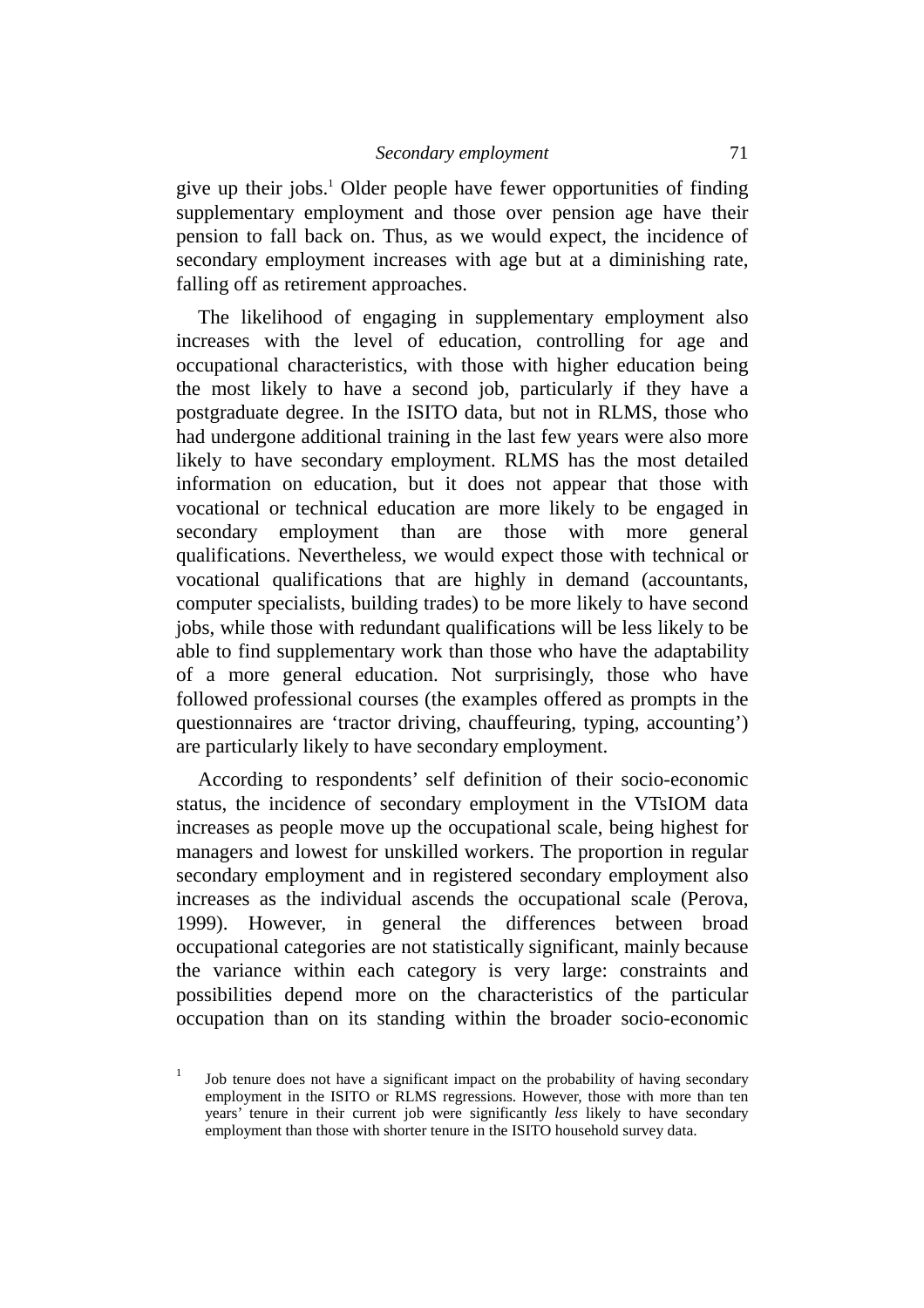classification. As would be expected, secondary employment tends to be most common among highly qualified professionals and, to a lesser extent, among skilled workers (Table 2.10).

We would expect the supply of supplementary jobs to be greater where the market economy is more diversified and more highly developed, and we do in fact find that the incidence of secondary employment is significantly greater in large industrial cities than in smaller towns and in rural districts. There are not very substantial regional variations in the data, although the incidence of secondary employment is higher, but not spectacularly so, in Moscow and Saint Petersburg.

# **Constraints**

Sometimes the skills that people deploy in their second jobs have been acquired and honed in their primary workplace, so that the character of their primary job conditions the possibilities of secondary employment. The possibility of undertaking secondary employment is also very dependent on having the time and energy to do the additional work at the end of the normal working day, on days off or at weekends. The intensity of work and the work schedule in the primary job will be expected to affect the possibilities of undertaking secondary employment.

Constraints may be as important as opportunities in determining the likelihood of people undertaking additional employment: after all, only a small minority have regular second jobs and the majority of the population has never taken on additional work. We have already noted that the majority of VTsIOM respondents without second jobs say that they are not able to take on additional work. In the Supplement to the October 1997 Labour Force Survey in Komi and Kemerovo we asked the vast majority who had not had any supplementary employment why they had not taken on additional work. A quarter of respondents said they did not have the time, 17–18 percent each said that their health would not permit it, that they did not need to do it and that they could not find such work, while seven percent said that they did not want to do it and five percent (mostly women) said that they were constrained by family circumstances.

Those who work long hours in demanding jobs may not have the time and energy to take on additional work, while those with relatively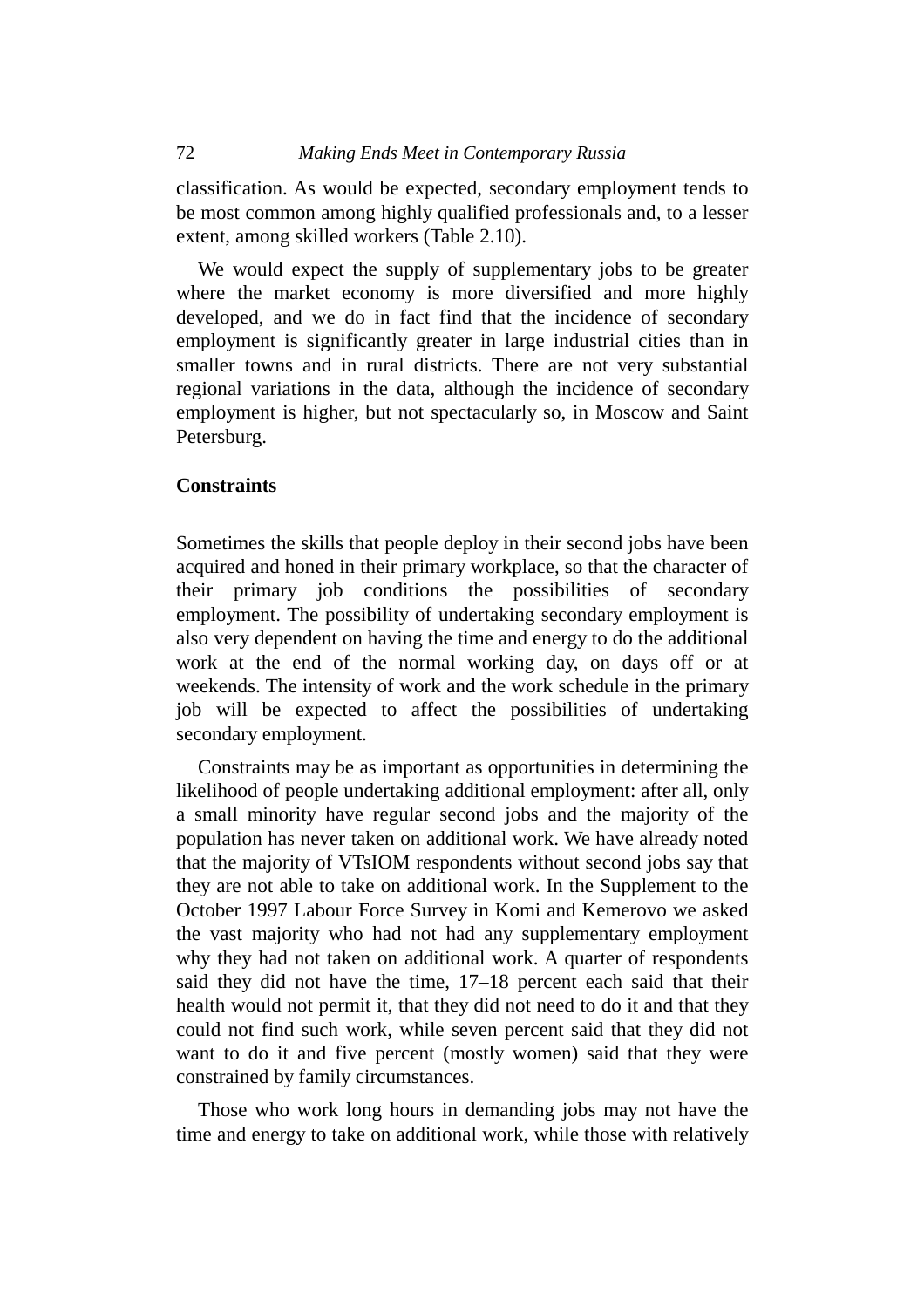short working hours and few demands in their main job may be well able to take a second job (or those with a lucrative second job may reduce the hours they work in their main job). There is a significant inverse relation between the hours worked in the primary job and the likelihood of undertaking secondary employment in the RLMS data, but the relationship is weaker in the ISITO household survey data and in the ISITO work history survey of industrial workers there is a significant *positive* relationship between the hours worked in the primary job and the likelihood of having secondary employment. In general, those working a significantly reduced working week in their primary job are much more likely to have a second job, but there is not much variation among those working 40 hours or more in their main iobs.

In the ISITO household survey data there is actually a weak but significant (p<0.05) *positive* correlation between the hours worked in the primary job and the hours worked in the second job, but there is no significant relationship in the RLMS data (VTsIOM does not have data on hours worked in the primary job). It appears that the hours worked in the first job do not impose a serious constraint on secondary employment: some people simply work extraordinarily long hours in order to earn what they regard as a satisfactory income.

The work regime may be as significant a factor as the actual length of the working week in determining the possibility of undertaking additional employment. Shift working, whether on a single shift ('from eight to five') or on rotating shifts, which is widespread in industrial enterprises, is a barrier to supplementary employment, particularly on a regular basis.

I work from eight o'clock till five o'clock, when could I do any additional work? There is the child to fetch from nursery, to take for a walk, things to do in the house (Foreman, Confectionery Factory).

Now my work schedule means that I do not have an opportunity to do additional work. I would like to do additional work, but I cannot find any (Foreman, Metallurgical Factory).

Some people work on 12 (16 or even 24) hour shifts, which is more convenient from the point of view of supplementary work because there is a fair amount of time between shifts. Obviously, the most convenient work regime from this point of view is the 'free' mode of working which does not impose any requirement for regular daily attendance at work, and in the ISITO household survey data those on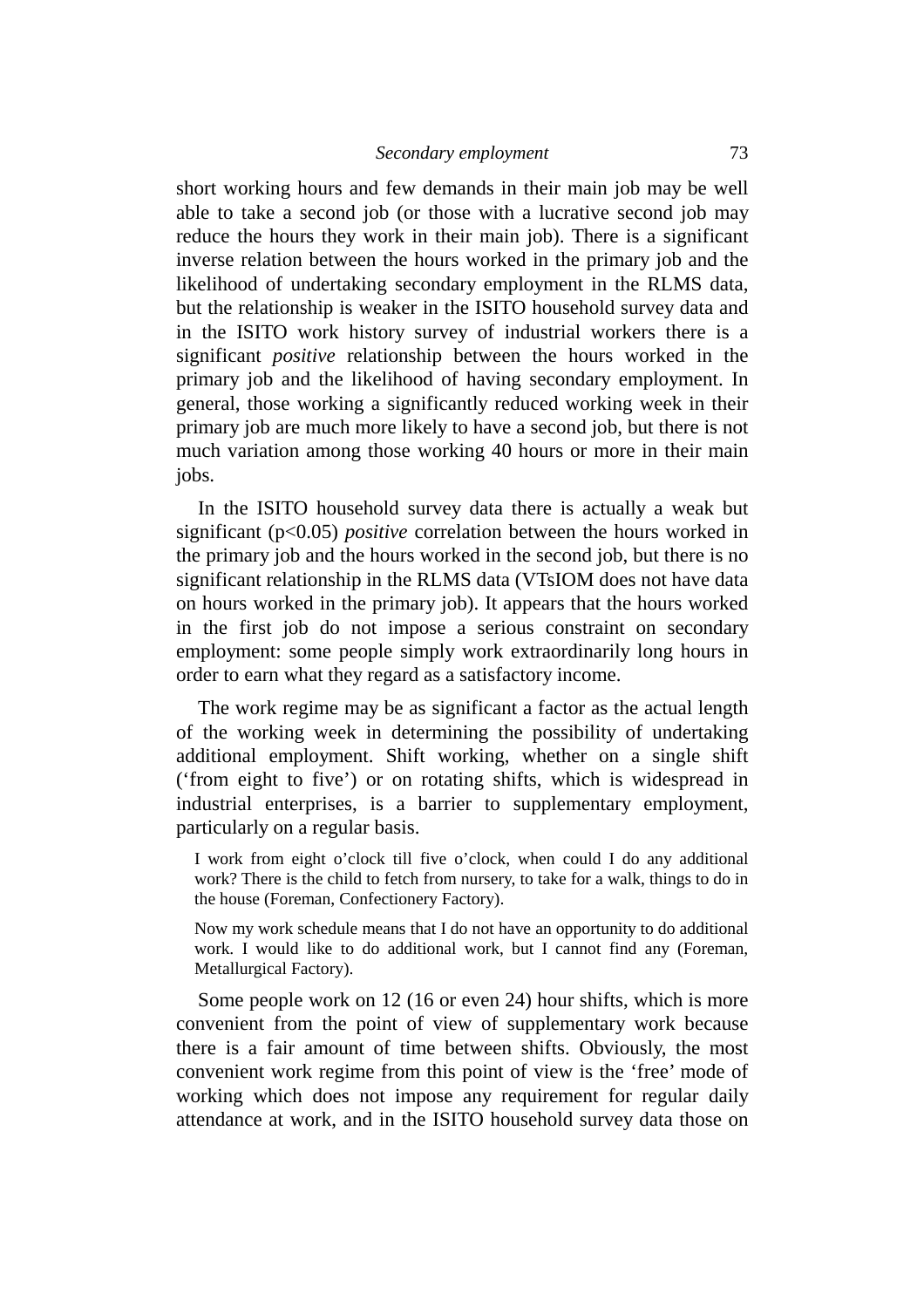## 74 *Making Ends Meet in Contemporary Russia*

such a schedule were significantly and substantially more likely to engage in secondary employment, as were those whose primary job was on a sub-contractual basis, than those with any other kind of work regime. It is hardly surprising to find that secondary employment among teachers in higher education and researchers in scientific institutes, who have plenty of time for it, is so widespread.<sup>1</sup> From this point of view the extensive use of administrative leave in industrial enterprises over the past few years has increased their employees' opportunities of taking on supplementary work, as we have just seen.

Those who are not working (or on leave from their jobs) comprise a very disparate group. Needless to say, the unemployed have the greatest incentive and opportunity to take on supplementary work and indeed those who are not employed are more likely to have such work in all the data sets, while the unemployed are much more likely than those with a primary job to have regular supplementary employment. The duration of unemployment has no significant impact on the probability of having additional employment, which would suggest that it is the time freed rather than the income lost by unemployment, whose impact is likely to increase over time, which is the principal factor in determining the increased likelihood of the unemployed taking on additional work.

A further constraint on secondary employment is the fact that the demand for labour in the secondary labour market is concentrated on a relatively limited range of occupations, connected with the specificity of the kind of work involved, which correspond to the professional qualifications of only a limited number of workers. Others, therefore, either have to master a new trade, or find jobs which do not require any special professional training. It is no accident, therefore, that skilled professionals (computer programmers, lawyers, accountants – all of whom are three times as likely as others to have a second job in the RLMS data) and workers of mass universal trades (builders, mechanics, electricians, welders) have practically always had additional employment, even in the soviet period. Workers with narrow occupational specialisation (miners, metallurgists, chemical

<sup>1</sup> A survey conducted in Kemerovo by Lena Varshavskaya and Inna Donova found that at least 65–70 percent of university lecturers had additional work. In the RLMS data, university lecturers were more than four times as likely as the average person to have a second job. This is probably one reason why academics tend to over-estimate the extent of and opportunities for secondary employment in the general population.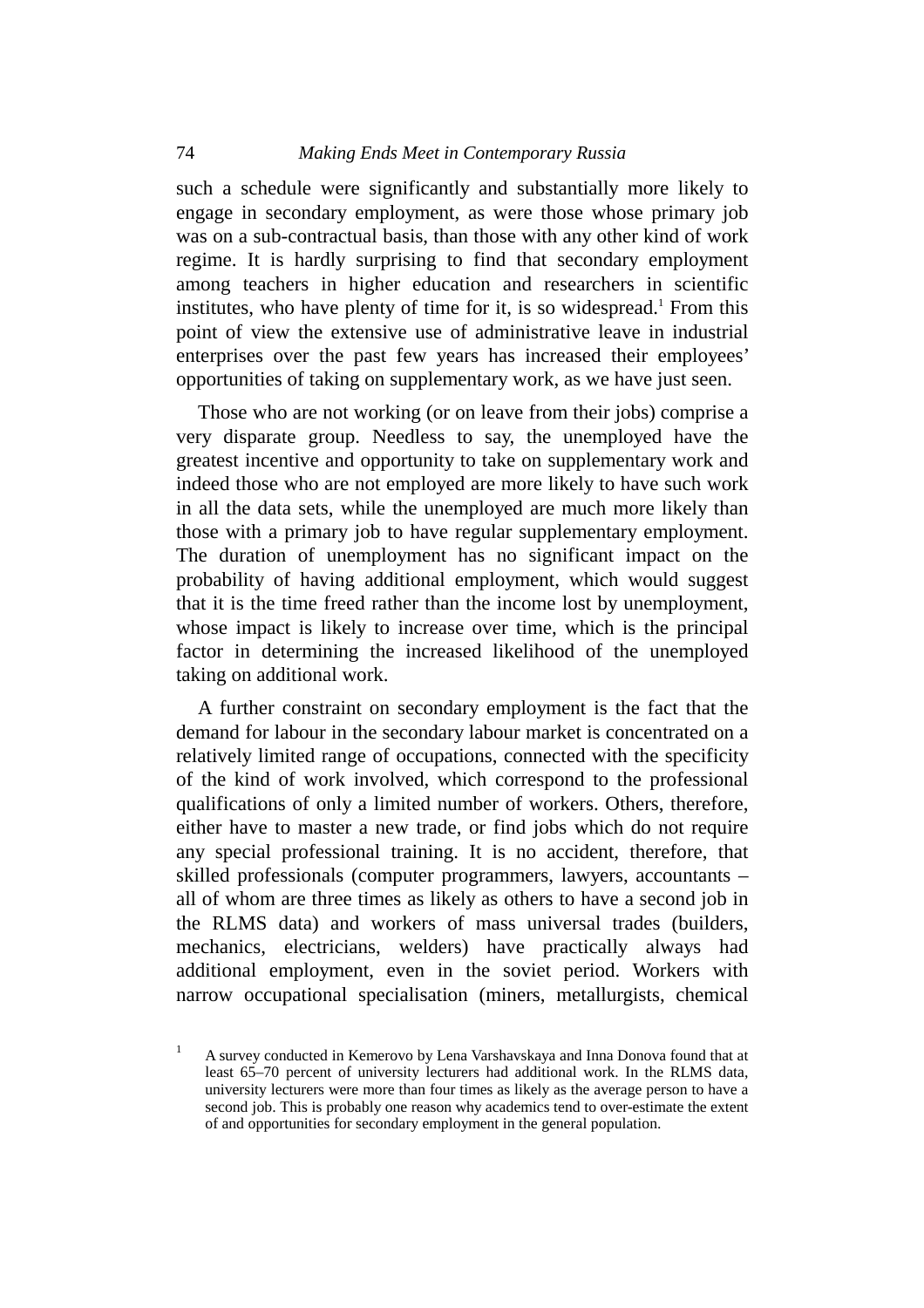industry operatives) objectively have much less chance of finding additional work, as there is virtually no demand for their professional skills in the secondary labour market.

Other objective factors which affect the workers' inclination to seek secondary employment are such characteristics as the physical burden and the degree of responsibility of their primary jobs. Thus, in the ISITO work history survey, only four percent of the employees of a bus company (most of whom were drivers) had had additional employment in 1996, against an average of 30 percent across all enterprises. In the RLMS surveys, bus drivers are one-third as likely to have a second job as the rest of the employed population.

A bus driver must not overload himself too much. Our work involves risk for us and for others, if you get tired and run someone over, no amount of money can make up for it (Driver, Bus Company).

A driver's wife expressed a similar view:

Additional work? Constantly, you have to make ends meet… My husband does not do any additional work, he is a driver, they pay him a bit better. But then, if he does not rest properly, how will he keep his eyes open and do his work behind the wheel? I was always against him doing additional work (Laundress, Dairy Combine).

When we come to social groups which are characterised by a combination of constraining factors we naturally find that they reinforce one another. For example, miners comprise a narrowly specialised group of workers involved in hard physical work living in small mono-industrial depressed towns and villages. Surveys conducted by ISITO in Vorkuta and Prokop'evsk in 1995–6 found that no more than 3–5 percent of the mineworkers had additional work.

# **Secondary employment of workers at enterprises of various types**

We might expect those with their primary jobs in the new private sector to be less likely than those working in state and former state enterprises to have second jobs because we would expect them to have higher primary earnings and more demanding jobs, reducing both the incentive and the opportunity to undertake secondary employment ('there is neither time nor energy left for additional work'). In the ISITO survey, those working in the new private sector were much less likely to have permanent second jobs than were those working in state enterprises, but there was no significant difference in the incidence of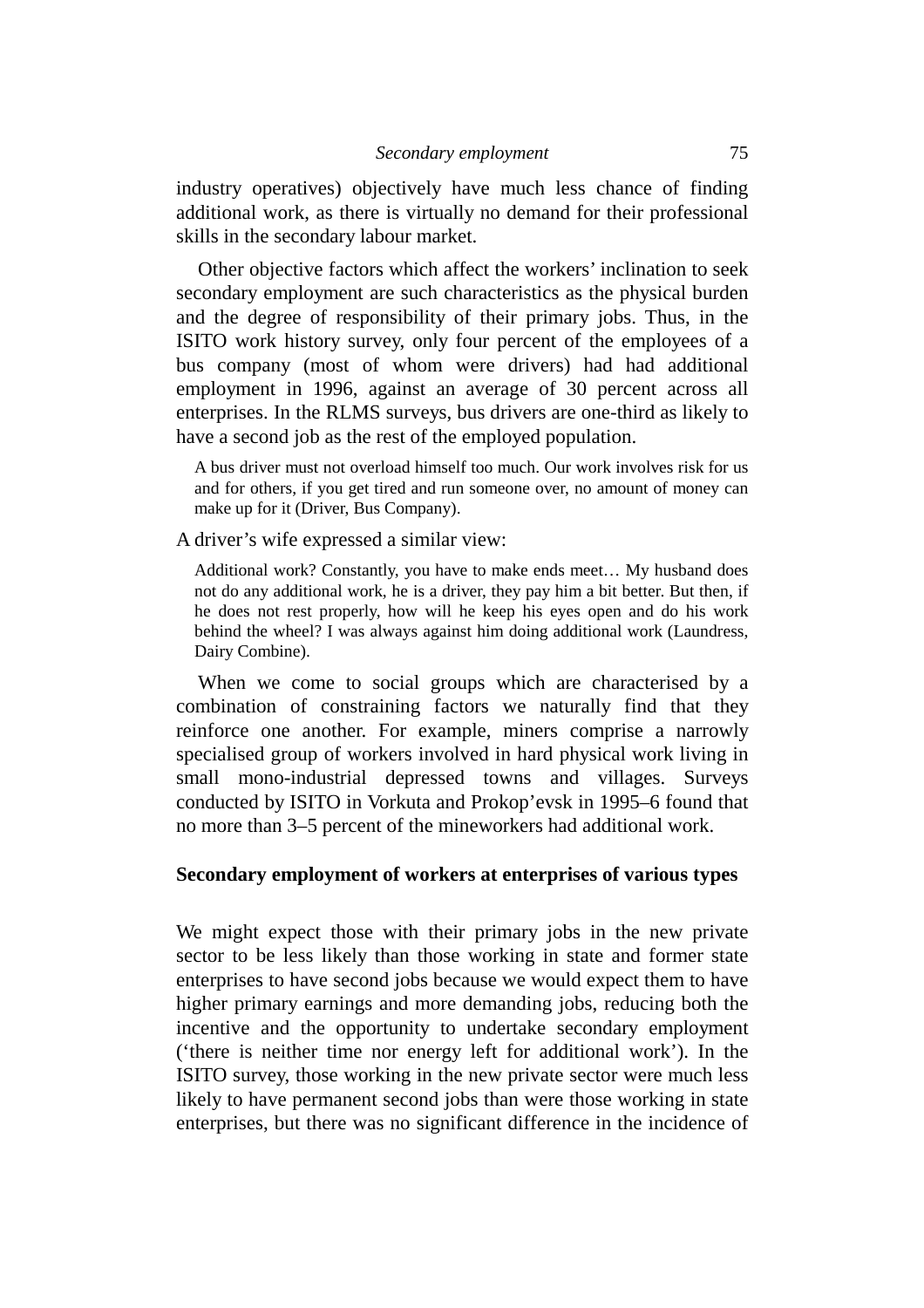## 76 *Making Ends Meet in Contemporary Russia*

more irregular secondary employment. In the VTsIOM data there is no significant difference between those working in state and private enterprises in the likelihood of having a regular second job, but those working in privatised or private enterprises were significantly more likely to undertake occasional supplementary employment. This might be connected with the fact that those working in the private sector often have more flexible and informal working arrangements and have better connections with those offering casual employment, and so have more opportunity to undertake occasional secondary employment.

In ISITO case studies of new private enterprises, those engaging in secondary employment normally did so in the same trade or profession as they exercised in their first job. There is a tendency in both the VTsIOM and the ISITO data for people to have their first and their second jobs in the same sector. This is consistent with the idea that secondary employment is institutionally embedded, but runs somewhat counter to the idea that secondary employment provides a way in which people can optimise the balance of security and income-earning opportunities, by having one job in the state sector and the other in the private sector – although a job in the state sector offers precious little security nowadays.

As noted above, there are few differences between branches of the economy in the incidence of secondary employment, although those whose first job was in public services (primarily health and education), the entertainment industry or, to a lesser extent, in trade were significantly more, and agricultural employees significantly less, likely than others to supplement their income with a second job. Almost twothirds of those working in state enterprises or organisations did their supplementary work as *sovmestitel'i*, equally divided between their own and another enterprise. Those working in state enterprises or those with their own businesses were those more likely to find supplementary employment in street or shuttle trading.

#### **Domestic constraints and household composition**

Many people who do not have primary jobs are impeded by other responsibilities or disabilities from taking on supplementary employment. Women on maternity and child care leave and people unable to work as a result of disability or ill health are much less likely than others to have a second job. The incidence of secondary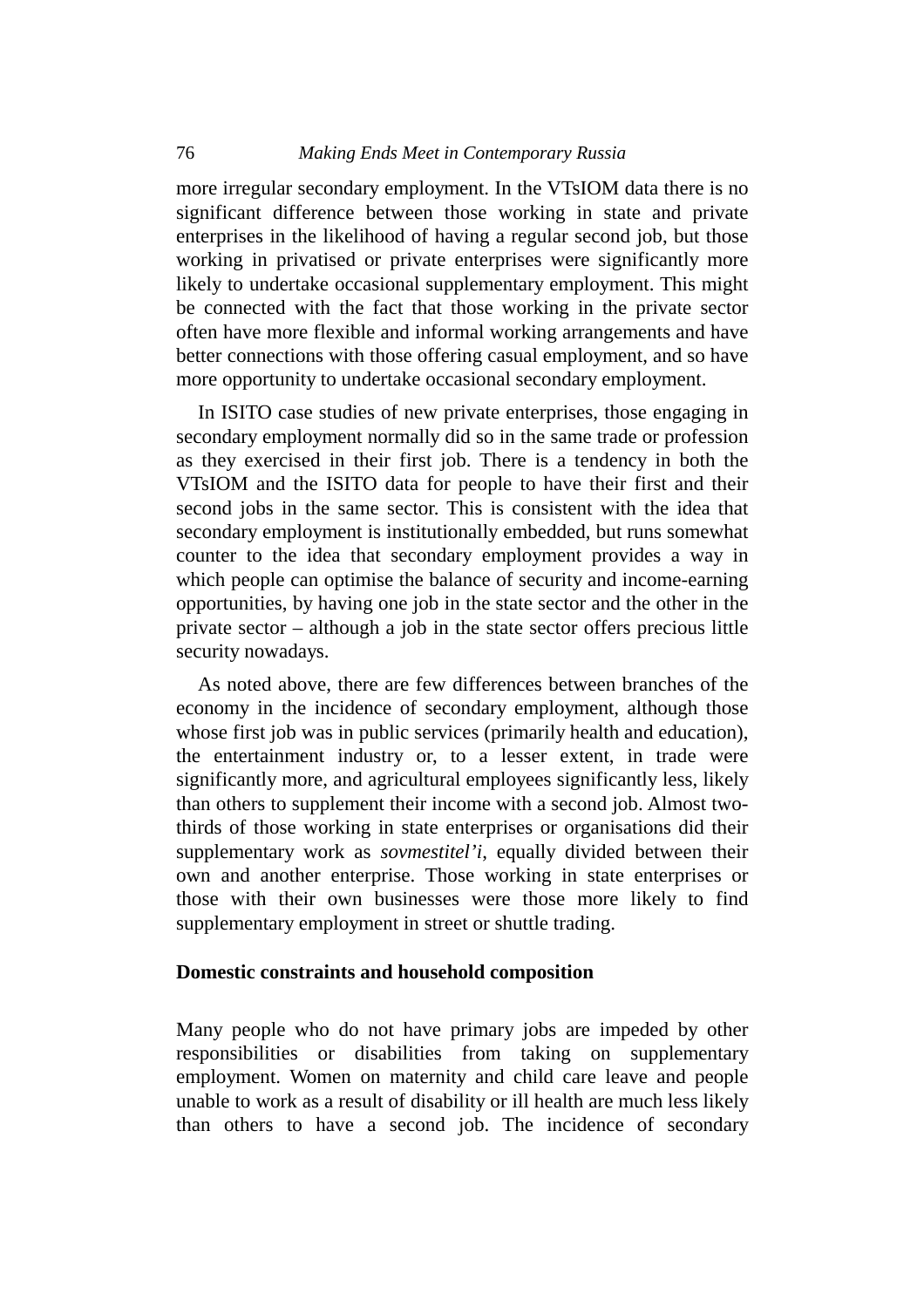employment declines sharply as retirement approaches and nonworking pensioners are much less likely than employed people or the unemployed to have additional work (although, in the VTsIOM data, they were more likely than others to have regular supplementary work). Those who defined themselves as housewives (or, much more rarely, househusbands) were also substantially less likely than others to have supplementary earnings.

There is some variation between the datasets in relation to the influence of sex on the probability of undertaking secondary employment, controlling for other variables, perhaps because of the different patterns of secondary employment of men and women and the different forms of secondary employment captured by the different wording of the survey questions. In the VTsIOM data, men are substantially more likely than women to engage in secondary employment, particularly on an occasional basis. In the RLMS data, working men are much more likely than working women to engage in individual economic activity, but the differences in relation to second jobs and for those not working are not statistically significant. In the ISITO household survey data, men are much more likely to have occasional secondary employment than are women. Finally, in the Goskomstat Labour Force Survey data there is no difference between men and women in the incidence of secondary employment (Table 2.1). In the VTsIOM data men tend to work significantly longer hours in their second jobs than do women, in the ISITO data the difference is not significant and in the RLMS and Goskomstat data there is no difference in the hours worked in their second jobs by men and women.

It seems that the difference between men and women is as much situational as being determined by their sex alone. Among those in work, women dominate in the health and education sectors, where regular secondary employment is the common method of augmenting miserly wages, and many of the jobs available on a casual basis (cleaners, casual sales personnel) are stereotypically women's work. Women may have demanding domestic responsibilities, on top of the demands of their primary job, and this might be expected to inhibit their further participation in the labour market. Women on maternity or childcare leave are indeed much less likely to engage in supplementary employment. Married women, particularly if they already have a primary job, are also much less likely to have secondary employment than those who are not married.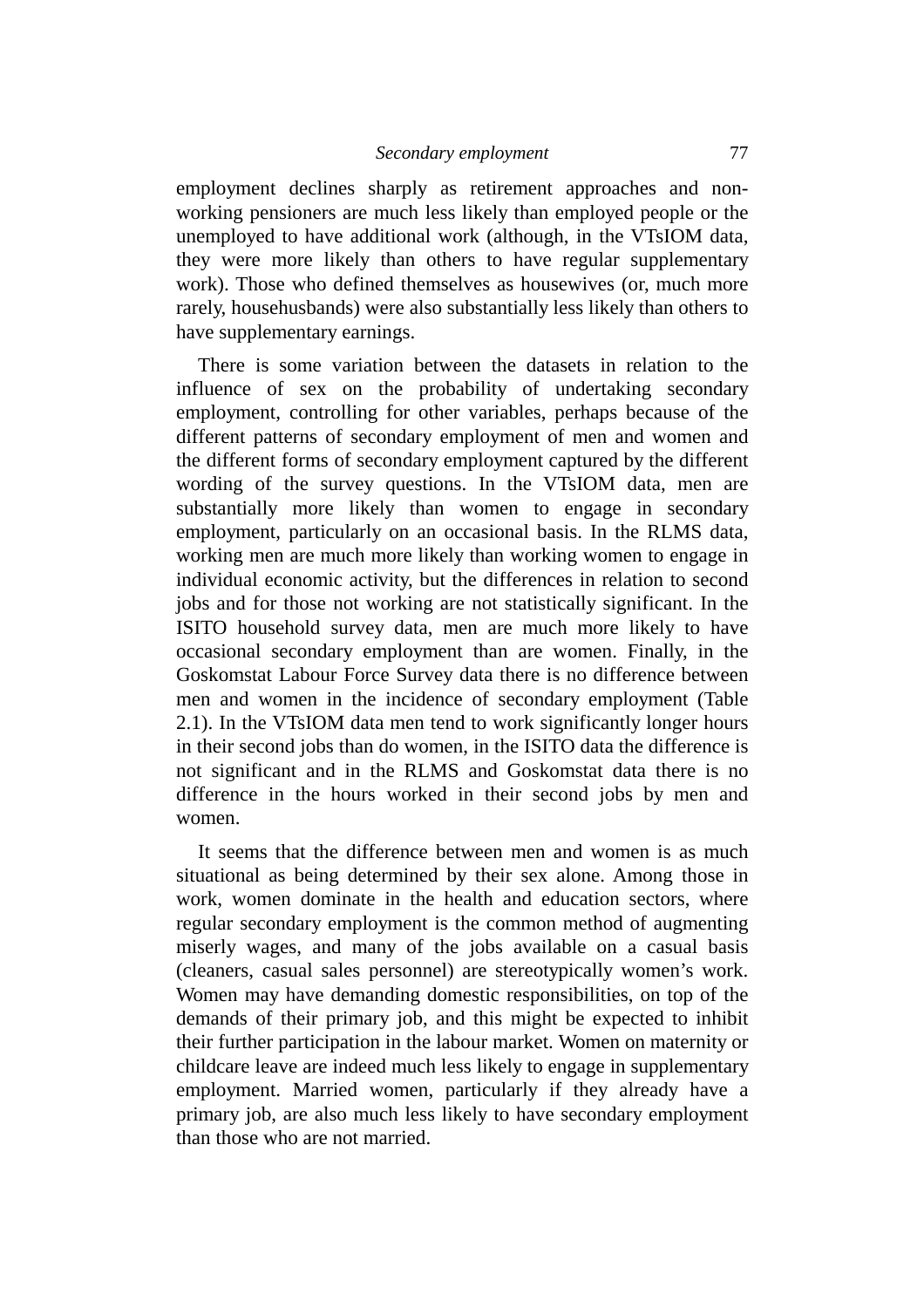From the ISITO interviews it was clear that the stereotype that in case of material difficulties the man must be the first 'to rush to the barricades' is still strong: 'My husband is earning normally for now. If there isn't enough money, let him worry about it'; 'my husband has always earned good money'; 'my husband does not do badly — why should I work?'. While women might expect their husbands to find a second job if the household is short of money, their expectations are by no means always realised. In the ISITO household survey, the heads of 20 percent of non-pensioner couple-headed households said that the household did not even have enough money to buy basic foodstuffs, yet in these households the men were not significantly more likely than their wives to have a second job (in 12 percent of these households only the wife had a second job, in 13 percent only the husband and in six percent both had second jobs, while in 20 percent of the less impoverished households only the husband and in 10 percent only the wife had a second job, with both having second jobs in six percent of cases).<sup>1</sup> The data is not entirely consistent, but, in general, married men are no more inclined than single men to engage in secondary employment, although married men do tend to work significantly longer hours in their secondary employment than do single men in the ISITO and VTsIOM, but not in the RLMS, data (Table 2.23).

In the ISITO and the VTsIOM surveys, the person who was identified as being responsible for bringing the main income into the household (the breadwinner) was substantially more likely to have a second job: a woman breadwinner was much more likely to have regular secondary employment than a man who was not the breadwinner (although, of course, they may have been designated as the breadwinner because they had a second job).<sup>2</sup> On the other hand, there is no evidence that the burden of domestic labour is a serious barrier to secondary employment for women. In the VTsIOM survey in July 1997 women who said that they were responsible for managing the household were not significantly less likely to be engaged in secondary employment than those who did not have that responsibility,

<sup>1</sup> Of course, this disparity will partly reflect the fact that women tend to earn much less than men, so that their secondary earnings are less likely to lift a household out of poverty.

 $2<sup>2</sup>$  All adult members of the household were asked to identify the breadwinner in their household in the ISITO survey, the breadwinner for analytical purposes being identified by majority vote. In general, this turns out to be the highest earning member of the household, whether that be a man or a woman (Kozina, 2000).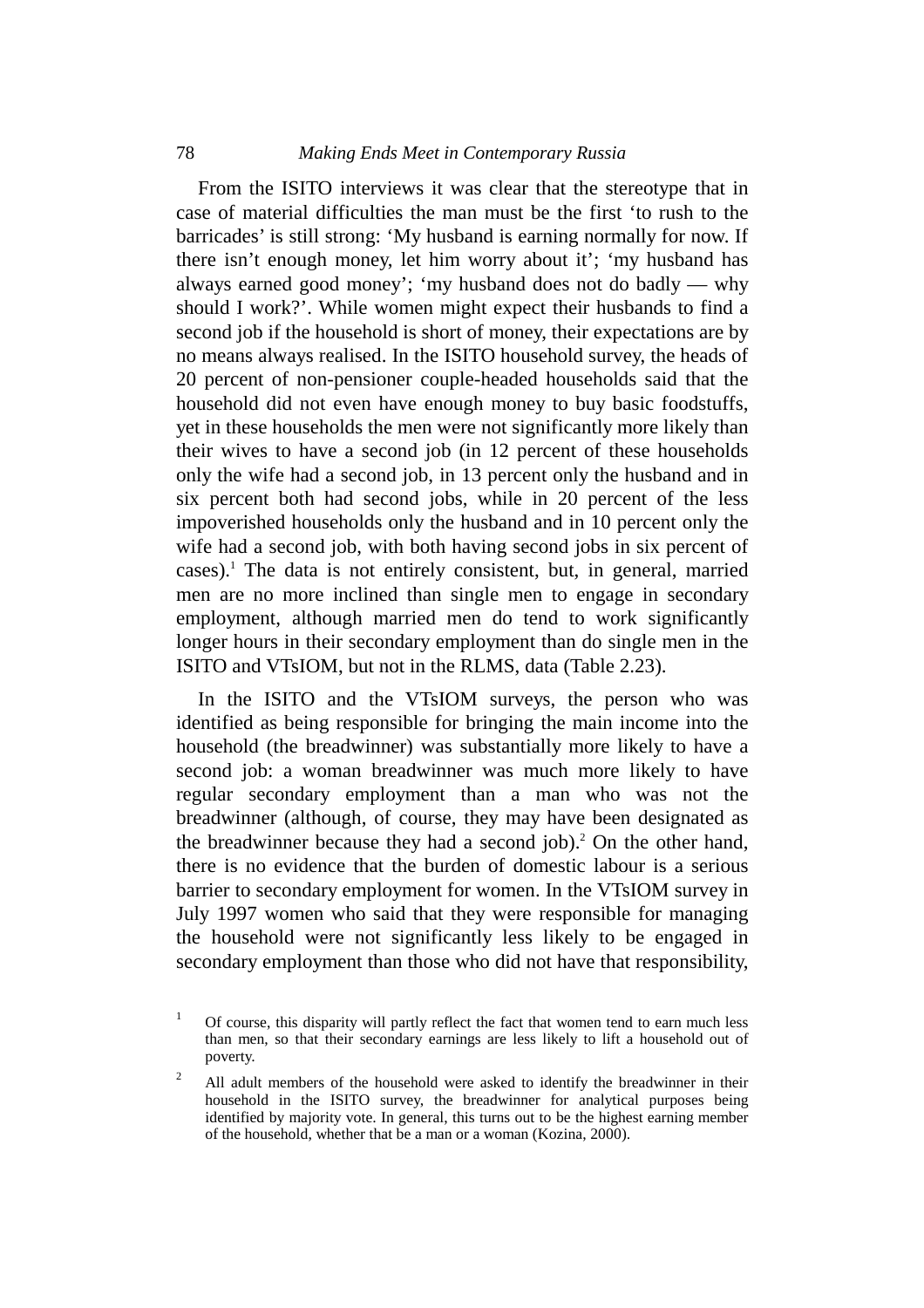although men in such circumstances were less likely to have secondary employment.

In the ISITO household survey women with second jobs devoted significantly (but not substantially  $-22$  against 24 hours per week) less time to housework than did those without second jobs, but secondary employment had no significant impact on the amount of housework that men did (around an average of 10 hours per week). However, although married women are much less likely than single women to have second jobs, when we control for other factors, the amount of time devoted to housework is not a significant variable in determining the probability of having a second job for either men or women. In the RLMS 1998 data, there is no statistically significant difference in the number of hours devoted to housework between either men or women with and without supplementary work although, controlling for other variables, women who devoted more time to domestic labour (including care for children and the elderly) were slightly less likely to have secondary employment  $(p<0.05)$ , while men who had primary jobs were significantly more likely to have secondary employment the *more* time they devoted to housework. It would seem, therefore, that women's obligation to devote an average of 24 hours a week to domestic labour (35 hours, including childcare and care of the elderly, in the RLMS data) is not a barrier to their undertaking supplementary employment: they simply add the hours to those that they already work, while for men helping with the domestic labour is not an alternative to secondary employment as a claim on their time.

Controlling for other socio-demographic factors, the demographic composition of the household does not appear to be a very significant factor in determining the likelihood of engaging in supplementary employment. There are few significant differences in involvement in secondary employment according to whether the head of household is a man or a woman, nor according to whether there are children nor how many children there are in the household, nor how many pensioners or working members there are in the household. Members of households of one or two people are less likely to engage in secondary employment, those of three, four or five more likely to do so, but members of the largest households are not significantly more likely than average to do so, perhaps because such households will already have well-diversified income sources. While married women are substantially less likely than those who are single to be involved in secondary employment, divorced or separated women are more likely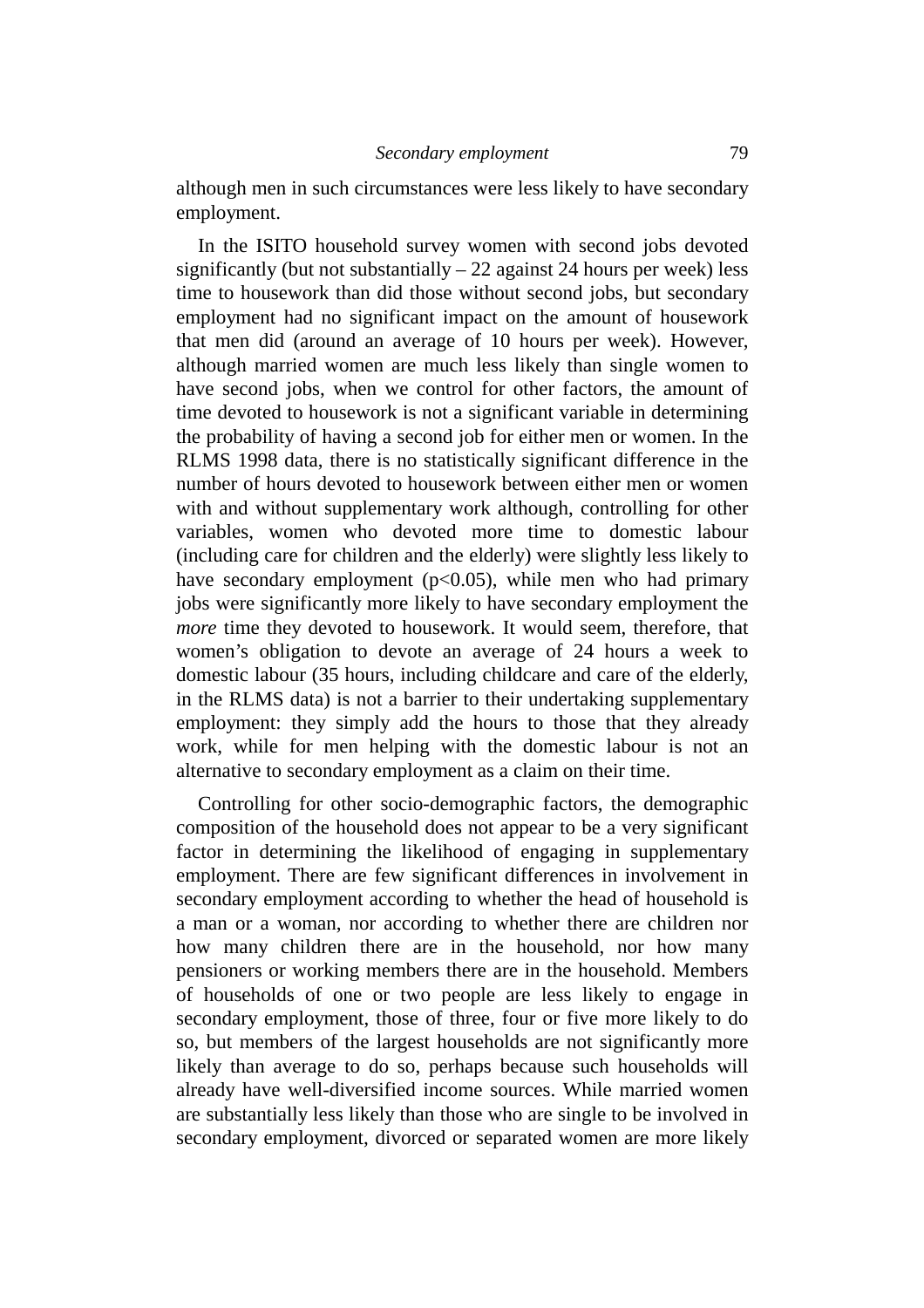to have a second job than are married men. It would seem that married women are more constrained by domestic pressures, but divorced or separated women have more need to supplement their income.

It is striking in the ISITO household survey data, as noted above, that members of households which appear to be more integrated into wider social networks are more likely to engage in secondary employment, a finding which is consistent with the impression derived from the ISITO qualitative interviews that most secondary employment is situational, with offers of work being provided by friends and relatives. It is also very striking that an individual is much more likely to be involved in secondary employment if another household member also has supplementary employment – there does not appear to be a household division of labour in this respect. It rather appears that if the household members are oriented to increasing their income then all pull together. This suggests that subjective factors may play an important role in motivating secondary employment.

# **Subjective factors**

A wide range of economic and socio-demographic variables are only weak predictors of the likelihood of an individual engaging in secondary employment (the pseudo-R-squared for the regressions typically ranging from 0.06 to a high of 0.20). It would seem that the objective socio-demographic factors captured in the regressions do not provide very strong incentives or constraints inducing or impeding people from engagement in secondary employment. This might lead us to surmise that much of the explanation for engagement in secondary employment comes down to situational and subjective factors. From our qualitative work history interviews and our observation within enterprises it seems clear that the dividing line between those involved and those not involved in secondary employment is not determined entirely by objective and socio-demographic characteristics, but also by such social-psychological factors as the individual's activism, enterprise, mobility, initiative, inclusion in social information networks and connections and so on. Some people are more enterprising and energetic than others, and it is these people who are most likely to overcome the barriers and take on additional work to increase their incomes and widen their experience. In all the data sets there is quite a strong relationship between the likelihood of having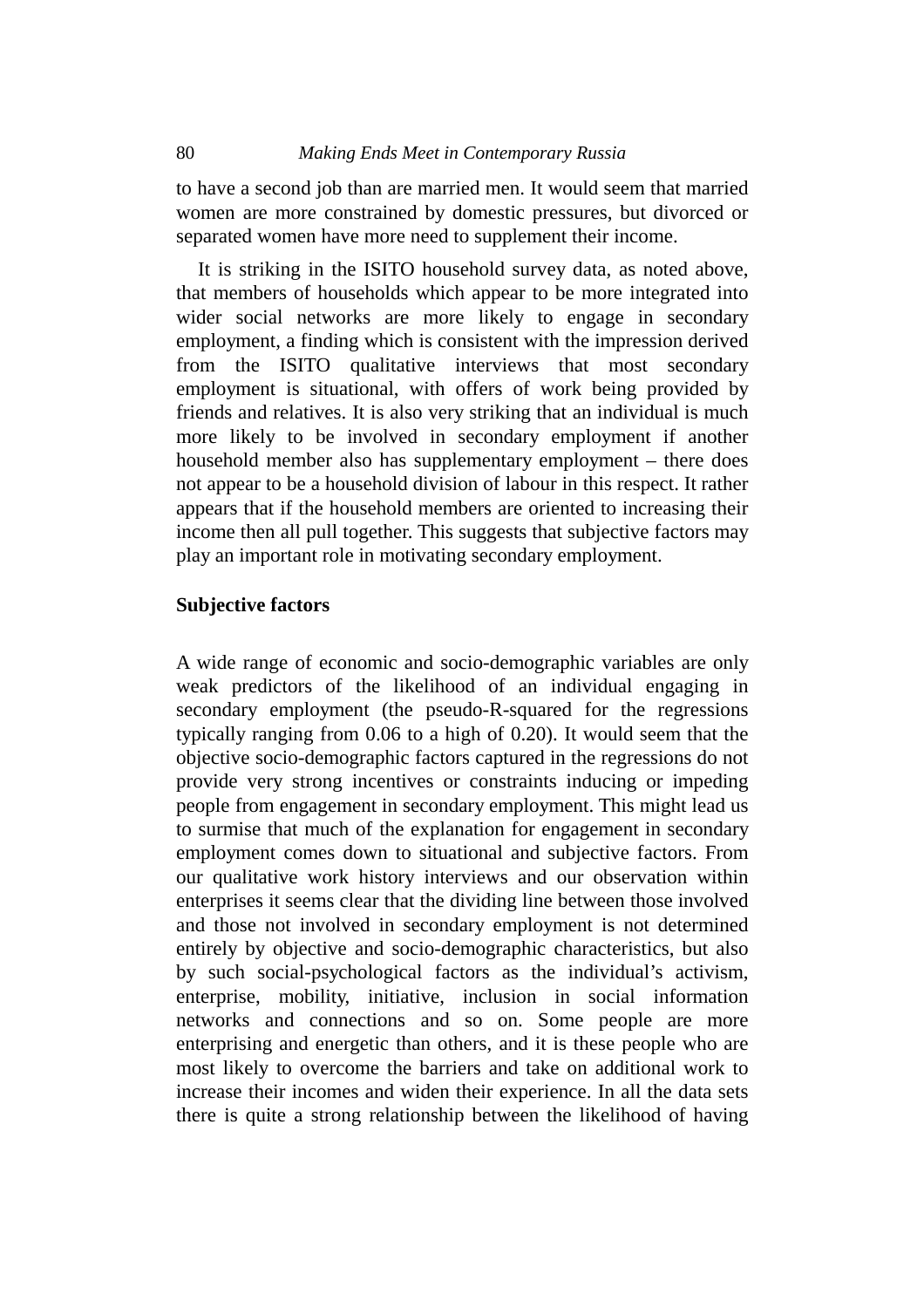additional employment and various indicators of a positive mood and self-image. Broadly speaking, those who are in a good mood are twice as likely to have a second job as those who are in a bad mood, although, of course, it may be that it is having a second job, or at least the income that it brings in, that puts them in a good mood. Those with second jobs are also more confident in their abilities: on both the VTsIOM and the RLMS data those with second jobs are far more likely to be confident that they could get another job in their own profession if they lost their primary job and in the RLMS survey those with second jobs are much more confident that they have the qualities valued in the contemporary economy.

# INCOME FROM SECONDARY EMPLOYMENT

Secondary employment performs a variety of functions for the individual undertaking it. For the vast majority of people, the main explicit motivation for seeking additional employment is to supplement their income. Thus, in July 1997 VTsIOM asked those who either had or wanted to have additional employment what were their motives. Almost three-quarters cited the inadequacy of their main income as a reason for seeking additional work and one in eleven said they needed money to make a large purchase. Taking on additional work may also be a way of trying out a new kind of work, with a view to changing jobs. Thus, one in twelve said they wanted to find more interesting work and, in similar vein, one in twenty saw supplementary work as a way of making useful contacts. One in twenty also said that they wanted something to occupy their spare time. On the other hand, in March and September 1996 respondents were asked whether they would continue with their supplementary job if they could earn a decent wage in their main job, and more than half said that they would, suggesting that there are more than direct pecuniary motives for engaging in secondary employment.

In the Supplement to the October 1997 Labour Force Survey in Komi and Kemerovo, 82 percent of those with supplementary employment said that they had done the work because they wanted to earn more, 13 percent because they were not able to work full-time in their main job (the implication being that this was a result of lay-offs or short-time working), three percent as insurance in case they lost their main job and two percent because it was their hobby. The overt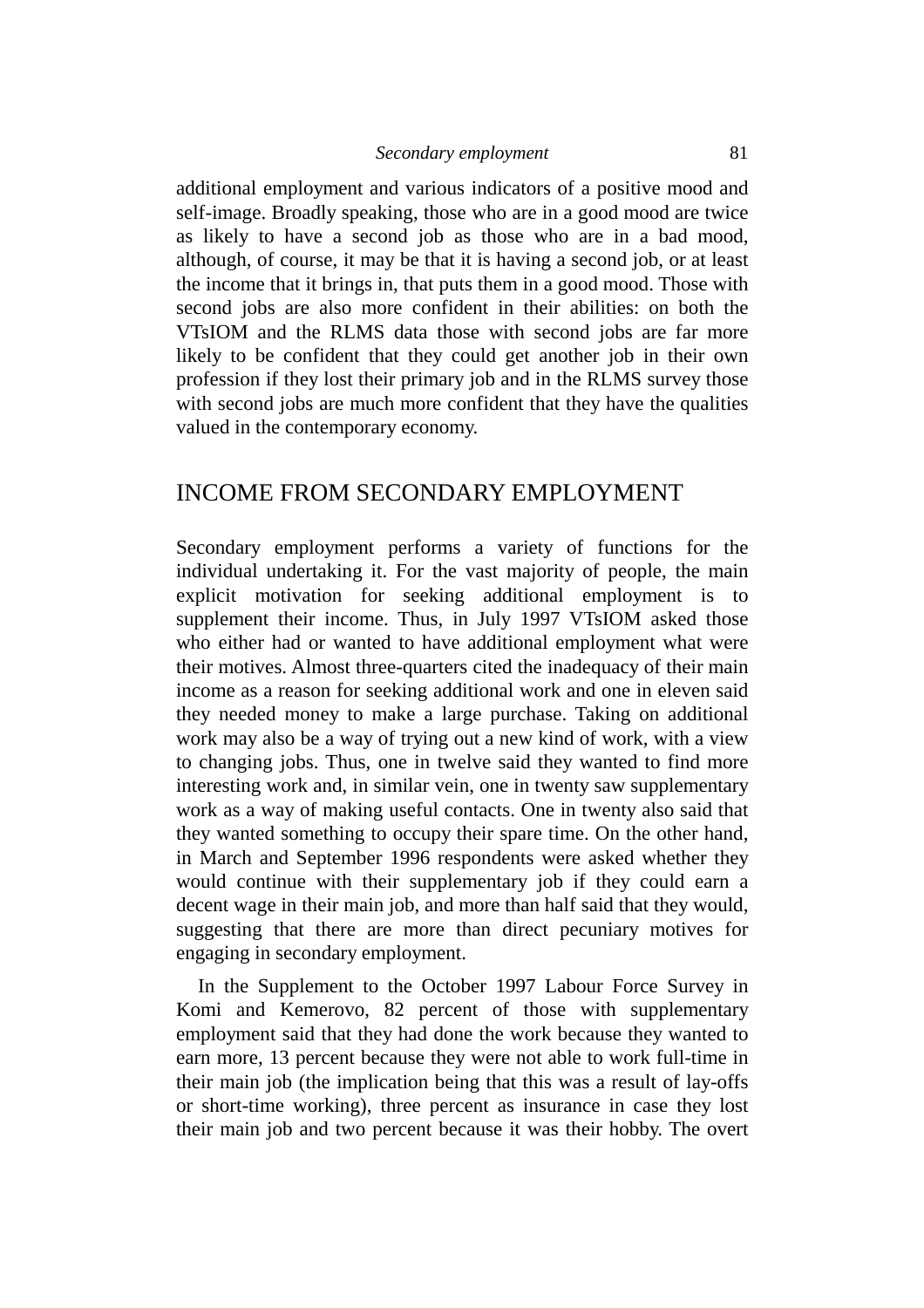#### 82 *Making Ends Meet in Contemporary Russia*

motivation of those respondents to the Institute of Population survey who were working in more than one job was equally clear: eightyeight per cent said that they did more than one job in order to earn more money, one-third in order to get themselves into a more stable situation, 17 percent because they liked it and four percent because their enterprise was at a standstill (ISEPN RAN, 1998).<sup>1</sup>

Although only a minority of the population have regular secondary employment, as much as half the population may be involved in secondary employment at some time of another. Moreover, we have seen that many people earn as much or more from their secondary employment as they do from their primary jobs. To appreciate the economic significance of secondary employment we have to look at its implications for the household budget. How much does it add to the household income, and to what extent does it provide a means by which the most impoverished households are able to make ends meet?

Secondary employment makes a substantial contribution to the money income of many of the households which have such a source of income. In the ISITO work history survey of industrial employees, one-third of respondents reported that their households had earnings from secondary employment and estimated that such earnings contributed on average 23 percent to the household budget. Four per cent of all respondents ranked this as their household's most important source of income, 20 percent ranked it second and six percent ranked it third (usually after primary wages and social benefits). For threequarters of these households, supplementary earnings amounted to less than a quarter of household income, but for ten percent of households it amounted to half or more of their household income. In the ISITO household survey, 60 percent of the heads of the one-third of households which had secondary earnings considered those earnings to be important for the security of the household.

The contribution of secondary earnings to household income revealed by our three main data sources is shown in Table 2.18

<sup>1</sup> When asked why they liked or disliked having more than one job, 88 percent said they liked it because it gave them more money and 38 percent because it gave them more stability, but 61 percent said that they liked it because it gave them better contacts, 39 percent better opportunities and 33 percent more freedom from control. The reasons for disliking having several jobs are predictable: 85 percent noted the heavy workload, 62 percent the lack of free time and eight percent the prevention of career development (ISEPN RAN, 1998, p. 126).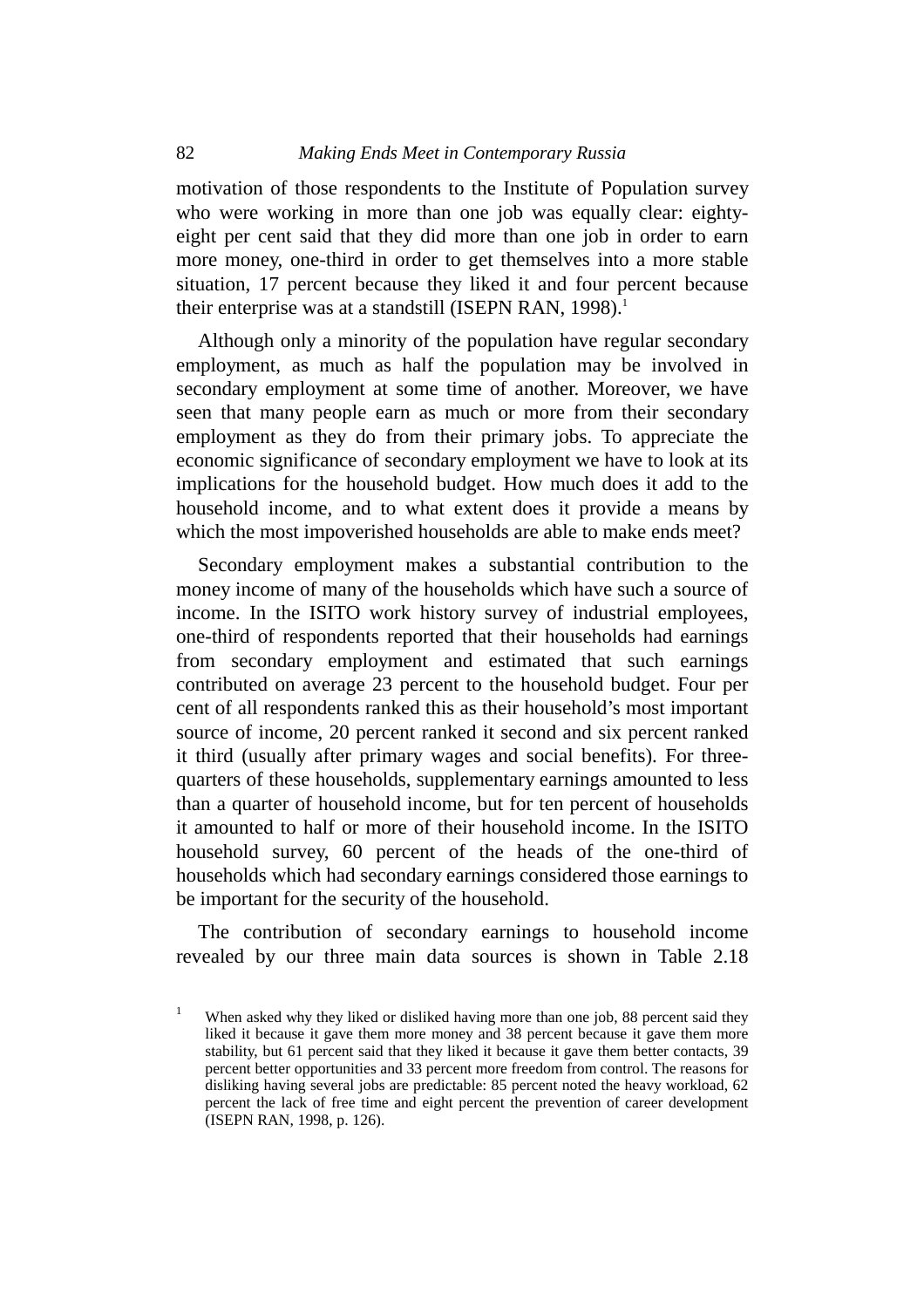$(ISITO)$ , Table 2.19 (RLMS) and Table 2.20 (VTsIOM). The data in each of these surveys is consistent in showing that secondary employment makes a significant and often substantial contribution to the household incomes of those lucky enough to have such a source of income.2 In all three surveys, the median secondary earnings for those households which had such income were the equivalent of about twothirds of the official subsistence minimum for one adult at the time of the survey, falling to a little under half the subsistence minimum in the RLMS data following the 1998 crisis.

Although fewer households reported that they had secondary employment, income from secondary employment makes about the same contribution to the household budget in the RLMS data as it does in the other datasets.<sup>3</sup> The proportion of household income derived from secondary employment is also very similar in all three datasets, with little relationship between household primary income and the absolute level of secondary earnings. The highest income deciles earn proportionately less but absolutely more and the households with no other source of money income earn almost as much as the more prosperous households from secondary employment. Secondary employment makes a very substantial contribution to the household income of the poorest households whose members are fortunate or enterprising enough to have such employment.

- 1 Those households in the ISITO survey in which the head acknowledged a supplementary income but no individuals declared any secondary income or employment (see above, p. 25) reported a higher household income, relative to the reported individual incomes of household members, than others, indicating that supplementary income was allowed for in the reported household income. Examination of the data suggests that unreported secondary income has a bigger impact on the analysis of the composition of household income than on its reported totals and it does not affect the conclusions regarding the determinants of secondary employment.
- 2 This leaves aside the question of the extent to which secondary incomes are available to the household budget. Culturally, there is a fairly well-established understanding in Russia that secondary earnings are at the disposal of the individual, a phenomenon which is common in other countries (Pahl, 1980, p. 320). This practice would appear to be confirmed by the fact that, in the ISITO data, in households with declared secondary earnings, but not in those without secondary employment, the declared individual incomes of household members are significantly higher (by almost 20 percent) than the household income reported by the head of household. This would imply that only about a third of individual secondary earnings are at the disposal of the household.
- 3 This might be partly a result of non-payment and the fact that the RLMS data relates to the previous month, the ISITO data to the average income (over the past three months), thus many more RLMS than ISITO households reported little or no money income. Non-payment affects secondary income much less, since people have little reason to work in second jobs if they are not paid.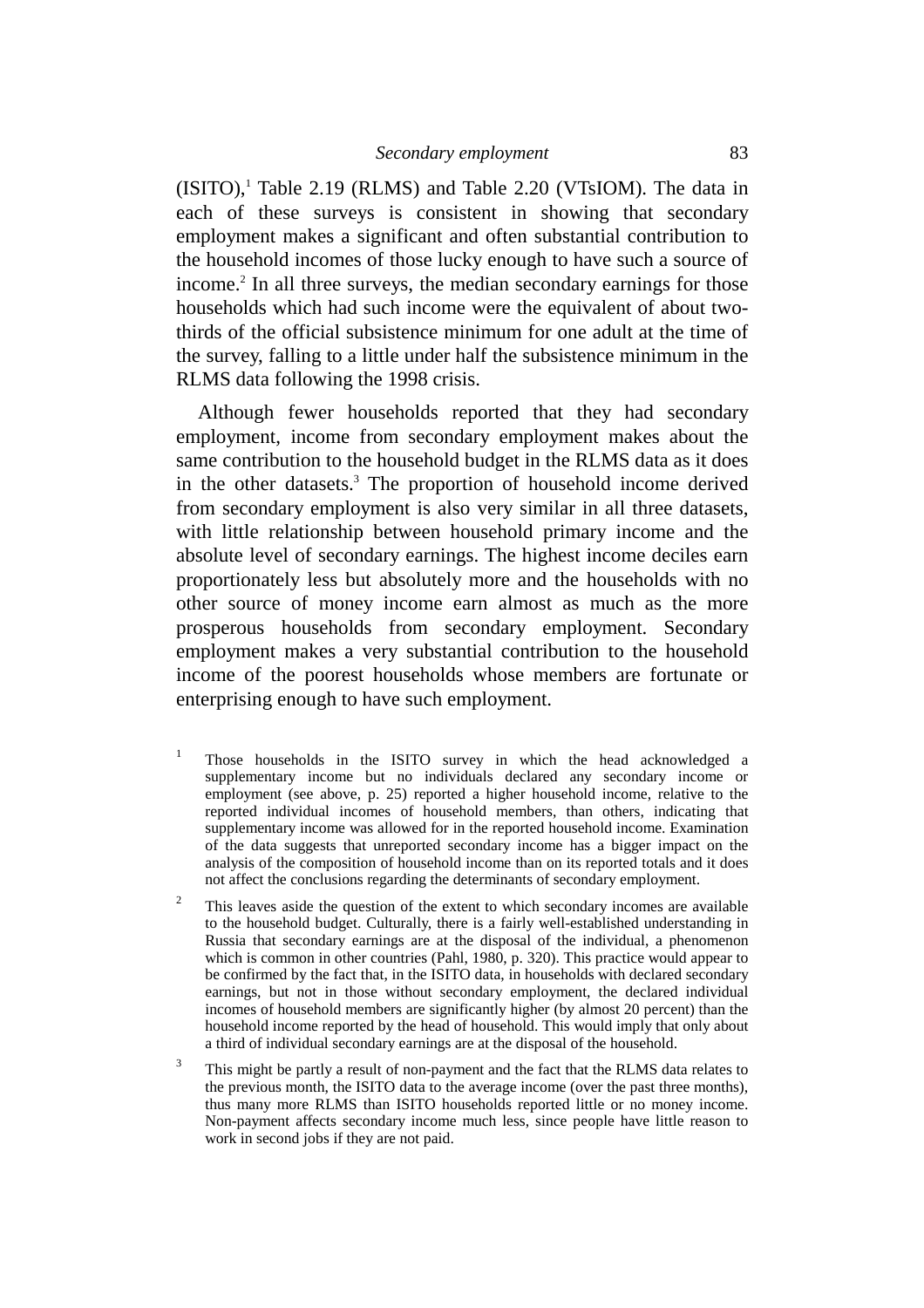*Table 2.18: Percentage of household income contributed by supplementary earnings by household income ranking (ISITO household survey data).* 

| Ranking by<br>household<br>income per head<br>net of secondary<br>earnings by city | Mean<br>percentage of<br>household<br>income (all<br>households) | Percentage of<br>households<br>with reported<br>secondary<br>income | Mean percentage<br>of household<br>money income<br>(only households)<br>with secondary<br>income) | Median<br>secondary<br>income of<br>households<br>with such<br>income<br>(roubles) |
|------------------------------------------------------------------------------------|------------------------------------------------------------------|---------------------------------------------------------------------|---------------------------------------------------------------------------------------------------|------------------------------------------------------------------------------------|
| First decile                                                                       | 22                                                               | 40                                                                  | 55                                                                                                | 365                                                                                |
| Second decile                                                                      | 7                                                                | 23                                                                  | 30                                                                                                | 300                                                                                |
| Second quintile                                                                    | 4                                                                | 18                                                                  | 24                                                                                                | 300                                                                                |
| Third quintile                                                                     | 3                                                                | 17                                                                  | 20                                                                                                | 300                                                                                |
| Fourth quintile                                                                    | 3                                                                | 18                                                                  | 19                                                                                                | 300                                                                                |
| Ninth decile                                                                       | 3                                                                | 18                                                                  | 17                                                                                                | 500                                                                                |
| Tenth decile                                                                       | 4                                                                | 22                                                                  | 17                                                                                                | 500                                                                                |
| Total                                                                              | 6                                                                | 21                                                                  | 28                                                                                                | 300                                                                                |
| N                                                                                  | 3723                                                             | 3723                                                                | 788                                                                                               | 788                                                                                |

*Note: The first decile includes 29 households whose sole income was from secondary employment. The dollar exchange rate at the time of the survey was 6.13. Household income excludes loans and gifts.* 

The fact that the lowest income households are the most likely to have secondary employment, and that their earnings from secondary employment are almost as substantial as those of the more prosperous households, would seem strongly to support the view that secondary employment is a very important component of the household survival strategies of the lowest income households. However, the data has to be interpreted cautiously. Many of these households have low (or no) money income net of secondary earnings because household members have decided to concentrate their efforts on what they report as secondary employment. Some of these people have kept their formal registration as employees of declining enterprises, but in fact their real jobs are in much better paid unregistered employment, or they put their efforts into more lucrative entrepreneurial activity. Others who are working in unregistered employment report that they have no primary job, because they have no registered place of work.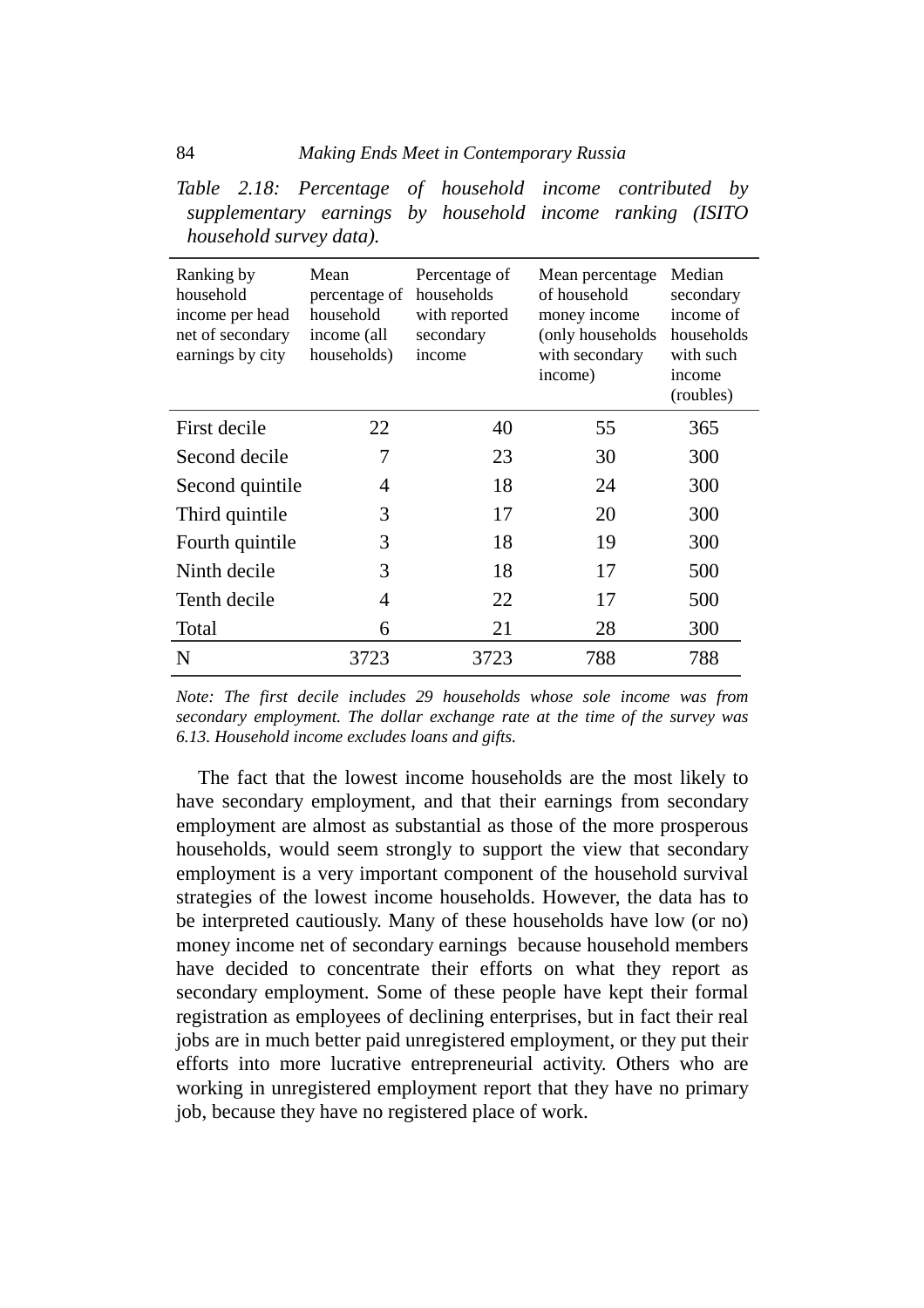|        |  | Table 2.19: Percentage of household money income contributed by |  |  |
|--------|--|-----------------------------------------------------------------|--|--|
|        |  | supplementary earnings, by household income ranking (RLMS 1994– |  |  |
| 2000). |  |                                                                 |  |  |

| Ranking by<br>household money<br>income per head<br>net of secondary<br>earnings by<br>region | Mean<br>percentage of<br>household<br>money income<br>(all<br>households) | Percentage of<br>households<br>with reported<br>secondary<br>income | Mean percentage<br>of household<br>money income<br>(only households)<br>with secondary<br>income) | Median<br>secondary<br>income of<br>households<br>with such<br>income $(\$)$ |
|-----------------------------------------------------------------------------------------------|---------------------------------------------------------------------------|---------------------------------------------------------------------|---------------------------------------------------------------------------------------------------|------------------------------------------------------------------------------|
| No income                                                                                     |                                                                           | 17                                                                  |                                                                                                   | 39                                                                           |
| First decile                                                                                  | 14                                                                        | 24                                                                  | 59                                                                                                | 31                                                                           |
| Second decile                                                                                 | 7                                                                         | 19                                                                  | 37                                                                                                | 28                                                                           |
| Second quintile                                                                               | 5                                                                         | 15                                                                  | 30                                                                                                | 28                                                                           |
| Third quintile                                                                                | 3                                                                         | 12                                                                  | 25                                                                                                | 29                                                                           |
| Fourth quintile                                                                               | $\overline{2}$                                                            | 11                                                                  | 21                                                                                                | 34                                                                           |
| Ninth decile                                                                                  | 2                                                                         | 13                                                                  | 19                                                                                                | 38                                                                           |
| Tenth decile                                                                                  | $\overline{2}$                                                            | 12                                                                  | 16                                                                                                | 42                                                                           |
| Total                                                                                         | 6                                                                         | 15                                                                  | 38                                                                                                | 32                                                                           |
| N                                                                                             | 18548                                                                     | 18548                                                               | 2703                                                                                              | 2703                                                                         |

*Note: Money income excludes loans and gifts. Nine percent of households reported no (or negative) money income, other than that from secondary employment, varying from five percent in 1994 and 2000 to 17 percent in 1996 (those with negative money income had made a net cash loss on domestic production). Distributions do not differ significantly from year to year, except that the proportion of those with no income engaged in secondary employment fell from 24 percent in 1994 to 10 percent in 1996 and increased to 32 percent in 2000 (this partly reflects changes in the extent of non-payment of wages and benefits, since those with no income as a result of non-payment are much less likely to have secondary employment). The median secondary income of all households is the mean of the medians in each round. The median increased from \$25 in 1994 to \$58 in 1996, then fell to \$17 in 1998 and \$22 in 2000, reflecting the collapse of the rouble in August 1998.* 

Agricultural workers were notorious even in the soviet period for putting all their effort into their private plots and, in the RLMS data, agricultural workers were twice as likely to have no net money income, accounting for 17 percent of those with primary employment in households with no net money income. In the ISITO data, 90 percent of those in households with no net income who had supplementary employment were self-employed or worked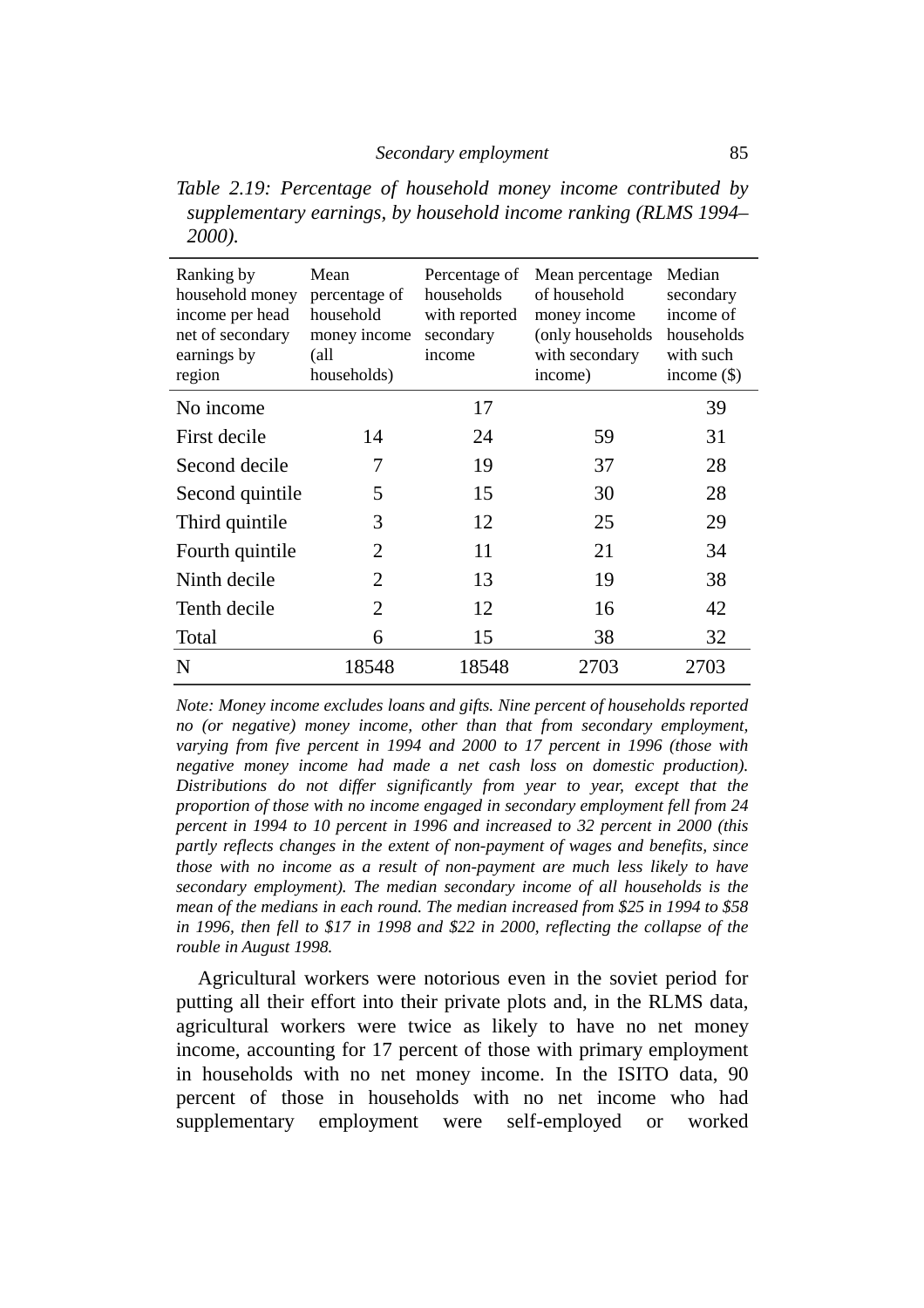## 86 *Making Ends Meet in Contemporary Russia*

unregistered in very small private businesses in the lucrative branches of trade, finance and repairs. In the RLMS survey, 38 percent of the second jobs of those from households with no other income were in occupations in transport, trade and catering, the predominant spheres of unregistered employment.

*Table 2.20 Percentage of household money income contributed by supplementary earnings, by household income ranking (VTsIOM March 1993–May 1998, weighted data).* 

| Ranking by<br>household money<br>income per head<br>net of secondary<br>earnings by region (all<br>and month | Mean<br>percentage of<br>household<br>money income<br>households) | households<br>secondary<br>income | Percentage of Mean percentage Median<br>of household<br>with reported money income<br>(only households households<br>with secondary<br>income) | secondary<br>income of<br>with such<br>income<br>(thousand<br>roubles) |
|--------------------------------------------------------------------------------------------------------------|-------------------------------------------------------------------|-----------------------------------|------------------------------------------------------------------------------------------------------------------------------------------------|------------------------------------------------------------------------|
| No Income                                                                                                    |                                                                   | 45                                |                                                                                                                                                | 386                                                                    |
| First decile                                                                                                 | 9                                                                 | 17                                | 52                                                                                                                                             | 218                                                                    |
| Second decile                                                                                                | 5                                                                 | 15                                | 35                                                                                                                                             | 192                                                                    |
| Second quintile                                                                                              | 4                                                                 | 12                                | 29                                                                                                                                             | 216                                                                    |
| Third quintile                                                                                               | 3                                                                 | 11                                | 27                                                                                                                                             | 253                                                                    |
| Fourth quintile                                                                                              | 3                                                                 | 12                                | 24                                                                                                                                             | 299                                                                    |
| Ninth decile                                                                                                 | 3                                                                 | 13                                | 24                                                                                                                                             | 389                                                                    |
| Tenth decile                                                                                                 | 3                                                                 | 15                                | 22                                                                                                                                             | 558                                                                    |
| Total                                                                                                        | 5                                                                 | 13                                | 36                                                                                                                                             | 267                                                                    |
| N                                                                                                            | 102167                                                            | 104451                            | 13758                                                                                                                                          | 15447                                                                  |

*Note: Data before January 1994 and after January 1997 relates only to the secondary earnings of the respondent (between those dates the respondent accounted for all secondary earnings in 87 percent of households with secondary earnings). Income is indexed to January 1996 prices, at which time the subsistence minimum for working adults was 388,600 roubles and the dollar exchange rate was 5560. 1210 households reported a total money income less than or equal to that reported from secondary employment.* 

Although the lowest income households are the most likely to have secondary earnings, and secondary earnings make up the highest proportion of their household budgets, secondary employment makes only a marginal contribution to the relief of poverty. Since many low income households earn very little from their secondary employment,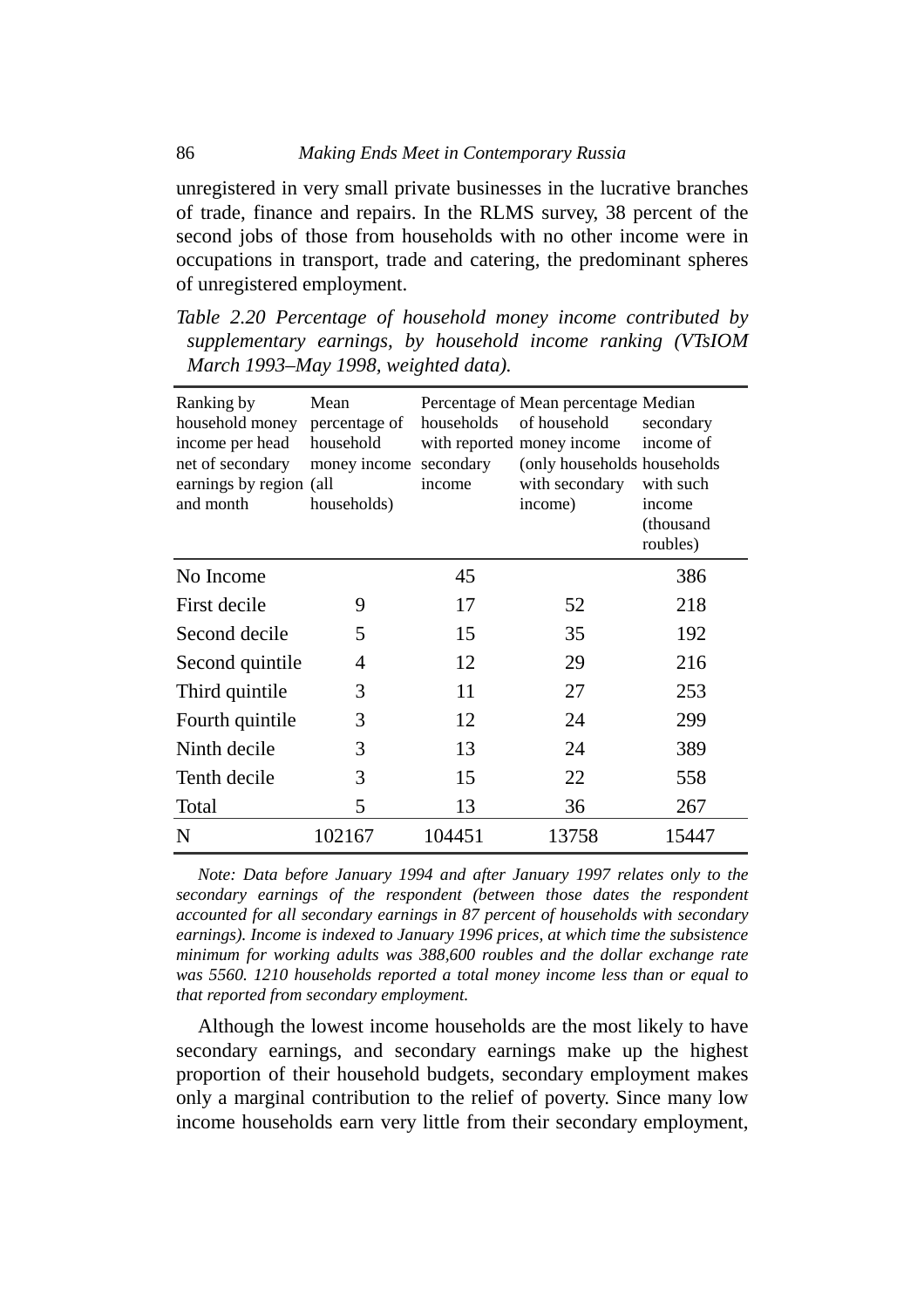reported secondary employment only reduces the incidence of poverty (defined in relation to the official subsistence minimum) by about two percentage points in both the ISITO and the RLMS survey data (allowing about five percent of the households which would otherwise be in poverty to rise above the poverty line). If, in the ISITO data, we add to the reported household income of every household which appears to have undeclared secondary employment a sum equal to that earned by those who declare such employment, the effect is to increase the mean household income by about 10 percent uniformly across all the income groups, reducing the incidence of poverty by about six percentage points: a significant, but not substantial contribution to the survival prospects of the Russian household (Clarke, 2001).

To investigate the hypothesis that secondary employment can be considered to be an element of a household survival strategy, we have to look more closely at the relationship between individual and household income and the decision to undertake secondary employment.

# SECONDARY EMPLOYMENT AS AN ELEMENT OF A HOUSEHOLD SURVIVAL STRATEGY

The majority of people say that they take on secondary employment in order to increase their incomes, and secondary employment can make a substantial contribution to the household budgets of those who undertake it. However, the data considered in the previous section suggests that there is little variation in either the incidence of secondary employment or the amount earned according to the level of household income net of secondary earnings. It would seem *prima facie* more plausible to argue that secondary employment is a means by which those who have the initiative, incentive and opportunity to do so supplement their basic income regardless of their material situation, than that it can be seen as a particular response to a crisis of household subsistence. In this section we will look more closely at the data to ask to what extent individuals and households undertake secondary employment in response to financial and other difficulties.

Secondary employment was the traditional way in which households increased their incomes in the soviet period and the traditional forms of secondary employment persist today,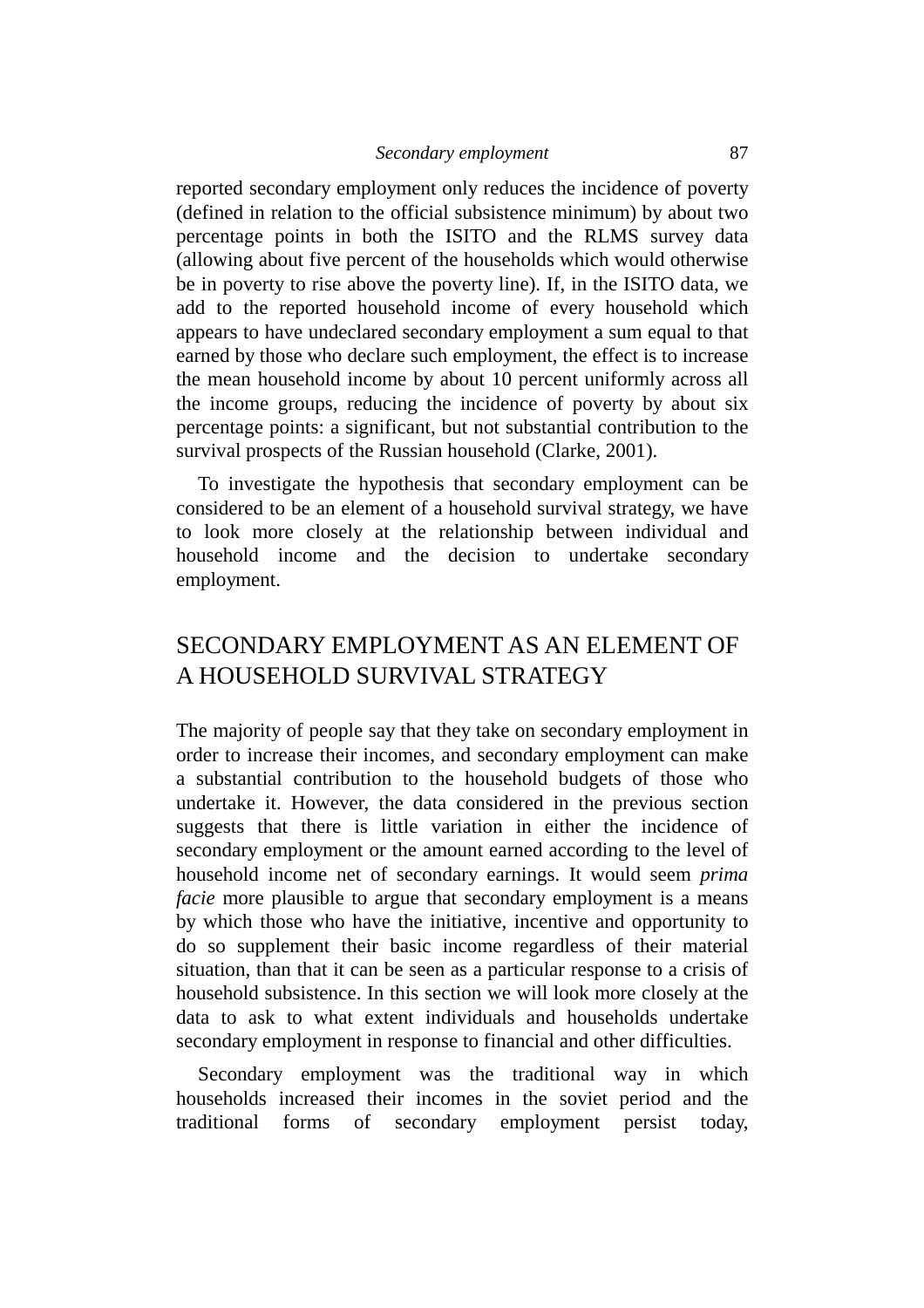supplemented by new forms of casual, part-time and self-employment opened up by the growth of small businesses and the new market economy. But the opportunities for secondary employment are restricted by the limited demand for such employees on the part of employers, by the limited possibilities of self-employment and by the constraints imposed by the demands of a primary job or domestic responsibilities. Access to supplementary employment tends to depend on having the appropriate personal connections, since most hiring is on the initiative of the employer who seeks an employee through such connections. Thus, about half the population say that they are unable to undertake secondary employment for one reason or another, while three times as many people would like to have additional employment as in fact have it.

Those who already work long hours in their main job or have heavy domestic responsibilities do not have the time and energy to engage in secondary employment, while those who do not have the required professional or personal skills or, even more important, the connections necessary to get such work are largely excluded from the secondary labour market. The better-off earn much more from supplementary employment than do the poor, but such employment makes a greater relative contribution to the household income of the poorest households because their incomes without such an addition are so low. For those without specific and appropriate skills and connections, supplementary employment entails working long additional hours for a fairly meagre reward. Those least favoured in the primary labour market also tend to be those least successful in the secondary labour market, being less likely to have secondary employment and earning less when they do have it. Thus the evidence tends to indicate that informal employment provides a larger and more diversified source of household income for those households which are able to take advantage of their opportunities rather than a means by which the disadvantaged can compensate for the collapse of their money incomes.

This conclusion is supported by the fact that there does not appear to have been a dramatic growth in secondary employment since the soviet period, and there is no evidence that its incidence increased as the economy moved deeper into crisis. The incidence of secondary employment is not particularly high by international standards, particularly when we take into account the fact that much of the work characterised as secondary employment in Russia is a substitute for the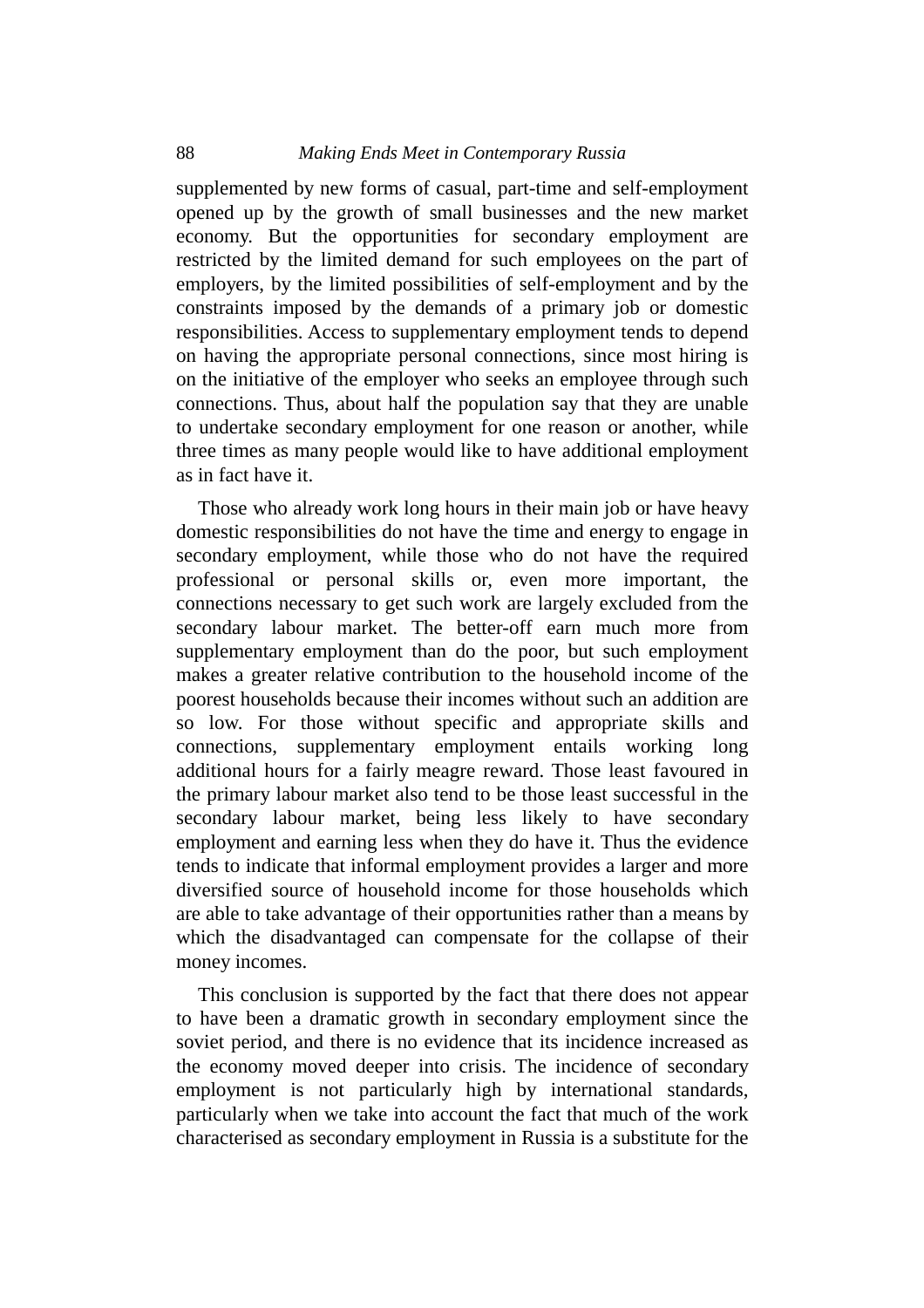overtime working and part-time and casual primary employment that is common in other countries.

The August 1998 crisis had a very uneven impact and it hit some households particularly hard, but it seems to have had little impact on the incidence of secondary employment. According to the RLMS data, there was a significant increase in the incidence of individual economic activity in 2000 compared with the mid-1990s, but changes in individual circumstances seem to have had little impact on the incidence of secondary employment. Those who had suffered most in the crisis, comparing their situation in 1998 with that in 1996, seem to have been more likely to have changed jobs but not more likely to have taken on supplementary employment in 2000, while the only significant impact of a relative decline in household money income was a reduction in spending, particularly on food. The Goskomstat Labour Force Survey data suggests a marked increase in the incidence of secondary employment in 1999 over 1998, with a subsequent decline in 2000 (though changes in methodology mean that the data are not strictly comparable). This increase was concentrated on secondary self-employment and in the traditional branches of the economy, suggesting that it was a demand-side response to temporary labour shortages as production increased.

If secondary employment were an important element of the survival strategies of those in most distress, we would expect those suffering from the non-payment of wages and benefits, lay-offs and short-time working to be more likely than others to undertake secondary employment. However, we have seen that, apart from long-term layoffs which leave the victim with the time to find and do additional work, such misfortunes have no significant impact on the probability of undertaking secondary employment (except that RLMS respondents who had not been paid their wages were more likely to have engaged in individual economic activity).

If the primary motive for undertaking secondary employment were to make up for a shortfall in household income, then we would expect those with lower household incomes per head to be more likely to have second jobs. In fact, those with lower household incomes are significantly less likely to have secondary employment, but this is to be expected because secondary employment significantly increases household income, so the relevant measure is the household income net of all secondary earnings.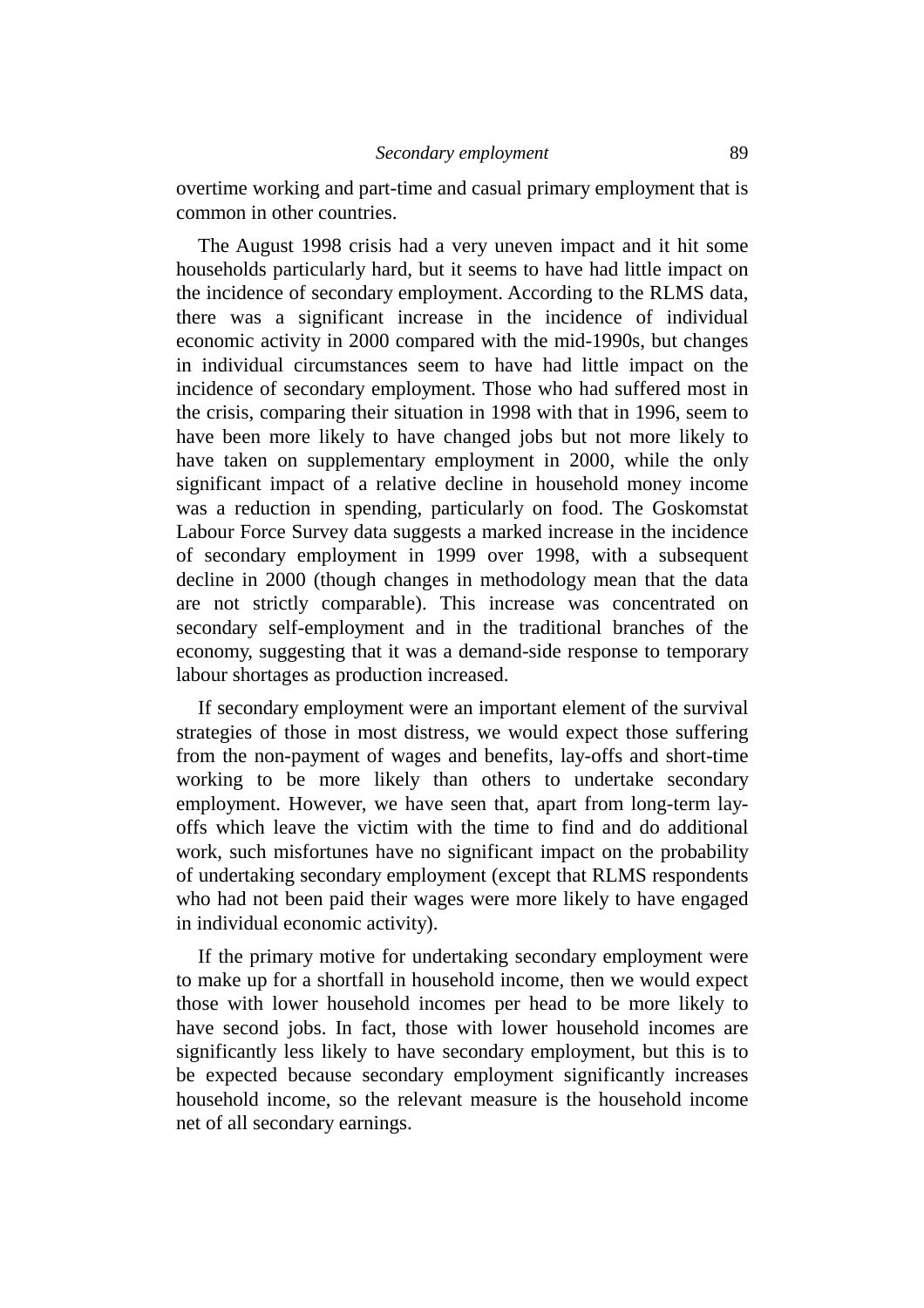Tables 2.24 to 2.28 report the results of a series of regressions exploring the probability of undertaking secondary employment and of undertaking regular as opposed to occasional secondary employment. In the VTsIOM data there is a significant negative relationship between household income per head, net of secondary earnings, and the probability of engaging in secondary employment, and particularly with having a regular second job, but the relationship to household income is not monotonic. In the other data sets there is no significant functional relationship with household income, but in general, as we have seen in the last section, the groups with the lowest monetary incomes are significantly more likely than average to have secondary employment, while those in higher income groups are generally more likely to have secondary employment than those with middle incomes. $<sup>1</sup>$ </sup> However, as noted in the last section, many households have a low household income, net of secondary earnings, because their members have chosen to concentrate their efforts on lucrative secondary employment and either do not work in a primary job, or retain their registration in a low-paying job which makes few, if any, demands on them in order to maintain their work record and pension rights. Thus, the direction of causality is by no means clear. Some households will have low or no monetary income net of secondary employment because they have decided to concentrate their household resources on the latter, which is an entirely rational strategy when we remember that hourly earnings from secondary employment tend to be considerably higher than earnings from primary jobs. To identify the direction of causality we need to relate the decision to undertake secondary employment to the household income prior to that decision.

In principal the RLMS data, which is a panel survey, enables us to explore the dynamics of household decision-making by relating the

1

In order to allow for temporal and regional variations, the variable used in the VTsIOM analysis is the income from primary employment (or household income per head, net of secondary earnings) relative to the average reported in the relevant survey in the same region (11 geographical regions) and the same type of population centre (ten types, ranging from national capitals to villages). In the analysis of the RLMS data the wage (household income per head, net of secondary earnings) is last month's wage (income) relative to the mean in the survey site in that round of the survey and in the ISITO data it is the average wage (income) relative to the mean of each city. In the latter two surveys household income is the aggregate of reported individual incomes, which tends to be a littler higher than that reported by the head of household. The reported results are not affected by the choice of income measure. Since neither logarithmic nor quadratic nor cubic income functions fit the data very well, income is included in the regressions presented here in the form of dummy variables representing income deciles.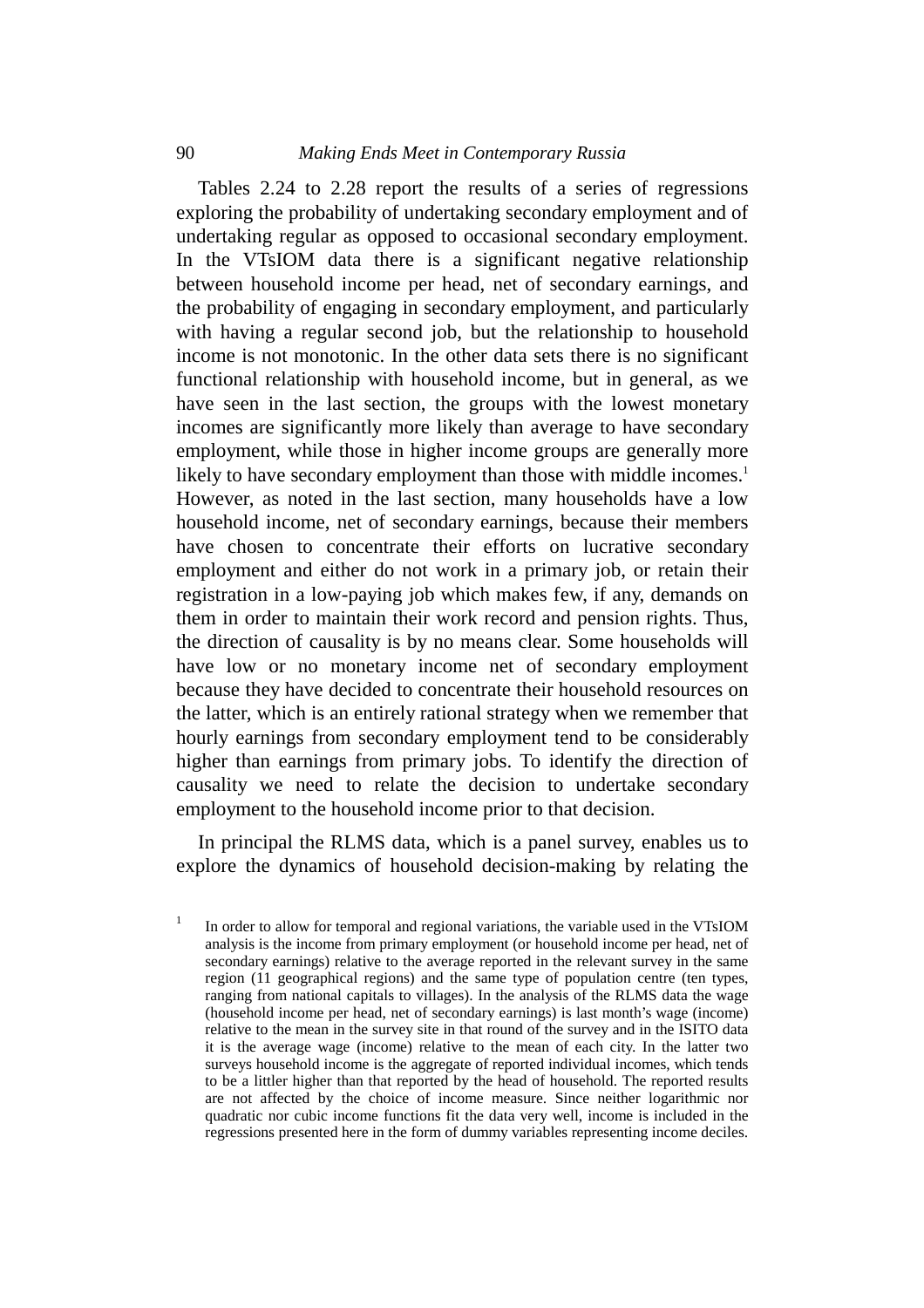engagement in secondary employment to the circumstances of the household in previous rounds of the survey. Unfortunately, attempts to use the RLMS panel data to investigate changes over time were completely inconclusive, with a variety of objective and subjective measures of individual and household income in previous rounds having absolutely no relation to the decision to undertake secondary employment. This does not mean that there is no relationship, since most of the RLMS data on income and employment relates only to the month prior to the survey, so the comparison of two months one or two years apart may be a poor indicator of changing circumstances, since there are substantial fluctuations in earnings month by month at both the individual and the aggregate levels. For example, the average money wage reported by those interviewed by RLMS in December 2000 was more than double that of those interviewed in September and that reported in January 1999 (though only eight respondents) was almost three times that reported in November 1998!

So far we have looked at the relationship between household income and the decision to undertake secondary employment. However, it may be that people make their secondary employment decisions not so much on the basis of the circumstances of the household, but on the basis of their own personal circumstances, particularly if, as is still the common custom in Russia, the individual has some claim on secondary earnings for his or her personal spending. In this case we would expect the decision to undertake additional employment to be more sensitive to the primary wage received by the individual than to the income of the household as a whole. However, we would expect the level of the primary wage to affect the incentives to undertake primary employment in two contrary directions. On the one hand, those who earn less in their first job are more likely to need to take a second job to supplement their income. On the other hand, we might expect those who earn more in their primary jobs also to be able to earn higher wages in a second job and so to have more incentive to take on such a job. In general, it seems to be the former tendency that prevails. Although in the VTsIOM data the individual wage is not significant in determining the probability of engaging in secondary employment, in the RLMS data there is a significant inverse logarithmic relation between the wage earned in the primary job and the probability of having a second job or engaging in individual economic activity. The relationship is weaker in the ISITO data, only being significant in relation to occasional secondary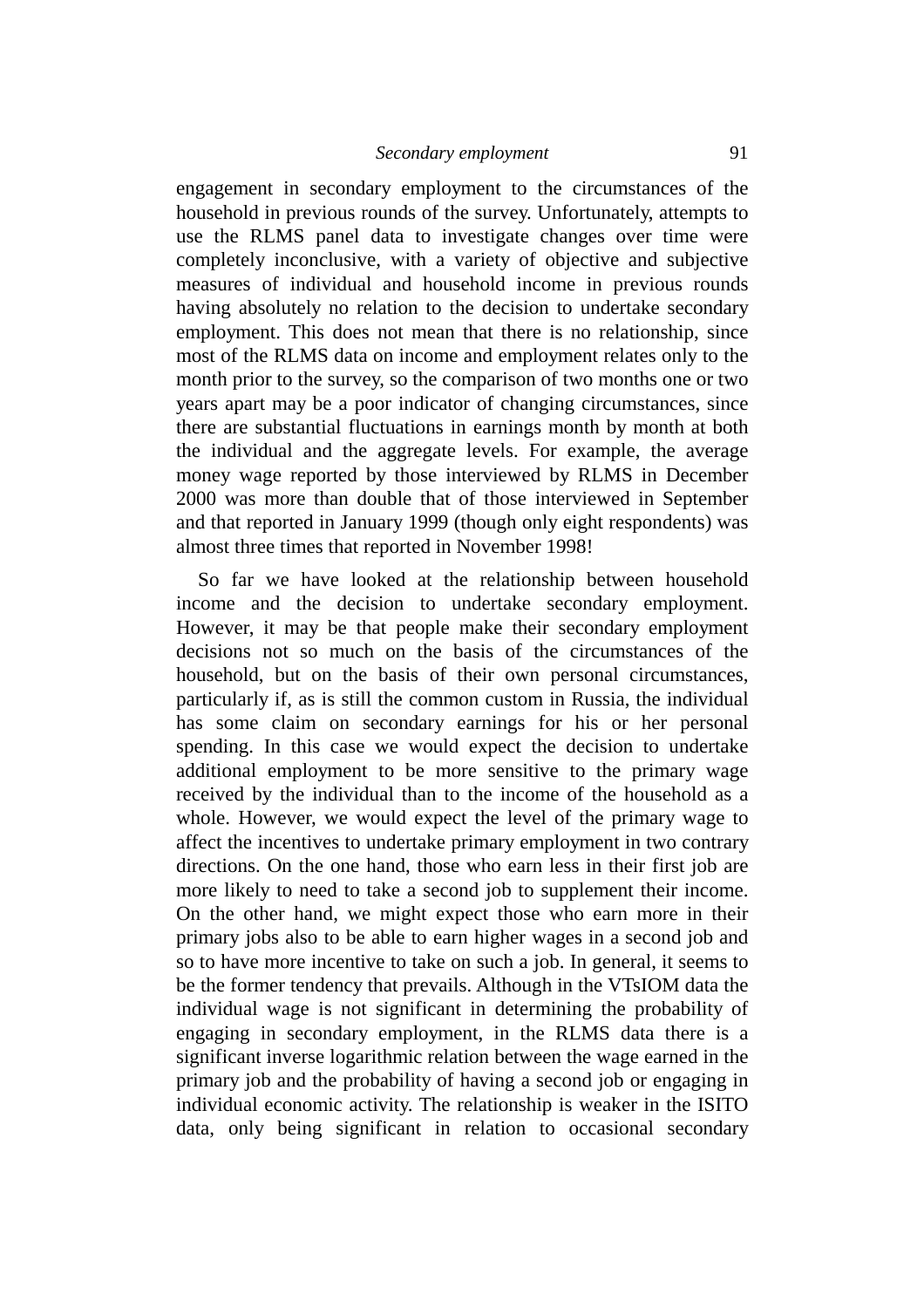employment (and of having worked in a second job in the previous month). This data suggests that necessity is a stronger factor than opportunity in determining the probability of engaging in secondary employment.

There is no evidence that a fall in wages makes people more inclined to undertake secondary employment. In the VTsIOM data, those who said that their primary wage had increased relative to prices were slightly more likely to have secondary employment than those whose real wage had fallen (although we only have this data for January 1997 and January 1998). In the RLMS data there is no significant relationship between change in primary wage income between rounds and the probability of having secondary employment.

The fact that the individual wage appears to be a more significant determinant of the probability of engaging in secondary employment than is the household income might suggest that secondary employment decisions are part of individual rather than household earning strategies. This supposition is supported by examination of the relation between the secondary employment decisions of individuals within households. In a household strategy it makes sense for the highest earner to put in the extra working hours needed to raise the household income, but in fact, in the ISITO household survey data, in couple-headed households the lower-earner is slightly more likely than the higher earner to take on a second job, as can seen in Table 2.21, suggesting that low-earners seek to supplement their income regardless of the situation of other household members.

This conclusion is reinforced by the fact that the income and employment situation of other household members has no impact on the decision to undertake secondary employment if the relevant variables are inserted into the regressions, expect that, paradoxically, an individual is much more likely to undertake secondary employment if other household members also have second jobs. This suggests that employment decisions are not made as part of a household employment strategy, which would imply that there would be a household division of labour, with the highest earner being fully committed to the labour market, but rather that employment decisions are taken more or less independently by household members, with a 'demonstration effect' by which the successful experience of one household member in the secondary labour market induces others to follow, and perhaps a degree of positive or negative household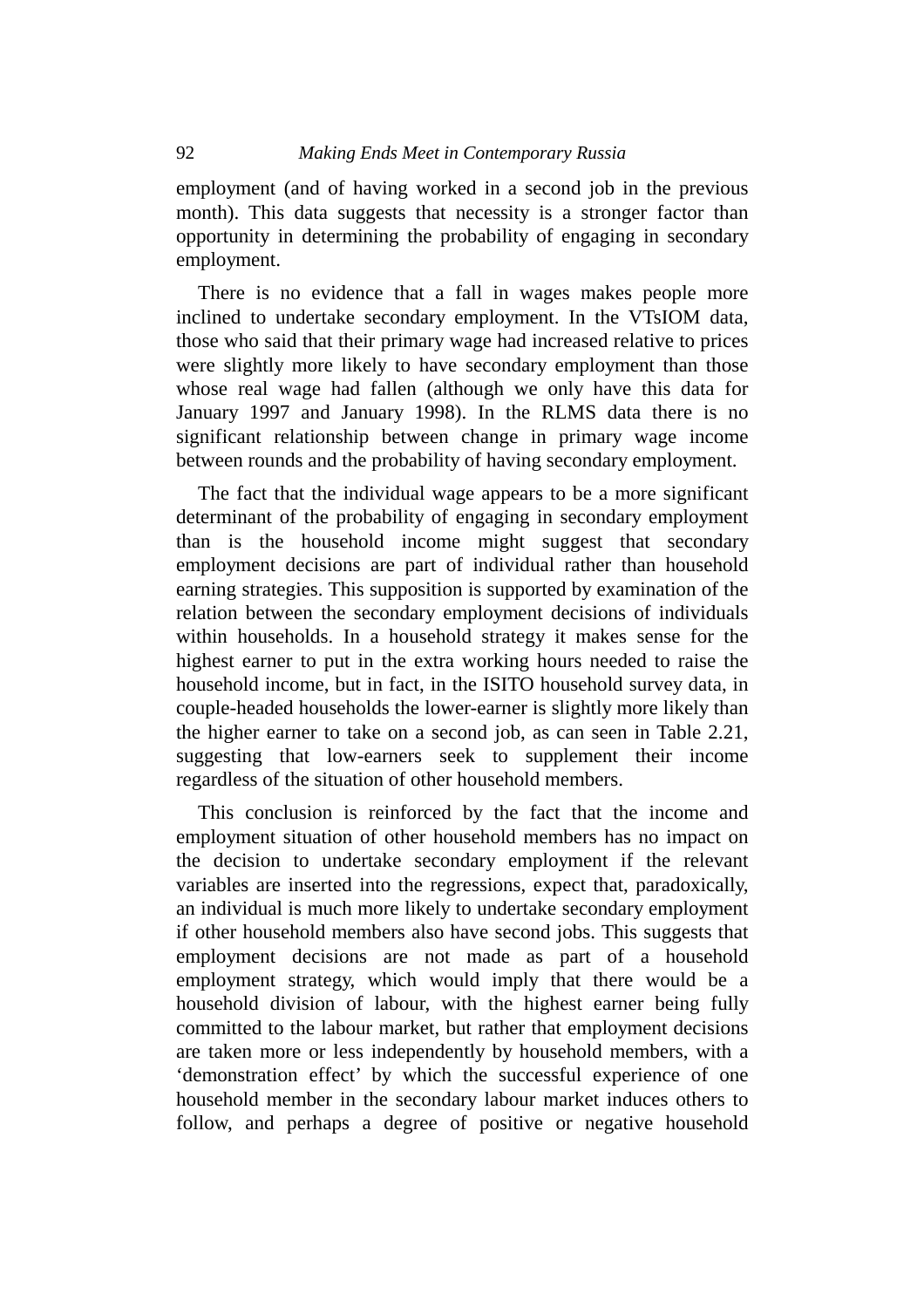solidarity, through which all household members sink or swim together.

*Table 2.21: Who has secondary employment? ISITO household survey, couple-based households in which both partners are working.* 

| Percentage  | All households | Non-pensioner households |
|-------------|----------------|--------------------------|
| Neither     | 67             | 64                       |
| <b>Both</b> | 5              |                          |
| Low earner  | 15             | 16                       |
| High earner | 13             | 14                       |
| N           | 1786           | 1559                     |

*Source: ISITO household survey.* 

If low wages provide an incentive to engage in secondary employment, we would expect those earning less than their potential in their main job to be more likely to take on additional work, both because of their relatively lower wages and because they would be expected to earn relatively more in their second jobs. However, the extent to which the actual earnings in the primary job diverge from the earnings predicted by a standard wage regression has no impact on the probability that an individual would have a second job in any of the three data sets, although in the ISITO household survey those who said that their enterprise paid lower wages than comparable enterprises were significantly more likely to have had second jobs.

We would expect the decision to take on a second job to be influenced not only by the level of wages in the primary job, but also by the earnings that could be expected from supplementary employment, but this is difficult to test because we do not know how much those who do not have a second job would earn, or would expect to earn, if they did have a job, although there is a significant correlation between earnings in primary and secondary employment.<sup>1</sup> We can predict people's likely secondary earnings with a wage regression, but earnings depend on so many contingent factors that the standard errors of such wage regressions are very high, so the

<sup>1</sup> The Pearson coefficient for the correlation between primary and secondary earnings in the RLMS data is 0.35, in the VTsIOM data is 0.33 and in the ISITO data is 0.42, although the correlation between hourly earnings in first and second jobs is lower at 0.26 in the RLMS data and 0.25 in the ISITO data.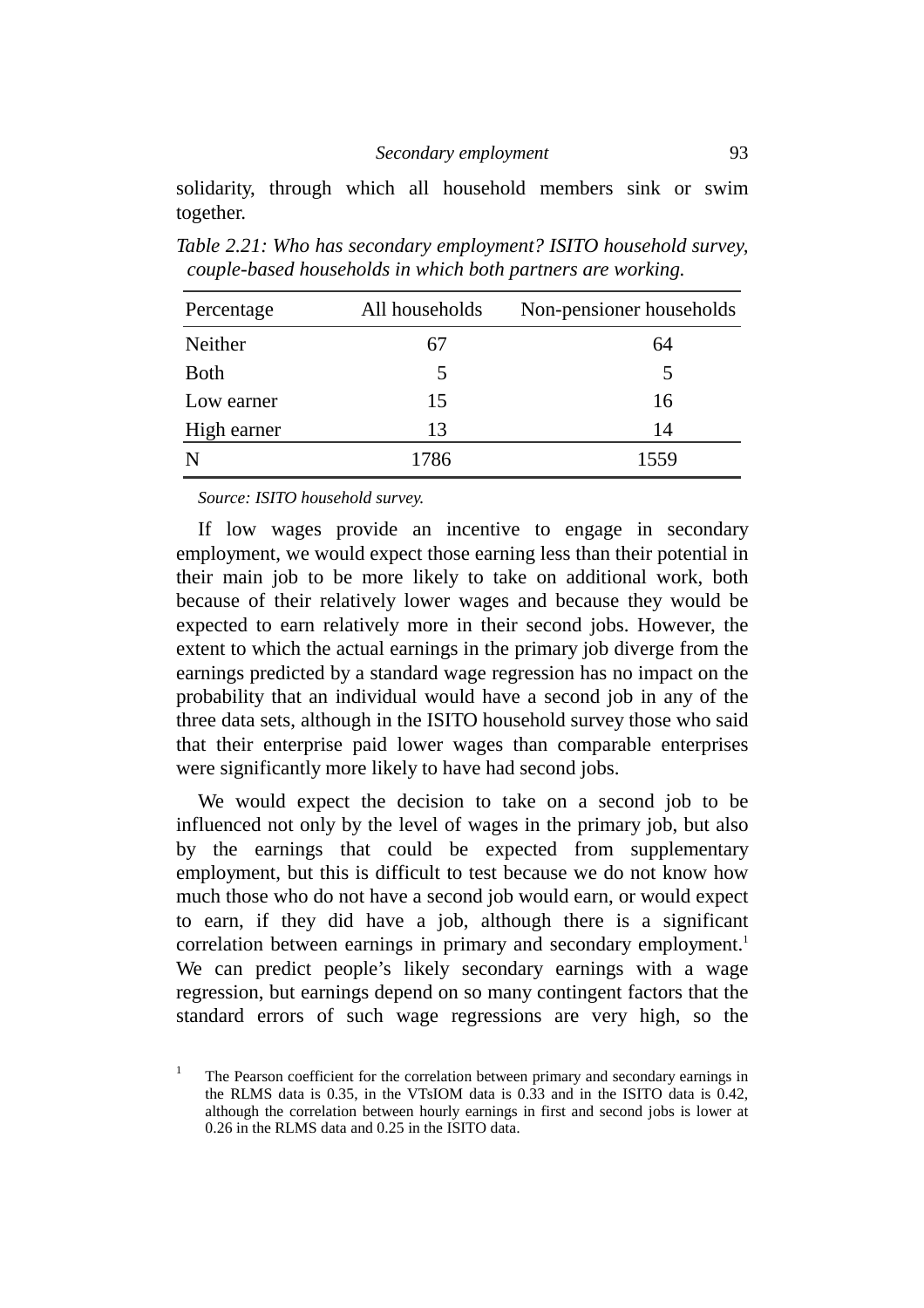predicted wage provides a poor indicator of the wage that an individual could in fact expect to earn.<sup>1</sup> In none of the three data sets is there a significant relationship between the probability of engaging in secondary employment and the secondary wage predicted in a separate wage regression.

We have so far been looking at the impact of objective income indicators on the secondary employment decision. However, the motivating factor in taking up additional employment is likely to be not so much the absolute level of current individual or household income as the extent to which people are satisfied with that income. We can explore the relationship between secondary employment and the respondent's assessment of changes in and degree of satisfaction with their level of wages and household income, although it is again difficult to disentangle cause and effect. In the VTsIOM data, those who said that they were more or less dissatisfied with their wage in their main job were not more likely to have a second job than those who were more or less satisfied. On the other hand, those who said that their household income had increased relative to prices and those who evaluated the material position of their household as being more prosperous were significantly *more* likely to have secondary employment than those whose income had fallen or who were less satisfied with their economic situation, although in each case the increase in income and the favourable evaluation may have been a result of the income brought in by secondary employment. The same applies to the strong positive relationship between both the head of household's assessment of the material position of the family and the individual's satisfaction with his or her income and household members' engagement in secondary employment in the ISITO data.

The same caveat applies to the finding in the ISITO household survey data that those who said that their family had experienced financial difficulties in the past two years were no more likely than those who had faced no such difficulties to be involved in secondary employment and to the very significant positive relationship in the RLMS data between the probability of engaging in secondary employment and both the assessment of the degree of positive change in the household's economic situation over the past five years (only

<sup>1</sup> The R squared in a standard regression of the secondary wage on age, sex and education, including quadratic terms for the latter two variables, controlling for region and type of population centre, in the three data sets is between 0.09 and 0.19.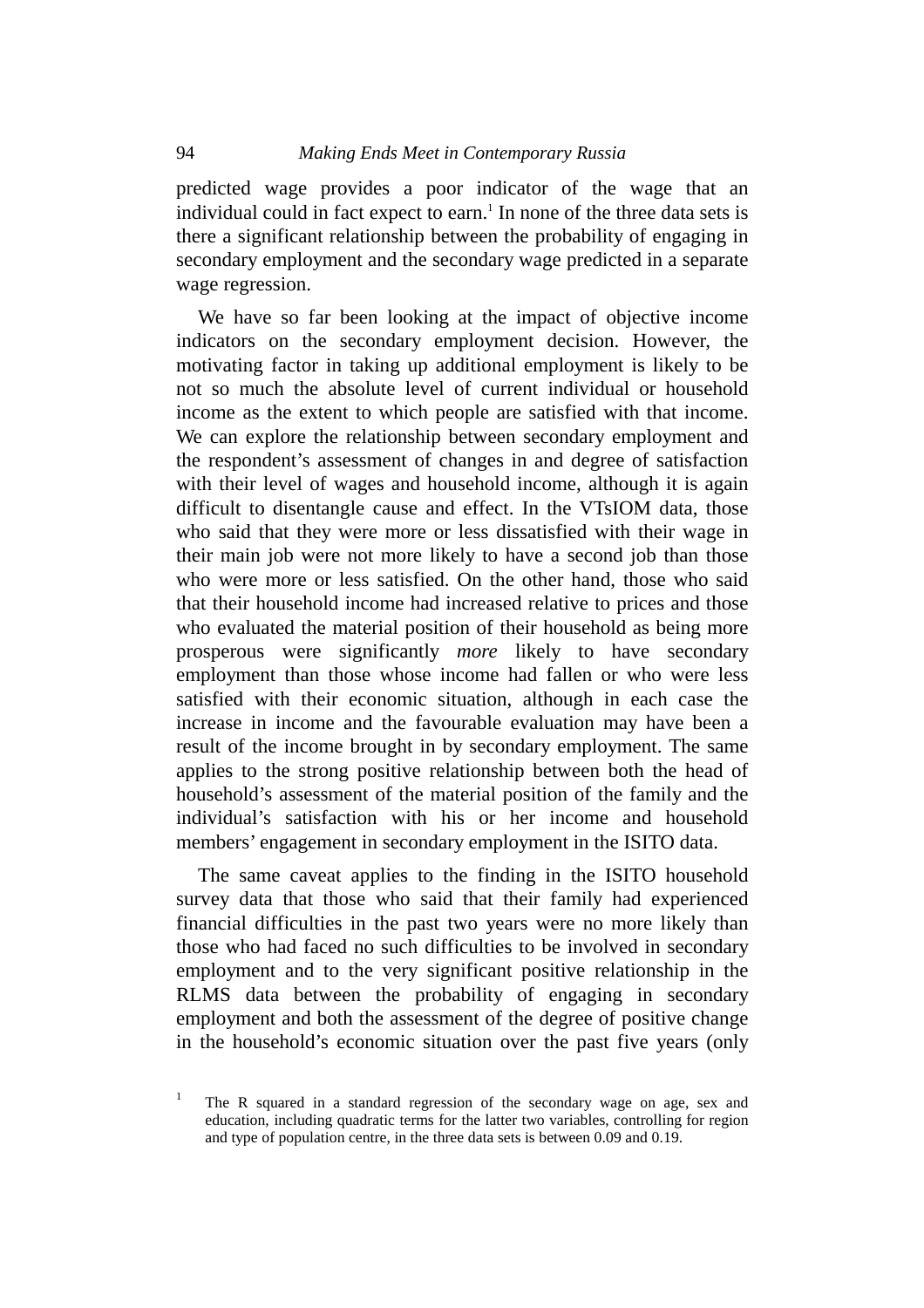asked in 1998 and 2000) and the subjective ranking of the level of household prosperity. Indeed, those who have secondary employment rank significantly more highly on a whole range of measures of wellbeing, but we cannot draw any clear conclusions from this: it may be that those who are more optimistic and more contented are more likely to take the initiative to find additional work, or it may be that having additional work fosters their sense of well-being.

RLMS and VTsIOM on occasion ask respondents what they consider to be the income that a household needs to live normally, and if we compare this with the household income (net of secondary earnings) reported by the respondent we have an alternative indicator of the degree of satisfaction or dissatisfaction with the level of household income. In the RLMS data, those with a lower household income, net of their secondary earnings, in relation to that regarded as necessary to lead a normal life were marginally, but not to a statistically significant degree (p>0.075), more likely to engage in additional income earning activities. There is no statistically significant relationship in the VTsIOM data. Thus, the analysis of indicators of dissatisfaction with the current levels of individual or household income does not support the hypothesis that there is a positive relationship between such dissatisfaction and the likelihood of being involved in secondary employment.

Reviewing the evidence as a whole, we can conclude that there is no unambiguous relationship between either subjective or objective measures of individual or household income and the likelihood of engaging in secondary employment. Those with lower household incomes are less likely to have secondary employment, but their low household income is a result of the fact that they have no secondary earnings. Those with lower household incomes net of secondary earnings are more likely to have secondary employment, but this might be because they have reduced their other sources of income by concentrating their efforts on their secondary employment. Those who are more satisfied with their income are more likely to have secondary employment, but their satisfaction is as likely to be a result as a cause of the decision to take a second job. There is slightly more evidence that secondary employment is undertaken to compensate for a low individual wage in primary employment, though the relationship is only significant in the RLMS data.

A final point that needs to be considered is the relationship between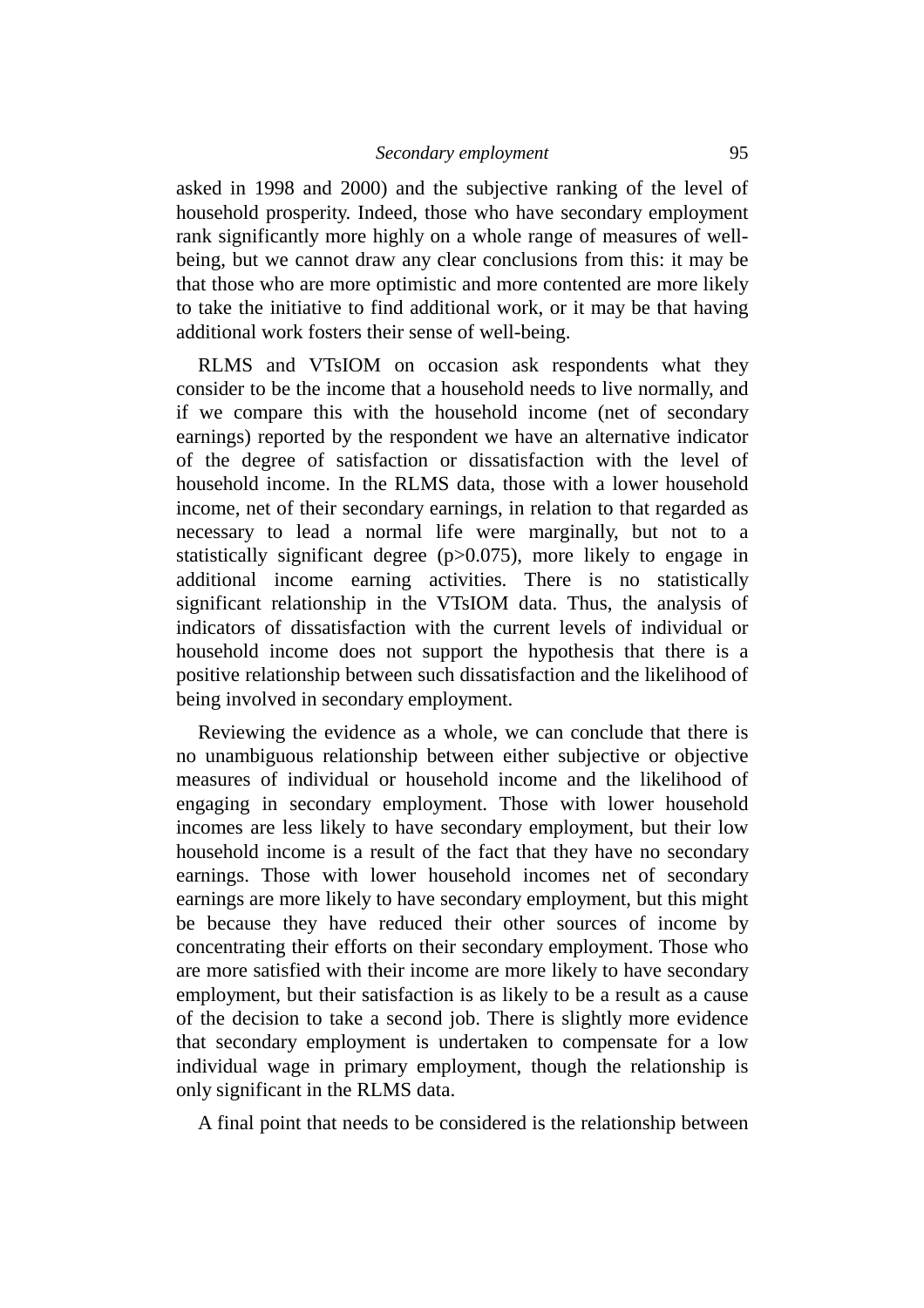primary and secondary employment decisions. In the analysis so far, we have implicitly assumed that the individual makes a decision about taking a second job in the context of their wage in a given primary job. However, from the economist's point of view it is by no means clear that it is ever rational to take a second job. If the individual earns more in the first job than he or she can earn in a second job, then it makes more sense to work longer hours in the first job, rather than to take on a second job elsewhere. Indeed, in the Labour Force Survey data, a small majority of those seeking additional work would like to work longer hours rather than have a second job, but this may not be possible, either because of hours inflexibility or because additional hours are not paid: in the ISITO household survey only six percent of respondents were paid for working overtime at a higher rate, 40 percent were not paid anything for working overtime, and one-third of respondents never worked overtime at all. From this perspective, secondary employment arises because of the inflexibility of hours and payment systems as people have to take a second job because it is impossible to earn more by working longer hours at their first job.

If, as is most often the case, the individual earns more at the second job than at the first job, the question arises of why people do not change jobs rather than continue with a low-paid primary job. The answer to this is most likely to be found in the fact that most secondary employment is casual and occasional and does not provide the stability and security that many people look for in a primary job, and that much of it is unregistered, so that it does not provide a record of labour service to contribute to a pension or entitlement to such statutory benefits as holiday pay and sick leave.

We can conclude that secondary employment provides a significant source of secondary income for many Russian families, but 'secondary employment' does not provide the answer to the riddle of how Russian households survive in conditions of declining income and employment. The survey data consistently shows that only a small proportion of the population has a regular source of additional income from supplementary employment. The evidence from the ISITO survey would seem to indicate that there is a significant degree of concealment of secondary earnings and employment from researchers. However, even if we allow for a high level of non-response to questions on informal employment, the evidence still suggests that the majority of the population has no such source of income, and only a minority is able to count on a regular and substantial addition to the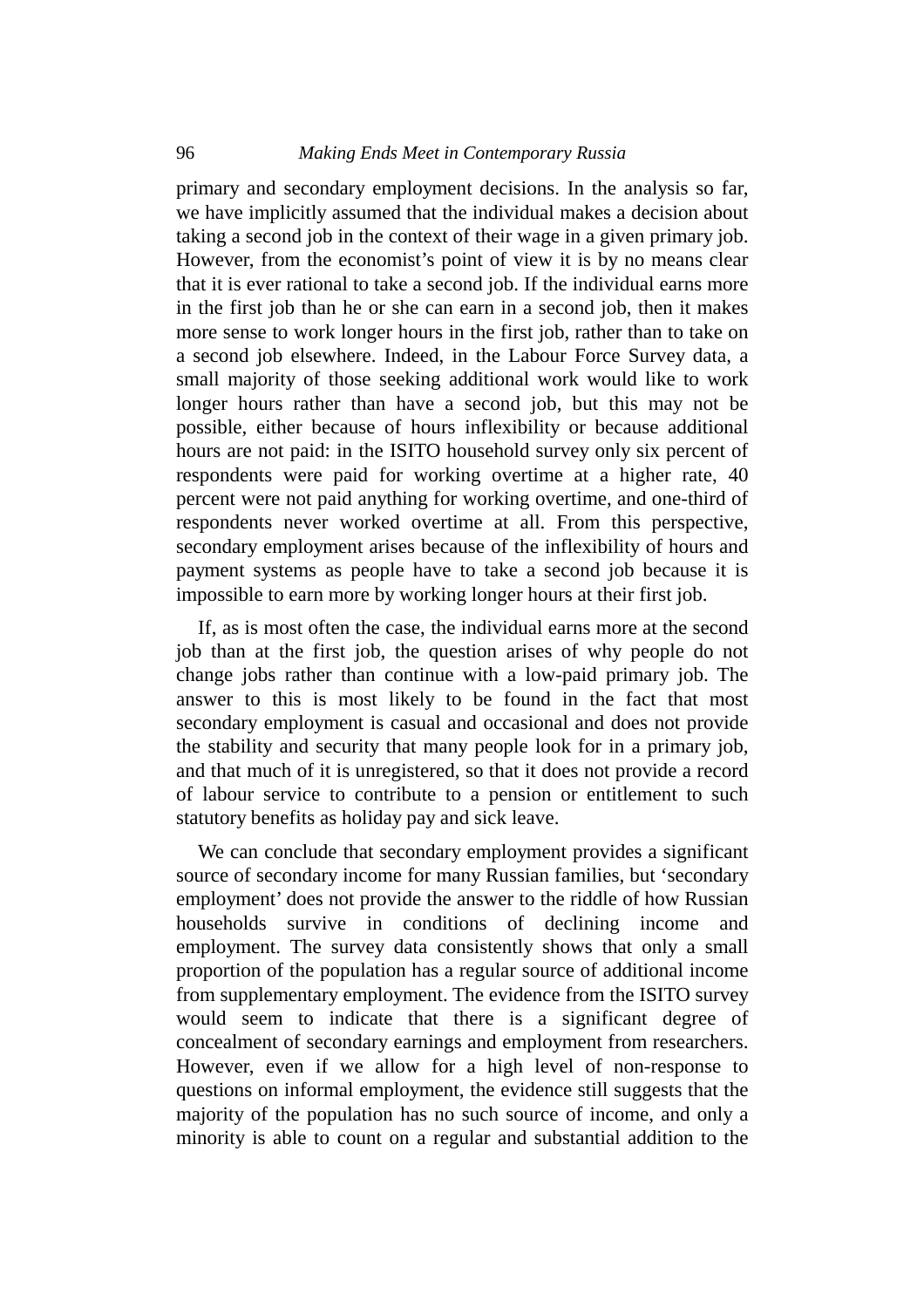household income from this source.

Secondary employment has both positive and negative social consequences. On the one hand, it provides a partial resolution of the financial problems of those households which have members active in the secondary labour market – the ISITO survey indicates that secondary employment contributes on average over a quarter of the household budget to about a fifth of households, the VTsIOM and RLMS data suggest that it contributes an even larger proportion of income, but of fewer households. On the other hand, it can provide a substantial source of additional income for those with high professional skills, many of whom may have low-paid primary jobs in declining enterprises or in the public sector. Secondary employment may also widen a person's perception of their possibilities and abilities and soften their adaptation to new economic and employment relations, although we found little evidence that secondary employment plays a significant role in encouraging labour mobility: indeed, by enabling people to remain in what would otherwise be untenable jobs it may inhibit such mobility. However, in ISITO case studies of new private enterprises we found that it was very common for the founders of such enterprises initially to have established their new activity as a form of supplementary employment.

At the same time, one cannot ignore the negative consequences of secondary employment. For the worker it involves having to work extremely long hours, often in poor conditions involving a degradation of professional skills, under insecure and unstable terms without any of the social protection and social benefits that still attach to most formal employment.<sup>1</sup>

From the perspective of hard-pressed employers, facilitating or even encouraging secondary employment enables them to hold on to the core of the labour force in anticipation of future recovery. On the other hand, the ability provided to employers to retain a labour force while paying low or no wages is hardly in the best interests of their employees and may act as a barrier to economic restructuring. Secondary employment provides a flexible labour force for small

<sup>1</sup> In the 2000 round of RLMS, around 90 percent of primary jobs provided the holiday pay, sick and maternity leave required by law, while fewer than half of second jobs provided these benefits. Primary jobs were between two and three times as likely to provide other benefits such as medical treatment, sanatoria, child care, loans and subsidies for food, transport and education as were second jobs.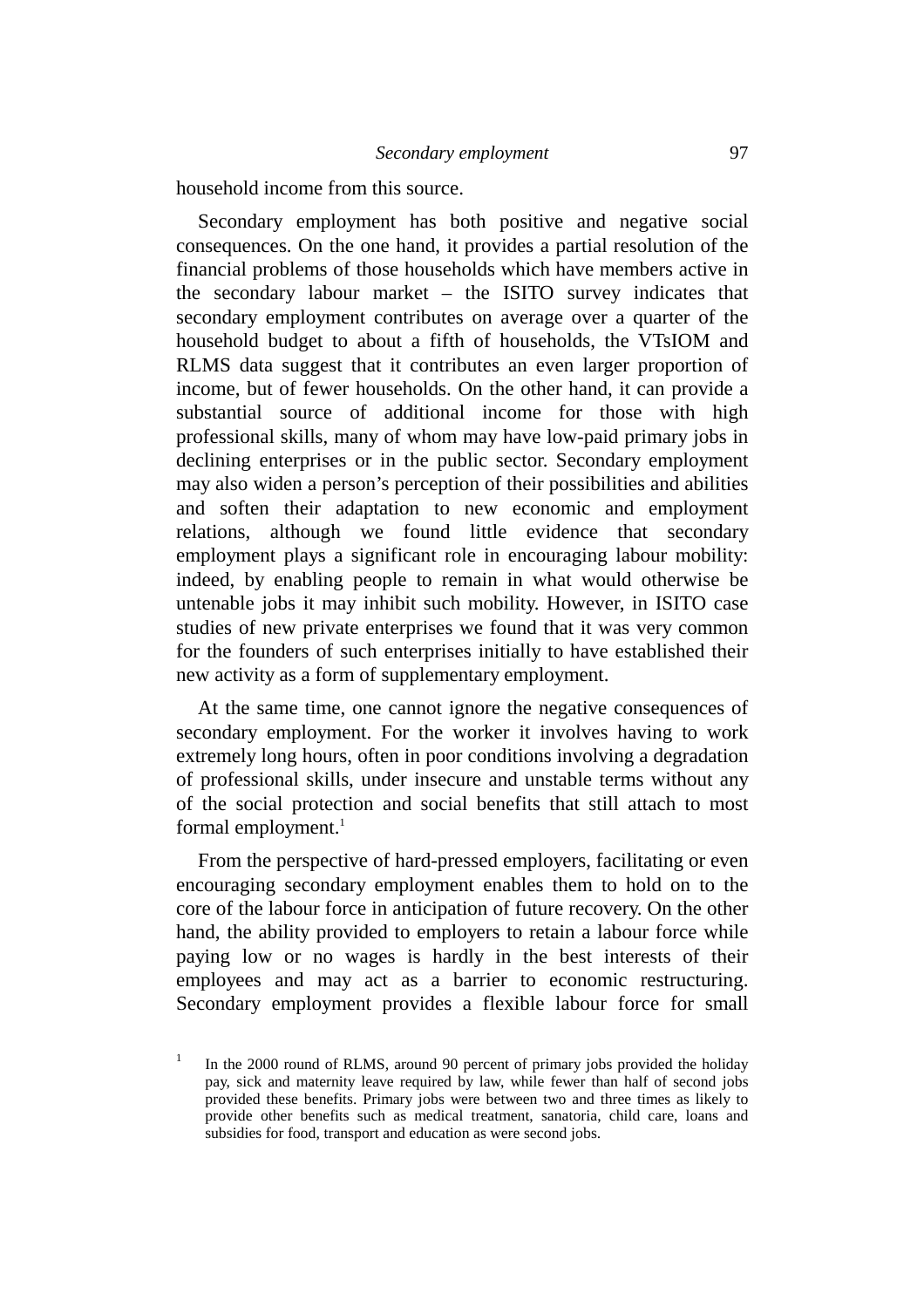businesses in the new private sector, but it also fosters the growth of the informal economy, which reinforces the deregulation and criminalisation of economic activity, while the ready supply of casual, insecure and unprotected labour that it provides facilitates the survival of companies which base their competitive strength on cutting labour costs and avoiding taxation rather than through investment and efficient work practices. From the perspective of the state, informal employment entails a loss of tax and social insurance revenues, but at the same time it provides a safety valve by enabling the more energetic and enterprising to provide for themselves in difficult economic conditions, diverting them from potentially more dangerous collective mobilisation (the energies of many leaders of the workers' movement which emerged in the late 1980s were indeed diverted into channels of 'commercial' activity).

*Table 2.22: OLS regressions: Dependent variables: log of earnings in main job and log hourly earnings in second job relative to mean for region, type of population centre and month. VTsIOM data, March 1993 to May 1998.* 

|                                                                     |            | Log of earnings in main job |         |            | Log of hourly earnings in<br>second job |       |  |
|---------------------------------------------------------------------|------------|-----------------------------|---------|------------|-----------------------------------------|-------|--|
|                                                                     | B          | Std. Error Variable         | mean    | B          | Std. Error Variable                     | mean  |  |
| (Constant)                                                          | $-1.65***$ | 0.04                        | $-0.38$ | $1.58***$  | 0.13                                    | 1.79  |  |
| Education (Primary or less is reference)                            |            |                             |         |            |                                         |       |  |
| <b>Incomplete Secondary</b>                                         | $0.10***$  | 0.02                        | 0.09    | 0.11       | 0.08                                    | 0.09  |  |
| Secondary                                                           | $0.13***$  | 0.02                        | 0.17    | 0.14       | 0.07                                    | 0.17  |  |
| Vocational                                                          | $0.18***$  | 0.02                        | 0.11    | 0.14       | 0.08                                    | 0.11  |  |
| Technical                                                           | $0.22***$  | 0.02                        | 0.31    | $0.25***$  | 0.07                                    | 0.25  |  |
| Incomplete higher                                                   | $0.29***$  | 0.03                        | 0.03    | $0.32***$  | 0.08                                    | 0.06  |  |
| <b>Higher Education</b>                                             | $0.38***$  | 0.02                        | 0.27    | $0.50***$  | 0.07                                    | 0.29  |  |
| Male                                                                | $0.31***$  | 0.01                        | 0.45    | $0.35***$  | 0.04                                    | 0.52  |  |
| Husband                                                             | $0.06***$  | 0.01                        | 0.36    | 0.04       | 0.03                                    | 0.36  |  |
| Wife                                                                | 0.003      | 0.01                        | 0.35    | $0.06*$    | 0.03                                    | 0.26  |  |
| Age                                                                 | $0.03***$  | 0.00                        | 39.06   | 0.00       | 0.01                                    | 38.37 |  |
| Age Squared/100                                                     | $-0.04***$ | 0.00                        | 16.50   | $-0.02**$  | 0.01                                    | 16.60 |  |
| Primary employment status (waged or salaried employee is reference) |            |                             |         |            |                                         |       |  |
| Full-time student                                                   |            |                             |         | $-0.31***$ | 0.05                                    | 0.07  |  |
| Pensioner                                                           |            |                             |         | $-0.35***$ | 0.05                                    | 0.11  |  |
| Housekeeper                                                         |            |                             |         | 0.01       | 0.06                                    | 0.04  |  |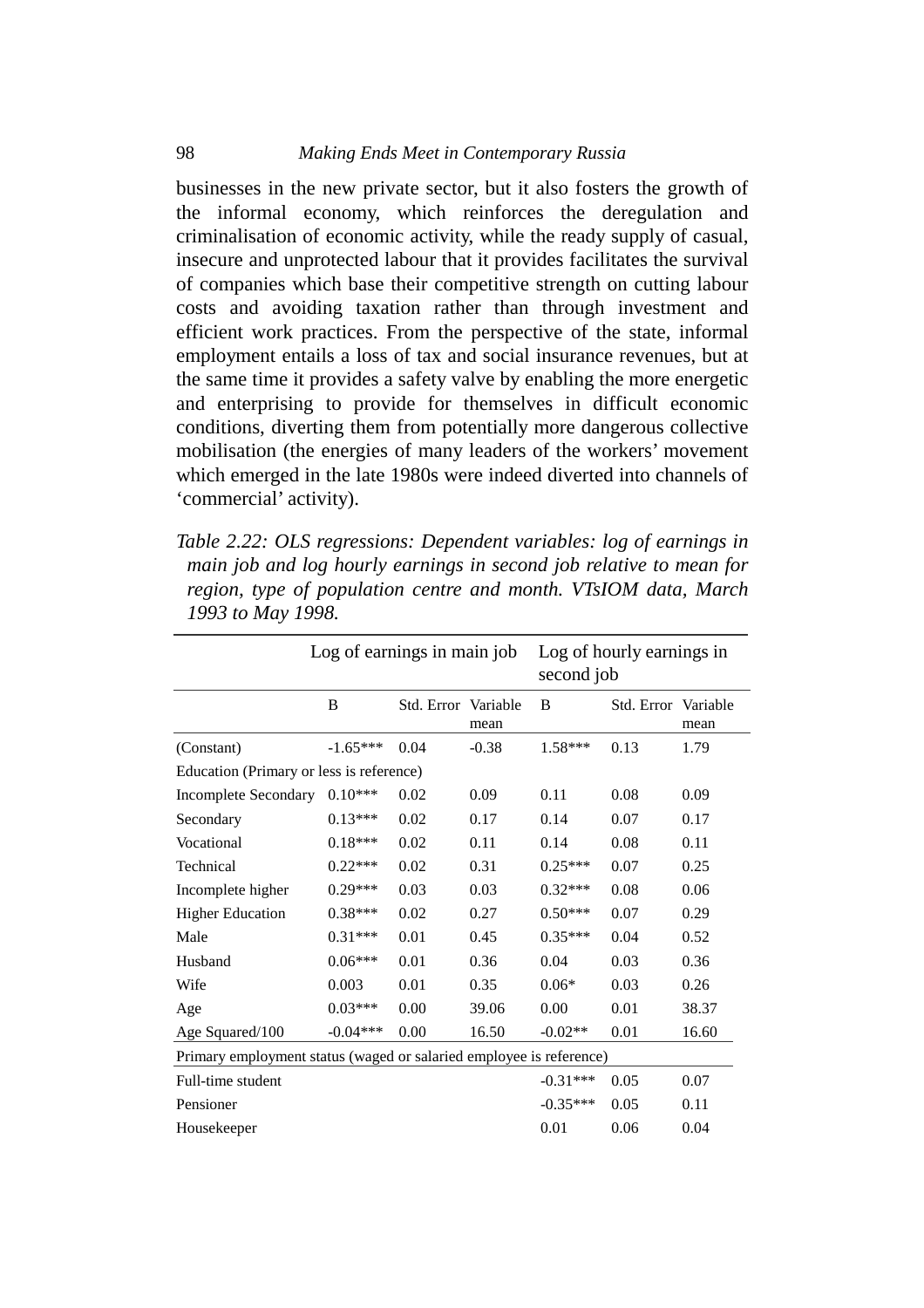| Table 2.22 (Continued)                                               |            |      |      |            |      |      |  |  |  |
|----------------------------------------------------------------------|------------|------|------|------------|------|------|--|--|--|
| Unemployed                                                           |            |      |      | $-0.11**$  | 0.04 | 0.08 |  |  |  |
| Employed on contract                                                 | $0.07***$  | 0.01 | 0.08 | $0.15***$  | 0.04 | 0.07 |  |  |  |
| Self-employed                                                        | $0.38***$  | 0.03 | 0.02 | $0.29**$   | 0.09 | 0.01 |  |  |  |
| Entrepreneur                                                         | $0.60***$  | 0.02 | 0.03 | $0.81***$  | 0.06 | 0.03 |  |  |  |
| Wage paid in full and<br>on time                                     | $0.17***$  | 0.01 | 0.52 |            |      |      |  |  |  |
| Branch of primary job (Trade and services is reference)              |            |      |      |            |      |      |  |  |  |
| Industry. etc.                                                       | $0.04***$  | 0.01 | 0.40 | $-0.05$    | 0.04 | 0.37 |  |  |  |
| Agriculture                                                          | $-0.30***$ | 0.01 | 0.10 | $-0.20**$  | 0.06 | 0.09 |  |  |  |
| <b>Public Services</b>                                               | $-0.22***$ | 0.01 | 0.23 | $-0.24***$ | 0.05 | 0.28 |  |  |  |
| Public administration                                                | $0.04***$  | 0.02 | 0.05 | 0.01       | 0.08 | 0.03 |  |  |  |
| <b>State Security</b>                                                | $0.14***$  | 0.02 | 0.04 | $-0.21*$   | 0.09 | 0.03 |  |  |  |
| Sector of primary job (state enterprise is reference)                |            |      |      |            |      |      |  |  |  |
| State company                                                        | $0.06**$   | 0.01 | 0.18 | $-0.02$    | 0.04 | 0.15 |  |  |  |
| Co-operative. etc.                                                   | 0.01       | 0.01 | 0.09 | 0.05       | 0.05 | 0.09 |  |  |  |
| Non-state company                                                    | $0.20***$  | 0.01 | 0.05 | $0.15*$    | 0.06 | 0.07 |  |  |  |
| Private company                                                      | $0.24***$  | 0.01 | 0.08 | $0.11*$    | 0.05 | 0.11 |  |  |  |
| <b>Individual Labour</b><br>Activity                                 | $0.27***$  | 0.03 | 0.02 | $0.24*$    | 0.10 | 0.03 |  |  |  |
| Socio-economic status in primary job (Unskilled worker is reference) |            |      |      |            |      |      |  |  |  |
| Managers                                                             | $0.49***$  | 0.02 | 0.08 | $0.48***$  | 0.08 | 0.08 |  |  |  |
| Professionals                                                        | $0.31***$  | 0.01 | 0.26 | $0.32***$  | 0.06 | 0.33 |  |  |  |
| Junior specialists                                                   | $0.19***$  | 0.01 | 0.08 | $0.18*$    | 0.08 | 0.07 |  |  |  |
| Administrative and<br>Commercial                                     | $0.34***$  | 0.02 | 0.07 | $0.37***$  | 0.08 | 0.07 |  |  |  |
| Clerical. Sales and<br>Service staff                                 | $0.11***$  | 0.01 | 0.12 | $0.18**$   | 0.07 | 0.09 |  |  |  |
| Skilled workers                                                      | $0.28***$  | 0.01 | 0.29 | $0.26***$  | 0.06 | 0.29 |  |  |  |
| $\mathbf N$                                                          | 54970      |      |      | 11911      |      |      |  |  |  |
| R Squared                                                            | 0.287      |      |      | 0.115      |      |      |  |  |  |
| Standard Error of<br>Regression                                      | 0.672      |      |      | 1.11       |      |      |  |  |  |

Significance of coefficients: \*\*\*p<0.001 ;\*\*p<0.01; \* p<0.05

*Notes: Dummy variables were also included for the region, type of population centre and year. Coefficients for features of the primary job in the secondary wage regression (shaded) are for a separate regression run for those with such a job.*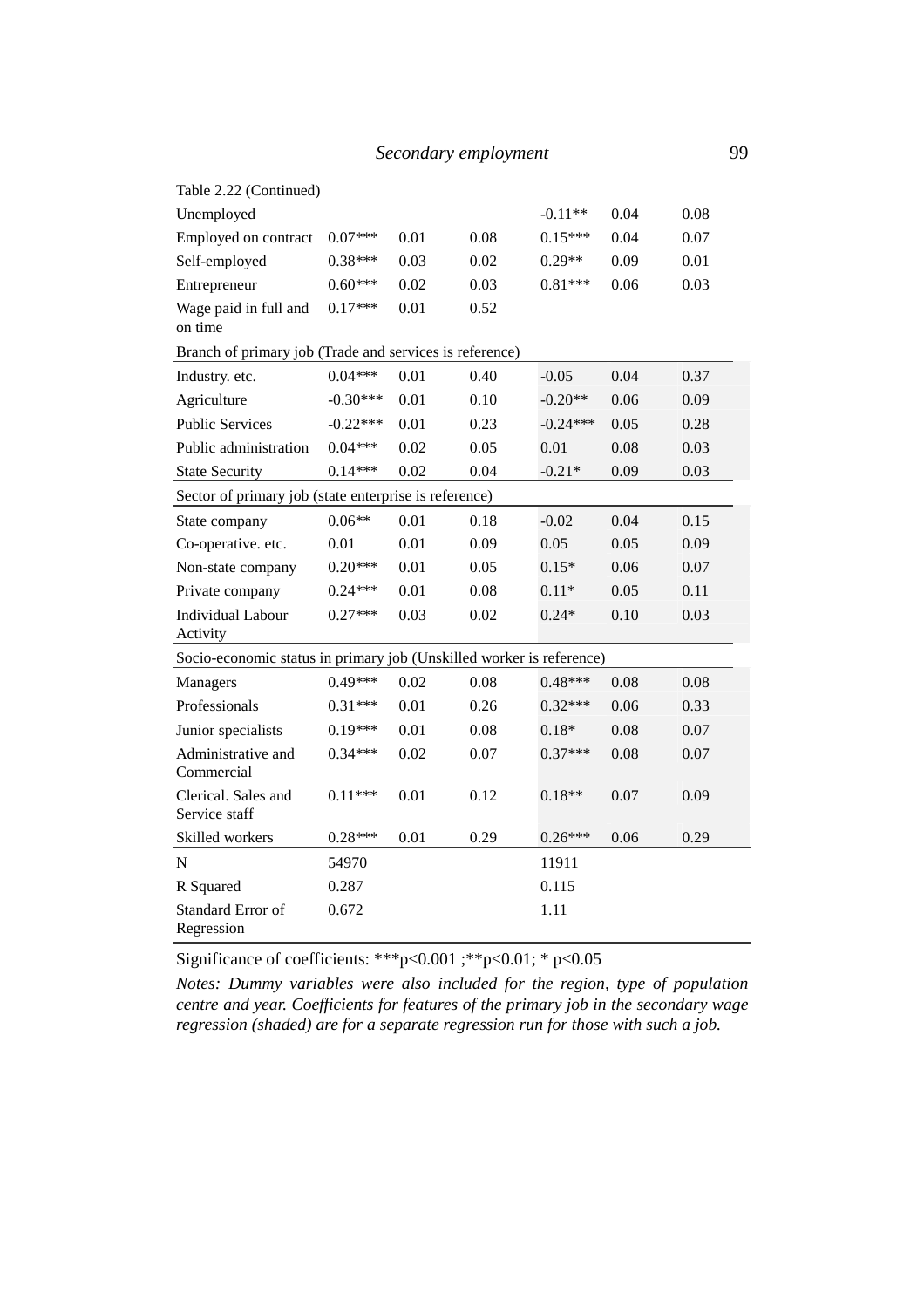*Table 2.23: OLS regression; dependent variable: log of hours worked last month in supplementary job. VTsIOM data, March 1993-May 1998.* 

|                                                               | Those in work |               |                  | Those not in work |               |                  |
|---------------------------------------------------------------|---------------|---------------|------------------|-------------------|---------------|------------------|
|                                                               | B             | Std.<br>Error | variable<br>mean | B                 | Std.<br>Error | variable<br>mean |
| (Constant)                                                    | 3.06***       | 0.13          | 3.79             | $3.60***$         | 0.14          | 4.11             |
| Occupational Status (Waged or salaried employee is reference) |               |               |                  |                   |               |                  |
| Full-time student                                             |               |               |                  | 0.09              | 0.11          | 0.20             |
| Pensioner                                                     |               |               |                  | 0.20              | 0.11          | 0.38             |
| Housekeeper                                                   |               |               |                  | 0.08              | 0.11          | 0.11             |
| Unemployed                                                    |               |               |                  | $0.22*$           | 0.10          | 0.24             |
| Employed on<br>contract                                       | $0.10**$      | 0.03          | 0.10             |                   |               |                  |
| Entrepreneur                                                  | $0.17**$      | 0.06          | 0.04             |                   |               |                  |
| Self-employed                                                 | 0.11          | 0.09          | 0.02             |                   |               |                  |
| Education (Primary or less is reference)                      |               |               |                  |                   |               |                  |
| Incomplete<br>Secondary                                       | $0.23*$       | 0.11          | 0.07             | $-0.01$           | 0.07          | 0.15             |
| Secondary                                                     | $0.26*$       | 0.11          | 0.14             | 0.01              | 0.07          | 0.23             |
| Vocational                                                    | $0.25*$       | 0.11          | 0.12             | $-0.08$           | 0.07          | 0.09             |
| Technical                                                     | $0.26*$       | 0.11          | 0.28             | 0.10              | 0.06          | 0.22             |
| Incomplete higher                                             | $0.27*$       | 0.12          | 0.04             | 0.01              | 0.08          | 0.09             |
| <b>Higher Education</b>                                       | $0.23*$       | 0.11          | 0.36             | $-0.04$           | 0.07          | 0.17             |
| Male                                                          | $0.11**$      | 0.04          | 0.54             | $0.14***$         | 0.04          | 0.43             |
| Husband                                                       | $0.09*$       | 0.04          | 0.43             | $0.11*$           | 0.05          | 0.22             |
| Wife                                                          | $-0.05$       | 0.03          | 0.26             | $-0.01$           | 0.04          | 0.27             |
| Household size                                                | $0.02*$       | 0.01          | 3.26             | 0.01              | 0.01          | 2.93             |
| Aged under 24                                                 | $-0.02$       | 0.03          | 0.12             | $-0.07$           | 0.05          | 0.30             |
| Aged 40-49                                                    | 0.00          | 0.02          | 0.28             | 0.03              | 0.05          | 0.09             |
| Aged over50                                                   | $-0.05$       | 0.03          | 0.11             | 0.02              | 0.07          | 0.07             |
| Pension Age - 75                                              | 0.03          | 0.05          | 0.04             | 0.01              | 0.07          | 0.33             |
| Over 75                                                       | $-0.59$       | 0.40          | 0.00             | $-0.22$           | 0.17          | 0.01             |
| Wage paid in full<br>and on time                              | 0.02          | 0.02          | 0.49             |                   |               |                  |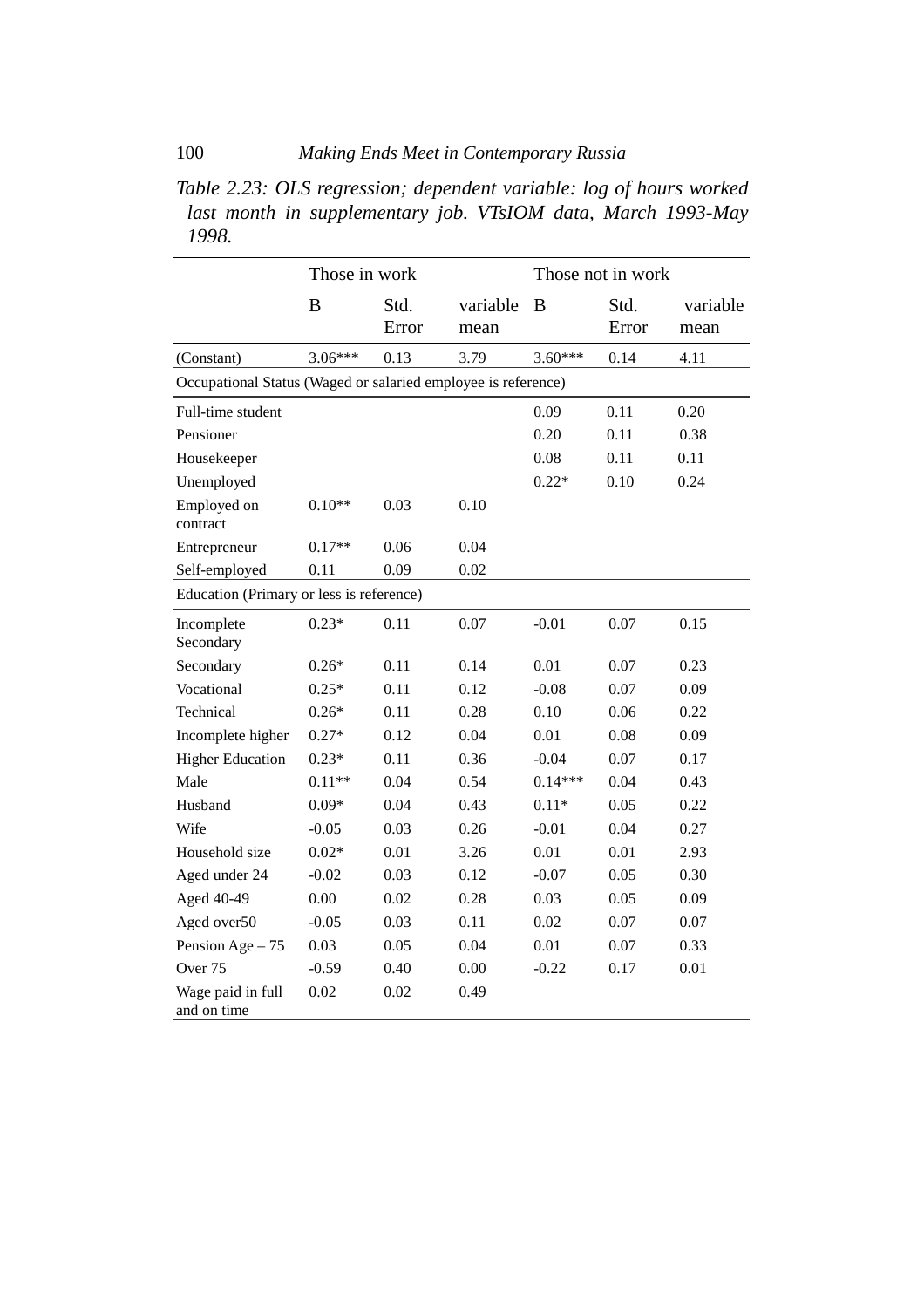|  | Table 2.23 (continued) |
|--|------------------------|
|--|------------------------|

| Branch of primary job (Trade and services is reference)              |           |      |         |            |      |         |
|----------------------------------------------------------------------|-----------|------|---------|------------|------|---------|
| Industry. etc.                                                       | 0.05      | 0.03 | 0.37    |            |      |         |
| Agriculture                                                          | $-0.01$   | 0.05 | 0.09    |            |      |         |
| <b>Public Services</b>                                               | 0.00      | 0.04 | 0.29    |            |      |         |
| Public                                                               | 0.01      | 0.06 | 0.03    |            |      |         |
| administration                                                       |           |      |         |            |      |         |
| <b>State Security</b>                                                | $0.15*$   | 0.07 | 0.03    |            |      |         |
| Sector of primary job (collective etc. is reference)                 |           |      |         |            |      |         |
| State company                                                        | $-0.01$   | 0.03 | 0.15    |            |      |         |
| Co-operative. etc.                                                   | $-0.05$   | 0.04 | 0.10    |            |      |         |
| Non-state company                                                    | $-0.04$   | 0.04 | 0.07    |            |      |         |
| Private company                                                      | $-0.01$   | 0.04 | 0.11    |            |      |         |
| <b>Individual Labour</b><br>Activity                                 | 0.00      | 0.08 | 0.03    |            |      |         |
| Socio-economic status in primary job (Unskilled worker is reference) |           |      |         |            |      |         |
| Managers                                                             | $-0.06$   | 0.05 | 0.08    |            |      |         |
| Professionals                                                        | $-0.05$   | 0.05 | 0.33    |            |      |         |
| Junior specialists                                                   | $-0.06$   | 0.05 | 0.07    |            |      |         |
| Administrative and<br>Commercial                                     | 0.01      | 0.05 | 0.07    |            |      |         |
| Clerical. Sales and<br>Service staff                                 | $-0.05$   | 0.05 | 0.09    |            |      |         |
| Skilled workers                                                      | $-0.05$   | 0.04 | 0.28    |            |      |         |
| Log of primary<br>wage                                               | 0.02      | 0.02 | $-0.33$ |            |      |         |
| Log secondary<br>earnings                                            | $-0.30**$ | 0.01 | $-0.52$ | $-0.33***$ | 0.01 | $-0.94$ |
| Log household<br>income per head                                     | 0.01      | 0.01 | $-0.36$ | $0.02**$   | 0.00 | $-0.81$ |
| N                                                                    | 6448      |      |         | 3416       |      |         |
| R squared                                                            | 0.18      |      |         | 0.24       |      |         |
| <b>Standard Error</b>                                                | 0.79      |      |         | 0.77       |      |         |

Significance of coefficients: \*\*\*p<0.001 ;\*\*p<0.01; \* p<0.05

*Note: Secondary earnings, primary wage and household income per head are relative to the mean for the region, month and type of population centre. Dummies for region, type of population centre and year were also included in the regression.*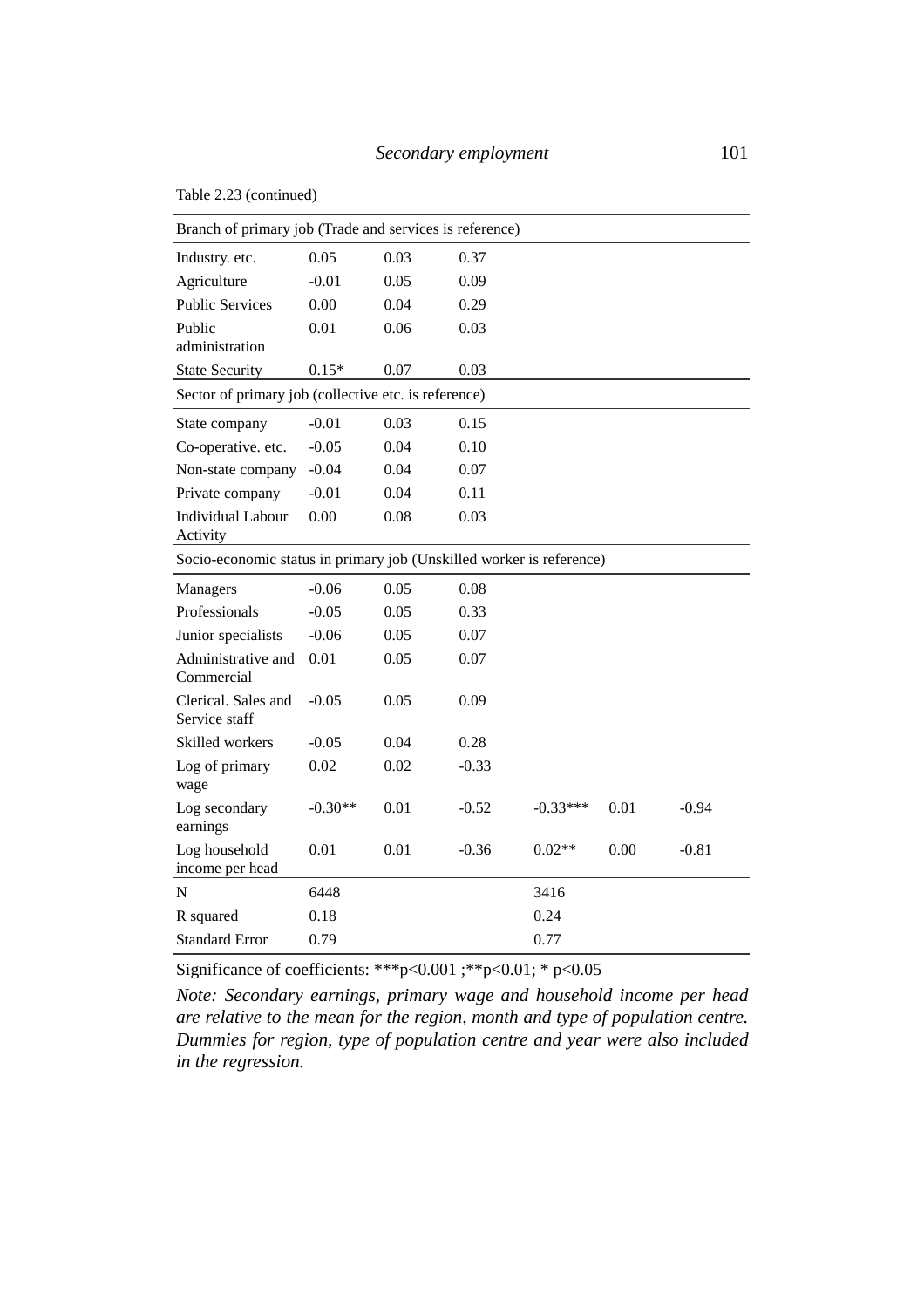*Table 2.24: Multinomial logistic regression. Probability of having secondary employment and of having regular or occasional secondary employment. Those with no primary employment. VTsIOM data. March 1993 – May 1998* 

|                                                        | Yes<br><b>OR</b> | S Error | Regular<br><b>OR</b> | S Error | Occasional<br><b>OR</b> | S Error |
|--------------------------------------------------------|------------------|---------|----------------------|---------|-------------------------|---------|
|                                                        |                  |         |                      |         |                         |         |
| Age Group (Reference is 24-39)                         |                  |         |                      |         |                         |         |
| Under 24                                               | 1.03             | 0.06    | 1.14                 | 0.20    | 0.93                    | 0.09    |
| 40 to 49                                               | 0.94             | 0.06    | 0.71                 | 0.14    | 0.91                    | 0.09    |
| Over 50                                                | $0.63***$        | 0.05    | 0.39***              | 0.10    | $0.50***$               | 0.07    |
| Pension age $-75$                                      | $0.47***$        | 0.03    | $0.45***$            | 0.09    | $0.25***$               | 0.03    |
| Over 75                                                | $0.10***$        | 0.02    | $0.07***$            | 0.04    | $0.06***$               | 0.03    |
| Education (Primary or less is reference)               |                  |         |                      |         |                         |         |
| Incomplete Secondary                                   | $1.30**$         | 0.10    | $2.27**$             | 0.58    | 1.24                    | 0.21    |
| Secondary                                              | $1.65***$        | 0.13    | $2.01**$             | 0.53    | 1.49*                   | 0.25    |
| Vocational                                             | $2.08***$        | 0.19    | $2.56**$             | 0.76    | $2.26***$               | 0.40    |
| Technical                                              | $2.03***$        | 0.16    | 3.19***              | 0.81    | $1.72**$                | 0.28    |
| Incomplete Higher                                      | 2.96***          | 0.28    | 4.56***              | 1.32    | $2.47***$               | 0.47    |
| <b>Higher Education</b>                                | $2.52***$        | 0.20    | 4.06***              | 1.05    | 2.35***                 | 0.39    |
| Male                                                   | 1.84***          | 0.09    | 1.39*                | 0.19    | $2.02***$               | 0.17    |
| Married Man                                            | $0.84**$         | 0.05    | 1.20                 | 0.19    | $0.72**$                | 0.07    |
| Married Woman                                          | $0.82***$        | 0.04    | $0.75*$              | 0.11    | $0.74**$                | 0.07    |
| Number in household                                    | $0.94***$        | 0.01    | $0.92*$              | 0.04    | 0.92***                 | 0.02    |
| Reason for non-participation (reference is unemployed) |                  |         |                      |         |                         |         |
| Student                                                | 0.94             | 0.06    | 1.48*                | 0.28    | 0.82                    | 0.09    |
| Pensioner                                              | 0.96             | 0.06    | 1.81**               | 0.32    | $0.70**$                | 0.08    |
| House person                                           | $0.59***$        | 0.04    | $0.56*$              | 0.13    | $0.49***$               | 0.06    |
| Income decile (Fifth decile is reference)              |                  |         |                      |         |                         |         |
| First decile                                           | $3.20***$        | 0.21    | $3.91***$            | 0.77    | $4.04***$               | 0.50    |
| Second decile                                          | $1.51***$        | 0.11    | $1.77**$             | 0.38    | $1.40*$                 | 0.19    |
| Third decile                                           | $1.20*$          | 0.09    | $1.53*$              | 0.33    | 1.22                    | 0.17    |
| Fourth decile                                          | 1.14             | 0.09    | 1.07                 | 0.24    | 1.22                    | 0.18    |
| Sixth decile                                           | 0.90             | 0.07    | 1.16                 | 0.25    | 1.03                    | 0.15    |
| Seventh decile                                         | 0.93             | 0.08    | 1.02                 | 0.24    | 1.29                    | 0.19    |
| Eighth decile                                          | 0.93             | 0.08    | 1.31                 | 0.30    | 1.00                    | 0.16    |
| Ninth decile                                           | 0.90             | 0.08    | 1.24                 | 0.29    | 0.84                    | 0.14    |
| Tenth decile                                           | $1.20*$          | 0.10    | 1.29                 | 0.32    | 1.18                    | 0.19    |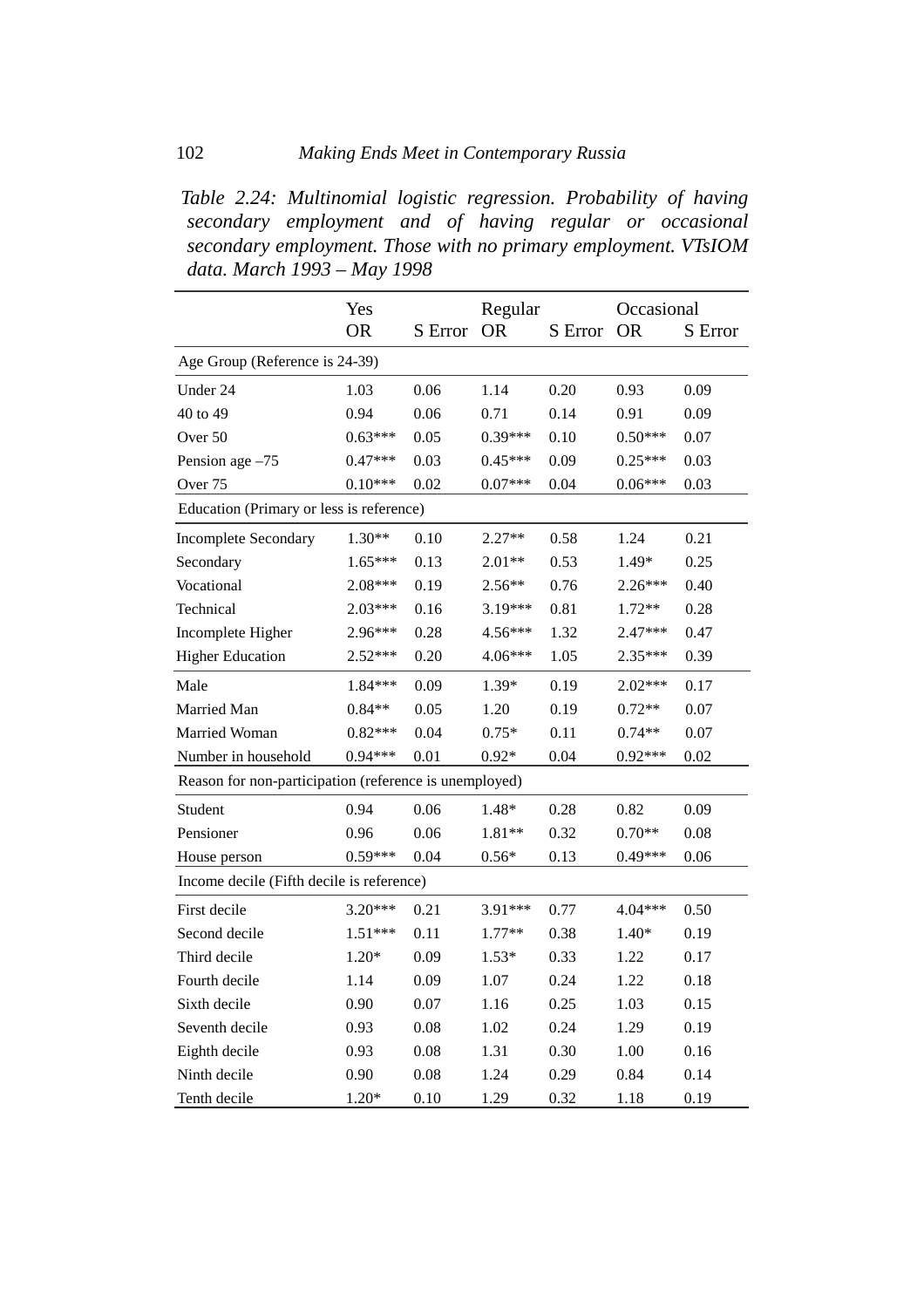| Type of population centre (Reference is Moscow and St Petersburg) |           |      |           |      |           |      |  |  |  |
|-------------------------------------------------------------------|-----------|------|-----------|------|-----------|------|--|--|--|
| Oblast centre                                                     | $0.85*$   | 0.06 | $0.57**$  | 0.11 | 0.91      | 0.11 |  |  |  |
| Other city                                                        | $0.77***$ | 0.04 | $0.58***$ | 0.08 | $0.80*$   | 0.07 |  |  |  |
| Town                                                              | $0.79**$  | 0.06 | 0.76      | 0.14 | $0.69**$  | 0.09 |  |  |  |
| Rural                                                             | $0.69***$ | 0.03 | $0.48***$ | 0.07 | $0.63***$ | 0.05 |  |  |  |
| Year of Survey (1995 is reference)                                |           |      |           |      |           |      |  |  |  |
| 1993                                                              | $0.73***$ | 0.05 |           |      |           |      |  |  |  |
| 1994                                                              | 1.05      | 0.06 | 1.25      | 0.19 | $1.41**$  | 0.17 |  |  |  |
| 1996                                                              | $0.78**$  | 0.06 | $0.74*$   | 0.10 | 1.02      | 0.10 |  |  |  |
| 1997                                                              | $0.59***$ | 0.05 | $0.54**$  | 0.09 | $0.75**$  | 0.08 |  |  |  |
| 1998                                                              | $0.39***$ | 0.04 | $0.28**$  | 0.10 | $0.71*$   | 0.12 |  |  |  |
| Region (North European Region is reference)                       |           |      |           |      |           |      |  |  |  |
| North-West Region                                                 | 1.08      | 0.09 | 0.59      | 0.19 | 0.90      | 0.17 |  |  |  |
| <b>Central Region</b>                                             | 1.02      | 0.07 | 0.81      | 0.17 | 0.84      | 0.12 |  |  |  |
| Volgo-Vyatsky Region                                              | 0.99      | 0.10 | 0.85      | 0.24 | 1.29      | 0.24 |  |  |  |
| <b>Black Earth Region</b>                                         | $0.64***$ | 0.07 | 0.55      | 0.18 | $0.52**$  | 0.11 |  |  |  |
| Volga Region                                                      | 1.16      | 0.09 | 1.13      | 0.27 | $1.36*$   | 0.21 |  |  |  |
| North Caucasus                                                    | $1.34***$ | 0.11 | 1.16      | 0.28 | $1.65**$  | 0.26 |  |  |  |
| Ural                                                              | 1.02      | 0.08 | 1.02      | 0.24 | 1.00      | 0.16 |  |  |  |
| West Siberia                                                      | $1.29**$  | 0.11 | 0.70      | 0.18 | 1.06      | 0.18 |  |  |  |
| East Siberia                                                      | 0.99      | 0.10 | 0.92      | 0.27 | 0.85      | 0.16 |  |  |  |
| Far East                                                          | 0.98      | 0.10 | 0.85      | 0.25 | 1.02      | 0.19 |  |  |  |
| Simple question                                                   | $0.77***$ | 0.04 |           |      |           |      |  |  |  |
| N                                                                 | 39686     |      | 15386     |      |           |      |  |  |  |
| Chi Squared                                                       | 3086***   |      | 1958***   |      |           |      |  |  |  |
| Pseudo R Squared                                                  | 0.11      |      | 0.14      |      |           |      |  |  |  |
|                                                                   |           |      |           |      |           |      |  |  |  |

 *Table* 2.24 (continued)

Significance of coefficients: \*\*\*p<0.001 ;\*\*p<0.01; \* p<0.05

*Notes: All variables are dummies, except for number in household (mean 2.7).*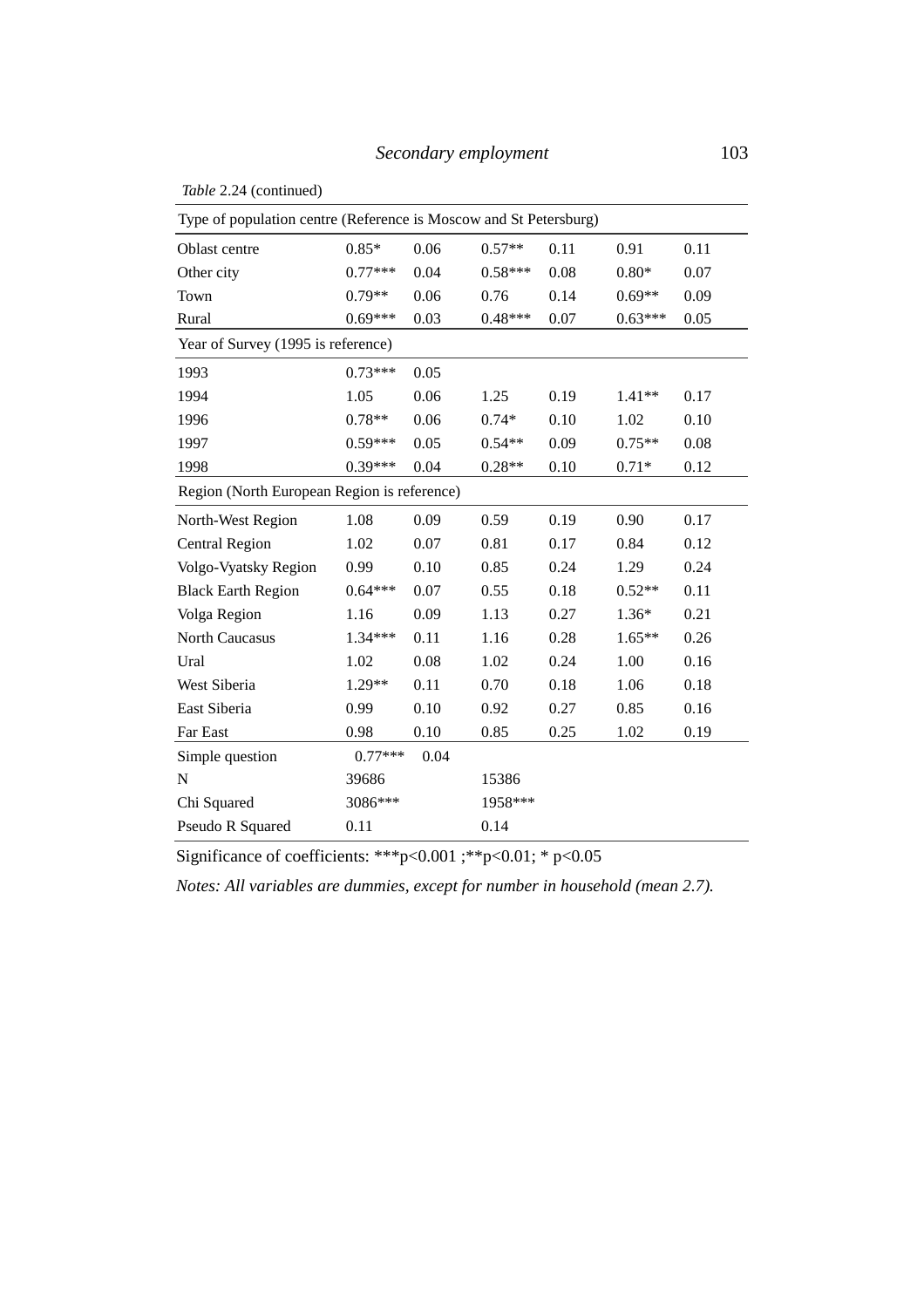*Table 2.25: Multinomial logistic regression. Probability of having permanent, regular or occasional secondary employment. Those with a primary job. ISITO Household Survey.* 

|                                                                  | Permanent<br><b>OR</b> | Std<br>Error | Regular<br><b>OR</b> | Std<br>Error | From time to time<br><b>OR</b> | Std<br>Error |
|------------------------------------------------------------------|------------------------|--------------|----------------------|--------------|--------------------------------|--------------|
| Male                                                             | 0.48                   | 0.21         | 0.72                 | 0.39         | $2.20**$                       | 0.59         |
| Married Man                                                      | $2.47*$                | 1.04         | 1.27                 | 0.64         | 0.94                           | 0.21         |
| Married Woman*                                                   | $0.54**$               | 0.13         | $0.40**$             | 0.14         | 0.99                           | 0.20         |
| Education (Reference is Secondary or less)                       |                        |              |                      |              |                                |              |
| Middle special                                                   | 1.15                   | 0.25         | 1.77                 | 0.60         | 1.15                           | 0.17         |
| Incomplete higher                                                | 1.58                   | 0.77         | $3.57*$              | 1.77         | 1.36                           | 0.44         |
| Higher education**                                               | 2.59**                 | 0.80         | 1.63                 | 0.73         | 1.38                           | 0.30         |
| Postgraduate                                                     | 15.27***               | 10.09        | 2.99                 | 3.58         | 1.79                           | 2.05         |
| City (Kemerovo is reference)                                     |                        |              |                      |              |                                |              |
| Samara                                                           | 1.30                   | 0.31         | 1.09                 | 0.34         | 1.23                           | 0.21         |
| Lyubertsy                                                        | 1.28                   | 0.35         | 1.59                 | 0.51         | 0.82                           | 0.18         |
| Syktyvkar                                                        | 0.62                   | 0.16         | 1.02                 | 0.35         | 1.40                           | 0.24         |
| Occupational Status in Primary Job (Skilled worker is reference) |                        |              |                      |              |                                |              |
| Manager                                                          | $0.25*$                | 0.14         | 1.16                 | 0.59         | 1.16                           | 0.31         |
| Professional                                                     | 0.70                   | 0.23         | 1.23                 | 0.50         | 1.14                           | 0.28         |
| Junior specialist                                                | 0.87                   | 0.30         | 0.71                 | 0.33         | 1.05                           | 0.24         |
| <b>Clerical and Sales</b>                                        | 0.74                   | 0.28         | 0.85                 | 0.39         | $0.55*$                        | 0.16         |
| Service Personnel                                                | 0.74                   | 0.29         | 0.71                 | 0.33         | 0.83                           | 0.21         |
| <b>Unskilled Worker</b>                                          | 0.87                   | 0.26         | 0.84                 | 0.33         | 0.73                           | 0.14         |
| Branch of Employment (Industry is reference)                     |                        |              |                      |              |                                |              |
| Construction                                                     | 1.59                   | 0.54         | 1.73                 | 1.04         | 1.26                           | 0.30         |
| Transport                                                        | $0.25*$                | 0.14         | 2.20                 | 1.19         | 1.26                           | 0.28         |
| Trade                                                            | 1.08                   | 0.33         | 3.98**               | 1.75         | 0.90                           | 0.19         |
| Services                                                         | 0.77                   | 0.48         | $6.23**$             | 3.62         | 0.73                           | 0.29         |
| Public administration                                            | 1.05                   | 0.35         | $3.44*$              | 1.74         | 1.01                           | 0.23         |
| Education and health**                                           | $2.00*$                | 0.62         | 4.89**               | 2.36         | 1.41                           | 0.30         |
| Wage delays and interruptions to employment (in past year)       |                        |              |                      |              |                                |              |
| Owed wages by employer                                           | 0.94                   | 0.19         | 0.96                 | 0.24         | 1.24                           | 0.17         |
| Paid partly in kind                                              | 1.56                   | 0.39         | 1.45                 | 0.55         | 0.98                           | 0.16         |
| Now on admin. leave                                              | 2.26                   | 1.45         | $0.00***$            | 0.00         | 2.10                           | 0.89         |
| Ad. leave in past year*                                          | 1.17                   | 0.34         | 1.52                 | 0.62         | 1.39                           | 0.25         |
| Short-time working                                               | 1.00                   | 0.00         | 1.00                 | 0.00         | 1.00                           | 0.00         |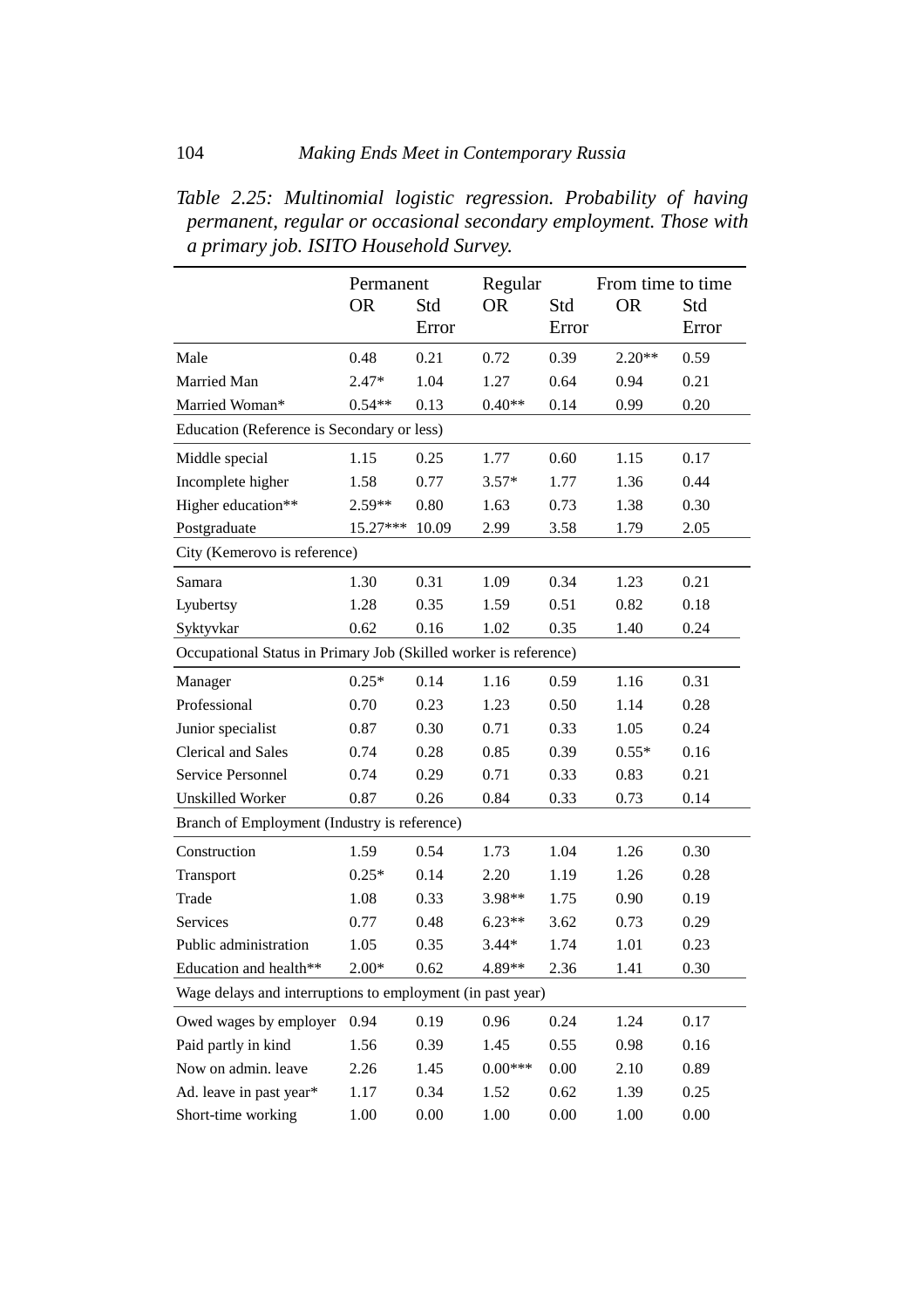| Sector (State enterprise or organisation is reference) |           |      |          |      |          |      |  |  |  |  |
|--------------------------------------------------------|-----------|------|----------|------|----------|------|--|--|--|--|
| Privatised                                             | 0.71      | 0.18 | 1.20     | 0.42 | 1.05     | 0.17 |  |  |  |  |
| New private                                            | $0.45*$   | 0.15 | 0.80     | 0.32 | $1.50*$  | 0.30 |  |  |  |  |
| Income decile (Fifth decile is reference)              |           |      |          |      |          |      |  |  |  |  |
| First decile                                           | 2.14      | 0.92 | 1.06     | 0.62 | 0.98     | 0.33 |  |  |  |  |
| Second decile*                                         | 1.29      | 0.50 | 1.67     | 0.77 | $1.70*$  | 0.44 |  |  |  |  |
| Third decile                                           | 1.21      | 0.41 | 0.91     | 0.46 | 1.07     | 0.30 |  |  |  |  |
| Fourth decile                                          | 1.32      | 0.46 | 0.67     | 0.36 | 1.33     | 0.36 |  |  |  |  |
| Sixth decile                                           | 0.61      | 0.22 | 0.50     | 0.25 | 0.77     | 0.21 |  |  |  |  |
| Seventh decile                                         | $0.46*$   | 0.18 | 0.72     | 0.35 | 1.05     | 0.27 |  |  |  |  |
| Eighth decile                                          | 1.00      | 0.33 | 0.72     | 0.33 | 1.08     | 0.28 |  |  |  |  |
| Ninth decile                                           | 0.57      | 0.22 | 0.62     | 0.31 | 0.89     | 0.24 |  |  |  |  |
| Tenth decile                                           | 0.63      | 0.24 | 0.74     | 0.37 | 1.04     | 0.29 |  |  |  |  |
| Log of wage*                                           | 0.94      | 0.13 | 0.81     | 0.15 | $0.78*$  | 0.08 |  |  |  |  |
| Age Group $(25 – 39)$ is reference)                    |           |      |          |      |          |      |  |  |  |  |
| Under 24                                               | 1.00      | 0.32 | 1.61     | 0.61 | 1.45     | 0.29 |  |  |  |  |
| 40 to pension age                                      | 1.03      | 0.20 | 1.16     | 0.31 | 0.95     | 0.12 |  |  |  |  |
| Pension age***                                         | $0.33*$   | 0.13 | 0.52     | 0.30 | $0.43**$ | 0.13 |  |  |  |  |
| Number in household                                    | $0.80*$   | 0.07 | 1.05     | 0.13 | 0.93     | 0.07 |  |  |  |  |
| Other(s) have second<br>jobs***                        | $2.13***$ | 0.46 | $2.24**$ | 0.59 | 1.90***  | 0.30 |  |  |  |  |
| Proportion working                                     | 0.96      | 0.46 | 2.80     | 1.94 | $0.39**$ | 0.13 |  |  |  |  |
| Household has children                                 | 1.14      | 0.26 | 1.56     | 0.49 | 0.95     | 0.14 |  |  |  |  |
| Network***                                             | 1.72***   | 0.22 | 1.08     | 0.18 | 1.38***  | 0.13 |  |  |  |  |
| New private network*                                   | 1.12      | 0.12 | $1.33*$  | 0.17 | 1.10     | 0.09 |  |  |  |  |
| Gift relations with<br>others***                       | 1.09      | 0.21 | 1.54     | 0.39 | 1.86***  | 0.26 |  |  |  |  |
| $\mathbf N$                                            | 3578      |      |          |      |          |      |  |  |  |  |
| Chi Square                                             | 15514     |      |          |      |          |      |  |  |  |  |
| Pseudo RSq                                             | 0.10      |      |          |      |          |      |  |  |  |  |

*Table 2.25* (continued)

Significance of coefficients: \*\*\*p<0.001 ;\*\*p<0.01; \* p<0.05.

Indicators in the first column relate to the significance of the variable in relation to the presence or absence of any form of secondary employment.

*Notes: Estimates of standard errors allow for clustering in households* 

*All variables are dummies, except for number in household (mean 3.3), proportion of household members working (mean 0.6), network (the number of network links identified per adult household member, mean 0.7), new private network (the proportion of nominated links who work in the new private sector, mean 0.3) and log of primary wage in relation to the city mean (mean -0.4).*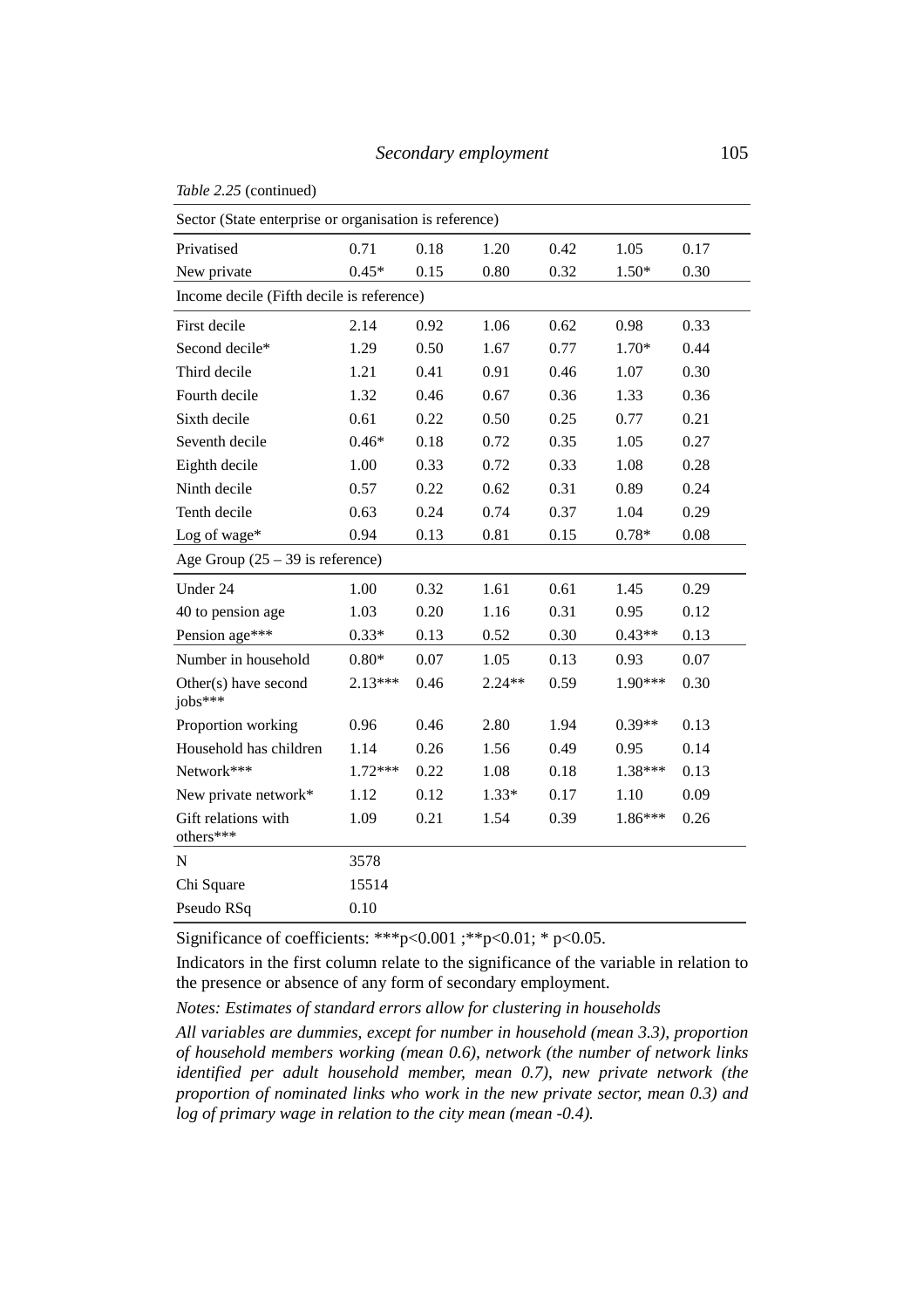|                                            | Permanent |              |           | Regular      |                   | From time to |
|--------------------------------------------|-----------|--------------|-----------|--------------|-------------------|--------------|
|                                            | <b>OR</b> | Std<br>Error | <b>OR</b> | Std<br>Error | time<br><b>OR</b> | Std<br>Error |
| Male***                                    | 2.51      | 1.24         | 2.48      | 1.22         | 2.86***           | 0.65         |
| Married Man*                               | 0.82      | 0.35         | 0.59      | 0.28         | $0.62*$           | 0.13         |
| Married Woman*                             | 1.06      | 0.45         | 1.14      | 0.50         | 0.73              | 0.14         |
| Education (Reference is Secondary or less) |           |              |           |              |                   |              |
| Middle special                             | 1.20      | 0.36         | 1.09      | 0.32         | 1.24              | 0.18         |
| Incomplete higher                          | 2.43      | 1.64         | 1.80      | 1.01         | 0.78              | 0.31         |
| Higher education                           | $2.54**$  | 0.86         | 0.95      | 0.37         | 0.99              | 0.20         |
| Postgraduate                               | 22.35**   | 25.57        | $0.00***$ | 0.00         | $0.00***$         | 0.00         |
| City (Kemerovo is reference)               |           |              |           |              |                   |              |
| Samara                                     | 0.85      | 0.27         | $3.50**$  | 1.30         | 1.12              | 0.17         |
| Lyubertsy                                  | 0.42      | 0.20         | 2.14      | 0.93         | 0.85              | 0.17         |
| Syktyvkar                                  | 1.16      | 0.40         | 2.31      | 1.07         | 1.03              | 0.19         |
| Income decile (Fifth decile is reference)  |           |              |           |              |                   |              |
| First decile*                              | 2.68      | 1.89         | 1.45      | 0.74         | 1.85*             | 0.51         |
| Second decile                              | 2.13      | 1.49         | 1.27      | 0.67         | 1.13              | 0.32         |
| Third decile                               | 1.55      | 1.16         | 1.70      | 0.85         | 0.75              | 0.22         |
| Fourth decile                              | 3.06      | 2.08         | 0.76      | 0.51         | 0.93              | 0.28         |
| Sixth decile                               | 2.16      | 1.61         | 0.87      | 0.53         | 0.84              | 0.28         |
| Seventh decile                             | 0.31      | 0.38         | 0.67      | 0.51         | 0.65              | 0.23         |
| Eighth decile                              | 1.29      | 0.97         | 0.45      | 0.32         | 0.53              | 0.20         |
| Ninth decile                               | 0.75      | 0.71         | 0.46      | 0.38         | 0.53              | 0.21         |
| Tenth decile                               | 1.37      | 1.08         | 0.42      | 0.32         | 0.85              | 0.30         |
| Age Group $(25 – 39)$ is reference)        |           |              |           |              |                   |              |
| Under 24                                   | 0.91      | 0.38         | 0.50      | 0.22         | 1.09              | 0.20         |
| 40 to 49                                   | 1.10      | 0.38         | 0.76      | 0.26         | 0.86              | 0.16         |
| Over 50                                    | 0.84      | 0.46         | 0.42      | 0.25         | 0.80              | 0.19         |
| Pensioner**                                | 0.35      | 0.20         | 0.26      | 0.20         | $0.20***$         | 0.06         |
| Number in household                        | 1.02      | 0.11         | 0.92      | 0.12         | 1.04              | 0.06         |
| Other(s) have second                       | 1.70      | 0.58         | $2.04*$   | 0.69         | $1.47*$           | 0.26         |

*Table 2.26: Multinomial logistic regression. Probability of having permanent, regular or occasional secondary employment. Those without a primary job. ISITO Household Survey.* 

jobs\*\*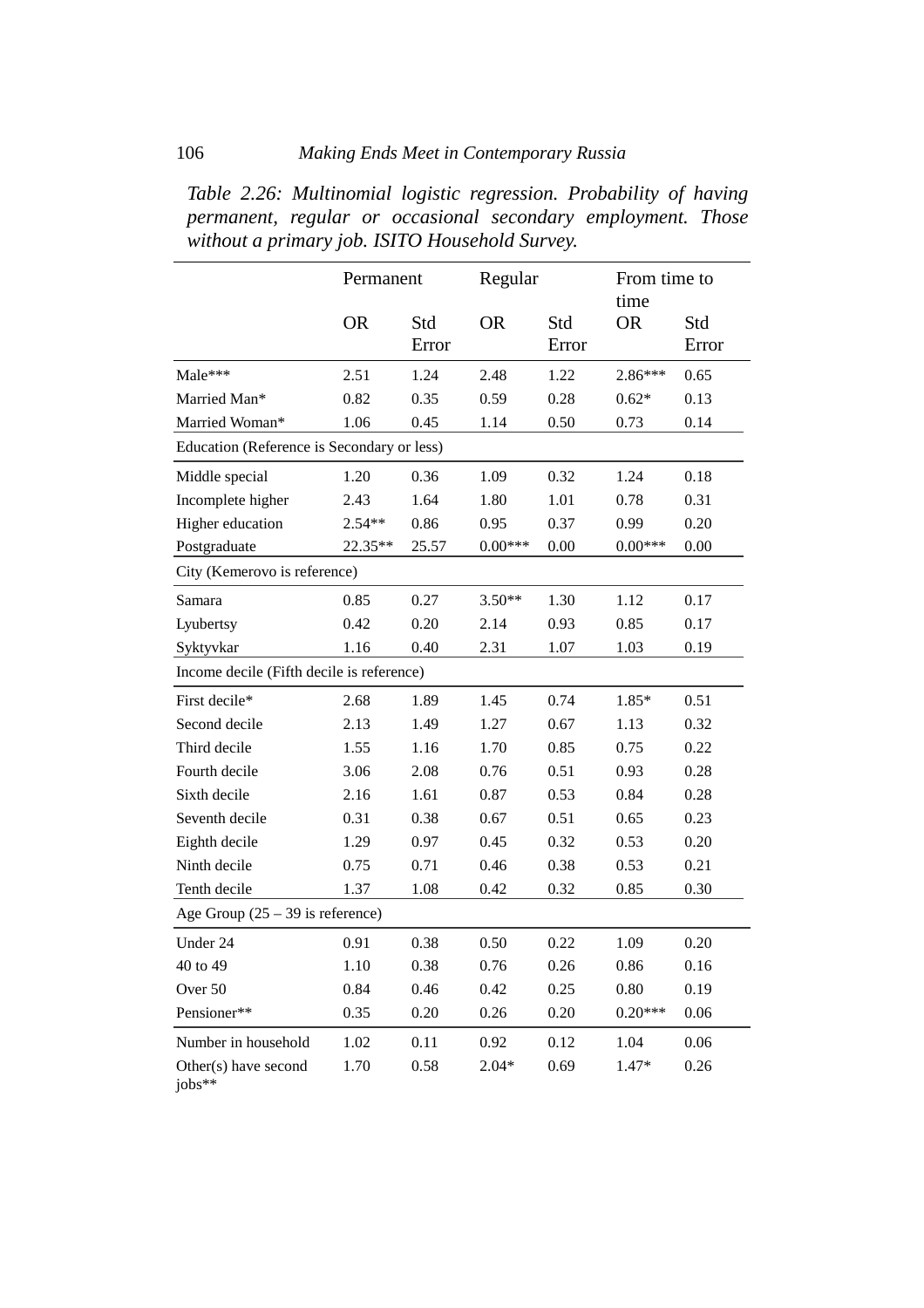| Table 2.26 (continued)                       |         |      |      |      |          |      |
|----------------------------------------------|---------|------|------|------|----------|------|
| Proportion of household<br>members working** | $0.22*$ | 0.14 | 0.74 | 0.44 | $0.46*$  | 0.15 |
| Household has children <sup>**</sup> $0.93$  |         | 0.32 | 0.54 | 0.20 | $0.70*$  | 0.12 |
| Network**                                    | 1.49    | 0.39 | 1.45 | 0.36 | $1.41**$ | 0.18 |
| New private network                          | $1.43*$ | 0.23 | 1.18 | 0.19 | 0.99     | 0.10 |
| Engaged in gift relations<br>with others     | 0.79    | 0.23 | 1.51 | 0.44 | 1.30     | 0.18 |
| N                                            | 3460    |      |      |      |          |      |
| Chi Squared                                  | 14121   |      |      |      |          |      |
| Pseudo R Squared                             | 0.17    |      |      |      |          |      |

Significance of coefficients: \*\*\*p<0.001; \*\*p<0.01; \* p<0.05.

Indicators in the first column relate to the significance of the variable in relation to the presence or absence of any form of secondary employment.

*Notes: Estimates of standard errors allow for clustering in households* 

*All variables are dummies, except for number in household (mean 2.9), proportion of household members working (mean 0.3), network (the number of network links identified per adult household member, mean 0.4) and new private network (the proportion of nominated links who work in the new private sector, mean 0.2).*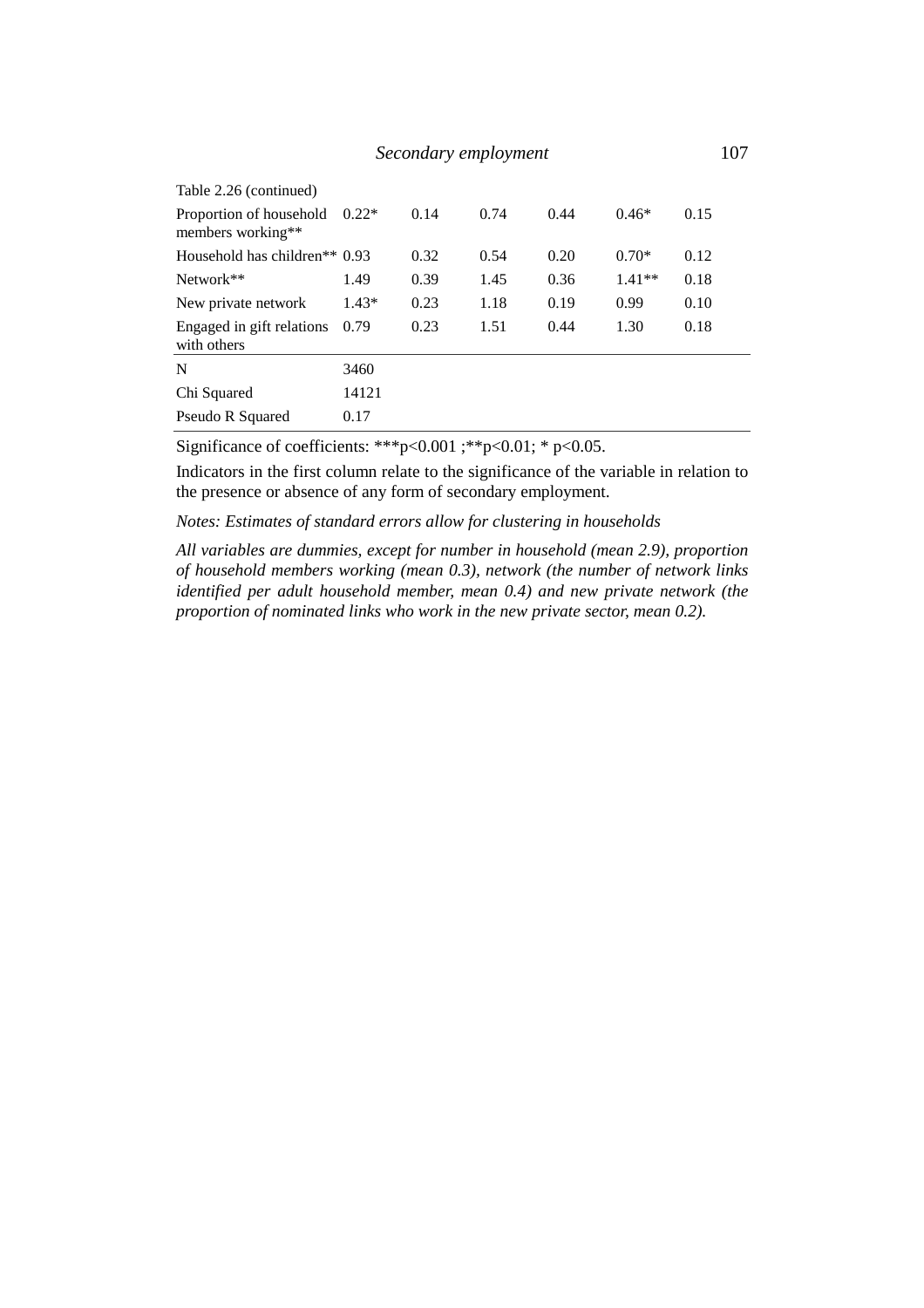|                                                                      | Workers:<br>Second Job |         | Workers:<br><b>IEA</b> |         | Not-Working<br><b>IEA</b> |         |
|----------------------------------------------------------------------|------------------------|---------|------------------------|---------|---------------------------|---------|
|                                                                      | Odds<br>Ratio          | S Error | Odds<br>Ratio          | S Error | Odds<br>Ratio             | S Error |
| Age***                                                               | 1.12***                | 0.03    | $1.06*$                | 0.02    | $1.14***$                 | 0.02    |
| Age squared/100***                                                   | $0.86***$              | 0.03    | $0.90***$              | 0.03    | $0.83***$                 | 0.02    |
| Male**                                                               | 1.25                   | 0.24    | $2.32***$              | 0.38    | 1.18                      | 0.13    |
| Married Man                                                          | 0.82                   | 0.14    | 0.97                   | 0.12    | 1.29*                     | 0.14    |
| Married Woman***                                                     | $0.68**$               | 0.10    | 0.87                   | 0.12    | $0.61***$                 | 0.06    |
| Number in household***                                               | $0.91*$                | 0.04    | $0.82***$              | 0.03    | $0.89***$                 | 0.02    |
| Household has children                                               | 0.97                   | 0.11    | $1.27*$                | 0.12    | 1.03                      | 0.09    |
| Proportion of non-<br>working pensioners in<br>household             | 0.69                   | 0.21    | 0.93                   | 0.24    | $0.66**$                  | 0.10    |
| Other household<br>member(s) have second<br>jobs***                  | $1.65***$              | 0.16    | 1.83***                | 0.16    | 2.44***                   | 0.18    |
| Log of wage                                                          | $0.83**$               | 0.05    | $0.78***$              | 0.04    |                           |         |
| Income deciles (fifth decile is reference)                           |                        |         |                        |         |                           |         |
| No net money income                                                  | 0.92                   | 0.19    | $0.62**$               | 0.11    | $1.37**$                  | 0.16    |
| First decile***                                                      | 1.08                   | 0.19    | 1.20                   | 0.16    | $1.39**$                  | 0.17    |
| Second decile                                                        | 1.05                   | 0.18    | 0.90                   | 0.13    | 1.17                      | 0.15    |
| Third decile*                                                        | 1.21                   | 0.19    | 0.98                   | 0.13    | $1.38*$                   | 0.18    |
| Fourth decile                                                        | 0.95                   | 0.16    | 0.95                   | 0.13    | 1.21                      | 0.16    |
| Sixth decile                                                         | 0.92                   | 0.16    | 0.89                   | 0.13    | 1.10                      | 0.15    |
| Seventh decile                                                       | 0.78                   | 0.13    | 0.75                   | 0.11    | 1.20                      | 0.17    |
| Eight decile**                                                       | $0.65*$                | 0.11    | 0.80                   | 0.11    | 1.08                      | 0.17    |
| Ninth decile*                                                        | $0.72*$                | 0.11    | 0.78                   | 0.10    | 1.31                      | 0.21    |
| Tenth decile**                                                       | 0.84                   | 0.13    | $0.70**$               | 0.09    | 0.87                      | 0.15    |
| Urban ***                                                            | $2.11***$              | 0.31    | 1.39**                 | 0.14    | $1.20*$                   | 0.09    |
| Labour Force Status (Reference is working at the time of the survey) |                        |         |                        |         |                           |         |
| Maternity leave or<br>horseperson**                                  | 0.93                   | 0.97    |                        |         | $0.31*$                   | 0.15    |
| Paid leave                                                           | 1.39                   | 0.67    | 1.40                   | 0.51    |                           |         |
| Unpaid leave**                                                       | 0.92                   | 0.91    | 1.58                   | 0.94    |                           |         |
| Student                                                              |                        |         |                        |         | $0.50***$                 | 0.07    |
| Invalid***                                                           |                        |         |                        |         | $0.31***$                 | 0.06    |
| Unemployed***                                                        |                        |         |                        |         | 1.55***                   | 0.13    |

*Table 2.27: Logistic regression. Probability of having a second job and individual economic activity. RLMS pooled data 1994-2000.*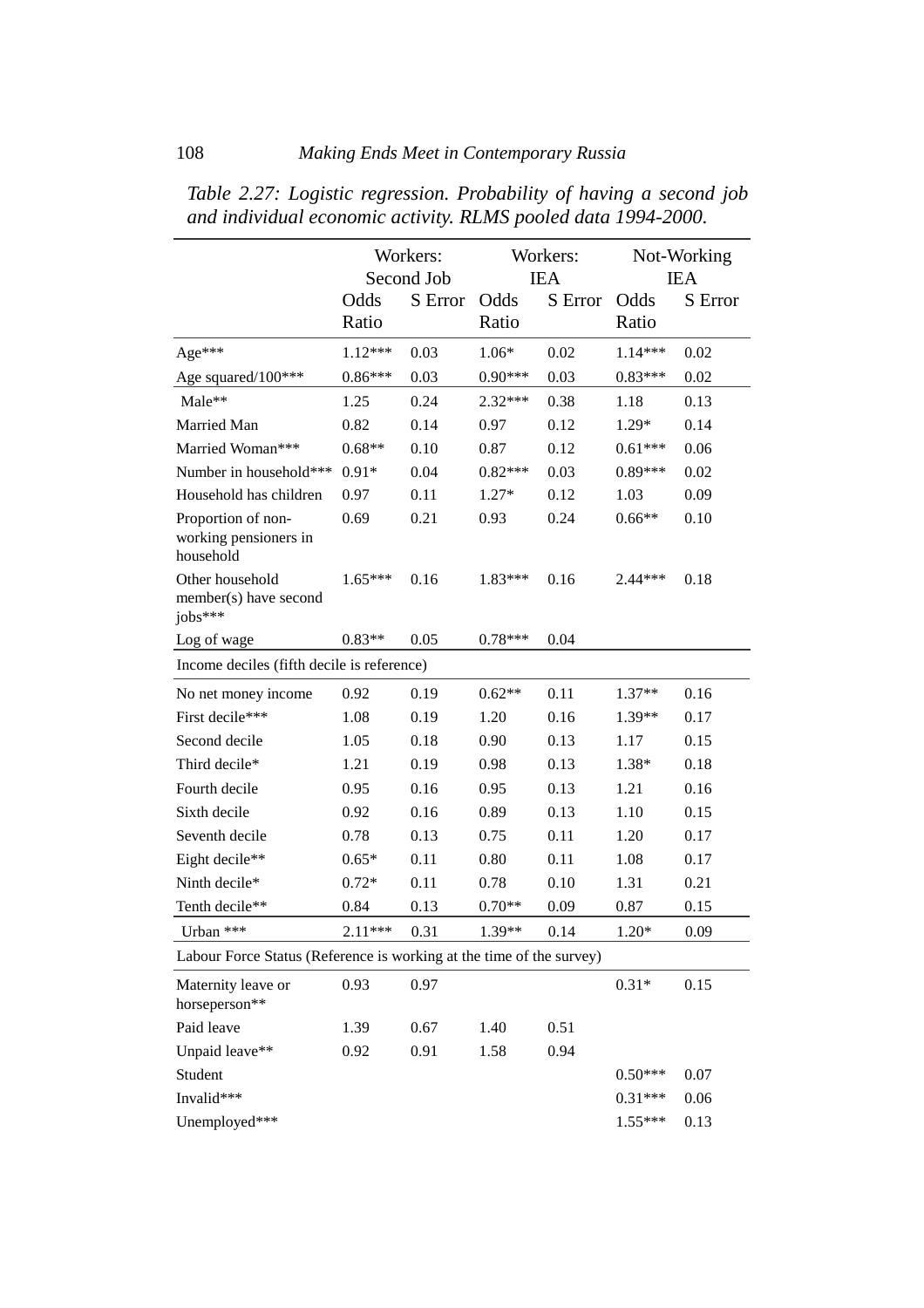| Employment Status (Reference is skilled worker)                  |           |      |           |      |          |      |
|------------------------------------------------------------------|-----------|------|-----------|------|----------|------|
| Manager                                                          | 1.09      | 0.30 | 0.62      | 0.15 |          |      |
| Professional**                                                   | $1.63*$   | 0.31 | 1.15      | 0.18 |          |      |
| Non-manual                                                       | 0.85      | 0.16 | 0.97      | 0.14 |          |      |
| Unskilled worker                                                 | 0.97      | 0.20 | $0.65**$  | 0.11 |          |      |
| Log of hours worked in<br>main job***                            | $0.70***$ | 0.05 | $0.86*$   | 0.05 |          |      |
| Wages not paid**                                                 | 1.09      | 0.11 | 1.28**    | 0.10 |          |      |
| Some wage paid in<br>kind**                                      | 1.17      | 0.15 | 1.38**    | 0.14 |          |      |
| Has been on<br>administrative leave                              | 0.88      | 0.14 | $1.37**$  | 0.16 |          |      |
| Employer in primary job (reference is state or mixed enterprise) |           |      |           |      |          |      |
| Private enterprise*                                              | 1.06      | 0.10 | 1.14      | 0.09 |          |      |
| High school grade (0 to<br>$12)*$                                | 1.06      | 0.04 | 1.03      | 0.03 | $1.05*$  | 0.02 |
| Education (Reference is Secondary or Less)                       |           |      |           |      |          |      |
| Professional course***                                           | $1.28*$   | 0.13 | $1.42***$ | 0.11 | $1.24**$ | 0.09 |
| Technical-vocational<br>(incomplete secondary)                   | 1.08      | 0.18 | 1.22      | 0.14 | 0.96     | 0.11 |
| Post-secondary technical* 1.20                                   |           | 0.16 | $1.42***$ | 0.13 | 1.00     | 0.09 |
| Professional-technical*** 1.29*                                  |           | 0.14 | $1.25*$   | 0.11 | 1.09     | 0.09 |
| Higher Education***                                              | 1.64      | 0.23 | 1.13      | 0.13 | 0.99     | 0.12 |
| Postgraduate***                                                  | 3.64      | 1.02 | 1.47      | 0.49 | 2.66     | 1.38 |
| Year of survey (1994 is reference)                               |           |      |           |      |          |      |
| 1995                                                             | 0.96      | 0.13 | 0.84      | 0.09 | 1.28**   | 0.12 |
| 1996*                                                            | 0.92      | 0.13 | 0.81      | 0.09 | 0.97     | 0.09 |
| 1998                                                             | 0.94      | 0.13 | $0.75*$   | 0.09 | 1.12     | 0.10 |
| $2000**$                                                         | 1.18      | 0.15 | 0.89      | 0.09 | 1.69***  | 0.15 |
| $\mathbf N$                                                      | 18138     |      | 18130     |      | 17752    |      |
| Chi Squared                                                      | 398***    |      | 542***    |      | 1218***  |      |
| Pseudo R Squared                                                 | 0.08      |      | 0.08      |      | 0.20     |      |

Table 2.27 (Continued)

Significance of coefficients: \*\*\*p<0.001 ;\*\*p<0.01; \* p<0.05

*Notes: The regression also included seven regional dummy variables and 21 dummy variables for the industry of primary employment in the regressions for those in work (this data is not yet available for the 2000 round). The incidence of secondary employment, particularly in individual economic activity, was significantly higher in Moscow and St Petersburg, but otherwise there was little regional variation. The incidence of second jobs was significantly higher for those working in their first jobs in education and science. Those working in housing and*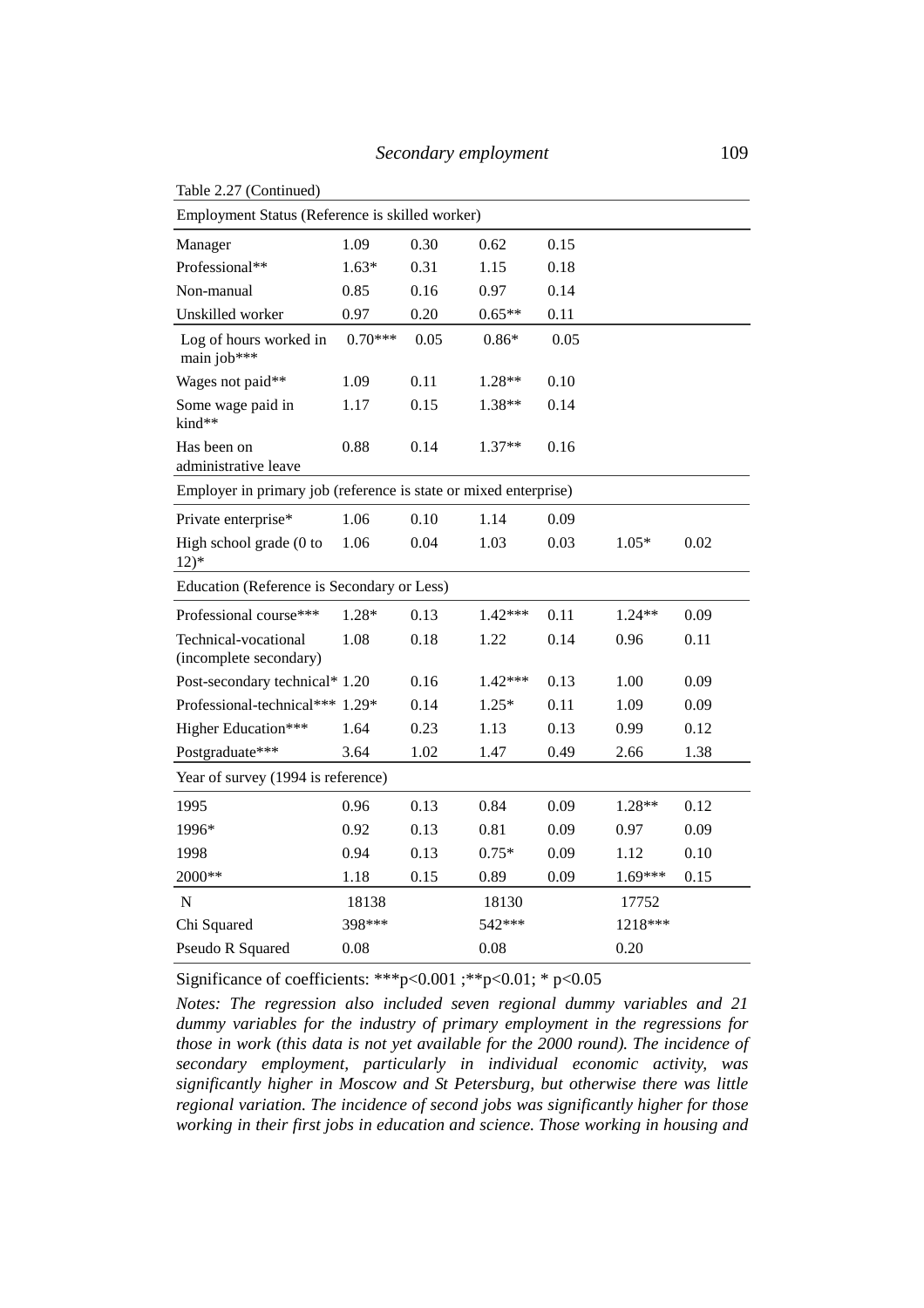*utilities and, especially, personal services were significantly more likely to engage in individual labour activity, those working in transport less likely to do so.* 

*Estimates of standard errors allow for clustering in the pooled data. Standard errors of household-level variables will be under-estimates because no allowance is made for clustering in households. Significance levels in the first column relate to any form of secondary employment. There is no significant variation in the coefficients from year to year.* 

*The coefficient reported for the log of the previous month's wage (relative to the mean for the round and polling site) is from a separate regression, since many respondents had received no wage the previous month. Income deciles are defined in relation to the region and year of survey and relate to the household money income per head net of all secondary earnings (see note to Table 2.19). The inclusion of the dummy variable for zero income does not affect the significance for the coefficient on the non-payment of wages. All variables are dummies, except for age (mean 39 for workers, 52 for non-workers), age squared (mean 1685 for workers, 3123 for non-workers), number in household (mean for workers 3.4, for non-workers 3.0), proportion of pensioners in the household (mean for workers 0.07, for non-workers 0.45), log of working hours (mean 5.0) and log of primary wage (mean -0.31). Education dummies are not mutually exclusive, except that postgraduate is coded 0 for higher education.* 

*Table 2.28: Multinomial logistic regression. Probability of having secondary employment and of having regular or occasional secondary employment. Those with primary employment. VTsIOM data, March 1993 – May 1998* 

|                                          | Yes       |         | Regular   |         | Occasional |         |  |
|------------------------------------------|-----------|---------|-----------|---------|------------|---------|--|
|                                          | <b>OR</b> | S Error | <b>OR</b> | S Error | <b>OR</b>  | S Error |  |
| Male                                     | $1,65***$ | 0,08    | $1,42**$  | 0,18    | $1,77***$  | 0,16    |  |
| Married Man                              | 0,93      | 0,04    | 0,82      | 0,10    | 0,99       | 0,08    |  |
| <b>Married Woman</b>                     | $0.77***$ | 0,03    | $0.76**$  | 0,07    | $0.76***$  | 0,06    |  |
| Number in household                      | $0.94***$ | 0.01    | 0.99      | 0.03    | $0.93***$  | 0.02    |  |
| Age Group (Reference is 24-39)           |           |         |           |         |            |         |  |
| Under 24                                 | 1,05      | 0,04    | 0,93      | 0,11    | 1,12       | 0,09    |  |
| 40 to 49                                 | $0.89***$ | 0,03    | 0,96      | 0,07    | $0.83**$   | 0,05    |  |
| Over 50                                  | $0.73***$ | 0,03    | $0.77*$   | 0,09    | $0.69***$  | 0,06    |  |
| Pension age                              | $0.55***$ | 0,04    | $0,65**$  | 0,10    | $0.43***$  | 0,06    |  |
| Over 75                                  | 0,70      | 0,35    | 0,85      | 0,93    | 0,49       | 0,52    |  |
| Education (Primary or less is reference) |           |         |           |         |            |         |  |
| <b>Incomplete Secondary</b>              | 1,19      | 0,16    | 1,34      | 0,56    | 0,94       | 0,22    |  |
| Secondary                                | 1,27      | 0,16    | 1,68      | 0,67    | 1,04       | 0,24    |  |
| Vocational                               | $1,50**$  | 0,20    | 1,36      | 0,55    | 1,27       | 0,29    |  |
| Technical                                | 1,47**    | 0,19    | 1,74      | 0,69    | 1,24       | 0,28    |  |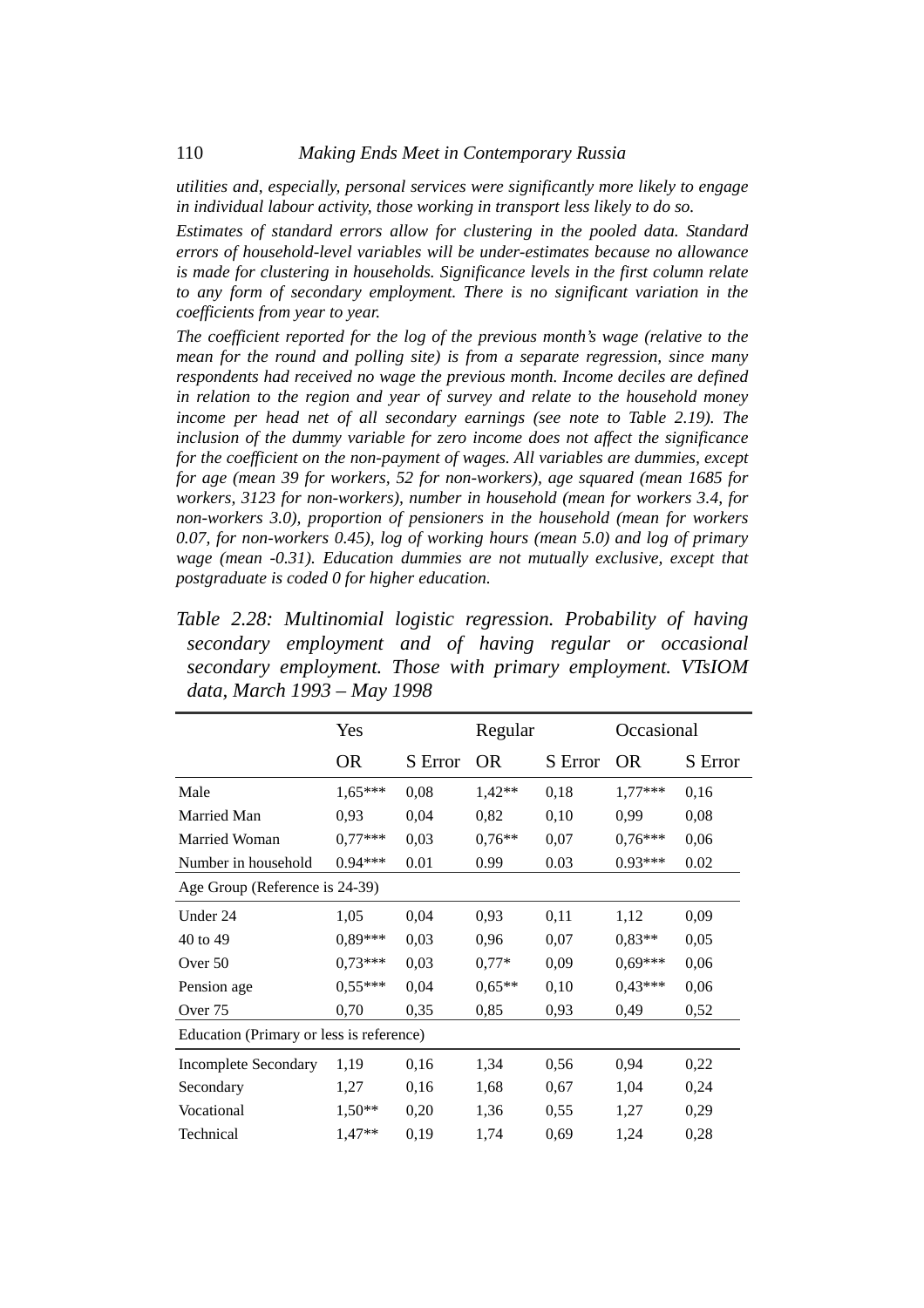| Table 2.28 (Continued)                              |           |      |           |      |           |      |  |  |  |  |  |
|-----------------------------------------------------|-----------|------|-----------|------|-----------|------|--|--|--|--|--|
| Incomplete Higher                                   | 1,88***   | 0,27 | $2,48*$   | 1,04 | 1,25      | 0,32 |  |  |  |  |  |
| <b>Higher Education</b>                             | $2,04***$ | 0,26 | $2,59*$   | 1,03 | $1,61*$   | 0,37 |  |  |  |  |  |
| Branch (Trade is reference)                         |           |      |           |      |           |      |  |  |  |  |  |
| Industry                                            | $0.86***$ | 0.03 | 0.98      | 0.10 | 1.04      | 0.08 |  |  |  |  |  |
| Agriculture                                         | $0.76***$ | 0.04 | 0.73      | 0.13 | $0.74**$  | 0.08 |  |  |  |  |  |
| Public services                                     | $1.27***$ | 0.05 | 1.67***   | 0.19 | $1.33**$  | 0.11 |  |  |  |  |  |
| Public administration                               | $0.61***$ | 0.05 | 0.77      | 0.15 | 0.83      | 0.12 |  |  |  |  |  |
| Security forces                                     | $0.62***$ | 0.05 | $0.53**$  | 0.12 | $0.67**$  | 0.10 |  |  |  |  |  |
| Sector (State enterprise is reference)              |           |      |           |      |           |      |  |  |  |  |  |
| State company                                       | 0.94      | 0.04 | 0.85      | 0.09 | 1.00      | 0.07 |  |  |  |  |  |
| Co-operative etc.                                   | $1.27***$ | 0.06 | 0.98      | 0.15 | 1.49***   | 0.14 |  |  |  |  |  |
| Non-state company                                   | $1.30***$ | 0.07 | 1.05      | 0.14 | 1.44***   | 0.13 |  |  |  |  |  |
| Private company                                     | 1.20***   | 0.06 | 0.85      | 0.11 | $1.40***$ | 0.12 |  |  |  |  |  |
| <b>Individual Labour</b><br>Activity                | 1.11      | 0.11 | 1.01      | 0.25 | 1.03      | 0.18 |  |  |  |  |  |
| Occupational status (Unskilled worker is reference) |           |      |           |      |           |      |  |  |  |  |  |
| Managers                                            | 1.07      | 0.07 | 0.96      | 0.19 | 0.84      | 0.11 |  |  |  |  |  |
| Professionals                                       | $1.44***$ | 0.08 | $1.56**$  | 0.23 | 1.13      | 0.12 |  |  |  |  |  |
| Non-manual                                          | 1.05      | 0.06 | 1.10      | 0.16 | 0.98      | 0.10 |  |  |  |  |  |
| Skilled worker                                      | 1.25***   | 0.06 | 1.19      | 0.17 | $1.36**$  | 0.13 |  |  |  |  |  |
| Income decile (Fifth decile is reference)           |           |      |           |      |           |      |  |  |  |  |  |
| First decile                                        | $2.43***$ | 0.14 | $3,13***$ | 0,46 | 2,59***   | 0,27 |  |  |  |  |  |
| Second decile                                       | $1.40***$ | 0.08 | $1,46*$   | 0,23 | $1,47***$ | 0,16 |  |  |  |  |  |
| Third decile                                        | $1.16*$   | 0.07 | $1,41*$   | 0,22 | 1,18      | 0,13 |  |  |  |  |  |
| Fourth decile                                       | $1.18**$  | 0.07 | 1,59**    | 0,24 | 1,06      | 0,12 |  |  |  |  |  |
| Sixth decile                                        | 0.96      | 0.06 | 1,07      | 0,17 | 1,05      | 0,12 |  |  |  |  |  |
| Seventh decile                                      | 0.93      | 0.05 | 1,12      | 0,17 | 1,01      | 0,11 |  |  |  |  |  |
| Eighth decile                                       | 0.90      | 0.05 | 0,87      | 0,14 | 0,88      | 0,10 |  |  |  |  |  |
| Ninth decile                                        | $0.87*$   | 0.05 | 0,96      | 0,15 | 0,86      | 0,09 |  |  |  |  |  |
| Tenth decile                                        | 0.91      | 0.05 | 1,13      | 0,17 | 0,84      | 0,09 |  |  |  |  |  |
| Log primary wage#                                   | 1.04      | 0.23 | 1.07      | 0.06 | 1.01      | 0.05 |  |  |  |  |  |
| Last wage paid in full<br>and on time               | 1.00      | 0.03 | 1.14      | 0.08 | 0.91      | 0.05 |  |  |  |  |  |
| Employment Status (Reference is waged employee)     |           |      |           |      |           |      |  |  |  |  |  |
| Self-employed                                       | 1.00      | 0.11 | 0.68      | 0.24 | 1.29      | 0.25 |  |  |  |  |  |
| Work on contract                                    | 1.32***   | 0.06 | 1.24*     | 0.12 | 1.38***   | 0.10 |  |  |  |  |  |
| Entrepreneur                                        | 1.07      | 0.08 | 1.36      | 0.27 | 1.12      | 0.16 |  |  |  |  |  |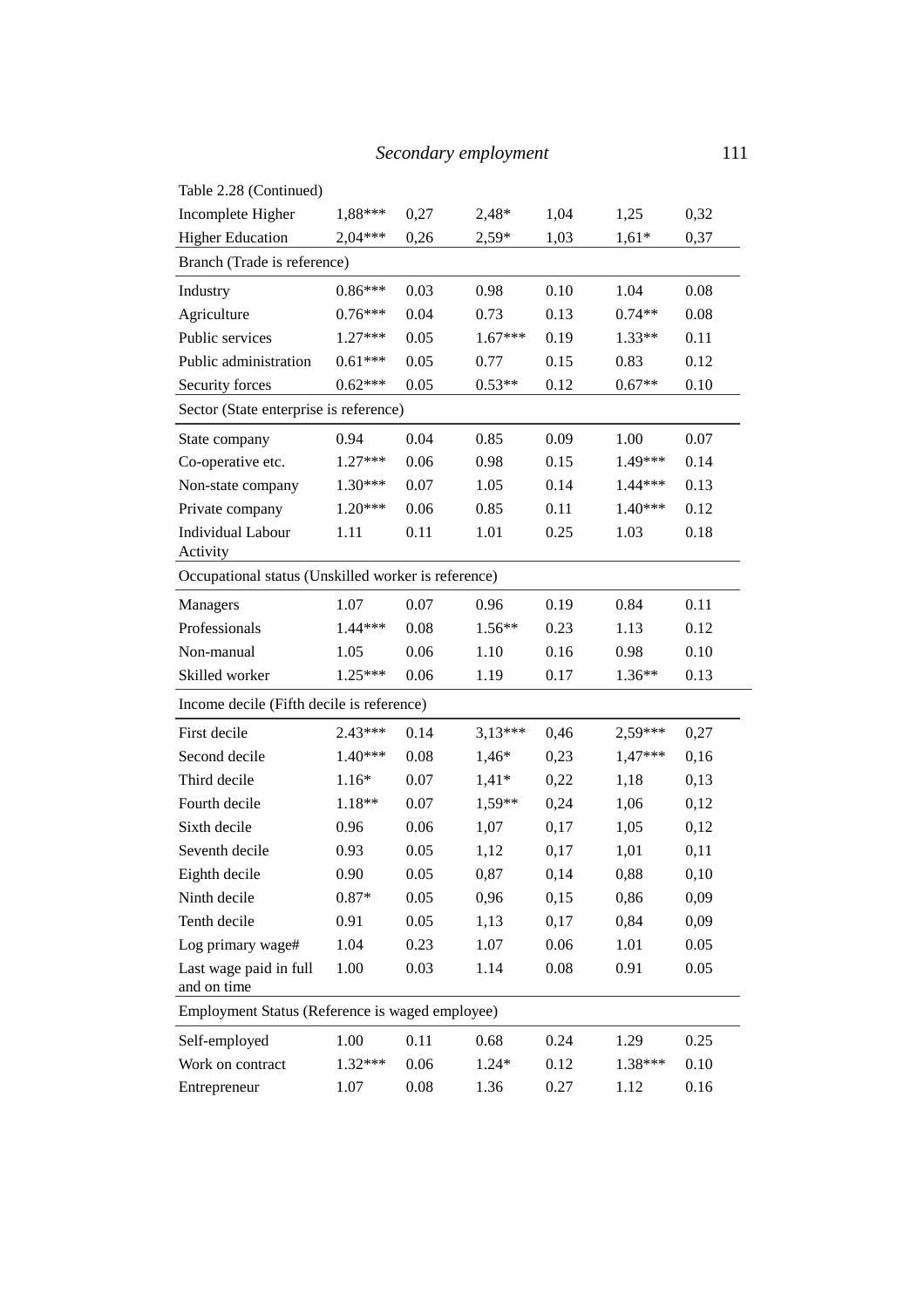| Type of population centre (Reference is Moscow and St Petersburg) |           |      |           |      |           |      |  |  |  |  |  |
|-------------------------------------------------------------------|-----------|------|-----------|------|-----------|------|--|--|--|--|--|
| Oblast centre                                                     | $0.91*$   | 0.05 | 1.10      | 0.14 | 0.86      | 0.08 |  |  |  |  |  |
| Other city                                                        | $0.72***$ | 0.03 | $0.70***$ | 0.07 | $0.68***$ | 0.05 |  |  |  |  |  |
| town                                                              | $0.78***$ | 0.05 | $0.63**$  | 0.09 | $0.74**$  | 0.07 |  |  |  |  |  |
| rural                                                             | $0.68***$ | 0.03 | $0.52***$ | 0.06 | $0.58***$ | 0.04 |  |  |  |  |  |
| Year of Survey (1995 is reference)                                |           |      |           |      |           |      |  |  |  |  |  |
| 1993                                                              | $0.62***$ | 0.03 |           |      |           |      |  |  |  |  |  |
| 1994                                                              | $0.84***$ | 0.04 | 1.14      | 0.16 | 0.97      | 0.10 |  |  |  |  |  |
| 1996                                                              | 0.94      | 0.05 | 1.20      | 0.16 | 1.02      | 0.09 |  |  |  |  |  |
| 1997                                                              | $0.77***$ | 0.05 | 0.95      | 0.13 | 0.86      | 0.08 |  |  |  |  |  |
| 1998                                                              | $0.66***$ | 0.05 | 0.86      | 0.16 | $0.71*$   | 0.10 |  |  |  |  |  |
| Region (North European Region is reference)                       |           |      |           |      |           |      |  |  |  |  |  |
| North-West Region                                                 | $1.25**$  | 0.08 | 1.18      | 0.22 | 1.07      | 0.16 |  |  |  |  |  |
| <b>Central Region</b>                                             | $1.16**$  | 0.06 | 1.00      | 0.14 | 0.93      | 0.10 |  |  |  |  |  |
| Volgo-Vyatsky Region                                              | $0.64***$ | 0.05 | $0.64*$   | 0.14 | $0.57***$ | 0.09 |  |  |  |  |  |
| <b>Black Earth Region</b>                                         | $0.65***$ | 0.05 | $0.33***$ | 0.09 | $0.52***$ | 0.09 |  |  |  |  |  |
| Volga Region                                                      | 1.10      | 0.06 | 0.95      | 0.16 | 1.15      | 0.14 |  |  |  |  |  |
| North Caucasus                                                    | $1.29***$ | 0.08 | 0.87      | 0.15 | 1.47**    | 0.18 |  |  |  |  |  |
| Ural                                                              | 0.95      | 0.05 | 0.81      | 0.13 | 0.91      | 0.11 |  |  |  |  |  |
| West Siberia                                                      | 1.01      | 0.06 | 0.83      | 0.14 | 0.81      | 0.12 |  |  |  |  |  |
| East Siberia                                                      | 1.02      | 0.07 | 0.76      | 0.14 | 0.87      | 0.13 |  |  |  |  |  |
| Far East                                                          | 0.95      | 0.07 | 0.98      | 0.19 | 0.87      | 0.13 |  |  |  |  |  |
| Simple question                                                   | $0.75***$ | 0.03 |           |      |           |      |  |  |  |  |  |
| N                                                                 | 57150     |      | 18526     |      |           |      |  |  |  |  |  |
| ChiSq                                                             | 3033***   |      | 1400***   |      |           |      |  |  |  |  |  |
| Pseudo R Sq                                                       | 0.06      |      | 0.06      |      |           |      |  |  |  |  |  |

Table 2.28 (Continued)

Significance of coefficients: \*\*\*p<0.001 ; \*\*p<0.01; \* p<0.05

*Notes: The first column combines responses to a simple question, asking whether the respondent does or does not have additional employment, with those to a question offering the opportunity to distinguish between regular and occasional secondary employment. As the dummy for the simple question indicates, the former question provides a significantly lower incidence of secondary employment.* 

*All variables are dummies, except for number in household (mean 3.3) and log of primary wage (mean -0.4).* 

*#The coefficient of log wage (relative to the mean in that location that month) is from a separate regression, which excludes those who received no wage the previous month.*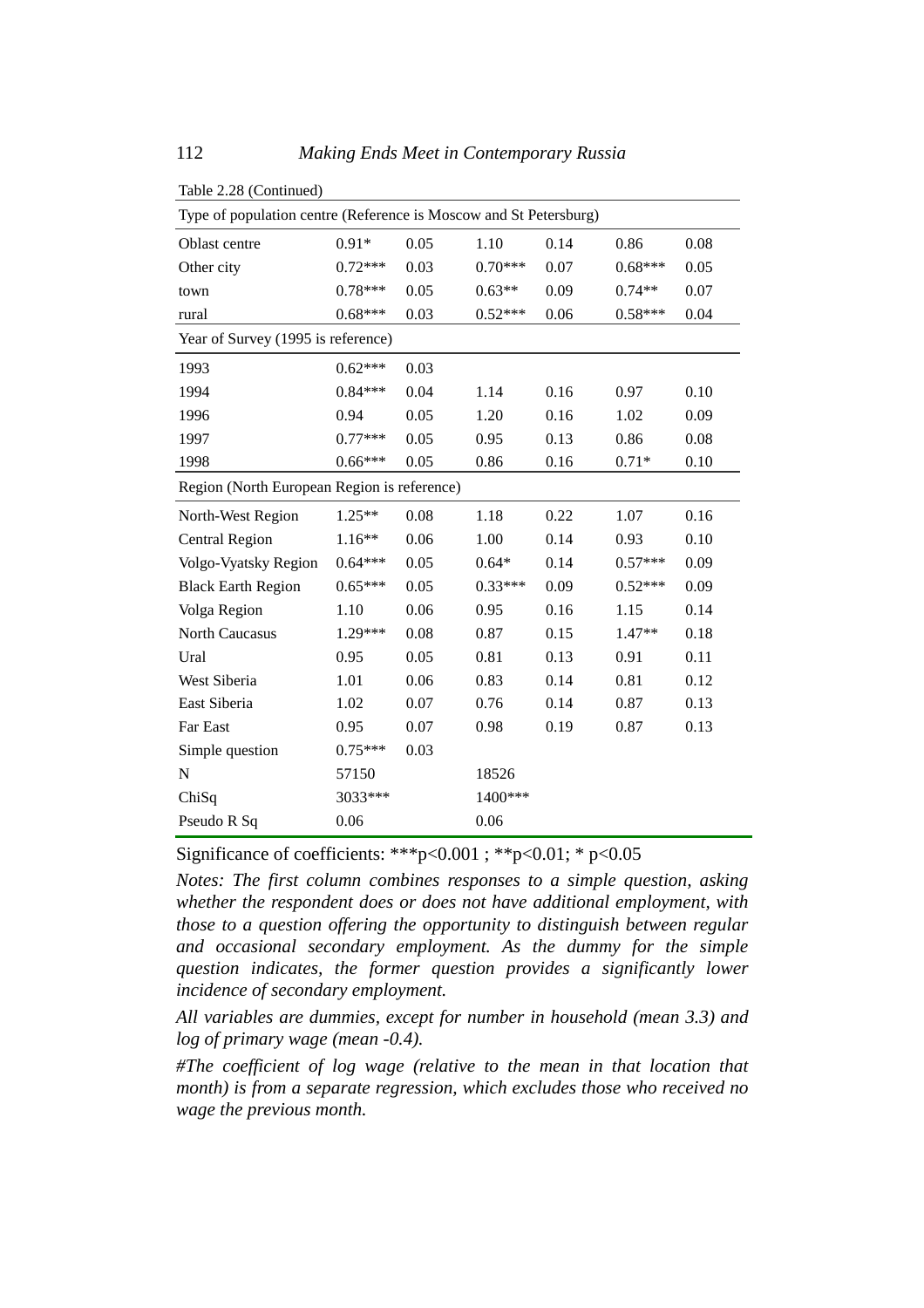# 3 The Russian dacha and the myth of the urban peasant

## THE RUSSIAN CRISIS AND THE RISE OF SELF-**SUFFICIENCY**

The impression that has been cultivated by the Russian and international mass media is that Russians have returned to their peasant roots in a repudiation not only of their Soviet past but of the history of the entire twentieth century. This impression is easily confirmed by looking at newsstands and bookstalls, which are covered with magazines and books providing every kind of instruction and advice on the cultivation of your rural plot, or by switching on the radio or television, which are similarly replete with experts and consultants on small-scale farming, or visiting a shopping centre, which will almost always have a specialist shop that supplies 'Everything for the dacha', or trying to leave any large city on a Friday evening in summer by bus, train or car, all of which are jammed with urban dwellers on the way to their garden plots. This impression is so powerful that the phenomenon has been subjected to barely any investigation by social scientists. The authors of one of the very few serious publications on the subject reproduce without question the typical view that 'the majority of the population now produces its own food supply to a considerable extent' (Seeth et al., 1998, p. 1611). There is no doubt that, as in the past, this is true of the rural population and even of many of the inhabitants of small towns, but is it really the case that urban dwellers, who comprise the vast majority of the Russian population, have become urban peasants?

In this chapter I want to subject the myth of the urban peasant to a critical analysis. I will start by reviewing the data on the use of domestic agricultural plots and on the scale of self-provisioning with agricultural produce by urban residents. We then test the hypotheses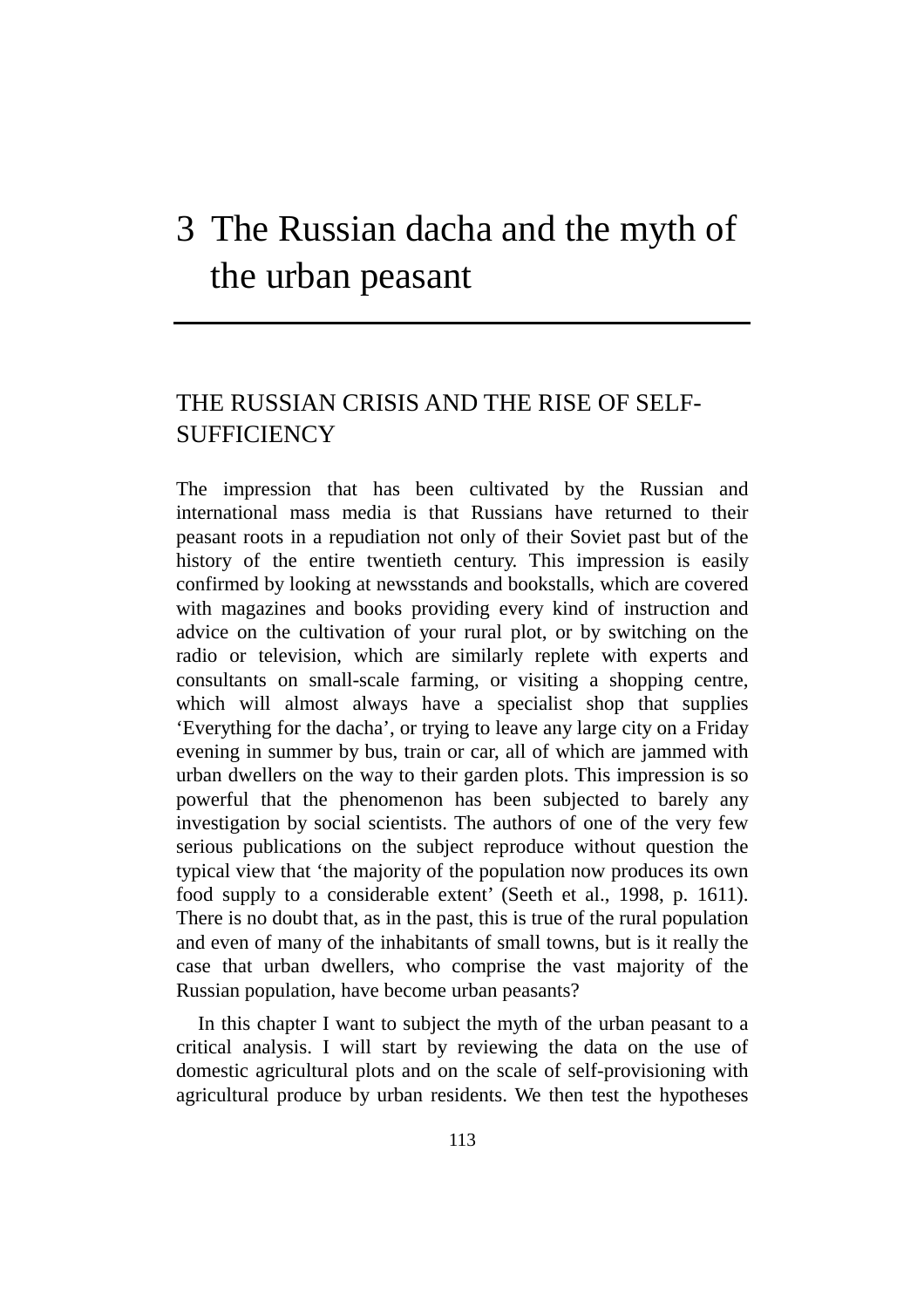that the use of land by urban residents is the response to a deficit of money income or, more generally, is the result of decisions about the allocation of household resources between domestic production and income-earning activities. Having rejected these hypotheses we narrow the focus to the specific question of self-provisioning with food, looking at the acquisition of food from others and at production for the household's own needs to ask whether the previous hypotheses can explain such production. Finally, we put forward and test an alternative explanation for the pervasive practice of domestic production of agricultural produce by urban residents in Russia.

The principal data source that will be used in this chapter is the ISITO Household Survey conducted in April and May 1998 in Samara, Kemerovo, Syktyvkar and Lyubertsy. While we lose the rather dubious benefit of being able to generalise to the level of Russia as a whole, we gain in being able to analyse the data in finer detail, making allowance for substantial regional variations. The questionnaires included blocks about the use of dacha and the domestic production of food at both individual and household level.<sup>1</sup> Other data sources are used to complement this survey data. First, the published distributions from the Goskomstat Household Budget Survey. Second, the data of the 1994 Goskomstat microcensus, a five percent sample of the whole population based on the 1989 census returns, which included questions on land holding, income sources and household composition. Third, the data of the Russian Longitudinal Monitoring Survey, a panel survey which has been conducted with an all-Russian sample in two waves since 1992 and which includes a block of questions on domestic agricultural production.

# HOW EXTENSIVE IS THE USE OF LAND BY URBAN HOUSEHOLDS IN RUSSIA?

According to the 1994 microcensus, 58.3 percent of all households had a plot of land, with larger households being more likely to have a plot (the range being from 48 percent of single-person households to 72 percent of households with five or more people). Twenty-two per

<sup>1</sup> We follow Russian practice in using the evocative term 'dacha' to refer to all the various ways in which urban residents have the use of land for leisure or for subsistence production.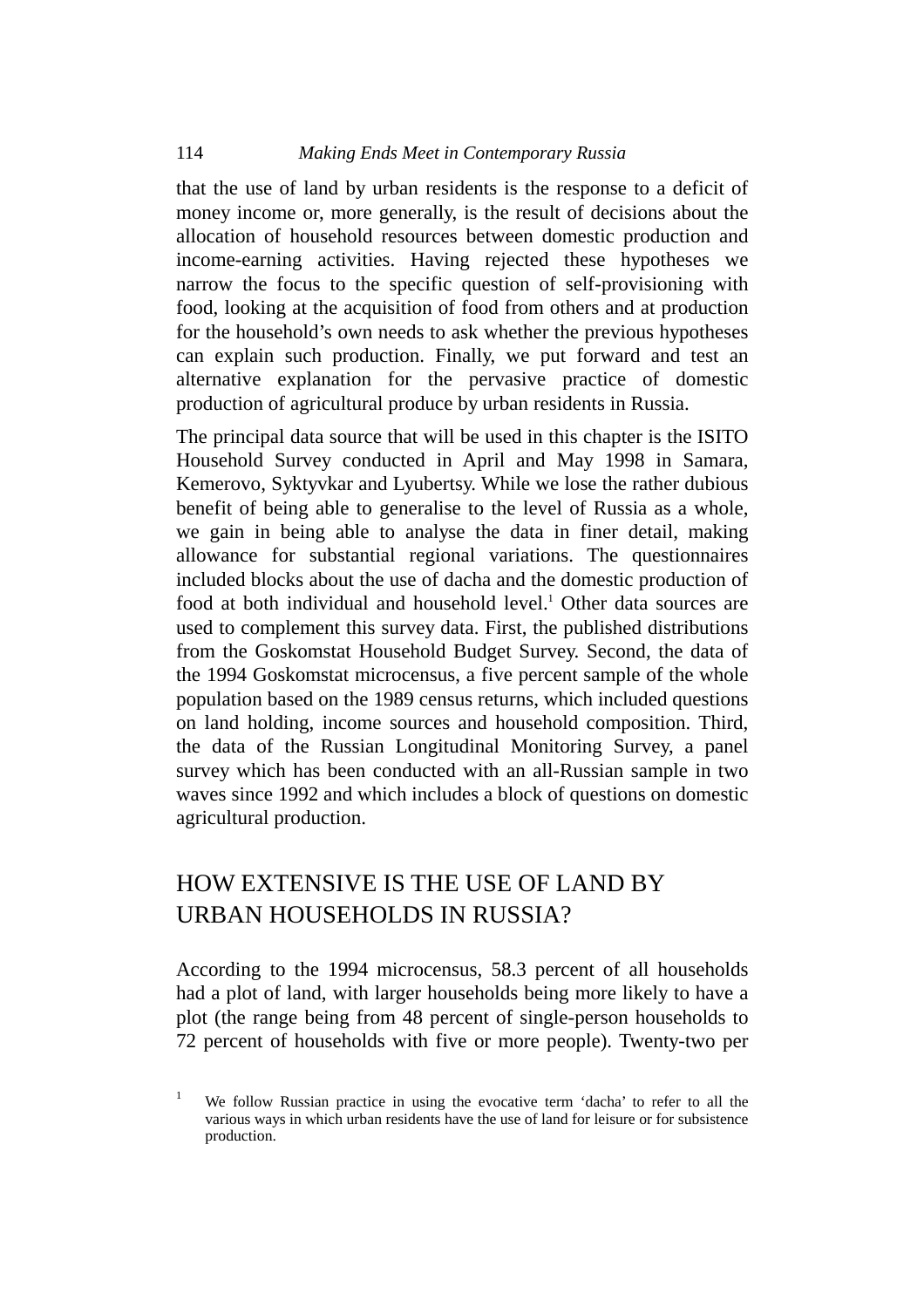cent had a plot adjoining their home (*priusadebnyi uchastok*), 16.9 percent an allotment or a plot attached to a dacha (*sadovyi ili dachnyi uchastok*), 9.5 percent a vegetable garden (*ogorod*), 7.7 percent a plot and a vegetable garden adjoining their home (*priusadebnyi uchastok i ogorod*) and 2.2 percent some other kind of combined plot of land (Goskomstat, 1997).<sup>1</sup> However, this includes both urban and rural residents, virtually all of the latter having plots. Nevertheless, even among the urban population, the overall level of dacha ownership right across Russia is very high, although the distribution of the different forms of holding differs quite a lot between regions. The proportion of the urban population with a plot of land ranges from a low of 36 percent in the sub-Arctic Northern Region to a high of 56 percent in the Black Earth region. Land use in large cities is significantly less than this, but even in Moscow and St Petersburg, according to the microcensus data, in 1994, 21 percent and 27 percent respectively had plots of land (Table 3.1).

Basic details of landholding of the households in the ISITO sample are shown in Table  $3.2<sup>2</sup>$  Half the households questioned said that they had used some land during 1997. More than half owned the land they used, about a quarter used the land of relatives and friends and most of the remainder used land allocated by their enterprise or organisation. The practice of using land distributed by enterprises was more common in Kemerovo, while relatively more people in Lyubertsy used the land of relatives. Very few people rented the land that they used (the totals sum to more than 100 because some households used more than one plot of land). Most of the holdings are very small. Forty per cent of households used land of the traditional size for allotments of five to six sotki (one sotka is one hundredth of a hectare). Fewer than

<sup>1</sup> These were the categories to which respondents were invited to assign their plots. In principle the priusadebnyi uchastok would be the larger plot typical of rural inhabitants engaged in personal subsidiary agriculture, the sadovyi uchastok a plot allocated by an enterprise or organisation, a dachnyi uchastok a plot attached to a dacha and an ogorod usually a smaller plot specifically for growing vegetables. In fact it is not clear from the microcensus data that there are any such clear distinctions – the median size of each type of plot held by urban dwellers in each region is more or less the same, although the ogorod is sometimes marginally smaller. Note that the urban population is the population of urban census districts, many of which include inhabitants of outlying rural districts.

<sup>2</sup> Eighty-three out of 4023 households (of whom 45 were in Kemerovo) said that they did not use land, but later said that they grew some of their own produce. It is most likely that almost all of these people were using land allocated by their enterprises or organisations to grow potatoes. They are not included in the analysis.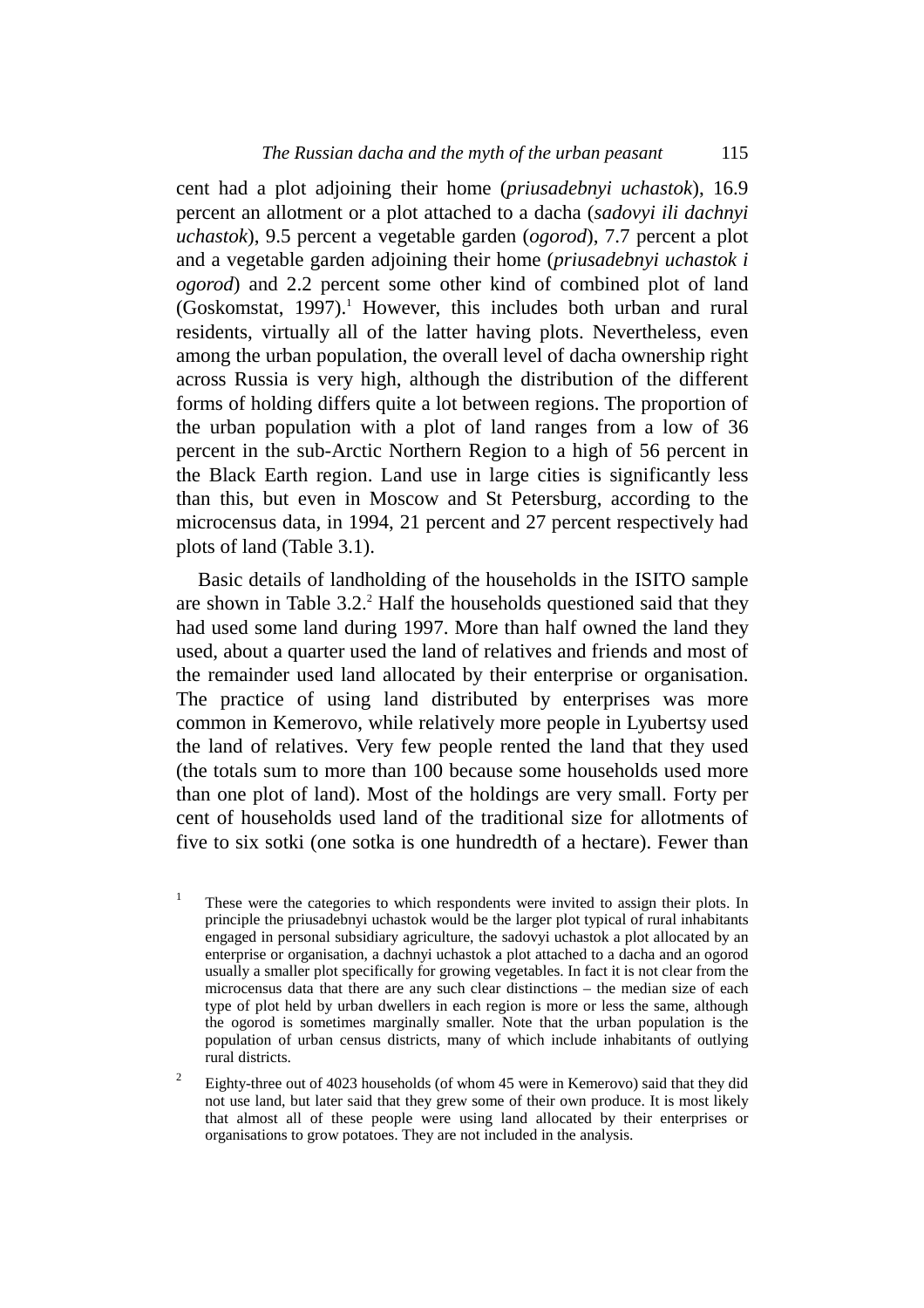four percent of the households in any of the cities used over 20 sotki. Fewer than one per cent of households in the ISITO sample used as much land in total as the average size of personal agricultural holding reported by Goskomstat's agricultural production data (36 sotki), covering both urban and rural holdings.<sup>1</sup>

|                       | priusadebnyi<br>uchastok |                | sadovyi ili<br>dachnyi uchastok |                                                                  | ogorod |   | All plots |     |   |
|-----------------------|--------------------------|----------------|---------------------------------|------------------------------------------------------------------|--------|---|-----------|-----|---|
|                       |                          |                |                                 | Percent Median Percent Median Percent Median Percent Mean Median |        |   |           |     |   |
| <b>Moscow City</b>    | 4.0                      | 10             | 15.9                            | 6                                                                | 1.5    | 6 | 21.4      | 8.1 | 6 |
| <b>St Petersburg</b>  | 3.9                      | 10             | 18.4                            | 6                                                                | 4.6    | 4 | 26.6      | 7.7 | 6 |
| Northern Region       | 7.0                      | 6              | 18.5                            | 6                                                                | 13.0   | 3 | 36.5      | 6.8 | 6 |
| North West region     | 17.6                     | 9              | 23.5                            | 6                                                                | 15.9   | 5 | 53.9      | 8.4 | 6 |
| <b>Central Region</b> | 17.7                     | 6              | 22.6                            | 6                                                                | 12.2   | 5 | 48.9      | 7.1 | 6 |
| Volgo Vyatsk          | 16.6                     | 6              | 28.5                            | 6                                                                | 11.1   | 5 | 51.9      | 6.8 | 6 |
| <b>Black Earth</b>    | 27.1                     | 5              | 24.7                            | 6                                                                | 11.9   | 8 | 56.3      | 8.5 | 6 |
| Volga Region          | 15.8                     | $\overline{4}$ | 28.6                            | 6                                                                | 8.6    | 5 | 49.3      | 6.0 | 6 |
| North Caucasus*       | 24.8                     | 5              | 21.0                            | 6                                                                | 8.5    | 5 | 50.2      | 6.0 | 6 |
| Urals                 | 14.2                     | 5              | 28.5                            | 6                                                                | 12.4   | 5 | 50.8      | 6.4 | 6 |
| Western Siberia       | 16.5                     | 4              | 25.7                            | 6                                                                | 12.8   | 5 | 49.8      | 6.6 | 6 |
| Eastern Siberia       | 14.9                     | 4              | 29.0                            | 6                                                                | 15.7   | 5 | 53.6      | 7.0 | 6 |
| <b>Far East</b>       | 8.3                      | 6              | 27.1                            | 6                                                                | 14.3   | 5 | 46.5      | 7.4 | 6 |
| Kaliningrad           | 15.0                     | 3              | 25.0                            | 6                                                                | 20.1   | 6 | 54.4      | 6.1 | 6 |

*Table 3.1: Percentage of population of urban census districts in each region with each type of plot and median size of plots (sotki).* 

\* *Data not available for Chechen Republic. Central and North western regions exclude Moscow and St Petersburg cities respectively. Source: Author's calculations from 1994 microcensus data.* 

The percentage of the urban population having plots in each region in the RLMS 1996 data is similar for most regions to the microcensus data, except for Moscow and St Petersburg (where RLMS reports 46 percent with plots), North Caucasus (62 percent) the Urals (58 percent) and Western Siberia (59 percent). These divergences are probably explicable by the features of the specific sites selected by RLMS in each region.

<sup>1</sup> Well under 10 percent in any of the ISITO four cities had as much as the 15 sotki which Seeth et al., 1998 (p. 1612) cite as the average size of the dachas of urban residents in their sample of three cities in Western Russia (Pskov, Rostov and Orel), although this is far larger than the microcensus figure for the urban population of these oblasts (nine, six and eight sotki respectively).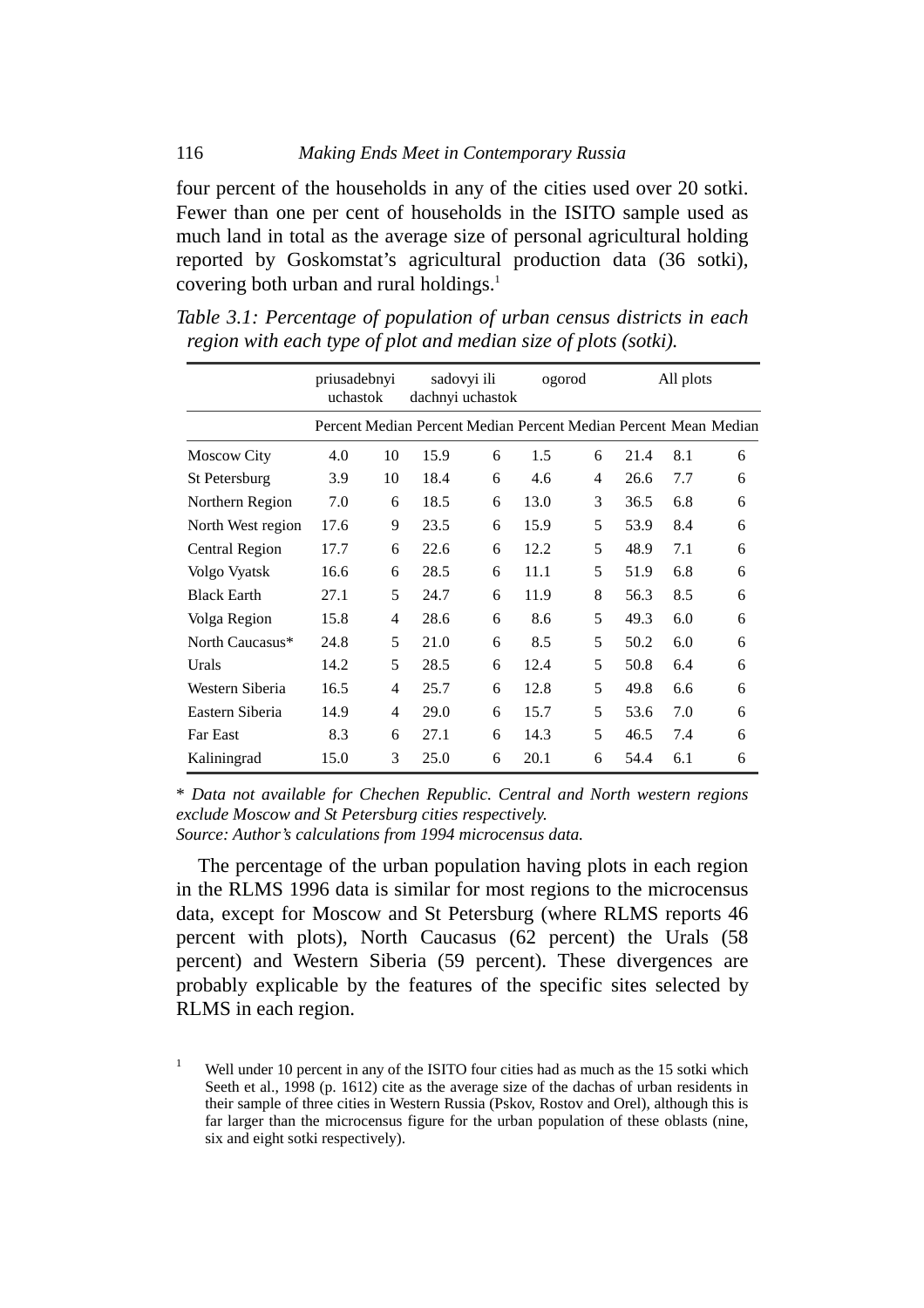| Percentage of<br>households           | Samara | Kemerovo Lyubertsy |     | Syktyvka<br>r | Total |
|---------------------------------------|--------|--------------------|-----|---------------|-------|
| Using land                            | 50     | 67                 | 33  | 57            | 52    |
| of whom:                              |        |                    |     |               |       |
| Own land                              | 63     | 60                 | 54  | 65            | 61    |
| Rent land                             | 5      | 7                  | 5   | 6             | 6     |
| Use land distributed<br>by enterprise | 11     | 23                 | 15  | 8             | 15    |
| Use land of friends<br>or relatives   | 23     | 22                 | 28  | 22            | 23    |
| Mean size of land<br>used (sotki)     | 7.8    | 7.9                | 7.8 | 8.1           | 7.8   |
| Median size (sotki)                   | 6      | 6                  | 6   | 6             | 6     |

*Table 3.2: Land holding in four large cities.* 

*Source: ISITO Household survey.* 

*Table 3.3: Percentage of urban and rural households using land, RLMS surveys 1992–2000* 

|                            | Urban Households | <b>Rural Households</b> |
|----------------------------|------------------|-------------------------|
| $July - October 1992$      | 47.7             | 88.2                    |
| December 1992 – March 1993 | 48.9             | 89.7                    |
| October 1994               | 55.6             | 94.9                    |
| October 1995               | 54.6             | 95.0                    |
| October 1996               | 55.1             | 94.1                    |
| October 1998-January 1999  | 53.6             | 92.9                    |
| September-December 2000    | 51.2             | 90.7                    |

*Source: RLMS survey, 1992–2000. The data from the first phase (1992–1993) is not strictly comparable with that from the second phase (1994–2000) since the sampling frame, methodology and questions differed. In the first phase the relevant question related to growing anything on the household's land, in the second phase to using any land. Questions about the use of land were not asked in the third and fourth rounds of the first phase of RLMS.* 

The RLMS data gives us some indication of the dynamics of land use, suggesting that the use of the dacha has seen a small decline, particularly since the August 1998 crisis (Table 3.3), a tendency whose significance is confirmed by the regression results in Table 3.9. The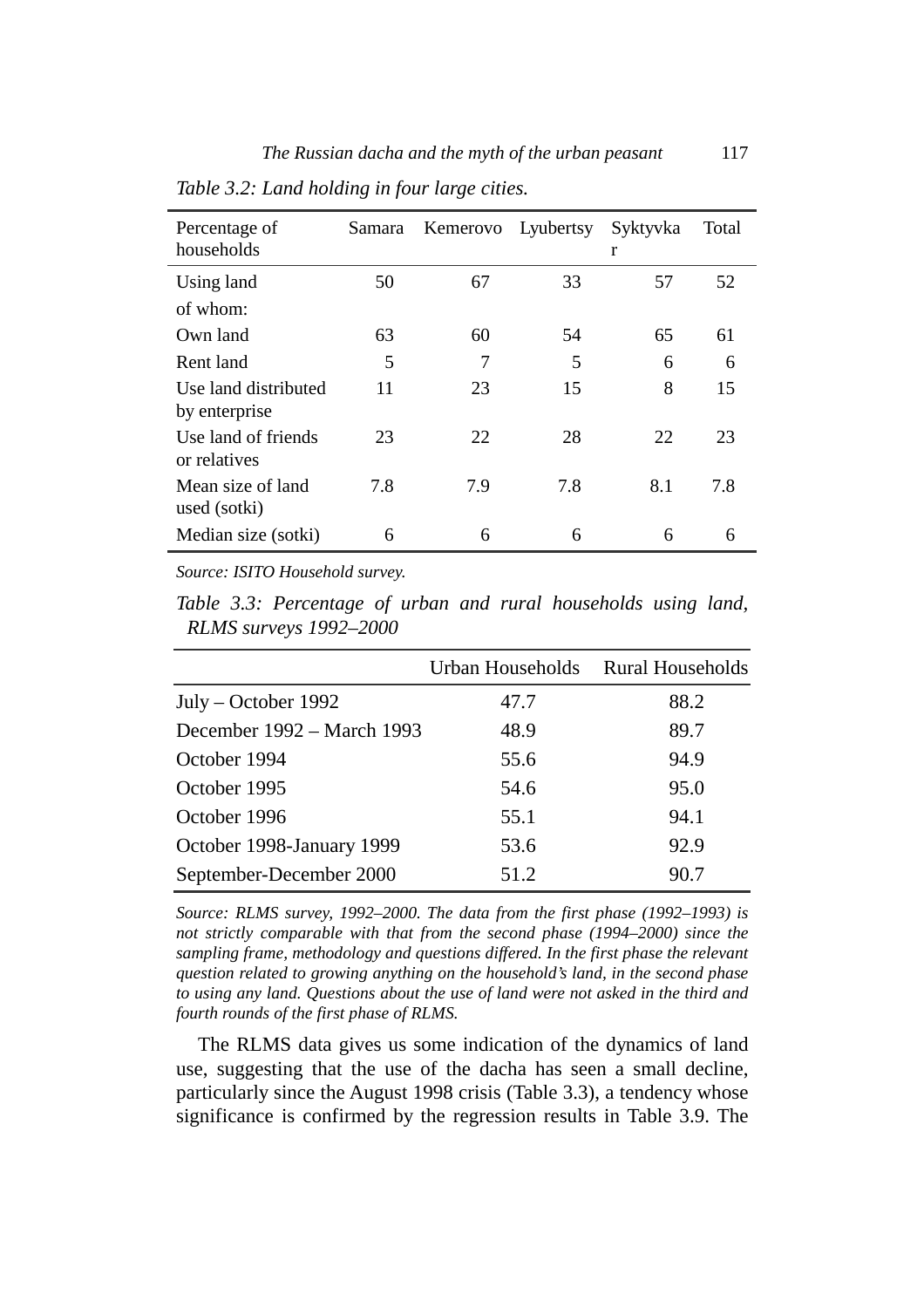median size of plot of urban households was six sotki and of rural households was 15 sotki. Sixty percent of urban plots were up to six sotki in size, and only four percent were over 20 sotki, whereas a third of rural plots were over 20 sotki. Only a few plots, mostly in rural districts, were larger than a hectare in size.

## HOW MUCH OF RUSSIA'S FOOD IS HOME-GROWN?

Outside Moscow and St Petersburg, the majority of urban households use plots of land. But what do they do on these plots? Is it true that 'the majority of the population now produces its own food supply to a considerable extent'?

Those who believe that self-sufficiency is becoming the rule rather than the exception in Russia can find powerful support from the widely quoted official statistics, according to which well over half of the total amount of food by value produced in Russia is produced on the garden plots of the population, having increased rapidly from just over a quarter in 1990. According to Goskomstat's agricultural production data, the share of domestic plots in the total value of agricultural output has developed as shown in Table 3.4.

In 2000, according to the official statistics, over 90 percent of all potato production, more than three-quarters of all fruit and vegetables, more than half of all meat, half the milk, over half the wool and almost a third of the eggs produced came from household plots (Table 3.5). These figures are quite remarkable: even if the rural population were entirely self-sufficient, they would imply that the urban population would be producing a very substantial proportion of its own food: it would appear that Russia has indeed become a nation of urban peasants.

These figures are very misleading because Goskomstat's category of domestic production combines household subsistence production with almost all smallholding agriculture.<sup>1</sup> The figures in Table 3.5

<sup>1</sup> The methods of data collection and estimation are described in Goskomstat, 1996a, pp. 584-596. Data on production from subsidiary plots is gathered as part of the regular household budget survey and their livestock holdings are estimated by projections from livestock census data.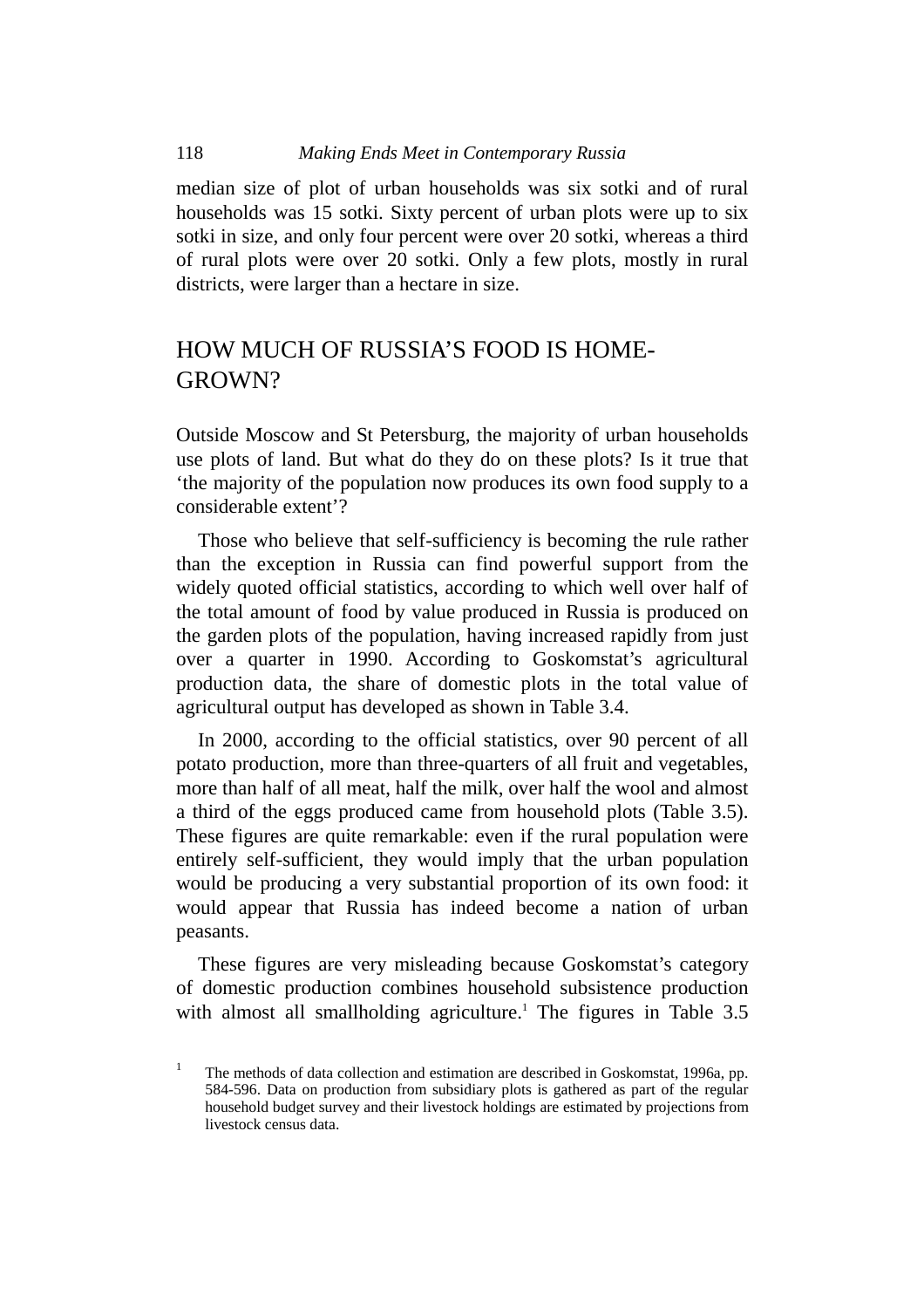distinguish between 'personal subsidiary agriculture', which is the traditional form of rural agricultural holding, and the much smaller 'collective and individual orchards and vegetable plots', many of which are held by urban residents. The latter plots were originally formed in the 1960s and 1970s as agricultural co-operatives, often on the outskirts of towns and cities and sometimes with the aim of developing methods of smallholding production, individuals paying rent and communal service charges for the use of the land. In the 1980s they became increasingly a means by which enterprises and organisations made plots of land available to their employees, acquiring land from the local authority or renting fields from a local kolkhoz, and dividing the land into small plots. 'In practice, these plots are "individual", with the land belonging to communes, public enterprises or organisations' (OECD-CEET, 1991, p. 37). This category has increased from 18.5 million families using 1.29 million hectares in 1988.

*Table 3.4: Percentage of agricultural production by value by category of producer at current prices.* 

|                             |    |    | 1970 1980 1990 1991 1992 1993 1994 1995 1996 1997 |    |              |    |    |    |    |    |    | 1998 1999 2000 |    |
|-----------------------------|----|----|---------------------------------------------------|----|--------------|----|----|----|----|----|----|----------------|----|
| Agricultural<br>enterprises | 69 | 71 | 74                                                | 69 | 67           | 57 | 55 | 50 | 49 | 47 | 39 | 42             | 43 |
| Domestic<br>agriculture     | 31 | 29 | 26                                                | 31 | 32           | 40 | 44 | 48 | 49 | 51 | 59 | 57             | 54 |
| Farmers'<br>plots           |    |    | $\cdots$                                          |    | $\mathbf{1}$ | 3  | 2  | 2  | 2  | 2  | 2  | $\mathcal{L}$  | 3  |

*Sources: Goskomstat, 1999e; Goskomstat, 2001.* 

 'Personal subsidiary agriculture' (LPKh) was already supplying a substantial proportion of farm produce by the late Soviet period. This agriculture was based on the small plots of land (legally limited to half a hectare per family until the end of the Soviet period) originally allocated to the peasants in the thirties to enable them to avoid starvation, but in the Brezhnev period it developed into a 'partnership' between the private and public sectors in which the public sector paid the costs while the private sector increasingly reaped the rewards  $-$  a form of privatisation that was later generalised to the economy as a whole! For example, although the peasants were given ownership of the individual animals, livestock was almost all raised on the land, fed with the fodder and maintained with the resources of the state and collective farms (OECD-CEET, 1991, p. 39 estimates the extent of the reliance on public pasture and fodder). Of course, in the Soviet period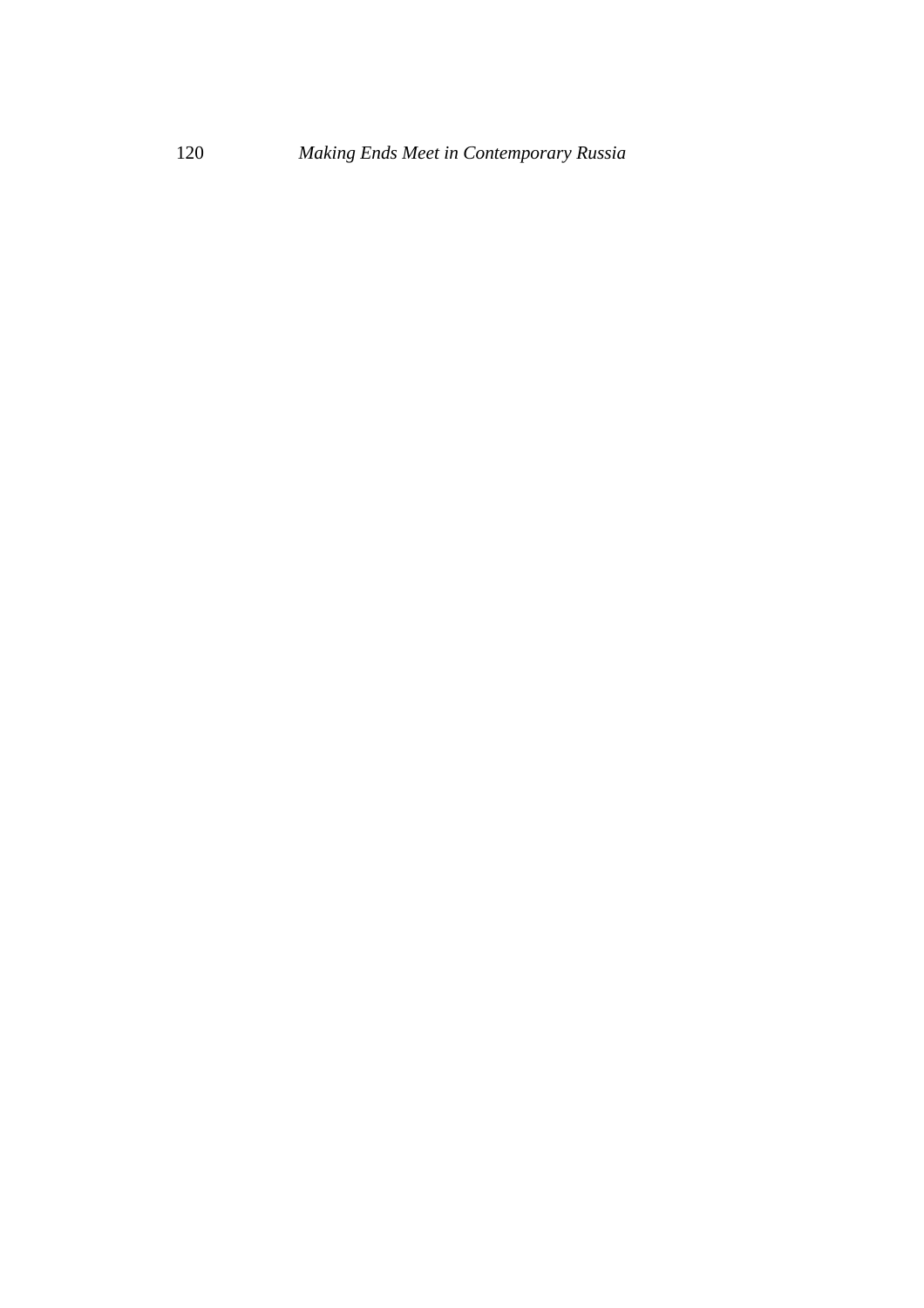the peasants were not free to sell this produce: the peasants were required to make deliveries of produce to the state or collective farm as their payment for the use of public assets, and were permitted to sell only the surplus that they were able to produce above those compulsory deliveries. Moreover, they were only permitted to sell such produce in person, on the 'kolkhoz markets' that grew up in every town. It was strictly illegal to sell through any kind of private intermediary, although this restriction was increasingly flouted through the 1980s and this trade was an important basis for the development of commercial activity in the Gorbachev era. By 1989 about 90 percent of the 30 million rural households had such plots, compared with 24 percent of those in urban areas, 'mainly in small towns and the outskirts of cities' (OECD-CEET, 1991, p. 37). This production on domestic plots has nothing to do with subsistence agriculture but was a device introduced in the Soviet period in an attempt to increase the exploitation of the rural population.

The apparent massive increase in domestic production indicated by the figures since 1990 is also very misleading. There has been a sharp decline in agricultural production as a result of the reduction of subsidies, falling incomes and growing import competition: the total volume of agricultural production fell by 44 percent between 1990 and 1998, before recovering slightly. Thus, the growing proportion of food produced on domestic plots is more a result of the decline in production on former state and collective farms, the value of which at constant prices fell by almost two-thirds between 1990 and 1998, than of the growth of domestic production, which grew by 20.7 percent in volume between 1990 and 1993, but since then slowly declined to 12.3 percent above the 1990 level in 1998. Production increased by almost 10 percent between 1998 and 2000, but the increase was greater on the former state and collective farms than on individual plots (Goskomstat, 2001). Moreover, the increase in the proportion of foodstuffs produced by the peasantry was not a result of any increase in productivity on peasant plots but of their spontaneous privatisation of state and collectively owned rural assets. Thus, there was a very substantial increase in the area of land allocated to private plots, from 3.9 million hectares in 1990 to 5.6 million hectares in 1991 and 8.5 million hectares in 1992 (Goskomstat, 1999e) and a substantial 'spontaneous' privatisation of livestock by the peasantry (OECD-CEET, 1991, p. 42). The number of family plots and the area under their cultivation has actually fallen since 1992, although almost all of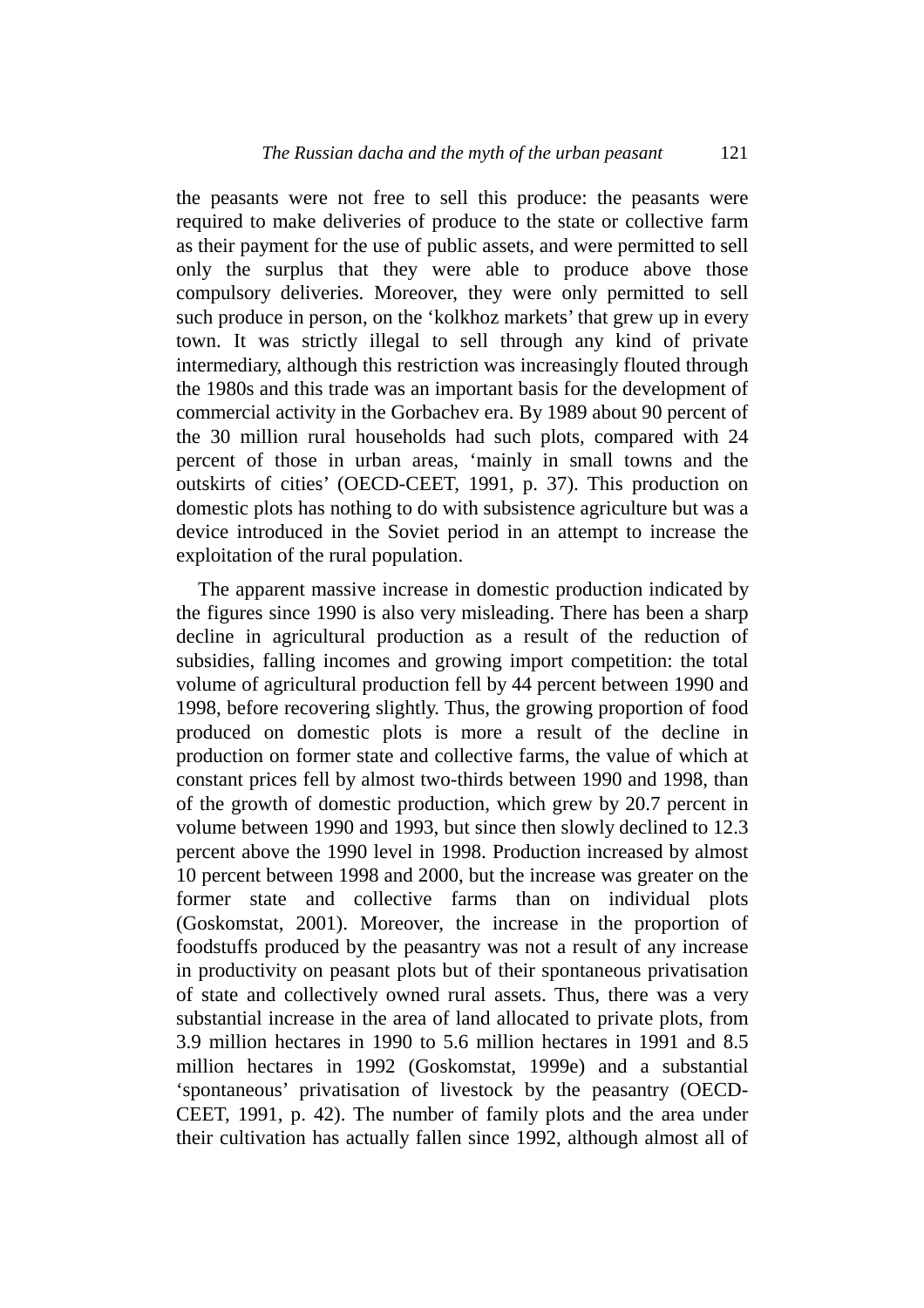the fall took place between 1992 and 1993 (Table 3.5).

These peasant plots have little to do with subsistence agriculture but they also have little to do with the commercialisation of agriculture because, while the peasants are now legally free to sell their produce, they are still required to deliver produce in exchange for their land and for the use of the means of production of the local farm which is the basis of their production. It is their use of publicly owned assets that enables these peasant producers to perform the apparently remarkable feat of producing half the meat, wool and milk produced by the whole agricultural sector on less than five per cent of the total area devoted to pasture and fodder (their share of the production of potatoes, fruit and vegetables, by contrast, is only a little more than their reported share of the land, including collectively owned orchards, under the relevant type of cultivation, indicating that they are not much more productive than state and collective farms). The new commercial farms, meanwhile, have twice as much land at their disposal as are found in family plots, but produce only two per cent of total agricultural production, apparently less than one-twentieth as productive as their peasant competitors.<sup>1</sup> It should not be surprising that commercial farming has made so little progress in Russia. The barrier to such progress does not so much lie, as many western commentators presume, in the resistance of the directors of state and collective farms so much as in the fact that peasant farmers continue to have free access to the land and most of the productive resources of larger farms. It is these millions of peasant producers, not merely the handful of directors of state and collective farms, who are resisting the full privatisation of land that would deprive them of their livelihoods.

An alternative official data set is the Household Budget Survey, which throws a rather different light on the phenomenon (Ministry of Labour and Social Development and Goskomstat Rossii, 1997; Goskomstat, 1999b, c, d). Although it still includes smallholders as domestic producers, the 1996 data allows us to compare consumption and purchases at the level of the household, rather than comparing aggregate production and consumption data, and so to get a better indication of how much food people produce for themselves. According to this data, Russian households in 1996 grew 73 percent of

<sup>1</sup> In 2000 there were still only 261,100 commercial farmers who had registered themselves as small farming enterprises, cultivating an average of 55 hectares each, and their number has been falling since 1996.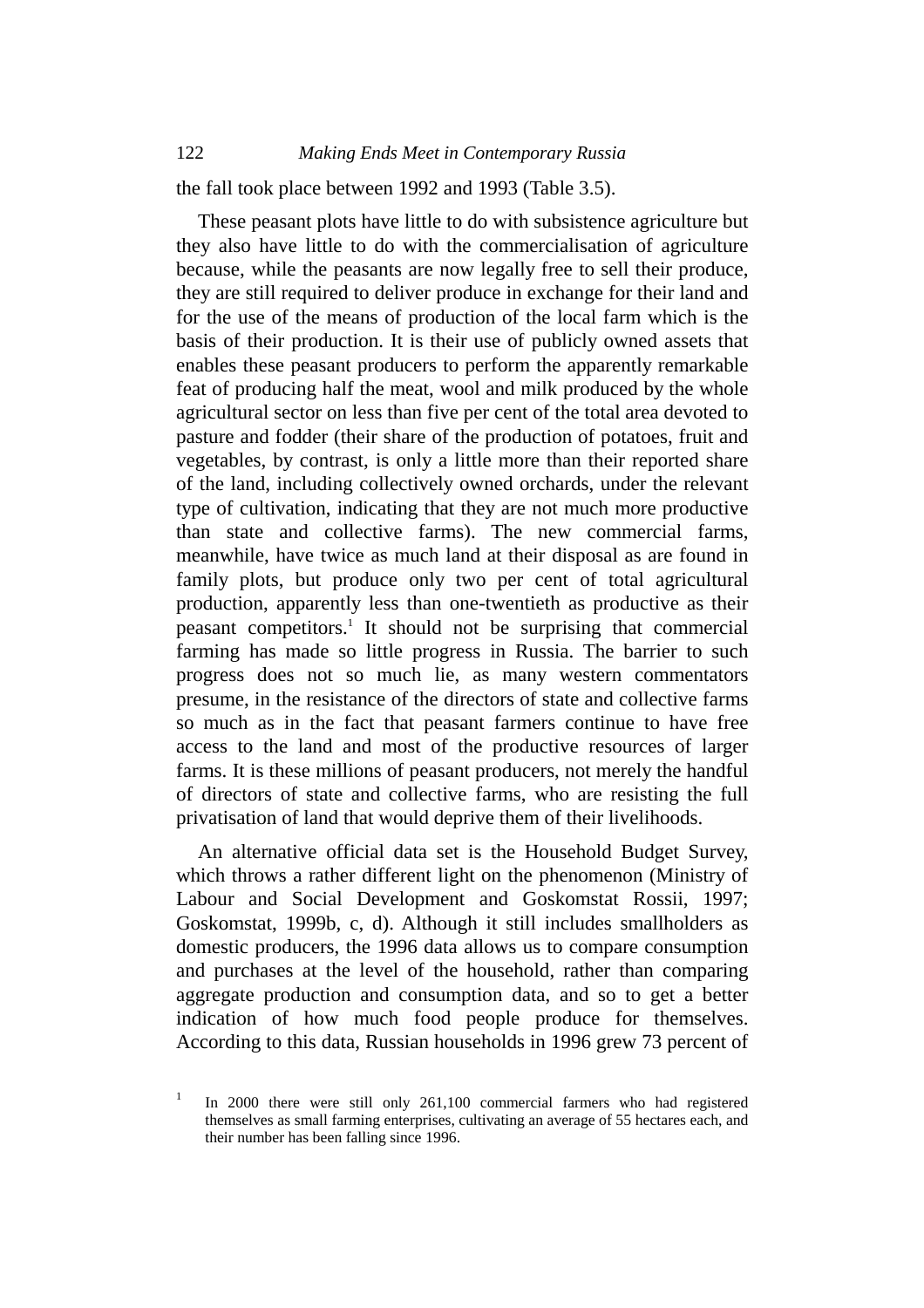their potatoes, 59 percent of their vegetables, 43 percent of their fruit, a quarter of their meat and milk products and 15 percent of their eggs, all by volume. This total is averaged across the urban and the rural population. Goskomstat does not publish a complete rural-urban breakdown of the data, but from the published data we can calculate that, although the urban population consumes only about two-thirds as many potatoes and vegetables as does the rural population, it spends well over three times as much on buying such products.<sup>1</sup> The data also shows that in the large cities of Moscow and Saint Petersburg people grew less than 20 percent of their potatoes, less than 10 percent of their vegetables, very little fruit and virtually none of their meat, eggs or dairy products. It would seem that, while self-sufficiency may well be a feature of rural existence in Russia, and those in smaller towns and cities may produce a significant proportion of their food for themselves, the dependence of city dwellers on their garden plots is much less than is generally imagined.

The conclusion that domestic production in large cities is dominated by the production of potatoes and vegetables is confirmed by the ISITO survey data. In the ISITO household questionnaire we asked

1

Most estimates of the proportion of food that is home-produced are based on production data, not consumption data, which will tend to lead to substantial overestimates, particularly to the extent that some of the product will eventually be sold, given away or will spoil. L. Ovcharova and I.I. Korchagina calculated on the basis of unpublished Goskomstat budget survey data for 1996 that domestic production accounted for 43 percent of total food consumption by value: urban households grew 23 percent of their own food by value and rural households 75 percent (Ovcharova, 1997), but this estimate seems to derive from production data. A direct calculation from the published budget survey data on consumption and expenditure (which gives money expenditure and the quantities purchased and consumed for the main food groups) suggests that in the last quarter of 1996 across all households 24 percent of food by value was home-grown, while in St Petersburg three percent and in Moscow four percent was home grown. This is still well above the RLMS estimate that 14 percent of food by value was home grown in the last quarter of 1996 (Mroz, T. and Popkin, B. et al. (1997), op. cit.). According to the RLMS data, urban households grew 11 percent and rural households 47 percent of their food by value in 1998 and urban households grew nine percent and rural households 49 percent of their food by value in 2000. From 1997 the Goskomstat budget survey data has been collected on a new basis. In 1997 home production accounted for 18 percent, in 1998 for 16 percent and in 1999 for 15 percent of food consumption by value, while in urban households it accounted for 11 percent in 1997, and just under eight percent in 1998 and 1999, with gifts from others accounting for a further 3–4 percent. In Moscow and Saint Petersburg domestic production of food was insignificant, although gifts from others accounted for a tiny part of consumption (Goskomstat, 1999c; Goskomstat, 2000b).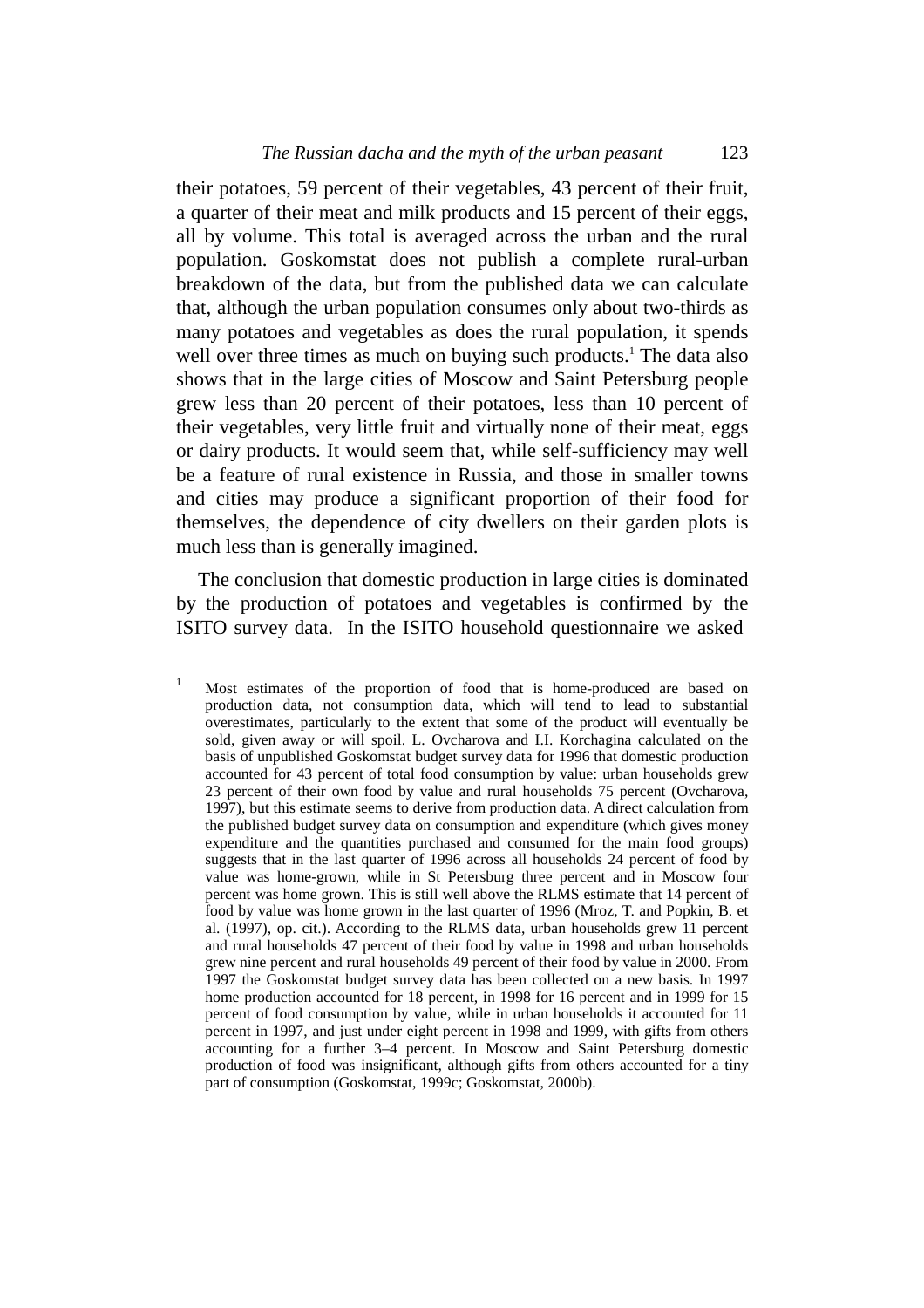| Table 3.6: Percentage of households buying some or all of their needs |
|-----------------------------------------------------------------------|
| and average percentage produced themselves for food products,         |
| ISITO household survey data, April–May 1998.                          |

| Percentage              | Samara<br>Kemerov |                | Lyubertsy        | Syktyvkar      | Total          |
|-------------------------|-------------------|----------------|------------------|----------------|----------------|
|                         |                   | $\mathbf{o}$   |                  |                |                |
| Buy all potatoes        | 58                | 17             | 67               | 28             | 43             |
| Buy some potatoes       | 14                | 11             | 15               | 20             | 14             |
| Buy no potatoes         | 29                | 72             | 18               | 53             | 42             |
| Home produced           | 23                | 65             | 17               | 50             | 38             |
| Given by others         | 12                | 13             | 7                | 14             | 12             |
| Buy all vegetables      | 42                | 23             | 65               | 46             | 43             |
| Buy some vegetables     | 31                | 27             | 25               | 36             | 30             |
| Buy no vegetables       | 27                | 50             | 10               | 19             | 28             |
| Home produced           | 35                | 54             | 16               | 30             | 35             |
| Given by others         | 9                 | 12             | 5                | 7              | 9              |
| Buy all fruit           | 51                | 84             | 77               | 96             | 73             |
| Buy some fruit          | 38                | 14             | 20               | 3              | 22             |
| Buy no fruit            | 11                | $\overline{2}$ | 3                | $\mathbf{1}$   | 5              |
| Home produced           | 26                | 7              | 8                | $\mathbf{1}$   | 13             |
| Given by others         | 5                 | $\overline{2}$ | $\overline{2}$   | $\mathbf{1}$   | 3              |
| Buy all dairy products  | 94                | 92             | 98               | 94             | 94             |
| Buy some dairy products | 5                 | 5              | $\overline{2}$   | 4              | $\overline{4}$ |
| Buy no dairy products   | $\mathbf{1}$      | 3              | $\boldsymbol{0}$ | $\overline{2}$ | $\overline{2}$ |
| Home produced           | $\overline{0}$    | $\mathbf{1}$   | $\overline{0}$   | $\overline{2}$ | $\mathbf{1}$   |
| Given by others         | $\overline{2}$    | $\overline{4}$ | $\mathbf{1}$     | $\overline{2}$ | $\overline{2}$ |
| Buy all meat            | 92                | 85             | 97               | 91             | 91             |
| Buy some meat           | 6                 | 9              | 3                | 6              | 6              |
| Buy no meat             | $\overline{2}$    | 6              | $\mathbf{1}$     | 3              | 3              |
| Home produced           | $\mathbf{1}$      | $\overline{2}$ | $\overline{0}$   | $\overline{2}$ | $\mathbf{1}$   |
| Given by others         | 4                 | 8              | $\overline{2}$   | $\overline{4}$ | 4              |

the head of household to estimate what proportion of their needs for potatoes, vegetables, fruit, dairy products and meat they met through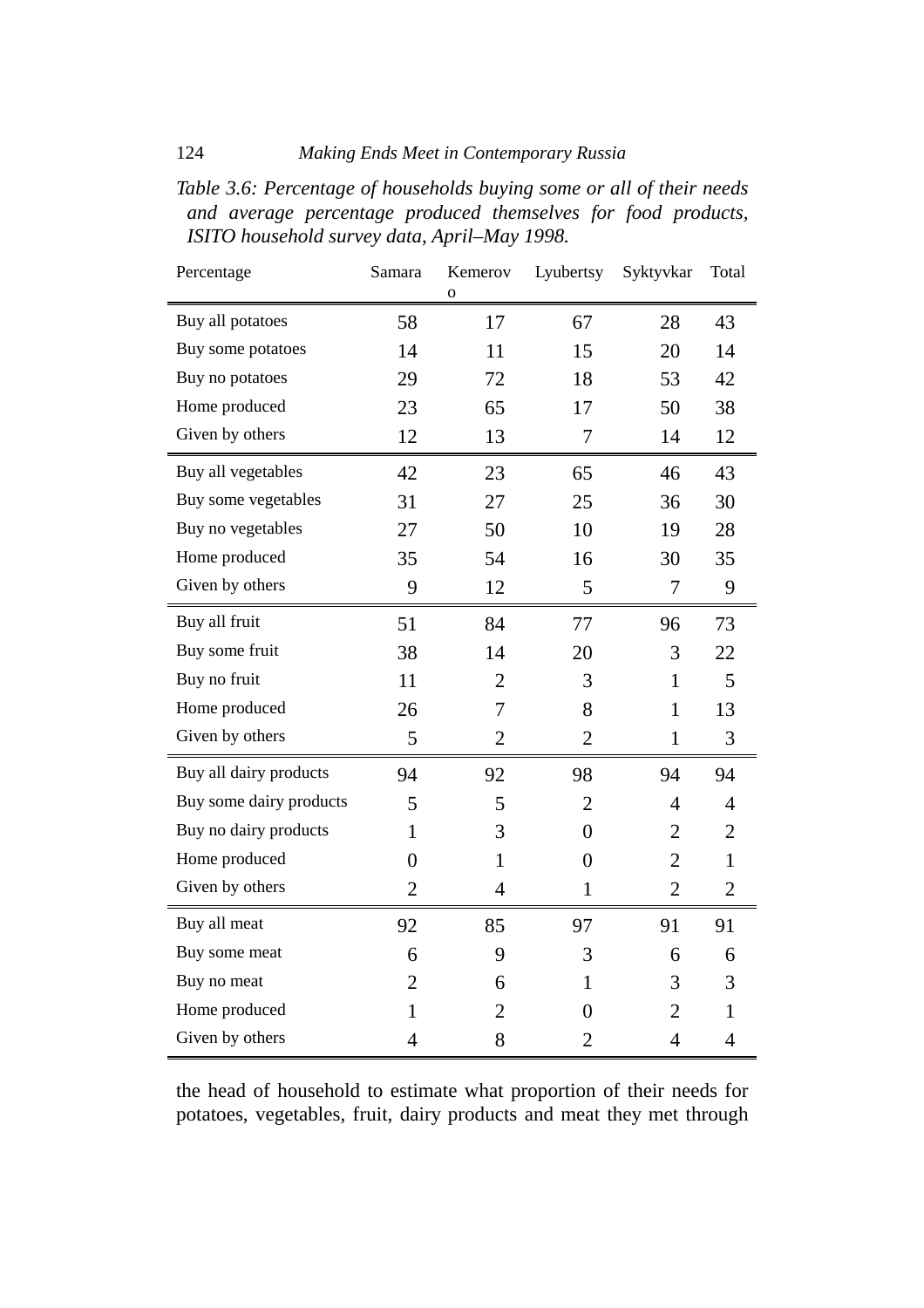buying, what proportion through their own production and what proportion was given to them by others (such donations often being in exchange for work done on the plot of a friend or relative). It turned out that the majority of households in each case either bought all or none of the relevant product, with most of the rest buying around half their needs of that product.<sup>1</sup> As in the Goskomstat and RLMS data for the big cities,<sup>2</sup> domestic food production was concentrated on potatoes and vegetables, with a significant proportion of fruit being grown in Samara, but very little meat or dairy produce of any kind was home produced.3 Not one household met of all its basic food needs from its dacha: far from being the land of self-sufficiency, self-sufficiency is another western concept that appears not to have penetrated far into Russia!

The fact that the ownership of land and the self-provisioning of the household is by no means universal, and that they vary considerably from one city and one region to another, raises the questions of why some people use land and others do not and of why some people use their land to grow their own food and others do not. Is the dacha a means by which households with a low money income meet their basic subsistence needs? Is it an element in a particular type of household survival strategy? Is it a cultural hangover from the peasant past? These questions will be addressed in the rest of this chapter.

### DECIDING TO USE A DACHA

The large-scale use of subsistence plots by city residents is not a legacy of Russia's peasant past, but was a phenomenon of the last

<sup>1</sup> It is difficult to compute comparable figures from the RLMS data since this does not include consumption data. At the time of the surveys, more than 80 percent of urban households growing potatoes reported that they had produced or retained at least 90 percent of the average Russian consumption per head of potatoes.

<sup>2</sup> In the RLMS data, three percent of urban households produced some meat, three percent poultry, one percent milk and four percent eggs. According to the Goskomstat agricultural production data, two-thirds of the area under cultivation in private plots is planted with potatoes, and one-eighth is planted with vegetables.

<sup>3</sup> The ordering of the ISITO regions in the Goskomstat budget survey data, which refers to the whole oblast, is similar to that found in the ISITO survey. According to the budget survey, in 1996 18 percent of potatoes were home grown in Moscow city (71 percent in Moscow oblast), 57 percent in Samara, 77 percent in the Komi Republic and 95 percent in Kemerovo oblast.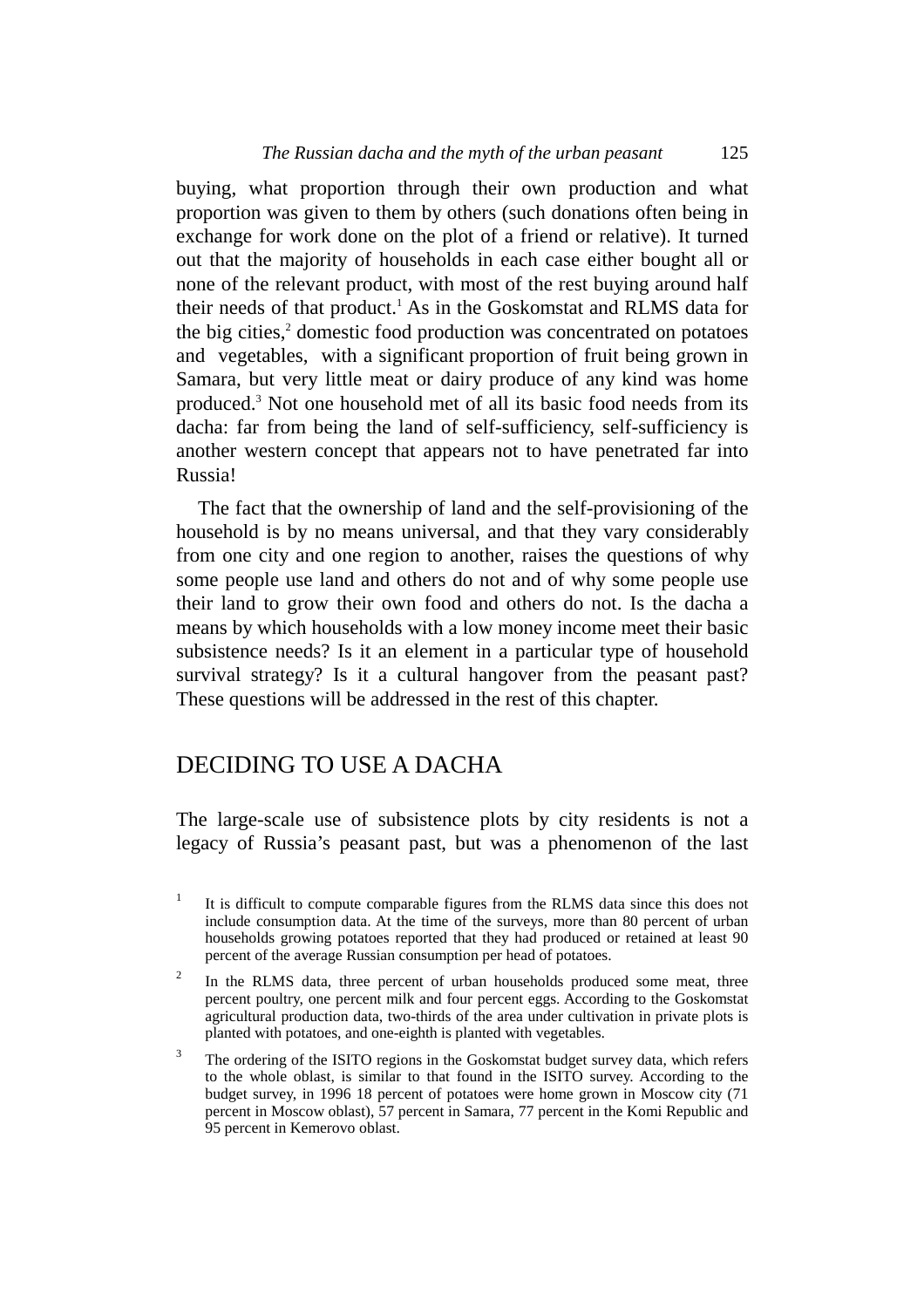years of the Soviet system.<sup>1</sup> The private plots of peasants had always played an important role in supplying the towns with food, but it was only under Brezhnev that this role received some encouragement, although the government was still very ambivalent about stimulating private enterprise which might divert rural workers' energies from their principal task of feeding the cities and building socialism. Those living in towns who had plots of land attached to their homes or who retained family homes in the countryside had always had access to land on which they could grow vegetables for their families. There was a large scale distribution of land to enable urban residents to survive during the war and post-war famines, $2$  but it was only under Brezhnev that the strict regulations restricting the use of the dacha began to be relaxed. Under perestroika, and especially with the deepening crisis at the end of the 1980s, there was a further mass distribution of land to urban households, and a growing number of enterprises began to rent fields on which their employees could grow potatoes, even providing transport and adapting the rhythm of industrial production to the demands of potato cultivation.

Half the ISITO dachniki had started using their land in the last ten years. Although many people have a dacha because they have always had one, according to the RLMS data there appears to be a significant turnover among the urban dachniki, with fifteen percent of urban land users ceasing to use land and about 17 percent of urban non-land-users taking up land use between each round (only about two percent of rural respondents give up their land use between rounds).<sup>3</sup> As we shall see, the use of a dacha to produce food involves quite a considerable expenditure of time, effort and, in many cases, money. It is therefore reasonable to regard the use of a dacha in any one year as the result of a decision taken in the light of the current status and situation of the household and its members.

The hypothesis that we wish to explore relates to the use of the

<sup>1</sup> The analysis of the use of dachas here draws on and develops preliminary analysis in Alasheev et al., 1999; Varshavskaya and Karelina, 1998.

<sup>2</sup> 'By 1943 twelve million urbanites were growing vegetables, compared to five million in 1942' (Mitrofanov, 1989, pp. 331–2, cited Iarskaia-Smirnova and Romanov, 1999). The number had increased to 18.5 million by 1945 (Lovell, 2003).

<sup>3</sup> There must be a suspicion that that some of this turnover reflects an inconsistency of response between rounds, because it is hardly time-dependent: the turnover is only slightly more over a two or three-year gap than over a one-year gap.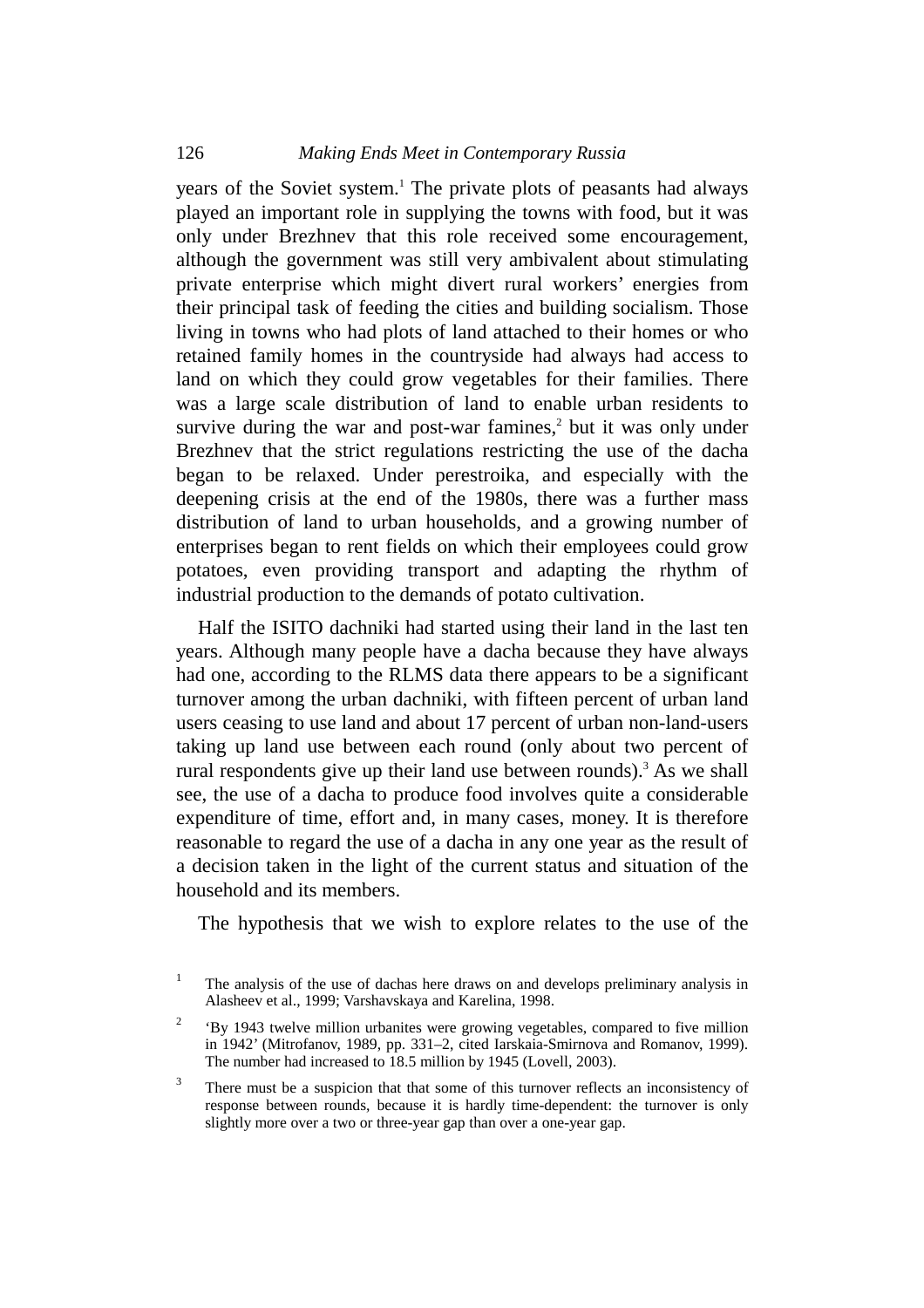dacha as an element in the survival strategy of the household. The most general formulation of the hypothesis is as follows:

H1) The use of a dacha is a means by which households secure their food supplies in the face of a shortage of money.

In order to test this hypothesis we have to specify more precisely the range of opportunities and constraints facing the household which define the conditions under which it takes its decisions. However, there is a prior issue, which is of both substantive and methodological relevance, which is that of who takes the decisions. The dacha is typically a collective undertaking which involves all the members of the household: in the ISITO sample, around 90 percent of the adult members of dachniki households worked on the dacha. Moreover, the dacha makes major demand on the time of all of those involved, with a certain minimum labour input required if anything is to be produced at all. This means that the decision to use a dacha has to be regarded as a discrete collective choice by which the members of the household have to commit a certain minimum of collective effort to use a dacha at all. Once the enabling decision has been taken, there are subsidiary choices to be made about how much labour to put in to the dacha above the minimum required to produce anything, and these may be individual choices about the marginal allocation of the labour-time of individual household members.

The dacha decision is constrained by the size of the disposable money income of the household which is determined, at least in part, by the employment decisions of individual household members. For the purposes of this analysis we will regard individual household members as making co-ordinated decisions about the deployment of their labour-time between income-earning employment and work on a plot of land with a view to maximising the welfare of the household as a whole. This may involve collective decision-making or it may be viewed as the outcome of an iterative process, $\frac{1}{1}$  in which individual household members make their decisions about the extent of their

<sup>1</sup> We assume that if the iterative solution does not converge on the collective one (for example, if a high wage-earner decides to give up paid work because of the burden of collectively imposed labour on the dacha, all household members then having to work much longer hours on the dacha in compensation) then the household will switch to collective decision-making mode. The decision-making process is likely to be an issue if there is a dislocation between those taking the decisions, those reaping the rewards and those doing the work. The ISITO survey data indicates that this is not particularly the case, but this is a matter that requires further investigation.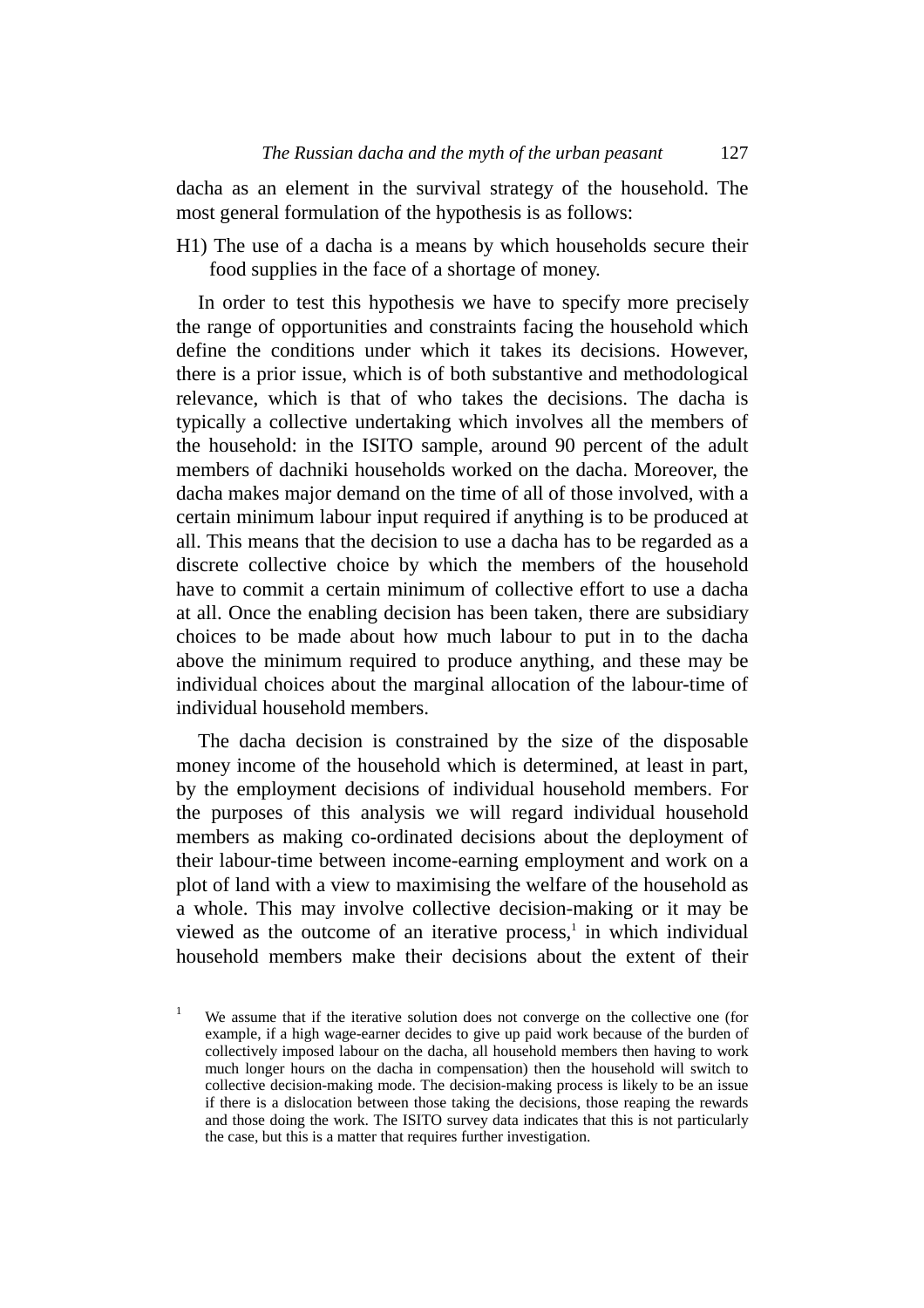involvement in income-earning employment, with the dacha decision being made within the context of a given household income constraint, the outcome of which feeds back into the employment decisions of individual household members.

We assume that the ISITO households are all in a situation in which they can choose to allocate the labour-time of household members between producing their own food and engaging in some incomeearning activity to provide them with the money with which to buy their food. In the simplest model, we would expect those households with a lower money income to be more likely to use a dacha because we can presume that the return to working the dacha will be relatively greater the lower is the money income, since such work is directed to meeting basic subsistence needs which everybody must satisfy. As a first approximation we would also expect the opportunity cost of engaging in subsistence agriculture to be lower for those households with a lower money income per head. This leads to

H1.1) The probability of dacha use will be a decreasing function of household money income per head

The money income of the household is not fixed. Some forms of money income accrue to particular household members as a right, independently of their employment status, the most important being pensions. Most retirement and old-age pensions are paid to those who qualify regardless of whether or not they have a wage income. In Russia the real value of the pension has been eroded and it has sometimes not been paid or been paid only with delays, but pensions have in general been the most reliable, and for many households the only, form of money income. Additional money income is acquired by the household through employment, either for a wage or, for a relatively small number of people, through self-employment. As we saw in the last chapter, the practice of multiple job-holding is not uncommon, with hourly earnings in second jobs typically being higher than in primary jobs.

From the economist's point of view, the decision to work a dacha is primarily a decision about the allocation of the labour-time of household members between alternative uses. In a simple model we presume that household members have a three-way choice in allocating their time, between leisure, waged employment and working a dacha, and that they will equate the returns from each at the margin. If we follow the economists in making the assumptions that leisure is a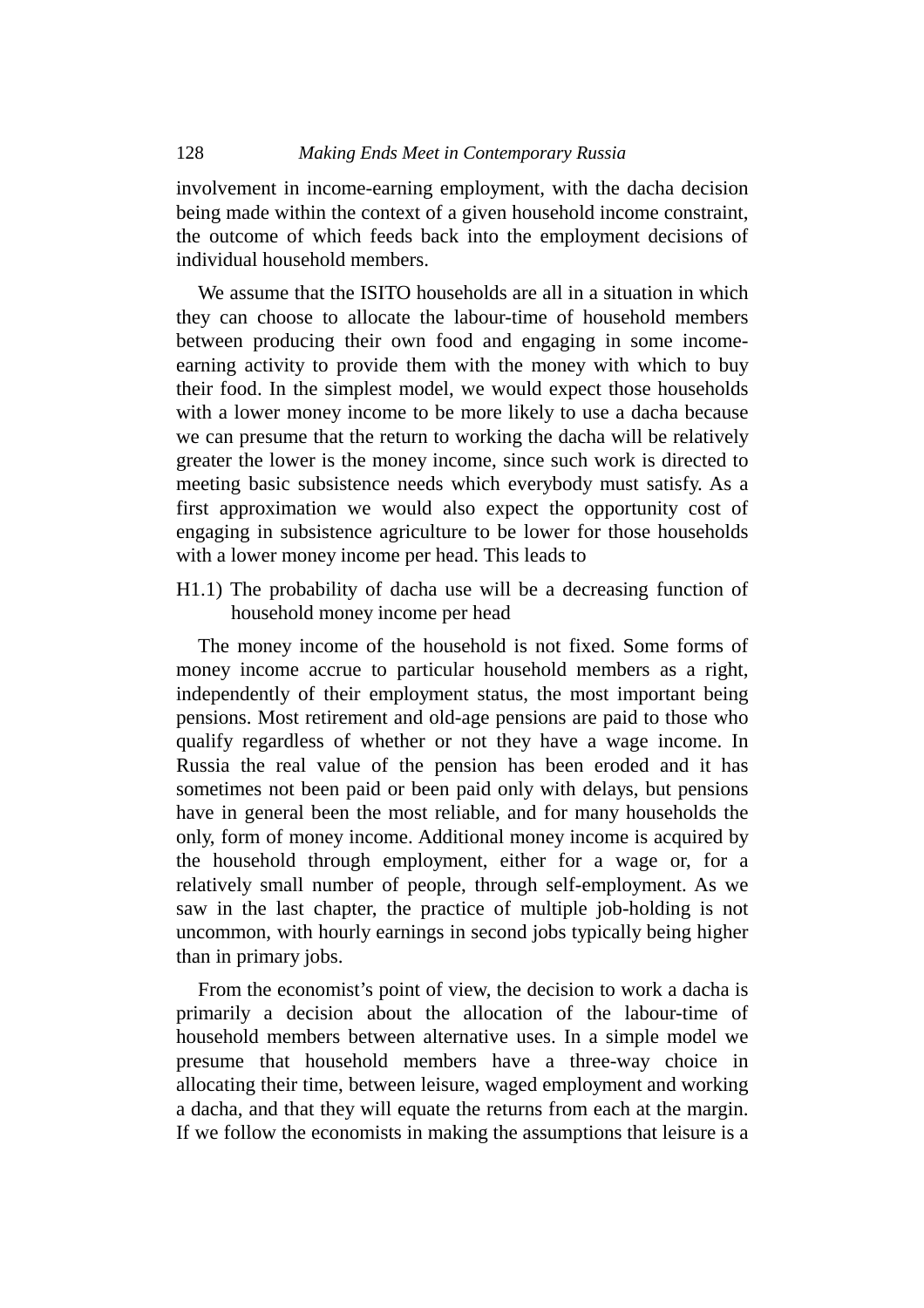pleasure and work is a pain, that the marginal utility of leisure is a diminishing function of the amount of time devoted to it and that the marginal disutility of work is an increasing function of the time spent in work, then we would expect to find an inverse relationship between the amount of time spent in waged employment and the amount of time spent working the dacha.

- H1.2a) the higher the number of hours worked by those in paid employment, the less likely the household is to use a dacha
- H1.3a) the higher the number of hours worked in secondary employment, the less likely the household is to use a dacha

In fact working hours are relatively inflexible, particularly in Russia where part-time employment is not well-developed and overtime working is legally restricted, so that people's choice is often between whether or not to work, not for how many hours they will work. Moreover, few people are paid for overtime so that to work additional hours it is often necessary to take a second job. This leads to an alternative formulation of the hypotheses:

- H1.2b) the higher the proportion of household members in paid employment, the less likely the household is to use a dacha
- H1.3b) the higher the proportion of household members with second jobs, the less likely the household is to use a dacha

The opportunity cost of working the dacha will be higher for those who earn higher wages in their primary and their second jobs. If we presume that all individuals are equally productive in working the dacha, then we would expect households in which individuals earn higher wages in their primary or secondary jobs, or households in which employment income is a larger share of total household income, to be less likely to work a dacha. Thus we would expect:

- H1.2c) the higher the wage rate of individual household members and/or the proportion of wages in total household income, the less likely the household is to use a dacha
- H1.3c) the higher the wage rate in secondary employment and/or the proportion of secondary earnings in total household income, the less likely the household is to use a dacha

In the context of the Russian crisis many people find themselves in employment which generates only a reduced income or no income at all. We would expect those households which are deprived of money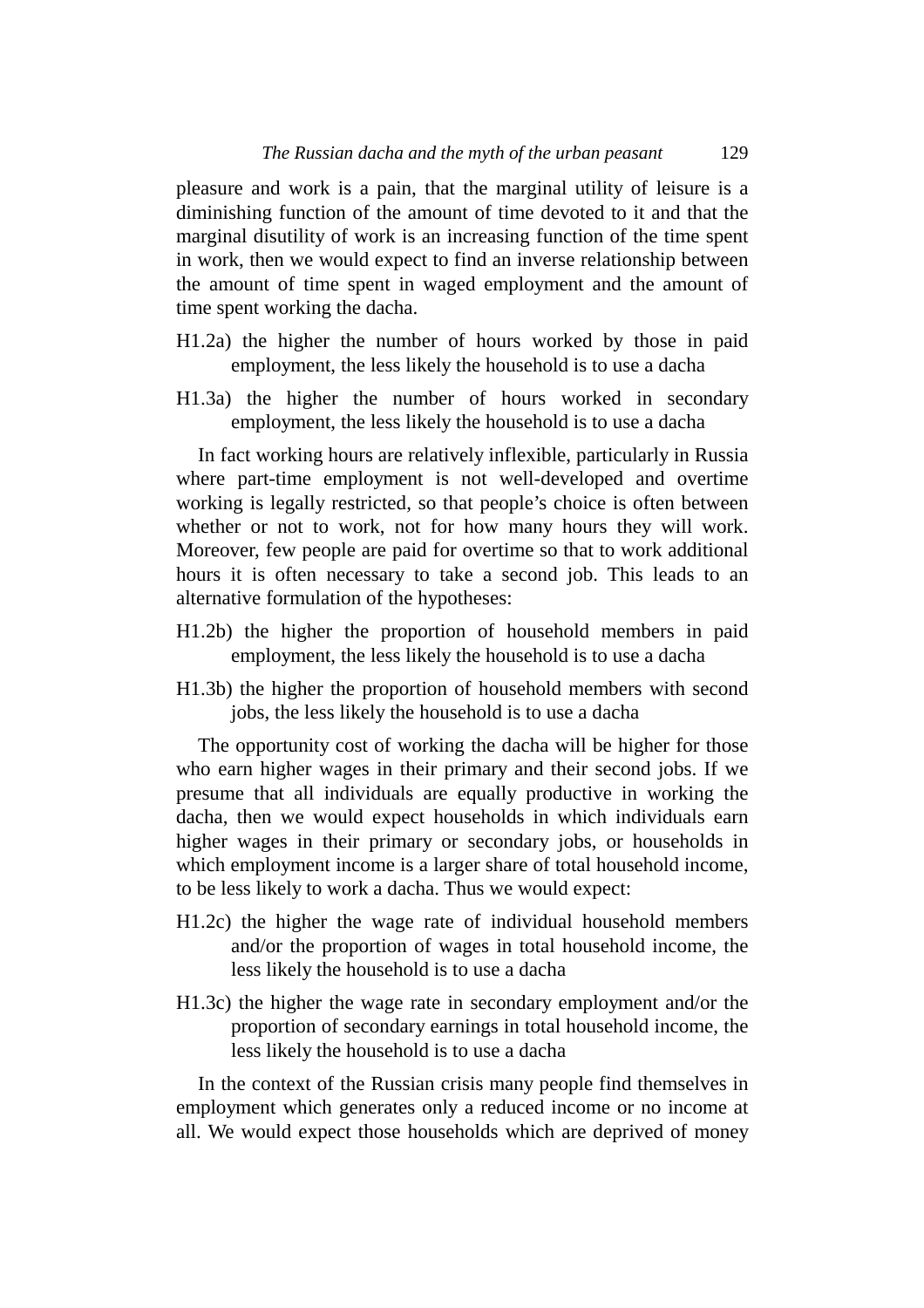income by the non-payment of wages, by lay-offs or by short-time working to be more likely to have to acquire and work a dacha in order to meet their basic subsistence needs. The latter two would be expected to be more powerful than the first, since those subject to layoffs and short-time working will have more free time than those still working but not being paid their wages. This leads to

- H1.4) the greater the wage debt
- H1.5) the greater the degree of short-time working and
- H1.6) the longer the lay-offs experienced by household members, the more likely the household will be to have a dacha

The lower the wage that is available in paid employment, the more likely we would expect individuals to choose to work on the dacha rather than to work for a wage. At the margin, some individuals may have such limited wage-earning opportunities that they will devote all of their labour-time to the dacha. The corollary of the hypothesis that the more household members are employed the less likely is the household to work a dacha is the inverse, that the more household members who are not in paid employment the more likely is the household to work a dacha. We do not have any direct measure of the wage-earning opportunities of those who are not in employment, but it is reasonable to presume that the opportunities are less the lower is the level of education of household members. It is also reasonable to expect that pensioners, particularly those who are no longer working, have fewer opportunities of engaging in paid employment.<sup>1</sup> Children are proscribed by law from working in paid employment, but they can make a significant contribution to working the dacha. This leads to:

- H1.7) the lower the level of education of adult household members, the more likely the household will be to have a dacha
- H1.8) the higher the number of pensioners in the household, the more likely the household will be to have a dacha
- H1.9) the more school-age children in the household, the more likely the household will be to have a dacha

Self-provisioning with food is not simply a matter of desire, but

<sup>1</sup> In the Russian context, the official retirement age is low but it is normal for pensioners to continue to work in paid employment to supplement their pension. Having left their job, however, it is nowadays very difficult for a retiree to get another one.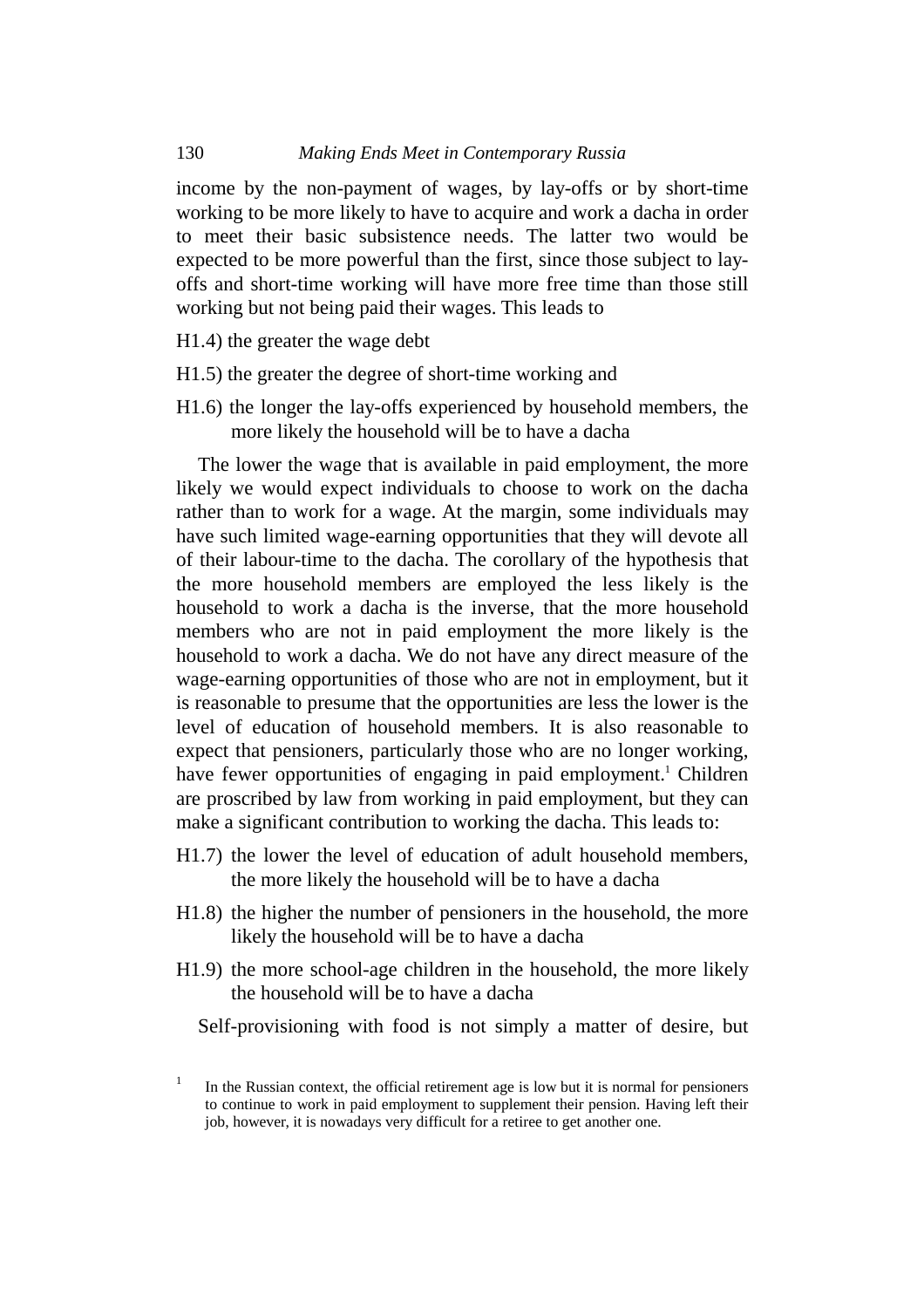also of capacity and opportunity. Although we would expect those with lower money incomes to be more inclined to produce their own food, to engage in domestic production households also need at least the minimum of resources (purchase or rent of a plot, travel expenses, tools, seeds, fertiliser, pesticides) required for cultivation. From this point of view households require a certain minimum level of household money income to be able to produce their own food at all. On this basis we may want to qualify H1.1 by

H1.10) households in the lowest income groups will be less likely than those above a certain income threshold to use a dacha

Since most urban residents have to travel considerable distances to reach their dachas, and have to transport their tools and their produce, we would expect those households with their own means of transport to be more likely to use a dacha.

H1.11) households which own private means of transport will be more likely to use a dacha

We have noted that the decision to use a dacha is a discrete choice, in the sense that there is a certain threshold level of labour input below which it is impossible to produce anything and there are some economies of scale involved in agricultural production. For both of these reasons we would expect

H1.12) the larger the number of household members, the more likely the household will be to have a dacha

On the other hand, since most people have to travel considerable distances to their dacha, the presence of young children or disabled adults may limit the possibility of dacha use by restricting the mobility of household members. Thus

- H1.13) the larger the proportion of disabled household members, the less likely the household will be to work a dacha
- H1.14) the larger the number of pre-school children in need of care, the less likely the household will be to work a dacha

Finally, producers also need a certain amount of skill and expertise, as well as the physical capacity, to do the necessary work. The latter consideration would lead us to expect

H1.15) households of rural origin will be more likely to use a dacha

H1.16) households of old people will be less likely to use a dacha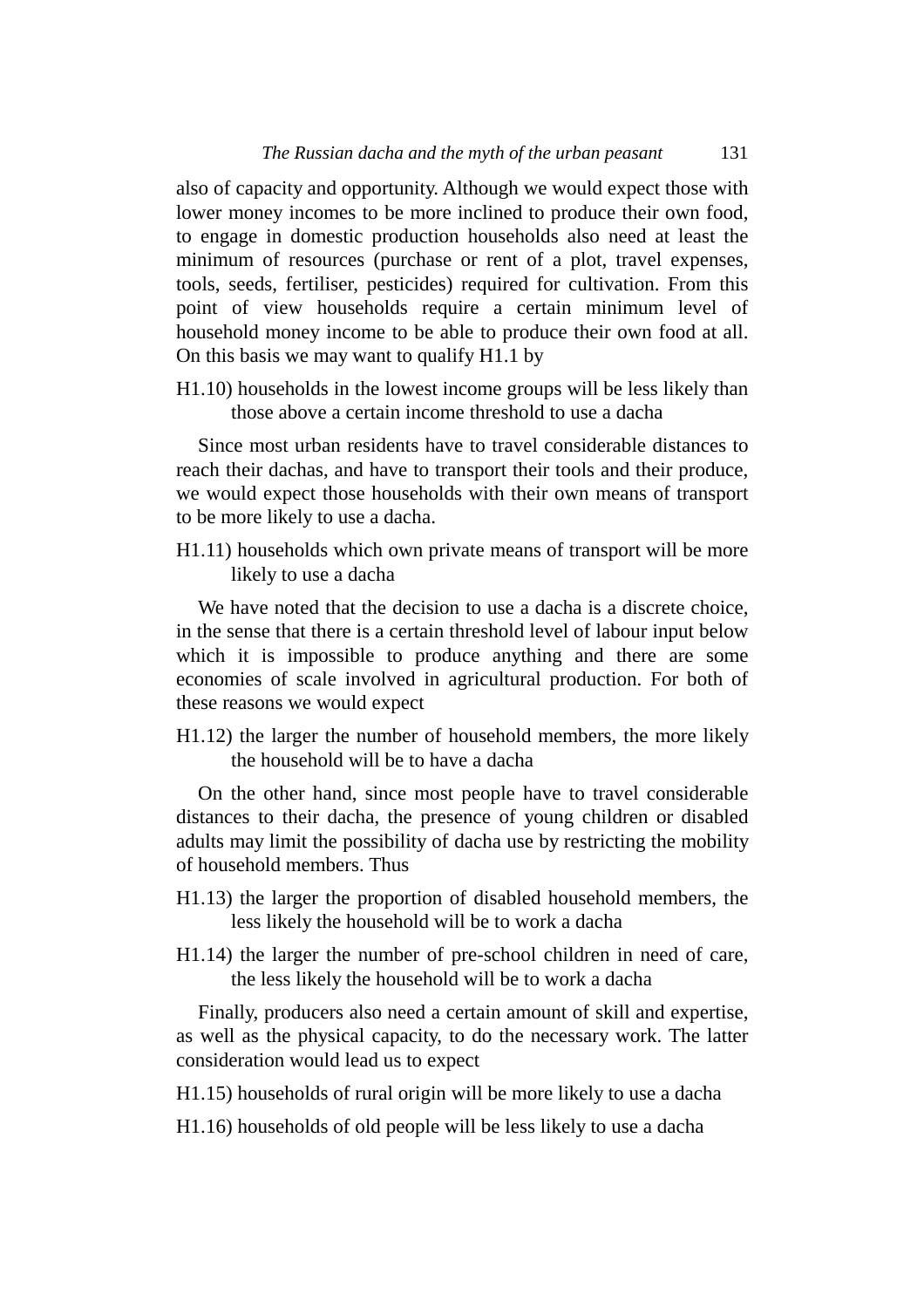# TESTING THE HYPOTHESES

We have three different data sets on which we can test this set of hypotheses. First, the data of the ISITO household survey. Second, the data of the 1994 microcensus. Third, the RLMS data. We have run a large number of regressions with various specifications of the variables, the outcomes of which have generally been very consistent and the coefficients have turned out to be very stable. As will be seen, there is also a high degree of consistency, even down to the size of the coefficients, between the three data sets. The results reported here can therefore be considered to be very robust. We will first present the results of the analysis of all three data sets and then discuss their interpretation in relation to the hypotheses together.

### **ISITO household survey data**

A lot of different specifications of the independent variables were explored and those included in Table 3.7 are those which proved most powerful. Neither quadratic nor cubic nor log functions, nor total income as opposed to income per head, produced a significant functional relation to income. Income deciles provide marginally the best model as well as being the most interpretable, although the detailed pattern does not appear to be amenable to a meaningful interpretation. The average wage of the wage-earners had absolutely no impact. Professional group was not significant. The composition of household income is not significant, nor is the gender balance of the household in terms of either work or contributions to domestic labour. The education of the head of household is more significant as a scalar than as a set of dummy variables for different levels of educational attainment. The results reported here are robust: the coefficients are very stable across a wide range of formulations of the models.

Different indicators of the significance of primary and secondary employment have been tried (the proportion of household members with first and second jobs; the number of hours worked per head in first and second jobs; the proportion of household income contributed by primary and secondary wages). The coefficients on each are consistent, but none is significant. The variables reported here make the most significant contribution to the model.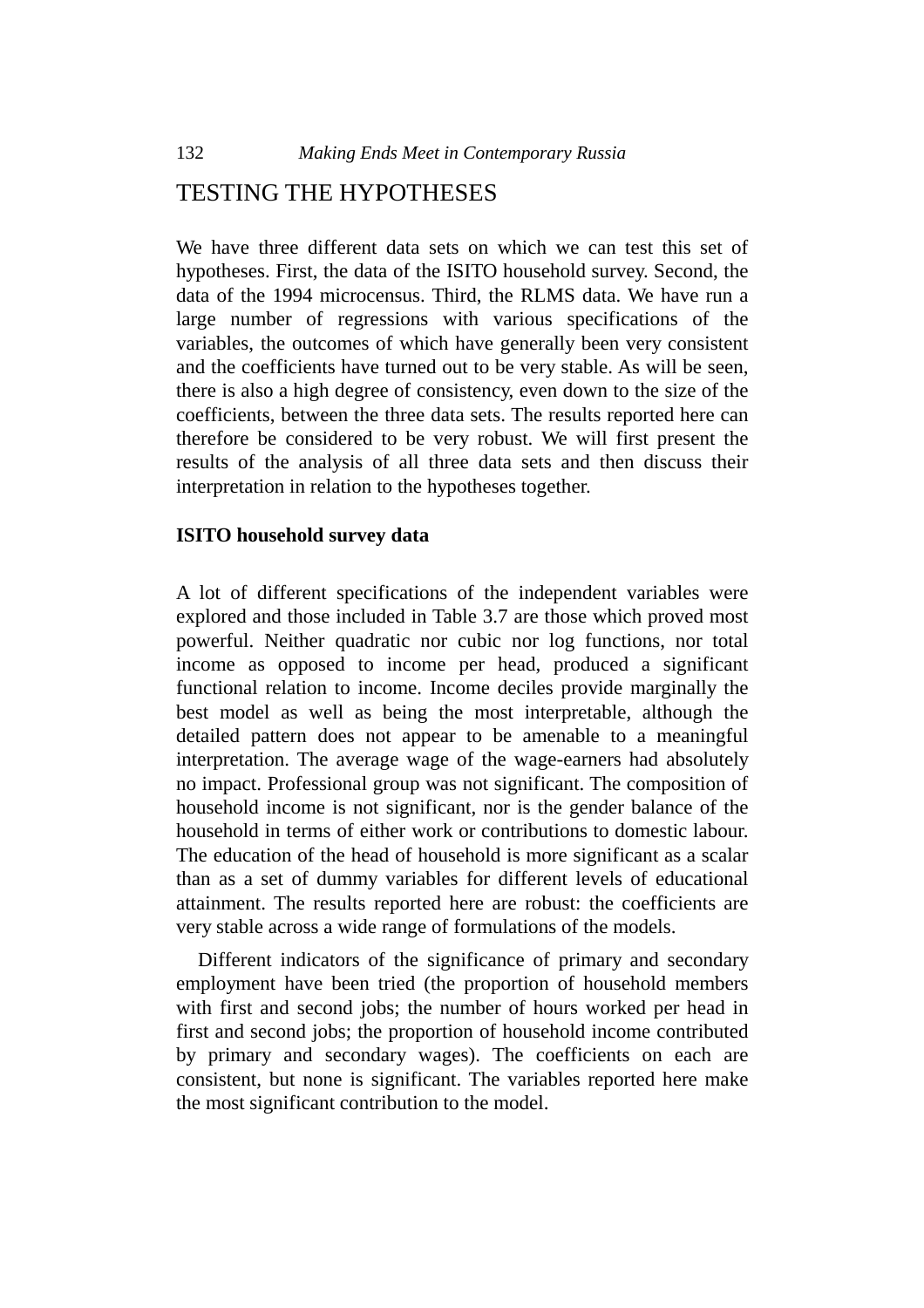## **The 1994 microcensus data**

The 1994 microcensus data (Table 3.8) allows us to test our findings on a much larger data set, a five percent sample of the whole Russian population (the Chechen Republic is excluded). Respondents were not asked about agricultural production, but they were asked about their possession of land. We have quite good indicators of the composition of the household because the microcensus asked about all of the income sources of each individual household member. This allows us to define how many members receive pensions, how many work, how many are full-time grant-supported students and so on. Unfortunately the data does not make it possible to distinguish particular cities, only separating the urban from the rural census districts of each oblast, except in the case of the cities of Moscow and St Petersburg which are distinct administrative units. However, it does allow us to look at the impact of income, household composition and employment status on the possession, if not on the use, of a dacha. We cannot unambiguously identify the head of household in this data because the microcensus did not specifically identify the first respondent as the head of household, and in fact it seems arbitrary who is named first, since men and women are more or less equally in that position, whereas in the ISITO and other surveys women are far more likely to be identified as head of household. Regressions have been run separately for all 89 administrative divisions for which data is available (no respondents possessed land in Taymir) as well as for the larger territorial units and for Russia as a whole using both regionally defined income deciles and a logarithmic function for the household income per head variable. The results of the regressions on the data set of 1.84 million households in urban census districts are summarised in the table below. Regional dummies were included for all the regions and subregions in the dataset. Separate regressions were also run for each region and sub-region.

### **The RLMS data**

RLMS, like the ISITO questionnaire, asked about the use of land, as opposed to the microcensus which asked about possession. Table 3.9 shows the results of a regression using the 1994–2000 RLMS data.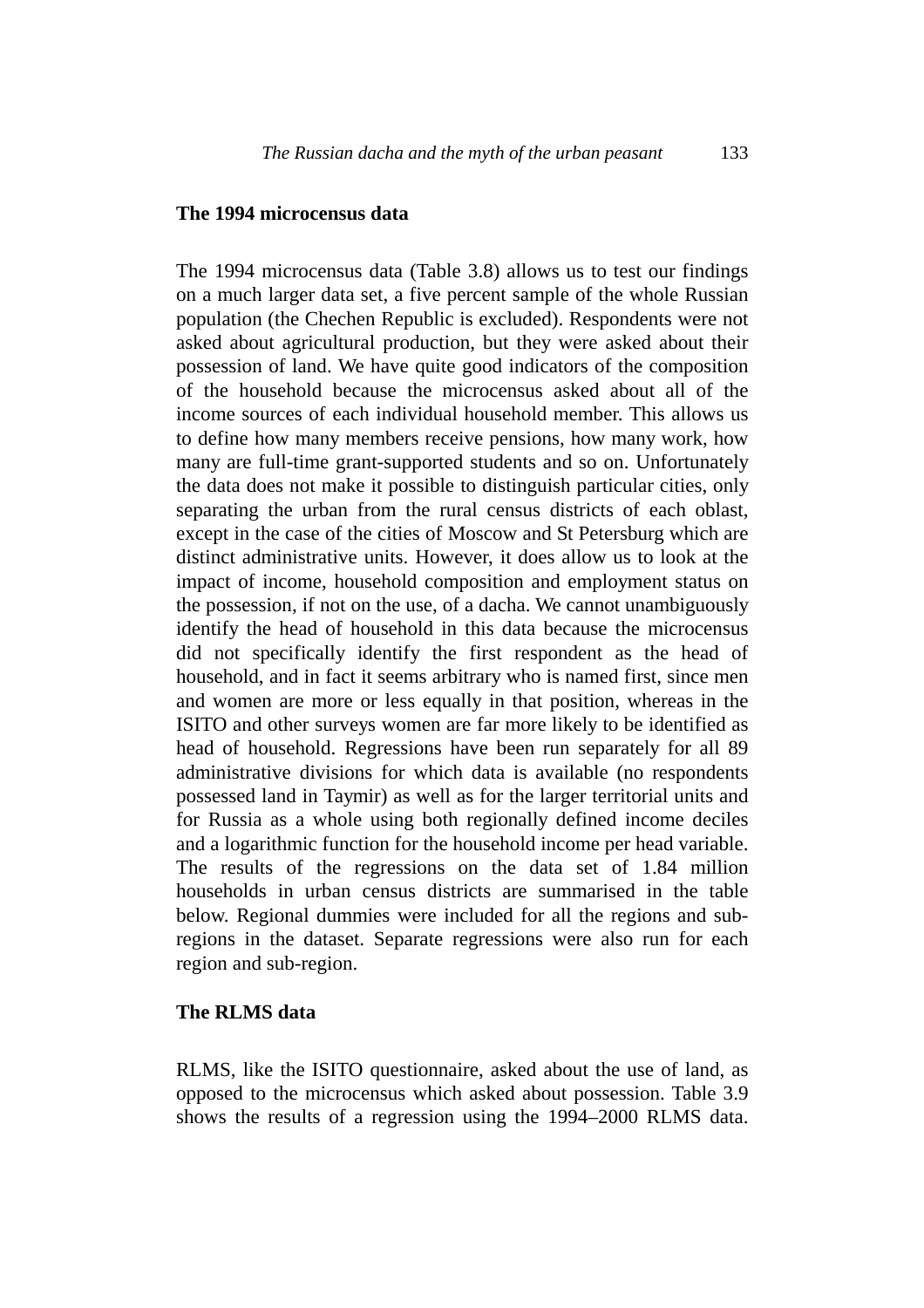# 134 *Making Ends Meet in Contemporary Russia*

The coefficients do not differ significantly from one year to another and are consistent with those derived from the other datasets.

*Table 3.7: Logistic Regression: Dependent Variable: Probability of having a dacha. ISITO household survey data. April-May 1998.* 

| Variable                                                                  | B       | S.E. | Sig    | Odds ratio |  |  |  |  |
|---------------------------------------------------------------------------|---------|------|--------|------------|--|--|--|--|
| Household income per head. Deciles by city (fifth decile is reference)    |         |      |        |            |  |  |  |  |
| First                                                                     | $-0.52$ | 0.16 | 0.0014 | 0.59       |  |  |  |  |
| Second                                                                    | $-0.30$ | 0.16 | 0.0565 | 0.74       |  |  |  |  |
| Third                                                                     | $-0.10$ | 0.16 | 0.5315 | 0.91       |  |  |  |  |
| Fourth                                                                    | $-0.20$ | 0.16 | 0.2089 | 0.82       |  |  |  |  |
| Sixth                                                                     | $-0.10$ | 0.16 | 0.5212 | 0.90       |  |  |  |  |
| Seventh                                                                   | $-0.21$ | 0.16 | 0.1833 | 0.81       |  |  |  |  |
| Eighth                                                                    | $-0.17$ | 0.16 | 0.2949 | 0.84       |  |  |  |  |
| Ninth                                                                     | $-0.27$ | 0.17 | 0.1035 | 0.76       |  |  |  |  |
| Tenth                                                                     | $-0.43$ | 0.17 | 0.0114 | 0.65       |  |  |  |  |
| Household composition (number in each age group)                          |         |      |        |            |  |  |  |  |
| Children under 7                                                          | $-0.04$ | 0.12 | 0.7593 | 0.96       |  |  |  |  |
| Children 7-16                                                             | 0.07    | 0.08 | 0.3339 | 1.08       |  |  |  |  |
| Adults 17-24                                                              | 0.16    | 0.07 | 0.0234 | 1.17       |  |  |  |  |
| Adults 25-39                                                              | 0.03    | 0.07 | 0.6959 | 1.03       |  |  |  |  |
| Adults 40 to pension age                                                  | 0.46    | 0.07 | 0.0000 | 1.58       |  |  |  |  |
| Pension age                                                               | 0.66    | 0.08 | 0.0000 | 1.93       |  |  |  |  |
| Education (Secondary or less is reference) Proportion of adults with      |         |      |        |            |  |  |  |  |
| <b>Vocational Secondary</b>                                               | 0.20    | 0.11 | 0.0574 | 1.22       |  |  |  |  |
| <b>Higher Education</b>                                                   | 0.35    | 0.12 | 0.0028 | 1.41       |  |  |  |  |
| Occupational Status (non-working adult is reference) Proportion of adults |         |      |        |            |  |  |  |  |
| Working                                                                   | 0.00    | 0.18 | 0.9898 | 1.00       |  |  |  |  |
| Registered Unemployed                                                     | 0.29    | 0.35 | 0.3967 | 1.34       |  |  |  |  |
| Student                                                                   | $-1.72$ | 1.36 | 0.2085 | 0.18       |  |  |  |  |
| Non-working pensioner                                                     | $-0.35$ | 0.22 | 0.1185 | 0.71       |  |  |  |  |
| Employment status (as percentage of those working)                        |         |      |        |            |  |  |  |  |
| Self-employed                                                             | $-0.05$ | 0.39 | 0.9064 | 0.96       |  |  |  |  |
| Have sec. employment                                                      | 0.21    | 0.14 | 0.1398 | 1.23       |  |  |  |  |
| On administrative leave                                                   | $-0.57$ | 0.45 | 0.2016 | 0.56       |  |  |  |  |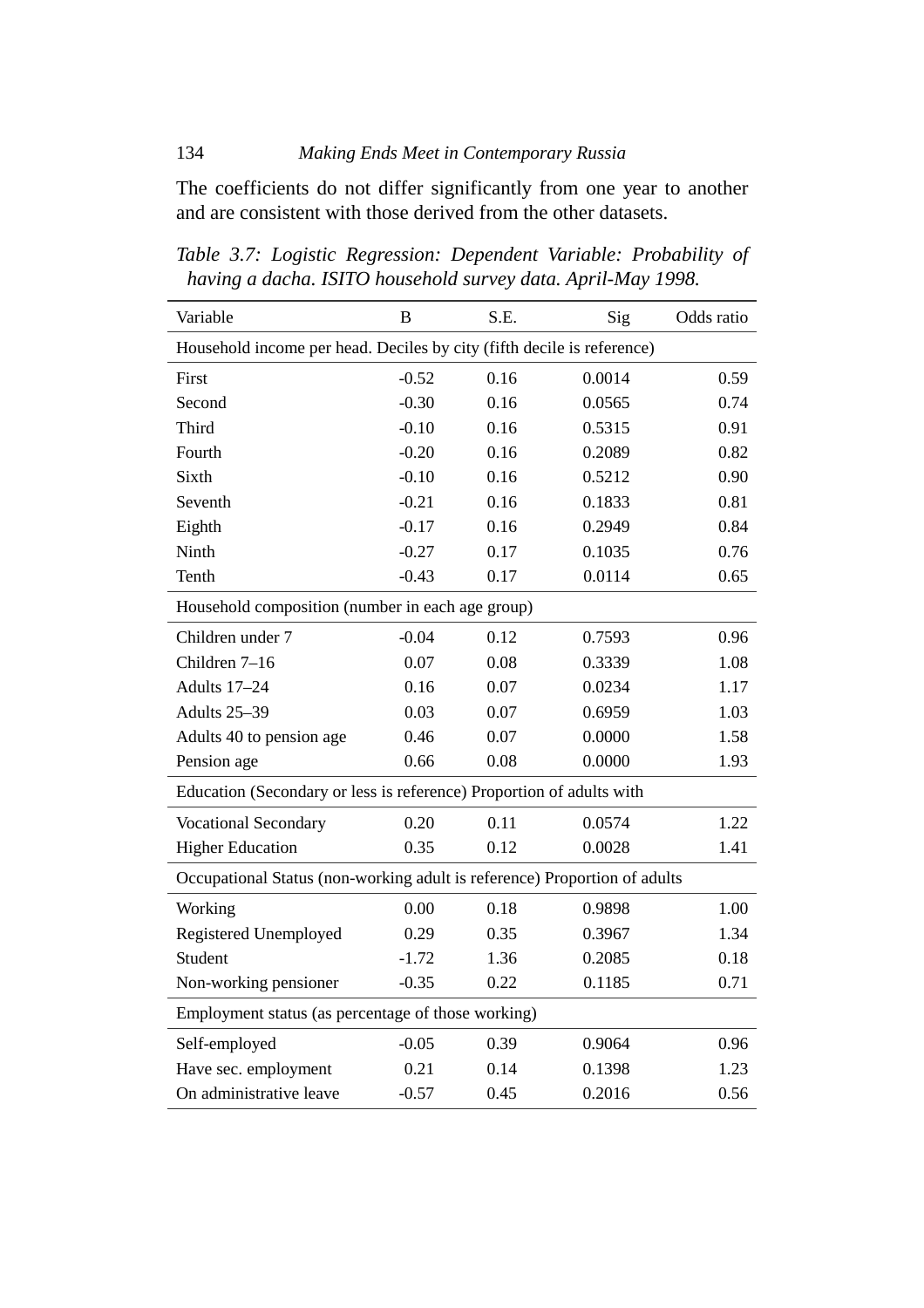| Table 3.7 (continued)         |         |      |        |      |
|-------------------------------|---------|------|--------|------|
| Owed wages                    | 0.01    | 0.11 | 0.9576 | 1.01 |
| On leave in last year         | 0.06    | 0.17 | 0.7239 | 1.06 |
| Short time working            | 0.44    | 0.22 | 0.0419 | 1.55 |
| Average hours worked/day      | 0.01    | 0.02 | 0.6739 | 1.01 |
| Male-headed household         | $-0.18$ | 0.09 | 0.0439 | 0.83 |
| Couple-headed household       | 0.36    | 0.09 | 0.0001 | 1.44 |
| Proportion rural-born         | 0.31    | 0.12 | 0.0083 | 1.36 |
| Has children requiring        | 0.03    | 0.11 | 0.7586 | 1.04 |
| care                          |         |      |        |      |
| Has adults requiring care     | $-0.33$ | 0.12 | 0.0061 | 0.72 |
| Has a car                     | 1.23    | 0.10 | 0.0000 | 3.42 |
| City (reference is Lyubertsy) |         |      |        |      |
| Samara                        | 0.74    | 0.10 | 0.0000 | 2.09 |
| Kemerovo                      | 1.71    | 0.12 | 0.0000 | 5.53 |
| Syktyvkar                     | 1.29    | 0.12 | 0.0000 | 3.64 |
| Table 3.7 (continued)         |         |      |        |      |
| Constant                      | $-1.94$ | 0.25 | 0.0000 |      |
| N                             | 3924    |      |        |      |
| $-2LL$                        | 5427    |      |        |      |
| Model Chisq                   | 781     |      |        |      |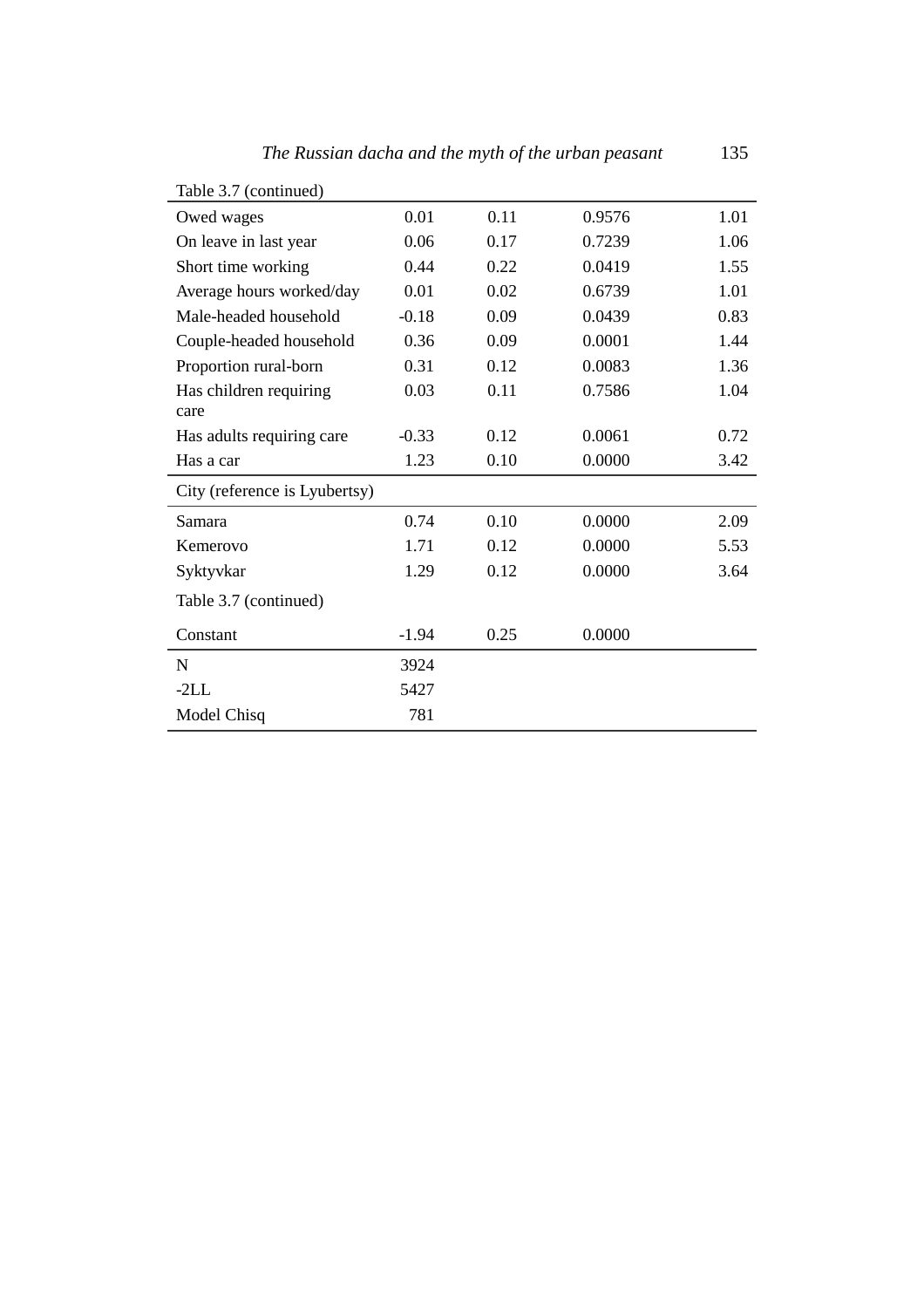*Table 3.8: Logistic Regression. Dependent variable: probability of possessing a plot of land. All-Russia, urban population. 1994 microcensus data.*

| Variable                                                         | B                | Standard<br>Error | Odds<br>Ratio |
|------------------------------------------------------------------|------------------|-------------------|---------------|
| Number in household of                                           |                  |                   |               |
| Working adults                                                   | 0.33             | 0.01              | 1.39          |
| Non-working adults                                               | 0.15             | 0.02              | 1.16          |
| Non-working pensioners                                           | 0.26             | 0.02              | 1.30          |
| Under 8                                                          | 0.12             | 0.01              | 1.12          |
| Under 16                                                         | 0.37             | 0.01              | 1.45          |
| Non-working 16-19                                                | 0.39             | 0.01              | 1.48          |
| Proportion of adult household members with given income sources: |                  |                   |               |
| Wage income                                                      | $-0.09**$        | 0.04              | 0.91          |
| Entrepreneurial income                                           | $-0.28$          | 0.05              | 0.76          |
| Employed by private individual                                   | $-0.32$          | 0.06              | 0.72          |
| Stipend                                                          | $-0.06**$        | 0.03              | 0.94          |
| Age or service pension                                           | 0.37             | 0.03              | 1.45          |
| Invalidity benefit                                               | $-0.21$          | 0.03              | 0.81          |
| Loss of breadwinner                                              | 0.27             | 0.01              | 1.31          |
| Unemployment benefit                                             | 0.29             | 0.06              | 1.33          |
| Private donations                                                | $-0.12$          | 0.02              | 0.89          |
| Household income per head, deciles (reference is fifth decile)   |                  |                   |               |
| First                                                            | $-0.08$          | 0.02              | 0.92          |
| Second                                                           | $-0.02*$         | 0.01              | 0.98          |
| Third                                                            | $-0.01*$         | 0.01              | 0.99          |
| Fourth                                                           | $0.00\mathrm{*}$ | 0.01              | 1.00          |
| Sixth                                                            | $0.02**$         | 0.01              | 1.02          |
| Seventh                                                          | $0.03***$        | 0.01              | 1.03          |
| Eighth                                                           | 0.05             | 0.01              | 1.05          |
| Ninth                                                            | 0.08             | 0.02              | 1.08          |
| Tenth                                                            | 0.14             | 0.03              | 1.15          |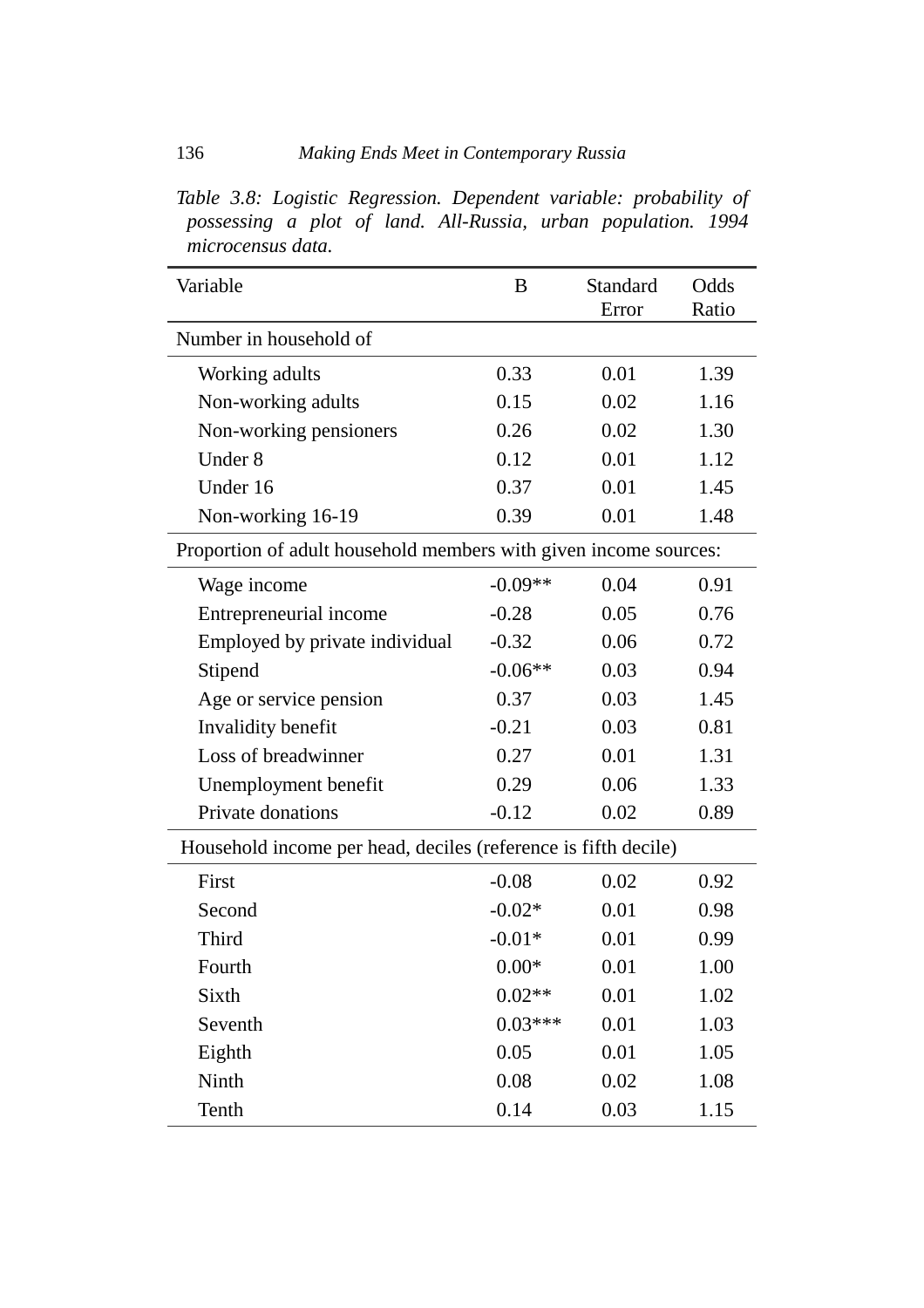| First named is                                          |           |      |      |  |  |  |  |
|---------------------------------------------------------|-----------|------|------|--|--|--|--|
| Under <sub>25</sub>                                     | $-0.69$   | 0.02 | 0.50 |  |  |  |  |
| 40 to 59                                                | 0.48      | 0.01 | 1.62 |  |  |  |  |
| Over <sub>60</sub>                                      | 0.42      | 0.02 | 1.52 |  |  |  |  |
| Married                                                 | 0.64      | 0.02 | 1.90 |  |  |  |  |
| Country born                                            | 0.21      | 0.02 | 1.24 |  |  |  |  |
| Lived here all life                                     | 0.25      | 0.02 | 1.28 |  |  |  |  |
| Educational level of first named (reference is Primary) |           |      |      |  |  |  |  |
| <b>Higher Education</b>                                 | 0.16      | 0.04 | 1.17 |  |  |  |  |
| <b>Special Education</b>                                | $0.04*$   | 0.02 | 1.04 |  |  |  |  |
| <b>Secondary Education</b>                              | $-0.17$   | 0.02 | 0.84 |  |  |  |  |
| Less than primary                                       | 0.23      | 0.02 | 1.26 |  |  |  |  |
| N                                                       | 1,840,048 |      |      |  |  |  |  |
| Model Chi Square                                        | 822275.51 |      |      |  |  |  |  |
| Pseudo R Squared                                        | 0.1138    |      |      |  |  |  |  |

## Table 3.8 (continued)

*Note: 88 Regional dummies were also included in the regression. Income deciles are computed for each region. Standard errors are adjusted for clustering on region. The first-named person was not specifically identified as the head of the household in the microcensus data.* 

*All coefficients are significant at p<0.001 except \*\*\*p<0.01 \*\* p<0.05 \*p>0.05*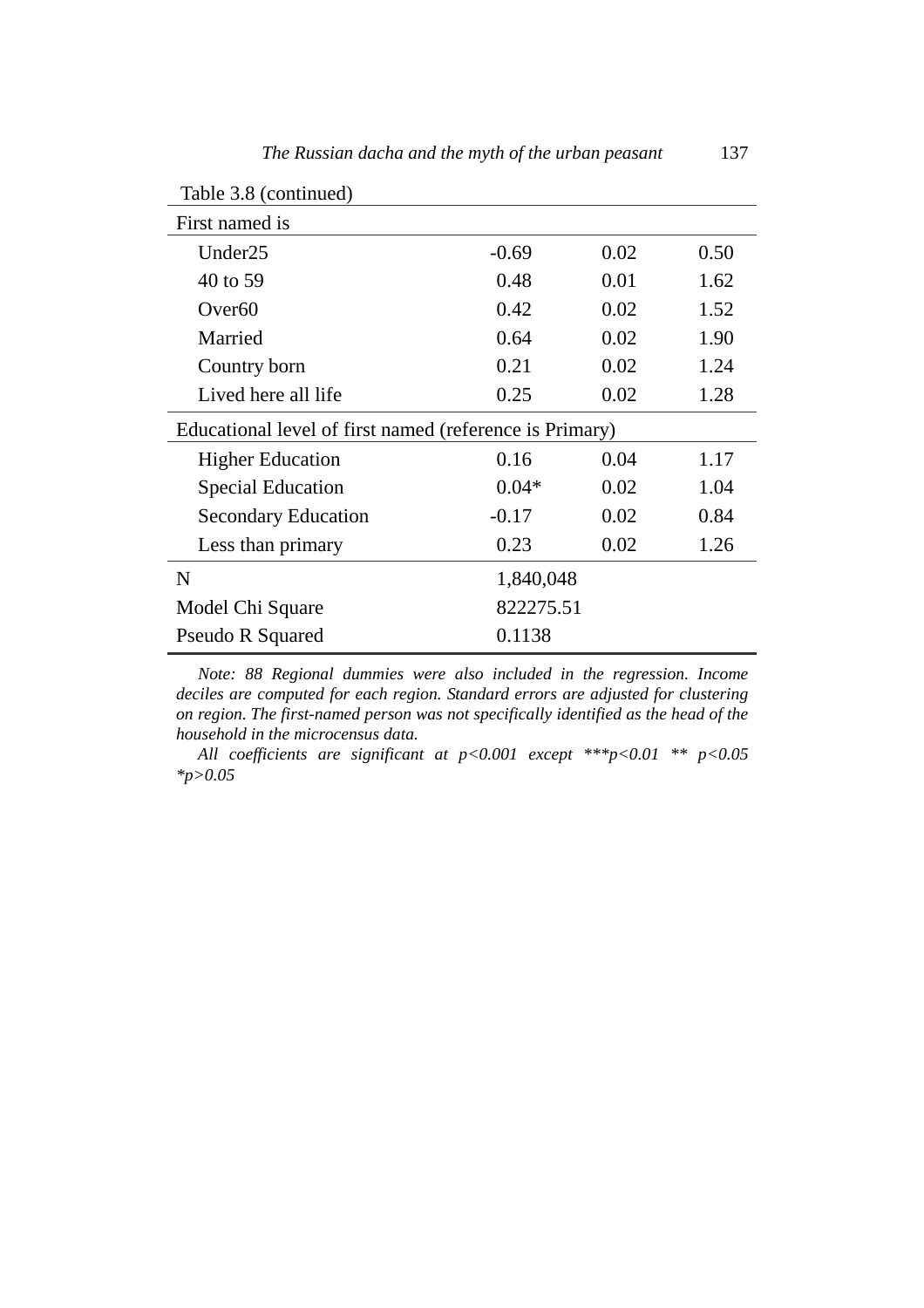*Table 3.9: Logistic Regression. Dependent Variable: Probability of household using land in the last year. RLMS 1994–2000 pooled data urban households.* 

| Variable                                                              | Variable<br>means | B       | S.E. | Odds<br>Ratio | Sig.  |
|-----------------------------------------------------------------------|-------------------|---------|------|---------------|-------|
| Household Composition. Number of:                                     |                   |         |      |               |       |
| Children under 7                                                      | 0.21              | 0.10    | 0.07 | 1.10          | 0.176 |
| Children 7-18                                                         | 0.47              | 0.20    | 0.05 | 1.22          | 0.000 |
| Adults 19-24                                                          | 0.25              | 0.10    | 0.05 | 1.10          | 0.074 |
| Adults 25-39                                                          | 0.61              | 0.29    | 0.05 | 1.33          | 0.000 |
| Adults 40 to pension age                                              | 0.61              | 0.72    | 0.05 | 2.04          | 0.000 |
| Pension age                                                           | 0.57              | 0.84    | 0.06 | 2.32          | 0.000 |
| Proportion of adult household members:                                |                   |         |      |               |       |
| Currently working                                                     | 0.54              | 0.22    | 0.11 | 1.24          | 0.046 |
| Disabled                                                              | 0.02              | $-0.14$ | 0.29 | 0.87          | 0.634 |
| <b>Maternity Leave</b>                                                | 0.05              | $-0.40$ | 0.20 | 0.67          | 0.043 |
| Paid Leave                                                            | 0.01              | 0.00    | 0.33 | 1.00          | 0.999 |
| <b>Unpaid leave</b>                                                   | 0.00              | 0.28    | 0.41 | 1.32          | 0.498 |
| Unemployed                                                            | 0.07              | 0.00    | 0.15 | 1.00          | 0.981 |
| With higher education                                                 | 0.19              | 0.02    | 0.10 | 1.02          | 0.867 |
| Rural born                                                            | 0.37              | 0.22    | 0.09 | 1.24          | 0.012 |
| Proportion of employed household members:                             |                   |         |      |               |       |
| Self-employed                                                         | 0.03              | $-0.64$ | 0.18 | 0.53          | 0.000 |
| Owed wages                                                            | 0.29              | 0.19    | 0.06 | 1.21          | 0.003 |
| Paid partly in kind                                                   | 0.04              | 0.51    | 0.16 | 1.66          | 0.001 |
| Had admin. leave                                                      | 0.06              | 0.47    | 0.11 | 1.60          | 0.000 |
| Have second jobs                                                      | 0.11              | 0.14    | 0.09 | 1.15          | 0.123 |
| Male headed household                                                 | 0.17              | $-0.30$ | 0.07 | 0.74          | 0.000 |
| Household has a car                                                   | 0.24              | 1.01    | 0.07 | 2.75          | 0.000 |
| Household money income per head, deciles (reference is fifth decile): |                   |         |      |               |       |
| First decile                                                          | 0.09              | $-0.21$ | 0.10 | 0.81          | 0.030 |
| Second decile                                                         | 0.07              | $-0.15$ | 0.10 | 0.86          | 0.136 |
| Third decile                                                          | 0.08              | $-0.14$ | 0.09 | 0.87          | 0.139 |
| Fourth decile                                                         | 0.09              | 0.03    | 0.09 | 1.03          | 0.754 |
| Sixth decile                                                          | 0.11              | $-0.10$ | 0.08 | 0.91          | 0.243 |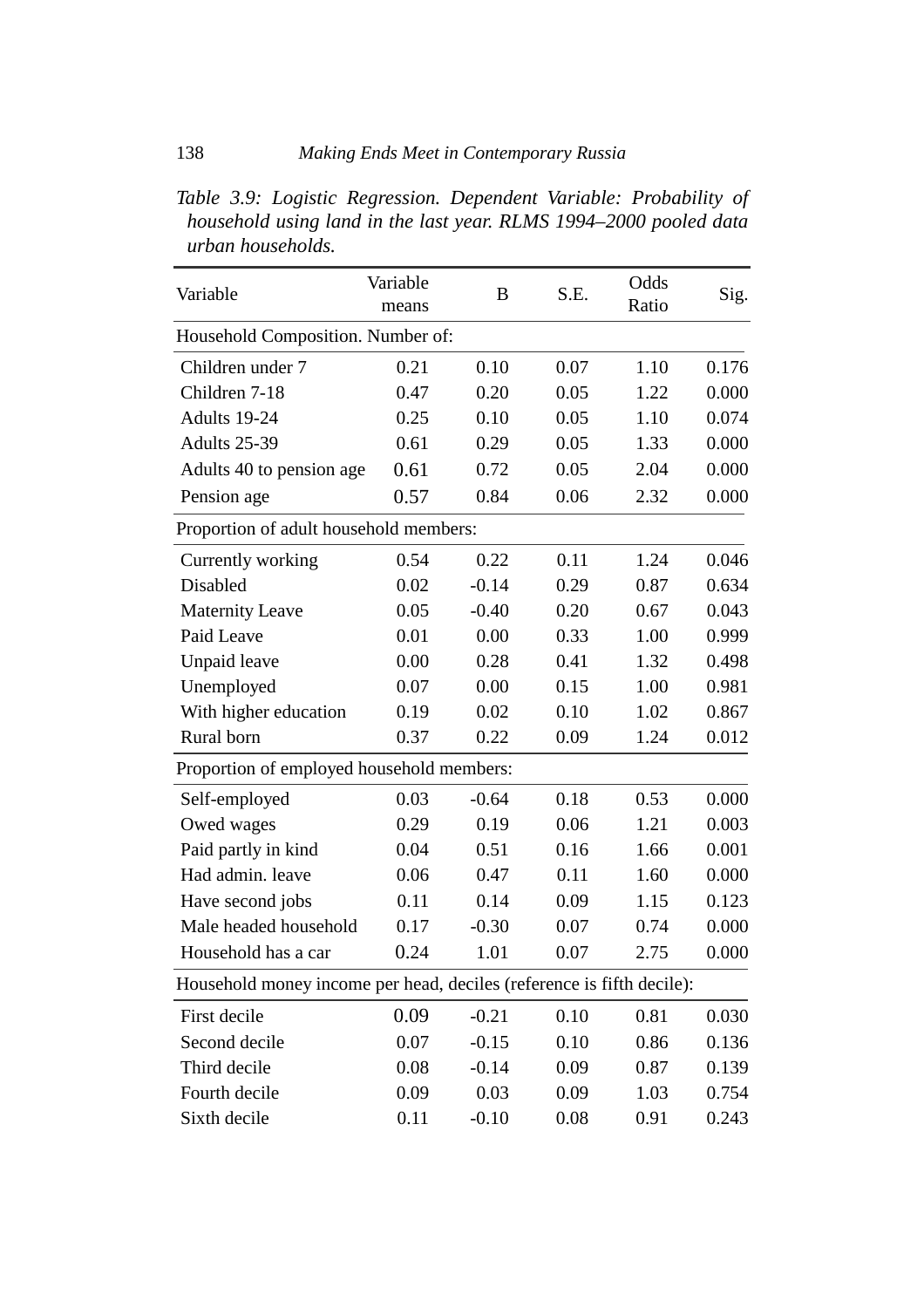| Table 3.9 (continued)              |       |         |      |      |       |
|------------------------------------|-------|---------|------|------|-------|
| Seventh decile                     | 0.11  | $-0.07$ | 0.09 | 0.94 | 0.442 |
| Eighth decile                      | 0.11  | $-0.21$ | 0.09 | 0.81 | 0.017 |
| Ninth decile                       | 0.11  | $-0.16$ | 0.09 | 0.85 | 0.079 |
| Tenth decile                       | 0.11  | $-0.24$ | 0.10 | 0.79 | 0.013 |
| Year of survey (1994 is reference) |       |         |      |      |       |
| 1995                               | 0.20  | $-0.13$ | 0.04 | 0.88 | 0.002 |
| 1996                               | 0.20  | $-0.12$ | 0.05 | 0.89 | 0.011 |
| 1998                               | 0.19  | $-0.19$ | 0.05 | 0.83 | 0.000 |
| 2000                               | 0.20  | $-0.26$ | 0.05 | 0.77 | 0.000 |
| Constant                           |       | $-1.94$ | 0.16 |      | 0.000 |
| N                                  | 12493 |         |      |      |       |
| Model Chi Square                   | 835.9 |         |      |      | 0.000 |
| Pseudo R Squared                   | 0.115 |         |      |      |       |

Notes: *The standard errors allow for clustering of data in panels. Since 92 percent of rural households have a dacha, their inclusion in the regression simply increases the* s*tandard errors. Income percentiles are calculated on the basis of the household money income per head reported the previous month within each of eight regions in each round. The self-employed are those who say that they do not work for an enterprise or organisation at which more than one person works.* 

*In a separate regression including only those households with working members, the hours worked by household members in paid employment has no significant impact on the probability of land use.* 

*Regional dummies were also included in the regression. The incidence of dacha use in Moscow and St Petersburg is substantially less and in the North and Northwest somewhat less than in other regions.*

#### **Testing the hypotheses**

In all three data sets we find that the hypotheses relating to the opportunity to use a dacha are more or less strongly supported, the most important being the demographic composition of the household: the more adult members there are in the household, the more likely it is to possess a dacha (H1.12). A household based around a married couple is also substantially more likely to have a dacha. If the head of household is male, then the household is marginally less likely to have a dacha.

All three data sets show strongly that the more household members are pensioners, the more likely is the household to possess a dacha,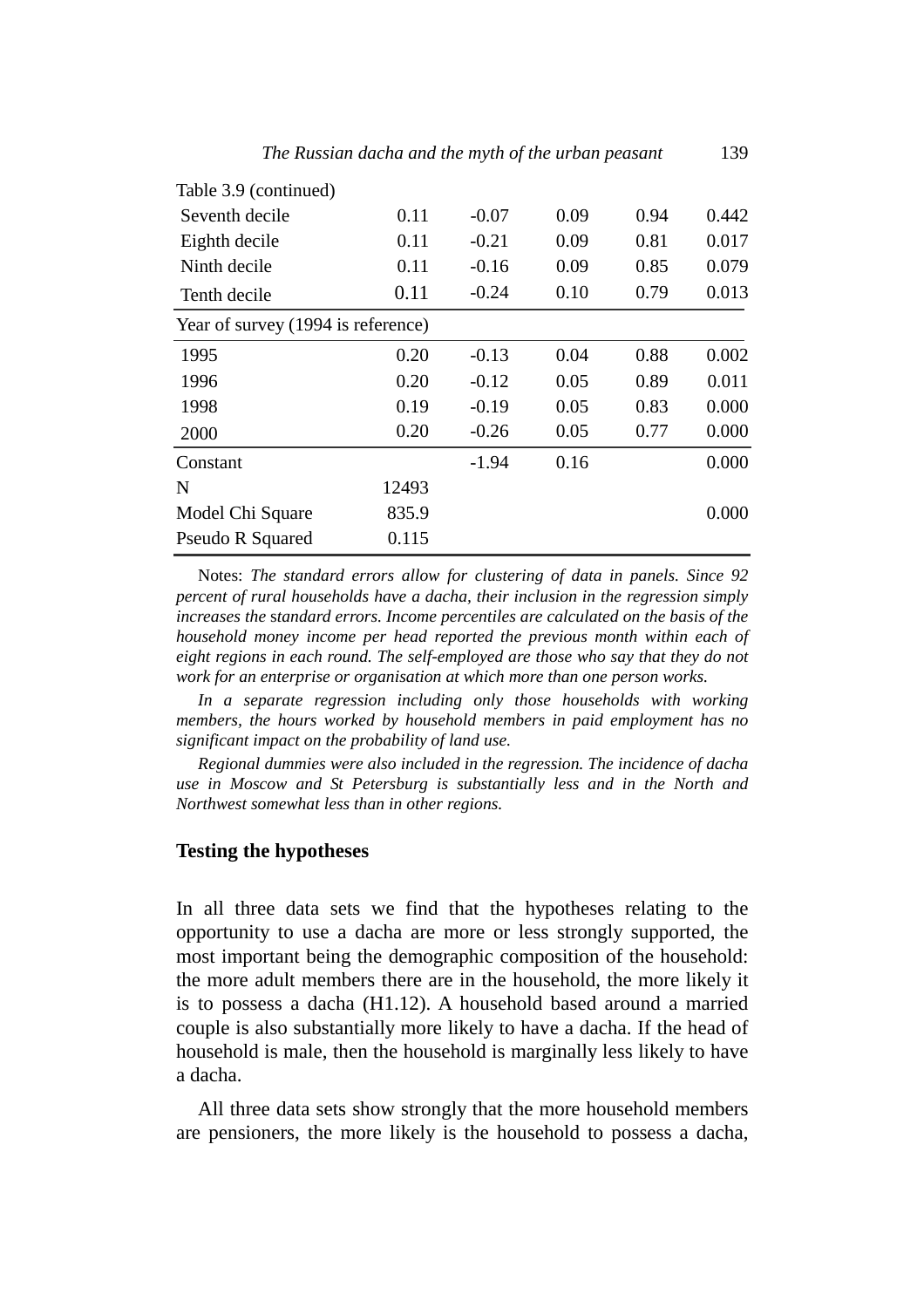which supports our hypothesis H1.8. The microcensus data also shows that having household members who are in receipt of benefits for loss of a breadwinner or of unemployment benefit also increases the probability of dacha ownership. It is likely that this is an indicator of the occupational status of household members, rather than of the existence of non-wage incomes, since households with members receiving a stipend are marginally and those with members receiving invalidity benefit are much less likely to have a dacha, the latter finding supporting our hypothesis H1.13. Households with members born or brought up in a rural district are significantly more likely to have a dacha, supporting hypothesis  $H1.15<sup>1</sup>$  In the microcensus data, households of rural origin are as likely to possess land as are those in which the first-named person has lived in the same place all his or her life, suggesting that a rural origin compensates for the relative disadvantage of migrants in getting access to land – it is only those who were born in another urban district who are significantly less likely to have a dacha. Having an automobile is one of the strongest predictors of dacha ownership (H1.11).

The educational level of household members is a significant influence on the probability of having a dacha, but does not conform to our hypotheses. In the ISITO and microcensus data, those with higher levels of education are significantly *more* likely to have a dacha (in the RLMS data the coefficient is negative but not significant), which is contrary to our hypothesis H1.7 that those with higher levels of education would have better alternative opportunities of earning a living and so would be less drawn to working the land. We might speculate that this is to do with the greater flexibility and ability to learn of those with higher levels of education, qualities which are needed for what is in effect adopting a new profession, or it might reflect the cultural significance of the dacha, as a diversion from mental labour. In the microcensus data, those with the lowest levels of education were the most likely to own land, but this is probably a consequence of the fact that most of those who did not complete primary education are older people, and particularly those of rural origin, who are more likely to have a dacha.

1

They are also significantly less likely to have a second job or engage in individual economic activity, suggesting that for these households working a dacha is an alternative to secondary employment. In general, for urban households there is no significant relationship in the ISITO or RLMS data between working a dacha and secondary employment.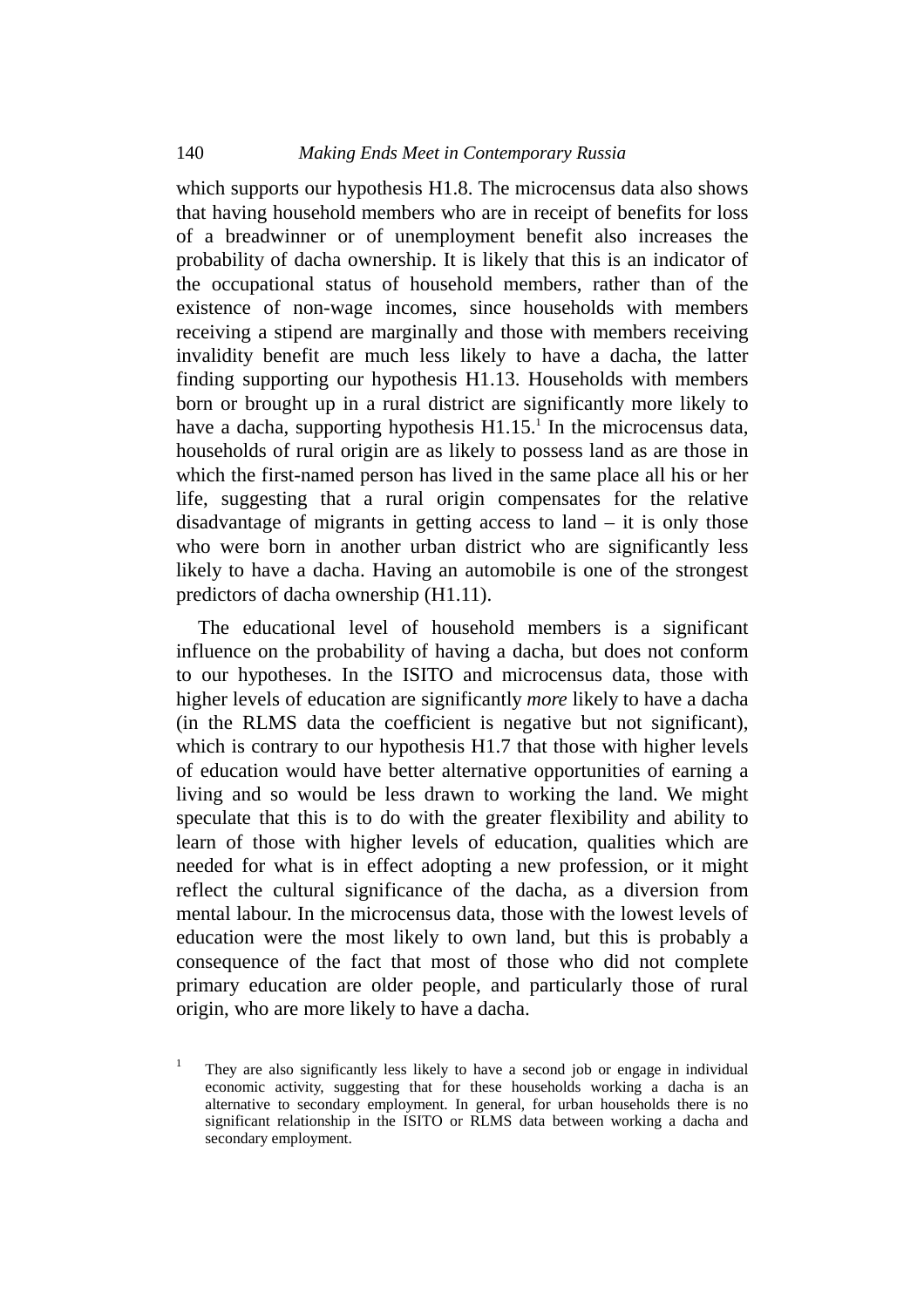The age pattern does not accord with our hypotheses H1.14 and H1.16, that having more young and old people in the household would reduce the likelihood of having a dacha since they would not be able to contribute their labour, while their care would demand the time of household members. In fact, the presence of young children does not have a significant impact on the probability of using land in the ISITO data, while it significantly increases the likelihood that the household will have land in the microcensus and RLMS data. In the ISITO household survey we asked specifically about childcare, but households in which children required care were no less likely to have a dacha than those which had no such responsibility. We also find in all our data sets that older households and those with more pensioners are much more likely to have a dacha than those headed by prime-age men or women, while younger households are less likely to do so. This may partly reflect the fact that many of the plots of land being used by households were distributed during the 1980s.<sup>1</sup> It looks from the data as though it is not until people reach their late 60s that their ability to maintain and work on a dacha is significantly reduced. All of this would seem to indicate that age is not much of an impediment to working a dacha although, as noted above, disability is more so.

All of the hypotheses considered so far are more or less uncontroversial, but they are all subsidiary to the central argument under consideration since none of them relate to the relationship between dacha use and household income and employment. Whatever may be people's reasons for wanting to have a dacha, it is obviously going to be a more realistic proposition if there are more household members, if there are more young and older people with free time and without other employment commitments, if the household has a rural origin, and so some experience of rural pursuits, or has been longestablished in the town, and if the household has a car to transport its members, their tools and their produce.

When it comes to the critical set of variables, those relating to the impact of income and employment, the picture is much less clear. In the ISITO and RLMS surveys there is no significant functional relationship between income and dacha use, although the lowest and

<sup>1</sup> Several commentators have noted the association of dacha use with the older generation and the disdain of young people for working the land, something that is probably a generational difference rather than a reflection of transition since it was remarked on in the 1960s (Hervouet, 2001; Lovell, 2003).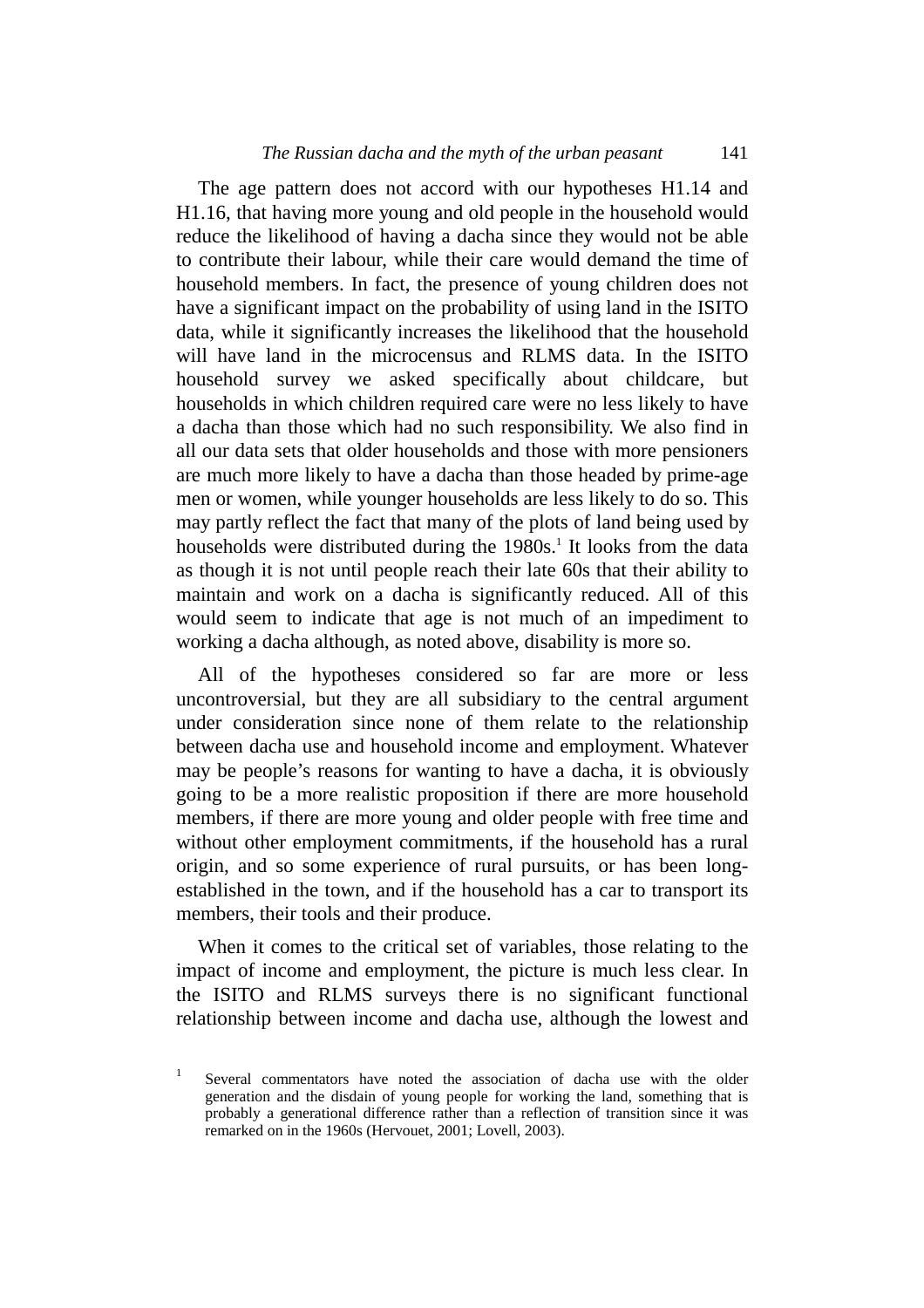highest income deciles are the least likely to have land.<sup>1</sup> In both of these data sets the standard errors of the income coefficients are high, reinforcing the impression that there is no clear relationship between income and dacha use.

In the microcensus data, there is a tendency for income to be positively associated with dacha use, although the relationship is weak and it is not consistent across regions. Across urban Russia as a whole, with households assigned to deciles specific to each of the administrative units according to their income per head, we find that those in the bottom income deciles are the least likely to have a dacha, while those at the top of the income scale are significantly more likely than middle income groups to have a dacha, although even with this enormous dataset income has very little significant impact on the probability of dacha ownership, except at the very top of the scale. The relationship between income and dacha ownership is probably more complex than appears in the aggregate data, as is shown when we run separate regressions for the 89 republics, oblasts, krais and okrugs for which we have the microcensus data. Although we find that in the majority (53) of cases there is a significant positive relationship  $(p<0.01)$  between the log of household income per head and the probability of owning a dacha (the best fitting functional relationship), in 11 cases there is a significant negative relationship. When we look at the distribution of land ownership by income deciles we find that where there is a significant difference between income deciles in any particular region, it is almost always only at the very top and/or the very bottom of the income distribution. In 30 of the 89 regions dacha possession among the bottom decile was significantly lower than among the middle income groups, although in five cases (Krasnodar, Amur, Chitinsk, Buryatia and Osetiya) it was significantly higher. In 25 cases dacha ownership was significantly higher in the top income decile, while in only eight cases was it significantly lower (Krasnodar, Krasnoyarsk, Amur, Belgorod, Tver, Dagestan, Tatarstan and Komi). The pattern that we have noted as weakly present in the data of the other two surveys, of dacha use apparently being less among both the rich and the poor, is very much the exception in the all-Russian and in

<sup>1</sup> Seeth, Chachnov and Surinov (op. cit., p. 1620) find that the lowest income quintile is the least likely to grow its own food. They conclude that the dacha is a means by which the middle and upper (though not the highest) income groups are able to increase their security.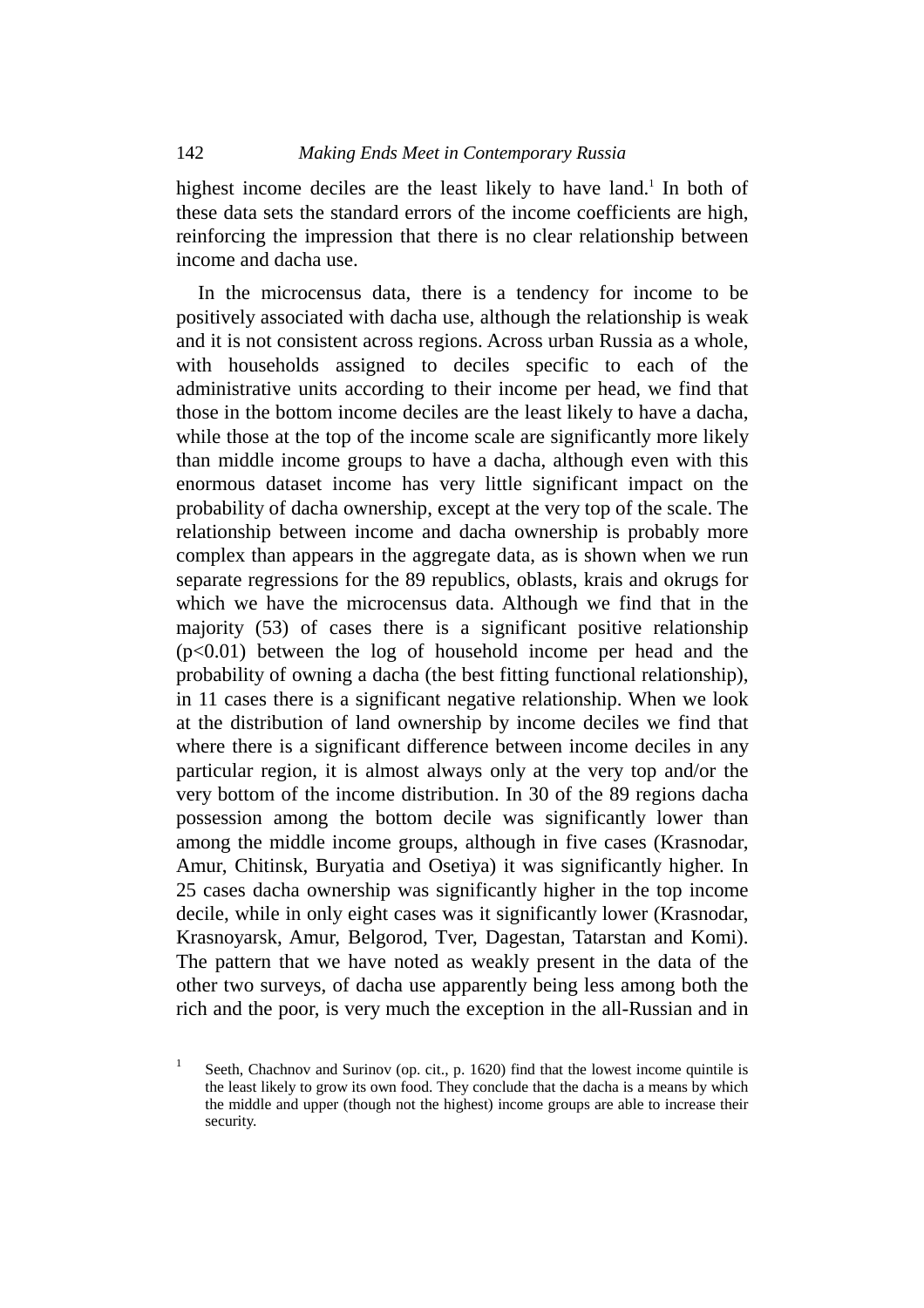the regional level data, found to be statistically significant in only two regions, Tatarstan and Tver. In the ISITO survey regions, the Samara microcensus data shows no significant income differences, while Kemerovo and Moscow city and oblast are three of the very few regions to reveal a reasonably monotonic relation between income and dacha use, with a logarithmic relationship being strongly significant in Moscow and marginally significant in Kemerovo. Komi shows very low dacha use among high income households, but this is probably because the latter are primarily the oil, gas and coal industry workers in the Arctic north of the Republic where nothing can be grown.

All of this data certainly leads us to reject the fundamental hypothesis that the dacha functions primarily as a means by which the more impoverished households provide their own subsistence  $(H1.1)<sup>1</sup>$ This conclusion is reinforced when we take into account the effect of aggregation in the RLMS and microcensus data, which combines large cities with small towns, the former tending to have higher income and lower dacha ownership than the latter, so that the effect of aggregation would be to produce a picture of dacha use as a declining function of income. Even without taking this into account, it seems to be clear from the microcensus data that, if dacha ownership is a function of income, it is certainly not a decreasing function. The data may be consistent with the hypothesis (H1.10) that there is a certain income threshold below which households find it more difficult to support a dacha. It is conceivable that the observed relationship between income and dacha use is the result of the complex interaction of the two aspects of the relationship which derive from the fact that a dacha requires the investment of both time and money. The poor have the time but not the money, the rich have the money but not the time, and it is only the households in the middle who have both the time and the money. However, such a reformulation of the problem regards income only as a source of opportunity, not as a measure of opportunity cost, so it takes us no further towards explaining why people want to take the opportunity of owning and working on a dacha.

We can deal briefly with the question of more immediate financial

<sup>1</sup> In the microcensus data the receipt of private transfers from others has a strong negative association with dacha use, which is probably because those households without dachas would be expected to be more likely to receive private transfers of food from those who do have dachas (the microcensus question referred to 'all sources of means of subsistence', not just to income).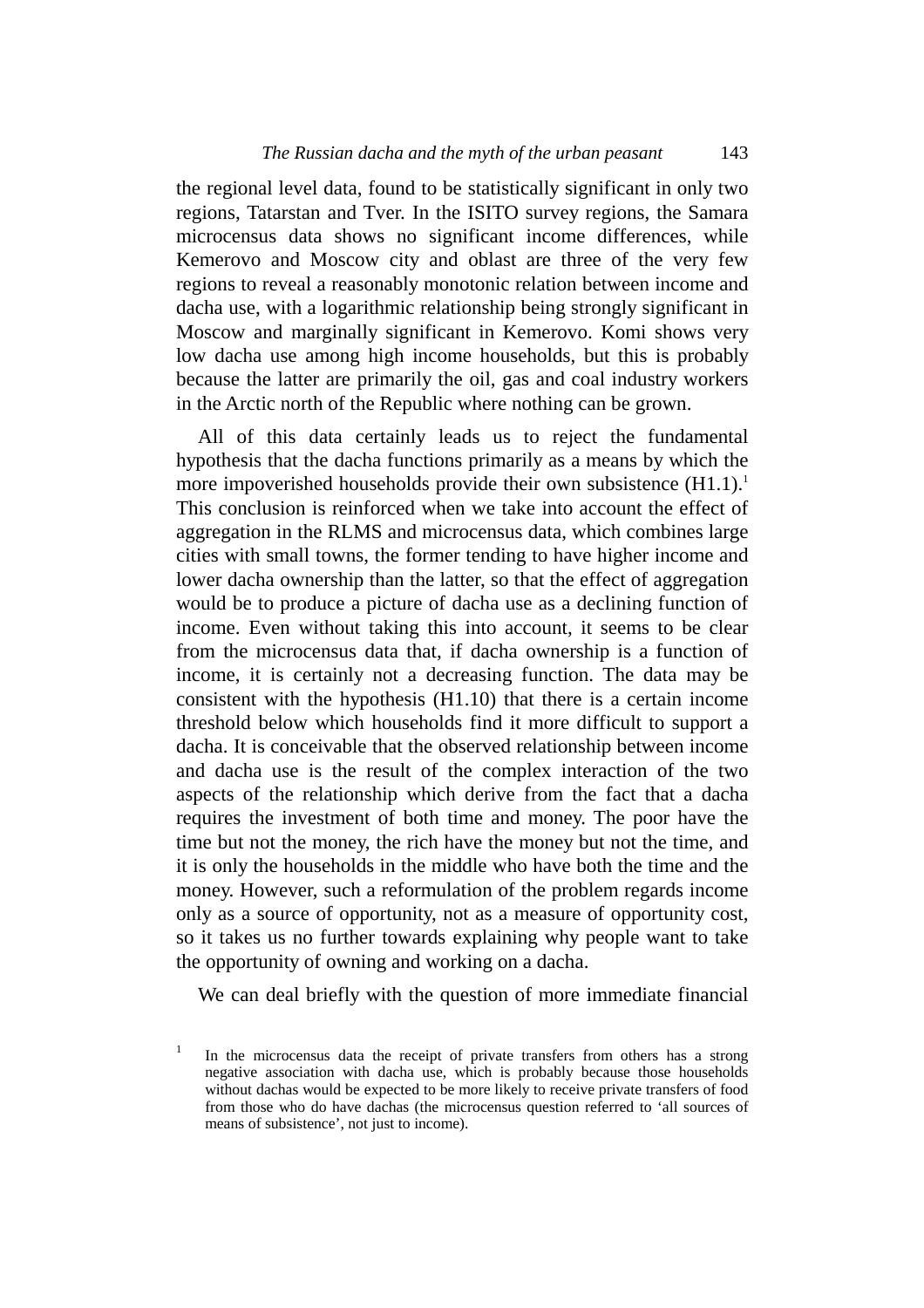#### 144 *Making Ends Meet in Contemporary Russia*

difficulties: short-time working, the non-payment of wages and compulsory lay-offs, which are not recorded in the microcensus data. In the ISITO data the coefficients have the expected sign, and so are consistent with the hypotheses H1.4 to H1.6 that financial difficulties would be likely to encourage dacha use, but only in the case of shorttime working is this factor significant and this is simply a result of the fact that short-time working and dacha use are more prevalent in Kemerovo and Syktyvkar. Once interaction terms are introduced into the regression the coefficient actually becomes negative and insignificant.

In the RLMS data, the more household members suffer from wage delays or have been paid partly in kind, the more likely is the household to use a dacha. However, this is most likely to be an indication of an association between high levels of dacha use and payment in kind at a local level, and these variables cease to be significant once we control for polling site, rather than merely for the large aggregate regions. As in the case of secondary employment, those who have experienced a spell of administrative leave have both the need for additional income and, unlike those who are working but have not received their wages, also have the time to spend seeking it. Thus, the more household members had experienced a spell of administrative leave, the more likely was the household to use a dacha, even controlling for polling site. The more household members who were currently unemployed, working less than their normal hours or on paid leave the more likely was the household to use land, though none of these factors is statistically significant.

The crucial set of hypotheses are those concerning the relationship between income and employment, since the central argument is that the basis of dacha ownership is the use of household resources to provide food through domestic production rather than using those same resources to earn money and buy food. The variables that we have considered so far all relate to the greater or lesser possibility of using land, without taking into account the alternative possibility of waged employment. The one conclusion that stands out very clearly from all of these data sets is that there is absolutely no evidence that working a dacha is regarded as an alternative to paid employment. The set of relevant hypotheses (H1.2a to H1.3c) either find no support or are directly contradicted by the data.

In both the RLMS and the ISITO household survey data wages and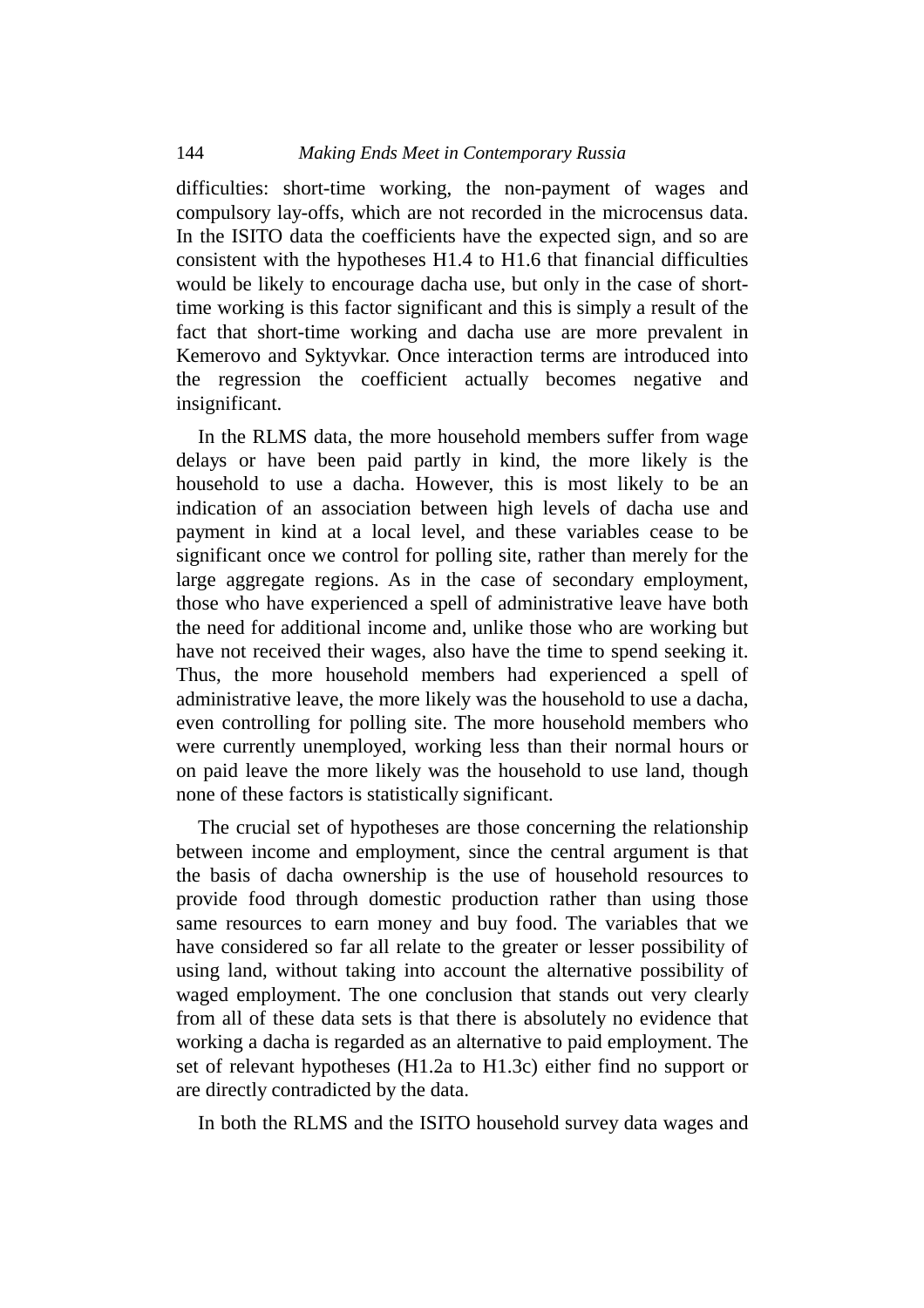working hours in main or second jobs (not shown here) are not significant determinants of the probability of having a dacha (H1.2a, 1.2c, 1.3a, 1.3c). Nor is the number of household members who are working nor the proportion of working members who have second jobs significant (H1.2b, H1.3b). Moreover, in every case the coefficient indicates that working for wages and working the dacha are if anything complements rather than alternatives: those households with relatively more working members and those which are more heavily involved in secondary employment are more likely to work a dacha, although the relationship is not sufficiently strong to be statistically significant.

The microcensus data provides no support for these hypotheses either. The more adult members of the household are working, the more likely is the household to have a dacha, only being marginally counteracted by the fact that the household is slightly less likely to possess land the more household members earn a wage rather than receiving a pension or unemployment benefit. At regional level, in six of the thirteen aggregated regions, the more wage-earners there are in the household, the more likely it is to possess a dacha. However, in the North Caucasus, Moscow City and the Black Earth regions the reverse is the case, and the more wage earners the less likely is the household to possess a dacha. In 25 of the 89 administrative divisions there is a significant positive relationship and in nine there is a significant negative relationship. The effect in either direction is small.

The only qualification to this conclusion is that over Russia as a whole, and in most regions taken individually, as well as in the RLMS (but not the ISITO) data, the more household members have incomes from entrepreneurial activity or from employment by a private individual, the less likely is the household to have a dacha, indicating that this kind of employment is an alternative to working a dacha, either because such work is very lucrative, or perhaps because of the time demands of working in the new private sector. It is interesting that in Moscow City the reverse is the case, those with entrepreneurial incomes being substantially more likely to have a dacha, indicating that in Moscow the dacha for some people has a different significance, as a status symbol for the rich.

Apart from this limited exception, we seem to be drawn to the inescapable conclusion that dacha ownership and waged employment are not alternatives, and so that the use of a dacha cannot be explained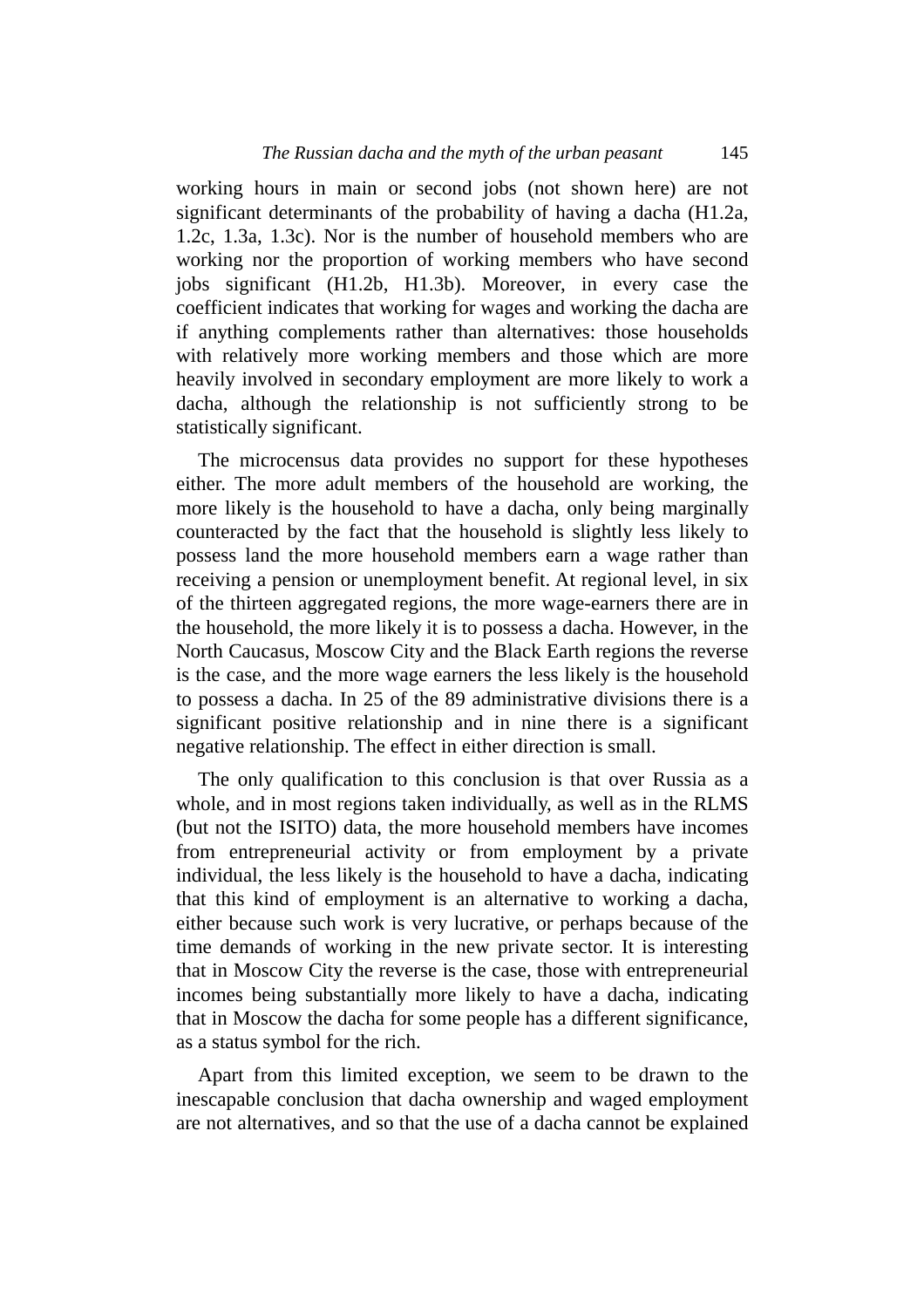as the result of household decisions to produce food in response to economic difficulties or limited employment opportunities.

# WHY DO PEOPLE USE DACHAS?

We should not jump to such a conclusion prematurely. It may be that dacha use is more diverse, that different households use dachas for different reasons, and that this diversity has been concealed beneath statistics that lump everybody together. Perhaps for the poor the dacha is a source of subsistence, while for the better off it is a place of rest and relaxation.

In the ISITO household survey we asked people what were the two most important reasons for using their dacha. We also asked those who did not have a dacha why they did not have one. The responses are summarised in Table 3.10.

Very few households said that their dacha was important as a source of money income, and we found few households who sold any of the produce of their dacha, although there was a handful who had obviously become commercial smallholders, working fairly large plots of land on a commercial basis. Overall, eight per cent of those working a dacha sold some of the produce. In Samara and Kemerovo such 'commercial' operators earned an average of over 800 roubles (\$130) a year from the sale of their produce. In Syktyvkar and Lyubertsy there were fewer commercial dacha holders, and the monetary contribution of the dacha to the household income was correspondingly much less. However, it would be quite wrong to see the dacha as making a significant contribution to the household money income even for the majority of those who sell the produce: for well over half of these households the revenue from the sale of produce was not sufficient to cover their estimated monetary outlay for the costs of that production. Thus, only one per cent of all households had any net positive monetary income from subsidiary agriculture. We omit this group from further consideration because it is so small.

Half the urban households in the Russian Longitudinal Monitoring Survey grew some of their own food, but only six percent of those sold any of the produce in 1994–6 and 12 percent sold some of their produce in 1998 and 2000**.** For those who sold produce, the net income amounted to an average of 14 percent of the household's total money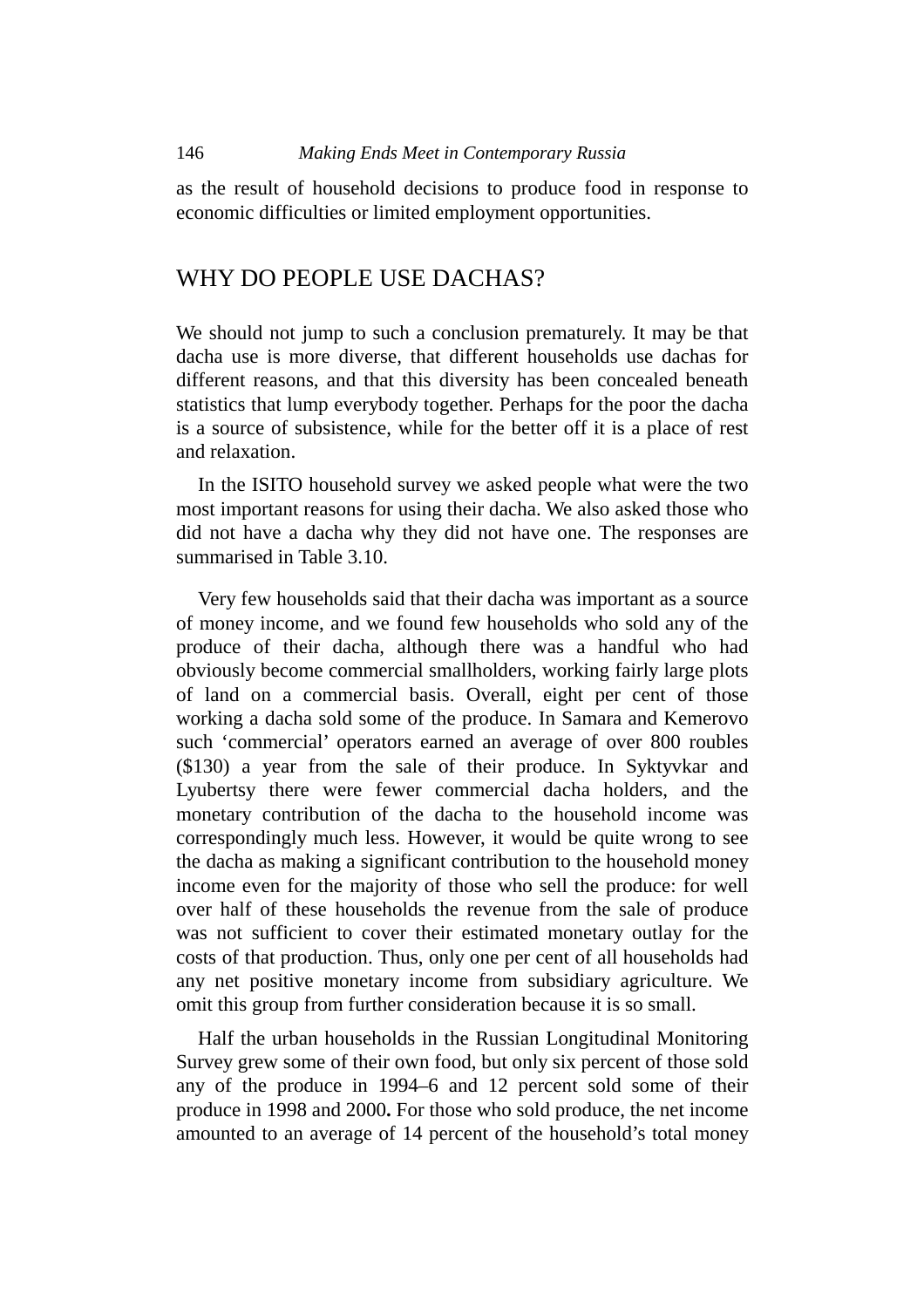income (and 37 percent of the money income of rural households), but this is more an indication of low incomes than of high returns from subsidiary agriculture: the median monthly net income from sales

*Table 3.10: Reasons cited for having and for not having a dacha. ISITO Household survey. April-May 1998.* 

|                                                                         | Samara         | Kemerovo       | Lyubertsy      | Syktyvka<br>r  | Total |  |  |
|-------------------------------------------------------------------------|----------------|----------------|----------------|----------------|-------|--|--|
| Most important reason for doing it (percent of dachniki)                |                |                |                |                |       |  |  |
| Hobby, leisure, we like<br>to do it                                     | 17             | 9              | 39             | 15             | 17    |  |  |
| Main source of<br>subsistence                                           | 28             | 52             | 14             | 35             | 36    |  |  |
| Additional produce for<br>the table                                     | 53             | 36             | 44             | 45             | 44    |  |  |
| Source of money income                                                  | $\mathbf{1}$   | $\mathbf{1}$   | $\Omega$       | 0              | 1     |  |  |
| Providing for a rainy day                                               | $\overline{2}$ | 3              | $\overline{2}$ | $\overline{4}$ | 3     |  |  |
| Percentage of dachniki citing as one of two reasons for doing it        |                |                |                |                |       |  |  |
| Hobby, leisure, we like<br>to do it                                     | 48             | 31             | 68             | 39             | 43    |  |  |
| Main source of<br>subsistence                                           | 34             | 58             | 18             | 31             | 41    |  |  |
| Additional produce for<br>the table                                     | 79             | 68             | 76             | 71             | 73    |  |  |
| Source of money income                                                  | $\overline{4}$ | $\overline{2}$ | $\overline{2}$ | $\overline{2}$ | 3     |  |  |
| Providing for a rainy day                                               | 18             | 23             | 16             | 18             | 19    |  |  |
| Why do you not use land for subsidiary agriculture? (All reasons cited) |                |                |                |                |       |  |  |
| We don't need it                                                        | 6              | 11             | 6              | 10             | 8     |  |  |
| We do not want to do it                                                 | 17             | 11             | 11             | 13             | 14    |  |  |
| We do not have time to<br>do it                                         | 16             | 12             | 13             | 17             | 15    |  |  |
| We cannot for health<br>reasons                                         | 39             | 39             | 32             | 22             | 34    |  |  |
| We cannot get any land                                                  | 12             | 12             | 31             | 19             | 18    |  |  |
| We do not have the<br>money to do it                                    | 27             | 39             | 40             | 33             | 34    |  |  |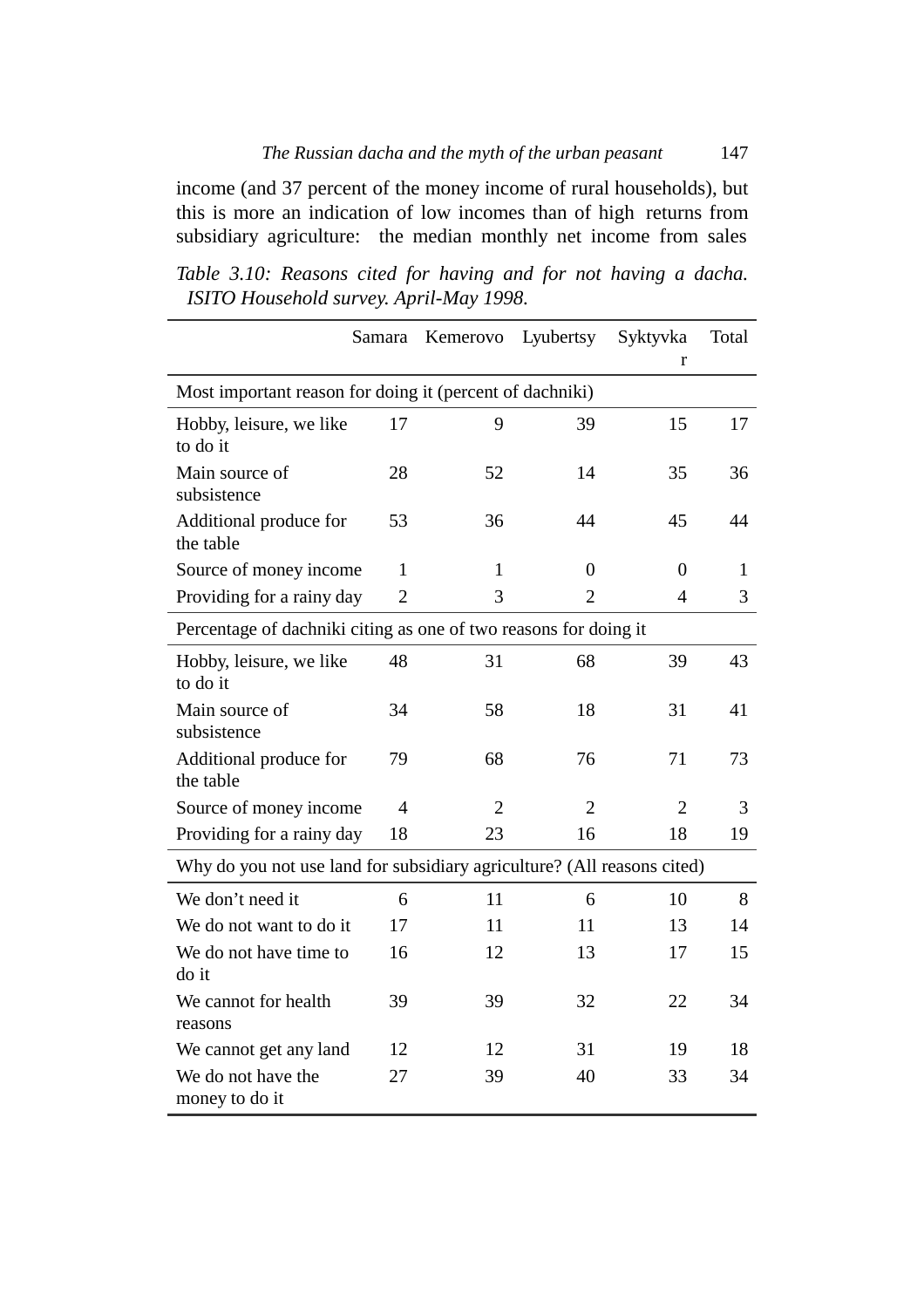for those households which sold some produce was only \$4–5, falling to \$2 in 1998, only a little more than one-tenth as much as households made from secondary employment (the median net income from sales by rural households ranged from \$11 to \$17). Goskomstat's budget survey found that in the fourth quarter of 1996, the last time that income data was gathered, sales of agricultural produce amounted to two percent of total household money income: 11.3 percent in the countryside, 0.1 percent in towns (Ministry of Labour and Social Development and Goskomstat Rossii, 1997). According to the Goskomstat Labour Force Survey in May 2000, 13 percent of the urban population aged 15–72 had worked to produce agricultural goods in the week prior to the survey, but only nine percent of these intended to sell any part of the produce. Sixty-two per cent of the rural population had worked on the land, but even here only 29 percent of these intended to sell any of the produce (Goskomstat, 2000d).

When we look at the mean household income of each group we find that there is a significant gradation of income in very much the direction that we would expect (Table 3.11). Those who say that they have a dacha as a leisure activity have a much higher mean income than those for whom the dacha is primarily a source of food, and those for whom the dacha is a supplementary source of food have a much higher mean income than those for whom it is the principal source of subsistence.<sup>1</sup> The subjective assessments of the importance of the dacha for the household subsistence for those who have a dacha accord quite closely with the reasons given for having a dacha: ninety one per cent of those who said that the dacha was their basic source of subsistence said that their domestic production was important in providing for the family, against 57 percent of those who said the dacha was primarily a hobby. Among those who do not have a dacha we find a similar sharp distinction in mean incomes, between those who choose not work a dacha: they did not want to, did not need to or did not have the time to do it, and those who are unable to work a dacha: they are in poor health, cannot get land or do not have enough

<sup>1</sup> Respondents could choose any number of reasons for not using a dacha, although most chose only one. Almost two-thirds of those who chose more than one reason made all their choices within the same group. The mean income of those who gave three reasons for not needing a dacha was twice the mean income of those who gave one reason for not being able to work a dacha and three times the mean income of those who gave three reasons for not being able to work it. The mean income of those who mixed their choices was almost exactly the mean of all those without a dacha.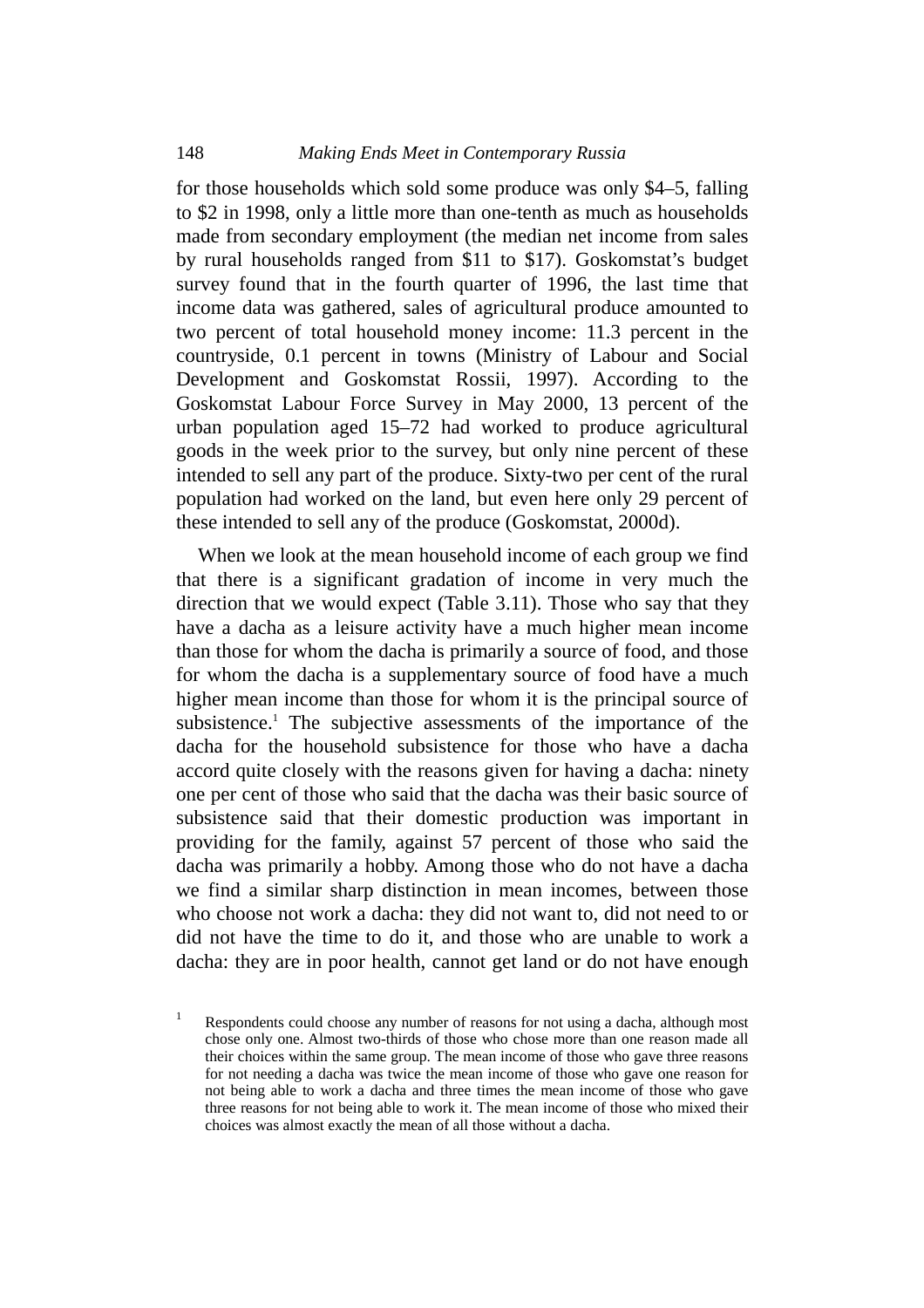money. This latter provides some foundation for the slight tendency indicated in the ISITO and RLMS data for dacha use to be concentrated among the middle income groups: the rich do not have the time to work a dacha, the poor do not have the money.

*Table 3.11: Mean household income per head by main reasons for having or not having a dacha.* 

|                                   | Percentage<br>citing as<br>main<br>reason | Mean<br>Household<br>Income per<br>head | Std. Error<br>of Mean |
|-----------------------------------|-------------------------------------------|-----------------------------------------|-----------------------|
| Hobby, leisure, we like to do it  | 17                                        | 830                                     | 30                    |
| Additional produce for the table  | 44                                        | 646                                     | 16                    |
| Providing for a rainy day         | 3                                         | 572                                     | 52                    |
| Main source of subsistence        | 36                                        | 519                                     | 14                    |
| Total with a dacha                | 100                                       | 629                                     | 10                    |
| We don't need it                  | 8                                         | 996                                     | 71                    |
| We do not want to do it           | 14                                        | 852                                     | 51                    |
| We do not have time to do it      | 15                                        | 800                                     | 37                    |
| We cannot get any land            | 18                                        | 548                                     | 21                    |
| We do not have the money to do it | 34                                        | 499                                     | 13                    |
| We cannot for health reasons      | 34                                        | 495                                     | 13                    |
| Total without a dacha             | 100                                       | 608                                     | 12                    |

#### *Source: ISITO Household survey*

It seems clear that both those who have a dacha and those who do not are quite sharply differentiated from one another. As was suggested in hypothesis H1.10, the relatively lower level of dacha use among the lowest income households can be explained by the fact that they do not have the resources to work a dacha. The fact that dacha use does not fall off with income, in apparent contradiction of hypothesis H1.1, can be explained by the fact that higher income households keep their dachas for a different reason: not to produce food, but as a leisure activity. If we distinguish those dachniki for whom the dacha is a leisure activity from those for whom it is a way of producing their household's basic means of subsistence, we can run our regressions separately for each category (the results are not reproduced here).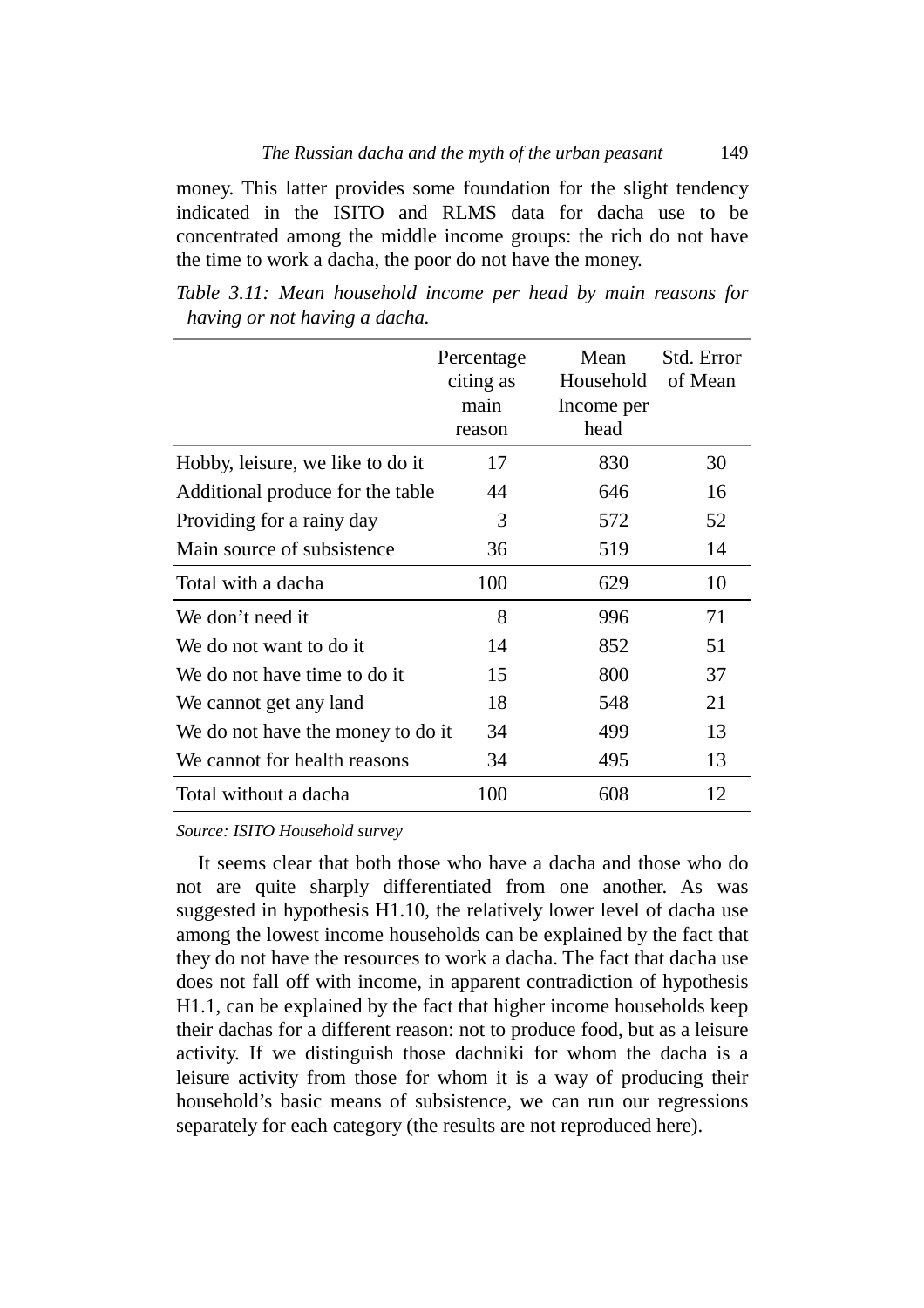| Means (se mean)                            | Samara   | Kemerovo       | Lyubertsy | Syktyvkar      | Total    |
|--------------------------------------------|----------|----------------|-----------|----------------|----------|
| Total hours worked                         |          |                |           |                |          |
| By hobbyists                               | 654 (49) | 625 (49)       | 443 (51)  | 428 (68)       | 560 (28) |
| By producers                               | 610(47)  | 686 (46)       | 416 (95)  | 462 (57)       | 605 (29) |
| By all dachniki                            | 591 (29) | 641 (29)       | 445 (39)  | 437 (34)       | 555 (16) |
| Percentage of potatoes produced            |          |                |           |                |          |
| Hobbyists                                  | 38(3)    | 88(2)          | 43(3)     | 82(3)          | 57(2)    |
| Producers                                  | 60(3)    | 93(1)          | 77(6)     | 91(2)          | 83(1)    |
| Percentage of vegetables produced          |          |                |           |                |          |
| Hobbyists                                  | 65(2)    | 79(2)          | 44 (3)    | 50(3)          | 60(1)    |
| Producers                                  | 82(2)    | 81(2)          | 68(5)     | 60(3)          | 76(1)    |
| Percentage of fruit produced               |          |                |           |                |          |
| Hobbyists                                  | 50(2)    | 7(2)           | 21(2)     | 2(1)           | 26(1)    |
| Producers                                  | 55 $(3)$ | 9(1)           | 24(2)     | 2(1)           | 24(1)    |
| Percentage of dachniki who produce nothing |          |                |           |                |          |
| Hobbyists                                  | 6        | 3              | 15        | $\overline{4}$ | 7        |
| Producers                                  | 1        | 1              | 3         | $\overline{2}$ |          |
| All dachniki                               | 5        | $\mathfrak{D}$ | 13        | 4              | 4        |

*Table 3.12: Hours worked on the dacha and amount produced by hobbyists and subsistence producers. ISITO Household survey* 

At first sight, separating the different types of dacha owner sets everything to rights. In particular, owning a dacha as a hobby is a strongly increasing function of income, while owning a dacha as a means of producing for the household's basic subsistence needs is a strongly decreasing function of income. Although most of the coefficients are not statistically significant, those households which use the dacha as a hobby tend to be smaller, younger and better educated than those which use the dacha as a basic source of subsistence. The one blot is the most important one: we might have expected the separation to have tidied up the relationship between employment and dacha ownership as well. We would expect those in employment to be more likely to use a dacha as a form of leisure both because these people are more likely to have the money to travel to and to maintain their dacha and because they are more likely to feel the need for a break after their working week. However, it turns out that there is no significant difference in the number of workers and the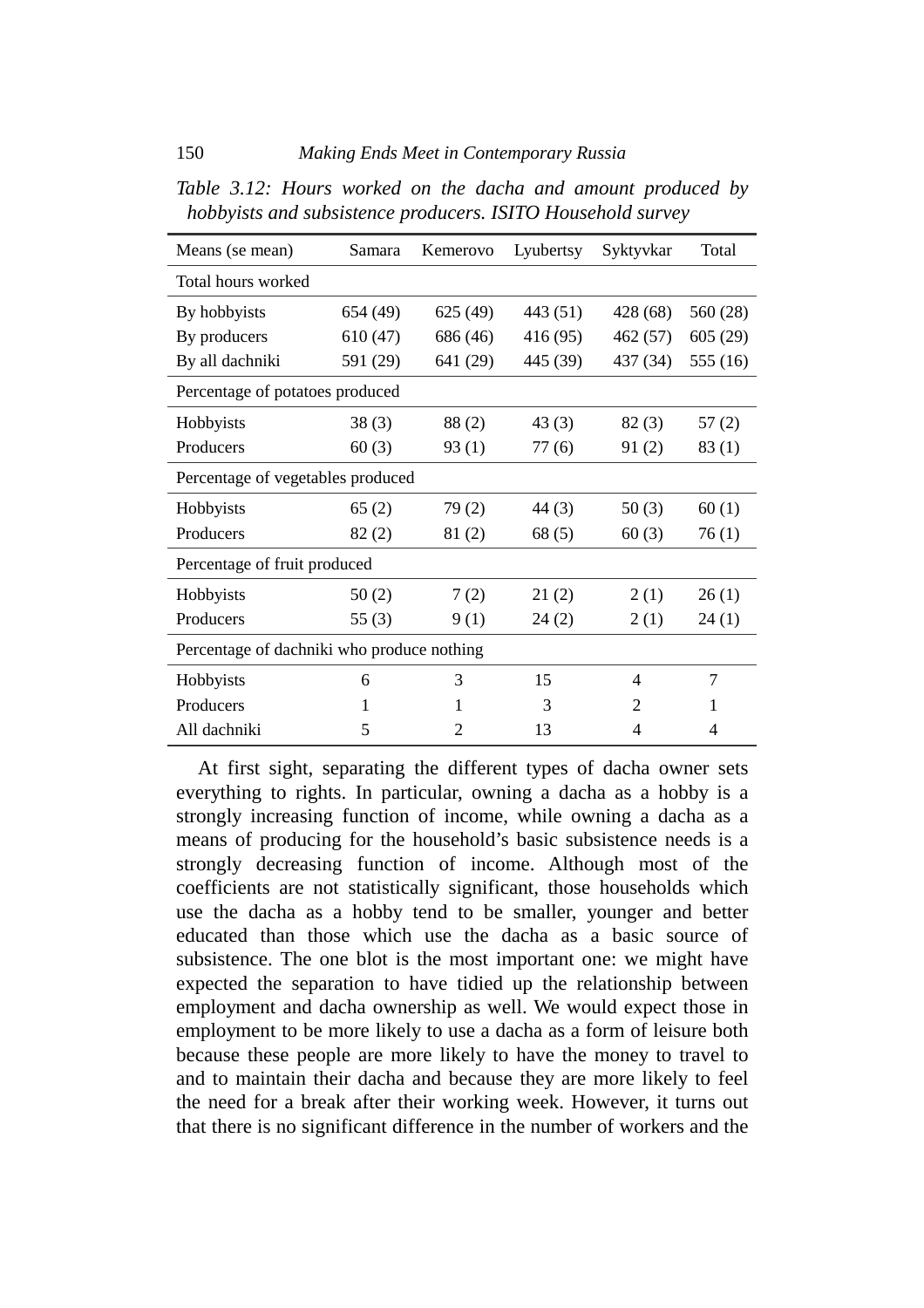proportion engaged in secondary employment between those households which have a dacha as a hobby and those households which have it as their basic means of subsistence. Moreover, what people say does not necessarily correspond to what they do. Ninetynine per cent of subsistence producers say that they grow some of their own food, but so also do 93 percent of the hobbyists.<sup>1</sup>

The fact that some people say that they work the land because they enjoy it does not mean that these people work any less hard on the land: there is no significant difference in the number of hours worked on the land by household members whatever they said was their motive for doing so (Table 3.12). Nor does it mean that the production of food is unimportant to them: those who said that the dacha was their main source of subsistence grew more than those who said that they worked the dacha because they enjoyed it, but the difference is barely statistically significant in any of the crops in Syktyvkar and Kemerovo. In Samara and Lyubertsy hobbyists are relatively more likely to grow fruit than vegetables and potatoes so that, while they do produce substantially less potatoes and vegetables than subsistence producers, they grow just as much of their fruit. On the basis of this data, Lena Varshavskaya suggests that the motives people give may be as much a reflection of the image that the household seeks to uphold as of its actual motivation, with higher income and better educated households not wanting to identify themselves with subsistence production, while lower income and less educated households are more willing to elevate the traditional socialist values of labour over the post-Soviet values of leisure (Varshavskaya and Karelina, 1998). We clearly need to look more closely at what people actually do with their land.

# DACHAS AND THE DOMESTIC PRODUCTION OF FOOD

Most people with a dacha produce something, whatever they may say are their motives for having a dacha. However, it is not necessary to work your own plot of land to be able to live from home-produced food. According to the Goskomstat microcensus and budget survey

<sup>1</sup> The numbers are too small for us to identify significant characteristics of those households which have a dacha but produce no food.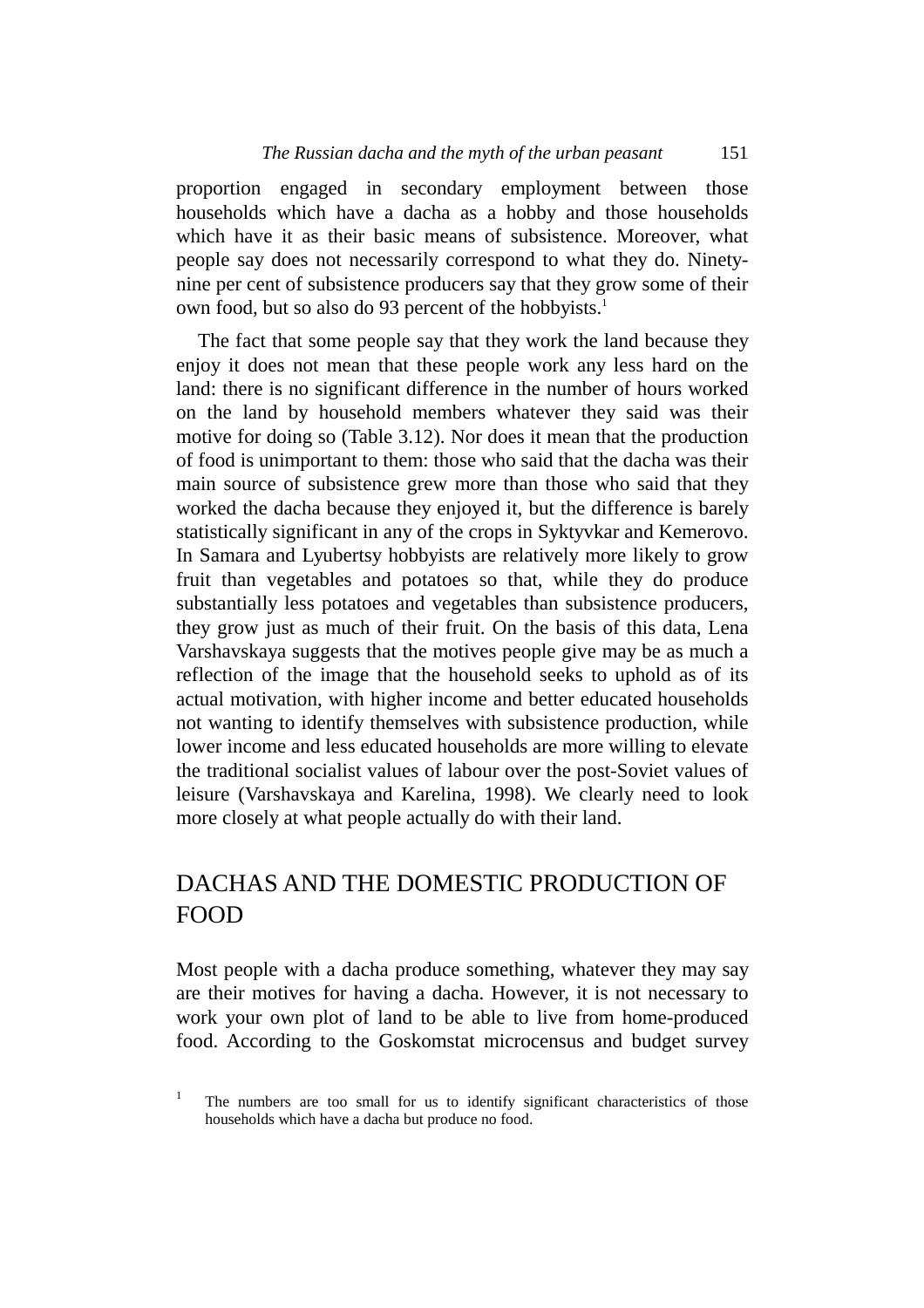data, in most regions the proportion of potatoes home-grown is substantially higher than the proportion of households having land, indicating that many people get their potatoes from friends and relatives. In the four cities covered by the ISITO survey, from 12 percent of households in Lyubertsy to almost 20 percent of households in Kemerovo did not have the use of their own dachas, but received produce from others (Table 3.13). Such donations are usually made in exchange for helping with production, particularly for help with planting, weeding or harvesting, or by providing a car to help with transport. Before turning to the domestic production of food, we should investigate whether acquiring food from others, whether as charitable gifts or in exchange for services rendered, provides an alternative survival strategy to market adaptation or domestic production.

*Table 3.13: Methods of Provisioning. ISITO Household Survey. April-May 1998*

| Percent of households            |    | Samara Kemerovo Lyubertsy Syktyvkar Total |              |     |     |
|----------------------------------|----|-------------------------------------------|--------------|-----|-----|
| Have a dacha                     | 50 | 67                                        | 33           | 57  | 52. |
| Receive some food from<br>others | 16 | 19                                        | $12^{\circ}$ | 18  | 16. |
| Buy all of their food            | 34 | 14                                        | 55.          | 25. | 31  |

The receipt of foodstuffs does not appear to be a purely casual affair. A significant proportion of the needs for fruit and vegetables of many households was met by donations from others and meat and dairy products were more often received as donations than produced on the household's own land. The fact that there is a strong correlation between the receipt of the various different products, particularly between potatoes and vegetables, on the one hand  $(R=0.71)$ , and meat and dairy products, on the other  $(R=0.51)$ , indicates that giving is systematic. The key question with regard to the receipt of foodstuffs is whether such donations represent a charitable gesture towards those in hardship, or an element in a network of reciprocity in which the recipient is perhaps expected to provide something in exchange. Our own and other ethnographic research inclines us towards the latter interpretation (Hervouet, 2001), and this is strongly supported by the data.

When we run a series of regressions with the percentage of each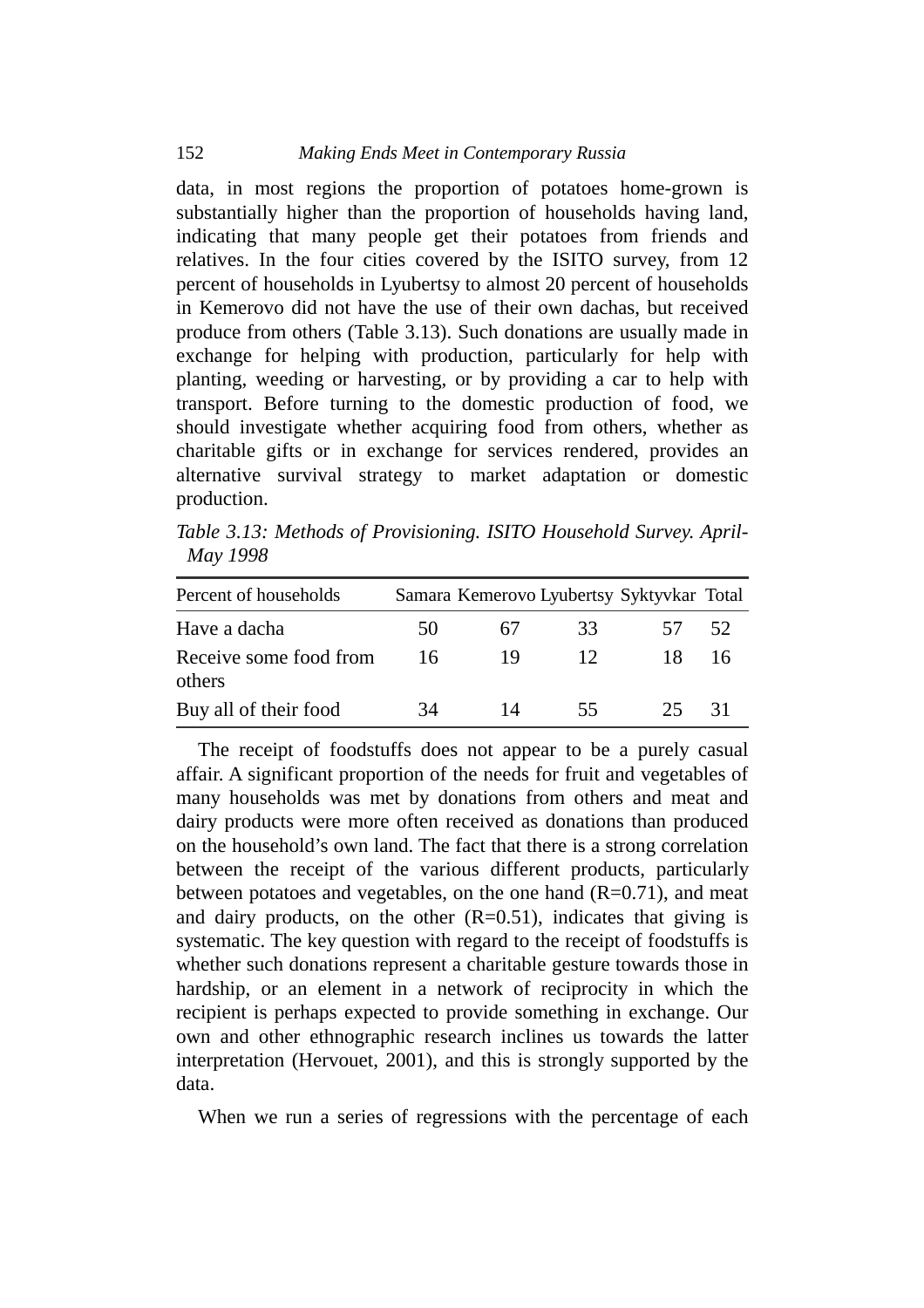product received as the dependent variable, we find that there is no significant relationship between household money income and the extent of receipts of food products, nor is there any tendency for lower income households to receive more than those who are better-off, indicating that in general such donations are not a form of social support for lower income households from their better-off friends and relatives.<sup>1</sup> This is confirmed by the fact that neither single-parent households, nor pensioner households nor those with dependent children or invalids receive any more of their food from others than the average household. On the other hand, the reciprocal character of the relationship is indicated by the fact that those most likely to receive foodstuffs are those best equipped to reciprocate: we find that households comprising a single person of working age are far more likely than any other household type to be a recipient of all kinds of produce. More generally, the young are far more likely and the old far less likely to be recipients of food, the reverse of the case with regard to dacha use. The reciprocal character of the relationship is also indicated by the fact that those who told us that they worked on somebody else's dacha received more than twice as much food as others.2 Thus the receipt of food appears to be a part of a wider network of reciprocal interaction between households, sometimes being provided in exchange for work done on the donor's dacha, sometimes as part of an exchange of different products between dacha owners (although dacha owners are significantly less likely to be recipients of foodstuffs), and on other occasions perhaps in exchange for other kinds of support, such as providing transport (although possession of a car does not make a household significantly more likely to be a recipient of foodstuffs).<sup>3</sup> Finally, it was clear when we

1 Income is not significant in any functional form. There is no significant difference in the likelihood of receiving food by any income decile against any other. Those in temporary difficulties, as a result of lay-off or non-payment of wages, are likely to receive more food from others, again indicating the reciprocal character of the assistance, since the expectation would be that they will be in a position to reciprocate. This data is discussed more fully in the next chapter.

 $\mathfrak{Z}$  We only asked people in the individual questionnaire how much time they worked on 'their' dacha. Some people whose families did not have their own dacha nevertheless answered this question. The likelihood is that far more recipients received fruit and vegetables in return for working on somebody else's dacha. It is unlikely that products would be given in exchange for money, and indeed those who reported giving monetary help to others were no more likely to be recipients of food.

3 Given the very low level of urban domestic production of meat and dairy produce, we can guess that most of the donated meat and dairy produce has been given by rural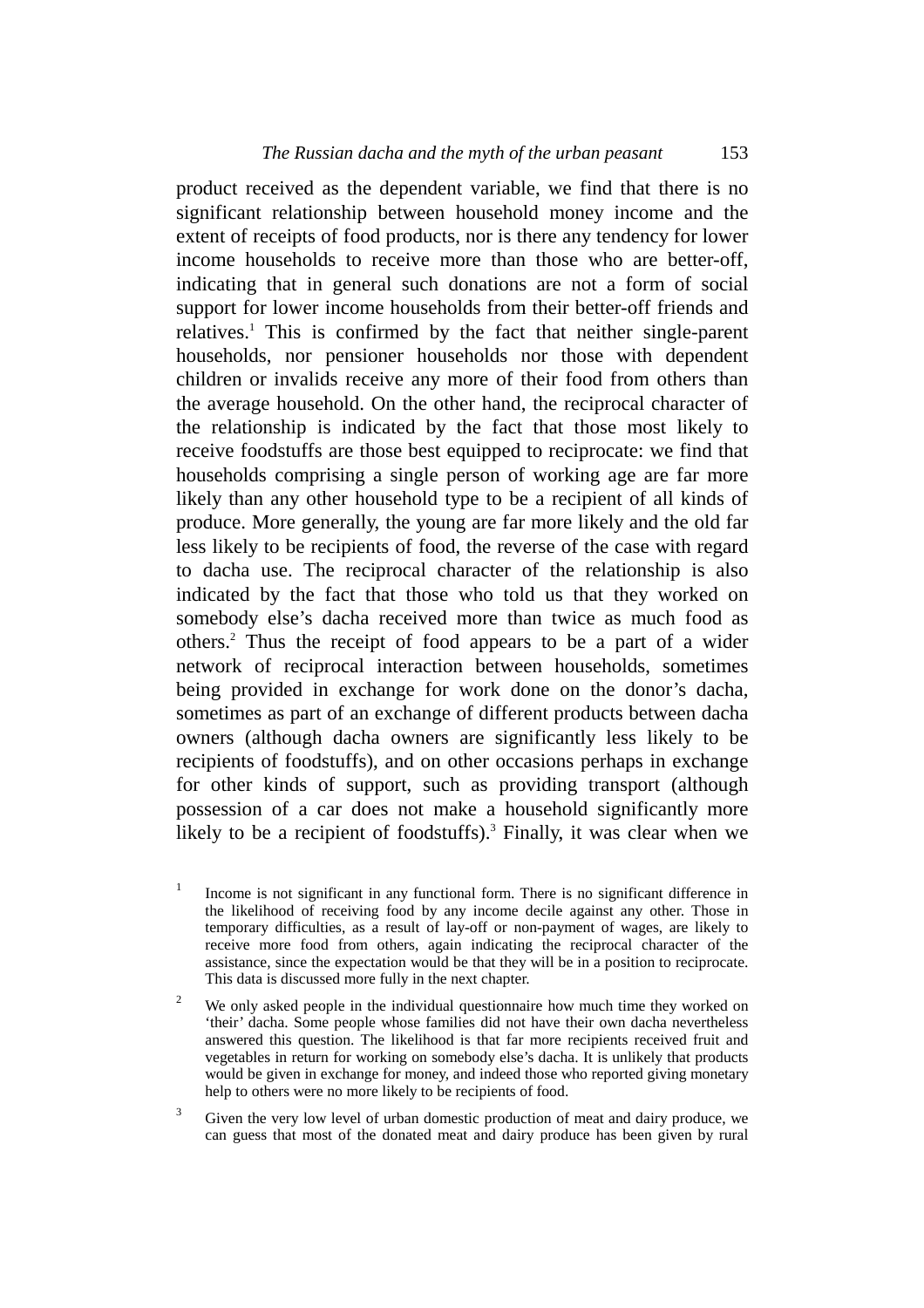asked people elsewhere in the questionnaire about giving and receiving help that for most people giving and receiving the products of the dacha is not considered as help but as an aspect of reciprocity and so these items tended not to be included in the respondents' lists of help given and received.

It seems clear that the receipt of food from others is not a matter of charity but of reciprocity, and so is something which people choose to involve themselves in as a part of wider decisions about the way in which they live their lives. Our ethnographic research and our own experience leads us to believe that it is extremely unlikely that anybody would seek to establish such reciprocal relationships specifically as a means of acquiring food, so it cannot be considered to be an aspect of a survival strategy in any narrowly economic sense. This is confirmed by the fact that there is no significant relationship between the proportion of income spent on food and the receipt of food from others – such receipts would appear to be a bonus rather than a means of meeting essential subsistence needs. Thus, the acquisition of food is generally a by-product of involvement in reciprocal social relationships which provide other and more significant rewards. Nevertheless, it is yet another example of the extent to which social integration provides security against material hardship. Let us turn now to the production of foodstuffs, which is a decision which also has both social and economic dimensions that we have to try to unpack.<sup>1</sup>

 The RLMS data includes very detailed questions on the production of food. However, for our purposes it is not very helpful because there are such large variations within and between regions: the regional dummies are about the only significant variables in the regressions. The fact that the ISITO data only relates to four cities reduces the intraregional variation, while the regional dummies handle inter-regional variation. The fact that our findings on dacha use tend to conform closely to the microcensus and the RLMS data for the urban population as a whole gives us some confidence that our key findings would generalise to the urban population.

1

 Sveta Yaroshenko, in her analysis of domestic production using this data, analytically links the decision between buying and producing potatoes and vegetables to two contrasting household survival strategies, one of which is oriented to maximising household money income in order to meet the subsistence needs of the household in money form, the other of which is oriented to minimising household money expenditure by engaging in or collaborating with others in domestic production, in order to free scarce monetary resources for other uses (Yaroshenko, 1999). However, this distinction proves to be untenable because there is little relation between money

residents or bought by the donors. Households with a rural origin receive on average twice as much meat and dairy produce as those with no such connections, but no more fruit and vegetables.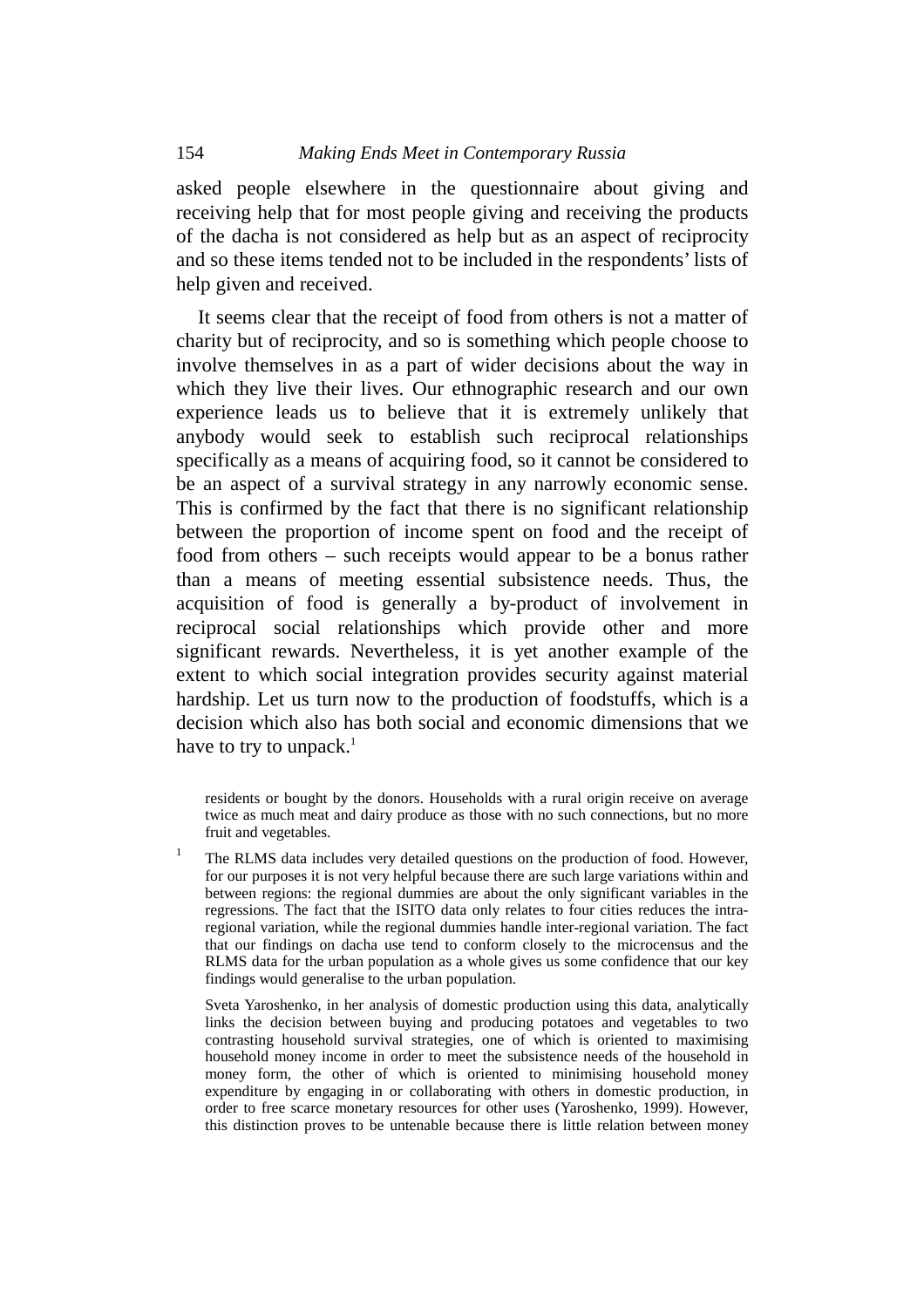What factors determine whether a household produces its own vegetables rather than buying them in the market? In particular, is domestic production an expression of a particular survival strategy, adopted by particular households in particular conditions? This is the question that we have already explored in relation to the ownership of a dacha, on the not unreasonable assumption that the reason why people in Russia acquire land is to grow their own food. However, looking specifically at the domestic production of food gives us a different angle on the question and in principle provides more analytical scope because we can investigate not only whether or not households produce their own food but also what and how much they produce.

In practice this scope is rather more limited than we might have hoped. On the one hand, as we have seen, very few urban households produce their own meat and dairy products and, in Kemerovo and Syktyvkar, even fruit. On the other hand, the tendency is for households to buy either all or none of their basic foodstuffs (18 percent of households produced all and 34 percent bought all of their potatoes and vegetables), most of the remainder saying that they produced half their needs. This distribution of outcomes makes it inappropriate to examine the production of food by taking the percentage of each product grown as the dependent variable in an OLS regression. Instead we run a series of logistic regressions in which the dependent variable is the probability of growing at least 50 percent of the household's needs for the specific kind of product (although the results do not turn out very different from the equivalent OLS regressions). These regressions were run for all households, the implication being that any household is able to acquire the land to grow food if it chooses to do so. In fact the RLMS data indicates that the turnover of dachniki is about 10–15 percent per annum, in which case this is probably a reasonable assumption. The only significant variables in a regression run only for those who have a dacha are the regional dummies, rural origin and automobile ownership.

The results of this exercise are to reinforce our earlier conclusions: the determinants of the likelihood of growing food on the dacha are almost identical to the determinants of ownership of a dacha in the first place. However, this is not a redundant finding because this

income and the production of food and, as we shall see later, by the fact that domestic food producers do not spend any less on the purchase of foodstuffs.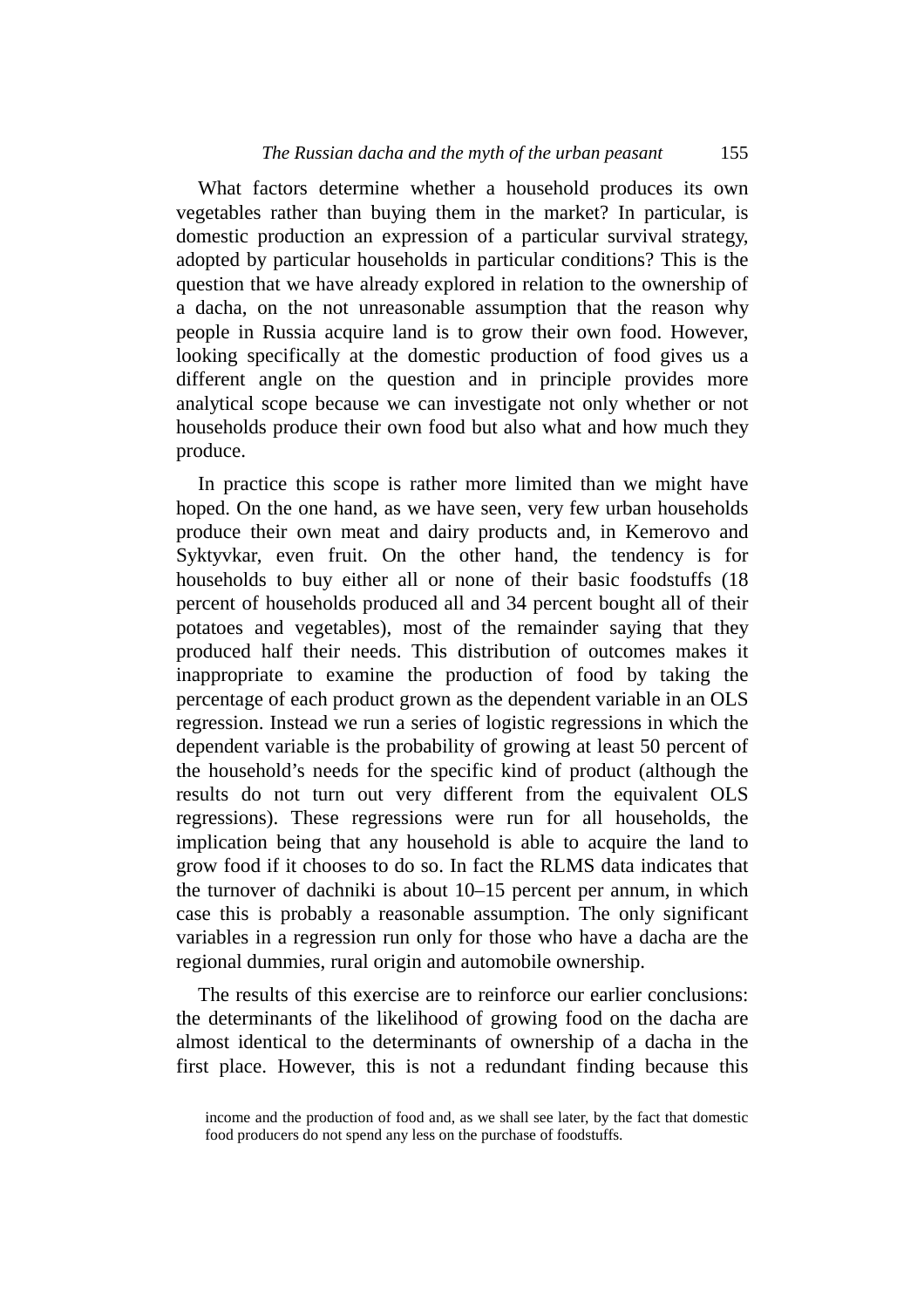conclusion applies to all those who have a dacha, whatever their declared motive for having it. The younger and better educated households and those who have higher incomes and better earning and employment opportunities, may say that they work the dacha as a hobby, but they nevertheless put in a lot of work and produce a lot of potatoes, vegetables and fruit.

It is not the poor who grow their own food: households with the lowest incomes are the *least* likely to produce their own potatoes and vegetables, indicating that opportunity is more powerful than need in motivating self-sufficiency in basic foodstuffs. This is confirmed by subjective indicators: those who say that they do not have enough money even to buy food are also significantly *less* likely to grow their own potatoes, so domestic production does not provide a lifeline for the poor. Nor does domestic production have more than marginal significance for the relief of temporary hardship: the existence and extent of administrative leave, wage delays and short-time working all have no statistically significant impact on the probability of the household producing any of its own food (with the exception that those working short-time are marginally more likely to grow fruit).

Those who are most likely to grow their own food are the households usually considered to be least at risk of poverty – a household with two working-age adults and no children. If the household also has co-resident pensioners, whose pensions are the most reliable source of money income in Russia, the household becomes even more likely to grow its own food. As in the case of dacha ownership, the most important resource that facilitates the domestic production of food is ownership of private transport, usually a car: those with a car or motorbike are on average twice as likely to grow their own food as those without. Moreover, car ownership has its biggest impact on low income families, low-income families with a car being well over twice as likely as those without a car to produce their own food.<sup>1</sup> It seems that, rather than being the last resort of those on the brink of starvation, domestic agricultural production provides an additional form of security for those who are already quite well placed to weather the storm.

<sup>1</sup> It may well be that there is an historical dimension to this, in that low-income families with a car are more likely to have been relatively more prosperous at some time in the past, and so better placed to acquire and work a dacha.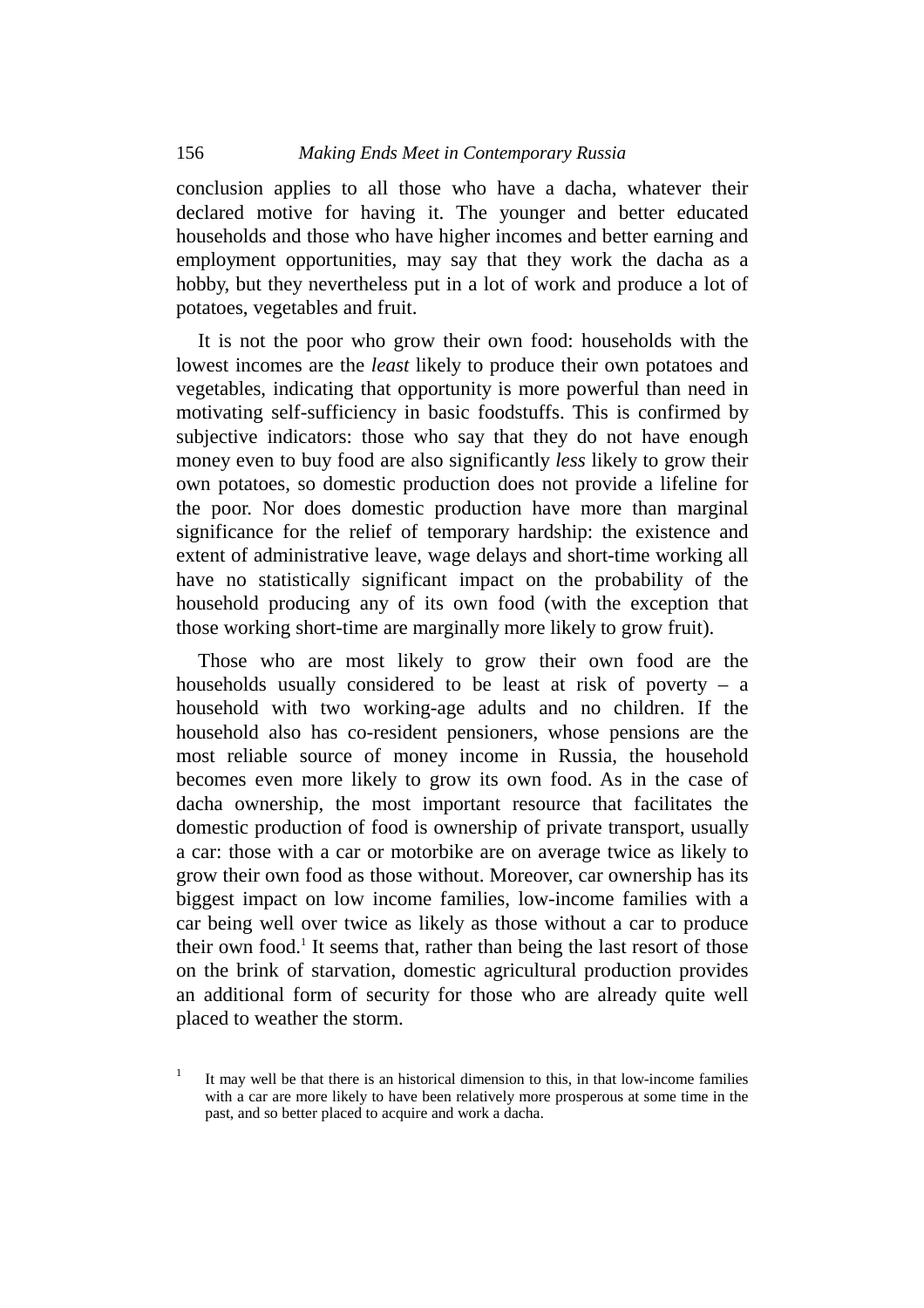As in the case of the ownership of a dacha, there is absolutely no indication in the data that domestic production is an alternative to earning money in order to meet basic consumption needs: neither the number of workers in the household, nor the average amount of time that they work nor the proportion of wages in total income, nor the proportion of household members who have second jobs is significant in determining the probability of the household producing its own food. Decisions about domestic food production would appear to be taken quite independently of decisions about paid employment.<sup>1</sup>

This conclusion is not modified if we run separate regressions for those who work a dacha as a hobby and those who work the dacha as the main source of subsistence. The coefficients on the income and employment variables are perverse, from the point of view of the hypotheses that we have been exploring, although none of them are statistically significant, partly because we have only about 700 cases for each regression. $2$ 

|                         | Potatoes |       |          |        | Vegetables |                  | Fruit  |       |        |
|-------------------------|----------|-------|----------|--------|------------|------------------|--------|-------|--------|
|                         |          |       |          |        |            |                  |        |       |        |
| Variable                | B        | SE(B) | Exp(B)   | B      |            | $SE(B)$ $Exp(B)$ | B      | SE(B) | Exp(B) |
| No of children under 7  | $-.14$   | .11   | .87      | $-.06$ | .10        | .94              | $-.35$ | .15   | $.70*$ |
| Number of children 8-15 | .07      | .07   | 1.07     | .12    | .07        | 1.13             | $-.02$ | .09   | .98    |
| Number of working age.  | .11      | .06   | 1.11     | .05    | .06        | 1.05             | .03    | .07   | 1.03   |
| Number of pension age.  | .25      | .09   | $1.29**$ | .39    | .09        | $1.47**$         | .19    | .10   | 1.22   |

*Table 3.14: Logistic Regressions: Probability of home-production of at least 50 percent of consumption of various products* 

1 When it comes to the production of fruit, there is a significant tendency for the probability of home production to fall as income increases, and this is found across all the cities except for Syktyvkar, where very little fruit is grown, with the top 40 percent of income earners substantially less likely than all lower income groups to grow their own fruit. The same is found for the small number of meat and dairy producers. This is quite different from the pattern of production of potatoes and vegetables. It may be that this is a reflection of motivational differences, to the extent that those on lower incomes are more likely to be oriented to saving money and so to produce the relatively higher value foodstuffs. From a purely economic point of view we would expect the opposite, in the sense that higher income-earners would have a higher opportunity cost and so would require the returns from producing higher value foodstuffs to induce them to devote the time and effort to domestic production.

2 For those who view the dacha as an economic activity, self-provision is an increasing function of income and of the number of workers in the household, the amount of secondary employment and hours worked. For those who view the dacha as a hobby, self-provision is a decreasing function of income (significant at the p<0.05 level) and an insignificantly diminishing function of employment variables.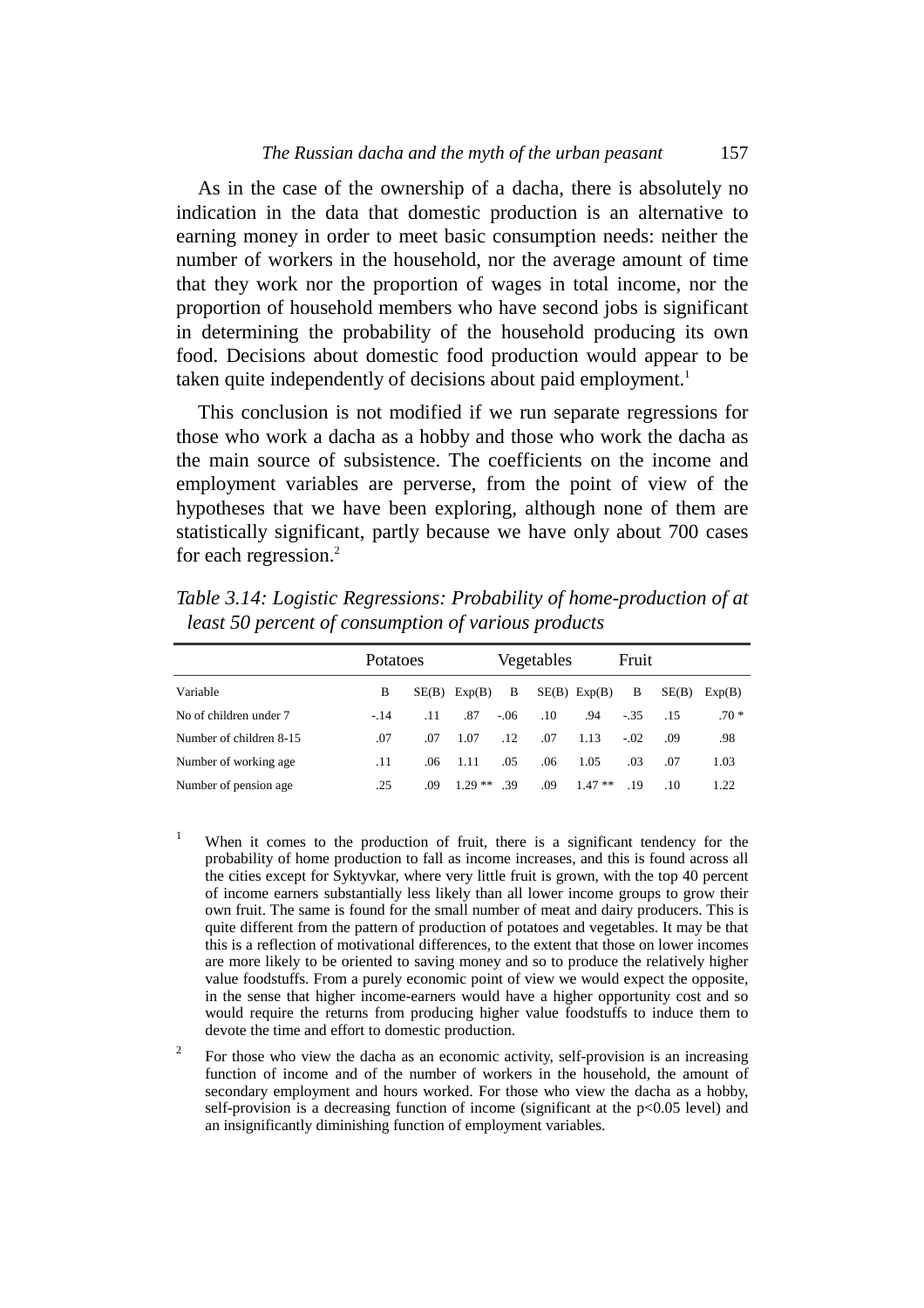# Table 3.14 (continued)

| Number in work                                              | .12        | .08 | 1.12<br>.03      | .07 | 1.03<br>$-.01$      | .09        | .99      |
|-------------------------------------------------------------|------------|-----|------------------|-----|---------------------|------------|----------|
| Proportion of workers with second<br>jobs                   | $-0.06$    | .16 | .94<br>$-.18$    | .16 | .83<br>.01          | .19        | 1.01     |
| Is there a spouse?                                          | .34        | .10 | $1.41**$<br>.39  | .10 | $1.47**$<br>.11     | .12        | 1.12     |
| Male-headed                                                 | $-0.09$    | .10 | .92<br>$-.24$    | .09 | $.79*$<br>$-.06$    | .13        | .94      |
| Household head under 25                                     | .13        | .18 | 1.14<br>.24      | .18 | 1.28<br>.16         | .26        | 1.17     |
| Household head 40-59                                        | .42        | .11 | $1.52**$<br>.51  | .11 | $1.67**$            | .62<br>.14 | $1.86**$ |
| Household head 60 and over                                  | .45        | .17 | $1.56**$<br>.33  | .16 | 1.39<br>.45         | .20        | $1.57*$  |
| level of education of head of<br>household (1-6)            | .06        | .03 | 1.06<br>.06      | .03 | 1.06<br>.09         | .04        | $1.10*$  |
| No of household members from<br>rural background            | .34        | .07 | $1.40**$<br>.17  | .06 | $1.19**$<br>.11     | .08        | 1.11     |
| Household has a car or motorcycle                           | .90        | .10 | $2.47**1.06$     | .09 | $2.89**$<br>.72     | .11        | $2.06**$ |
| Av. hours worked per working<br>member*100                  | .07        | .06 | .03<br>1.07      | .05 | 1.03<br>$-.09$      | .07        | .91      |
| Average days admin leave per<br>working member*100          | .38        | .21 | 1.46<br>.32      | .20 | 1.38<br>$-.07$      | .24        | .93      |
| Average amount in wages owed per<br>working member R00s*100 | .42        | .22 | 1.52<br>.18      | .20 | 1.20<br>$-0.06$     | .29        | .94      |
| Average days on short-time per<br>household member*100      | $-0.08$    | .15 | .92<br>.09       | .15 | 1.09<br>.33         | .15        | $1.39*$  |
| Income quintiles (third quintile is reference)              |            |     |                  |     |                     |            |          |
| First                                                       | $-.29$     | .13 | $.75 * -.26$     | .12 | $.77*$<br>.15       | .15        | 1.16     |
| Second                                                      | -.19       | .12 | .83<br>$-.18$    | .11 | .84<br>$-.10$       | .14        | .91      |
| Fourth                                                      | $-.38$     | .12 | $.68**-.30$      | .12 | $.74*$<br>$-0.39$   | .15        | $.68**$  |
| Fifth                                                       | $-.28$     | .13 | $.76 * -0.24$    | .12 | .79<br>$-48$        | .16        | $.62**$  |
| Ratio of wage to total income                               | .03        | .18 | 1.03<br>.10      | .18 | 1.10<br>$-.17$      | .22        | .84      |
| Proportion of income spent on food                          | .01        | .04 | 1.01<br>$-.02$   | .04 | .98<br>$-14$        | .10        | .87      |
| Kemerovo                                                    | 2.06       | .11 | $7.83**$<br>.92  | .10 | $2.51**$<br>$-1.21$ | .12        | $.30**$  |
| Syktyvkar                                                   | 1.45       | .11 | $4.26** -08$     | .10 | .93<br>$-2.87$      | .24        | $.06**$  |
| Lyubertsy                                                   | $-.38$     | .12 | $.68$ ** $-1.12$ | .12 | $.33***$ -1.34      | .13        | $.26**$  |
| Constant                                                    | $-2.62$ ** | .22 | $-1.74$ **       | .20 | $-1.34$ **          | .26        |          |
| N of households                                             | 3782       |     | 3782             |     |                     | 3781       |          |
| $-2LL$                                                      | 4080       |     | 4390             |     |                     | 3030       |          |
| Model Chisq                                                 | 1010**     |     | 685**            |     |                     | 527**      |          |

*Note: \* p<0.05; \*\* p<0.01*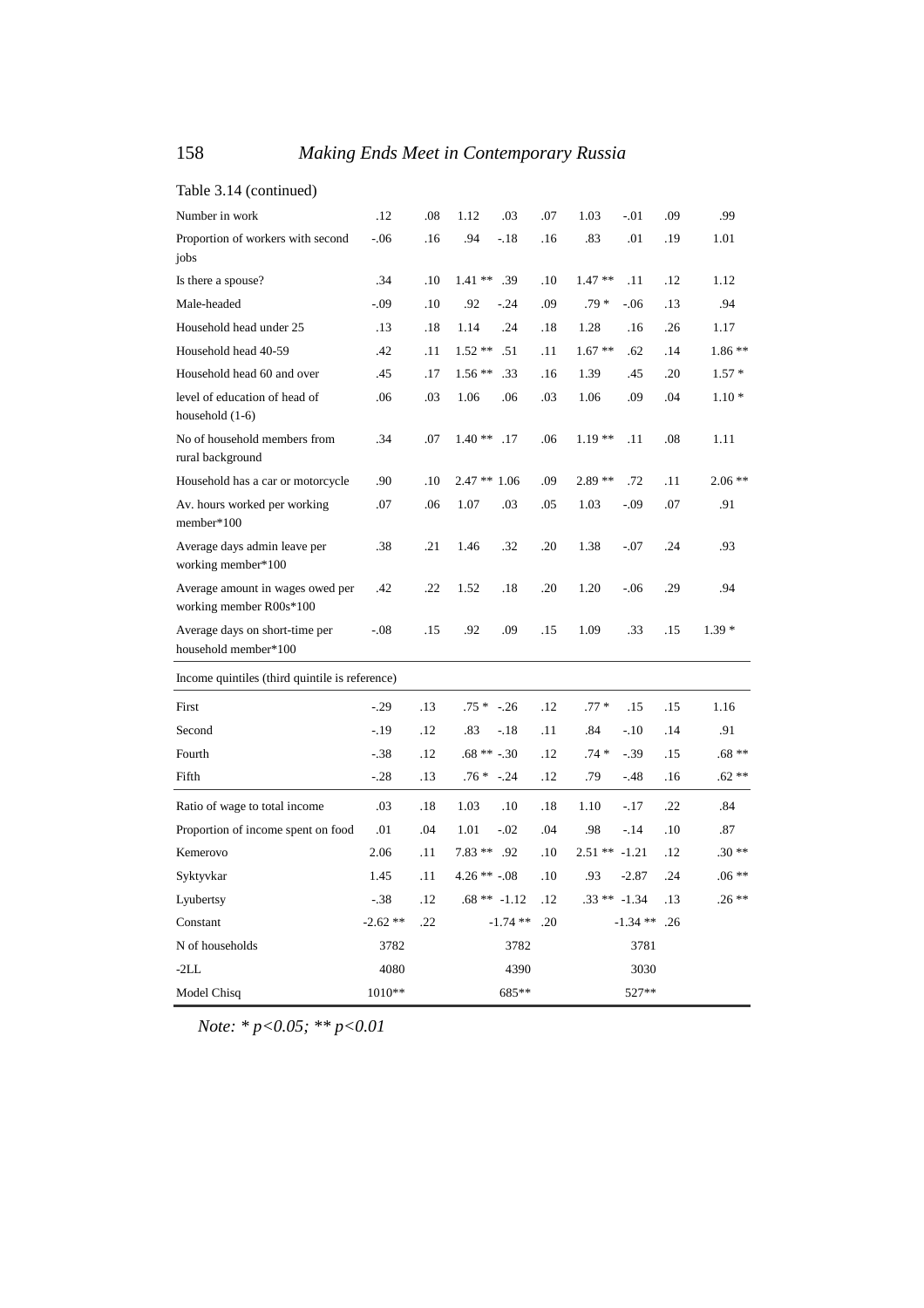## THE DYNAMICS OF DACHA USE

In principle we should be able to get some answers to our questions from looking at the dynamics of dacha use. If the use of dachas is a crisis phenomenon, then we would expect dacha use to follow the dynamics of the deepening crisis. Unfortunately there is very little data that can allow us to judge this question. The Goskomstat data (Table 3.5) suggests that dacha use grew rapidly in the period of perestroika but peaked in 1993, although this data combines the very different phenomena of 'personal subsidiary agriculture' in the countryside and the use of plots by urban residents. In the ISITO survey regions there is strong anecdotal evidence that domestic agricultural production by urban residents is in decline in Moscow and Samara, while it is at least stable if not growing in Syktyvkar and Kemerovo. The RLMS panel data gives some idea of the dynamics of plot use. There appears to be quite a high turnover of dachniki in the RLMS sample, with about 15 percent of households acquiring a dacha and about 17 percent giving up between each round.<sup>1</sup> In the ISITO survey we only asked those who now have a dacha how long they have been using it, but the responses follow a more or less regular exponential pattern consistent with such a regular turnover, with no evidence of any significant expansion in dacha use. In the RLMS data there has been a small decline in the proportion of urban residents having plots since 1996. Comparing the size of plots from round to round, half remain unchanged, about a quarter got larger and about a quarter got smaller, the median increase being by 50 percent and the median reduction by two-thirds, so the average size of plot remains unchanged. There has not been any significant change in the proportion of households growing each crop over the five rounds between 1994 and 2000, although there has been a slight shift from low-value potatoes towards higher value fruit since 1996. The proportion of households selling potatoes has remained low and stable, but the proportion selling fruit and vegetables has increased steadily since 1994, with a big increase in 1998, although it still only

<sup>1</sup> As noted above (note 3, page 126), there appears to be quite a high degree of inconsistency in responses between rounds, so it is difficult to know how much variation in responses is due to such inconsistencies. Half the households report a difference in area (often very substantial) in their possession from one round to the next and almost a quarter report a difference in form of tenure. The first phase data is not sufficiently reliable to be used for inter-temporal comparisons, and cannot be compared with the second phase data because the sample frame changed considerably.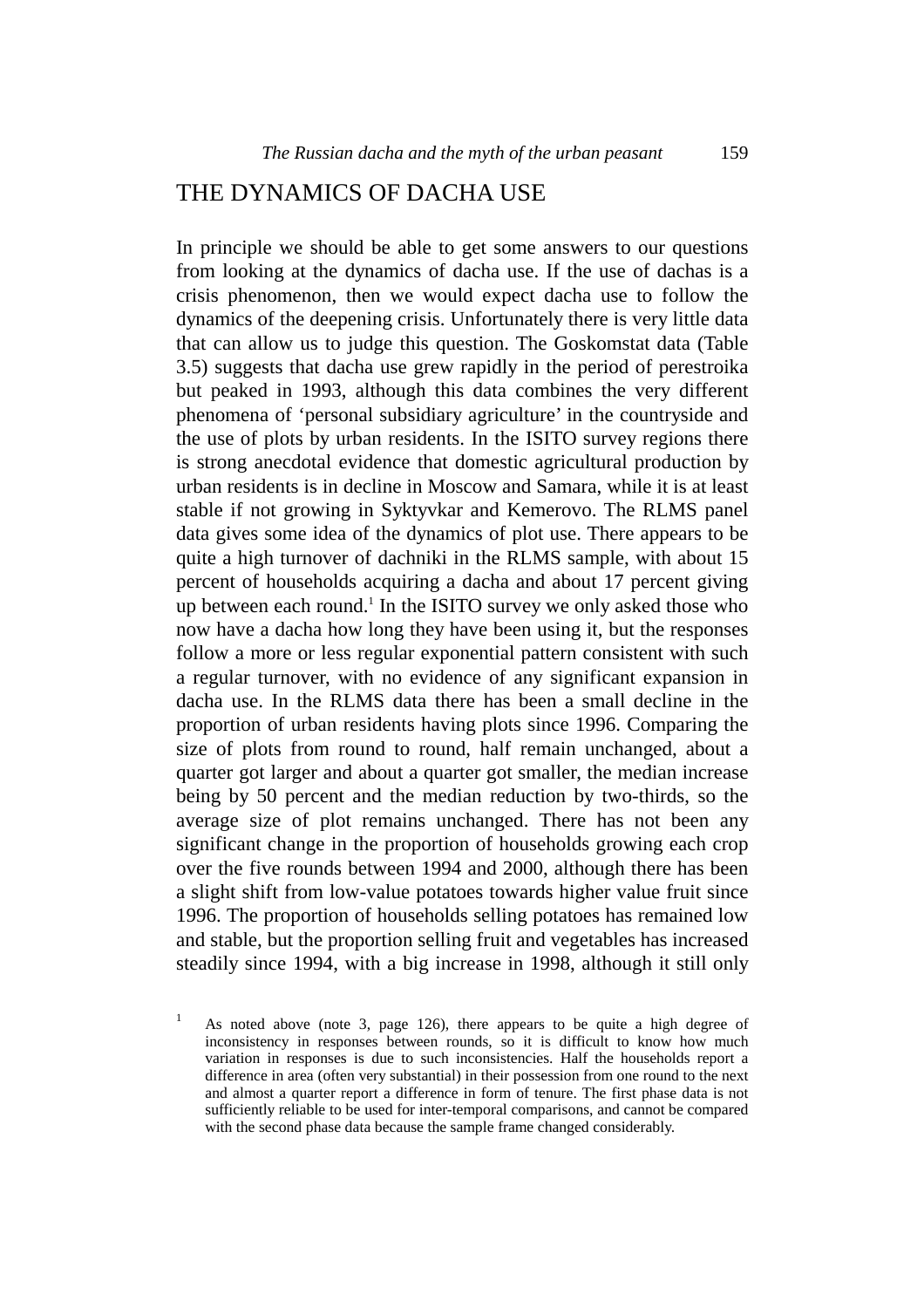#### 160 *Making Ends Meet in Contemporary Russia*

accounts for three percent of urban households in each case. It may be that the small decline in the proportion of urban households working a dacha and the increase in the proportion selling produce are both consequences of the economic crisis, as some are unable to afford to maintain their dacha, while a growing number of those with a dacha look to it as a source of supplementary income.

The typical new dachniki are almost the mirror image of the established dachniki: households headed by men under 25 with young children and fewer adult (and especially pensioner) household members are more likely to have started to use land recently. Income is completely insignificant in the regression, as are car ownership, hours worked, secondary employment, wage delays and payment in kind. In other words, starting to use a dacha seems to be a normal part of starting your own household, regardless of income and employment. There seems to be nothing distinctive about those who have stopped using land, except that older households, and especially those with pensioners, are less likely to have done so.

# THE COSTS AND BENEFITS OF DOMESTIC FOOD PRODUCTION

All the evidence that we have considered so far would seem to indicate that the availability of necessary resources, above all the time of household members, is the most important consideration in acquiring, retaining and working a dacha, but that opportunity costs are not taken into account in allocating labour time to the production of food. If the household is sufficiently large, has sufficient money and knowledge and household members have the inclination, then the household will acquire a dacha. Once the household has got a dacha it will almost always use the dacha to grow food, and it will usually grow a substantial proportion of its potatoes and vegetables and, where the climate is appropriate, a significant amount of fruit. The obvious implication of such a pattern of decision-making is that the time and effort put in to growing their own food is not regarded by those households which acquire a dacha as an unpleasant chore which must be compensated at the rate that the household member's labour would be compensated in the labour market. Perhaps working on the dacha is better viewed as a leisure activity, the Russian equivalent of jogging, which clears the mind, relaxes the body and stimulates the circulation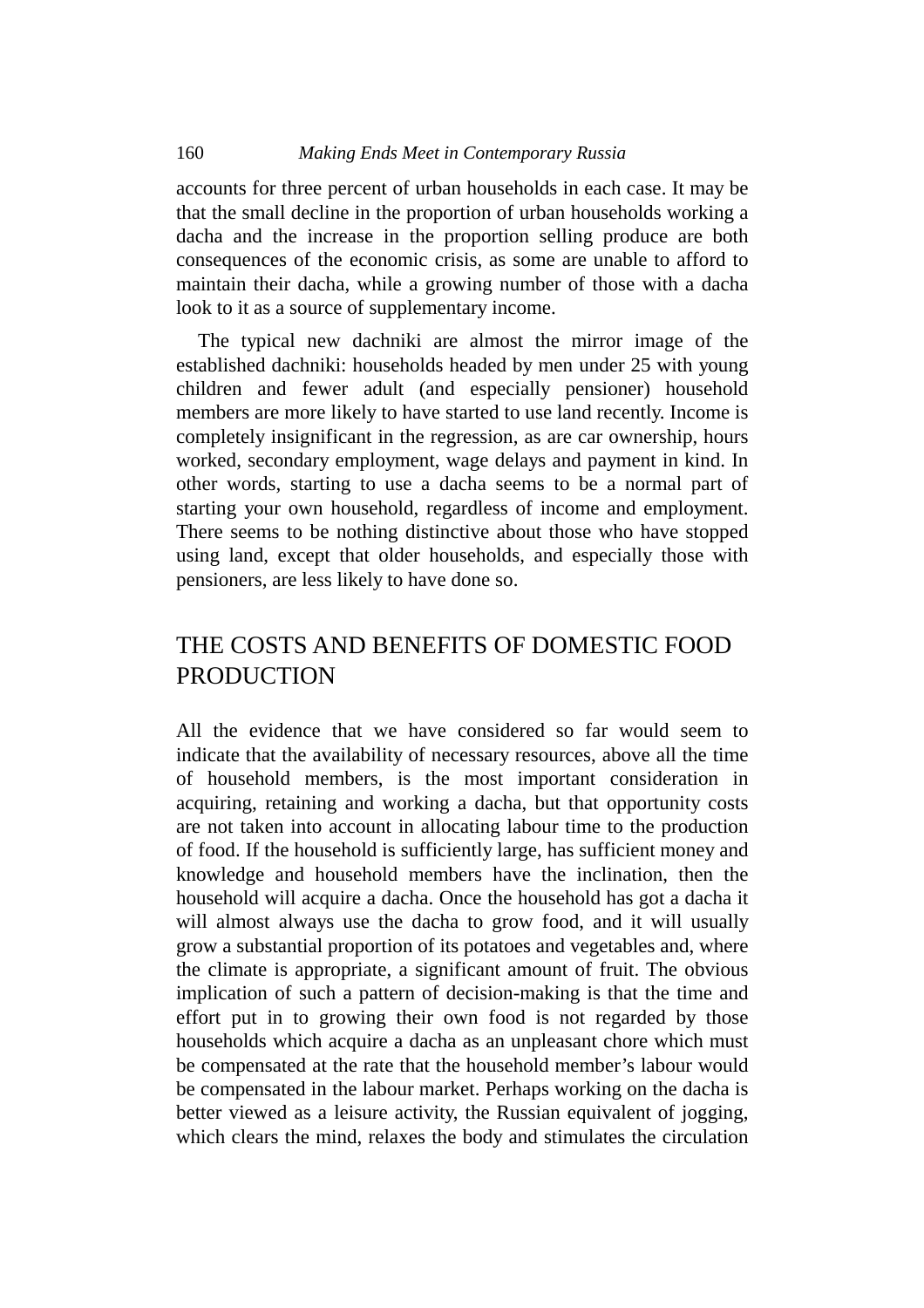every weekend through the summer. Unlike jogging, however, working the dacha has the beneficial side effect of producing a lot of food. The hard work that this demands makes it a particularly congenial form of leisure activity in a society which retains a very strong work ethic. Working a dacha with friends is also a very convenient form of socialising in circumstances in which many households cannot afford to provide the hospitality expected when they invite people into their own homes, and the exchange of dacha produce consolidates and extends the family's social networks.

Before finally rejecting the hypothesis that working the dacha can be regarded as a productive activity governed by the norms of economic rationality, we should look a bit more closely at the economic rationality of the domestic production of food. What is the order of magnitude of the costs and the benefits involved in this activity? As we will see, the costs in both money and labour time can be quite substantial, while the benefits, in terms of the value of useful product, appear very meagre.

Even in money terms, 'subsistence production' can be a costly activity. Over three-quarters of households who were using their own land, rather than that of other relatives, had to pay something for the use of the land. Although the mean payment was less than 200 roubles (\$32) a year in the ISITO household survey, this is as much as a month's money income per head for the poorest households. Having paid for the land, there is the cost of tools, seeds, fertiliser and transport to be covered. Twenty per cent of those working dachas said that they had no money outlays at all, but of those who did, the mean monetary expenditure was 500 roubles (\$82 at the time of the survey) per year.<sup>1</sup> Moreover, this is almost certainly an underestimate: a diploma student of Lena Varshavskaya asked a sample of households first to estimate their total expenditure and then to enumerate it to achieve a more precise estimate, the result being an average of 20–30 percent higher than the original estimate.

Working a dacha does not only involve household members. Almost

<sup>1</sup> Between 69 percent and 72 percent of urban landholding households reported to RLMS over 1994 to 2000 that they paid an average of between \$7 and \$17 a year for the use of their land. Fewer than a quarter of urban landholders (the proportion declining steadily between 1994 and 2000) reported expenditure in the last thirty days on seeds, equipment and so on (the survey is in winter), spending an average of between \$8 (1998) and \$29 (2000).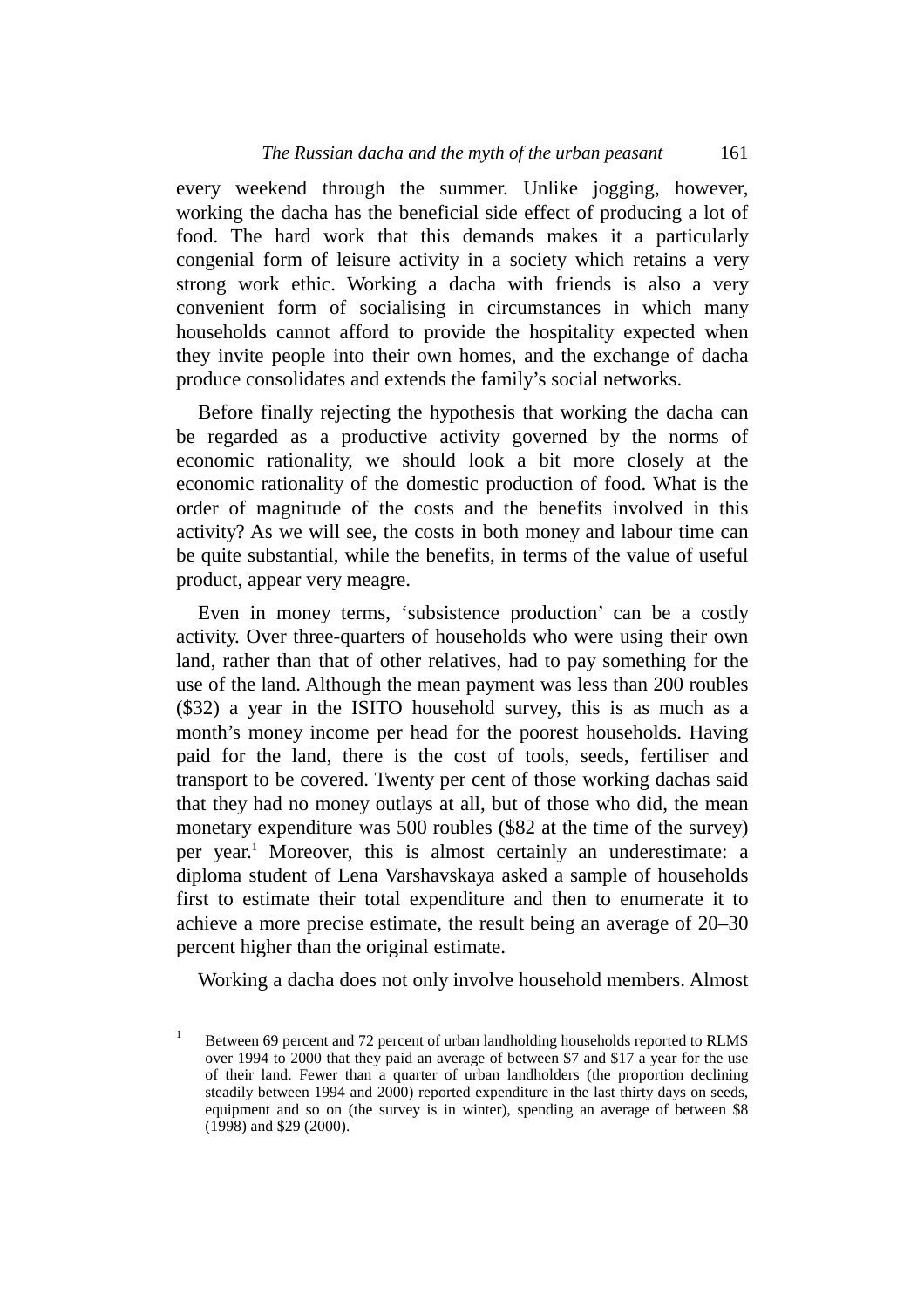a quarter of the dachniki in the ISITO survey used land belonging to friends and relatives, while in one in four dachniki households a nonmember of the household played at least one of the key roles in the process (making decisions about production, doing most of the work on the plot, processing the produce and, in rare cases, selling the produce). We asked the household head what proportion of the produce, if any, was given to friends or relatives. Over sixty per cent of households gave away an average of thirty per cent of the produce to others.<sup>1</sup> However, the exchange of food is more complicated than this: one quarter of the households with dachas also received some food from other people, while one in six households which did not work a dacha were nevertheless in a position to give food to others: overall at least 14 percent of households both gave and received food in the previous year.

On top of the monetary outlay, working a dacha can take up a considerable amount of time. Only one in ten adult members of households that had a dacha in the ISITO survey reported that they did not spend any time working on the land: the members of the average household that worked a dacha estimated that together they spent 860 hours per year working on their land.<sup>2</sup> Since the dacha season lasts for

2 Each individual household member was asked how many hours they worked on the dacha for how many months per year. The average across all households was 555 hours. However, this estimate excludes the contribution of those who did not complete an individual questionnaire: absentees and refusals, pensioners who have not worked since 1994 and those below working age, and those non-members of the household who contributed their labour. In some cases, where the household used land belonging to friends or relatives, individuals who worked on that land did not report it in the individual questionnaire, which referred to 'your dacha'. In over a quarter of households with dachas, none of the individual household members reported working on the plot, in 40 percent of cases because the household only comprised non-working pensioners who were not asked the detailed questions. If we leave these cases out of account, the average hours worked per year come to the 860 hours cited in the text. On the other hand, of course, the intensity of labour on the dacha might not be quite that of paid work (and drinking on the job is even more of a tradition in the former than in the latter). A small number of respondents lived for some time on the dacha and gave the total amount of time spent living on the dacha as their working time. Although such cases are too few to have a significant impact, they were recoded for the purpose of this

<sup>1</sup> This is probably an underestimate because rather fewer of those who said that nonhousehold members played a key role said that they gave away some of the produce. It is likely that the share in the product taken by non-household members who participate in production is often not considered as having been given to them but is viewed as the share due to them for their contribution. Only around a third of RLMS respondents reported having given some of their produce to friends or relatives, but these people reported giving away, on average, between a third (vegetables) and a half (fruit) of their harvest.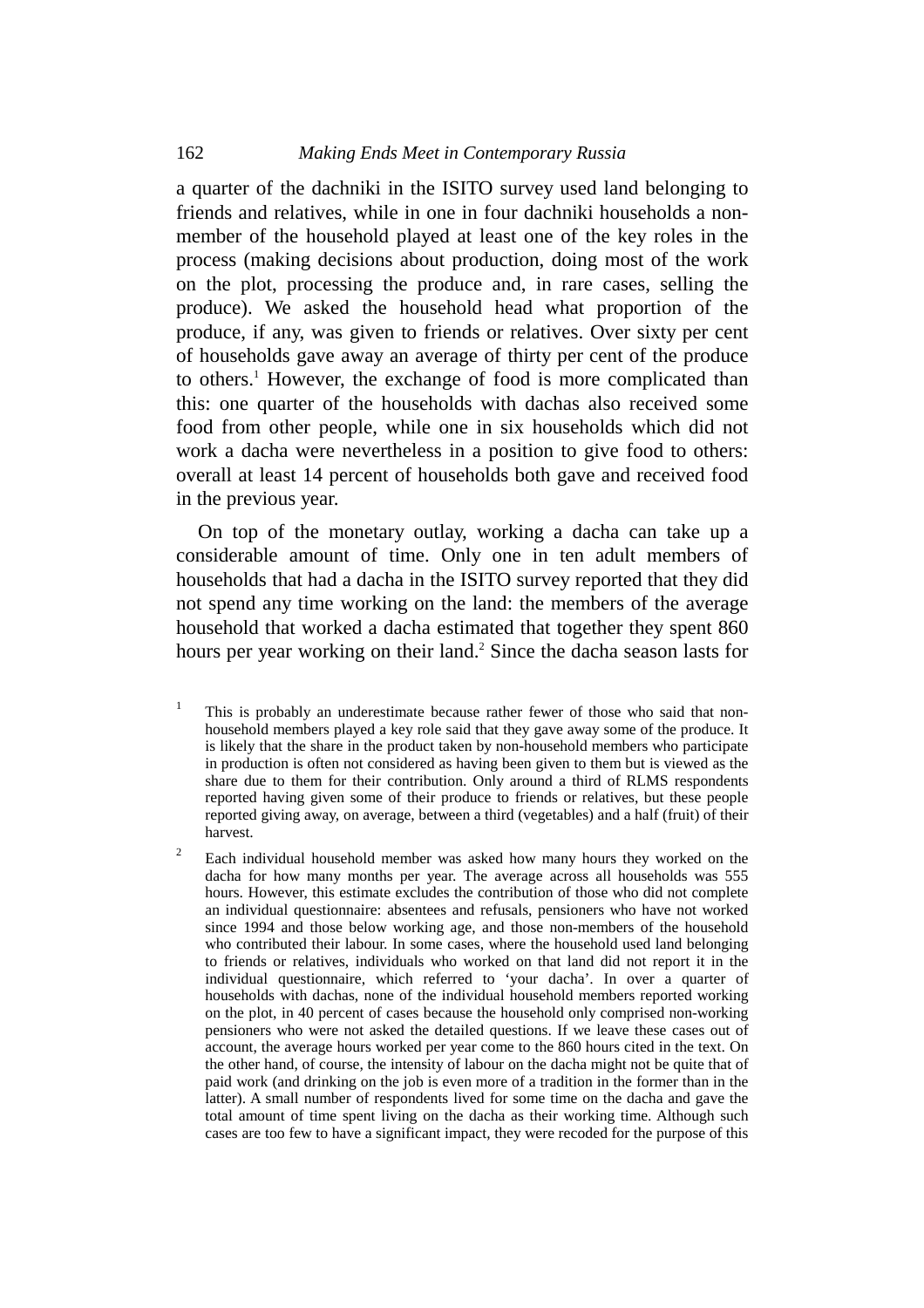an average of five or six months, this is the equivalent of working 19 eight-hour working days a month during the season.<sup>1</sup> At the individual level, there is no difference in the hours worked in paid employment or in secondary employment between those with a dacha and those without, further clear evidence that working on the dacha is not a substitute for paid employment.<sup>2</sup> Each employed household member who works on a dacha puts an average of an additional 82 hours of work per month into work on the land during the season, almost half as much as they work in their regular job. Non-working adults put in, on average, exactly the same amount of work, while non-working pensioners each put in an average of 120 hours a month. Moreover, 90 percent of those working dachas have to travel to reach their plot. The mean return travel time was around 90 minutes in Kemerovo and Syktyvkar, two hours in Samara and almost four hours in Lyubertsy.<sup>3</sup>

analysis to give a maximum working time of 420 hours a month. The figures for Samara and Kemerovo above are substantially higher than the figures cited by Seeth, Chachnov and Surinov (op. cit., p. 1620) for residents of their oblast capitals, although the plots cultivated by their respondents were considerably larger than ours (a mean size of 22 sotki in Orel and Pskov, where people worked on average around 400 hours per year, though only 10 sotki in Rostov, where they worked an average of 326 hours per year).

- 1 Goskomstat's Labour Force Survey has asked about the expenditure of labour-time in subsidiary agriculture since 1998. In May 2000 the 20 percent of the adult population who had worked on the land in the previous week had worked an average of 21 hours: 14 percent of those producing for subsistence rather than sale had worked more than 31 hours on their dachas, one-third of whom also had regular jobs. This represented a massive 20 percent of the total labour input in the economy that week, or more than twice as much as the total hours worked in all forms of agricultural enterprises (Goskomstat, 2000d, pp. 133, 175, 177: no separate figures for urban and rural residents are provided). About half as many people work on the land out of the dacha season, and they put in rather fewer hours, so the labour input reported in the May and August rounds of the Labour Force Survey is about two and a half times as much as that reported in the November and February rounds.
- 2 Unfortunately the RLMS data is not of much use for the analysis of dacha activities since their survey is conducted outside the dacha season, while their questions relate to inputs of time and money in the previous week. Fewer than half of their respondents who worked dachas had done any work at all on the dacha in the previous week, those who had done so having worked an average of twelve hours. Nevertheless, as in the ISITO survey, there is no significant difference in the number of hours worked by men and women in their main or supplementary jobs between those with and those without dachas. Needless to say, women do far more domestic labour than men in both cases.
- 3 Many people travel to their dacha on a Friday night and return on Sunday evening or Monday morning throughout the season. Economic factors appear to play very little role in determining how much time people work on their plot. In a regression neither the size of the plot, nor the employment income of household members, nor their secondary employment, nor the time taken to travel to the plot were significant determinants of the hours people reported working on their plots. The only significant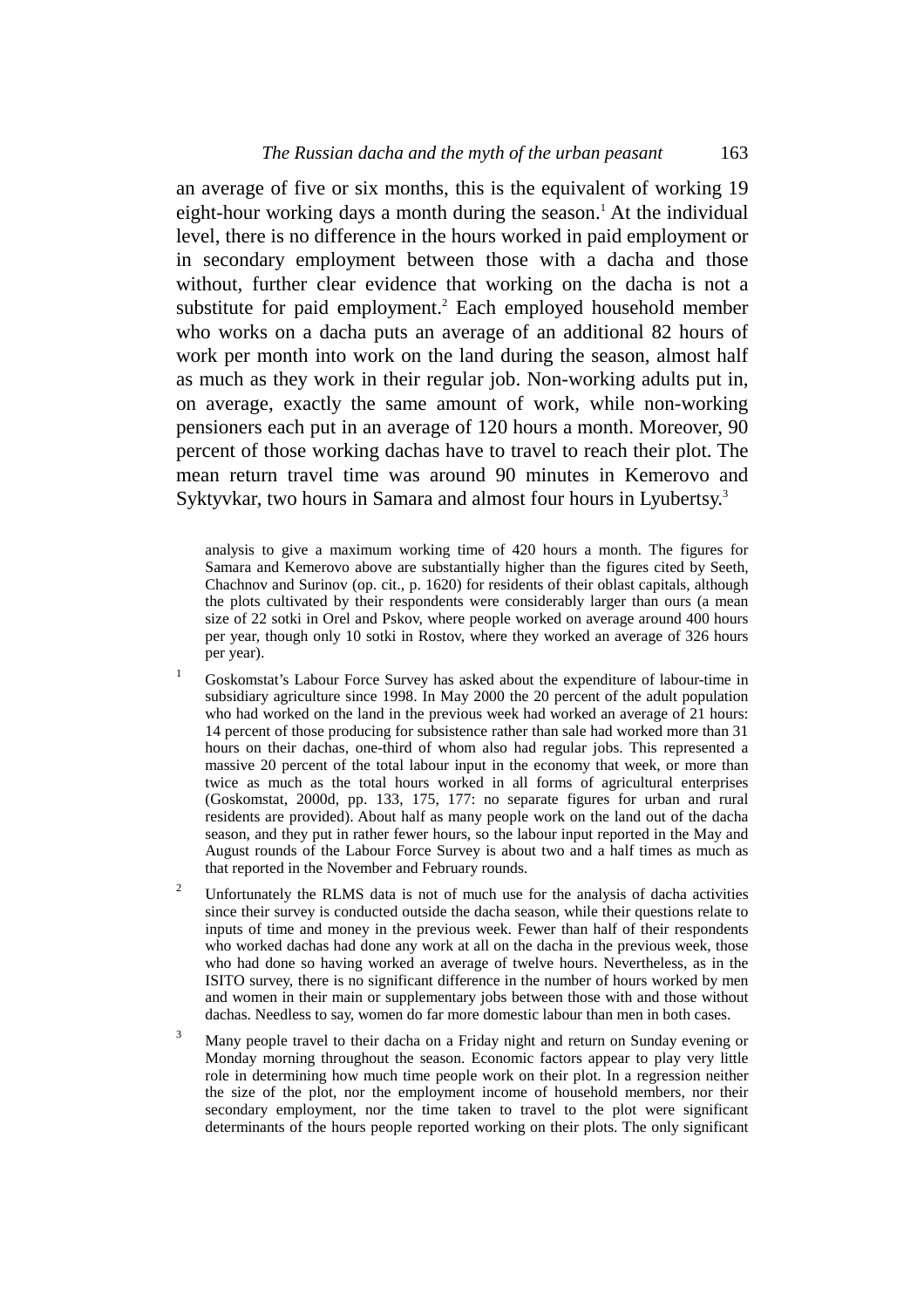#### 164 *Making Ends Meet in Contemporary Russia*

Work on the dacha does not have the same significance for men and for women. Male dachniki work an average of almost 20 hours per month more in their paid work than do female dachniki who are in paid employment, and male dachniki with a second job work on average three hours longer at that than do women, while the women work an average of four hours per month more on the dacha than do the men. However, while the men do an additional forty hours a month work around the home, the women spend an average of ninety hours a month on their domestic duties. Moreover, far from cutting back their domestic labour in order to devote more time to the dacha, women with a dacha do more domestic labour than those without, presumably because they are having to maintain two homes, while men with a dacha do less, the differences being small but statistically significant. As Lena Varshavskaya and Marina Karelina note, while the start of the dacha season marks the opening of a second labour front for men, for women it marks the opening of a third front (Varshavskaya and Karelina, 1998).

If working the dacha is to be regarded as work, rather than as a leisure activity, then we should cost the labour time of the dachniki at the opportunity cost, which we can estimate at the hourly rate that those engaged in secondary employment earn in their second jobs, or the hourly rate in their primary jobs of those who have no secondary employment (this presumes that the latter have no opportunity to engage in secondary employment, which generally pays at a substantially higher rate). We have this data for just over half our dachniki households, which gives us an average imputed labour cost per household of just over 6,000 roubles per household per annum (\$1,000 at the then current exchange rate), without accounting for travel time. This is very nearly a third of the total money income of these households.

What do people get for this enormous labour input? We did not ask

determinants of the hours worked were the age of household members, those with an older head, with relatively fewer working members and with more pensioner members putting in more hours per head; the rural origin of household members, which was also associated with working longer hours on the plot; and the possession of a car, with car owners putting in longer hours. This contrasts with the finding reported by Seeth, Chachnov and Surinov (op. cit., p. 1620) that the time allocated to the household plot is sensitive to opportunities to earn money income, as indicated by the earnings of the lowest earner in the household, and to the time of travel. However, the latter analysis does not seem to have controlled for rural-urban differences within their sample, many of whom were rural commercial farmers.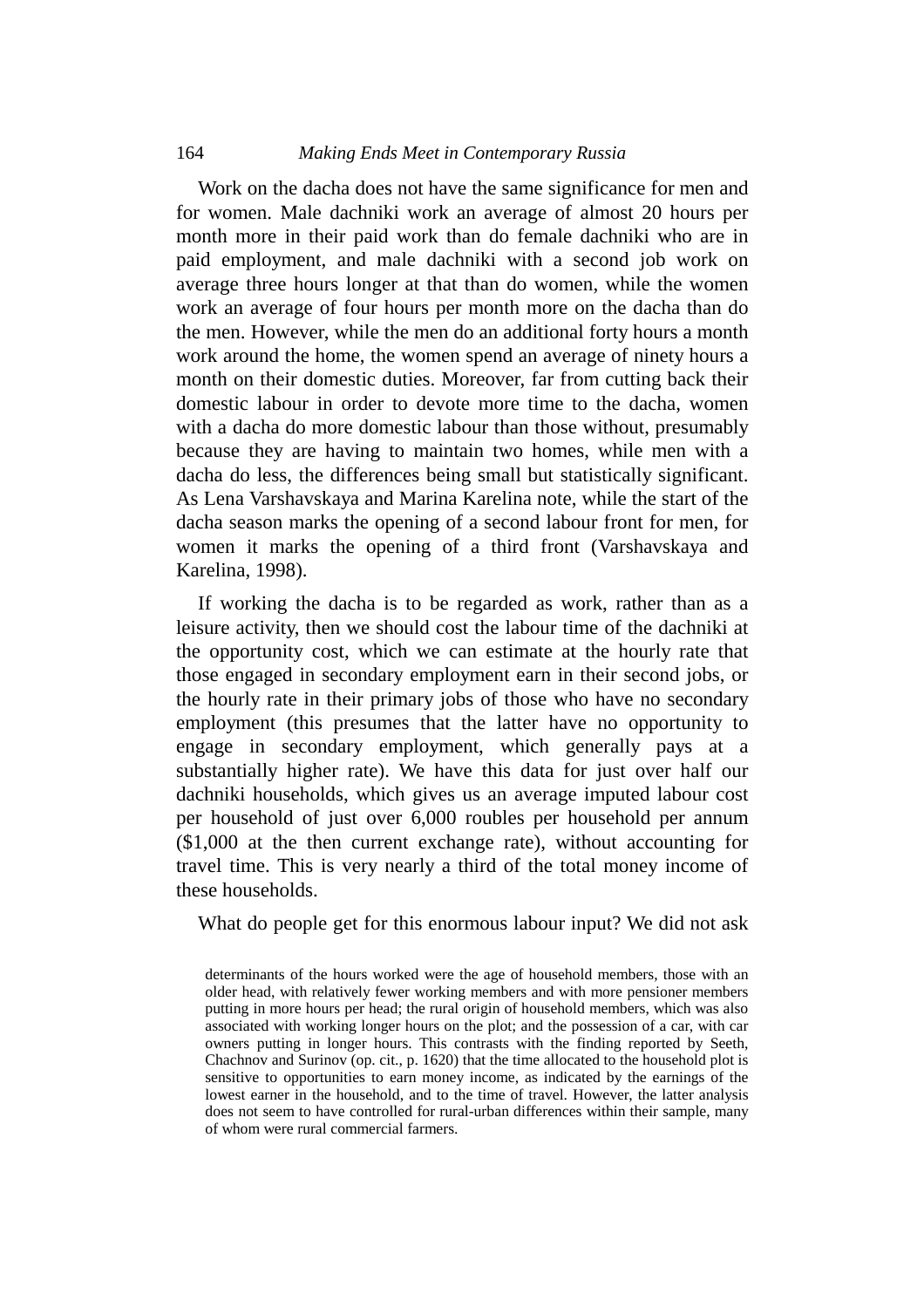the ISITO respondents to estimate the value or the volume of the output of their dachas, but we asked what proportion of their household's needs they satisfied.<sup>1</sup> We also have the data of the Goskomstat budget survey on household consumption and expenditure on various categories of food for urban households (Goskomstat, 1998d; Ministry of Labour and Social Development and Goskomstat Rossii, 1997). If we adjust these figures to current prices and apply them to the households in the ISITO survey we can derive a reasonably accurate estimate of the savings they make on producing their own foodstuffs. To this we must add the amount which some households received from the sale of their produce and deduct the amount that households (under-) report that they spend on their dacha. The result is that the average net annual monetary equivalent of the return per head from working the dacha (without accounting for imputed labour costs) for those households which do so amounts to the princely sum of 138 roubles (\$22), ranging from an average net loss of 37 roubles in Lyubertsy, to an annual gain of 72 roubles in Syktyvkar, 180 roubles in Samara and 206 roubles in Kemerovo. The average return from a year's work on the dacha was the equivalent of the average earnings from one day in secondary employment.

Of course many of the ISITO dachniki may not have had the opportunity of undertaking additional paid employment. Another way of measuring the return to their labour would be to ask how successful is the use of the dacha as an element in the household's survival strategy? Does the domestic production of food enable households to survive without money? Or, more modestly, how much does it enable them to save out of the household budget? The most striking finding

1

The ISITO dachniki also gave away a proportion of the produce, but we can presume that this was either compensation for the labour input of others, or a pure surplus. The RLMS production data indicates that many households grow far more produce than they need for their own subsistence. RLMS asks people how much of each crop they grow, how much their family consumes, how much they give to others and how much they sell. On average over half the potatoes, 40 percent of the vegetables and a quarter of the fruit are not accounted for by respondents. The average reported consumption of home-grown potatoes by urban and rural households is about 60 percent of the Russian average per capita consumption, so it is very likely that respondents, who were interviewed in the autumn and winter, reported the fate of this year's harvest, in which case much of the fruit and vegetables would have been preserved for later consumption, gift or sale. Twenty percent of households consume or retain more than the Russian average consumption of potatoes, of whom ten percent consume or retain more than twice the average consumption, so there is probably quite a lot of domestic overproduction of potatoes.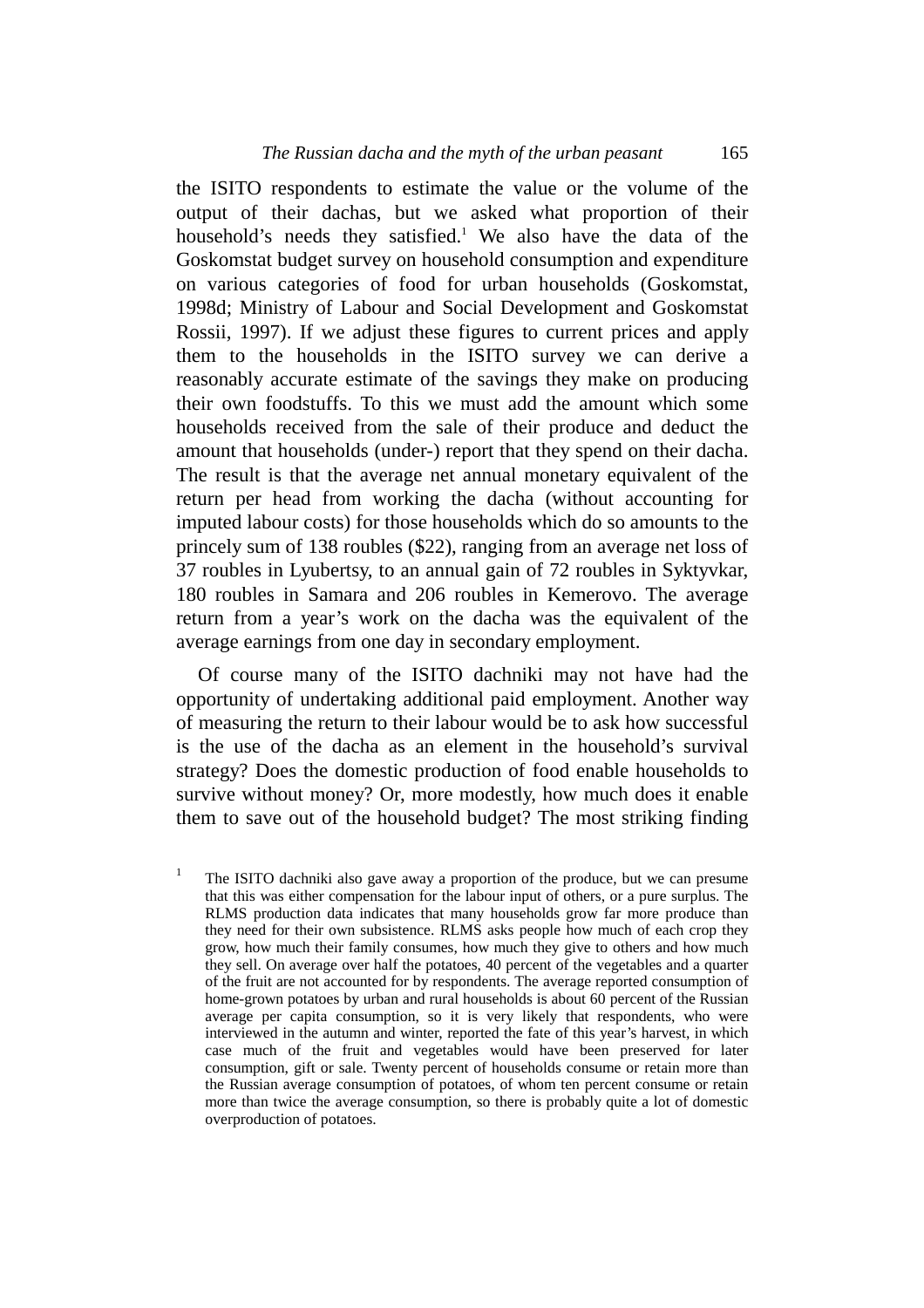#### 166 *Making Ends Meet in Contemporary Russia*

of all in our analysis of the data on domestic food production is that those who work a dacha spend exactly the same amount per head and exactly the same proportion of their money income on food as those who do not (Table 3.15). This result applies overall and in each city separately and it applies however many other variables we control for. On this measure the gross return to working the dacha is nil: all that time and money is laid out without saving a kopeck on the household's food bills. This is not really so surprising, since spending on potatoes and vegetables is such a small proportion of the food budget.

*Table 3.15: Expenditure on food of households with and without a dacha.* 

| City      | Do you<br>use any<br>land? | Mean percentage of Std. Error Mean<br>household income<br>spent on food | of Mean | household<br>spending on<br>food per head | Std.<br>Error of<br>Mean |
|-----------|----------------------------|-------------------------------------------------------------------------|---------|-------------------------------------------|--------------------------|
| Samara    | Yes                        | 0.67                                                                    | 0.05    | 313                                       | 7                        |
|           | N <sub>0</sub>             | 0.68                                                                    | 0.04    | 306                                       | 6                        |
| Kemerovo  | Yes                        | 0.68                                                                    | 0.05    | 314                                       | 7                        |
|           | No                         | 0.61                                                                    | 0.02    | 311                                       | 12                       |
| Lyubertsy | Yes                        | 0.74                                                                    | 0.07    | 433                                       | 13                       |
|           | N <sub>0</sub>             | 0.70                                                                    | 0.02    | 406                                       | 10                       |
| Syktyvkar | Yes                        | 0.69                                                                    | 0.03    | 377                                       | 10                       |
|           | No                         | 0.69                                                                    | 0.04    | 345                                       | 12                       |
| Total     | Yes                        | 0.69                                                                    | 0.02    | 342                                       | 4                        |
|           | N <sub>0</sub>             | 0.68                                                                    | 0.02    | 342                                       | 5                        |

*Source: ISITO Household survey* 

Other data confirms this finding for urban households. In the RLMS data, urban dacha owners spent a little more on food than non-dacha owners between 1994 and 1996, although the difference was only statistically significant in 1994, and spent almost exactly the same in 1998 and 2000. There was no significant difference in the proportion of money income spent on food, except in 2000, when households with a dacha did spend a significantly lower proportion of their money income on food, perhaps because such households were more likely to have reduced spending on food following the August 1998 crisis. Rural households spend less than half as much as urban households on food, but even in the countryside there is no significant difference in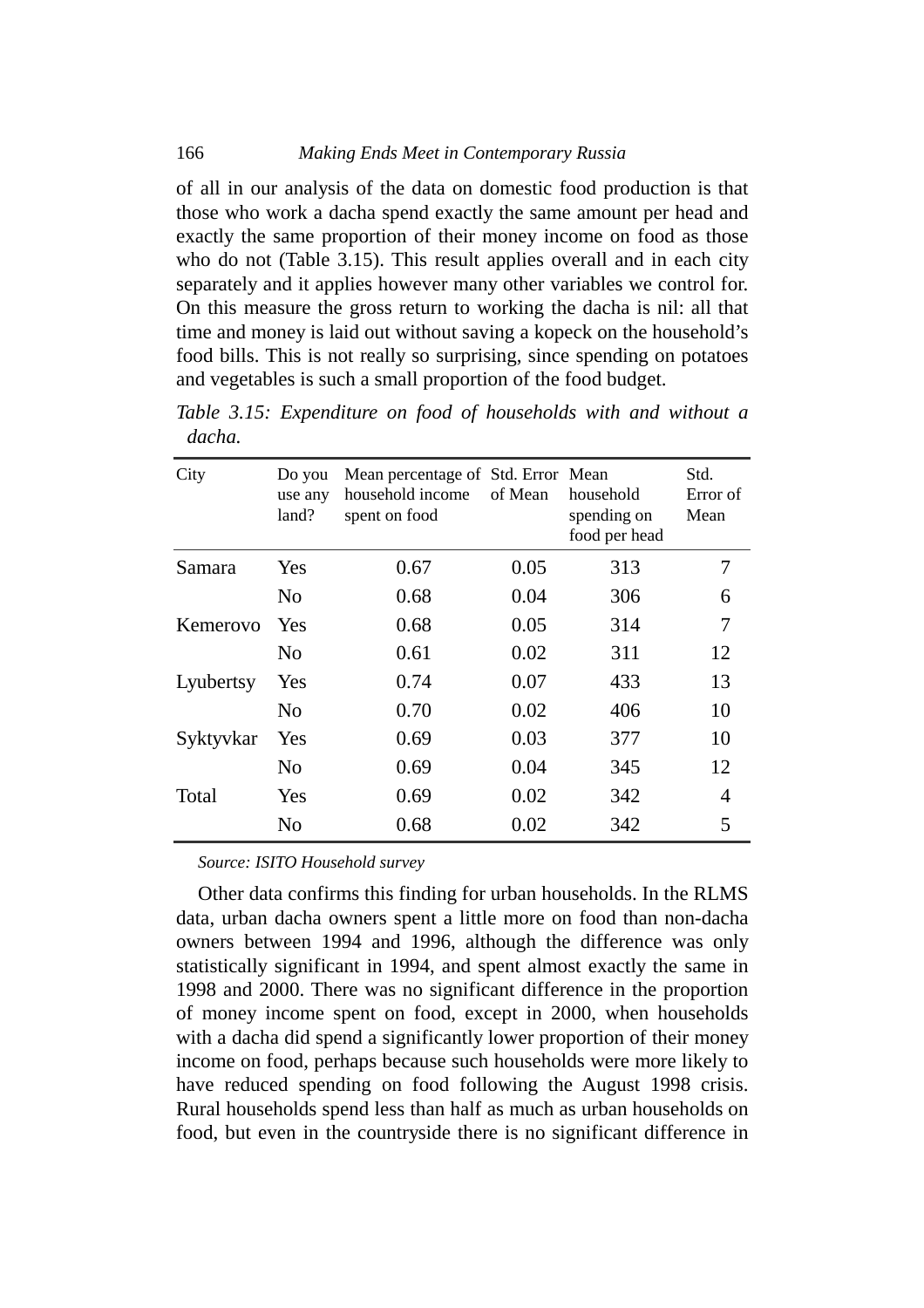spending on food, either absolutely or as a percentage of money income, between dacha owners and the few non-owners, except in 1994, when dacha owners did spend a significantly lower proportion of their money income on food.

In the Goskomstat budget survey data we can only look at the oblast-level statistics, so we cannot separate out urban from rural residents, but even so, in a regression of the data for 75 oblasts there is no significant correlation between the proportion of potatoes homegrown in the oblast and spending on food as a proportion of total household expenditure, even when we control for the level of unemployment, the proportion of the population working in agriculture, the scale of non-payment of wages and the average real wage, the latter being the only variable in the regression that is at all significant, with the expected negative coefficient. If we introduce a series of regional dummies, the coefficient on the home growing of potatoes becomes larger and marginally significant  $(p<0.05)$ , but we would expect it to be so because on the basis of the RLMS data we expect such a relation to hold for the rural population of each oblast. It seems, therefore, that the RLMS and Goskomstat data are at least consistent with our finding that working a dacha does not lead to a reduction in food spending.

This should not really be so surprising, since the produce of the dacha is largely confined to the cheapest food products (and products whose relative price has been falling over the past few years): potatoes, beets, cabbage, carrots and onions, spending on which accounts for only a small part of the food bill for all but the poorest of families, and the poorest families cannot afford to work a dacha. However much of their vegetables they produce on their dacha, virtually all urban households have to buy all their bakery, meat and dairy products and, for the more prosperous, their processed and more exotic foods, in the market for money. According to the household budget survey data for Moscow and St Petersburg in 1996, potatoes and vegetables accounted for only about 8–9 percent by value of the total food consumption of the residents of big cities, or less than four percent of their total money spending. In the ISITO survey the average saving achieved by our dachniki amounts to three percent of their total household income, or six percent of their total household spending on food. This is about the same as the average household admits to spending on alcohol in the budget survey. Saving a few roubles by growing their own food gives the dachniki enough money to buy a box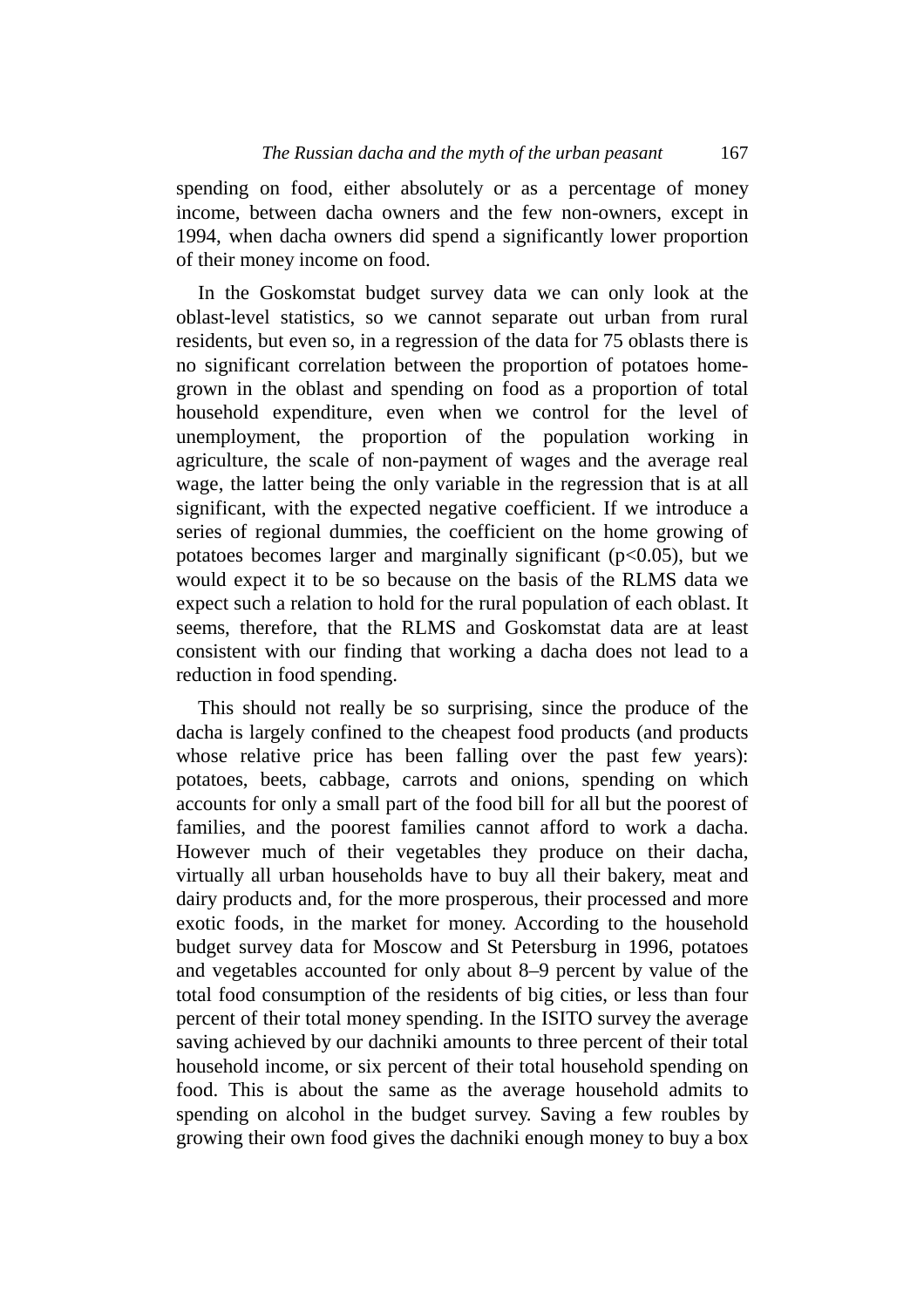of chocolates or a few bottles of vodka and a bit of sausage for the weekend.

### THE MYTH OF THE URBAN PEASANT?

We have seen that there is no evidence that the domestic production of food has been chosen by households as a means of supplying themselves with the necessities of life as an alternative to acquiring those necessities by earning money and then purchasing them. Nor even that it is the last resort of those who have limited employment opportunities and do not have sufficient money income to buy their own food. The households with the lowest money incomes and in the greatest hardship are the least likely to grow their own food. Those with more working members, those who work longer hours in their main jobs, those who are engaged in secondary employment are certainly no less and if anything are more likely to engage in subsidiary agricultural activity. Those who engage in subsidiary agriculture do not work any shorter hours in their primary and secondary employment than those who do not. The monetary saving achieved through such engagement is miniscule, particularly when measured against the enormous labour input. Finally, those who grow their own basic foodstuffs spend no less on food and food products than those who do not. All of the evidence would indicate that working the dacha is primarily a leisure activity, that people do it as a form of relaxation to give them a break from their working lives and the pressures of urban life, and indeed almost half of all the ISITO dachniki cited this as one of the main reasons given for working their dacha. The fruit and vegetables that they produce are then merely a byproduct, no more essential to their subsistence than is the product of the vegetable plot of any keen gardener. Many people say, in Russia as elsewhere, that they grow their own fruit and vegetables because that is the only way that they can get high quality produce, or be confident that it is ecologically pure (even though it is often produced on heavily polluted land).

However, that is not the end of the story. We still have to explain why this practice is so prevalent in Russia, why around half the urban population engages in it, despite the enormous costs and inconvenience involved, especially when the plots are often so far from home. So what is the significance of the dacha? Having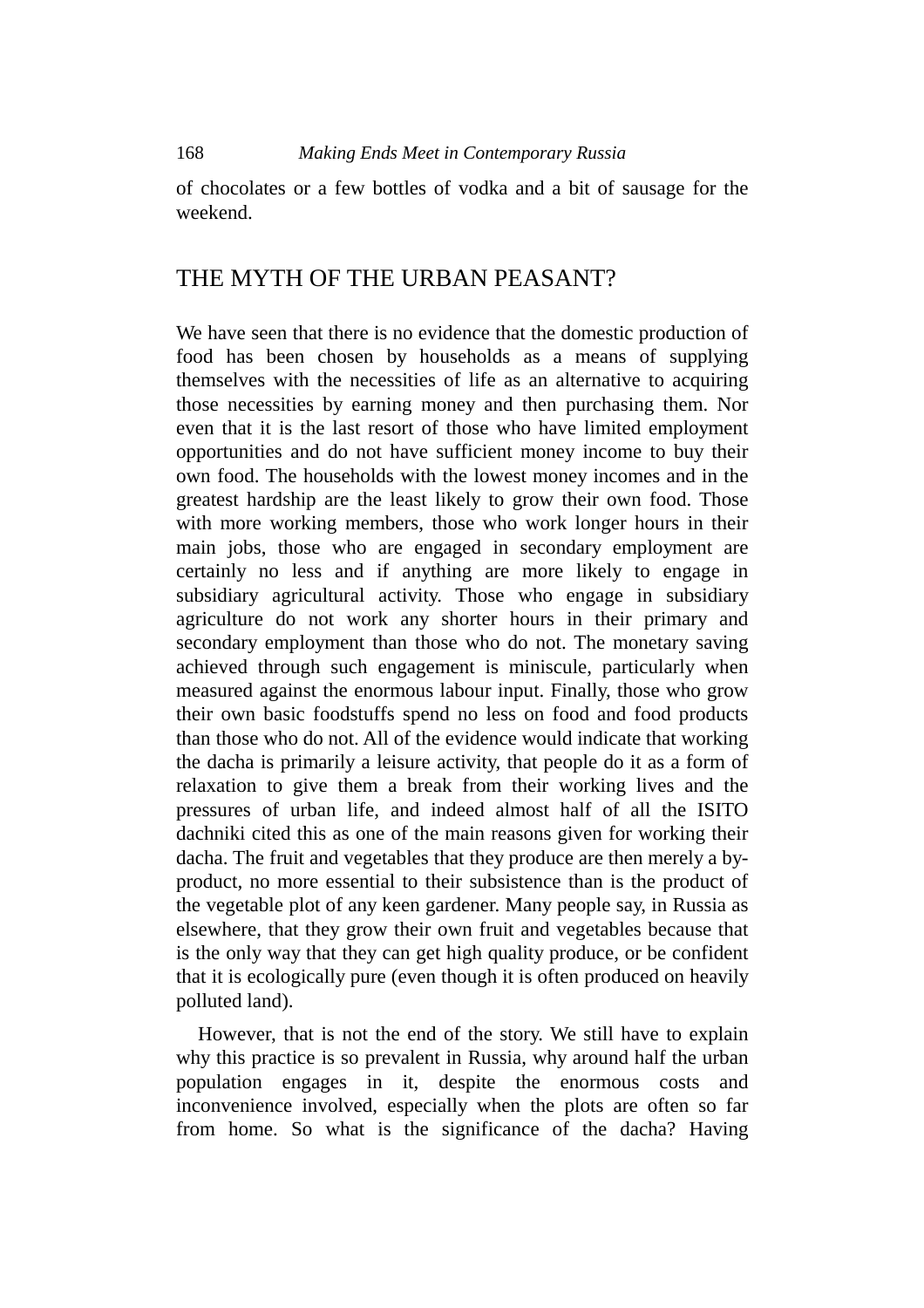debunked one myth, are we going to resurrect another? Is the dacha something deeply rooted in the psyche and culture of Russians, perhaps as a Jungian echo of their rural past, a symbolic celebration of the affinity between the Russian soul and the earth from which it was born, of the roots to which all Russians are drawn in periods of crisis? Working a dacha may have deep roots in the Russian psyche, but it is far from the bucolic idyll that many Westerners imagine: for the majority of the population of big cities it involves many hours crammed into buses or suburban trains, further hours of backbreaking work before the return journey, a substantial monetary outlay, beyond the reach of the poorer families, for a small and uncertain return. If it symbolises anything it symbolises the centuries of suffering that have been imposed on the Russian people and that have driven them back to the land not as the seat of their soul, but as the most basic guarantee of their survival. The dacha appears to make no economic sense at all, providing the most meagre of returns for an enormous amount of toil, but it is much more than a means of supplementing the family diet or of saving a few roubles. It is both a real and a symbolic source of security in a world in which nothing beyond one's immediate grasp is secure.

To bring out the real significance of subsistence agriculture we should return to the point that stands out most clearly from the ISITO data, that the most striking difference is between the different cities. Moreover, the variance in the amount of subsistence production is much greater than the variance in dacha use.<sup>1</sup> Subsistence production is highest not in those of the ISITO regions in which the climate is the most conducive to agricultural production, Samara and Moscow oblast, but in those regions which are the most hostile: the sub-Arctic North and Western Siberia.

How is this difference to be explained? Does the heart of Russian culture now lie not in the historic cities of Moscow and Samara, but in the Komi Republic and in Kemerovo oblast? Perhaps it does, with Komi still bearing the memories of its gulag past and Kemerovo of the forced resettlement of the 1930s, whose legacy remains today in the

<sup>1</sup> The same is true of the Goskomstat data: the mean proportion of the urban population having dachas across all regions is 50.6 percent, the standard deviation being 12.5, while the mean percentage of potatoes home-grown is 79.0 percent and the standard deviation is 21.7 (author's calculations from microcensus and household budget survey data).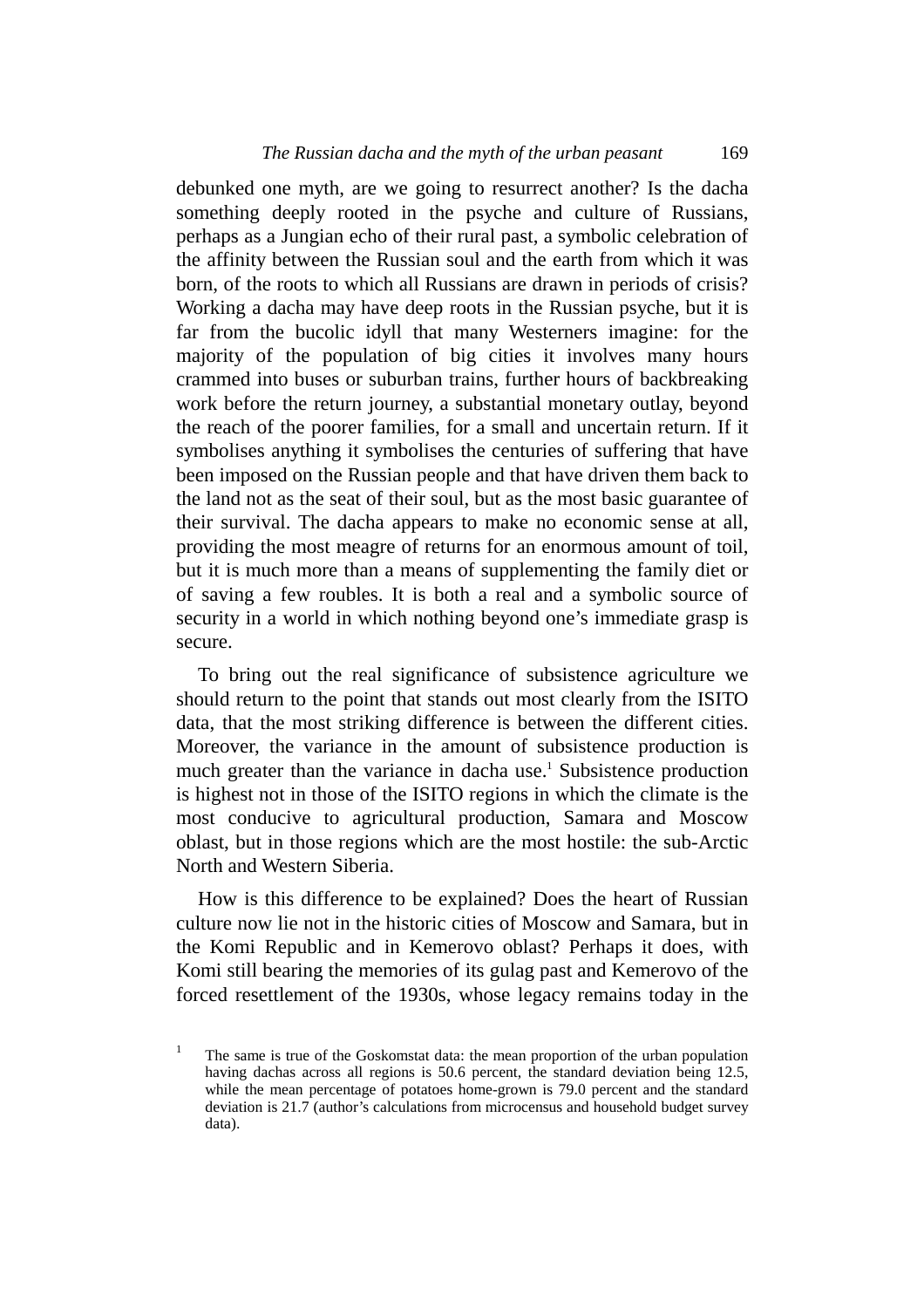forced labour camps which still house a significant proportion of its population – to say nothing of the soul of Dostoevskii which still haunts Kemerovo's second city of Novokuznetsk. But perhaps there is a more mundane explanation.

The obvious explanation would refer to the depth of the economic crisis, although we have found only a very weak relation between subsistence agriculture and any of the indicators of crisis at the level of the individual household. Moreover, unemployment rates, wage levels and degrees of income inequality are not substantially different across the four ISITO cities, once we allow for relatively small differences in price levels.<sup>1</sup> Administrative leave and short-time working are about twice as common in Samara and Kemerovo, which have seen a collapse of their military-related industrial base, as in Syktyvkar and Lyubertsy, and yet the incidence of subsistence agriculture cross-cuts these pairs of cities.

It is not a matter of the existence of favourable conditions for agriculture since, as we have already noted, it is the regions with the most unfavourable climate which have the most highly developed domestic agricultural production (in fact, according to Goskomstat agricultural production data, yields per hectare in growing potatoes and vegetables are highest in the Komi Republic and Moscow oblast and lowest in Samara, with Kemerovo in the middle). Rather than being the paradox that it appears at first sight, however, this may be part of the key to the explanation, for these are the regions with less developed commercial agriculture, and so in which supplies of even the most basic foodstuffs have historically been precarious. There have long been active and well-supplied kolkhoz markets in Central Russia and in the Volga region, so that at least since the late 1950s people

1

According to the October 1997 Labour Force Survey, unemployment rates were 13.9 percent for the Komi Republic, 8.8 percent in Moscow oblast, 9.9 percent in Samara oblast, and 11.2 percent in Kemerovo oblast (Goskomstat, 1998a). The Labour Force Survey samples for each city, which are in any case not representative, are not sufficient to conclude any more than that the unemployment rate in Kemerovo is significantly higher than in the other three cities, including Syktyvkar. In relation to Samara, the official subsistence minimum in Kemerovo in May 1998 was 1.12, Komi 1.21, Moscow oblast 1.04 (but Moscow city 1.53). Money wages, in relation to Samara, were Kemerovo 0.99, Komi 1.44, Moscow oblast 0.86, Moscow city 1.39. The prices of 25 basic goods were Kemerovo 1.03, Komi 1.19, Moscow oblast 1.06, Moscow city 1.19. The relation of the average wage to the regional subsistence minimum was 2.39 in Komi, 1.97 in Moscow city, 1.64 in Moscow oblast, 2.07 in Samara and 2.60 in Kemerovo (Goskomstat, *Sotsial'no-ekonomicheskoe polozhenie Rossii*, VI, 1998).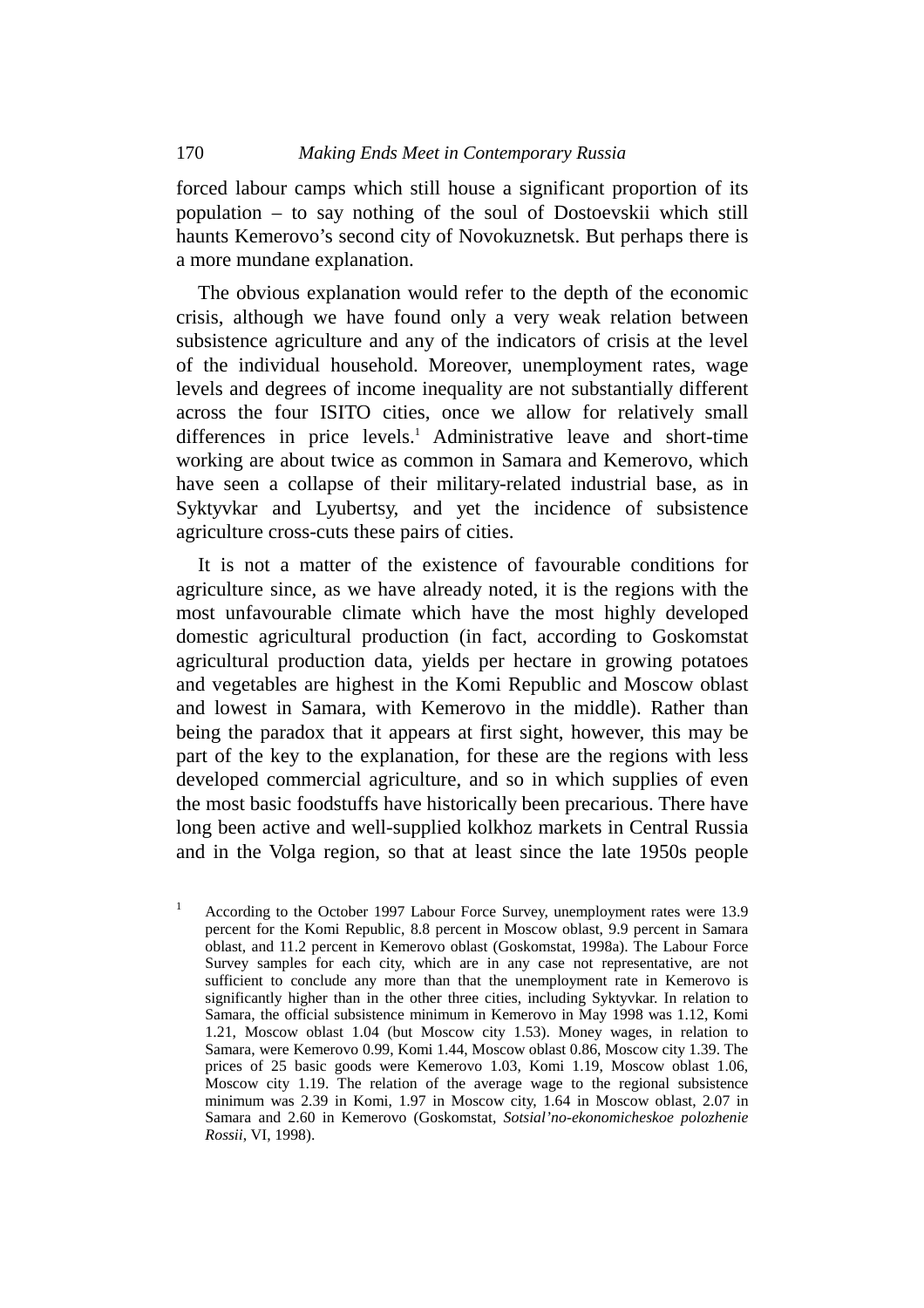have been able to count on being able to buy their basic foodstuffs in the markets, even if the shops were bare.<sup>1</sup> This was never the case in Siberia and in the Arctic, and in the late eighties supplies were as unpredictable as ever. This was the time at which large amounts of uncultivated land were distributed to urban residents in precisely these regions so that they could assure their supplies of basic foodstuffs by growing their own.2 Regional differences in the development of domestic agriculture may in part be a legacy of the past, but the legacy of the past lingers on not just in the supply of dachas, but also in the memory and in the daily experience of local residents. Thus, the desire to produce one's own vegetables is perhaps not so much a reflection of the poverty of the household but more of the limited development of the market for agricultural produce in the region in question.

The fear that people have today is what it has always been in the past, not so much that they will not individually have enough money to buy potatoes, although this is a fear that still haunts everyone, but that there will be no potatoes available to buy for any kind of money. The mass settlement of Kemerovo in the 1930s included a large number of 'kulaks' and refugees from famine-stricken Ukraine. When the deportees arrived, many of them lived for their first year literally off, on and sometimes under the land, sheltering from the cold in foxholes.

- 1 It was not only meat, fish and dairy produce that were in short supply, or often simply unobtainable, but there was also a general shortage of potatoes, as indicated by the relatively high prices in the kolkhoz markets – in 1988 potatoes in the markets cost more than three times their price in the state shops, a higher premium than on any food other than dairy products (OECD-CEET, 1991, p. 169). Shortages in state shops meant that by the late 1980s kolkhoz markets accounted for about one-quarter of the food purchases of urban residents, while by the end of the decade most food products were rationed in state shops. Production of potatoes fell substantially through the 1970s and 1980s to the extent that the Soviet Union became a potato importer. On the one hand, the labour intensive production methods meant that collective farms cut the area under cultivation in response to labour shortages. On the other hand, peasant producers concentrated their limited resources on livestock and the production of higher value crops (OECD-CEET, 1991, pp. 113-4 and *passim*).
- 2 Since these were not agricultural regions there was ample land available for distribution, so it was much easier to get plots here than in Samara or in the Moscow region. This is reflected in the average time taken to commute to the plots, and in the much larger number of people in Lyubertsy who say that they do not work a dacha because they cannot get access to land. The official data in the Soviet period did not differentiate urban subsistence production from 'personal subsidiary agriculture', but during the 1980s there was a substantial fall in the production of both potatoes and fruit on the latter plots and a rapid increase in the output of 'collective gardens', much of which is accounted for by collectively owned land used by urban residents (*Sel'skokhozyaistvennoe proizvodstvo v lichnykh podsobnykh khozyaistvakh naseleniya*, Moscow, 1989, pp. 16-21, cited in OECD-CEET, 1991, p. 38).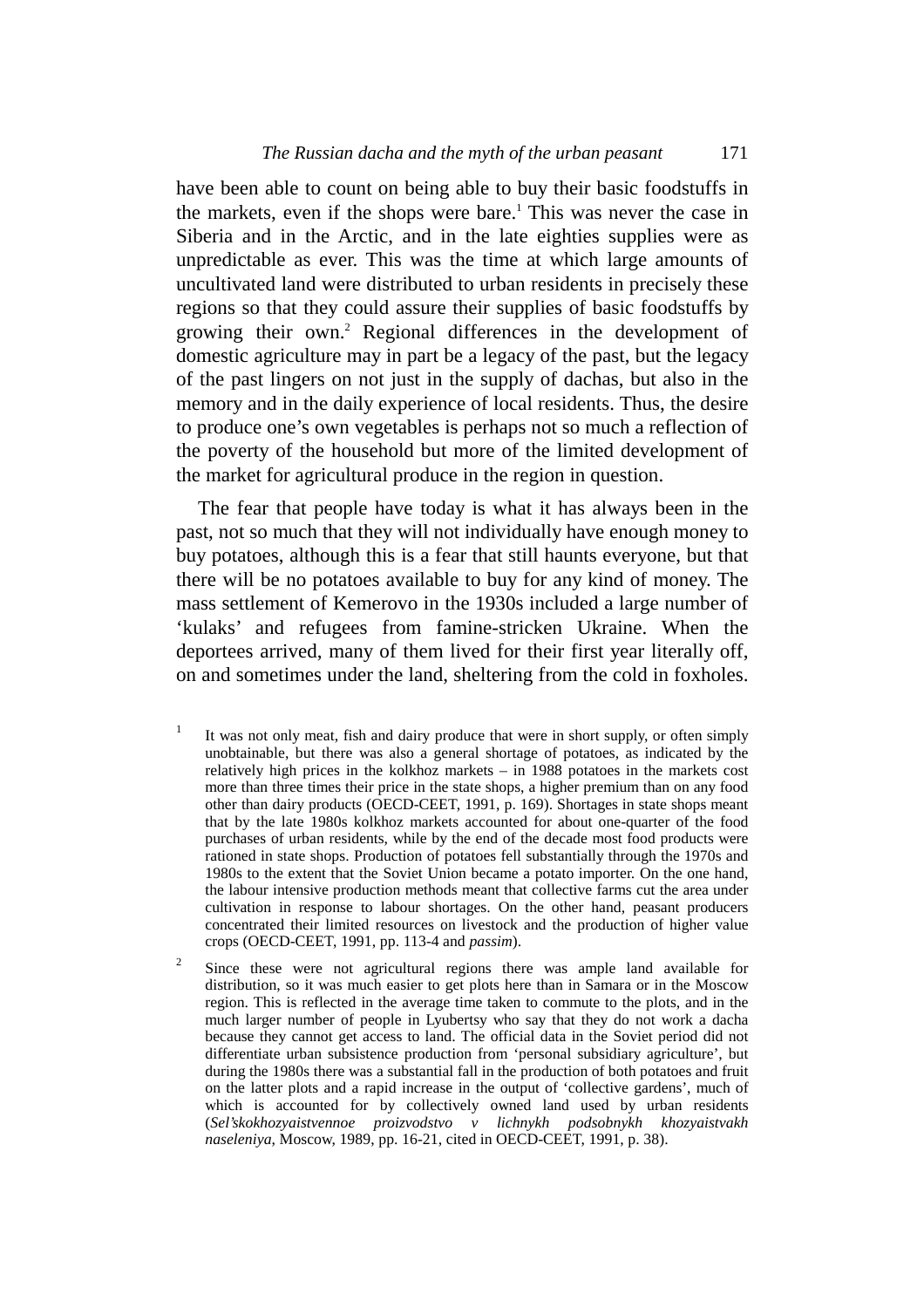Shortages and local famines remained a regular feature of life in the more remote regions through the 1940s and into the 1950s. It was the recurrence of shortages of basic goods that was one of the sparks that lit the fire of revolt in the late 1980s. We do not have to refer to folk memories to evoke these events, for they are still alive in the minds of those who lived through them, some of whom are still working the dachas they first created fifty or more years ago when a dacha really was a matter of survival.

Our hypothesis is that anxiety about the availability of food supplies relates not so much to the risk of shortages of supply as a result of the limited development of agricultural production, as to the risk of shortages resulting from failures in the system of distribution arising, on the one hand, as a result of the limited development of a market in agricultural produce and, on the other, as a result of the demonetisation of the regional economy, as expressed most particularly in the nonpayment of wages. Thus, while Kemerovo and Samara have been hit equally by the recession, as indicated by the incidence of administrative leave and short-time working, it is Kemerovo and Syktyvkar that have been hit hardest by the phenomena of nonpayment of wages and payment in kind: the average wage debt in Syktyvkar is more than twice and that in Kemerovo is four times that in Lyubertsy or Samara. In the ISITO survey, one in five had been paid in kind in Syktyvkar and one in three in Kemerovo, but fewer than one in twenty in Lyubertsy or Samara. Although these phenomena have no significant impact on the probability of the individual household growing its own food within each region, they are indicative of the degree of demonetisation of the regional economy that provides an incentive for all but those with the highest money incomes to grow their own food, rather than to risk relying on having to buy in a market in which they may not have the means with which to buy. The correlation coefficient between the log of the average total household wage debt and the percentage of potatoes home-produced in each of the four cities is 0.996.

Of course with only four cases the correlation could be spurious, but we can also test the hypothesis using the RLMS and Goskomstat data. In the RLMS data, we saw above that those with household members with unpaid wages, who had been paid in kind or had experienced a spell of administrative leave were significantly more likely to have a dacha. However, we find that there is an even stronger relationship between dacha use and the proportion of respondents at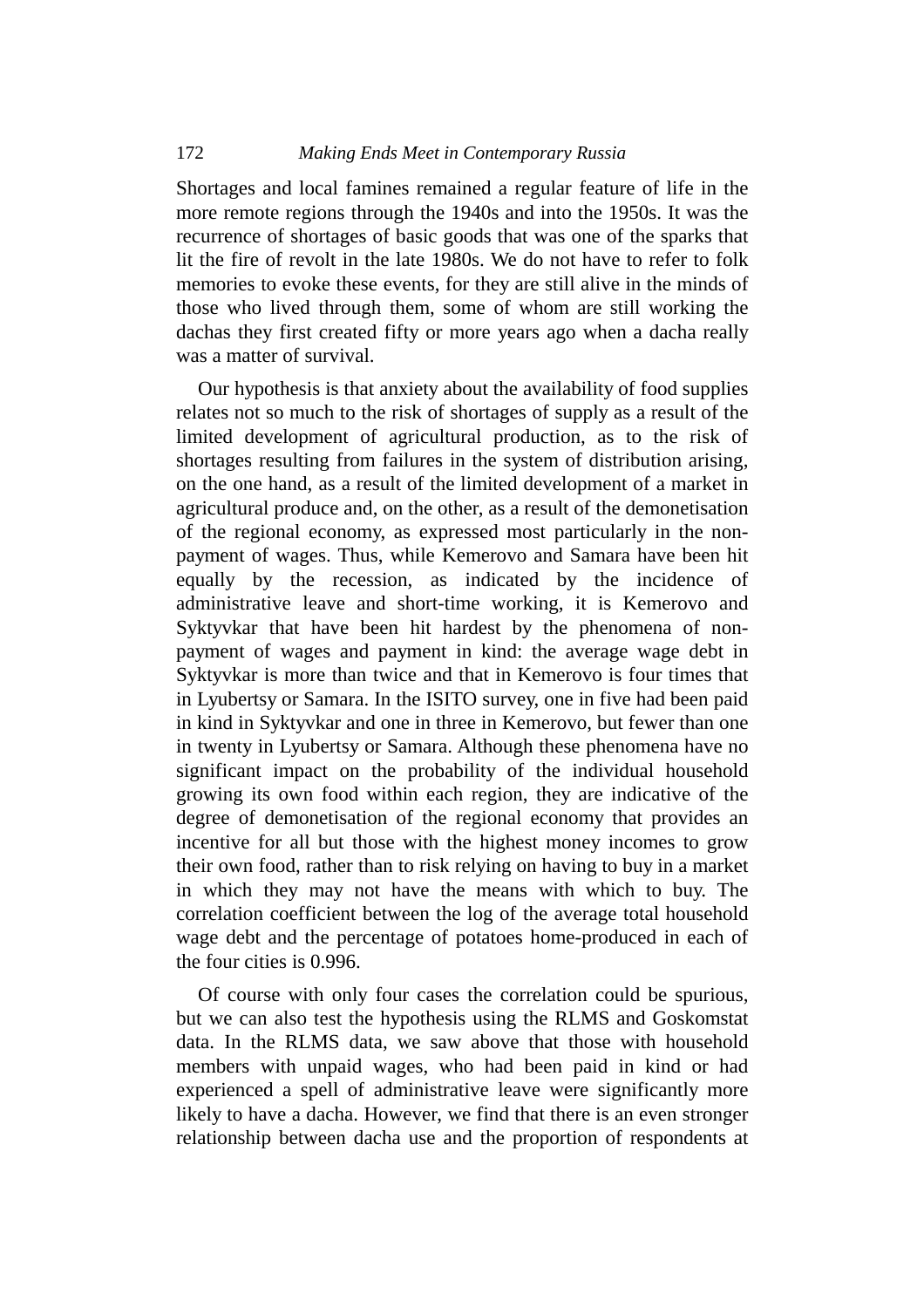the polling site who had not been paid wages or had been paid in kind, though there is no significant relationship with the proportion who had been sent on administrative leave. When we control for the proportion of the population at each polling site having experienced these misfortunes, the coefficients of the household variables become smaller and cease to be statistically significant.

To test the hypothesis more rigorously we can turn to the Goskomstat data on the domestic production of potatoes derived from the old household budget survey (calculated from Ministry of Labour and Social Development and Goskomstat Rossii, 1997, Table N33). Unfortunately we do not have separate data for the urban population, but we can make some allowance for this by including the proportion of the urban population in the total population of the region as an independent variable (PCRURAL) (Data for  $1<sup>st</sup>$  January 1996 from Goskomstat, 1996e). There are several factors that we need to take into account in explaining regional variations in the domestic production of potatoes. $<sup>1</sup>$ </sup>

First, transport bottlenecks and tendencies to regional autarchy make it likely that the level of production of potatoes within the region will be a significant factor in ensuring the security of supply. If anxiety about supplies is a matter of relatively low levels of production in the region, we would expect the population of those regions with lower levels of production per head of potatoes (POTPRDPC, from Goskomstat, 1996e) to be more likely to grow their own produce. We can also use the proportion of the workforce employed in agriculture as an indicator of the level of development of commercial agriculture in the region (AGPROP, Goskomstat, 1996c).

Second, we would expect people to be more confident that they will be able to buy potatoes the more highly developed is the system of retail trade in the region. We can capture this factor with the retail turnover per head of population, deflated by the regional price deflator to allow for wide differences in price levels between regions (RETAIL, Goskomstat, 1996e).

Third, it is not sufficient that potatoes are available in the market,

1

The indicators proposed below are the best that are available from nationally published data sources. They do not all relate to precisely the same point in time, but we are concerned only with the relations between different regions, not with the absolute levels, so this is not a problem.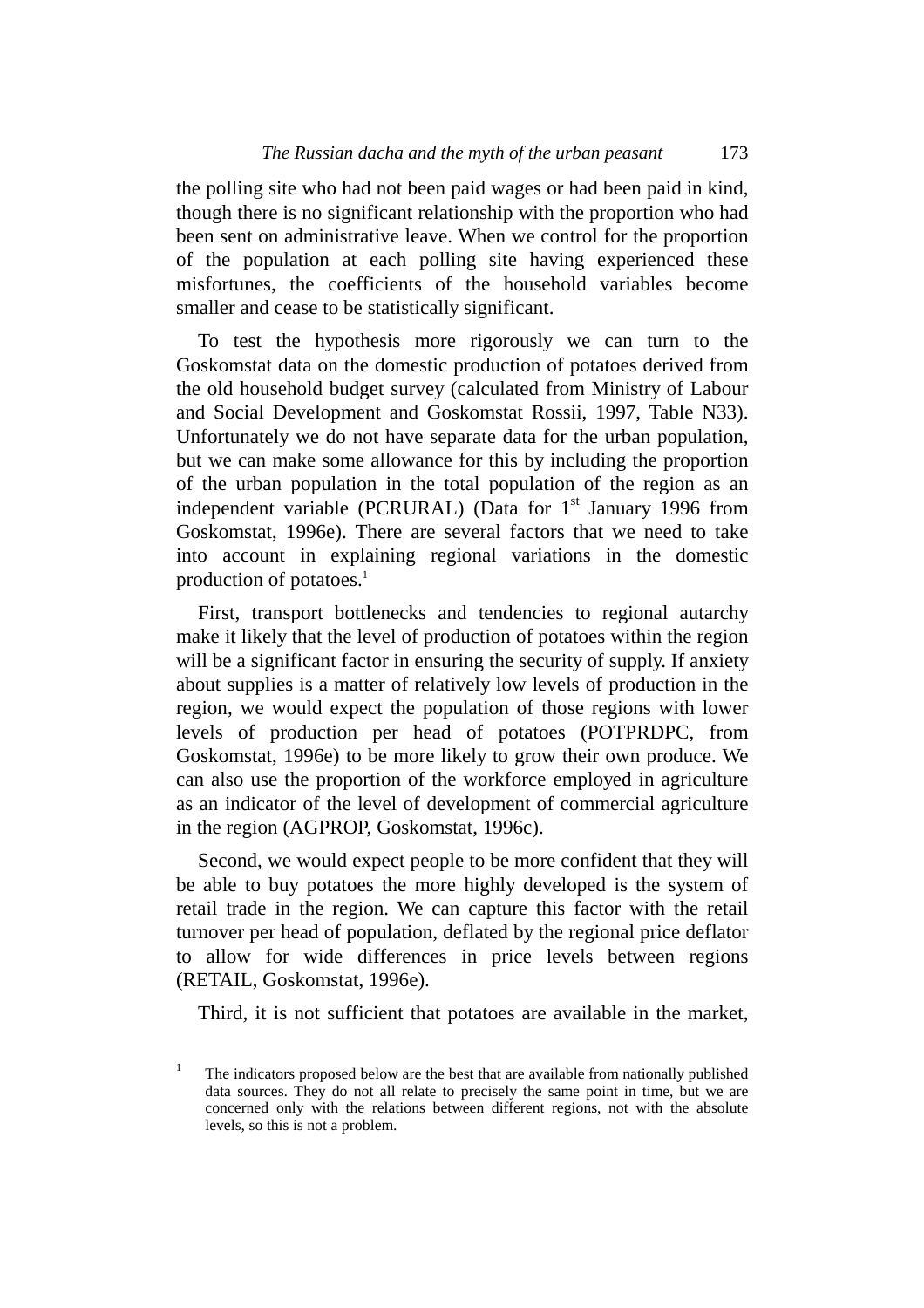people must be confident of having the money to buy those potatoes. This is not a matter of the level of wages, but of the likelihood that wages and social benefits will be paid at all. This factor is captured by the log of wage debt in the region, relative to the total wage bill (LOGUNPAY, data for January 1997 from Goskomstat, *Sotsial'noekonomicheskoe polozhenie Rossii*). In addition, we have a broader indicator of the extent to which the regional economy is monetised which is the log of the amount of short-term credit extended in the oblast per head of population, deflated by the regional price deflator to allow for price variations (LOGCRED, calculated from data for 1995 in Goskomstat, 1996e).

We need to allow for the contrary hypothesis that we have explored earlier in this paper, that domestic production of food is a response to economic hardship. The appropriate indicators at the regional level are the average level of wages relative to the regional subsistence minimum (REALWAGE, data for December 1996 from Goskomstat, *Sotsial'no-ekonomicheskoe polozhenie Rossii*), the level of earnings inequality, measured by the ratio of wages of the top to the bottom deciles (INEQUAL, data from Goskomstat, 1996b), and the level of ILO unemployment recorded by the labour force survey (UNEMPLOY, October 1995 data from Goskomstat, 1996c).

Finally, we need to include some control variables to allow for other relevant differences between regions. First, we would expect there to be a positive relationship between the fertility of the soil and the domestic production of potatoes. As an indicator of soil fertility we can take the production per hectare of potatoes (POTYIELD, published in Goskomstat, 1996e). Second, dietary patterns vary a lot across Russia so we would expect the domestic production of potatoes to be higher the higher the consumption per head in the region (POTCONS, from Ministry of Labour and Social Development and Goskomstat Rossii, 1997).

To facilitate interpretation of the data we have normalised all the independent variables, except for INEQUAL, in relation to the Russian average. The results of the OLS regression are presented in Table 3.16. The adjusted R squared for the regression is 0.68.

The results of the regression are certainly supportive of the arguments that have been put forward here. As we would expect, the level of the domestic production of potatoes is higher the relatively more people live in the countryside and it is higher in regions in which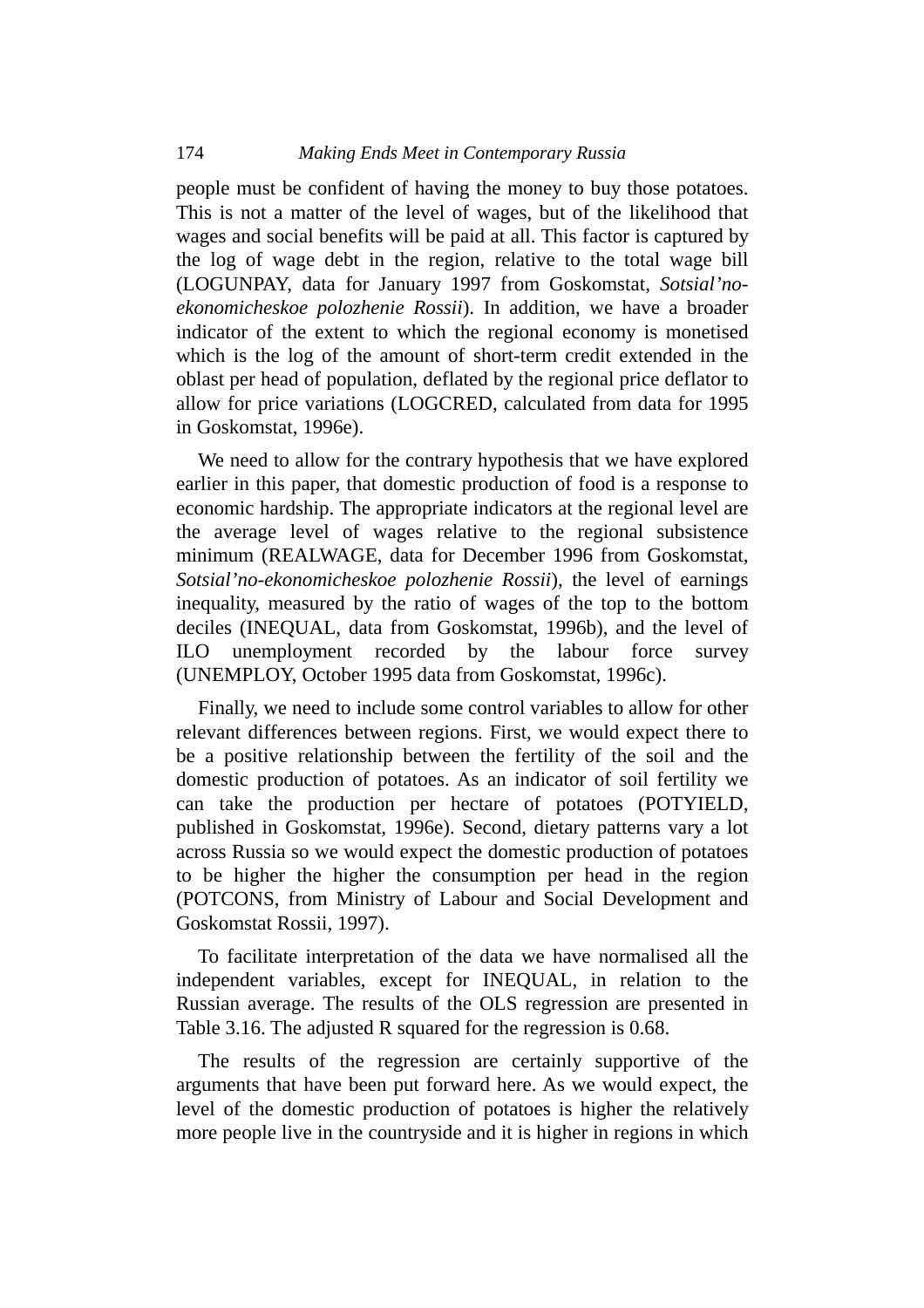potato consumption is high and in which the land is well-adapted to potato growing. Just as we found in our analysis of the householdlevel data, it does not appear that households are more likely to grow their own potatoes in regions in which wages are lower or the degree of income inequality is higher. Moreover, it appears that people are less likely to grow their own potatoes in regions with higher levels of unemployment, which is the opposite of what one would expect if people were to turn to potato-growing as a means of household survival. It appears that the level of production of potatoes in the region has no significant impact on the proportion of potatoes that are home-grown, but there is a marginally significant tendency for the proportion of potatoes that are home-grown to decline as the proportion of the population employed in agriculture increases, which is consistent with our suggestion of an inverse relation between domestic production and the development of commercial agriculture.

*Table 3.16: OLS Regression: Dependent variable, proportion of potatoes in oblast home grown. 75 regions.*

|                 | Coefficients | Std. Error Sig. |      | Partial<br>correlation<br>coefficient |
|-----------------|--------------|-----------------|------|---------------------------------------|
| (Constant)      | $-.01006$    | .250            | .968 |                                       |
| <b>PCRURAL</b>  | .271         | .078            | .001 | .400                                  |
| <b>POTPRDPC</b> | .01228       | .039            | .753 | .040                                  |
| <b>AGPROP</b>   | $-.138$      | .055            | .015 | $-.300$                               |
| <b>RETAIL</b>   | $-.04463$    | .060            | .459 | $-.093$                               |
| <b>LOGUNPAY</b> | .445         | .171            | .012 | .311                                  |
| <b>LOGCRED</b>  | $-.02779$    | .011            | .011 | $-.315$                               |
| <b>REALWAGE</b> | $-.08910$    | .083            | .288 | $-.134$                               |
| <b>INEQUAL</b>  | .0006        | .004            | .875 | .020                                  |
| <b>UNEMPLOY</b> | $-.189$      | .053            | .001 | $-.411$                               |
| <b>POTYIELD</b> | .167         | .085            | .054 | .241                                  |
| <b>POTCONS</b>  | .355         | .084            | .000 | .472                                  |

*Data sources and variable definitions: See text.* 

The variables related to the demonetisation of the economy are statistically significant and their coefficients are in the expected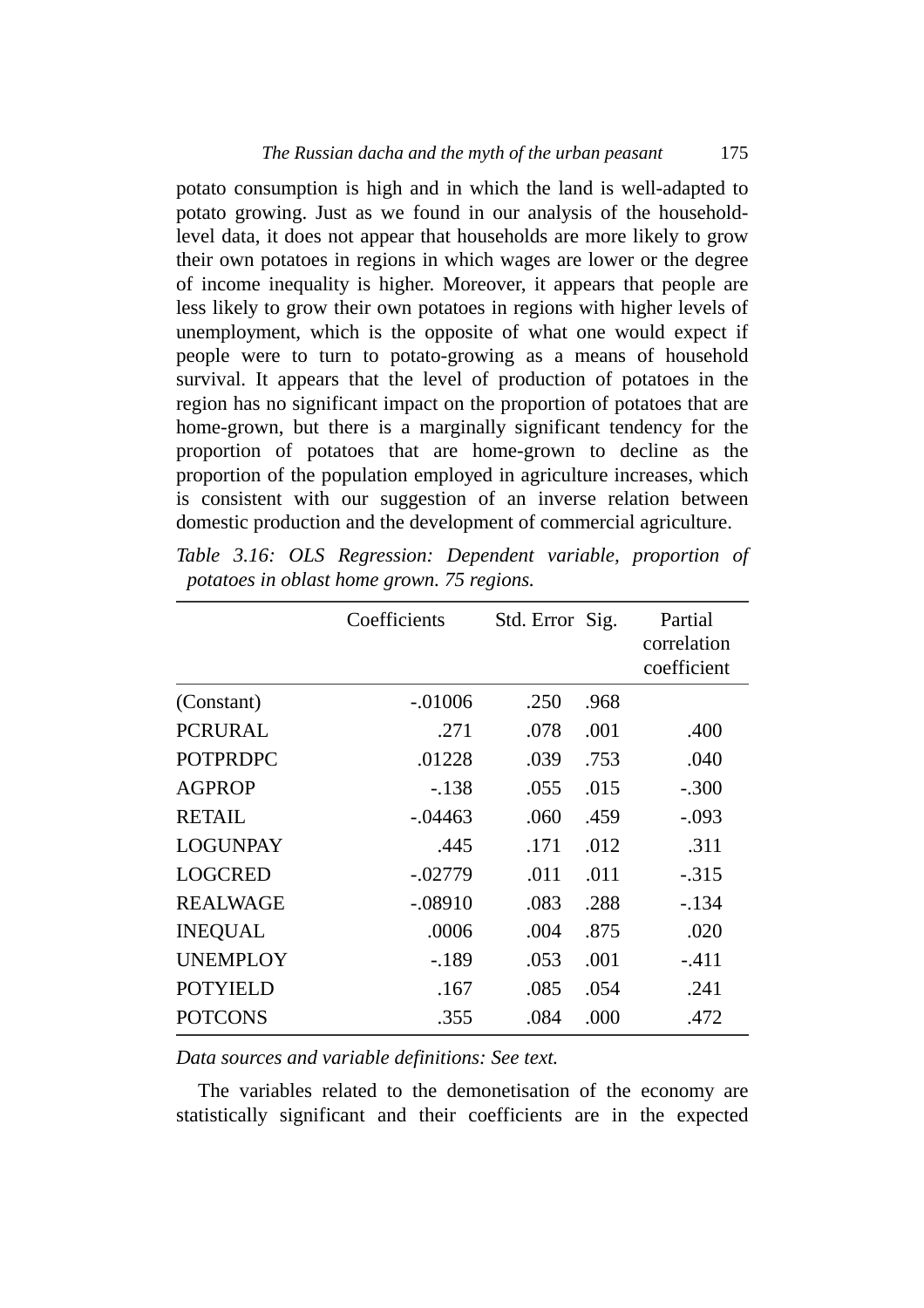direction: the higher the level of unpaid wages and the less extensive is the credit system the more are households likely to grow their own potatoes. There is also a negative, though not statistically significant, relation to the extent of the development of retail trade. Thus the data presented here is at least consistent with the argument that the most important factor underlying the domestic production of food is neither the poverty of the household nor of the region, nor is it an inadequate level of production of basic foodstuffs, it is the fear of market failure either on the side of the supplier, because of the inadequate development of commercial relations, or on the side of the buyer, because of the demonetisation of the household budget.

These results are suggestive, but should certainly not be regarded as definitive because the data are fairly crude, there are several outliers and there is a certain amount of collinearity between the independent variables in the regression. In particular, there is quite a high correlation between the relative size of the rural population and the proportion of the population working in agriculture, the reported level of unemployment and the extent of inequality and, negatively, with the level of wages and the scale of retail trade. There is also, not surprisingly, a fairly high correlation between the level and the productivity of potato production and the level of potato consumption. It is also noticeable that the non-payment of wages is quite strongly negatively correlated with the level of retail trade, which is not unexpected if we consider non-payment to be an aspect of the demonetisation of the economy, but there is no significant correlation between either of these variables and the level of credit, perhaps suggesting that our interpretation of the latter as an indicator of the level of monetisation of the regional economy is faulty.<sup>1</sup>

The collinearity means that the estimates are fairly sensitive to the inclusion or exclusion of particular cases, although LOGCRED and LOGUNPAY, the key variables from the point of view of our hypothesis, are those least affected and the size and significance of their coefficients is the most stable. Goskomstat data is not always of the highest quality, which makes it difficult to decide what to do about apparent outliers. Four regions report surprisingly low levels of

<sup>1</sup> If we run similar regressions with the proportion of vegetables that are home-grown as the dependent variable we get very similar results, with the coefficients being very similar, except that the coefficient of LOGUNPAY is smaller and statistically not significant, while that on LOGCRED is larger and more significant.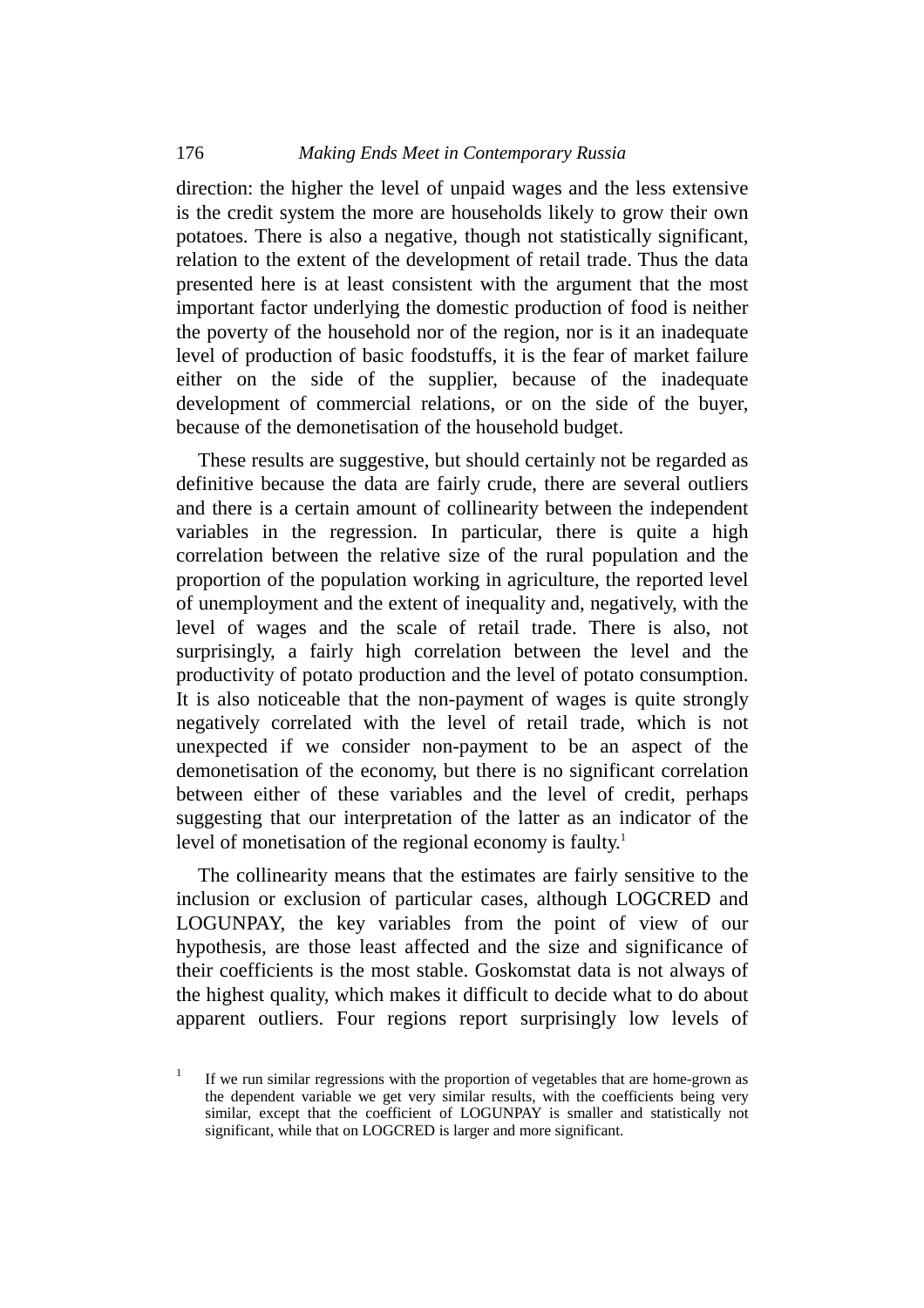domestic production of both potatoes and vegetables (Kalmykia, Murmansk, Volgograd and Rostov – the population of Kalmykia supposedly buy twice as many potatoes as they consume). The three North Caucasus Republics of Dagestan, Karachaevo-Cherkesskaya and North Osetiya-Alaniya report high levels of unemployment and low levels of domestic production of potatoes and vegetables. If these seven regions (all the cases with standardised residuals above 1.75) are excluded from the regression, LOGUNPAY and POTCONS remain statistically significant at the p<0.01 level and LOGCRED and POTYIELD at the  $p<0.05$  level, with their coefficients not greatly changed. This is also the combination of variables that we end up with if we eliminate those variables whose coefficients are not significant, again with little change to their coefficients. Thus, it does seem that this data is consistent with the hypothesis that regional variations in the domestic production of food can be explained by the characteristics of the soil and consumption patterns, on the one hand, and by the demonetisation and limited development of the market economy, on the other.

### **CONCLUSION**

We have seen that subsistence production makes little or no contribution to the relief of poverty, partly because the poor do not have the resources to engage in subsistence production.<sup>1</sup> Does this mean that access to domestic agriculture should be widened, with a further distribution of land to those in need, perhaps providing credit to producers, subsidised transport to their plots and assistance with

<sup>1</sup> Seeth, Chachnov and Surinov (1998, p. 1618) conclude from their survey of the role of domestic agriculture in three oblasts in Western Russia that domestic agricultural production makes little contribution to the subsistence of the poor, finding no significant relationship in their data between possession of a plot and poverty indicators. They also imply that the primary significance of the dacha is its role in riskavoidance, although they do not clearly distinguish between individual and collective risks. The real beneficiaries are the middle-income groups, particularly in the countryside. However, their assessment of the significance of domestic agriculture appears to be based on valuing its outputs at market prices, which leads them to conclude that rural incomes are much higher than those in the towns. This is unrealistic since subsistence producers do not sell the produce, while rural producers, who still tend to have to sell through middlemen, are unlikely to realise the market price. Moreover, the RLMS data suggests that domestic overproduction is not uncommon, so it is likely that a significant proportion of the produce goes to waste.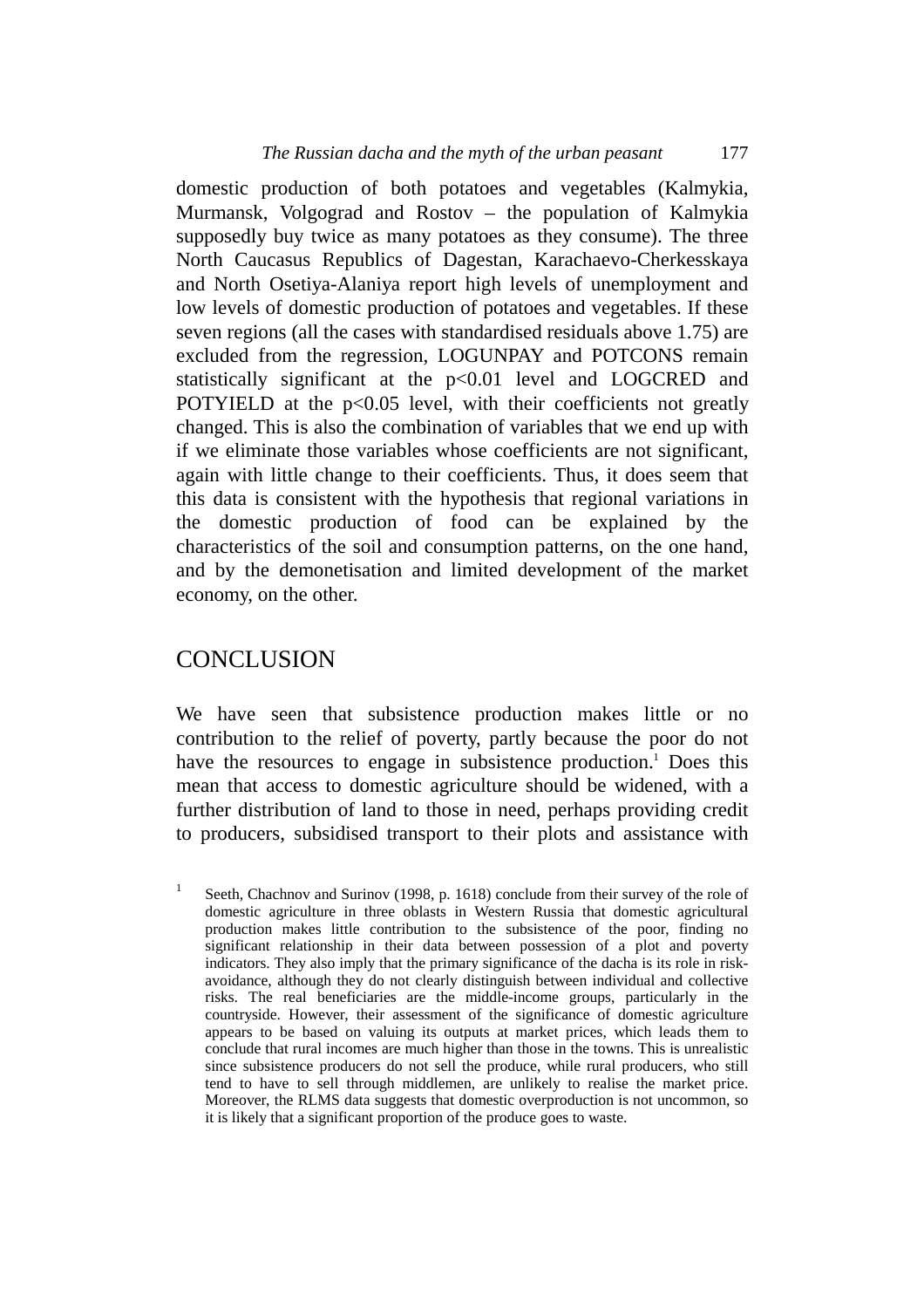marketing? The clear implication of our analysis is that it does not, not least because its costs outweigh the returns. Domestic agriculture is an extraordinarily inefficient way of meeting the urban population's basic subsistence needs.<sup>1</sup> If people are short of food, it is much more efficient to give them the money to buy food and take steps to ensure that food supplies are maintained to local markets than to induce them to try to produce food for themselves.

Our analysis also shows just how regressive are the proposals currently being considered by the Russian government, on the initiative of the World Bank and its advisors, that people should effectively be forced into domestic production by treating access to the land as a resource (or even as a potential resource) for those claiming social assistance. Even for those willing to live on potatoes and carrots and able to bear the initial costs of domestic production, domestic agriculture certainly cannot provide the money to pay for clothing, transport, electricity, water, heating, rent and service charges, education and medical treatment and all the other goods and services that can only be obtained for money.

Finally, 'subsistence' production not only contributes little to the subsistence of city dwellers, but it also makes a significant contribution to the crisis of commercial agriculture. One reason for the failure to develop the commercial production of basic food crops is that their price is so low as a result of domestic overproduction that, with the withdrawal of agricultural subsidies, in many regions it is not even worth the farms' paying for harvest labour.<sup>2</sup> This then sets up the

<sup>1</sup> Seeth, Chachnov and Surinov (1998, p. 1623) recognise the enormous costs of domestic production, in absorbing large quantities of often highly educated labour, but propose that domestic agriculture should be given more support by policy makers. However, their sample is dominated by rural producers. The issues in the countryside are rather different from those of the urban peasant, but it could be argued that it has been the attempt to sustain an outdated peasant agriculture, on the basis of enormous implicit subsidies from the state and collective farms as well as the self-exploitation of the peasant household, that lies at the root of the failure of agricultural reform. This certainly has been a lesson that Western Europe has learned at enormous cost.

<sup>2</sup> According to Goskomstat price data, the price of potatoes shot up in 1991, by more than twice as much as the consumer price index, but since then the increase in the price of potatoes has generally lagged behind inflation, so that by 1997 the relative price of potatoes had fallen by 25 percent compared to 1990. A small recovery in 1998–9 was followed by a sharp fall in 2000. Mroz and Popkin find, on the basis of the RLMS data, that the proportion of food by value that was home-produced had fallen between 1994 and 1996 primarily because of the decline in the relative prices of home-produced foodstuffs (Mroz and Popkin, 1997).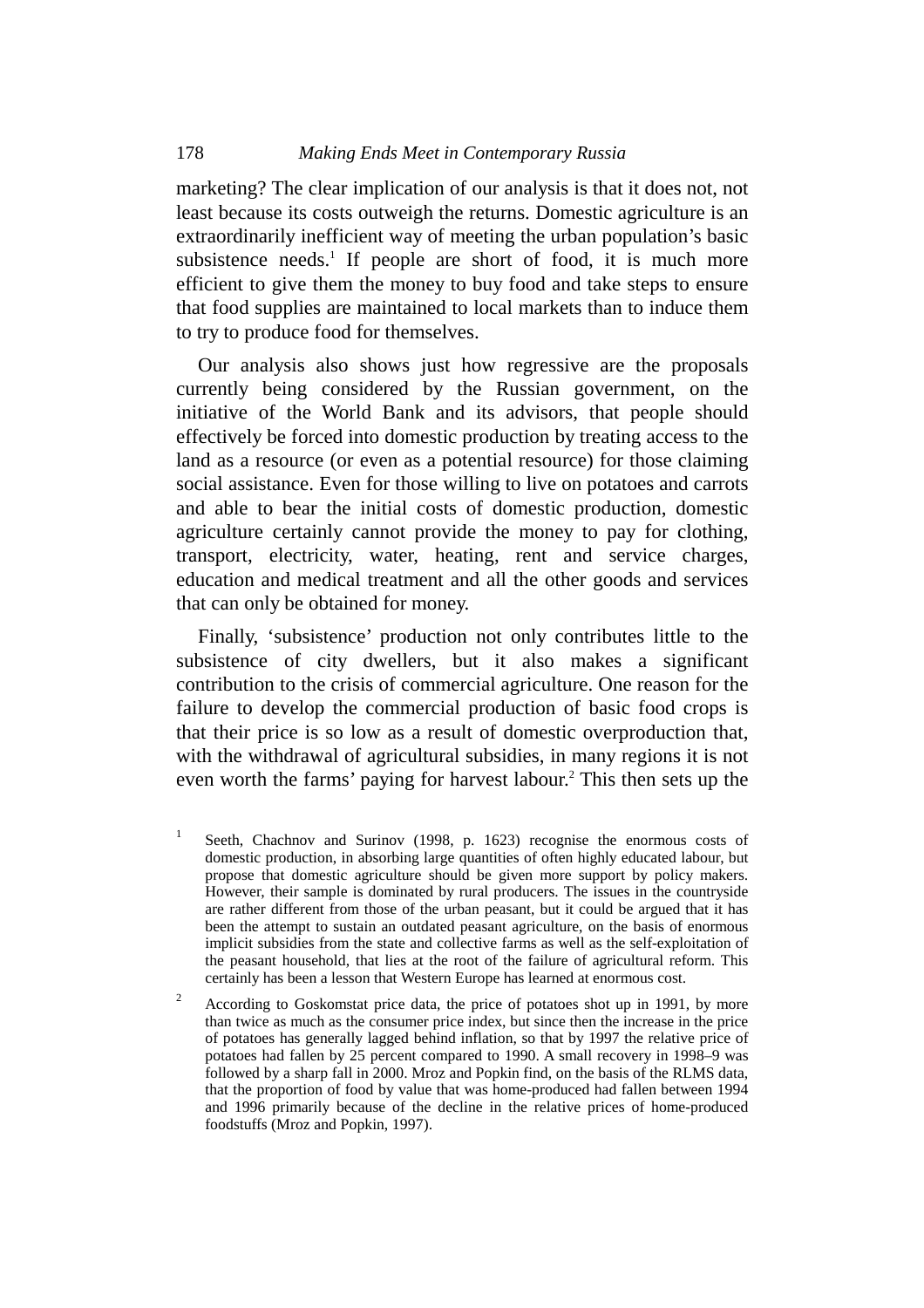vicious circle that fuels the demonetisation of agricultural production: since it is unprofitable to produce basic foodstuffs commercially in competition with the dachniki, these foods do not become regularly available in the local shops and markets, so providing a further stimulus for families to ensure their supplies by producing their own.

The conclusion is not that people should be prevented from engaging in domestic agriculture, but that the priority should be to break this vicious circle by introducing effective reforms into the system of agricultural production and distribution that can guarantee supplies of basic foodstuffs in the quantities and qualities demanded by the local population. Once people become confident that they can be sure of being able to buy what they need, they will make their own decisions about whether or not it is worth continuing to work the land, or whether they might rather convert their dacha into the pleasure dome of the western imagination. The significance of the dacha in the economic, social and cultural lives of contemporary Russian households is complex, but it provides neither the basis for the survival of the poorest households, nor a realistic alternative to participation in a monetised market economy.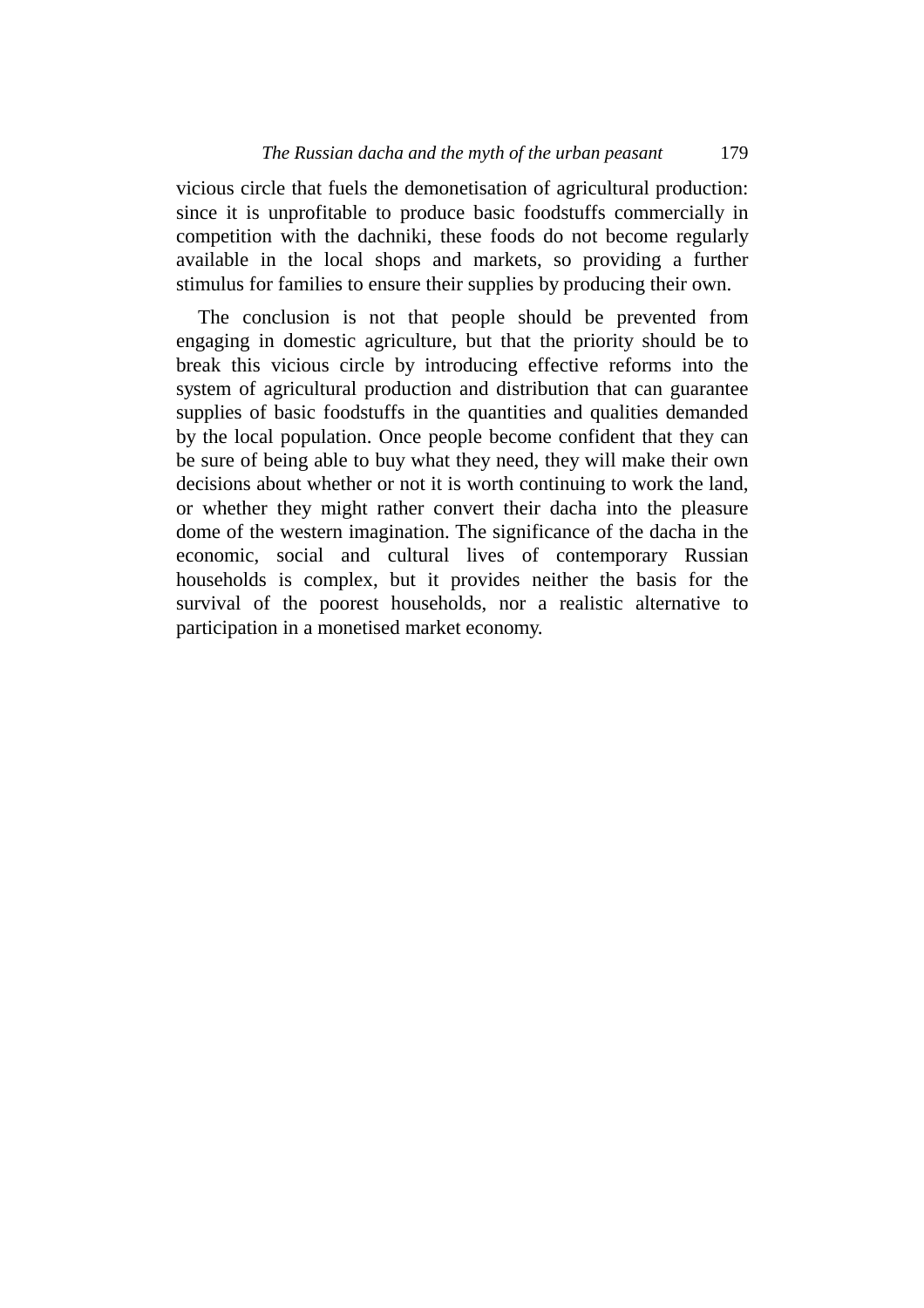# 4 Social Networks and Private Transfers

Many commentators have noted the importance of social networks for supporting everyday life in soviet and post-soviet Russia.<sup>1</sup> Chronic shortages of goods and services and highly bureaucratised procedures in the soviet period placed a premium on having friends in the right places who could provide information about and access to scarce resources, so that social networks provided 'compensatory redistribution networks of goods and services' (Srubar, 1991, cited Lonkila, 1997). These networks provided a socially stabilising but socially fragmenting safety valve as individual solidarity in the face of the regime was confined to small and usually tightly knit informal groups bound together by mutual exchange (Shlapentokh, 1989), while the exclusionary aspects of the formal regime were undermined by *blat* relations, which provided access to goods and services through informal connections (Ledeneva, 1998).

Many have related the widespread provision of mutual assistance between soviet households to the conditions of survival under a totalitarian regime. However, this is perhaps an overly idealistic picture of the strength of relations of kinship and friendship (many people spied on and denounced friends and even relatives in the soviet period). It is more plausible to argue that mutual expectations of assistance between friends and relatives could be sustained in the soviet period primarily because full employment, relatively egalitarian income distribution and the wide coverage of universal welfare benefits limited the demands imposed by such expectations. The importance of such networks was recognised in popular sayings, such as '*Ti mne – ya tebe*' ('You give to me – I give to you') or '*Ne imei sto rublei, no imei sto druzei*' ('Don't have one hundred roubles, but have

<sup>1</sup> This chapter builds on an earlier analysis of the ISITO data by Valery Yakubovich (Yakubovich, 1999). I am very grateful to Valery for his comments on an earlier draft of this chapter.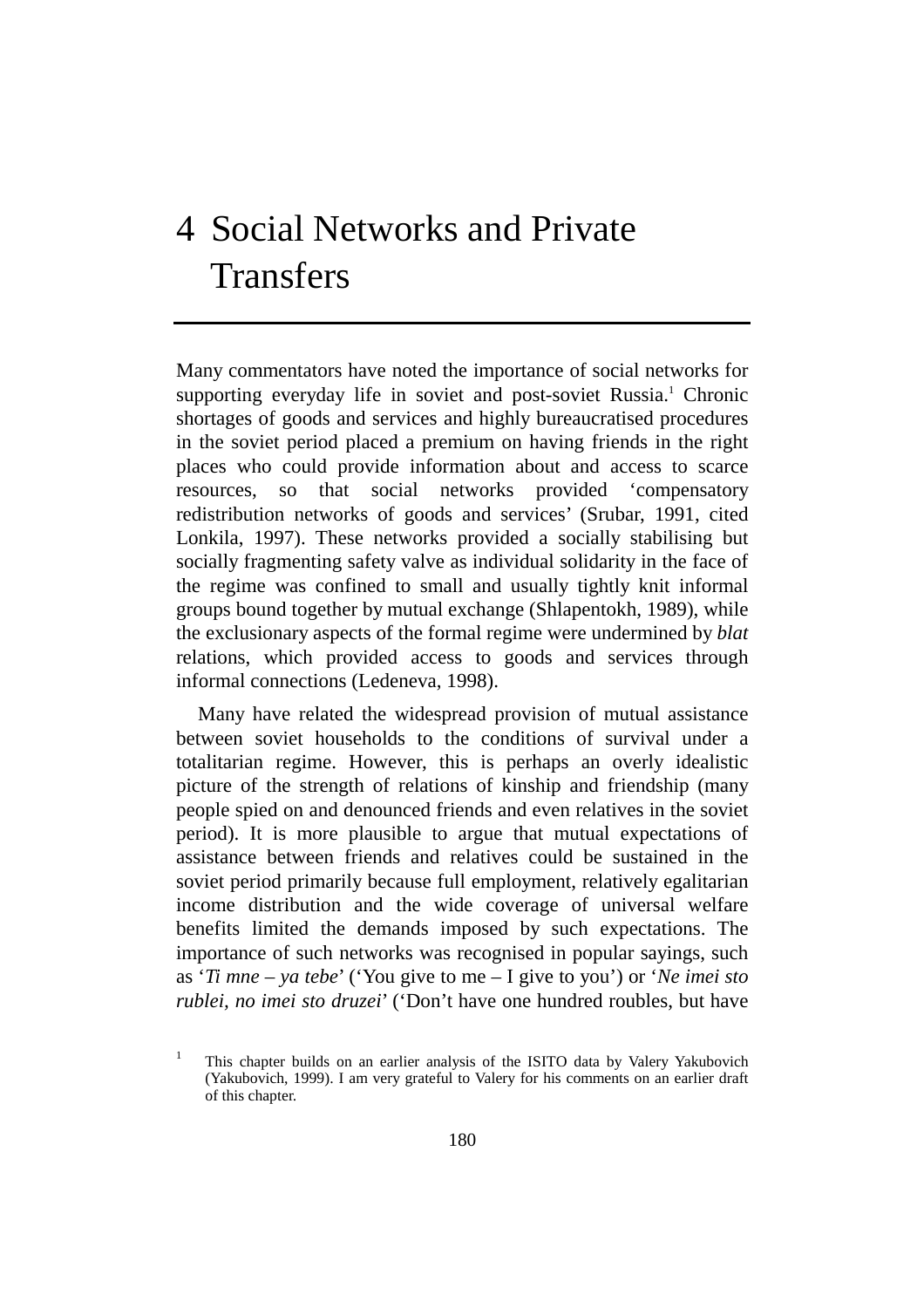one hundred friends'), and was even embedded in the late Soviet constitution, which imposed an obligation on parents and children to care for young children and elderly parents respectively (Yakubovich, 1999, p. 256). Despite the rapid growth of inequality since the collapse of the Soviet system, recent ethnographic studies, interview and survey research have found that such relations have persisted in their distinctive form through perestroika and the immediate post-soviet period (Ledeneva, 1998; Lonkila, 1997; Lonkila, 1999a; Lonkila, 1999b; Rose, 1998; Rose, 1999a; Kosonen and Salmi, 1999).

Social networks are a very important resource for Russian households. Above and elsewhere we have shown the increased importance of informal connections in getting a job, particularly in the new private sector and especially in getting supplementary employment, in post-soviet Russia (Clarke, 1999b). Thus we would expect those households with more extensive social networks to be less vulnerable to hardship – their members should be better placed to get primary and secondary employment and to secure access to social benefits. In the ISITO survey, individuals were asked a number of questions about significant others: with whom they spend most of their free time, with whom they discuss problems at work and through whom they might be able to get a job.<sup>1</sup> The average number of people nominated by each respondent in the household gives us a crude indicator of the extent of the household's social network. It turns out that the number of connections nominated by household members, particularly of non-relatives,<sup>2</sup> is a very significant variable in a regression with the household's income per head as the dependent variable. Those households in the top income decile nominated almost twice as many friends and 20 percent more relatives in total than those in the bottom decile.<sup>3</sup> Allowing for non-respondents, each household

<sup>1</sup> Individuals were also asked who had had the decisive word when they last decided to change jobs and household heads were asked who made significant contributions to working the dacha and who was primarily responsible for the care of young children and the elderly or inform. These individuals were sometimes non-members of the household.

<sup>2</sup> Although relatives may be more likely to provide support than friends, friends are likely to offer more diverse opportunities than are relatives (c.f. Granovetter, 1973).

<sup>3</sup> Causality is likely to be reciprocal, since Russian traditions of hospitality make it more difficult to sustain social connections for those households who cannot afford to invite friends to their homes. Since some of the connections are work-related, households with more members in work or of working age will be likely to have more connections, but the results still hold even if we consider only social contacts.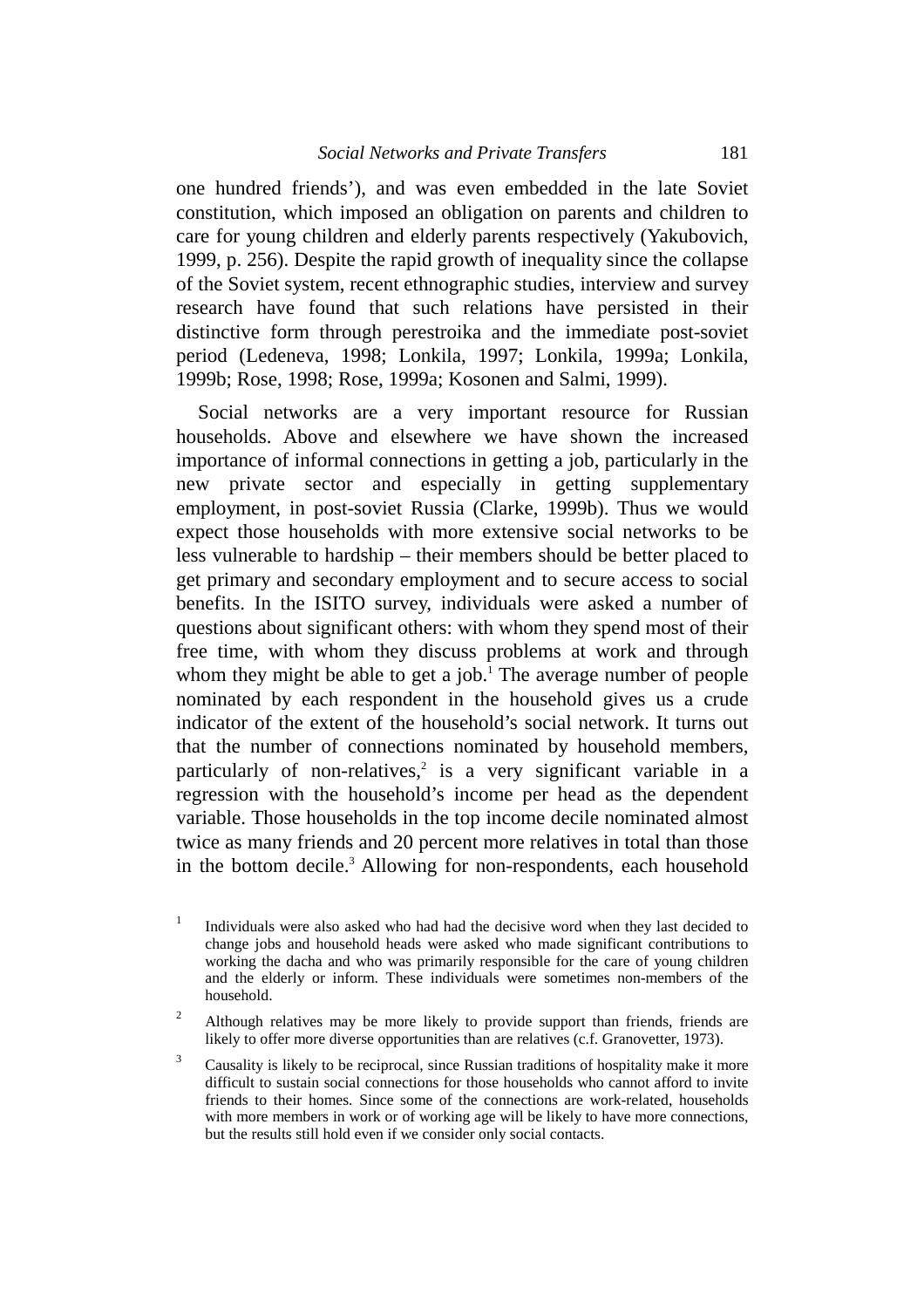member nominated more than a third more contacts in the richest than in the poorest households.

Survey data supports ethnographic studies and more impressionistic evidence that Russian households rely heavily on the help of friends, and especially relatives, to cope with economic hardship. The New Russia Barometer Survey VII, administered by VTsIOM in spring 1998, found that respondents relied overwhelmingly on family and friends if they had a problem: one-third of respondents would definitely be able to borrow a week's wages from a friend in case of need, and a further one-third would probably be able to borrow as much (Rose, 1998). In the autumn of 1998, 20 percent of household heads told RLMS that they had turned to relatives to help them adjust to new living conditions, and 8 percent had turned to friends for help. In 2000, 23 percent of respondents had had to appeal more often to friends or relatives for monetary help. Around 30 percent of recipients in 1998 had found such support very helpful and about 60 percent had found it somewhat helpful. In the ISITO survey, in the spring of 1998, just over a third of those households which had experienced financial difficulty in the previous two years reported that they had coped with the support of relatives, while a quarter of household heads considered that the help of family and friends was an important source of household income, an equal number receiving such help but not considering it very important.<sup>1</sup> A considerably larger number of households give and receive the products of domestic agriculture, but do not report this as giving and receiving help.

The most important source of help is consistently found to be relatives, particularly parents. In the month prior to the RLMS surveys between 1994 and 2000, between 9 and 16 percent of households had received help from their parents, 4–6 percent from their children, 5–8 percent from other relatives and 3–4 percent from friends (Table 4.1). Parents also tended to give substantially more than other donors.

1

A survey commissioned from VTsIOM by the World Bank in 1994 as part of its poverty assessment asked people on whom they would rely in case of need: 5 percent said government agencies, 42 percent said friends and family. The same survey showed that 37 percent were involved in the free exchange of favours and 27 percent regularly provided free help to friends and relatives (World Bank, 1995, p. 51).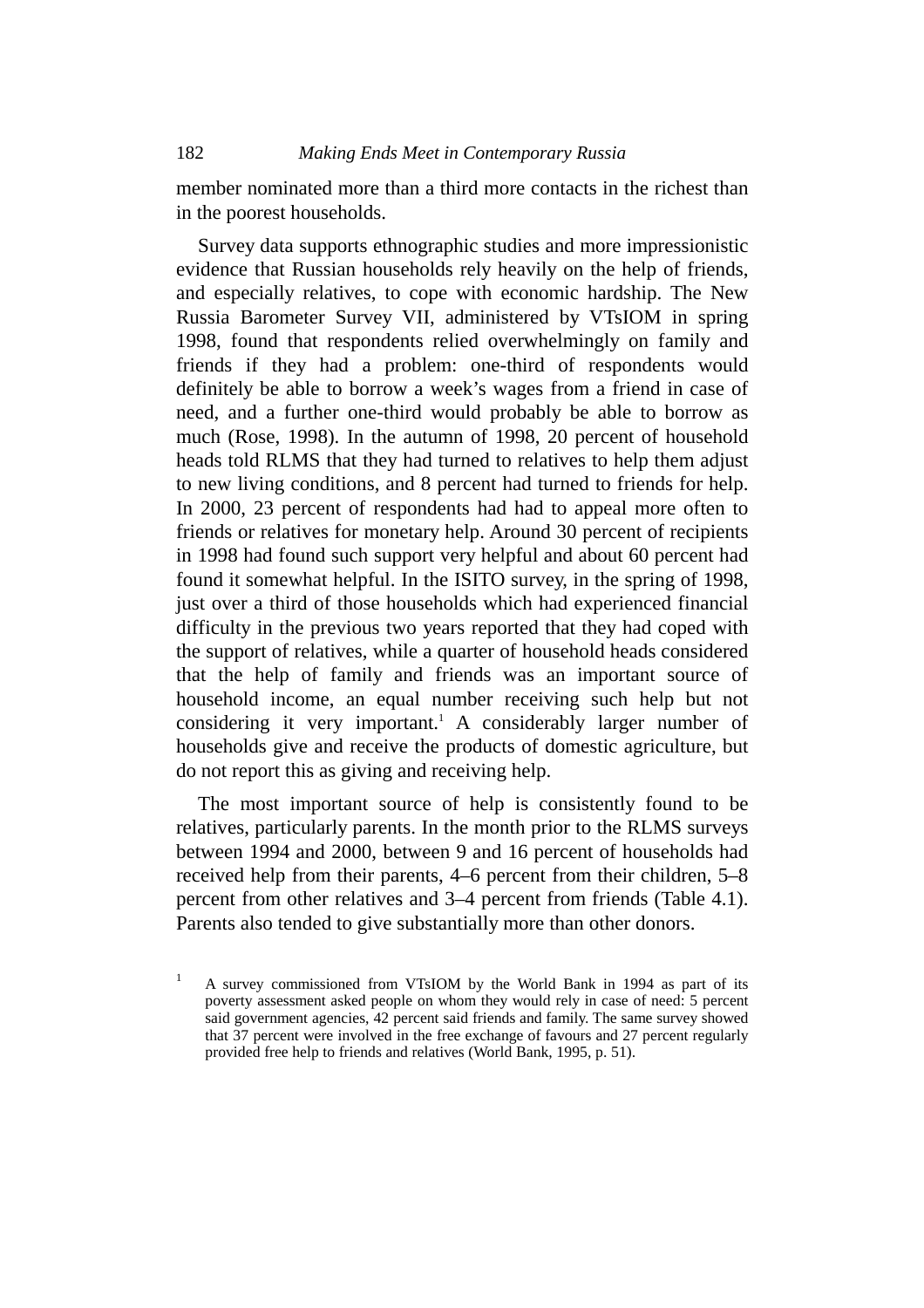*Table 4.1: Private transfers of money and goods, RLMS 1994–2000. Percentages of households giving and receiving help and loans and median value of the amounts given by donors and received by recipients from various sources. Roubles indexed to June 1992 prices.* 

|                                |         | 1994           | 1995           | 1996                    | 1998 | 2000 |
|--------------------------------|---------|----------------|----------------|-------------------------|------|------|
|                                |         |                |                | Money or goods given    |      |      |
| Total                          | Percent | 31             | 23             | 24                      | 25   | 27   |
|                                | Roubles | 753            | 603            | 715                     | 478  | 628  |
| Parents                        | Percent | $\overline{7}$ | 5              | 6                       | 6    | 6    |
|                                | Roubles | 753            | 603            | 655                     | 377  | 289  |
| Children                       | Percent | 12             | 10             | 10                      | 11   | 12   |
|                                | Roubles | 753            | 904            | 935                     | 503  | 567  |
| Others                         | Percent | 18             | 13             | 12                      | 13   | 15   |
|                                | Roubles | 388            | 308            | 468                     | 251  | 283  |
|                                |         |                |                | Money or goods received |      |      |
| Total                          | Percent | 24             | 22             | 25                      | 27   | 29   |
|                                | Roubles | 1293           | 1025           | 953                     | 754  | 803  |
| Parents                        | Percent | 9              | 11             | 13                      | 14   | 16   |
|                                | Roubles | 1505           | 1205           | 953                     | 754  | 616  |
| Children                       | Percent | 4              | 4              | 5                       | 6    | 6    |
|                                | Roubles | 753            | 573            | 482                     | 503  | 425  |
| Other relatives                | Percent | 6              | 5              | 6                       | 6    | 8    |
|                                | Roubles | 753            | 603            | 479                     | 503  | 289  |
| Friends                        | Percent | 4              | 3              | 3                       | 3    | 4    |
|                                | Roubles | 452            | 603            | 476                     | 388  | 322  |
| Of whom:                       |         |                |                |                         |      |      |
| both gave and received Percent |         | 9              | 6              | $\tau$                  | 8    | 8    |
| net amount received Roubles    |         | 646            | 295            | 238                     | 339  | 205  |
|                                |         |                | Loans          |                         |      |      |
| Lent                           | Percent | 17             | 14             | 14                      | 11   | 13   |
|                                | Roubles | 646            | 603            | 482                     | 377  | 425  |
| <b>Borrowed</b>                | Percent | 20             | 20             | 21                      | 20   | 17   |
|                                | Roubles | 1204           | 1205           | 953                     | 531  | 709  |
| Of whom also lent              | Percent | 3              | $\overline{2}$ | $\overline{2}$          | 2    | 2    |
| net borrowed                   | Roubles | 194            | 301            | 327                     | 251  | 145  |
| $\mathbf N$                    |         | 3973           | 3769           | 3750                    | 3622 | 3777 |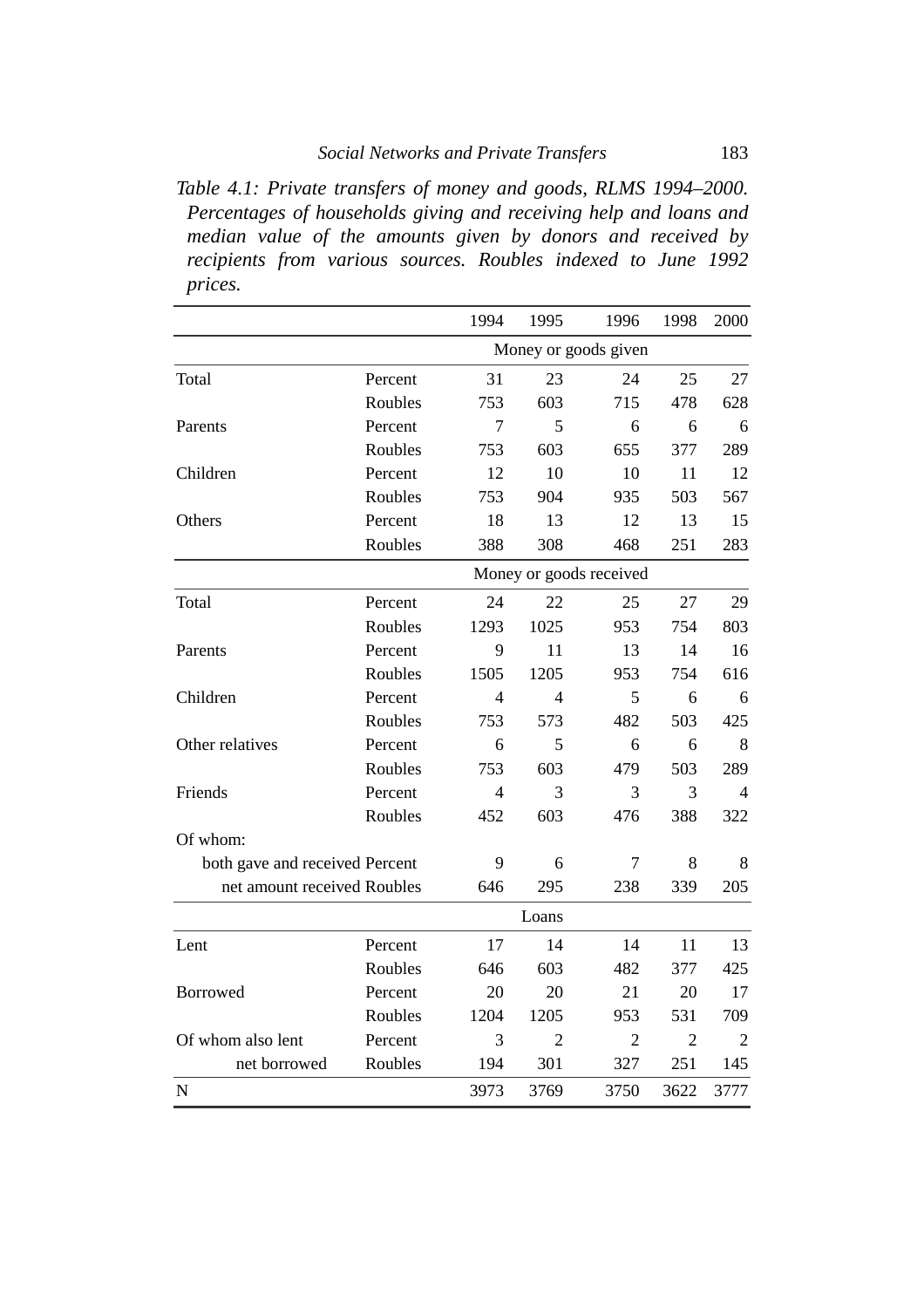The ISITO survey contains rather more detailed information on the patterns of giving and receiving help. Each household head was asked to nominate up to three people whom household members had helped and three from whom they had received help in the previous year and in each case to identify the type of help given and received (money, foodstuffs, goods, loans). The distribution of help provided to others is shown in Table 4.2 and the distribution of help received from others in Table 4.3. The predominance of transfers between parents and children stands out clearly in these tables, although the fact that each household nominated only three people will have exaggerated their overall dominance. Comparison of the two tables shows that the dominant direction of flow is from parents to their children.<sup>1</sup> It is also striking, though hardly surprising, that help is much more likely to be extended between friends in the form of a loan.

It is interesting to investigate the characteristics of friends who are recipients and donors, which are tabulated in Table 4.4, with characteristics of relatives for comparison. The predominance of women is again partly explained by the fact that the majority of households are headed by women: in male-headed households half the recipients and 60 percent of the donors are men. Unsurprisingly, among friends, pensioners and the unemployed are more likely to be recipients, and the employed are more likely to be donors, although among relatives it is striking that pensioners are more likely to be donors than recipients. Among friends, the majority of donors and recipients have been friends for more than ten years and normally meet as often as do relatives, at least weekly. About one-third of friends had met through work, one-third as neighbours and only a small minority had met casually. It is clear that the majority of those friends engaged in help relationships are close friends of long standing. We might expect people to be more inclined to give help in the form of a loan to those they know less well, but it is interesting that those friends involved in loan relationships are not significantly different in any respect from those involved in gift relationships.

<sup>1</sup> The dominance of wives' parents over husbands' parents is explained by the fact that the vast majority of household heads were women: in male-headed households the man's parents outweigh those of his wife. The household head was defined as the person primarily responsible for managing the domestic economy. There may be some bias in favour of women since interviewers were asked in the first instance to ask a woman to identify this person.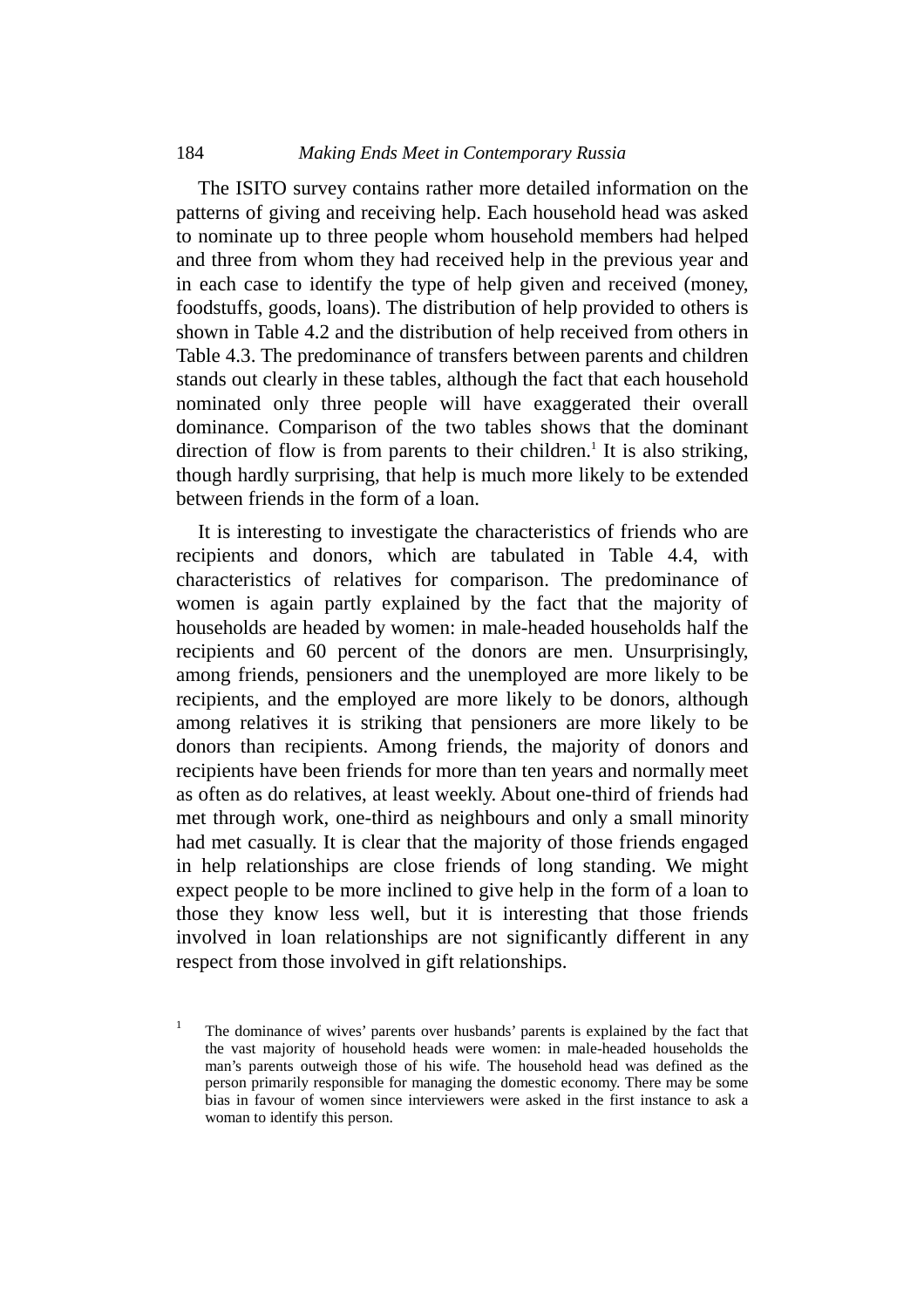| Help provided by | Money | Food | Goods Loans |      | All help |
|------------------|-------|------|-------------|------|----------|
| Spouse           | 0.5   | 0.4  | 0.5         | 0.0  | 0.3      |
| Parent           | 52.6  | 47.9 | 42.5        | 33.2 | 40.9     |
| Of which:        |       |      |             |      |          |
| Wife's parent    | 35.2  | 31.2 | 28.5        | 21.3 | 26.5     |
| Husband's parent | 17.4  | 16.8 | 14.0        | 11.9 | 14.4     |
| Child            | 17.0  | 16.7 | 19.7        | 3.9  | 15.1     |
| Sibling          | 10.4  | 11.1 | 11.5        | 11.7 | 11.3     |
| Grandparent      | 2.4   | 1.5  | 0.5         | 1.7  | 1.7      |
| Grandchild       | 0.7   | 0.6  | 0.6         | 0.0  | 0.5      |
| Other relatives  | 8.6   | 11.3 | 10.6        | 11.6 | 12.0     |
| Not relatives    | 7.8   | 10.4 | 14.2        | 38.0 | 18.1     |
| Total            | 100   | 100  | 100         | 100  | 100      |
| N                | 1330  | 1579 | 871         | 666  | 2464     |

*Table 4.2 Percentage distribution of help provided to households. ISITO survey. 4023 households* 

*Table 4.3 Percentage distribution of help provided by households. ISITO survey. 4023 households* 

| Help provided to: | Money | Food | Goods | Loan | All help |
|-------------------|-------|------|-------|------|----------|
| Spouse            | 0.5   | 0.4  | 0.4   | 0.2  | 0.3      |
| Parent            | 25.8  | 22.1 | 17.5  | 7.9  | 19.9     |
| Of which:         |       |      |       |      |          |
| Wife's parent     | 16.4  | 14.4 | 11.5  | 5.1  | 12.8     |
| Husband's parent  | 9.5   | 7.7  | 6.0   | 2.8  | 7.1      |
| Child             | 30.8  | 27.1 | 18.2  | 12.4 | 21.8     |
| Sibling           | 10.4  | 12.2 | 11.4  | 14.2 | 11.6     |
| Grandparent       | 1.2   | 1.2  | 0.7   | 0.2  | 0.9      |
| Grandchild        | 5.5   | 3.4  | 4.5   | 0.3  | 4.0      |
| Other relatives   | 12.4  | 13.4 | 15.0  | 12.6 | 14.3     |
| Not relatives     | 13.4  | 20.3 | 32.4  | 52.3 | 27.3     |
| Total             | 100   | 100  | 100   | 100  | 100      |
| N                 | 1425  | 1718 | 1069  | 572  | 2770     |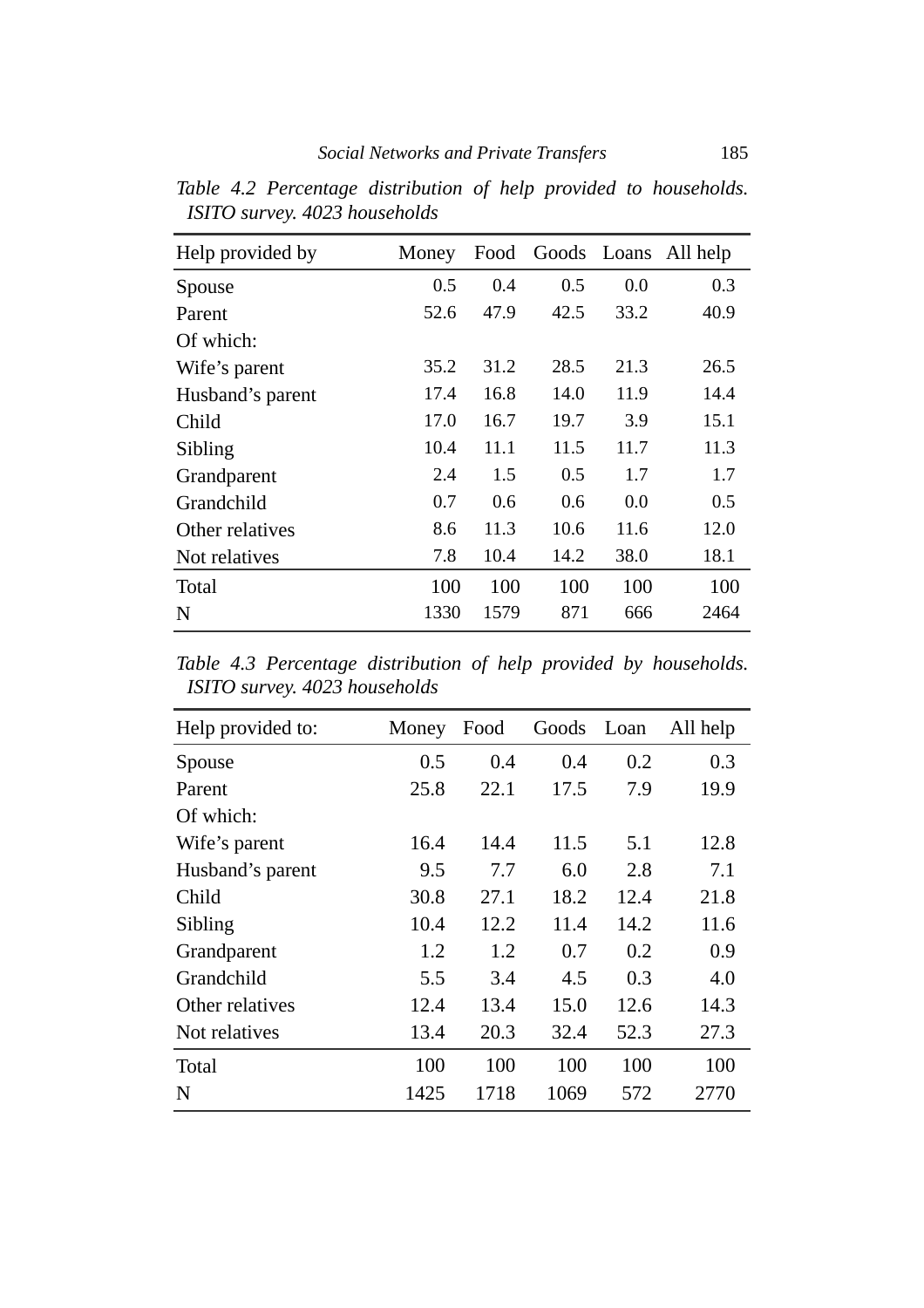|                          | Relatives   |            |                | Friends |             |            |                |         |
|--------------------------|-------------|------------|----------------|---------|-------------|------------|----------------|---------|
|                          |             | Recipients |                | Donors  |             | Recipients |                | Donors  |
|                          | $\mathbf N$ | Percent    | $\mathbf N$    | Percent | $\mathbf N$ | Percent    | ${\bf N}$      | Percent |
| Men                      | 663         | 32.9       | 628            | 31.1    | 188         | 24.9       | 138            | 30.9    |
| Women                    | 1352        | 67.1       | 1390           | 68.9    | 567         | 75.1       | 308            | 69.1    |
| Total                    | 2015        | 100        | 2018           | 100     | 755         | 100        | 446            | 100     |
| <b>Employment Status</b> |             |            |                |         |             |            |                |         |
| Working                  | 945         | 46.9       | 1203           | 59.6    | 437         | 57.9       | 350            | 78.5    |
| Unemployed               | 294         | 14.6       | 120            | 5.9     | 126         | 16.7       | 29             | 6.5     |
| Pensioner                | 615         | 30.5       | 693            | 34.3    | 149         | 19.7       | 62             | 13.9    |
| Student                  | 138         | 6.8        | $\overline{2}$ | 0.1     | 38          | 5.0        | 5              | 1.1     |
| Other                    | 23          | 1.1        | $\overline{0}$ | 0.0     | 5           | 0.7        | $\overline{0}$ | 0.0     |
| Total                    | 2015        | 100        | 2018           | 100     | 755         | 100        | 446            | 100     |
| Frequency of meeting     |             |            |                |         |             |            |                |         |
| Daily                    | 731         | 37.3       | 679            | 34.1    | 256         | 34.3       | 166            | 37.5    |
| Weekly                   | 459         | 23.4       | 487            | 24.5    | 227         | 30.4       | 134            | 30.2    |
| Monthly                  | 373         | 19.0       | 411            | 20.7    | 98          | 13.1       | 57             | 12.9    |
| From time to time        | 397         | 20.3       | 413            | 20.8    | 165         | 22.1       | 86             | 19.4    |
| Total                    | 2706        | 100        | 2433           | 100     | 746         | 100        | 443            | 100     |
| Method of Acquaintance   |             |            |                |         |             |            |                |         |
| Education                |             |            |                |         | 89          | 12.0       | 47             | 10.7    |
| Work                     |             |            |                |         | 215         | 29.0       | 147            | 33.3    |
| Through relatives        |             |            |                |         | 81          | 10.9       | 43             | 9.8     |
| Through friends          |             |            |                |         | 61          | 8.2        | 56             | 12.7    |
| A neighbour              |             |            |                |         | 238         | 32.1       | 118            | 26.8    |
| Casual                   |             |            |                |         | 58          | 7.8        | 30             | 6.8     |
| Total                    |             |            |                |         | 742         | 100        | 441            | 100     |
| Length of Acquaintance   |             |            |                |         |             |            |                |         |
| Less than five years     |             |            |                |         | 187         | 24.8       | 83             | 18.7    |
| Five to nine years       |             |            |                |         | 175         | 23.2       | 109            | 24.5    |
| 10 to nineteen years     |             |            |                |         | 226         | 30.0       | 132            | 29.7    |
| 20 years or more         |             |            |                |         | 166         | 22.0       | 121            | 27.2    |
| Total                    |             |            |                |         | 754         | 100        | 445            | 100     |

*Table 4.4: Characteristics of relatives and friends who are recipients and donors of help. ISITO household survey.* 

To analyse the importance of kinship and social networks in determining the opportunities and constraints facing households which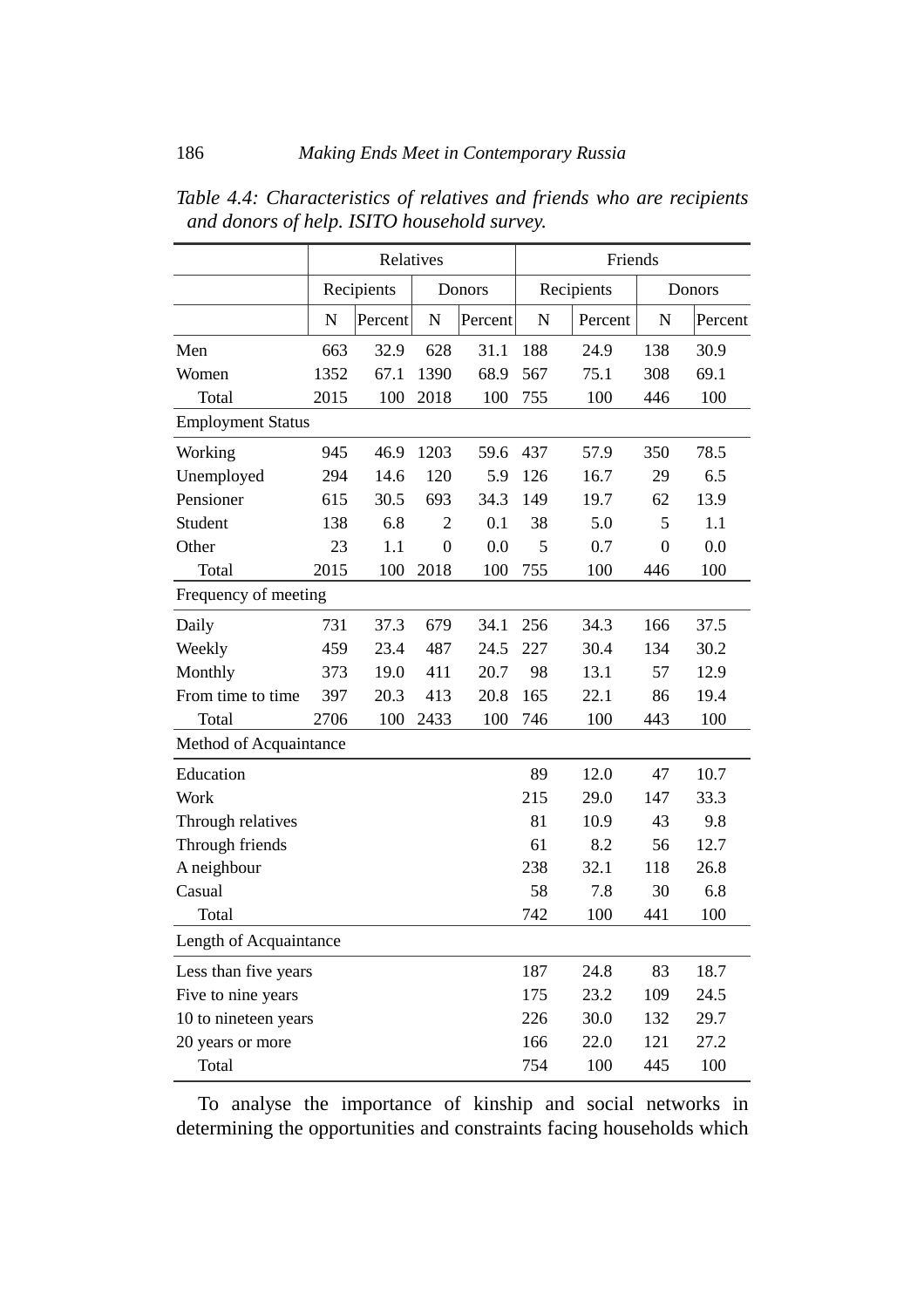need material help we would need information about their social networks beyond those connections already activated. Unfortunately we have very little such information although, as already noted, in the ISITO survey individuals were asked a number of questions about significant others. Table 4.5 shows that almost one in five of these significant others had in fact been tapped for or had been given material help in the course of the previous year.

*Table 4.5: Number of significant others identified by individual household members who were also in help relationships with the household and total number of significant others identified by members of 1849 households. ISITO household survey.* 

|                 | Give help to | Get help from | Total number of<br>individuals<br>nominated |
|-----------------|--------------|---------------|---------------------------------------------|
| Job choice      | 17           | 18            | 95                                          |
| Spend time      | 175          | 177           | 1777                                        |
| Problem at work | 57           | 69            | 863                                         |
| Get new job     | 33           | 56            | 690                                         |
| N               | 282          | 320           | 3426                                        |

### ARE GIFT NETWORKS SYMMETRICAL?

The reciprocal exchange of goods and services is a normal feature of any society, embedded in its social norms and cultural traditions and making an important contribution to social cohesion and to the emotional and material support of the members of society. Such exchange is not typically motivated by calculations of rational selfinterest but by principles of reciprocity expressed through emotional attachments and normative and cultural commitments. Nevertheless, the persistence of networks of reciprocity, and of the norms and emotions that sustain them, presupposes a degree of symmetry in the exchange relationships.<sup>1</sup> Calculations of self-interest may begin to

<sup>1</sup> Asymmetrical exchange relationships may be stable if they are an expression of correlatively asymmetrical power relationships, acceptance of an unreciprocated gift signifying the recognition of an unequal power relationship (Blau, 1964; Emerson, 1976). Nevertheless, we would still expect there to be a limit to the extent to which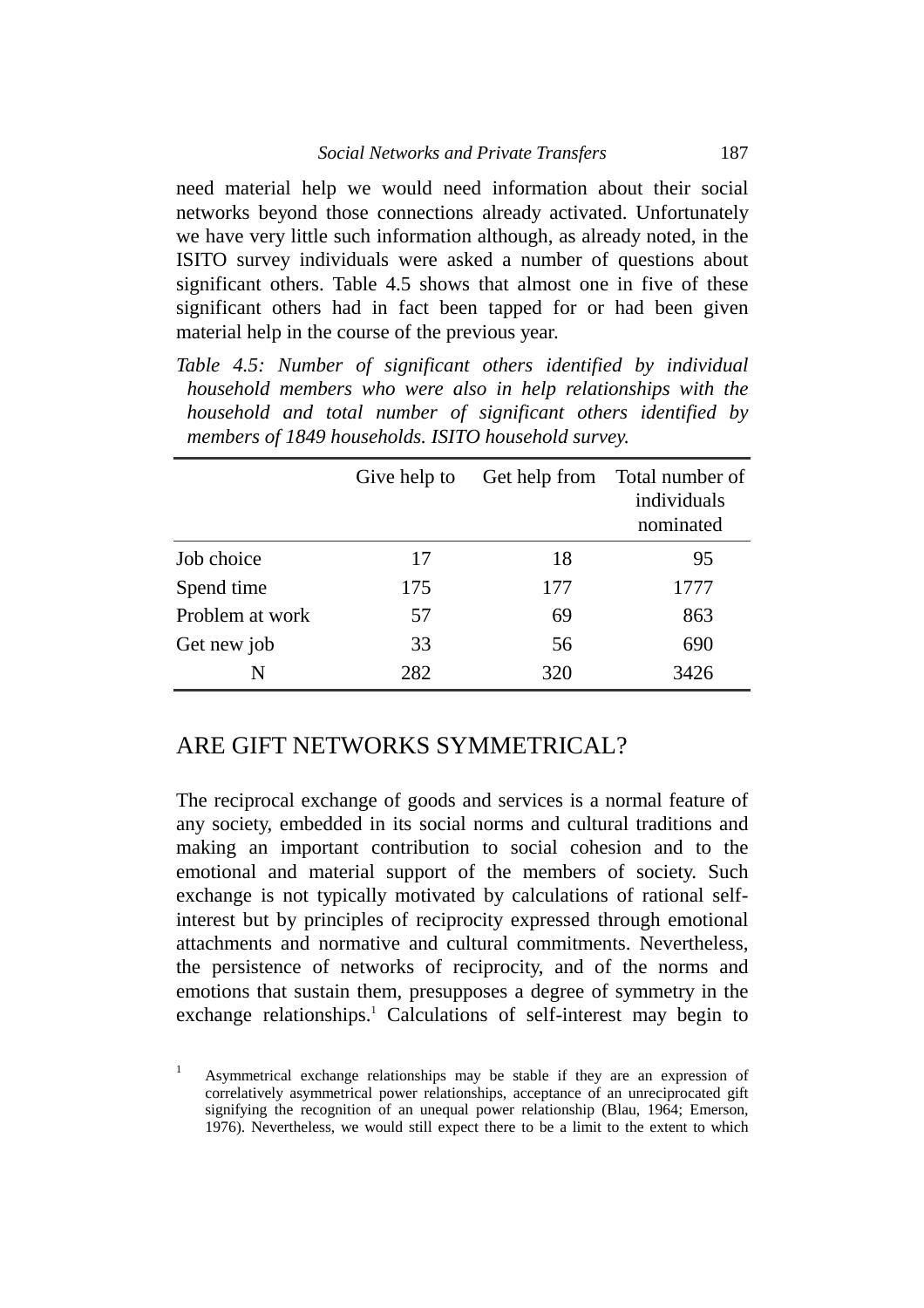intrude if giving help imposes a sustained drain on household resources. Thus, we would expect gift relationships to be more stable and persistent if they were symmetrical: individuals would be more inclined to give to others if they expected that they would eventually be recompensed. Such reciprocity may be immediate, as with an exchange of gifts at New Year, in giving material support to someone who helps in the home, or in giving some agricultural produce to someone who helps work the land. It may be intergenerational, as young people help the older generation in the expectation that they will receive help in return, or as children help their aged parents in the expectation that their children will help them in their turn or, conversely, parents help their children because they were helped by their parents when they were young.<sup>1</sup> It may be probabilistic, as when a friend provides help in the event of sickness or unemployment, in the implicit expectation that the help would be reciprocated if the roles were reversed. Such expectations of reciprocity are not normally embodied in any contractual relationship, or even an informal agreement, but they are embedded in the norms that regulate social interaction and they are supported by the emotional ties that sustain close personal relationships. Such relationships can come under pressure if expectations of reciprocity are not realised, as may be the case if social inequality becomes systematic in a formerly more egalitarian society. We have a limited amount of data that enables us to explore some aspects of the reciprocal character of gift relationships in contemporary Russia.

About one-third of those who gave or received help in the RLMS surveys also received or gave help (Table 4.1), so were involved in reciprocal exchange relations, although obviously not necessarily with the same individuals: exchange typically takes place within open networks of kin and friends rather than in closed dyadic exchanges. Over half of the 1200 households which responded to the question in all five rounds of RLMS (1994, 1995, 1996, 1998 and 2000) had received help and almost two-thirds had given help in at least one of the five years. Only 15 percent of households had not been involved in private transfers in any of the five years, but only three percent of

1

 There may also be an element of power involved in asymmetrical exchange between generations, as parents assert their power over their children, a relationship which is reversed as parents eventually accept their dependence on their children in old age.

people would incur material hardship in order to sustain such a power relationship.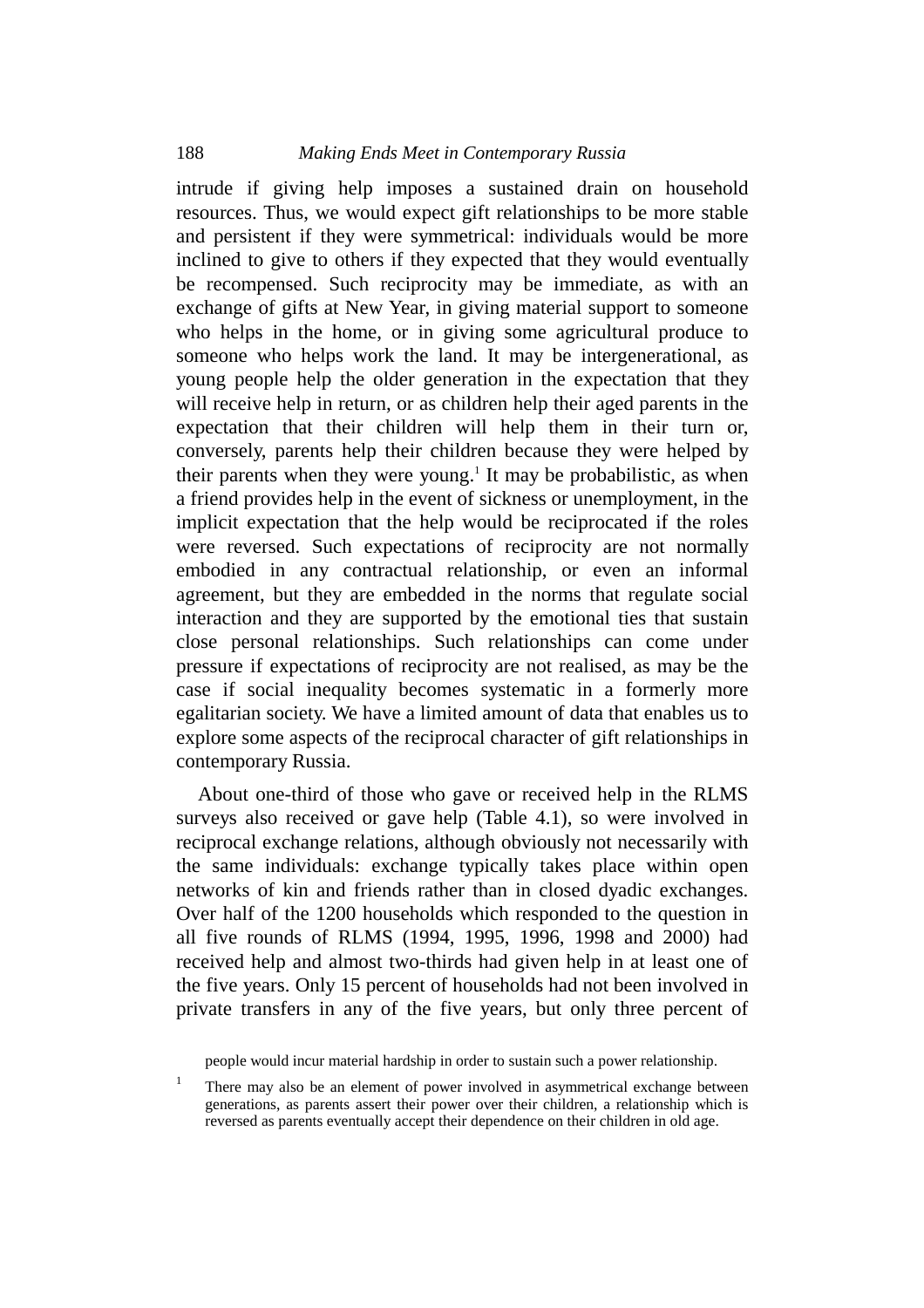households had been recipients and two percent donors in all five years, although the data in each case related only to the month prior to the interview. Two-thirds of those who reported receiving help in at least one round also reported having been donors in at least one of the five surveys, and 58 percent of donors had also reported being recipients on at least one occasion. Thus it would appear that helpgiving relationships are episodic and do not tend to involve chronic asymmetries, but nor are they strongly reciprocal: those who had given help in the previous round were no more likely than others to be recipients in the subsequent round, but those who had received help in the previous round were much more likely also to receive help in the current year. Similarly, those who had given, but not those who had received, help in the previous round were much more likely to have given help in the subsequent round, so there is some tendency for households to divide into sustained donors and sustained recipients, at least in the relatively short term.<sup>1</sup>

The ISITO survey identifies the donors and recipients of help, as well as a number of significant others who interact with household members. In the ISITO survey, 25 percent of households reported giving but not receiving money, food, goods or loans, 20 percent reported receiving but not giving and 22 percent reported that they both gave and received.<sup>2</sup> In over a third of the latter households there was a direct exchange of help, with one of the three people nominated as donors of help also being identified as one of the three people to whom the household had extended help (in a handful of households all three donors and recipients were the same individuals). Thus there appears to be quite a high degree of reciprocity in these relationships.

<sup>1</sup> Those who had been donors in the previous round were about twice as likely as others to be donors in the current round, those who had been recipients in the previous round were between two and a half and three times as likely to be recipients in the current round. Even those who had given or received help in 1994 were more than 70 percent more likely to have given or received help in 2000. The only significant reciprocal relationship between giving and receiving in successive rounds is between 1995 and 1996, where those who received in 1995 were marginally more likely to give in 1996 (p<0.05) and those who gave in 1995 were marginally more likely to receive in 1996 (p<0.01), but those who received in 1996 were a little less likely to have given in 2000  $(p<0.05)$ .

<sup>2</sup> Directly reciprocal connections were more common in Kemerovo and Syktyvkar (27 percent and 26 percent – 37 percent of all households engaged in private transfers in each case), the cities with much more widespread dacha use and a higher level of demonetisation of the economy, than in Samara and Moscow (19 percent and 15 percent – 30 percent and 25 percent of all households engaged in transfers).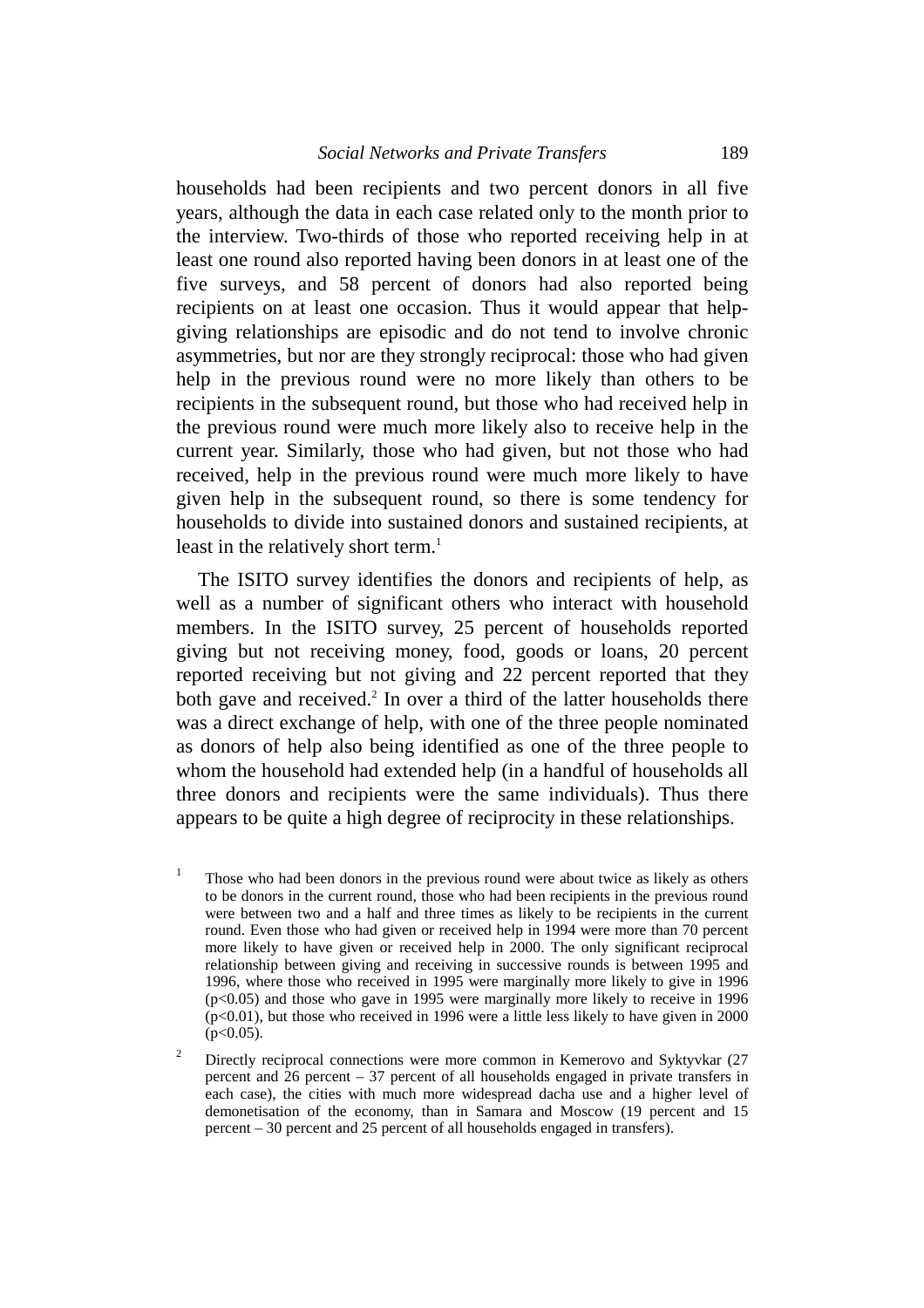The ISITO survey also allows us to investigate the extent to which material assistance is given in exchange for help in the home and on the dacha. Of the 84 non-household members identified as looking after children, 20 were given help (three of whom were non-relatives), which might be considered to reciprocate for services rendered, but 26 (23 of whom were a parent or grandparent) gave material help to the household, in addition to helping with childcare. Of the 48 nonhousehold members who helped look after the elderly, 11 (five a son or daughter) received material help but 26 (14 of whom were a son or daughter) gave it. Helping to care for the young or the infirm is, therefore, slightly more often part of a wider package of support for the household than it is a part of an exchange relationship.

Domestic agriculture does not only involve household members, but is at the centre of a web of reciprocal relationships.<sup>1</sup> However, giving food from the dacha to friends and relatives is not usually considered to be providing material help and tends not to be reported as such. In the ISITO survey, the head of household was asked who was mainly responsible for a number of tasks connected with domestic agriculture (who decides what and how much to produce; who does the most work; who prepares the produce; who sells it). In around 20 percent of households which worked a dacha, non-members of the household played a major role in the dacha and the traditional expectation would be that they would share in the produce. We cannot investigate whether these people were among the reported beneficiaries of help because they were not identified by name, but households in which a non-member played a significant role in exploiting the dacha were not any more likely to report having given food to anybody, supporting the suggestion that this is not considered to be a form of material assistance. This suggestion is also supported by the fact that, apart from a handful of 'don't knows', everybody with a dacha gave away part of their produce to friends or relatives, but when asked about giving help to others, fewer than one-third of them reported having given help in the form of food to others in the past year. Similarly, only two-thirds of those who reported that some of their food consumption was met by gifts from others reported receiving food when asked

<sup>1</sup> The New Russia Barometer VII, administered by VTsIOM, found that in the spring of 1998 a majority of respondents helped friends and relatives grow food at some time or another, 12 percent doing so often and 19 percent regularly, while 58 percent received food at some time or another from friends and relatives, though only 7 percent were regularly given such food (Rose, 1998).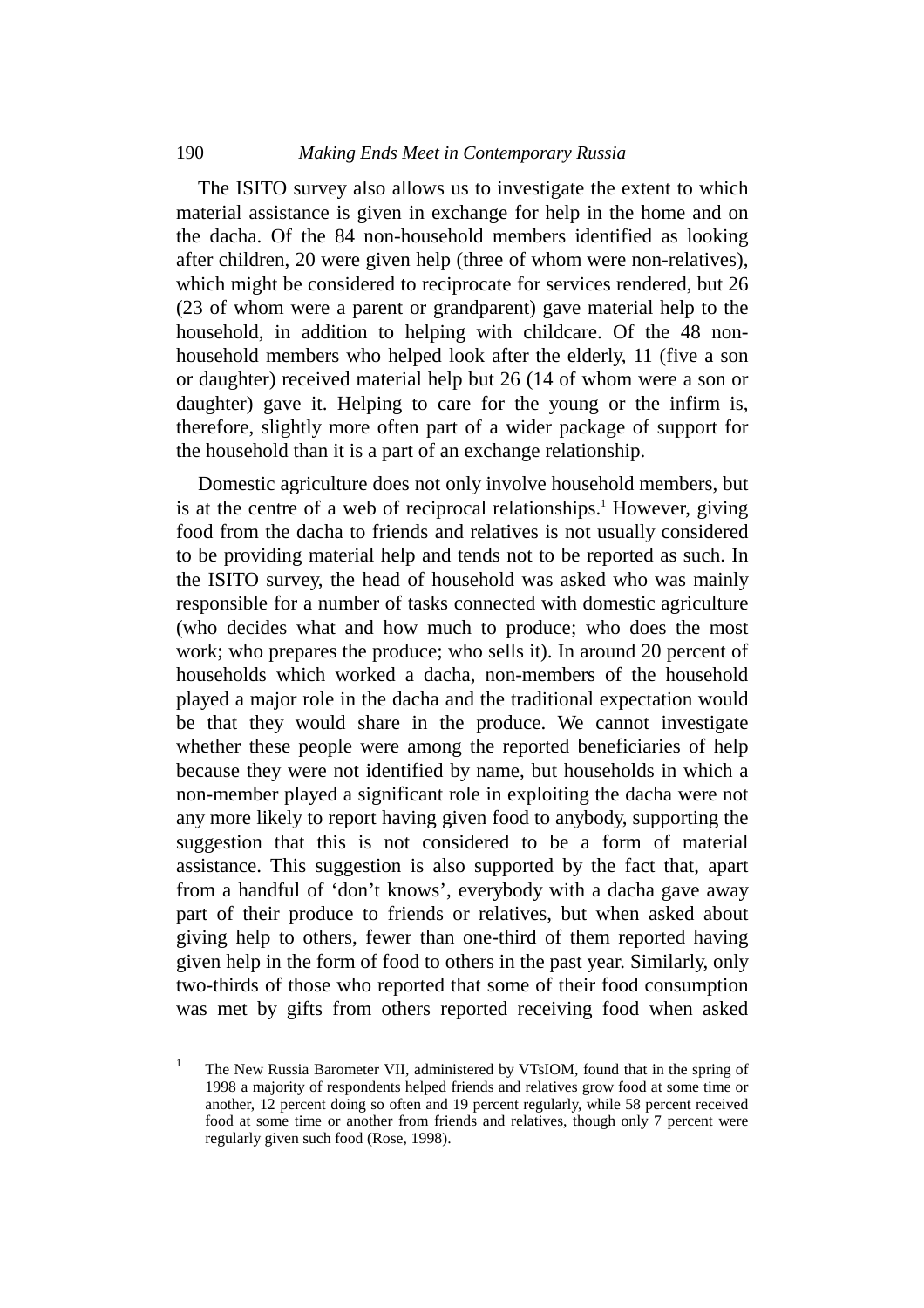about help received. In the RLMS data for 1998 and 2000, two-thirds of all respondent households grew some of their own food, and 44 percent in 1998 and 35 percent in 2000, 27 percent and 22 percent of all households in each year, reported having given some of the produce to friends and relatives, but only 40 percent of these donor households in 1998 and 47 percent in 2000 reported having given any help to anybody in the 30 days prior to the interview.

## HOW MUCH DO HOUSEHOLDS RELY ON THE HELP OF OTHERS?

According to the RLMS data, private transfers in money and in kind made up an average of 8–10 percent of the total money income of all households (including net assistance) in the month prior to the survey between 1994 and 2000, with the peak being in 1996, when the nonpayment of wages was at its height.<sup>1</sup> Many households were very dependent on such transfers to survive: assistance (including both gifts and loans) as a proportion of the total income of households which were net recipients of such transfers increased from a median of 28 percent in 1994 to 36 percent in 1996, falling back to 22 percent in 2000 as the economic situation improved. In 1996, almost one in ten households reported no income at all the previous month, in money or in kind, and almost three-quarters of these households reported having received gifts or, more often, loans in cash or in kind from others, some receiving enough to raise them into the higher income quintiles. In spring 1998, four percent of respondents to the New Russia Barometer VII survey replied that what they got as favours or with the help of friends and relatives was their most important source of income and 14 percent identified these as their second most important income source (Rose, 1998). In general, and not surprisingly, gifts and

<sup>1</sup> According to the Goskomstat data, private transfers amounted to 4 percent of total money income and about 9 percent of the money income of the lowest decile, those in extreme poverty, in the fourth quarter of 1996 (Ministry of Labour and Social Development and Goskomstat Rossii, 1997). Since 1997 Goskomstat has only reported the value of receipts of foodstuffs from friends and relatives. This amounted to an average of 2.2 percent of consumption spending, and 4.0 percent of that of the lowest expenditure decile, in 1999 (Goskomstat, 2000b). A survey of 1250 Jewish emigrant families of the mid-1970s found that assistance from relatives had amounted to 1.9 percent of household income and 1.2 percent of household expenditure (Ofer and Vinokur, 1992, pp. 345, 354).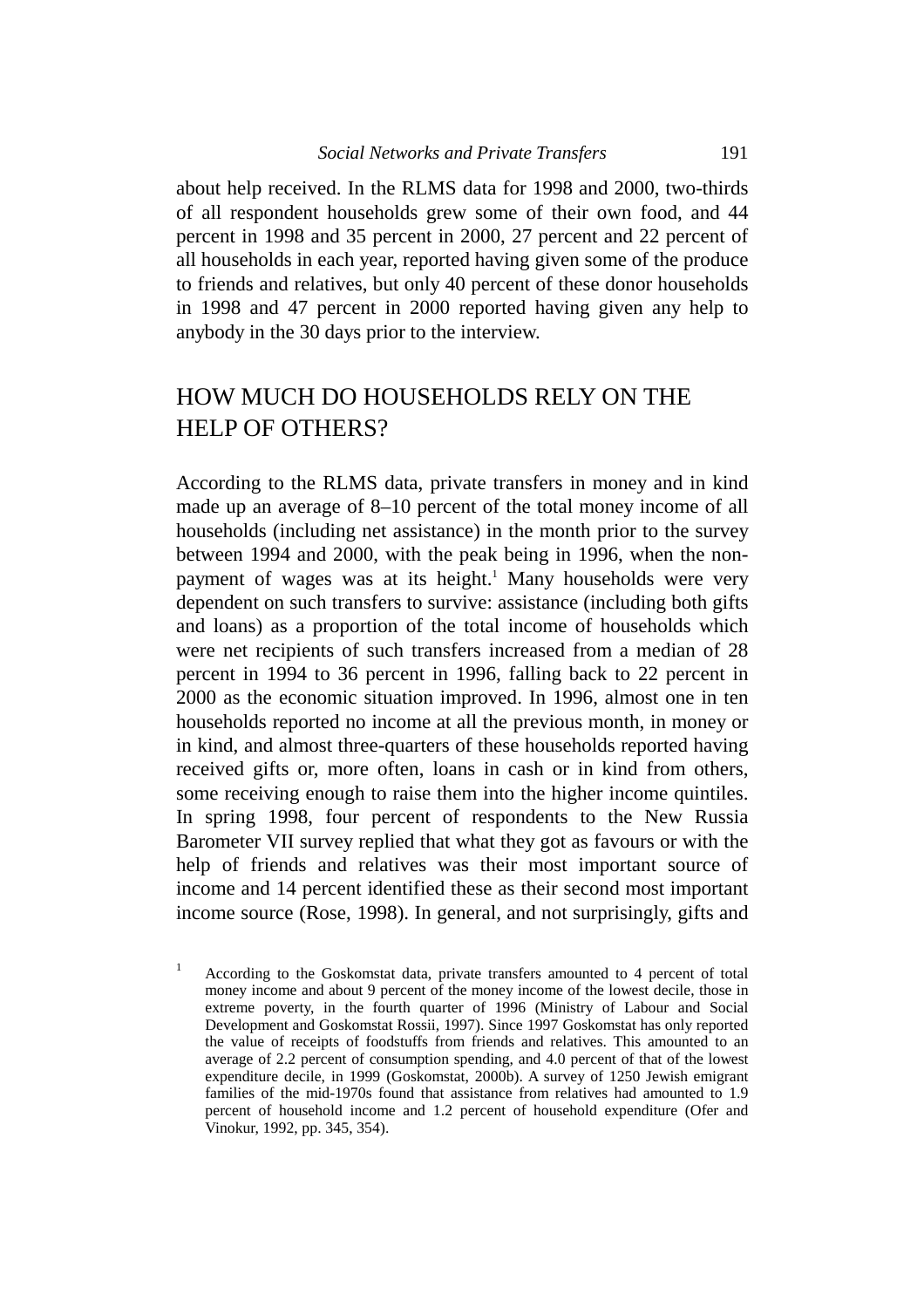loans make a much greater relative contribution to the household income of the lowest income groups, but lower income groups are not much more likely than the richest households to be net recipients of assistance, and a substantial proportion of the poorest households are in fact net donors (Table 4.7).

*Table 4.6: Percentage of households receiving help and net help received by net beneficiaries as a percentage of last month's household money income. RLMS data.* 

| Round          | percent of<br>households<br>receiving<br>help | percent of<br>households<br>giving help | of which<br>percent<br>both giving<br>and<br>receiving<br>help | percent of<br>households<br>receiving<br>positive<br>net help | Median net<br>help as<br>percent of<br>recipient<br>household<br>money<br>income |
|----------------|-----------------------------------------------|-----------------------------------------|----------------------------------------------------------------|---------------------------------------------------------------|----------------------------------------------------------------------------------|
| $7 - 10/92$    | 26.0                                          | 17.0                                    | 5.5                                                            | 21.8                                                          | 21                                                                               |
| $12/92 - 3/93$ | 20.5                                          | 26.2                                    | 8.5                                                            | 13.6                                                          | 20                                                                               |
| $7/93 - 9/93$  | 22.3                                          | 25.2                                    | 7.2                                                            | 15.1                                                          | 15                                                                               |
| $10/93 - 1/94$ | 17.6                                          | 27.2                                    | 7.7                                                            | 15.3                                                          | 20                                                                               |
| $11 - 12/94$   | 23.6                                          | 31.0                                    | 8.9                                                            | 18.0                                                          | 28                                                                               |
| $10 - 12/95$   | 21.5                                          | 23.2                                    | 5.6                                                            | 17.3                                                          | 29                                                                               |
| $10 - 12/96$   | 24.9                                          | 23.8                                    | 6.8                                                            | 20.8                                                          | 33                                                                               |
| $10/98 - 1/99$ | 26.6                                          | 25.2                                    | 7.6                                                            | 21.3                                                          | 32                                                                               |
| $9 - 12/2000$  | 29.2                                          | 26.5                                    | 7.8                                                            | 24.4                                                          | 22                                                                               |

*Note: Household money income in the first four rounds (phase one) is the total money income reported by the head of household. In phase two it is the sum of the components of household money income last month reported by the head of household, including net transfers but not including income from the sale of property. Help given and received includes transfers both in money and in kind, except that in phase one donations to others in kind in the previous month were not reported. Help does not include loans given and received. In the first round, a further 13.6 percent of households said that they had given away some agricultural produce in the course of the previous year. The value of transfers in kind is as reported by respondents. In 1992 about two-thirds of transfers were in kind. In the second phase, respondents were not asked to distinguish between transfers in cash and transfers in kind.* 

Table 4.6 (which relates to gifts only) and Table 4.7 (which includes loans) do not show any clear pattern of change in the incidence or the relative scale of private transfers over time, although comparison between rounds is difficult because the questions asked in successive rounds were not identical, while interviewing was in different months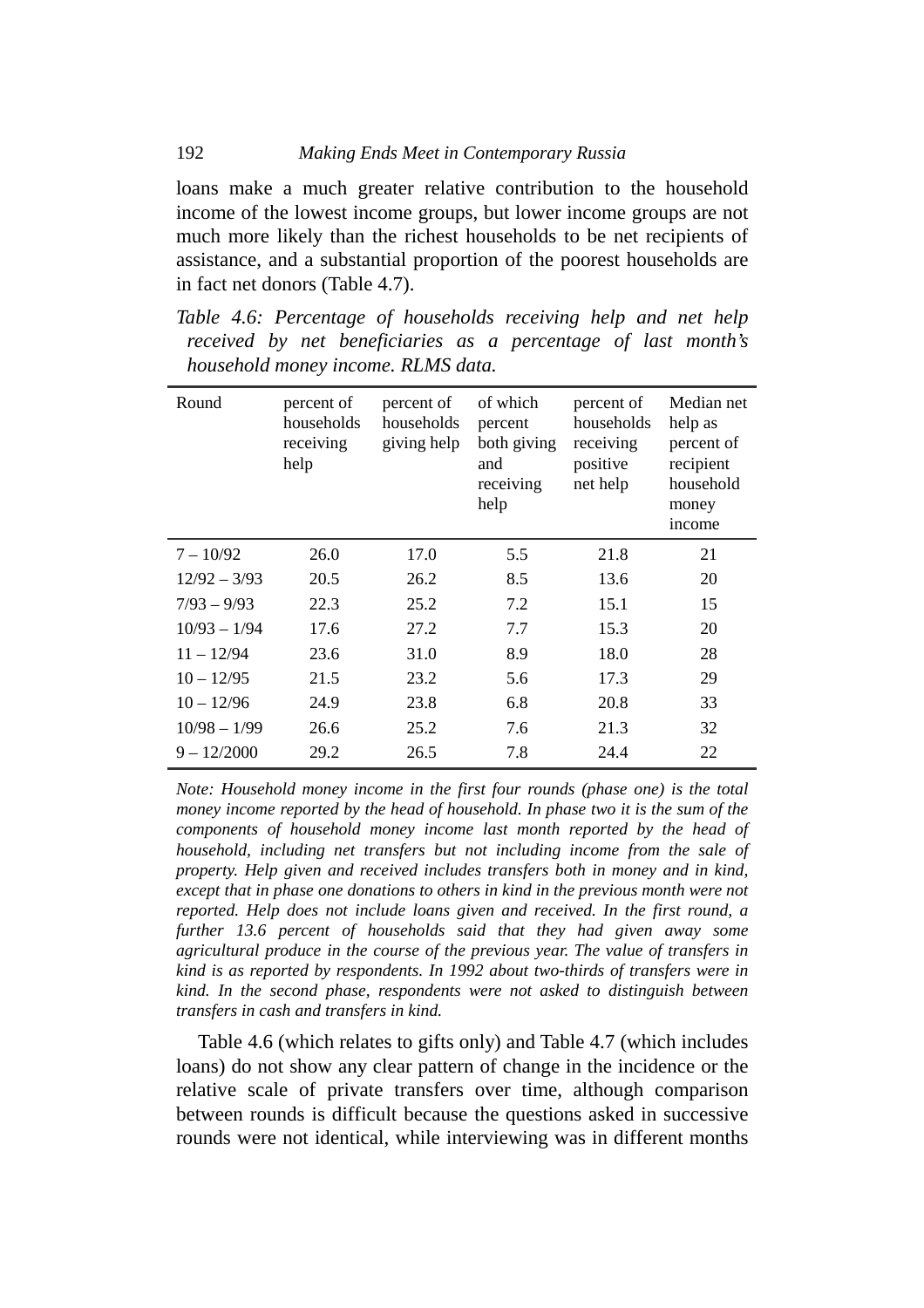and there is a high degree of seasonality in giving (peak times being the start of the school year, harvest, New Year, etc). Bursts of inflation and the irregular payment of wages and benefits have a substantial impact on money incomes, so that the increasing dependence on private transfers is more a result of declining real incomes than of increasing private transfers. Indeed, Table 4.1 shows a sharp fall in the real value of the amount given and received after the 1998 crisis, but comparison with Table 4.6 makes it clear that this is a result of the inflationary erosion of income rather than a reduction in the proportion of income given and received.<sup>1</sup> Similarly, the recovery of incomes after the crisis meant that although the real value of help had increased in 2000, it constituted a substantially lower proportion of the household income of recipients.

Table 4.6 relates only to help given and received in the form of a gift, but many households also receive help in the form of loans. We have seen that friends are much more likely to provide help in the form of a loan than a gift, although the majority of loans are still extended by relatives (Table 4.2) and many of those who extend loans also provide help in the form of gifts. In the RLMS data, in 1992 a further 6.8 percent, and over 1994–2000 a further 7–10 percent of households had loaned money to others. Receipts of loans were not reported in 1992, but over 1994–2000, 17–21 percent of households reported having received loans, around a third of whom also received help in the form of gifts. The average size of borrowings reported was much larger than the average size of loans (Table 4.1), which suggests, as in the case of gifts, that recipients overvalue and/or donors undervalue the loans (rather than that those who borrow tend to draw on several sources, since more households reported borrowing than reported lending). The average size of loans received was about twice the average amount of help. For those who received both gifts and a loan, the loan accounted for a little over half the total assistance received.

<sup>1</sup> Note that the estimates of the amount received are substantially greater than the estimates of the amount given, suggesting that donors undervalue and/or recipients overvalue the donations. Exactly the same relationship is found in the ISITO data and in Ofer and Vinokur, 1992.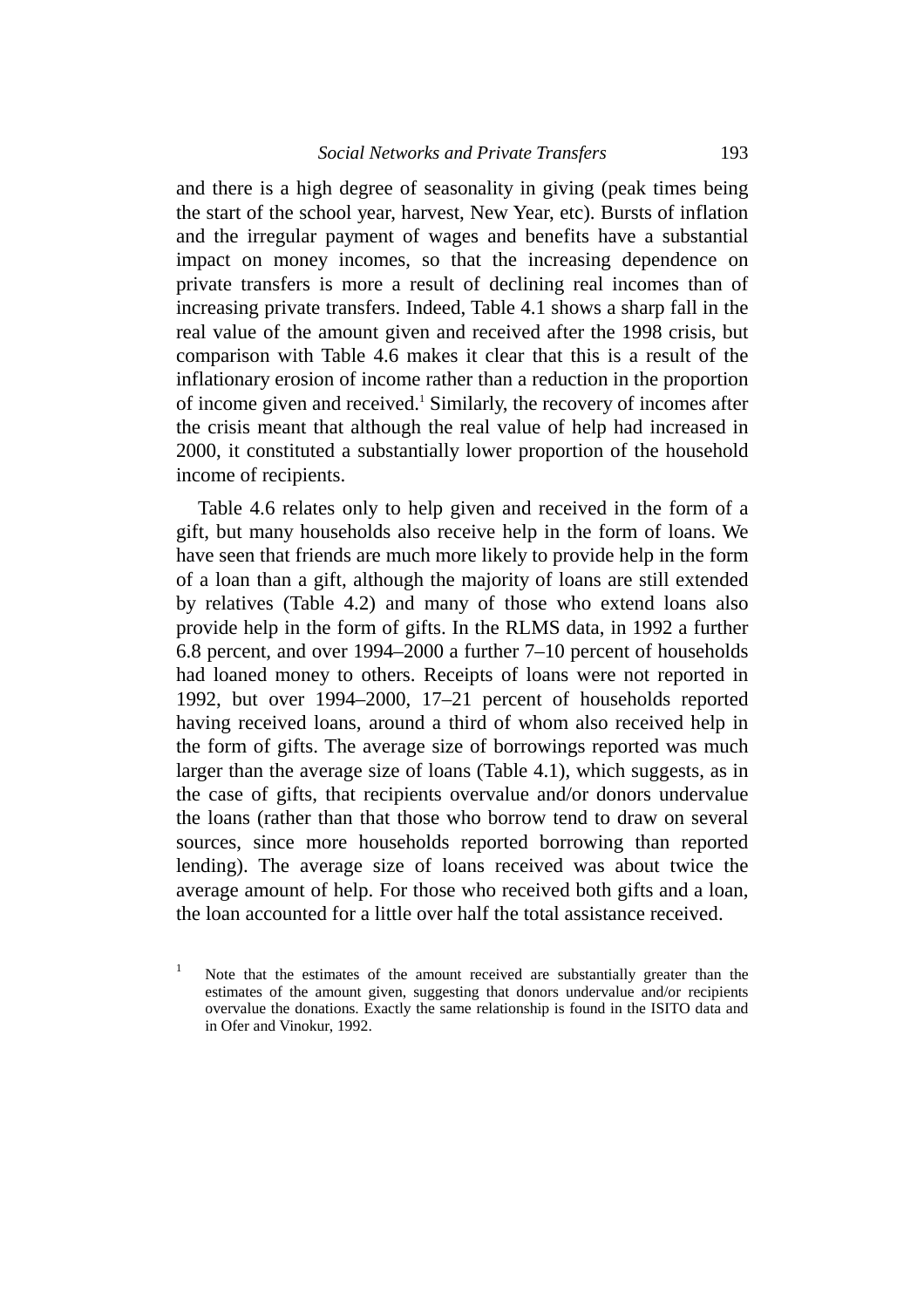|                   |                        | <b>Income Quintiles</b> |        |    |              |       |       |
|-------------------|------------------------|-------------------------|--------|----|--------------|-------|-------|
|                   |                        | First                   | Second |    | Third Fourth | Fifth | Total |
| <b>Net Donors</b> |                        |                         |        |    |              |       |       |
|                   | 1992–4 % of households | 14                      | 19     | 21 | 23           | 27    | 21    |
|                   | Median % of income     | 26                      | 19     | 13 | 10           | 7     | 12    |
| 1994              | % of households        | 20                      | 24     | 34 | 32           | 38    | 30    |
|                   | Median % of income     | 35                      | 19     | 14 | 10           | 8     | 14    |
| 1995              | % of households        | 16                      | 19     | 24 | 27           | 32    | 24    |
|                   | Median % of income     | 40                      | 19     | 17 | 12           | 8     | 15    |
| 1996              | % of households        | 15                      | 17     | 21 | 26           | 35    | 23    |
|                   | Median % of income     | 70                      | 23     | 19 | 13           | 9     | 16    |
| 1998              | % of households        | 15                      | 16     | 23 | 28           | 31    | 23    |
|                   | Median % of income     | 40                      | 18     | 14 | 11           | 8     | 13    |
| 2000              | % of households        | 19                      | 24     | 24 | 28           | 33    | 26    |
|                   | Median % of income     | 28                      | 20     | 16 | 10           | 7     | 13    |
| Net Recipients    |                        |                         |        |    |              |       |       |
|                   | 1992-4 % of households | 13                      | 15     | 15 | 18           | 21    | 16    |
|                   | Median % of income     | 39                      | 26     | 21 | 16           | 11    | 19    |
| 1994              | % of households        | 28                      | 29     | 27 | 32           | 31    | 30    |
|                   | Median % of income     | 43                      | 32     | 25 | 20           | 23    | 28    |
| 1995              | % of households        | 28                      | 33     | 30 | 27           | 32    | 30    |
|                   | Median % of income     | 67                      | 38     | 33 | 23           | 22    | 33    |
| 1996              | % of households        | 32                      | 38     | 35 | 32           | 32    | 34    |
|                   | Median % of income     | 100                     | 35     | 28 | 19           | 28    | 35    |
| 1998              | % of households        | 35                      | 37     | 34 | 31           | 30    | 33    |
|                   | Median % of income     | 68                      | 33     | 26 | 20           | 18    | 28    |
| 2000              | % of households        | 30                      | 34     | 37 | 33           | 31    | 33    |
|                   | Median % of income     | 31                      | 26     | 21 | 17           | 15    | 22    |

*Table 4.7: Median percentage of household income given and received as gifts and loans by households which are net donors and net recipients by income quintiles, RLMS data, 1994–2000.*

*Source: RLMS data, 1992–2000. Income in Phase One (1992-4) is the household money income reported by the head of household. In Phase Two (1994– 2000) it is the total income in money and in kind calculated by RLMS. The two phases are not comparable.*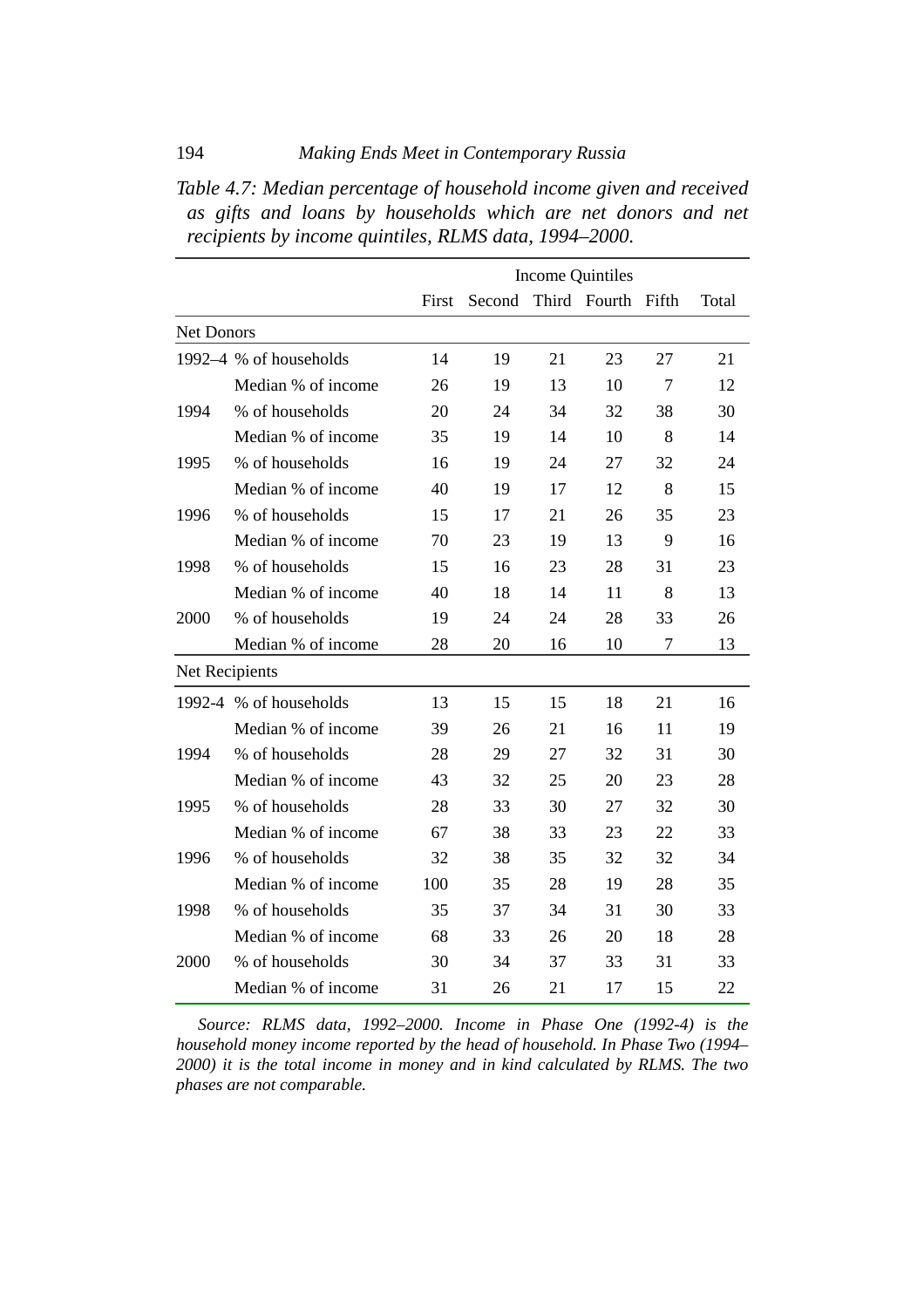It appears from the data in Table 4.1 that there has been a slight tendency for both the scale and the extent of lending to have declined fairly steadily through the second half of the nineties, but no such trend is evident when we look at the net amounts given and received by households in the form of both gifts and loans (Table 4.7).

In an analysis of the first phase RLMS data (Rounds One and Three), covering the period 1992–4, Cox et al., 1997 found that, in Round One, gross transfer receipts made up 6.9 percent of total household income, but had only a small impact on the poverty headcount, reducing it from 38.2 percent to 36.6 percent of households (public transfers had a much bigger impact on poverty, the incidence of which without any transfers would have been 58.7 percent). However, the impact on net recipients was much more substantial, private transfers comprising on average 30.7 percent of the household income of net recipients, reducing the incidence of poverty among the latter from 44.9 percent to 29.1 percent.

Private transfers in the second phase of RLMS had a similarly modest impact on the poverty headcount, only 3–4 percent of households being lifted out of poverty (based on the reported total income of the household, including income in kind), with 1–2 percent of households being thrust into poverty as a result of their donations to others (Table 4.8).

| Percentage of households      | 1994 | 1995 | 1996 | 1998 | 2000 |
|-------------------------------|------|------|------|------|------|
| Not in poverty                | 83   |      | 63   | 58   | 68   |
| Thrust into poverty by giving |      |      |      |      |      |
| Lifted out of poverty by help |      | 3    |      |      |      |
| In poverty regardless of help | 13   | 26   | 31   | 37   | 26   |
| N                             | 3973 | 3781 | 3750 | 3622 |      |

*Table 4.8: Impact of private transfers on the incidence of poverty,* 

*Source: RLMS data, 1994-2000* 

Private transfers have relatively little impact on poverty because they have little impact on the overall distribution of income. This is partly because the majority of households are not recipients of help, but it is also because private transfers are not so much a form of charitable donation as a part of the normal reciprocal relationships among friends and, above all, close relatives at all income levels. Thus, those households with the highest incomes tend to give the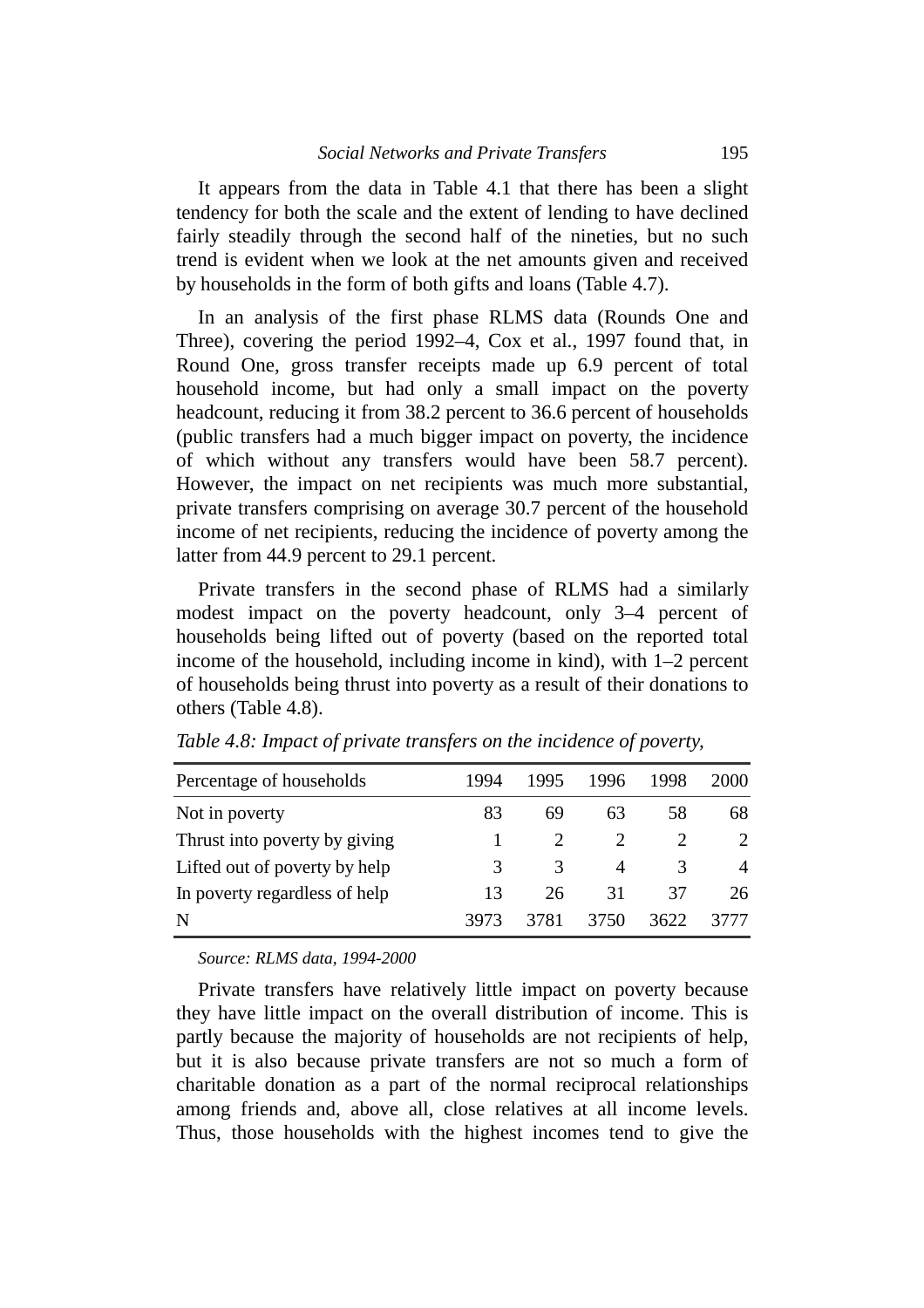most, but they also tend to receive the most, although donations are pretty evenly distributed across the income range. Those households fortunate enough to have more wealthy (or generous) connections move up the income scale as a result of the help received, so that more than half the total help given to all households ends up in the hands of the richest 20 percent of households (Table 4.9).

*Table 4.9: Percentage of total transfers given and received by household income quintiles, 1992–2000.* 

|           |           | 1992-4       |                                                                   | 1994-2000 | 1994-2000                                                                                                                 |           |  |
|-----------|-----------|--------------|-------------------------------------------------------------------|-----------|---------------------------------------------------------------------------------------------------------------------------|-----------|--|
|           | head      | Money income |                                                                   |           | Total income quintiles, Total income quintiles,<br>reported by household before private transfers after private transfers |           |  |
| Income    |           |              | Percentage Percentage Percentage Percentage Percentage Percentage |           |                                                                                                                           |           |  |
| quintiles | of        | of           | of                                                                | of        | of                                                                                                                        | οf        |  |
|           | transfers | transfers    | transfers                                                         | transfers | transfers                                                                                                                 | transfers |  |
|           | given     | received     | given                                                             | received  | given                                                                                                                     | received  |  |
| Lowest    | 10        |              | 2                                                                 | 20        | 8                                                                                                                         | 4         |  |
| Second    | 12        | 9            | 6                                                                 | 19        | 13                                                                                                                        | 9         |  |
| Third     | 15        | 13           | 11                                                                | 18        | 16                                                                                                                        | 14        |  |
| Fourth    | 21        | 20           | 19                                                                | 20        | 22                                                                                                                        | 19        |  |
| Fifth     | 42        | 51           | 62                                                                | 24        | 41                                                                                                                        | 55        |  |
| Total     | 100       | 100          | 100                                                               | 100       | 100                                                                                                                       | 100       |  |

*Sources: author's calculations from RLMS data.* 

*Note: In 1992 respondents were asked what help they received in money and in kind (two-thirds of help was in kind), but only about monetary donations in the last month. Subsequently respondents have been asked the total value of all help given and received in money or in kind. Cox et al., 1997, p. 222 gives a rather different distribution for 1992, based on netting all public and private transfers out of income, which increases the share of the bottom quintile and reduces the share of the top quintile. Total income since 1994 includes the net value of domestic agricultural production imputed by RLMS (because help also includes help in kind). The value of non-cash income from home production and the informal sector amounted to 8 percent of total household income (in money and in kind) across all households in 1992, 11 percent in 1994, 8 percent in 1995, 16 percent in 1996, 18 percent in 1996, falling back to 12 percent in 2000 (Mroz et al., 2001, Table 2), but only about half of all households have such income.* 

Many donor households are themselves on or below the poverty line, nine percent of net donors being thrust in to poverty as a result of their generosity in 1992 and five to six percent between 1994 and 2000. On the other hand, net donors do tend to have significantly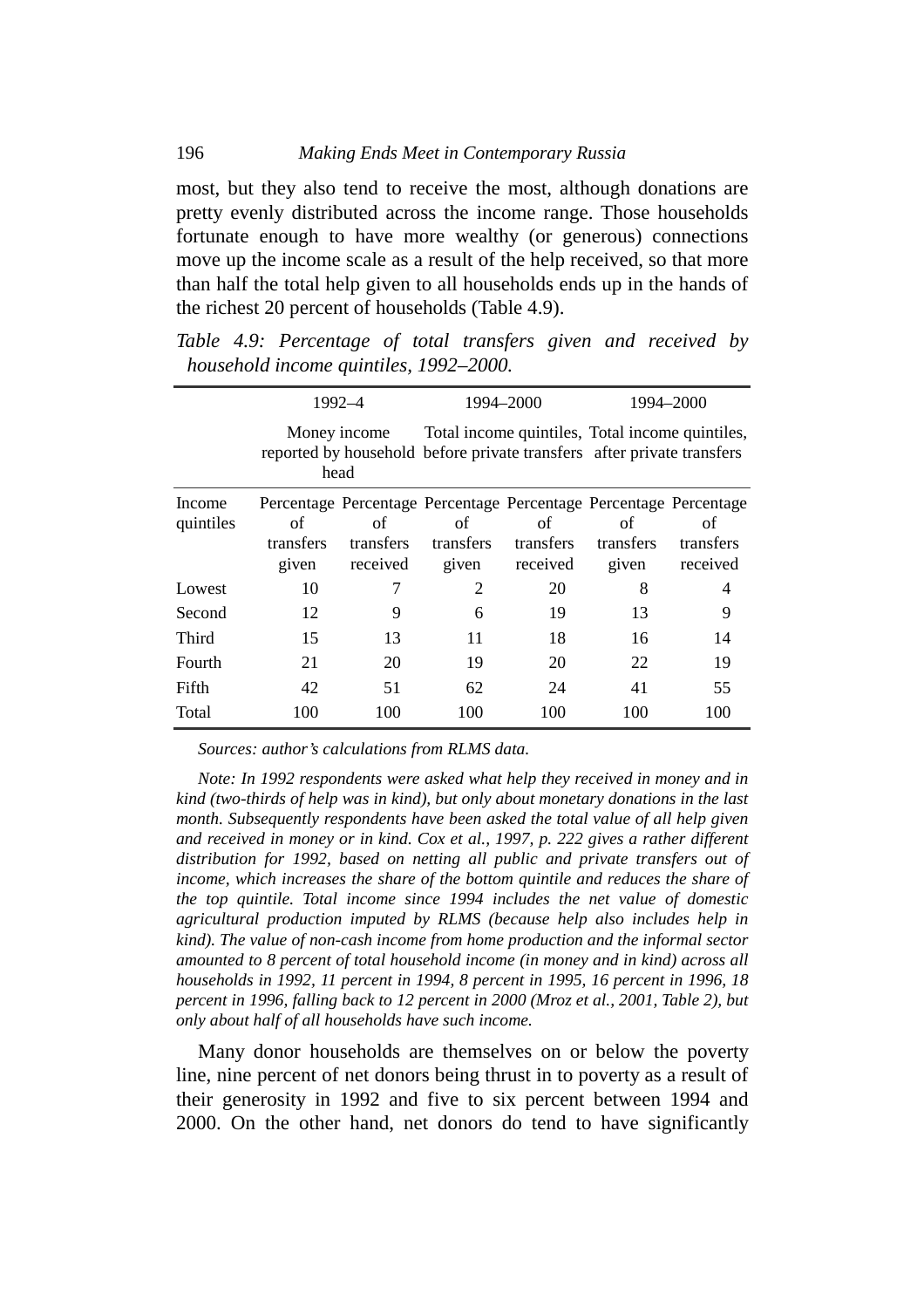higher money incomes (before private transfers) than do net recipients, so there is some tendency for private transfers to flow from relatively better-off to relatively worse-off households and so to reduce inequality between them: the household money income of recipient households between 1994 and 2000 was not significantly lower than that of donor households after transfers, while both donors and recipients on average had significantly higher incomes than those not engaged in private transfers at all.

Age and kinship differentiated donors from recipients much more sharply than did income in the 1992 and 1993 data. Households headed by older people were more likely to be donors, although the amount given declined with age. Households headed by younger people were much more likely to be recipients, the amount received again declining with age. Parents were much more likely to be donors and children recipients. To examine these questions further, and to compare the subsequent data with the analysis of the 1992 data by Cox and his colleagues, we need to turn to the multivariate analysis of the more recent RLMS data, which can be supplemented with analysis of the ISITO survey data.

### PRIVATE TRANSFERS: CHARITY OR RECIPROCITY?

We have noted that private transfers tend to be embedded in networks of reciprocity between friends and relatives, whatever their income level. At the same time, the receipt of gifts and loans from others is an important resource for those households on the margins of subsistence. If we want to understand the role of private transfers in households' survival strategies we have to ask to what extent these networks can be tapped for assistance in times of particular hardship. To what extent have networks of reciprocity been transformed into asymmetrical relationships of provision of assistance from the more to the less prosperous households and to what extent can households rely on such networks for support in times of hardship? To address this question we need to undertake a multivariate analysis of the data at our disposal in order to discover the relative strength of economic and social factors in determining private transfers. The RLMS data allows us to generalise to the Russian population as a whole and to look at the impact of changes in household circumstances on reciprocity. The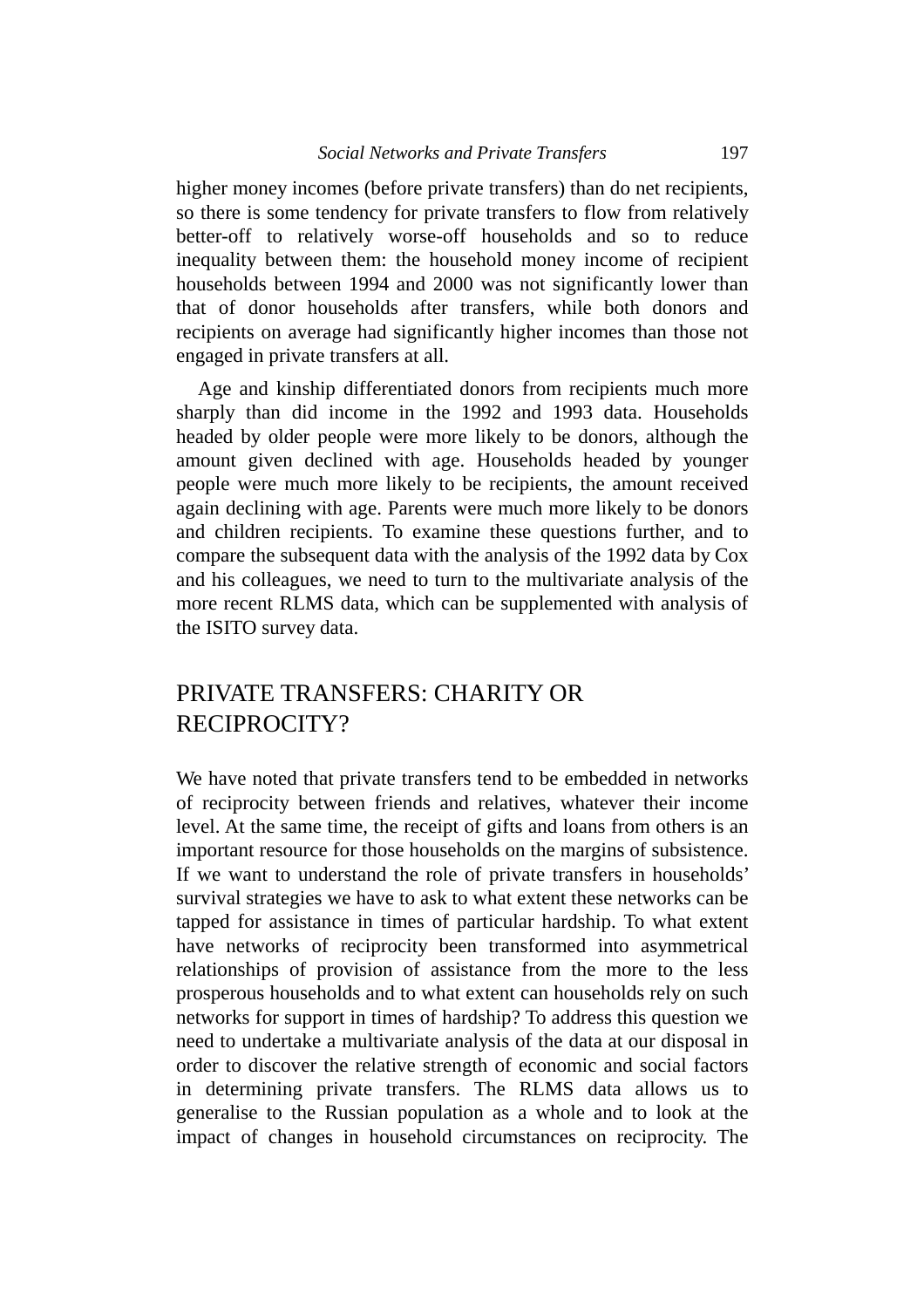ISITO data has the advantage of providing information about a more homogeneous population, that of four large cities, and covering transfers over the previous year, rather than just over the previous month.1 The ISITO data also has the advantage of distinguishing between different types of transfer (money, food, goods and loans) and containing some information on the source and destination of transfers as well as other relationships with non-members of the household.<sup>2</sup>

Unfortunately we have only very limited data regarding the social framework within which households subsist, but we can explore the impact of a variety of socio-demographic factors which we might expect would affect the probability of households engaging in symmetrical or asymmetrical exchange relations. For this purpose we distinguish between donor households, recipient households and those households that both give and receive help.<sup>3</sup> The regression results are shown in Table 4.10 to Table 4.18 at the end of this chapter.

If private transfers are primarily a form of assistance to those households most in need, we would expect that the incidence and scale of such transfers would be strongly related to the level of the household income per head, with the rich more likely to give, and giving more, and the poor more likely to receive, and receiving more. If private transfers are primarily an element of the reciprocal relations between friends and relatives, we would not expect the probability of transfers to be so much affected by income, although it is necessary to have a minimum of resources to be able to give or to engage in reciprocal exchange, and, to the extent that members of social networks tend to have similar levels of income, we would expect the size of both gifts and receipts to be positively related to income.<sup>4</sup>

In both data sets we find that it is indeed the case that lower income

<sup>1</sup> None of the coefficients in the regressions run separately for each city are significantly different from those in the regression for all cities together, and most are of similar orders of magnitude.

<sup>2</sup> In both surveys the relevant questions related specifically to the provision of help, rather than to transfers in general.

<sup>3</sup> The distinctiveness of the latter is confirmed by the marked increase in explanatory power of the models which is achieved by differentiating them from pure donor and recipient households.

<sup>4</sup> Note that this assumption is unlikely to hold, particularly in the relation between parents and children. Nevertheless, the important consideration in the latter case is whether the transfers are motivated primarily by the kinship relation or primarily by differences in economic circumstances.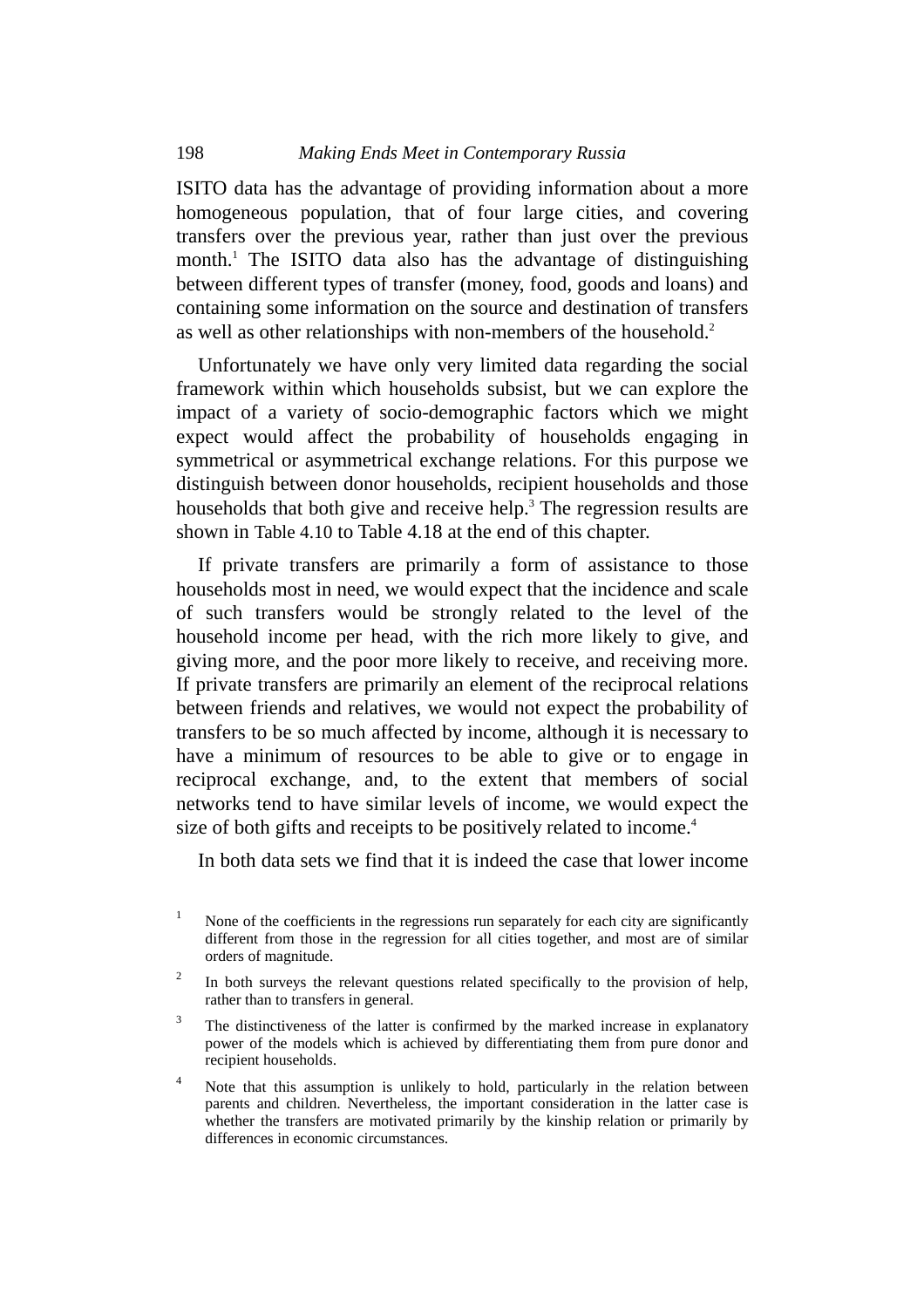households tend to be recipients of both gifts and loans while those with a higher income per head are much more likely to be donors, but the relationship to income is not very strong and there is not much variation, except at the top and bottom of the income scale.<sup>1</sup> Those in the RLMS data set who had reported no money income in the previous month were not significantly more likely than all but the richest households to have received help from others, although they did receive significantly more than did middle income households. They, like other low-income households, were substantially more likely to have borrowed money to get them through difficult times, suggesting that borrowing is more significant than the receipt of gifts for those in difficulties.

When we turn to the amount given and received, in both data sets the amount given and, to a lesser extent, the amount received as gifts and loans is an increasing function of income, though the relationship is not very strong and the top income decile both gives *and receives* substantially more than all others. This is contrary to what an altruistic interpretation of help would expect, but is not unexpected if giving help is an aspect of reciprocity within social networks.

The level of current reported household income may not be a very good indicator of the perceived level of need of the household. On the one hand, we can use subjective indicators of the level of perceived need of the household. On the other hand, we can use indicators of changes in the household's circumstances. In the ISITO survey the head of household was asked whether the household income was sufficient to cover the purchase of food, whether they had enough for food but not for clothing, whether they could just afford food and clothing, whether they could afford to buy durables or whether they wanted for nothing. In the RLMS survey individual respondents were asked to rank themselves as poor or rich on a scale of 1 to 9, the household indicator used here being the mean of the individual scores.<sup>2</sup> In the RLMS survey this subjective indicator adds nothing to

2 There is a strong correlation between subjective indicators and reported household income per head. In the ISITO data, 96 percent of the bottom income quintile, against

<sup>1</sup> We use total money income per head (without including help given and received) as the independent variable in the regressions. Because there is no significant functional relationship to income in the RLMS data, and some households have zero income, we use dummy variables for income deciles relative to the region and round in the regressions. Coefficients for the log of household income per head from a separate regression, which of course excludes those with no income, are also cited.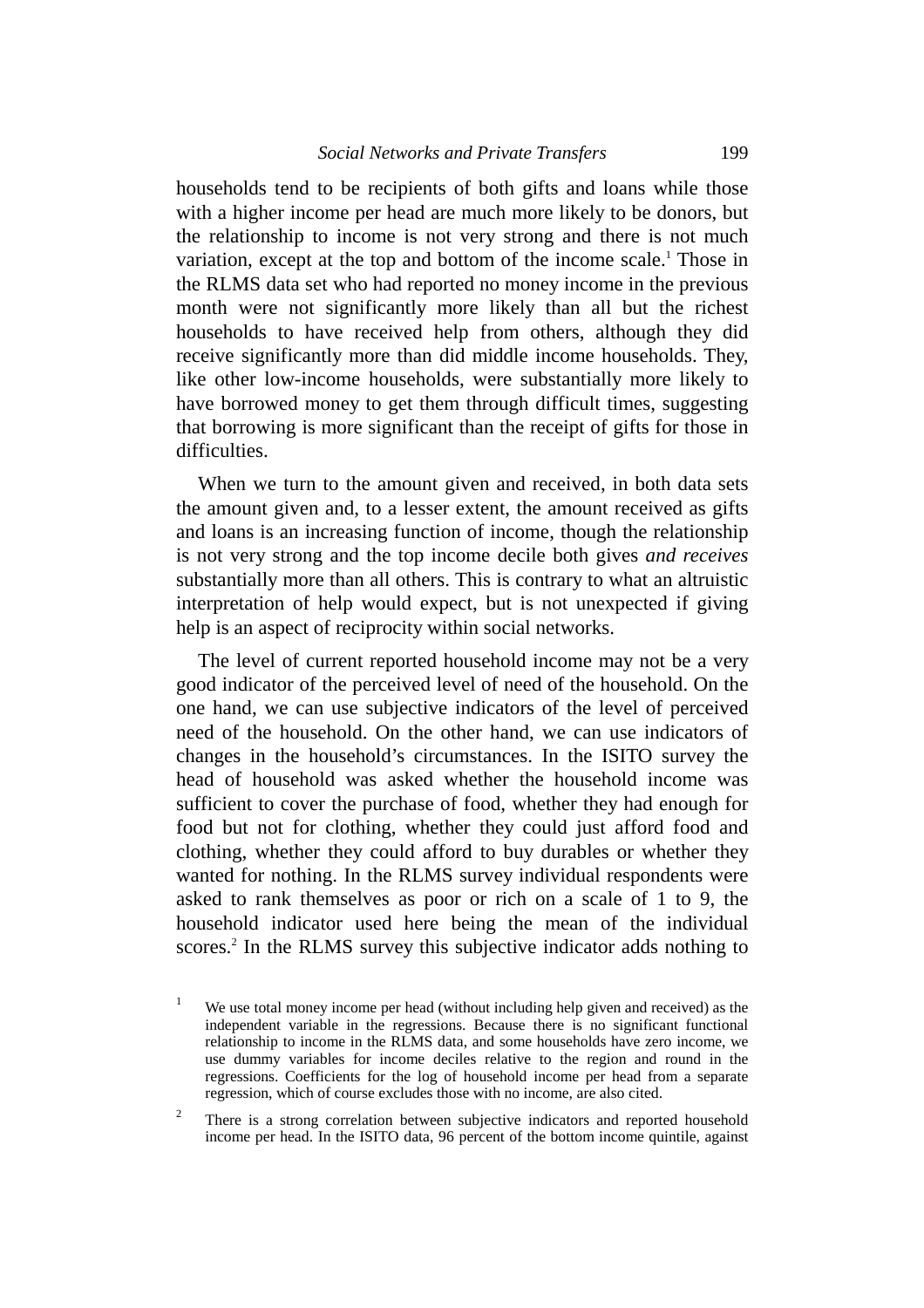the explanatory power of the objective income measure in determining the probability of receiving help or engaging in reciprocal exchange, but those who felt themselves richer were more likely to be donors and there is a significant positive relationship with the amount given. In the ISITO data those who considered themselves relatively more in need were more likely to receive help and were also more likely to be involved in reciprocal exchange, which weakens the positive relationship with the objective income measure, while the subjective indicator reinforces the objective measure in relation to the probability of being a donor. The subjective indicator also reinforces the objective measure in relation to the amount given and received. Overall, it seems that subjective indicators of need are even weaker determinants of the probability of receiving help than are objective indicators of income.

If we turn to the various changes in household circumstances which might be expected to increase the need for help, we find that in the RLMS data those households whose income relative to others had fallen since 1996 (indicated by the difference in income decile rank between surveys) were no more likely to be recipients, while those whose income had increased were *less* likely to be donors in 1998, and relative income change had no significant effect on the amount given and received. RLMS asked respondents whether their situation had got worse in the past five years and whether they expected the situation to improve in the next year (not included in the regression results reported here). We would expect the former to have a greater need of help, while the latter might be more willing to solicit help since they would have more expectation of being able to reciprocate. Those who thought that they lived worse than they did five years ago were indeed a little more likely to be recipients of help, but people's expectations of the future had no significant impact on the likelihood of engaging in help relations.

Those households which had sold household property in the last year were no more likely to be donors or recipients in the RLMS data, but were significantly more likely to have been involved in reciprocal exchange, perhaps because those more involved in networks of reciprocal exchange are best placed to find a buyer for their property

<sup>40</sup> percent of the top quintile, said that they could at best meet their basic subsistence needs, but had difficulty in affording clothing. For this reason, the subjective indicators are not included in the regressions reproduced here.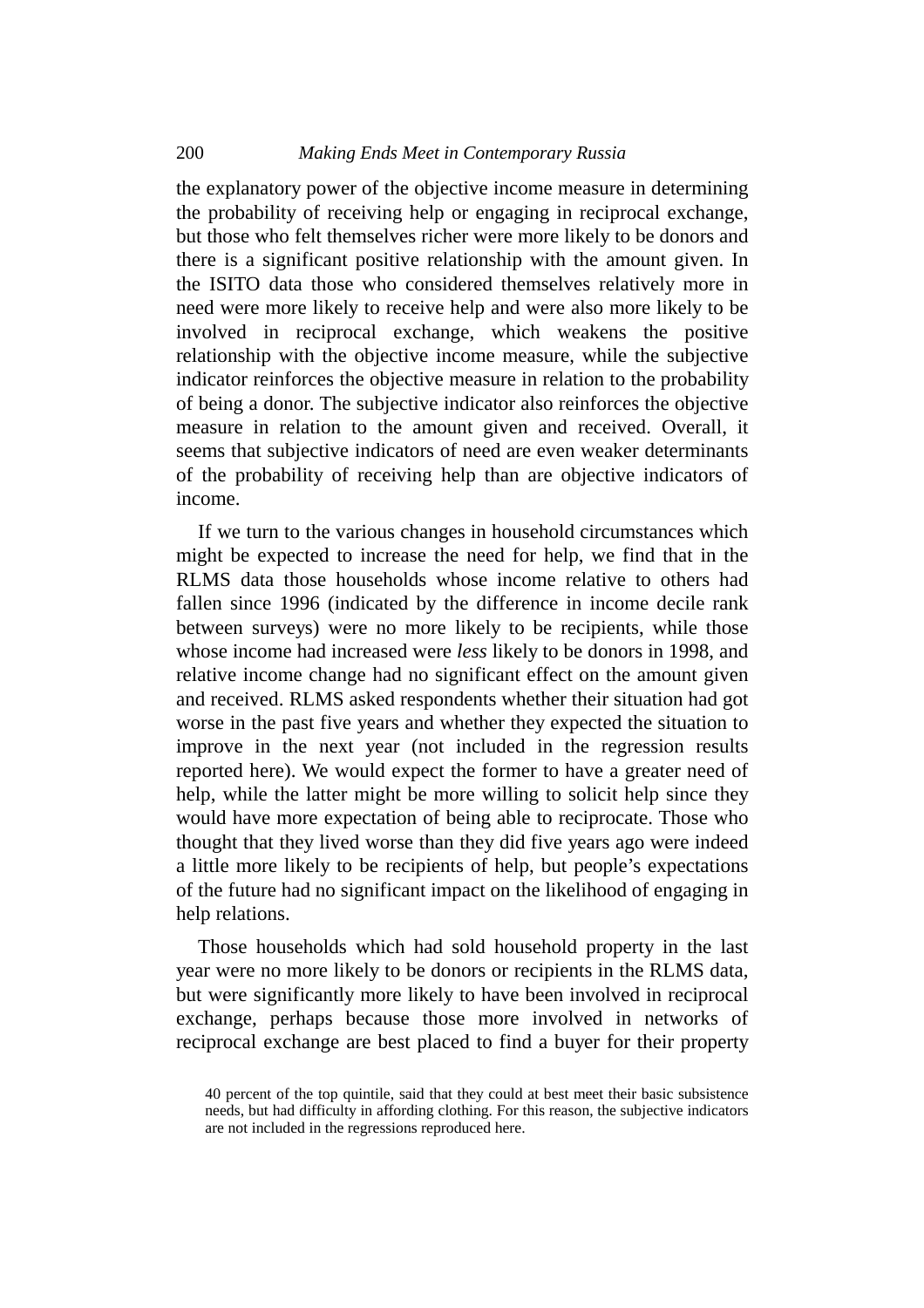(these households also received a little less help than others). In the ISITO data too, those who had sold property were more likely to have been involved in mutual exchange, but they were also more likely to have been donors and less likely to have been recipients of help. The data suggests that the sale of property is a normal feature of everyday life and only exceptionally is the last recourse of those who are not able to obtain help.

To what extent do gifts and loans enable households to overcome temporary hardships? We have seen that those with the lowest incomes are more likely than the average household to receive all forms of help. However, misfortunes such as the non-payment of wages, being sent on unpaid leave, being paid in kind or suffering a lay-off and unemployment have only a very small impact on the likelihood of receiving help or on the scale of help received. In the ISITO data, administrative leave, unemployment, the non-payment of wages and payment in kind had no significant impact on the likelihood of the household receiving any kind of gifts or loans or on the scale of help received, except that households whose members had been sent on administrative leave were more likely to have been recipients of help. In the RLMS data, none of these variables (either of the existence or of the scale of such phenomena in the household) increased the likelihood of receiving help to a statistically significant degree in any of the regressions, although if we omit the income variables, those households which had suffered from unpaid wages or the payment of wages in kind and those with a larger number of unemployed were significantly more likely to have received help. This would suggest that it is primarily the loss of income, rather than the particular circumstance, that explains the increased likelihood of receiving help, but it also suggests that exchange relations between households are reasonably stable and do not respond rapidly to temporary misfortune. Paradoxically, those households whose members had experienced a spell of administrative leave in the RLMS data were more likely to have *given* help in the previous month and those who gave help gave more the more household members were unemployed.

We have already noted that in the RLMS data, those without income were more likely to borrow than to receive gifts to tide them over. We find here again, in the RLMS data, that those households that had suffered from unpaid wages or from administrative leave were more likely to have been borrowers, although those who had been paid in kind were less likely to have borrowed and, if they did, had borrowed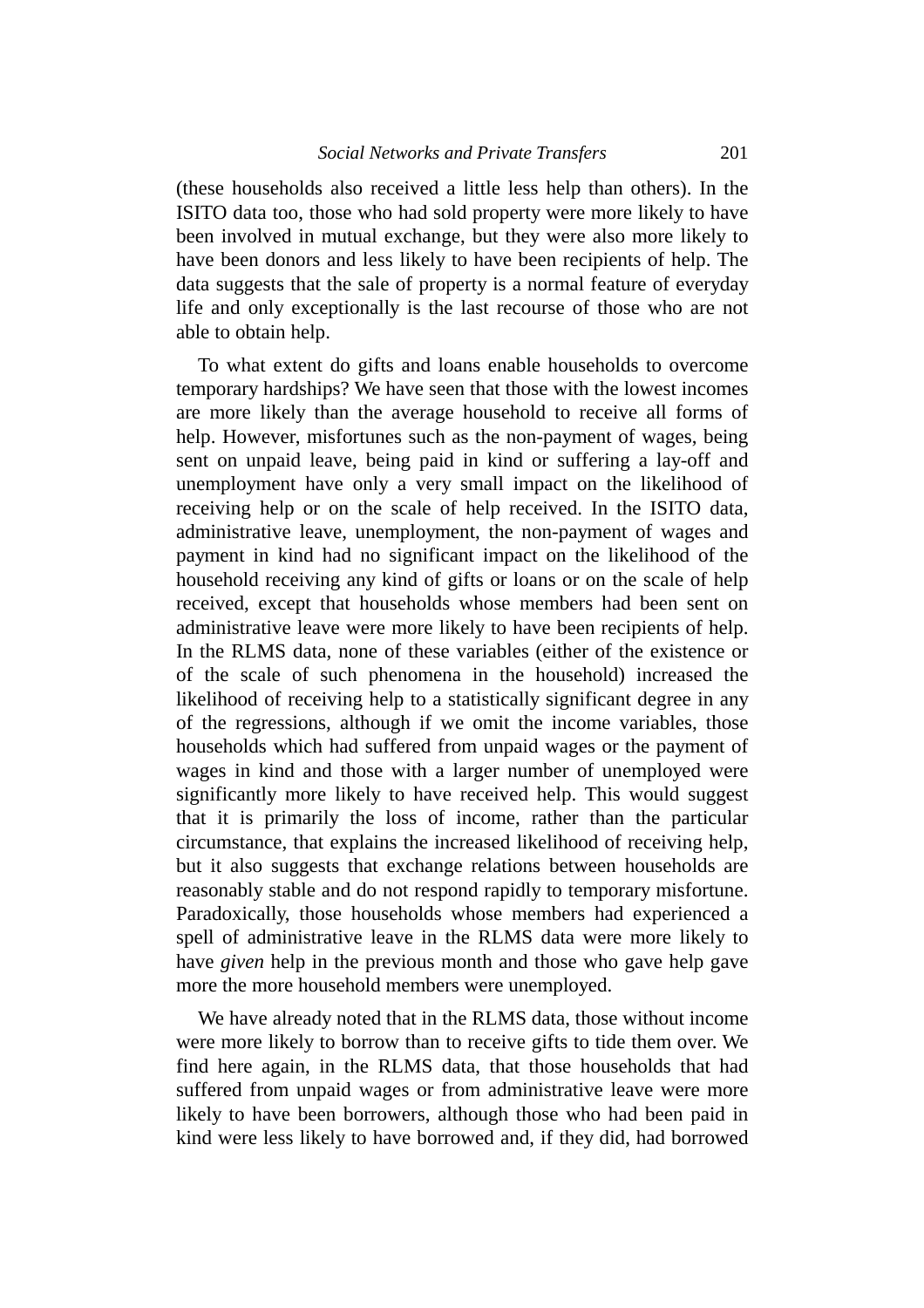less. When (and only when) we control for income, those households suffering from unpaid wages were also more likely to have been lenders. This endorses the suggestion that the mutual support of households is reciprocal, since the non-payment of wages is highly clustered (Earle and Sabirianova, 1999), so those who have suffered from unpaid wages are very likely to have friends and relatives in the same situation, lending to one another to the extent that they are able and repaying loans when they receive their wages.

Household resources would be expected to play a significant role in involvement in exchange relations. Having a car or a dacha are indicators of the resources at the disposal of the household, but are also important foci of reciprocal relationships, as we have already noted in relation to the dacha. A car can equally be an important resource in the exchange network, for example in transporting friends and their produce to and from their dachas. In fact, ownership of a car does not have much impact on the probability or scale of transfers, except that, even controlling for income, car owners were more likely to give help, particularly in the form of money and food, and, in the RLMS data, those who gave help gave significantly more than nonowners and, in the ISITO data, those who received, received more, while in RLMS car-owners also both lent and borrowed more than non-owners. This suggests that car ownership serves to widen the web of reciprocity, in addition to any impact it may have through its contribution to the household's prosperity.

Because of the important role of gifts of food in private transfers, we would expect those with a dacha to be less likely to receive help and more likely to give help or engage in reciprocal exchange although, as noted above, gifts of food are often not considered to be a form of help. These expectations are supported by the data. In both data sets, dacha owners, particularly in the countryside,<sup>1</sup> were less

1

We might expect the scope for giving food to be reduced in rural districts, where agricultural production is more diversified and most households are largely selfsufficient. In the 1992 RLMS data, urban households were much more likely to be recipients, and a bit more likely to be donors, than were rural households (Cox et al., 1997, pp. 223–5), but in the second phase data there is no significant difference between urban and rural household in any respect. There were very substantial regional variations in the 1992 data, which were much less significant in the subsequent data. It is likely that the earlier variation was primarily due to marked regional variations in the rate of inflation following price liberalisation and to unevenness in the quality of the data in the first phase of RLMS. Apart from this, the patterns identified in the 1994– 2000 data are similar to those identified by Cox et al., 1997 for 1992 and 1993.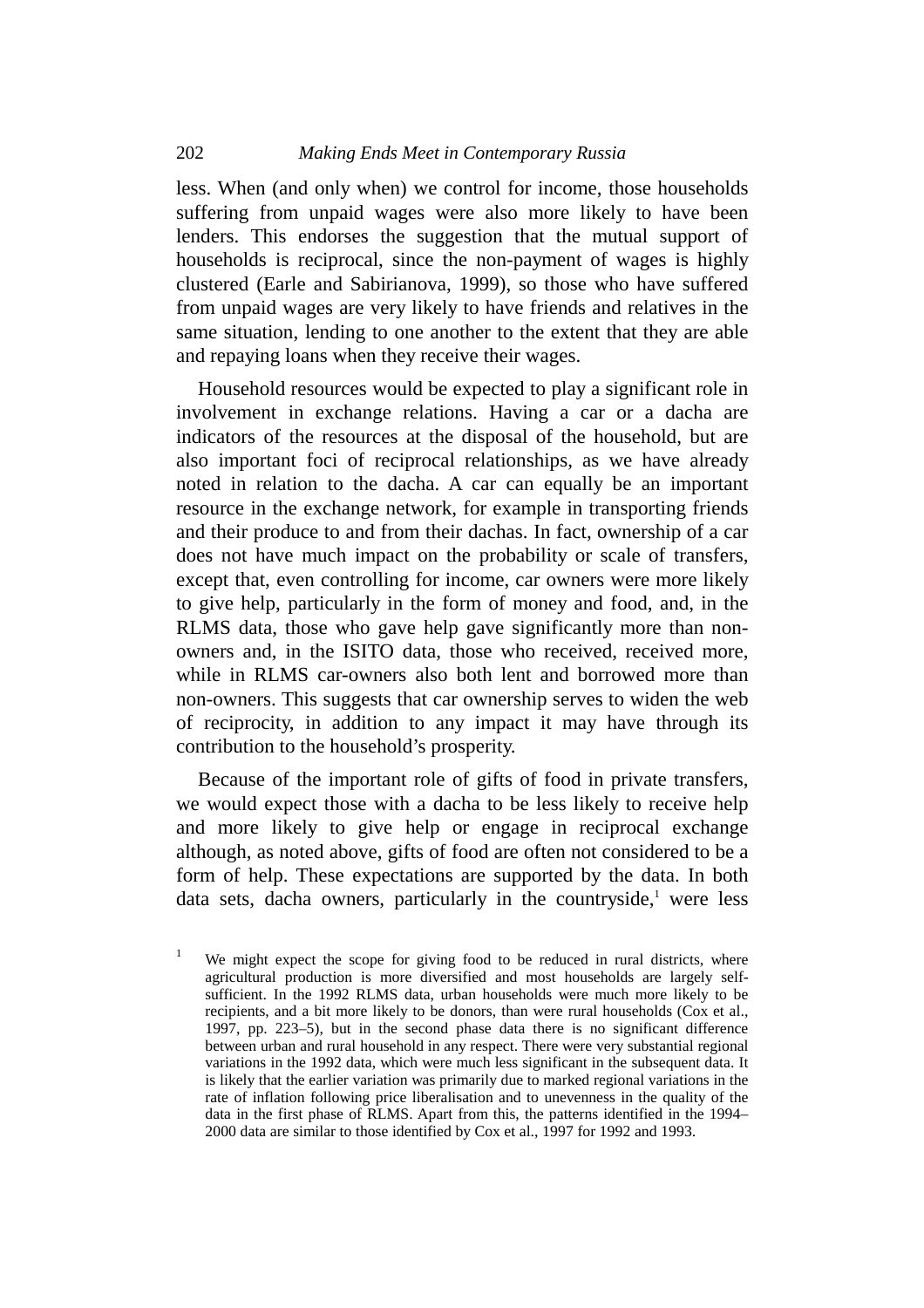likely to be recipients of help and urban dacha owners were more likely to be donors, particularly of food, but dacha ownership had no impact on the scale of giving or receiving help. Those households in the ISITO data in which a non-household member played a significant role in exploiting their dacha were substantially more likely to be recipients of food and money and to engage in reciprocal exchange, probably because, as we saw above, help with the dacha is sometimes reciprocated, but it is often part of a wider package of help for the household. Even though it is usual to share the produce of the dacha with those who help to exploit it, these households were not significantly more likely to be donors, confirming the supposition above that such transfers are not usually considered as help.<sup>1</sup>

The socio-demographic composition of the household affects both the need for help and the possibility of engaging in exchange networks. We allow for the impact of the size of the household on the need for income by using the household income per head as our income indicator. A household with more adult members might be expected to have a more extensive social network, but in both data sets, larger households are actually significantly *less* likely to be recipients of any kind of gifts, and, in the RLMS data, are also less likely to give and to lend to others, although when they do give to others, larger households tend to give more in both data sets. This is probably a result of the household composition, larger households being likely to be multi-generational: since a substantial proportion of transfers are between close relatives, these transfers will not be recorded in an extended household because they will be internal to the household, while the larger household will be better able to spare more resources to give to others. In the ISITO data, those households which included parents of the head of household were markedly less likely to receive help from others and those with co-resident adult children

1

In the ISITO data there is a very marked difference in behaviour between those who sell some of the produce of the dacha and those who do not. Those who sold some of the produce of their dacha were substantially more likely and those who did not sell any produce were less likely than non-dacha owners to be donors or involved in reciprocal exchange. In the RLMS data there is a similar, though less substantial, difference, particularly in relation to urban households.

Only a handful of households regard their dacha as a source of income. The difference between those who do and those who do not sell their product may be related to the scale of their dacha activity. Certainly, those who sold some of the produce also reported that they met more of their own needs from their dacha. In the RLMS data, those urban dacha owners who sold some of their produce grew significantly, and often substantially, more than those who did not.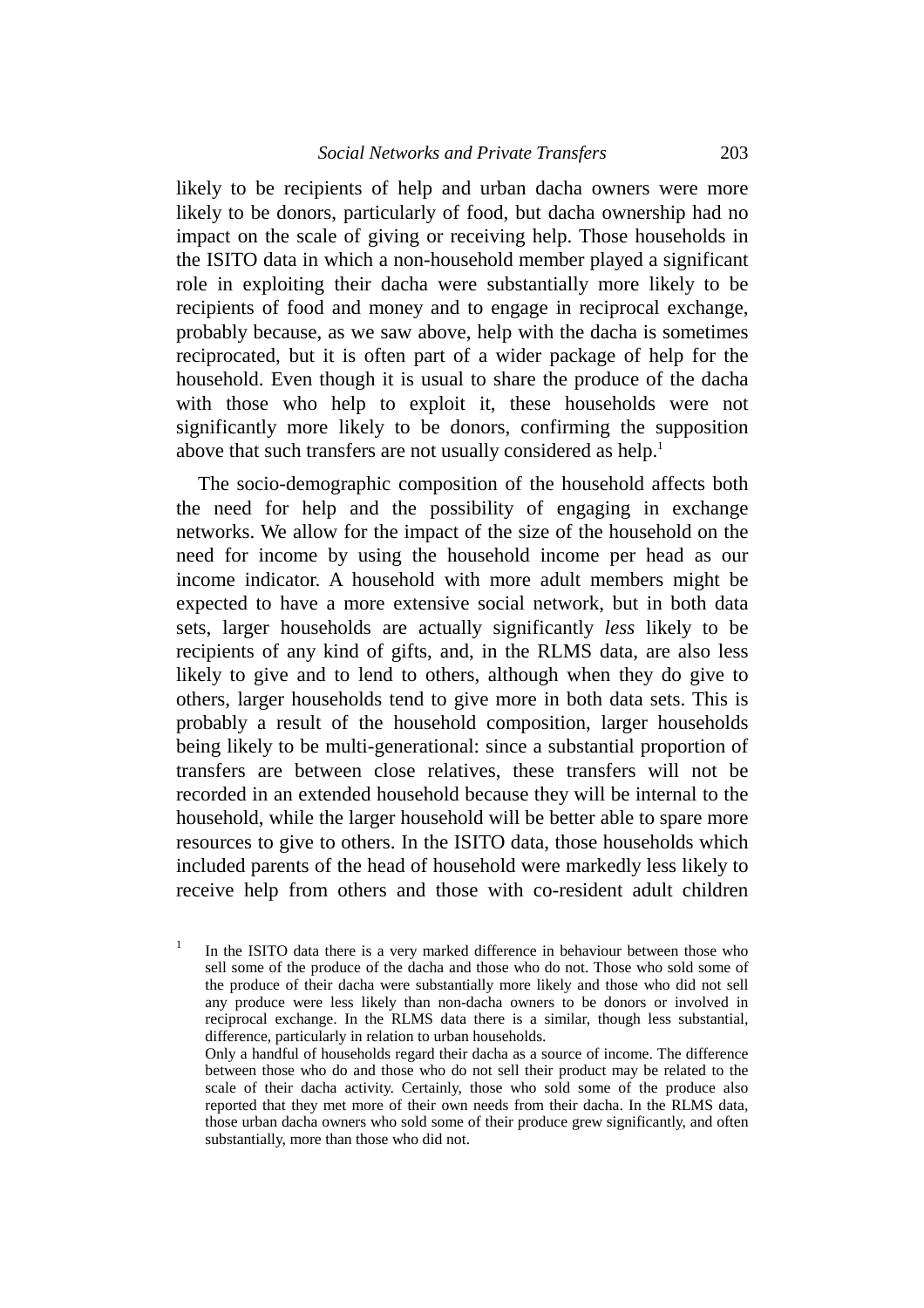were less likely to give help and gave significantly less.

The common supposition that women play a predominant role in mediating exchange relations between households is supported by the fact that male-headed households were much less likely both to give and receive help and, in the RLMS data, to lend (but not to borrow) than were female-headed households. The supposition is also supported by the fact that, in the ISITO data, more than two-thirds of the exchange partners were women (71 percent when the household was headed by a woman and 63 percent when it was headed by a man). The most likely explanation for this is that it is women who are predominantly responsible for the management of the household budget (Clarke, 2002) and so for managing exchanges between households.

We would expect a household with relatively more wage-earners to be better placed to give to others and to have less need of help. Controlling for household size, the more adults are working in the household, the less likely is the household to receive help and, in the RLMS data, the more likely it is to give help and the more it gives. The fact that transfers tend to be from parents to children means that the presence of pensioners in the household has as large an impact as the presence of workers. In the RLMS data, the more pensioners there are in the household the more likely is the household to give and the less likely it is to receive help, while the household gives more and receives less. The household with more pensioners is less likely to borrow and, especially, to lend. In the ISITO data too, households in which there are more pensioners are more likely to be donors of help, unless the pensioners have stopped work, in which case they are much more likely to be recipients.

A single parent is likely to be in particular need because of the limited opportunities for earning income, but is likely to have a narrower network of kin and friends. In both data sets, single parents are not significantly more likely to receive help, although in the RLMS data a single parent is marginally less likely to give help and receives a little more than average. There is no significant difference between male and female single parents in this respect.

We have already seen that transfers are predominantly between parents and children. Young adult children receive help from their parents, partly as an expression of the power relation between the generations but also in the expectation that the children will help their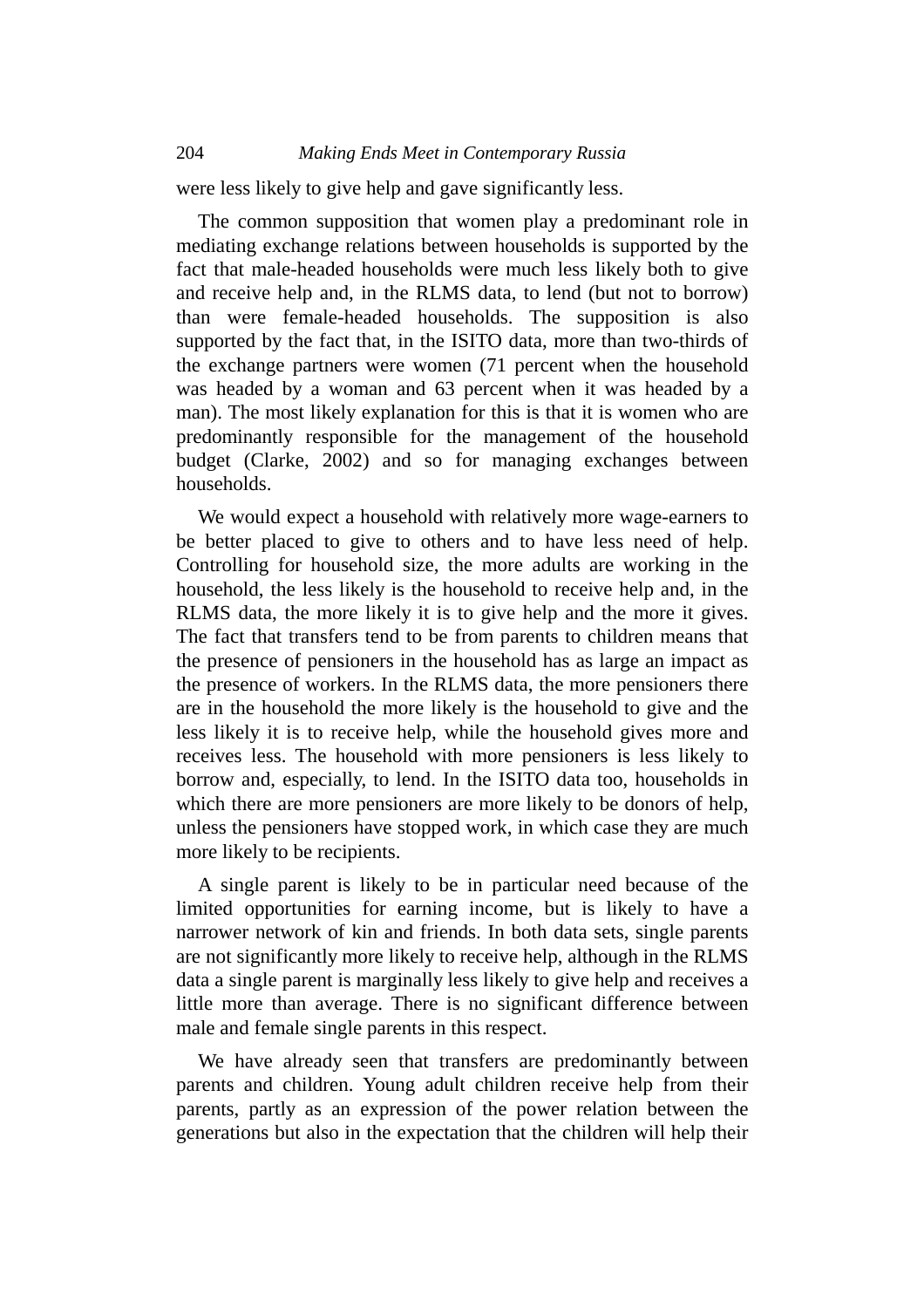parents when the latter are elderly. As the proportion of older people in the household increases, the probability of giving help increases, the probability of receiving help declines, the amount given increases and the amount received falls. Similarly, as the age of the household head increases, the household becomes progressively less likely to be a recipient, slightly less likely to be involved in reciprocal exchange and more likely to be a donor (and to give a bit more and to receive a bit less), although in each case at a diminishing rate. In the ISITO data, without controlling for other variables, the highest probability of being a donor is when the household head is aged 47, and the lowest probability of being a recipient is reached at age 62, with the probability of being involved in reciprocal exchange falling continuously, but at a decreasing rate. In the RLMS data the maxima and minima for donors and recipients of help are reached at age 55 and 61 respectively. In the ISITO data, giving and receiving loans does not vary significantly with age, but in the RLMS data the probability of borrowing reaches a maximum at 34, while the probability of being a lender falls continuously. There is no significant difference between male and female-headed households in either data set. In the RLMS, 58 percent of the young households (average age of all adult members under 25), but only 13 percent of those aged over 60, received help (including reciprocal exchange). In the ISITO data three-quarters of young households received help against fewer than a third of the over-60s. This data suggests that the flow of help between parents and children does not reverse its direction until the parents are over, or even considerably over, the pension age.

Children impose heavy demands on the family, especially at New Year and the start of the school year, while we would expect the presence of children, and particularly young children, in the household to increase the probability of receiving support from relatives. In the RLMS data, households with more young children were more likely to receive help, while those with more older children were less likely to give help. However, in the ISITO data, households with more young children were significantly less likely to be recipients of help, otherwise the number of children does not influence the probability or the scale of giving or receiving help. This may be because many Russians starting a family, particularly in the large cities covered by the ISITO survey, continue to live with their parents, so that transfers are within the household. In the ISITO sample, a third of the children under seven and just over a fifth of those aged between seven and 16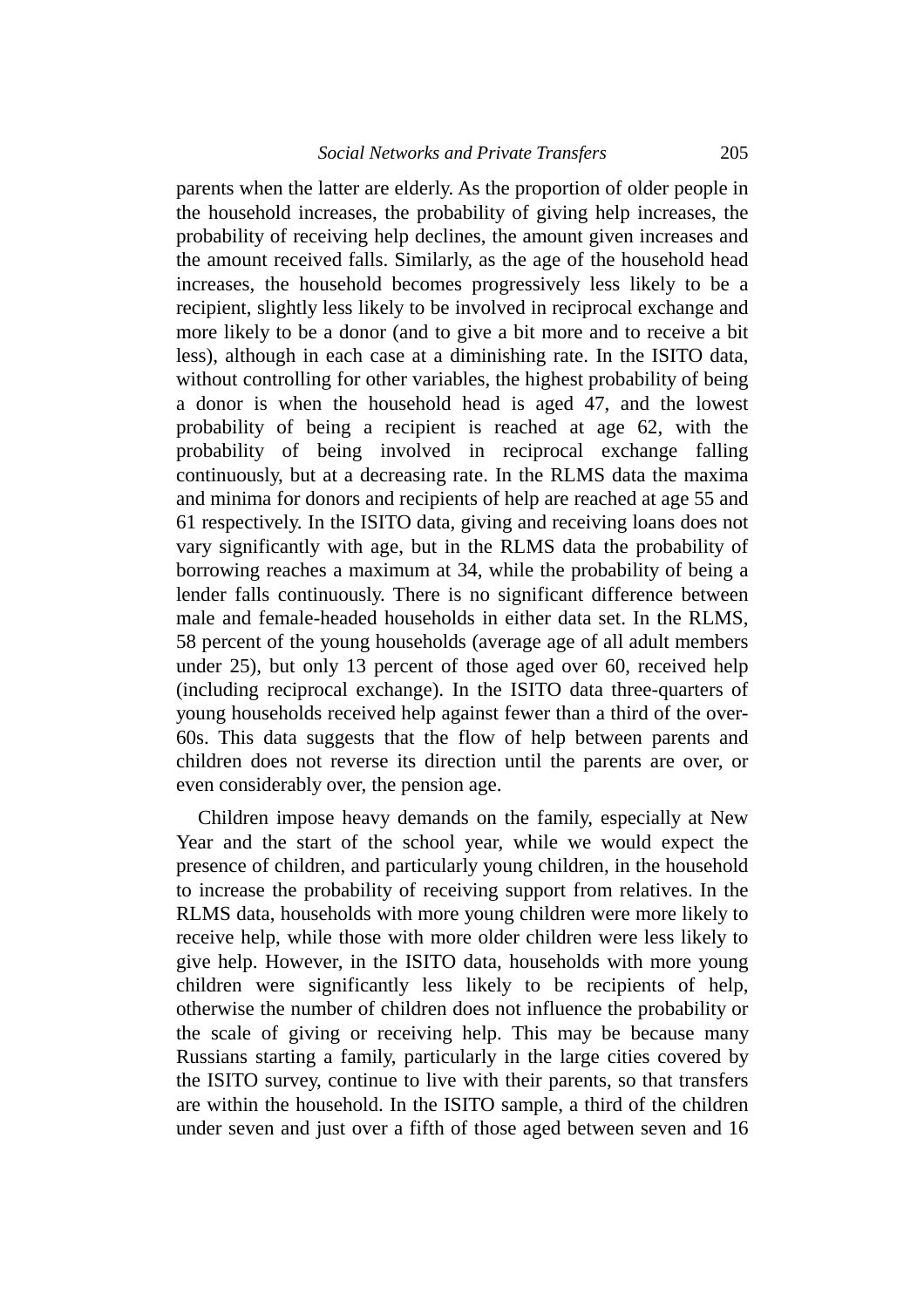lived in a household which included one or more of their grandparents and/or great-grandparents.

If social networks and social norms play an important role in determining private transfers, then we might expect such networks and norms to be different in different social strata. In fact we find that there are very few significant differences according to such factors as the education and employment status of household members. The mean level of education of household members does not affect the probability of giving or receiving help, although in the RLMS data the amount received in help increases with the average educational level of the household. In both data sets, those with higher education are more likely to be involved in all forms of help relationship. This may be because many significant friendships are formed as students, so that those with higher education are likely to have a wider range of social contacts and, in particular, those in need are more likely to have more successful friends willing and able to help, and vice versa.<sup>1</sup>

Although we might expect different occupational groups to be marked by relatively more or less solidary social relations, and we know that professional advance depends on having appropriate connections, the socio-economic status of household members (as managerial/professional, clerical and skilled and unskilled manual workers) is not significant in any of the regressions. Those with stable employment might be expected to have more developed work-based friendships but in fact (as indicated by the average tenure of household members in the current job or the tenure of the head of household), they are neither more nor less likely to engage in private transfers. As we have seen, access to secondary employment depends heavily on integration into social networks and we do find that the more household members have second jobs, the more likely is the household to engage in private transfers, although only to a statistically significant extent in reciprocal exchange and, in the RLMS data, in giving.

Those born elsewhere might be expected to have a less extensive local social network, although they may have retained connections with their district of birth that provide opportunities for

<sup>1</sup> Cox et al., 1997 provide a more narrowly economic explanation, suggesting that those with a higher level of education may have better future earning possibilities and greater aspirations for expenditure, so that donors will have more expectation of favours being returned in the future.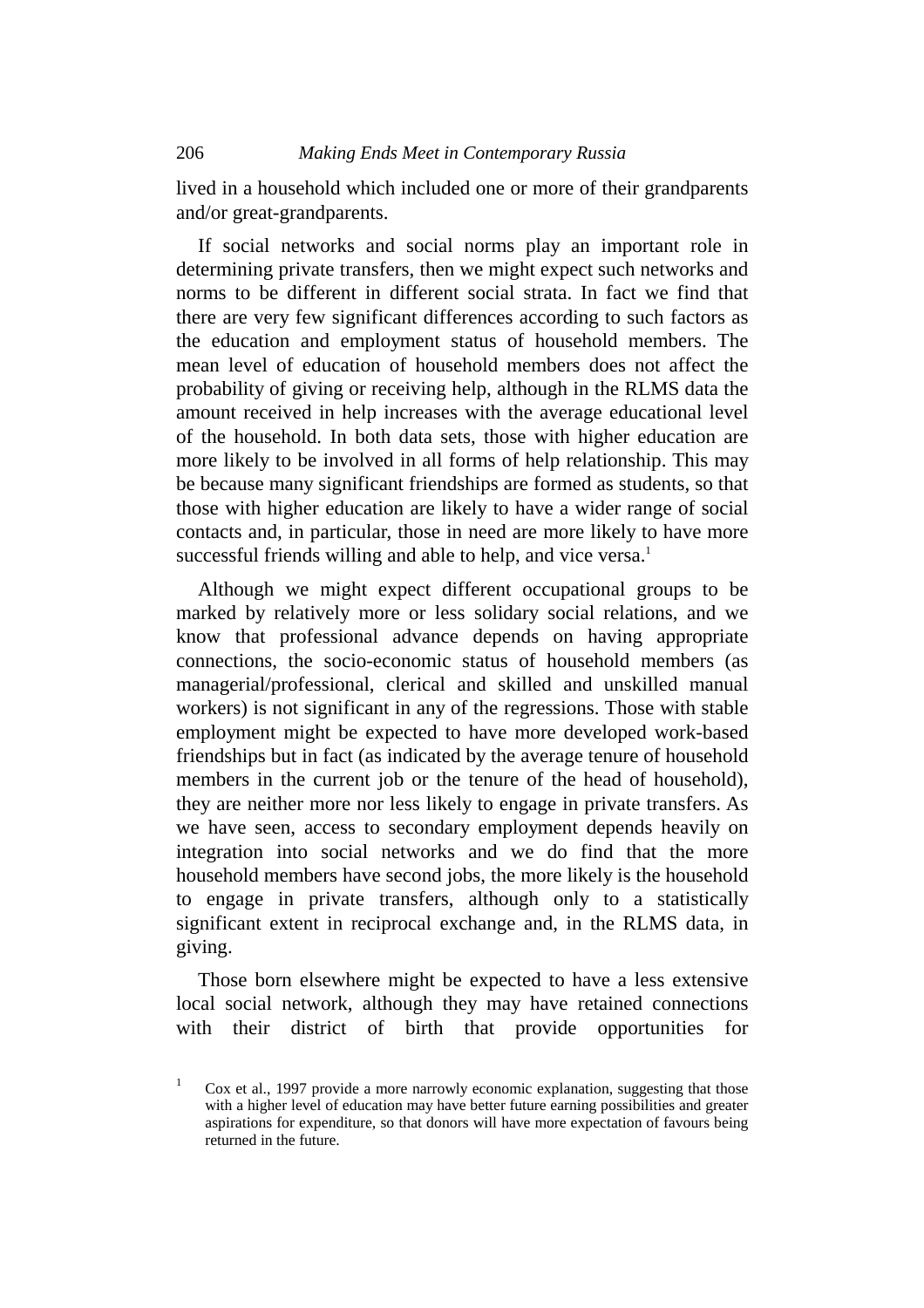complementary exchange (for example of products not readily available locally). In the RLMS data, those who are in-migrants to the region are no less likely to engage in private transfers than those still living in their place of birth (although many of the former will have moved as children, so will have had plenty of time to build their local social networks). Charity is often associated with religious commitment. RLMS asks respondents about the depth of their religious belief, but religious affiliation does not appear to impinge on the extent or the scale of private transfers.

We have already seen that many of the differences in the behaviour and experience of households are consistent with the supposition that the character and extent of a household's social network is an important factor in facilitating or inhibiting the provision of help from the more to the less fortunate households. In the ISITO survey, as noted above (page 181), individual household members and the household head were asked about a number of connections with nonmembers of the household. From the regression results it can be seen that the number of contacts identified is a strong predictor of the likelihood of being engaged in all forms of private transfer.<sup>1</sup> Contact with relatives has more weight than contact with friends, unsurprisingly since the majority of private transfers are between relatives, except in the case of giving and receiving loans.<sup>2</sup>

In addition to asking household heads about help with the dacha, heads of those households with young children or elderly or infirm adults in need of care were asked in the ISITO survey who provided this care, and on occasion this was someone who was not a member of the household. We have already noted that those households in which outsiders participated in exploiting the dacha were significantly more likely to have received help or been engaged in reciprocal exchange. Those households which called on an outsider to help with care of children or the elderly were more likely to be engaged in all forms of transfer, but the difference is not statistically significant, except in

<sup>1</sup> The extent of the network is indicated by the number of links per respondent. Nonrespondents were absentees and refusals and pensioners who had not worked in the last three years.

<sup>2</sup> Those whose contacts included relatively more pensioners were more likely to give and to receive help. Those with more contacts working in the new private sector, which tends to pay higher wages and more often to pay on time, were not significantly different from others.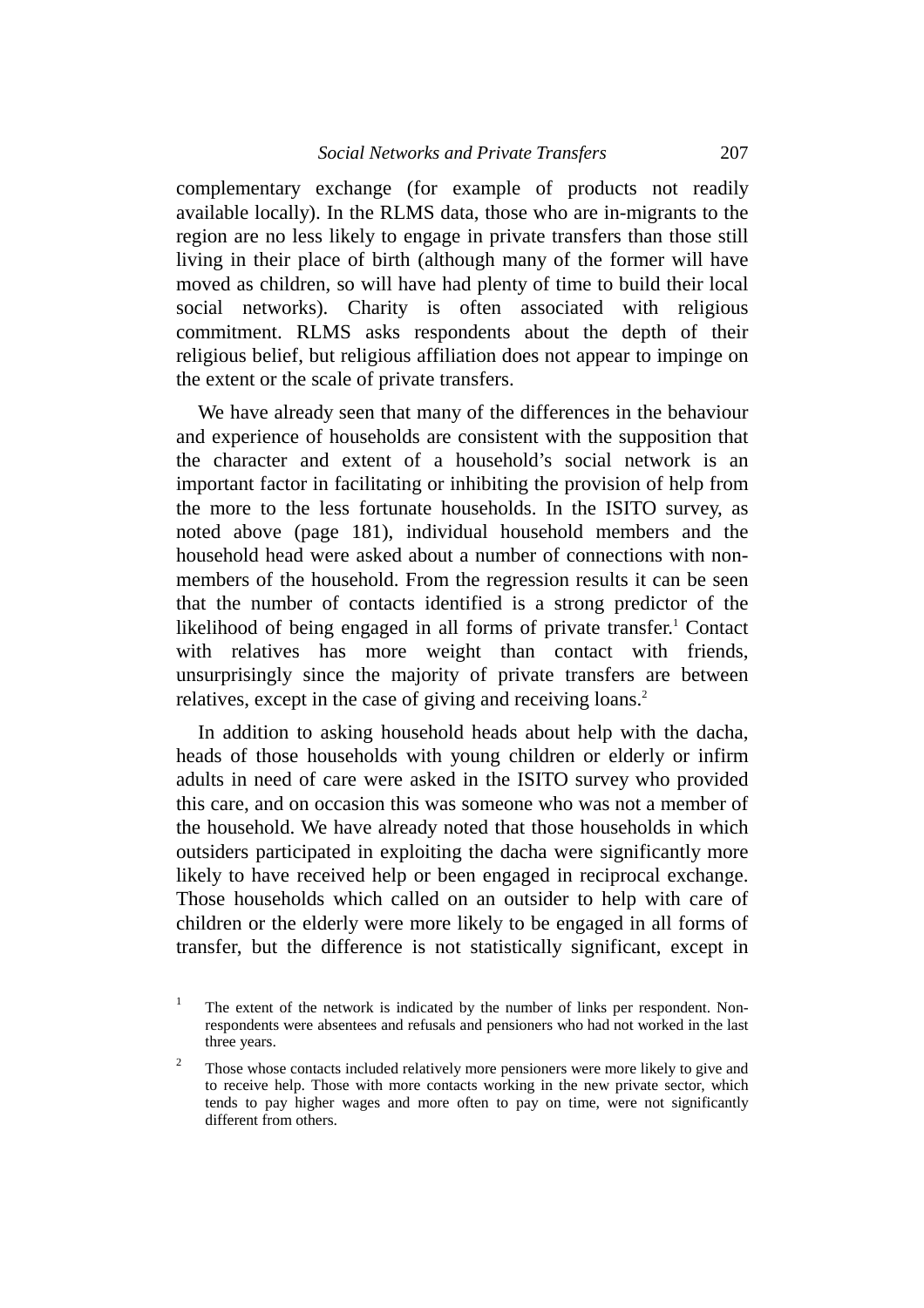Samara, where such households were more likely to give help.

Cox et al., 1997, working under the aegis of the World Bank, were primarily concerned to investigate whether private and public transfers were complementary or competitive, and found that those receiving pensions were less likely to receive private help, while receiving other public transfers increased the likelihood of receiving help, but the coefficient of determination was quite small so there was no evidence that private transfers could play a significant role in relieving poverty if public transfers were reduced, or that increasing public transfers would 'crowd out' private transfers.

In the RLMS data there is a weak inverse relationship between the amount received by the household as pension income and the probability of receiving help and loans and a weak positive relationship with the likelihood of giving loans. There is no significant relationship between other benefit income (unemployment benefit, child benefit, stipends and apartment and fuel benefits) and the likelihood of giving or receiving help. In the ISITO data there is a positive relationship between the amount of the household's nonpension benefit income and the probability of receiving help, primarily in the form of food, and between the size of pension income and the probability of giving all forms of help. This is consistent with the idea that pensions (and to a lesser extent other social benefits) are an important source of money income in a demonetised economy and that pensioners tend to redistribute some of their income to others (c.f. Burawoy et al., 2000, n.9, pp. 62–3). Neither pension income nor other benefits have any significant impact on the amount given or received by the household. These findings reinforce Cox's conclusion that there is little relationship between private and public transfers, so that there is no evidence that the former can substitute for the latter and give force to Burawoy's suggestion that 'if the state wanted to distribute income to the needy, perhaps one of the rational ways of doing this is indeed to use pensioners as their agents' (ibid., p. 62).

## **CONCLUSION**

The evidence reviewed in this chapter points to the conclusion that giving and receiving help is embedded in the normative structure of reciprocal relations of kinship and friendship, and perhaps inter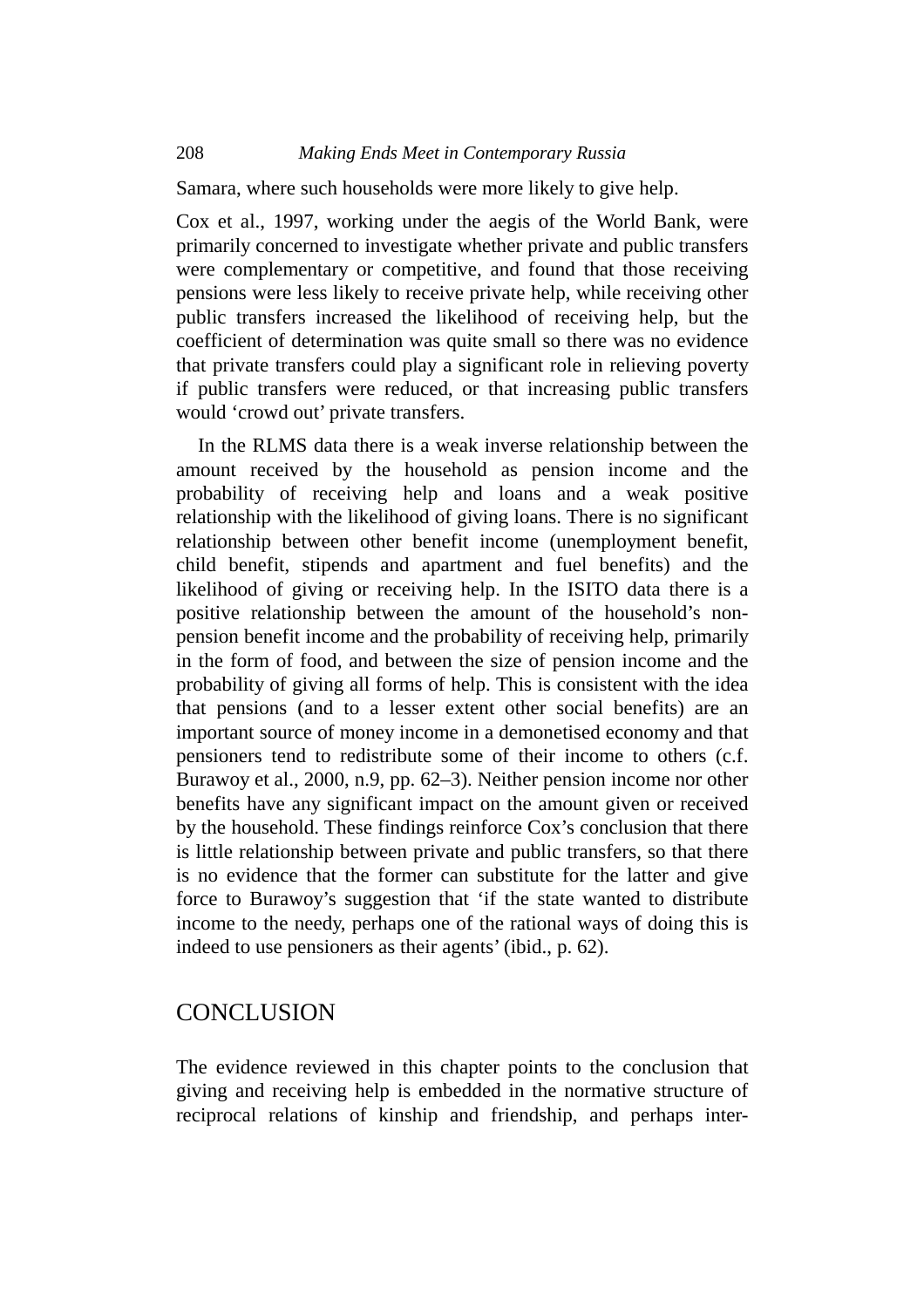generational relations of subordination and dependence, with resources flowing particularly from parents to children until parents are well past pension age. Within this structure there is only a small tendency for resources to flow from richer to poorer households, which is probably largely a reflection of intra-family inter-generational inequality, and the richest households both give and receive the most. Giving and receiving help is heavily concentrated in relations between close kind, suggesting that reciprocity is not the legacy of some specifically Russian traditions of communality but is rather an expression of the narrowing of social support to close family connections characteristic of the soviet period.

The fact that private transfers are deeply embedded in social relations of close friendship and, particularly, kinship means that they are not particularly sensitive to the specific circumstances of the parties to the relationship. Thus, the poorest households are not much less likely to give money and goods to others than are the richest households, even if their generosity imposes hardship on them, and there is virtually no evidence that private transfers respond to temporary difficulties or income shortfalls. Almost as may households are thrust into poverty by giving as are lifted out of poverty by the help they receive. More generally, various indicators of need and opportunity for households to receive and provide help generally prove to be insignificant determinants of the probability or scale of private transfers, reinforcing the conclusion that such transfers are predominantly not situational.

While the receipt of private transfers for those fortunate enough to receive them can make an important contribution to the well-being of the household, there is no evidence that private transfers constitute a significant component of a household survival strategy, in the sense that households in difficulty are able to mobilise their kin and social connections to supplement the household income. Those households for whom the help of others is a critical factor in their survival get such help not so much because of their hardship as because they are inserted in appropriate social networks. Those in hardship who do not have the appropriate social connections do not receive help.

The partial exception to this conclusion relates to loans. While it is always difficult to solicit support in the form of a gift, even from close kin, it is somewhat easier to solicit such support with a promise to repay, and the data suggests that it is possible to tap a wider network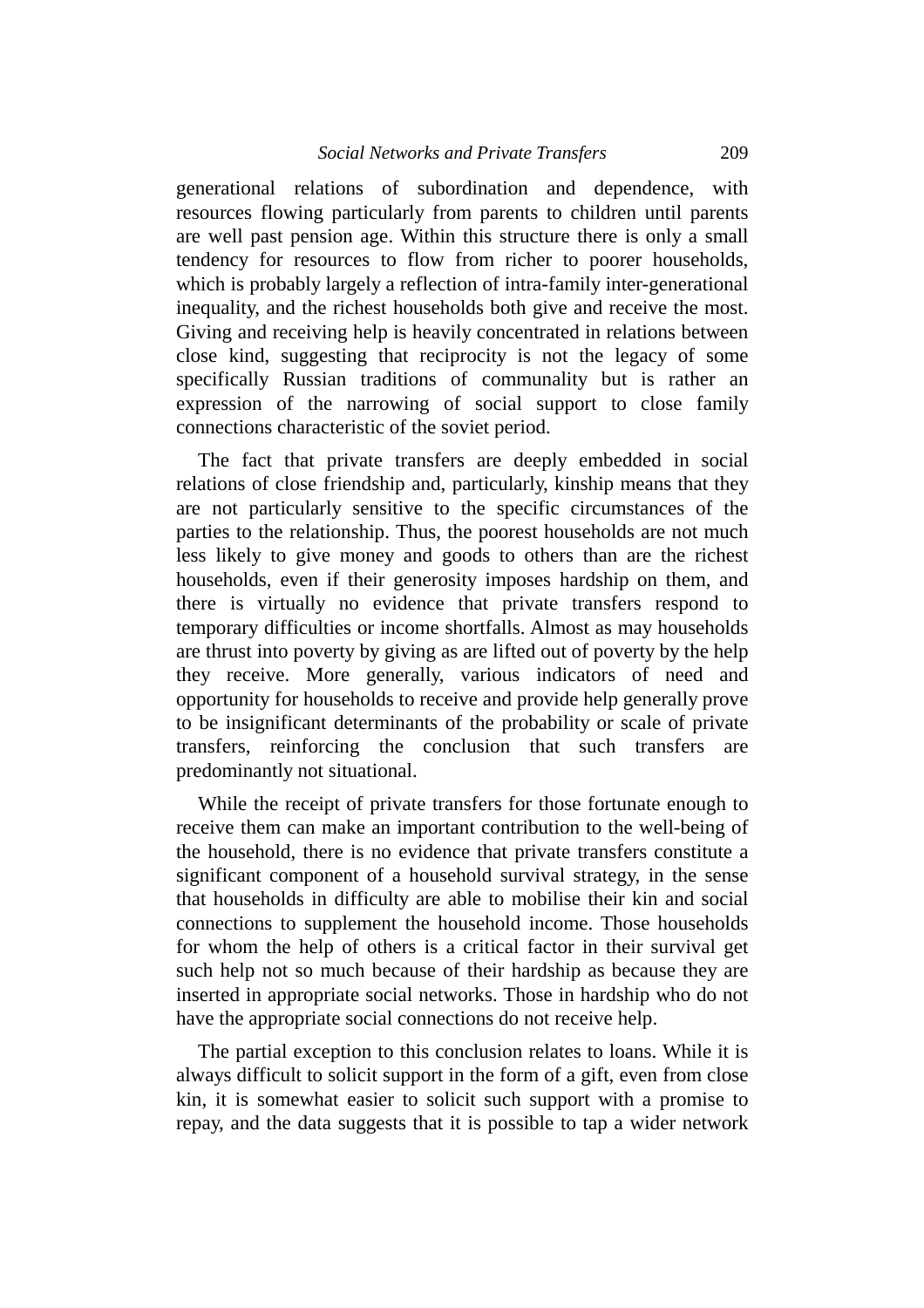## 210 *Making Ends Meet in Contemporary Russia*

of support in search of a loan, with friends playing a more significant role than in the case of gifts. The RLMS data, at least, suggests that those in temporary difficulty as a result of a loss of income, particularly as a result of being sent on unpaid administrative leave or not receiving wages due, are more able than others to get support from friends and relatives in the form of a loan. However, the determinants of lending suggested by the regression results are not very different from those of giving, suggesting that loans and gifts do not pass through very different channels, both being dominated by transfers between close kin, and are not sharply distinguished from one another by their executors. On the one hand, both a gift and a loan impose a drain on the resources of the giver. On the other hand, the virtual absence of inflation in the Soviet Union means that Russia has not yet established a tradition of repaying loans with interest. In the highly inflationary conditions of the transition economy this means that anything other than a short-term loan is indeed little different from a gift if repayment is to be expected, if at all, in a sharply devalued currency.

The norms which govern the relations between friends and kin are likely to be reasonably stable so long as the expectations of reciprocity in which they are embedded continue to correspond to the obligations which they entail. For example, if personal misfortune is a random and relatively rare event the obligations between friends will be mutual and not especially burdensome, but if misfortune becomes chronic, systematic and persistent the obligations are likely to become heavy and the expectations of reciprocity to be diminished, putting relations of friendship under heavy pressure. Friendship may be strengthened by regular reciprocal transfers between friends whose wages or pensions are paid irregularly, but it may be severely strained where the nonpayment of wages, low pay or unemployment is chronic and persistent. A decline in the level of pensions, a sharp increase in the cost of medical care or education or a decline in the incomes of a significant portion of the population of working-age is similarly likely to put inter-generational relationships under severe pressure. Once some people start to abrogate their social obligations to friends and kin, expectations begin to change and apparently deeply rooted traditions of mutual assistance can turn out to be very vulnerable.

The conditions of stability and relative equality which have sustained the traditional networks of support have been eroded with the collapse of the soviet system and the transition to a market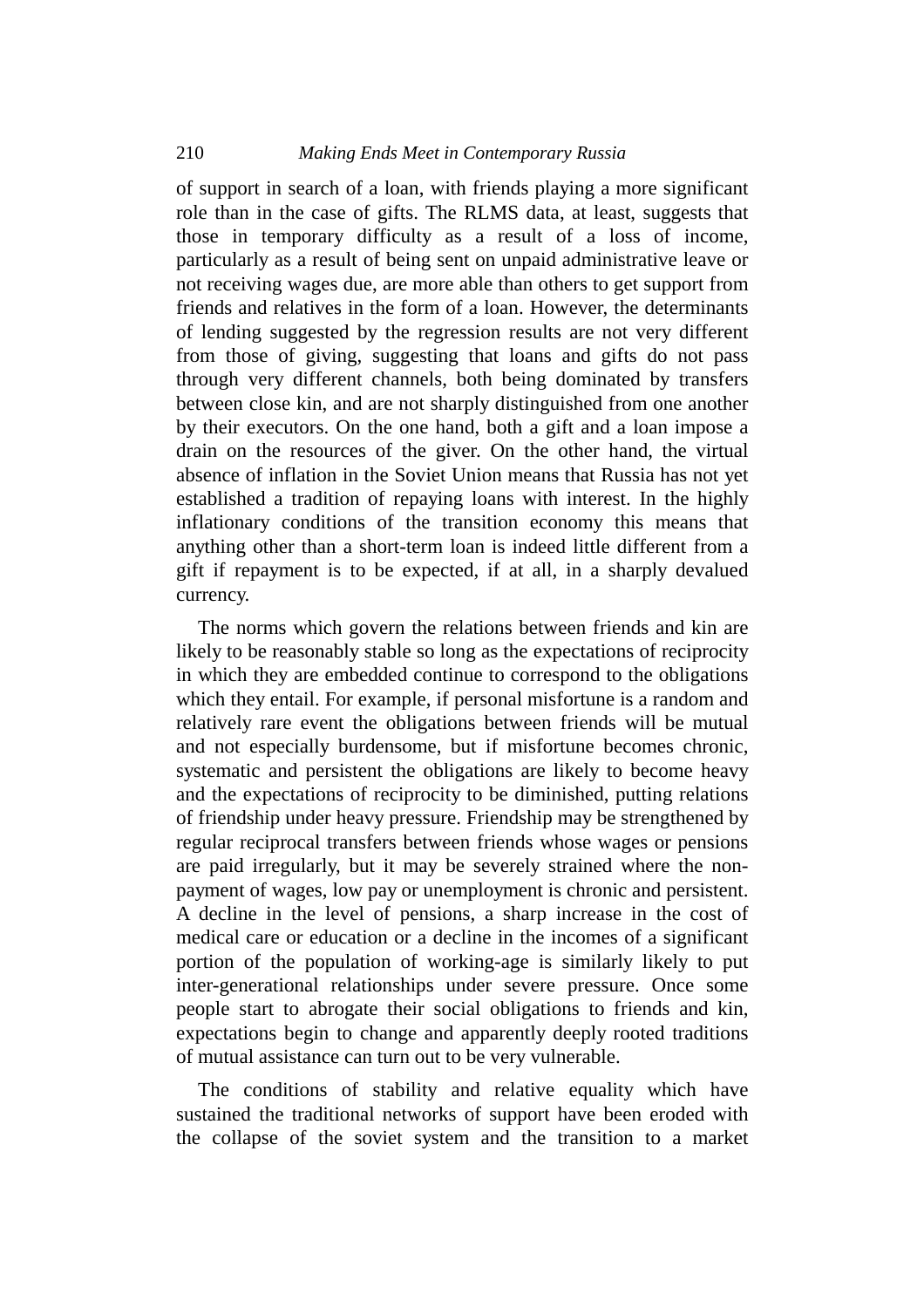economy, so we would anticipate that the expectations of reciprocity which underpin the safety net of private transfers will be eroded over time, so that Russia will become more like other developed capitalist economies in the limited role of private assistance in the provision of social support. This is not an expectation that we can investigate empirically because we do not have data covering a sufficiently long time span, but there is certainly no evidence of any increase in mutual support to limit the impact of the deepening crisis. The RLMS data suggests that there may have been a decline in the real value of the amount given and received by households since 1994 and, in particular, in the wake of the August 1998 crisis, when the real value of private transfers fell even more sharply than did real incomes.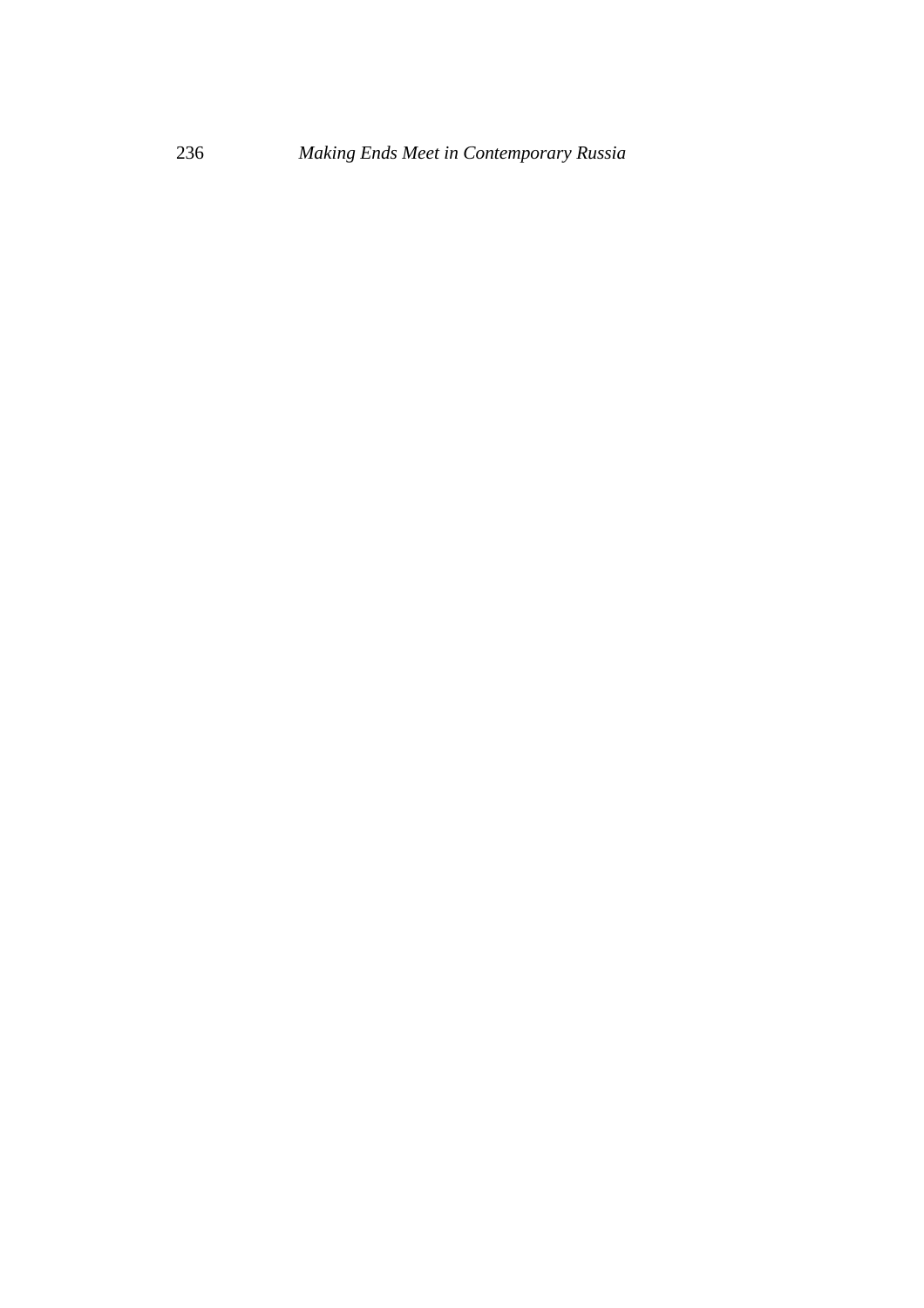|                                        |                   | Log of help received |        | Log of help given |        |
|----------------------------------------|-------------------|----------------------|--------|-------------------|--------|
|                                        | Variable<br>means | Coefficient          | P >  z | Coefficient       | P >  z |
| Log of household income<br>per head    | 6.25              | 0.77                 | 0.000  | 0.16              | 0.028  |
| Income deciles (reference is decile 5) |                   |                      |        |                   |        |
| decile 1                               | 0.10              | $-0.02$              | 0.947  | $-0.05$           | 0.839  |
| decile 2                               | 0.10              | $-0.09$              | 0.722  | 0.01              | 0.960  |
| decile 3                               | 0.09              | $-0.30$              | 0.167  | $-0.03$           | 0.879  |
| decile 4                               | 0.08              | 0.01                 | 0.966  | 0.04              | 0.870  |
| decile 6                               | 0.10              | 0.08                 | 0.705  | 0.21              | 0.363  |
| decile 7                               | 0.10              | 0.18                 | 0.377  | 0.19              | 0.406  |
| decile 8                               | 0.11              | 0.51                 | 0.010  | 0.18              | 0.425  |
| decile 9                               | 0.12              | 0.79                 | 0.000  | 0.23              | 0.332  |
| decile 10                              | 0.12              | 1.14                 | 0.000  | 0.71              | 0.004  |
| Household pension income               | 0.16              | 0.10                 | 0.576  | $-0.28$           | 0.364  |
| Household benefit income               | 0.05              | 0.33                 | 0.378  | $-0.33$           | 0.503  |
| Others help on dacha                   | 0.11              | 0.16                 | 0.249  | 0.10              | 0.491  |
| Network contacts per head              | 0.46              | 0.12                 | 0.032  | $-0.04$           | 0.605  |
| Proportion of friends in<br>network    | 0.49              | $-0.36$              | 0.005  | $-0.14$           | 0.372  |
| Proportion of relatives in<br>network  | 0.21              | $-0.21$              | 0.143  | $-0.11$           | 0.518  |
| Household head                         |                   |                      |        |                   |        |
| Male                                   | 0.22              | 0.00                 | 0.991  | $-0.06$           | 0.662  |
| Age                                    | 41.81             | 0.04                 | 0.135  | $-0.10$           | 0.001  |
| Age squared/100                        | 18.84             | $-0.02$              | 0.440  | 0.10              | 0.008  |
| has higher education                   | 0.28              | 0.19                 | 0.096  | 0.46              | 0.001  |
| has technical education                | 0.42              | 0.20                 | 0.056  | 0.16              | 0.192  |
| Proportion of household members:       |                   |                      |        |                   |        |
| working                                | 0.79              | 0.10                 | 0.418  | $-0.24$           | 0.141  |
| with secondary<br>employment           | 0.20              | 0.10                 | 0.414  | 0.29              | 0.040  |

*Table 4.18: OLS Regressions. Value of all forms of help given and received and variable means. ISITO household survey data.*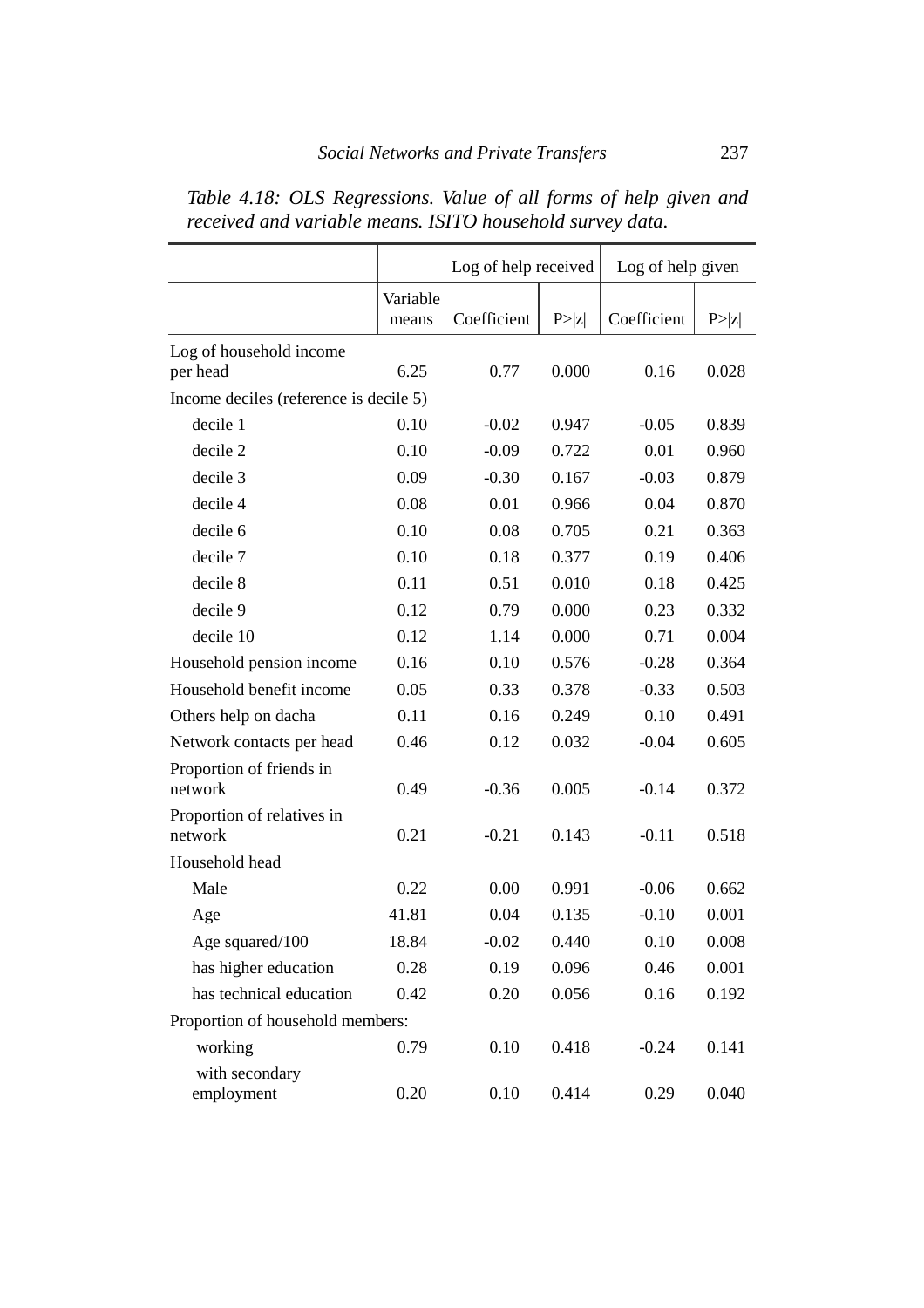| Table 4.18 (continued)           |      |         |       |         |       |
|----------------------------------|------|---------|-------|---------|-------|
| non-working pensioners           | 0.13 | 0.07    | 0.691 | $-0.31$ | 0.211 |
| owed wages                       | 0.26 | $-0.19$ | 0.175 | 0.04    | 0.833 |
| on administrative leave          | 0.08 | 0.20    | 0.345 | $-0.10$ | 0.671 |
| paid in kind                     | 0.11 | $-0.13$ | 0.461 | $-0.18$ | 0.407 |
| Number of adults in<br>household | 2.17 | 0.18    | 0.015 | 0.09    | 0.295 |
| Number of children under 7       | 0.21 | 0.25    | 0.013 | $-0.02$ | 0.890 |
| Number of children 7-16          | 0.48 | $-0.12$ | 0.096 | $-0.02$ | 0.846 |
| Household:                       |      |         |       |         |       |
| includes adult children          | 0.28 | $-0.45$ | 0.001 | $-0.01$ | 0.966 |
| has sold property                | 0.14 | 0.00    | 0.983 | 0.08    | 0.529 |
| has a dacha                      | 0.55 | 0.00    | 0.994 | 0.06    | 0.609 |
| has a car                        | 0.28 | 0.06    | 0.499 | 0.22    | 0.056 |
| includes infirm member(s)        | 0.08 | $-0.07$ | 0.684 | 0.30    | 0.231 |
| has a non-household carer        | 0.03 | $-0.10$ | 0.658 | 0.05    | 0.840 |
| includes parent(s) of head       | 0.10 | 0.26    | 0.151 | $-0.12$ | 0.611 |
| Single-parent household          | 0.11 | $-0.08$ | 0.641 | 0.17    | 0.321 |
| Samara                           | 0.35 | $-0.47$ | 0.000 | $-0.20$ | 0.208 |
| Kemerovo                         | 0.26 | $-0.35$ | 0.012 | $-0.35$ | 0.038 |
| Syktyvkar                        | 0.22 | $-0.25$ | 0.081 | $-0.42$ | 0.018 |
| Constant                         |      | 4.96    | 0.000 | 9.19    | 0.000 |
| N                                |      | 775     |       | 716     |       |
| <b>Adjusted R Squared</b>        |      | 0.1888  |       | 0.1110  |       |

*Notes: The coefficient for the log of household income per head is from a separate regression. Household pension and benefit incomes are in thousands of roubles. All variables are dummies unless otherwise indicated.* 

*The mean of the log of the amount received in all forms of help, by those households receiving help was 6.50 and the mean of the log of the amount given, by those households giving help, was 6.96.*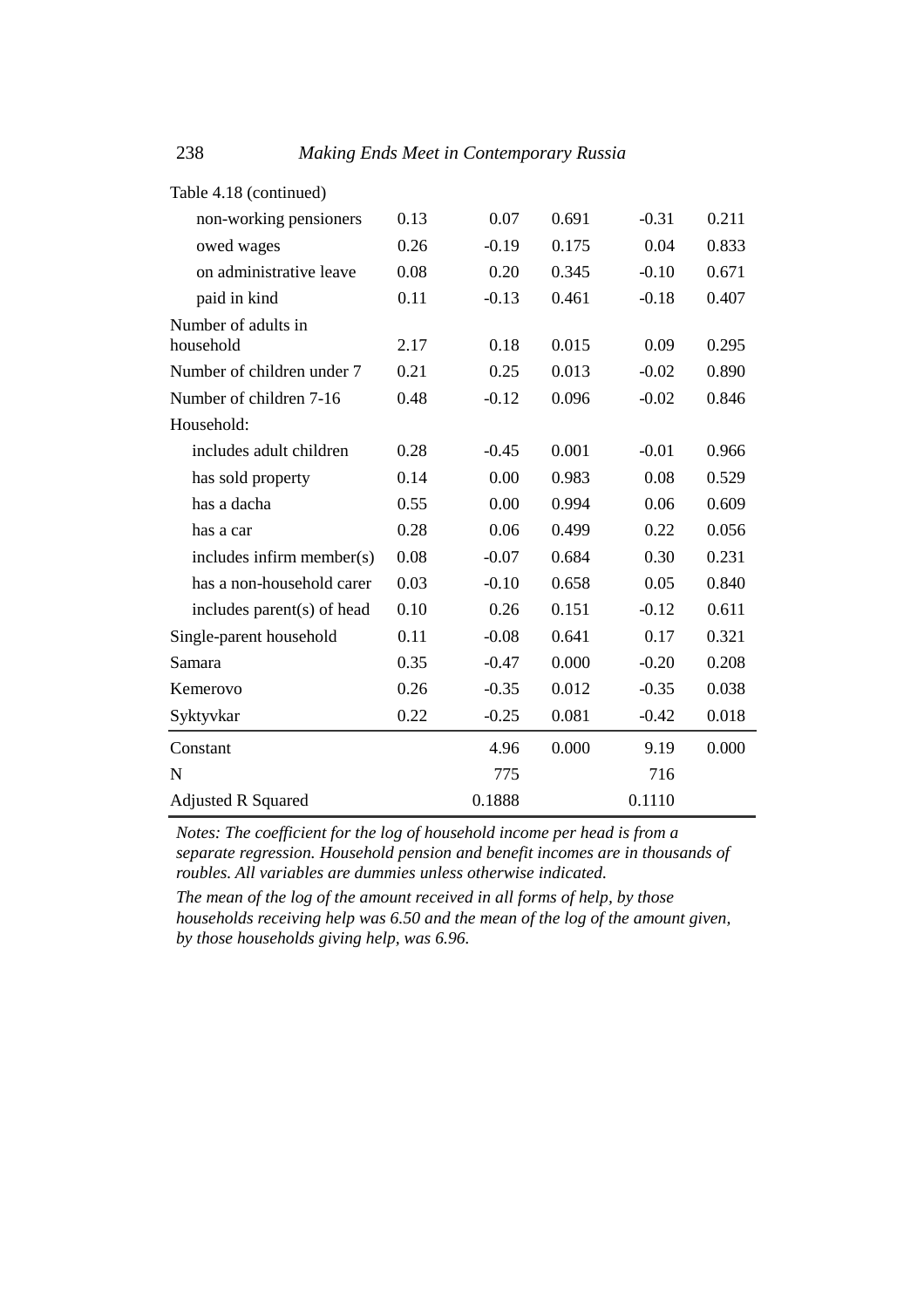# 5 Do Russian households have survival strategies?

In previous chapters we have seen that secondary employment, subsidiary agriculture and social networks can play an important role in helping the more disadvantaged Russian households to survive in the crisis. However, we have also found that households have relied largely on the means of securing the subsistence of the household that had become traditional by the late soviet period. The predominant forms of supplementary employment — working in a registered second job and the provision of private services — were those traditional in late soviet times, with the new activities of trading being of relatively limited importance. Subsidiary agriculture is predominantly a leisure activity of more mature households, continuing to perform its traditional role of securing household subsistence against the threat of inadequate supplies of food in the market. Private transfers continue the soviet tradition of serving primarily as a means by which parents support their adult children. It would seem that the 'transition to a market economy' has had a devastating impact on the traditional sources of household subsistence — primary wage incomes and social benefits — while providing households with very limited opportunities to develop alternative sources of subsistence.

The market economy has certainly provided opportunities for some. Some of those with capital, connections and the appropriate motivation have been able to establish their own successful businesses, inside or outside the law. Some of those with the qualifications and experience appropriate to the new economic conditions may have been able to find well-paid jobs in the new sectors of the economy, particularly if they work for foreign companies, although many suffered in the wake of the August 1998 crisis. However, most people have neither the inclination nor the social and economic resources required to set up in business, while for most people new private sector employment is the last resort because it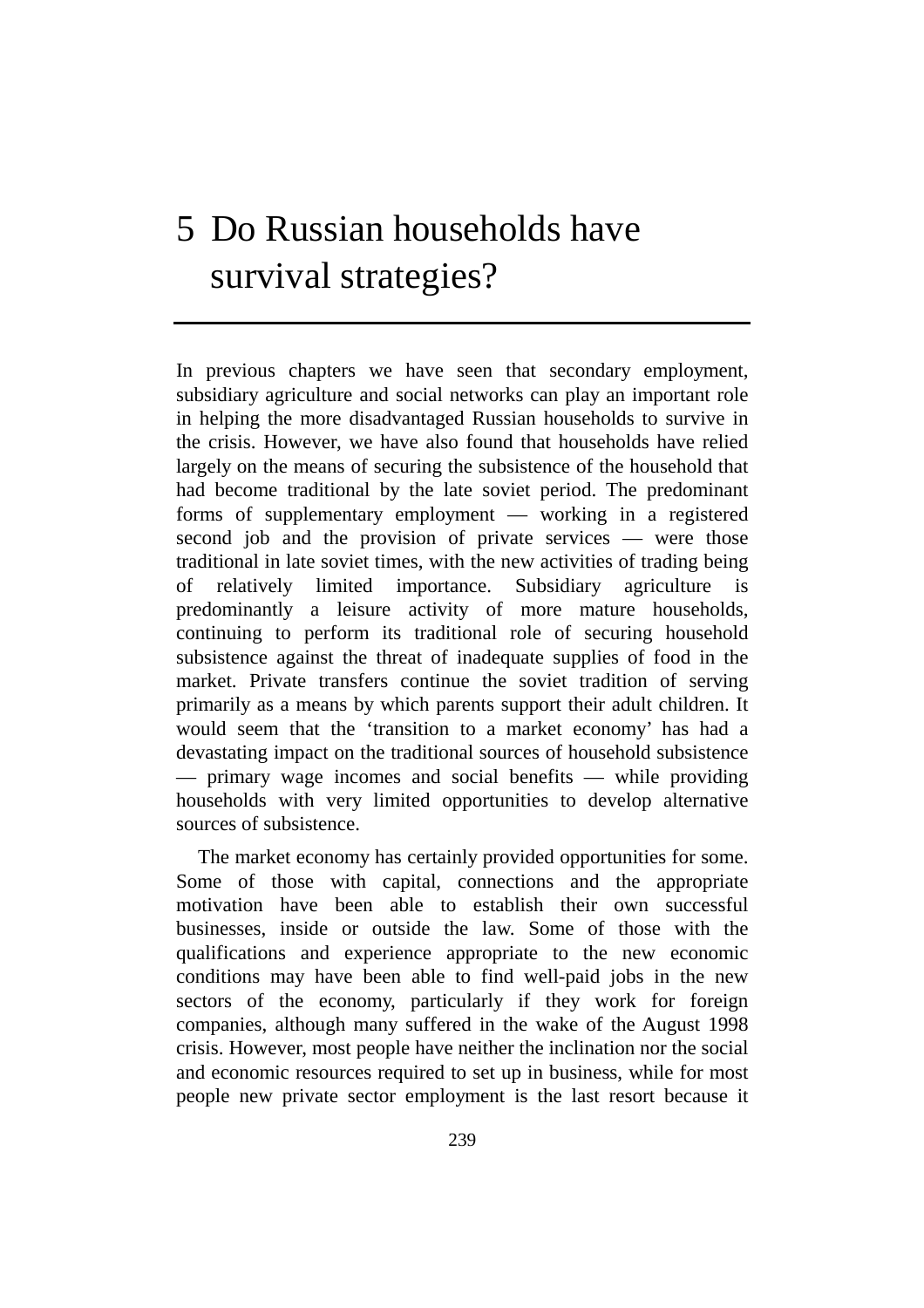offers low wages, long working hours, insecure employment, minimal social benefits and bad working conditions. In the ISITO household survey, those working in manual, clerical or technical occupations in the new private sector worked much longer hours than did their colleagues in traditional sectors of the economy. Despite such long hours, according to Goskomstat's wage data, average earnings in private companies are much less than in state and privatised enterprises and organisations (Goskomstat, 2000f, p.163).

Although we do not have comparable data for the soviet period, we have found no evidence that the incidence or scale of secondary employment, subsidiary agriculture or private transfers has increased in the period of the 'transition crisis'. This would suggest that households were already mobilising all of their available subsistence and income-earning resources in order to secure an acceptable standard of living in the late soviet period and so have had very limited possibilities to develop new ways of adapting to the new conditions. This is confirmed by the fact that there appears to be very little tendency for those households that confront financial difficulties to avail themselves of the opportunities to increase their household income offered by these possibilities. This immediately casts some doubt on the notion that such activities constitute significant elements of 'household survival strategies', in the sense of providing a range of opportunities amongst which disadvantaged households can select in order to secure their survival. In this chapter I will question the usefulness of the notion of a 'household survival strategy' to postsocialist societies.

### THE NOTION OF A 'HOUSEHOLD SURVIVAL STRATEGY'

Much recent discussion of household subsistence in the transition economies has centred on the notion of 'household survival strategies' (Voronkov, 1995; Johnson et al., 1996; Yaroshenko, 1999). The notion of a 'household survival strategy' has been widely used in development studies to draw attention to the diversity of sources of household subsistence and in particular to the role of informal and household economic activity, the domain primarily of women, the young and the old. The notion was important in moving away from the narrow perspective of the wage-earning breadwinner supporting a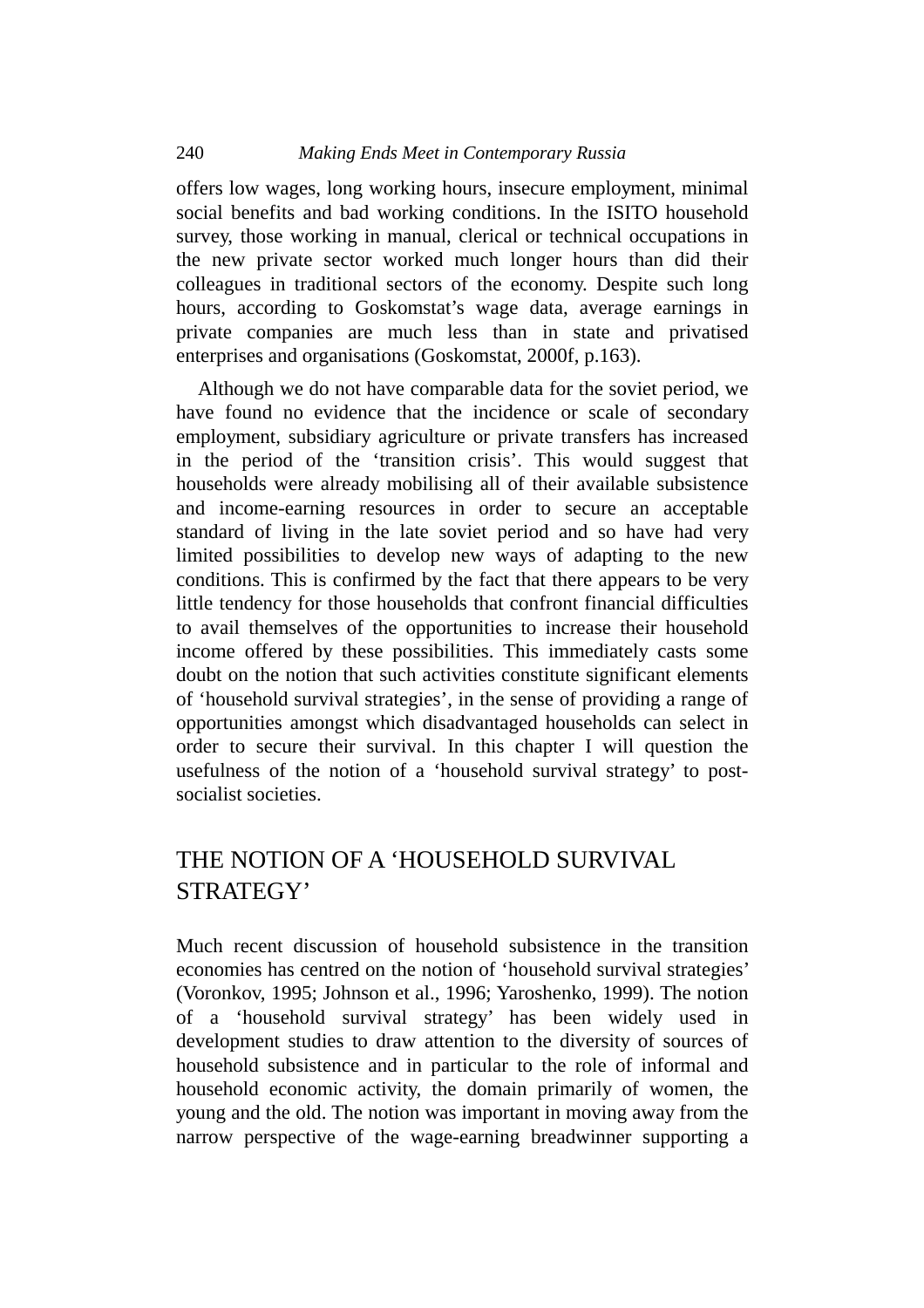dependent family that is associated with a one-sided view of the young, the old and women as dependants on the wages of men (Pahl, 1984; Chant, 1991; Nelson and Smith, 1998). This approach provided the basis for powerful critiques of development strategies which had single-mindedly pursued the objective of expanding wage-earning or small business opportunities, even if this was at the expense of the contribution of other household members and of other activities to household subsistence. This is particularly important where households are not fully committed to wage-earning in the market economy, so that subsistence production and engagement in the informal economy play a significant role in the reproduction of household members (Tinker, 1990). However, I would suggest that the notion is less appropriate to transition economies for three main reasons.

First, as noted in the first chapter, by the 1980s the vast majority of the adult population of the state socialist countries was fully committed to employment in the wage-earning economy, with a continuing role for subsistence agricultural production in rural districts and a limited amount of moonlighting in the urban economy. Those categories of the population who were not in waged employment (fulltime students, the elderly, the chronic sick and disabled, women with young children) were supported by state benefits that, in general, were sufficient to provide for their basic subsistence. Age and gender were significant in determining differential labour market opportunities, not in determining differential commitment to waged as opposed to nonwaged employment. With the exception perhaps of Hungary, informal and subsistence activities were of marginal significance to the survival of urban households and the majority of people lacked the skills and resources to engage in such forms of activity.

Second, the notion of a household survival strategy is also misleading in that it implies the determining role of agency (Crow, 1989; Morgan, 1989; Rodgers, 1989, p.20): if survival is a matter of strategy more than of resources then households which adopt the appropriate strategies can survive the destruction of jobs and incomeearning opportunities and the erosion of welfare benefits that have been a general feature of the collapse of the state socialist economy. It is only a short step from that view to the current attempts, encouraged by the World Bank, to slash categorical social benefits and to impose punitive systems of social assistance which disqualify from assistance those who are alleged to have income-earning potential: access to a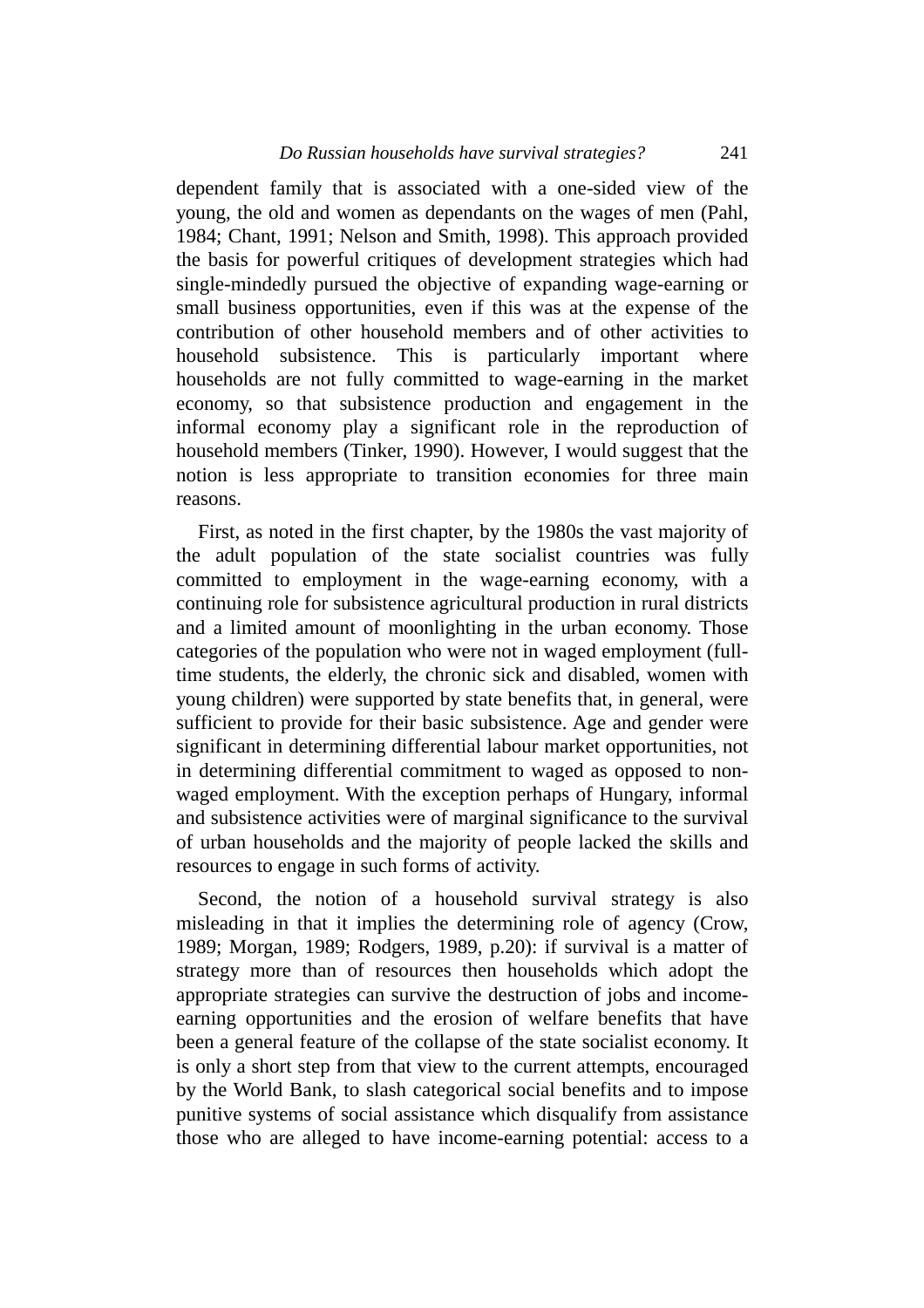plot of land, a spare room in their apartment which could be rented out, furniture which could be sold, the supposed capacity to establish a small business or even relatives who might support them.<sup>1</sup> While it is important to reject the view of the poor as passive victims, it is equally important not to exaggerate the extent to which the fate of the poor is in their own hands. We therefore need to consider carefully the extent to which impoverished households have or are able to pursue survival strategies. This will be the subject of the second section of this chapter.

Finally, the notion of a household survival strategy presumes that the household is a decision-making unit, making co-ordinated decisions to optimise the deployment of household resources. In the third section of the chapter I will review the available data to consider to what extent this is in fact the case. We will see that it is more plausible to think about household members more or less independently taking advantage of such opportunities as may present themselves within the framework of a limited range of opportunities and quite restrictive constraints. Prosperity, survival, poverty and destitution are not then the results of more or less successful household strategies, but express the greater or lesser good fortune of individual household members in the face of radical economic change. Finally, I will assess the arguments put forward by Michael Burawoy that there are distinctive 'traditional' and 'new' household survival strategies, and that it is women who take primary responsibility for the survival strategy of the household (Burawoy et al., 2000).

### DO HOUSEHOLDS HAVE *SURVIVAL STRATEGIES*?

The notion of a household survival strategy has been employed mostly in ethnographic research. Many people interviewed about how their household makes ends meet will tell a more or less coherent narrative about the various ways in which they have increased their household

1

See, for example, the Letter of Intent sent by Prime Minister Chernomyrdin to the IMF on behalf of the Russian government (April 30, 1997, No. 1348p-P2), which was linked to the conditionality terms of the \$800 million Social Protection Adjustment Loan approved by the World Bank on 25 June 1997. Under the Loan experimental systems were introduced in Voronezh, Volgograd and the Komi Republic to assess need on the basis not only of current income, but also of the 'economic potential' of the household (Ministry of Labour of the Russian Federation, 1999).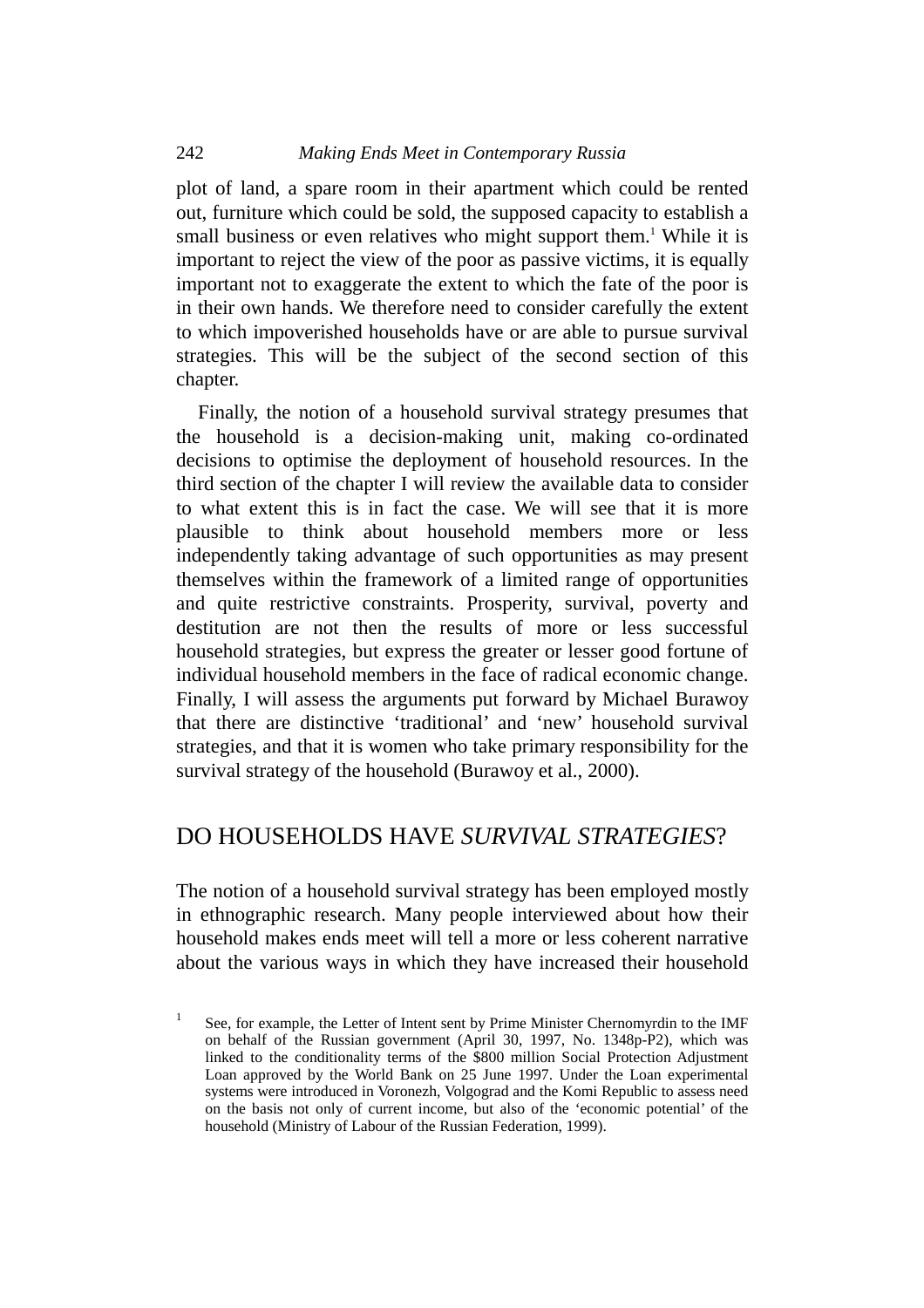income or managed to economise on household expenditure. However, such a retrospective rationalisation of the activity of the household is by no means sufficient evidence that what has been done has been the result of a household survival strategy, or of any kind of strategic decision-making at all. Indeed, many less fortunate respondents will not be able to construct such a narrative, their accounts being tales of woe and successive misfortunes. We have therefore to ask what scope there is for Russian households and their members to adopt strategic responses to their misfortunes.

The Russian Longitudinal Monitoring Survey in the autumn of 1998, soon after the August crisis, asked respondents what they had done in the last year to adjust to the new living conditions. Their responses were as shown in Table 5.1, broken down into groups according to the household income (including income in kind, the value of domestic food production and transfers) in relation to the regional poverty line (group one has an income less than or equal to half the subsistence minimum, group two between that and the subsistence minimum, group three between that and fifty per cent above the subsistence minimum, group four up to twice the subsistence minimum and group five more than twice the subsistence minimum). The final column reports the percentage of individuals who reported the particular action who had found it very helpful or somewhat helpful. In general, the more prosperous households had found that the steps they had taken had been more helpful than had the less prosperous households, which was perhaps why they were now more prosperous. More prosperous households were significantly more likely to have taken on additional employment,<sup>1</sup> while less prosperous households were significantly more likely to have asked friends or relatives for help, to have applied for social assistance, spent less on food and clothing or changed their accommodation arrangements. Overall, one-fifth of households had taken one or more of the steps to increase earned income, while one in eight had changed

<sup>1</sup> These households might be in the upper income group because they had succeeded in obtaining secondary employment. Those in the bottom quintile of money income per head net of secondary earnings were significantly more likely than higher income groups to have sought secondary employment, but it was still those in the top quintile who had found it most helpful. Just over a quarter of those who said that they had found additional work had reported secondary employment in the previous round of the survey in 1996. The same was true of the 9 percent of respondents in 2000 who said that they had got an extra job in the last year.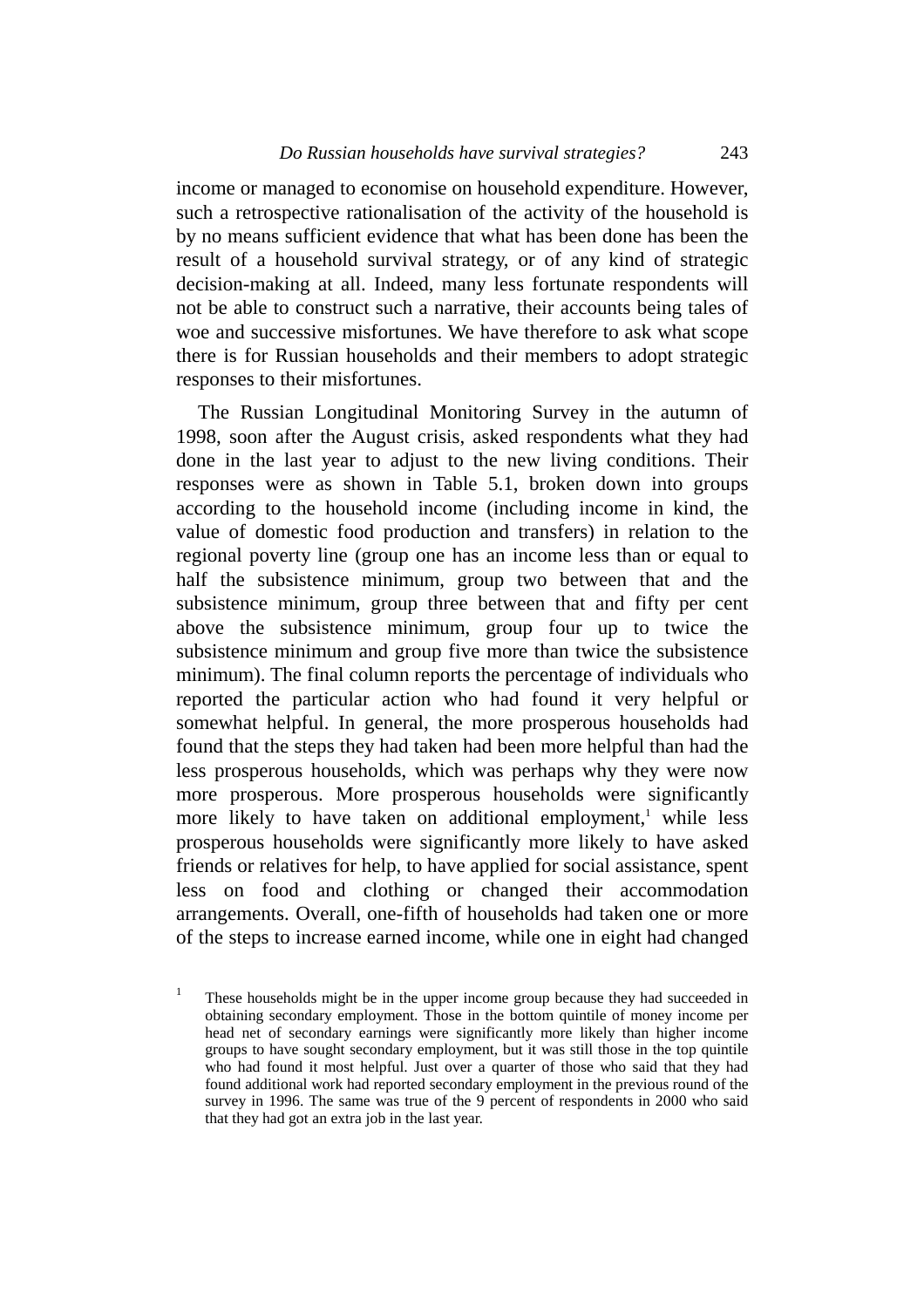their living arrangements and a quarter had turned to others for help.

| Table 5.1: Which of these have you done in the last year to adjust to |
|-----------------------------------------------------------------------|
| the new living conditions? Distribution of individual responses by    |
| regional poverty grouping of the household. RLMS 1998.                |

|                                                                            | Regional Poverty Group (1 and<br>2 are below the poverty line) |                |      |      |      | Total | Found<br>helpful? |
|----------------------------------------------------------------------------|----------------------------------------------------------------|----------------|------|------|------|-------|-------------------|
|                                                                            | 1                                                              | $\overline{2}$ | 3    | 4    | 5    |       |                   |
| Percentage of households in<br>each poverty group                          | 16.4                                                           | 22.4           | 22.4 | 15.5 | 23.2 | 100   |                   |
| Found Supplementary work#                                                  | 5.9                                                            | 6.8            | 6.7  | 7.1  | 8.3  | 7.0   | 91                |
| Changed jobs                                                               | 11.4                                                           | 11.7           | 12.0 | 10.9 | 11.4 | 11.5  | $72*$             |
| Cultivated more on your own<br>personal plot#                              | 14.9                                                           | 18.4           | 19.9 | 18.0 | 23.4 | 19.2  | 96*               |
| Turned to your relatives for<br>assistance#                                | 24.4                                                           | 24.5           | 19.5 | 16.8 | 16.7 | 20.5  | 95*               |
| Turned to your friends for<br>assistance#                                  | 10.1                                                           | 9.4            | 7.6  | 5.4  | 7.0  | 8.0   | 89                |
| Sold your things#                                                          | 5.3                                                            | 5.8            | 3.6  | 4.0  | 3.8  | 4.5   | 86*               |
| Turned to social security or<br>government organisation for<br>assistance# | 5.3                                                            | 6.1            | 5.1  | 3.6  | 3.4  | 4.8   | 53*               |
| Went to work for a private<br>government enterprise                        | 5.5                                                            | 4.5            | 4.5  | 4.1  | 6.0  | 4.9   | 84                |
| Rented out part or all of your<br>apartment                                | 1.1                                                            | 0.8            | 1.0  | 1.5  | 1.3  | 1.1   | 91                |
| Travelled for training in order<br>to get a new job                        | 1.7                                                            | 1.8            | 2.7  | 1.9  | 1.8  | 2.0   | 74*               |
| Moved in with relatives to<br>save money#                                  | 3.4                                                            | 4.1            | 4.4  | 2.7  | 2.2  | 3.4   | $92*$             |
| Ceased living with relatives to<br>save money#                             | 3.7                                                            | 1.1            | 1.9  | 2.3  | 1.3  | 1.9   | 72                |
| Cut down on buying clothes<br>and shoes#                                   | 64.3                                                           | 67.2           | 66.2 | 61.5 | 55.9 | 63.1  | $67*$             |
| Cut down on meals#                                                         | 59.1                                                           | 61.8           | 55.4 | 53.0 | 40.6 | 53.9  | 65                |
| Spent less money on holidays                                               | 37.9                                                           | 40.7           | 40.4 | 37.5 | 37.3 | 38.9  | $62*$             |
| Changed your place of<br>residence                                         | 9.7                                                            | 9.4            | 7.3  | 7.7  | 8.3  | 8.5   | 68                |
| $\mathbf N$                                                                | 1365                                                           | 2012           | 1864 | 1244 | 1847 | 8332  |                   |

*# Difference between richer and poorer households is statistically significant (p<0.05)..* 

*\* Significantly more of the wealthier than the poorer households found this helpful.*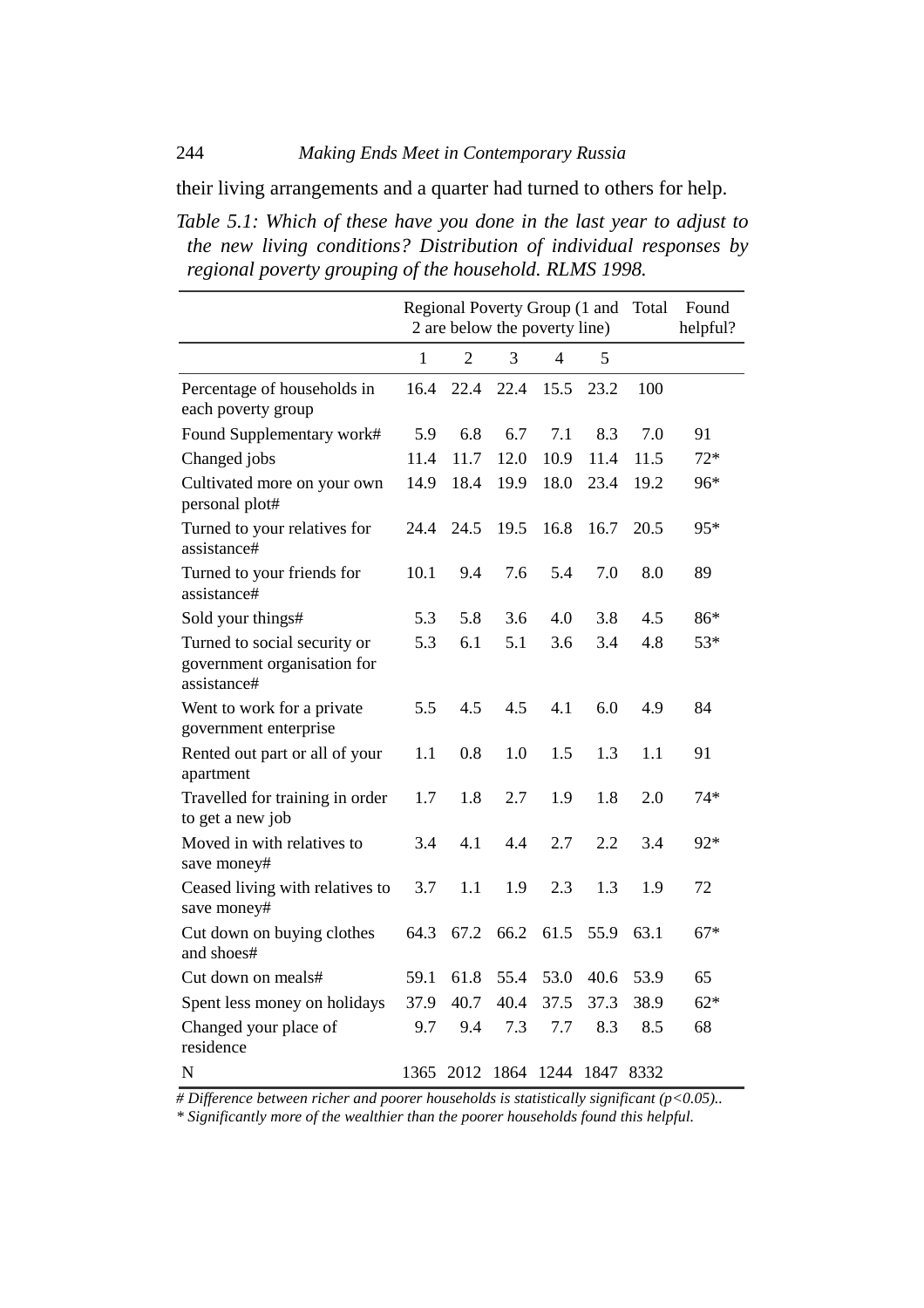| In the past twelve months have<br>you:                                                                                                                                                                                 | <b>Regional Poverty Group</b> |                |      |                |      |       |
|------------------------------------------------------------------------------------------------------------------------------------------------------------------------------------------------------------------------|-------------------------------|----------------|------|----------------|------|-------|
| Percent of respondents                                                                                                                                                                                                 | $\mathbf{1}$                  | $\overline{2}$ | 3    | $\overline{4}$ | 5    | Total |
| Percentage of households in each<br>poverty group                                                                                                                                                                      | 9.4                           | 19.8           | 20.3 | 17.8           | 32.6 | 100   |
| Worked an extra job                                                                                                                                                                                                    | 11.5                          | 7.7            | 10.1 | 6.9            | 8.3  | 8.6   |
| Raised something on your plot to<br>sell or trade                                                                                                                                                                      | 6.5                           | 6.8            | 8.1  | 5.4            | 10.1 | 7.9   |
| Raised cattle, poultry, fish, and<br>other animals for sale                                                                                                                                                            | 7.0                           | 7.9            | 7.2  | 3.9            | 10.6 | 7.9   |
| Sold things prepared by yourself<br>at home, for example, knitted and<br>sewn, meat dumplings, or other<br>things                                                                                                      | 1.7                           | 1.3            | 1.6  | 1.7            | 1.8  | 1.7   |
| Sold food or goods, which you<br>yourself did not prepare, for<br>example, cigarettes, food, clothes                                                                                                                   | 1.2                           | 3.2            | 1.8  | 1.3            | 1.7  | 1.9   |
| Travelled for food and goods<br>which you then sold                                                                                                                                                                    | 1.7                           | 2.4            | 1.3  | 1.9            | 2.4  | 2.0   |
| Rented an apartment, room,<br>summer house, garage, car                                                                                                                                                                | 0.9                           | 0.6            | 0.9  | 0.5            | 0.7  | 0.7   |
| Placed money in a bank to earn<br>interest, offered money in loans<br>for interest                                                                                                                                     | 0.9                           | 0.5            | 0.9  | 0.7            | 2.2  | 1.2   |
| Performed services for pay, for<br>example, offered people a ride in a<br>car, repaired household<br>appliances, cars, took a job<br>remodelling apartments, were<br>involved in coaching, watched<br>children for pay | 4.4                           | 4.3            | 5.1  | 3.1            | 4.0  | 4.2   |
| Done any of the above                                                                                                                                                                                                  | 25.1                          | 24.2           | 26.1 | 18.3           | 27.8 | 24.8  |

*Table 5.2: Actions taken in the past twelve months. Individual responses by regional poverty group of the household. RLMS 2000.* 

However, the majority, almost three-quarters, had adapted to their circumstances by reducing their spending. Even among the most prosperous households, two-thirds had had to cut their spending and one in five to seek help from others. Although three-quarters of respondents believed that their family lived better than they had five years ago, two-thirds of respondents, and over half of those in the most prosperous households, were anxious that they would not be able to provide themselves with the bare essentials in the following year.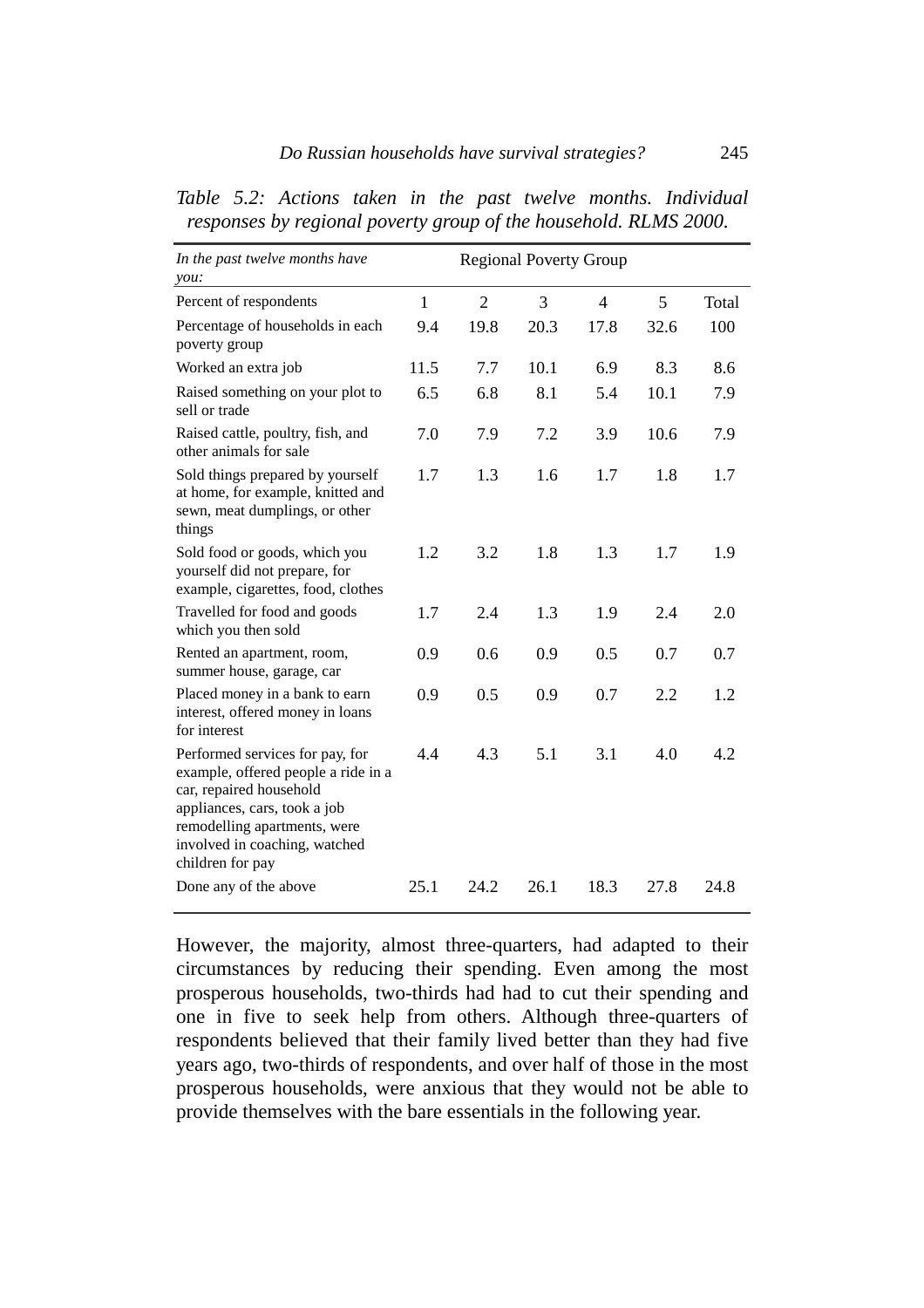| In the past two years have you:                                                                        | Regional Poverty Group (1 and 2 are<br>below the poverty line) |      |      |                |      |       |
|--------------------------------------------------------------------------------------------------------|----------------------------------------------------------------|------|------|----------------|------|-------|
| Percent                                                                                                | 1                                                              | 2    | 3    | $\overline{4}$ | 5    | Total |
| Had to cut down on expenses<br>for clothes and shoes                                                   | 69.8                                                           | 74.1 | 69.1 | 64.5           | 53.7 | 64.3  |
| Had to cut down on expenses<br>for food                                                                | 60.1                                                           | 64.0 | 54.6 | 53.4           | 37.5 | 51.2  |
| Had to cut down on expenses<br>for vacations                                                           | 46.1                                                           | 51.4 | 46.2 | 45.7           | 36.9 | 44.0  |
| Had to appeal more often for<br>monetary help from friends,<br>relatives                               | 36.3                                                           | 33.4 | 25.4 | 21.3           | 14.5 | 23.7  |
| Had to appeal more often for<br>monetary help from social<br>security and other state<br>organizations | 10.3                                                           | 6.7  | 4.9  | 3.3            | 2.7  | 4.7   |
| Had to sell items because of<br>money shortages                                                        | 8.8                                                            | 4.4  | 4.3  | 2.7            | 1.6  | 3.6   |
| Began to raise more on your<br>plot of land                                                            | 27.2                                                           | 27.4 | 22.1 | 23.0           | 23.2 | 24.1  |

*Table 5.3: Actions taken in the past two years. Individual responses by regional poverty group of the household. RLMS 2000.* 

#### *Source: RLMS 2000*

RLMS asked a similar set of questions in the autumn of 2000, two years after the crisis of August 1998 (Table 5.2). In this case, the relationship between actions taken and the level of household income was less clear-cut than it had been in 1998, but whereas in 1998 it had been the richer households who had been most likely to have taken a supplementary job, in 2000 it was the poorest who were most likely to have worked an extra job (which does not appear to have helped them much, because they were still in extreme poverty, despite having done so) while the richest were the most likely to have raised agricultural produce for sale. As in 1998, many more people had responded to difficulties by reducing expenditure than by diversifying their income sources: only a quarter had undertaken any of the income-earning activities mentioned, while three-quarters had reduced one or more of the items of spending. Women and older people were substantially more likely than men and younger people to have reported that they had reduced spending and women and pensioners were substantially less likely to have engaged in income-earning activities (particularly,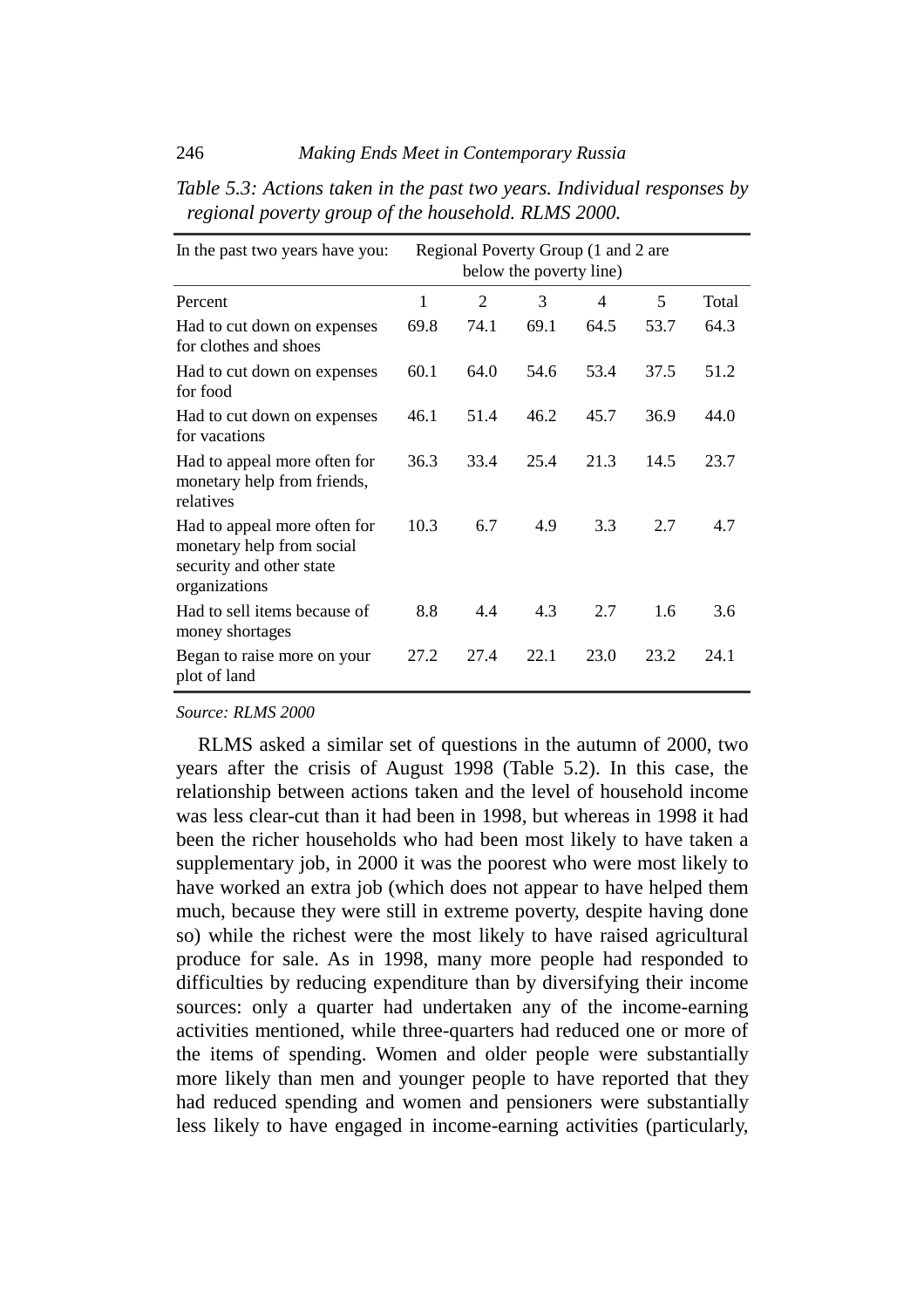taking a second job or performing services for pay – women were more likely than men to have engaged in trading or domestic production for sale). Women were also much more likely than men to have taken money from friends or relatives or from state organisations.

This data strongly indicates that households survive much more by reducing their expenditure than by increasing their income. This is confirmed by responses to the ISITO survey. Respondents were asked if their household had experienced financial difficulties in the previous two years. The 82 percent of respondents who had experienced such difficulties were then asked which of a series of steps they had taken in that situation. The results are tabulated in Table 5.6, which again shows that the overwhelming majority of responses involved cutting expenditure or seeking help from others, while relatively few respondents had been able to increase their incomes. Household heads were asked if they had sold household property to meet the needs of their household in the previous year. Thirteen percent replied that they had done so. Of these, one-third had received less than a week's household income for the goods, while a third had received more than one month's income from their sale. We also asked all those respondents in work what they would do if they had to increase their earnings, with the results reported in Table 5.6. One in seven would look for another job, one in five would look for supplementary employment, one in five would simply work harder, but almost half the respondents did not think that they had any possibility of increasing their earnings.

*Table 5.4: Assessment of the material situation of the household by household heads.*

| How do you assess the material position of your family?            | Percent           |
|--------------------------------------------------------------------|-------------------|
| We don't even have enough money for food                           | 28                |
| We have enough money for food, but it is difficult to buy clothing | 47                |
| We have enough for food and clothing but not for expensive things  | 20                |
| We can make long-term purchases but not expensive things           | 5                 |
| At the moment we want for nothing                                  | $\langle \cdot  $ |
|                                                                    |                   |

*Source: ISITO Household Survey.* 

The extent to which households have had to reduce their spending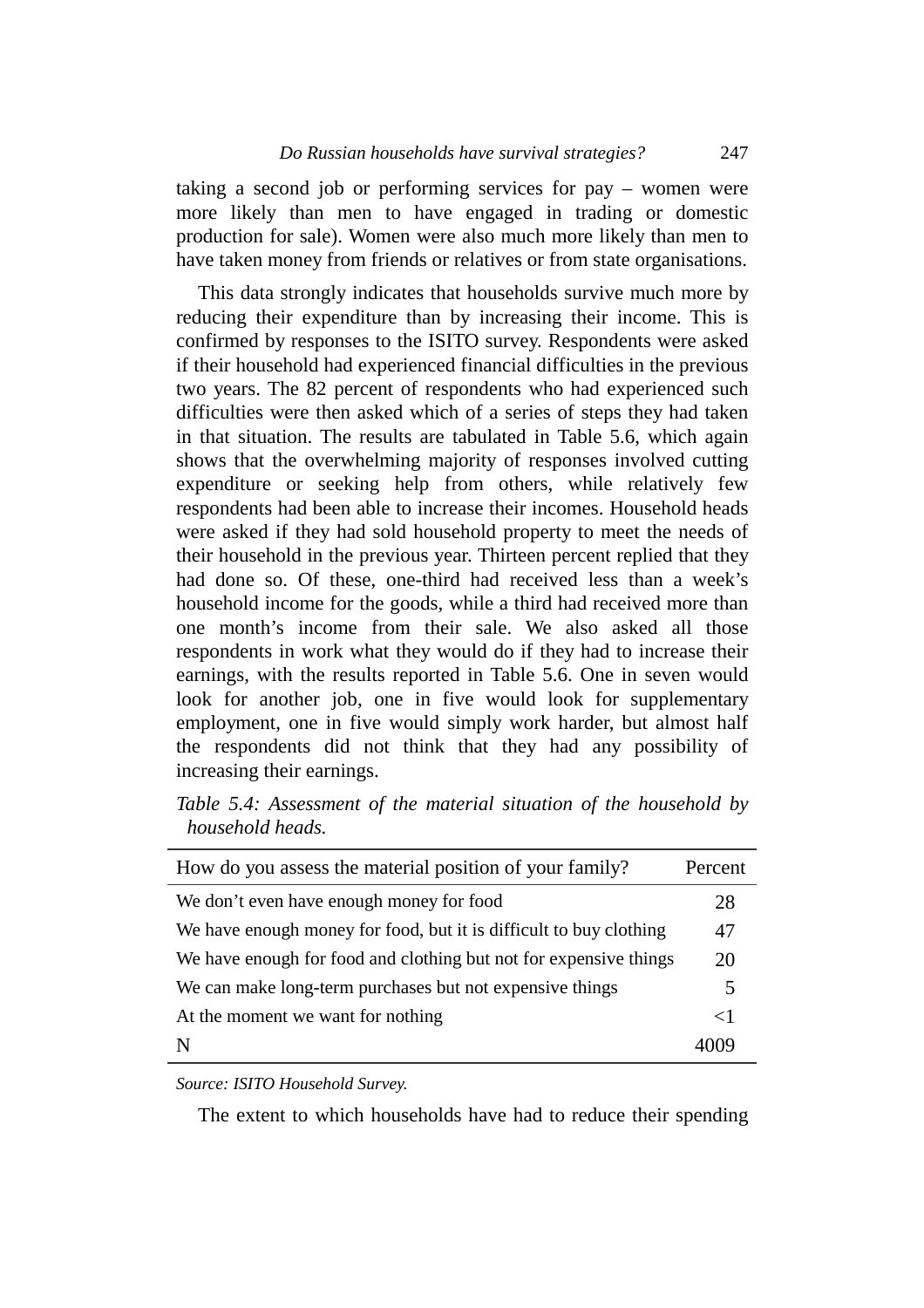in order to make ends meet is indicated by the subjective appraisal of their living standards by the heads of households in the ISITO survey shown in Table 5.4, which shows that the majority of households struggle to provide themselves even with the bare essentials.

*Table 5.5: What you would do if you had to increase your earnings? Percentage distribution of responses of those in work, May 1998.* 

|                                                         | Percent                     |
|---------------------------------------------------------|-----------------------------|
| I would work more at my main job                        | 17                          |
| I would search for other work                           | 14                          |
| I would search for additional work                      | 20                          |
| I would work more at my additional work                 | $\mathcal{D}_{\mathcal{L}}$ |
| I do not have any possibility of increasing my earnings |                             |
|                                                         |                             |

*Source: ISITO Household survey* 

*Table 5.6: Steps taken by members of households which had experienced financial difficulties in the past two years, May 1998.* 

| What did you do when your household experienced Percent  |                             |  |
|----------------------------------------------------------|-----------------------------|--|
| financial difficulties?                                  | $N \approx 3660$            |  |
| Reduced expenditure on purchase of goods                 | 77                          |  |
| Reduced spending on food                                 | 68                          |  |
| Cancelled plans for holiday                              | 48                          |  |
| Got into debt                                            | 48                          |  |
| Had fewer guests, fewer entertainments, met friends less | 47                          |  |
| Resorted to the help of relatives                        | 34                          |  |
| Reduced savings                                          | 19                          |  |
| Undertook any appropriate work                           | 17                          |  |
| Worked overtime                                          | 11                          |  |
| Sold domestic property                                   | 9                           |  |
| Rented out an apartment, car, garage etc.                | $\mathcal{D}_{\mathcal{L}}$ |  |

*Source: ISITO Household survey* 

The conclusion that households have a very limited capacity to increase their income in the face of financial difficulties is strongly reinforced by the analysis in the previous chapters of the data relating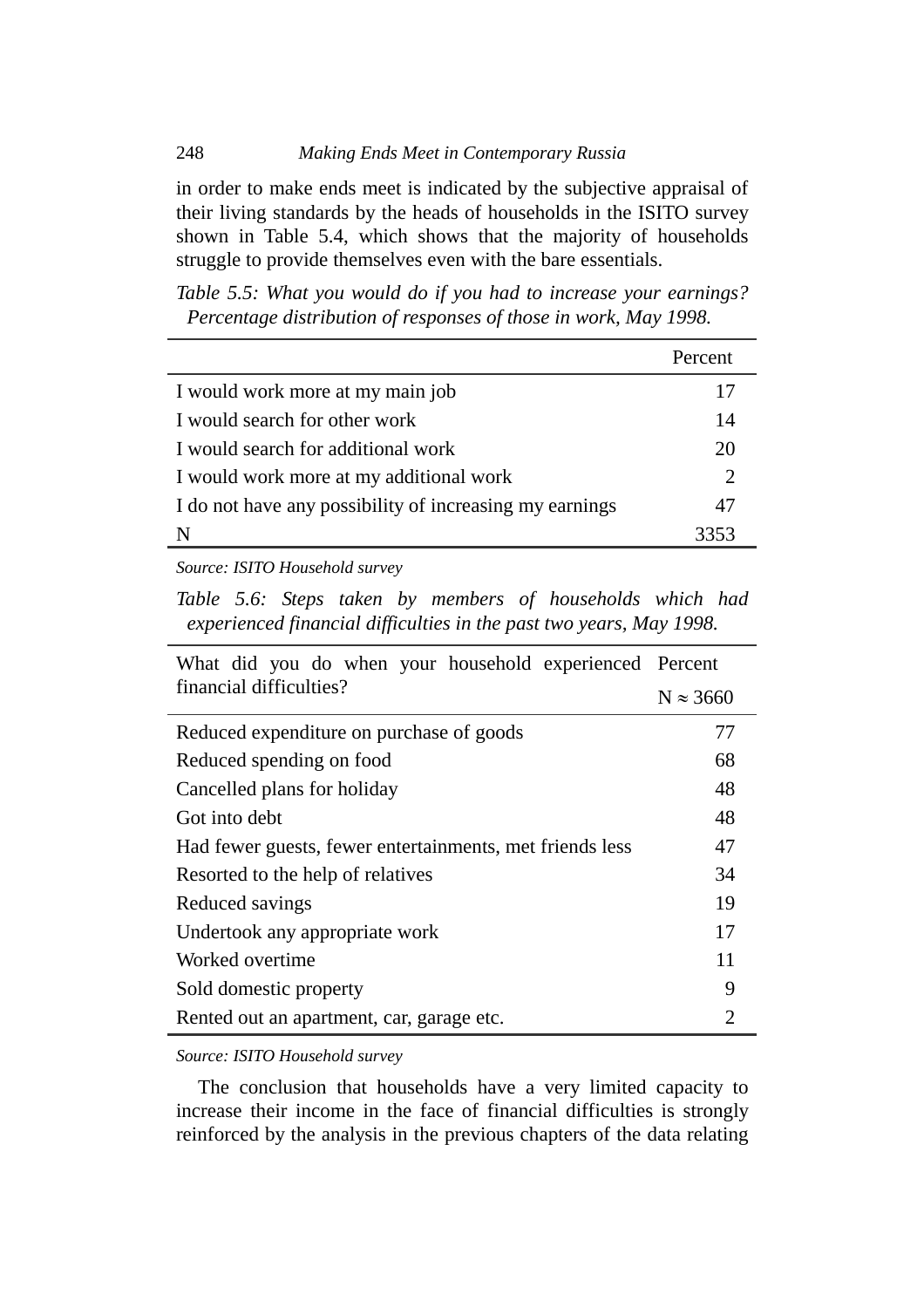to secondary employment, subsidiary agriculture and social networks. We have seen that there is only a very slight and equivocal tendency for those with the lowest incomes to be more likely to engage in secondary employment, while those on the lowest incomes are the least likely to engage in subsidiary agriculture and the lowest income families benefit the least from private transfers. Moreover, there is no evidence that falling income or temporary difficulties, such as administrative leave, short-time working or the non-payment of wages, make people more likely to take a second job, engage in subsidiary agriculture or get help from friends and relatives.

To argue that households do not have survival strategies is not to argue that households are incapable of adapting rationally to their situation, but only to argue that the possibilities of such adaptation are very restricted and that most households have already taken advantage of all the opportunities that realistically confront them. Thus households do not adjust their behaviour in the face of difficulties in order to achieve survival, all households take advantage of such opportunities as are available to them and survival, or even prosperity, is the contingent outcome for those households which are more successful. Those in poverty are not those who have failed to adapt rationally to their situation by taking advantage of additional incomeearning opportunities, they are those who have exhausted all the opportunities available to them.

The overwhelming majority of Russian households do survive, but their adaptation to changing circumstances takes place much more on the expenditure than on the income side of the household budget, and this is where we find the essence of the household's survival 'strategy'. Households at every income level cut down on all but the most essential items of expenditure. Goskomstat's retail sales figures show a steady decline in the sale of most items through the 1990s. People hold on to old consumer durables, inherit them from friends and relatives, or buy second-hand. Annual sales of fridges fell by more than two-thirds, of colour televisions, furniture and construction materials by almost half and of washing-machines by more than a third during the 1990s, with only the sales of private cars increasing (Goskomstat, 2000e). Of course, retail sales figures are not very accurate, and many cars and electronic items are imported without being declared, but the tendency is clear. The RLMS data, as well as Goskomstat's consumption data, indicates that consumption of meat, milk and dairy products fell by more than half over the 1990s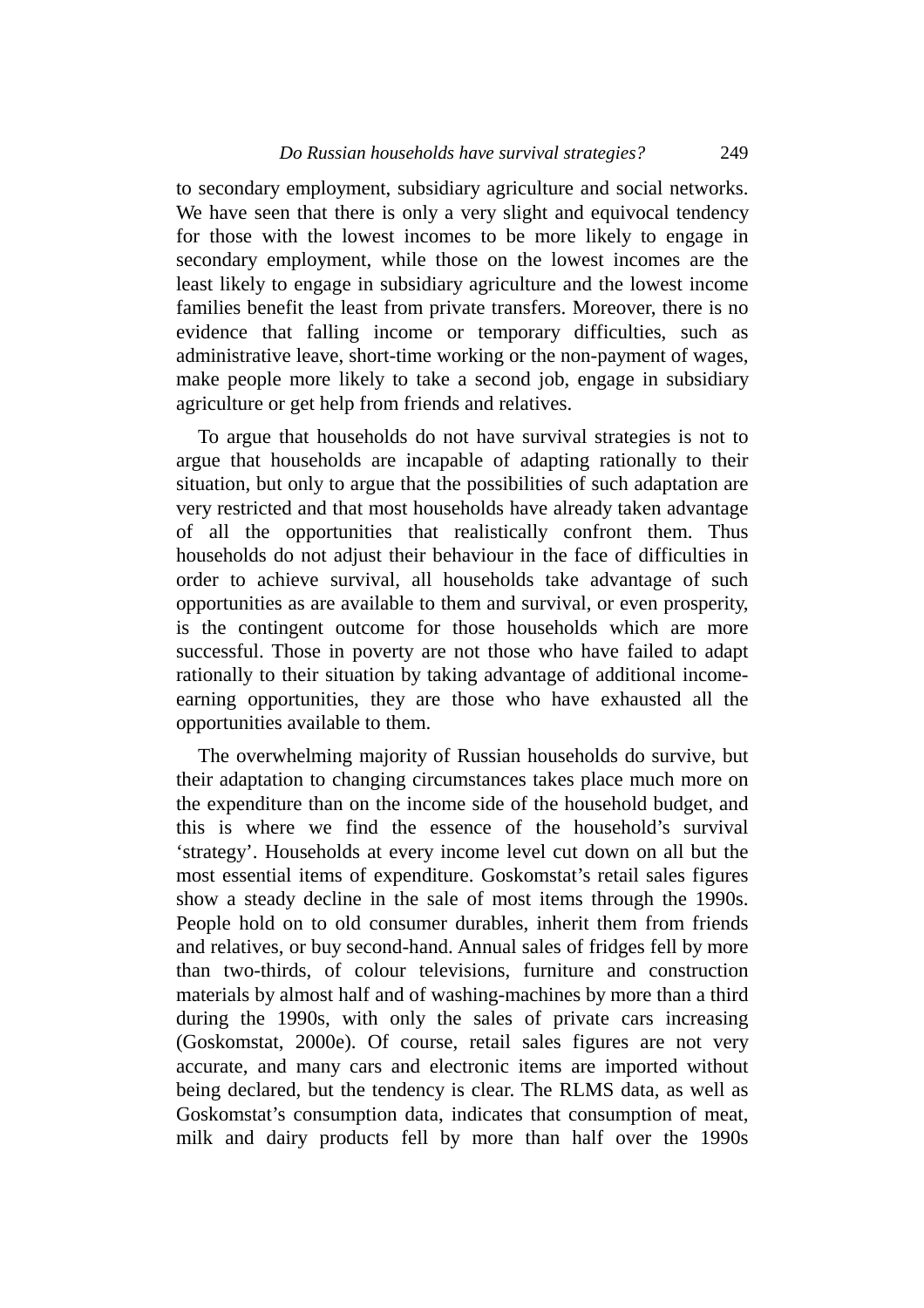(Goskomstat, 2001). In the RLMS data, between 1994 and 1998, households spent on average between two-thirds and four-fifths of their total money income on food (expenditure on food comprises 55 percent of the official subsistence minimum), although spending on food fell, in real terms, by almost half, with only a small recovery as incomes rose in 2000. As public funding of the health service declines, those who do not have the money to pay for medical treatment simply have to do without. In the RLMS data, the proportion of those who had not been able to afford to buy prescribed medicines increased from eight percent in 1994 to 19 percent in 1998, only falling back to 15 percent in 2000 (Zohoori et al., 2001).

One reason that households have been able to survive with very low money incomes has been that they have had to pay very little for their housing and utilities, which have continued to be heavily subsidised. In the RLMS data, between 1992 and 2000 the average proportion of the household budget spent on housing and utilities doubled, but still only amounted to an average of 5.5 percent of household spending, 255 roubles (\$9) a month. Under pressure from the World Bank, the Russian government has been seeking to increase the payments made by households for their housing and utilities. Even though such 'cost recovery' programmes are only just beginning, a substantial proportion of Russian households are not able to pay even the modest bills that they receive. In the RLMS data between 22 percent (1995) and 38 percent (1998) were in arrears with their payments. In RLMS 2000, despite the increase in household incomes, 27 percent of households were in arrears in their payments for housing and utilities, the average debt amounting to almost four times the average monthly payments made by those who were not in arrears (Mroz et al., 2001).<sup>1</sup>

### DO *HOUSEHOLDS* HAVE SURVIVAL STRATEGIES?

The household is a budgetary unit, but this does not necessarily imply that income and expenditure decisions are made collectively. According to the ISITO survey data, the vast majority of households

1

This will underestimate the scale of non-payment since many municipalities have made offset arrangements whereby housing and utility payments are credited against the unpaid wages of public sector employees and even, through more complicated barter arrangements, of private sector employees.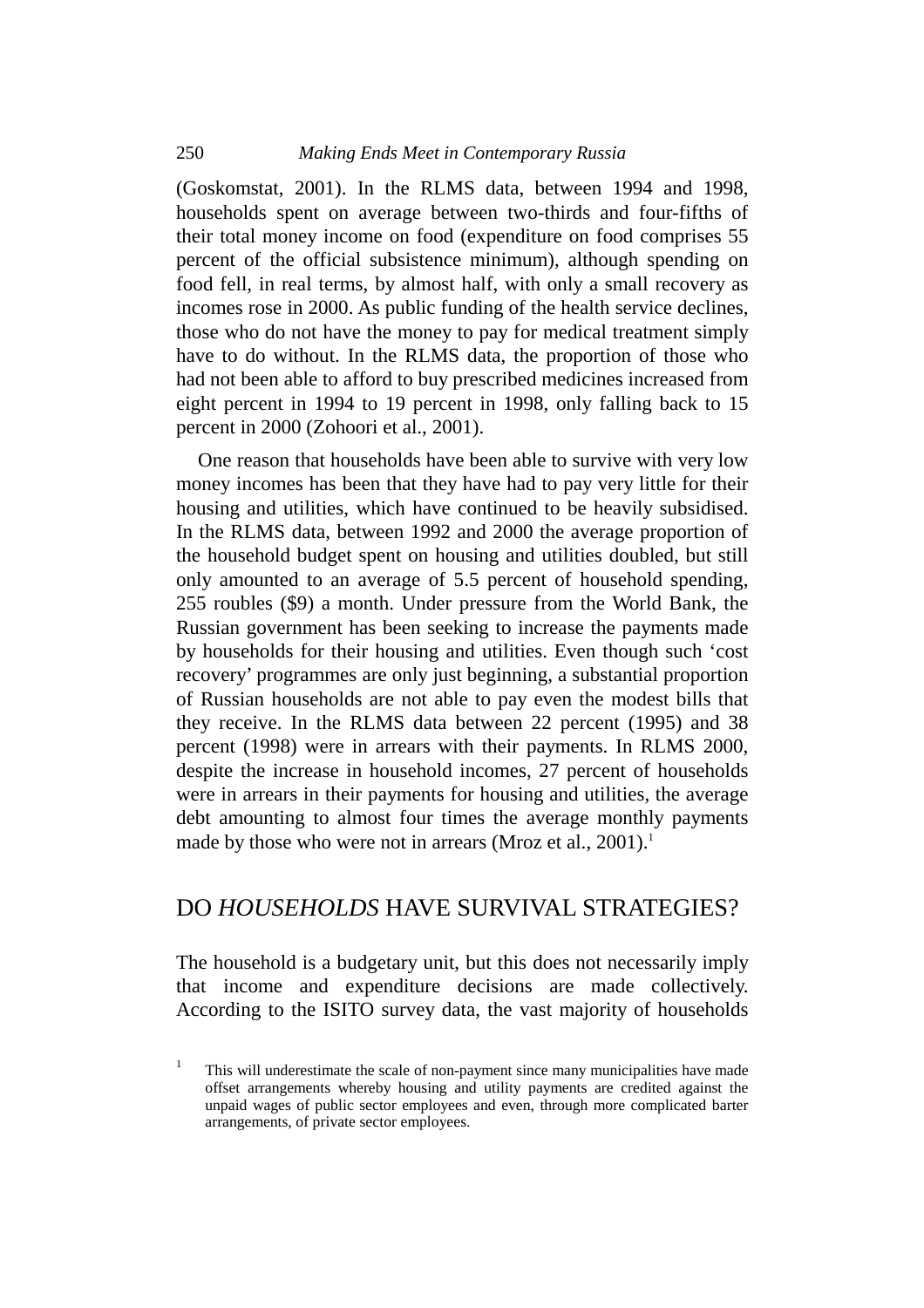have a common household budget, into which household members put the majority of their individual incomes, and in the majority of cases the budget is said to be managed collectively, although one individual, usually a woman, is primarily responsible for shopping and it is plausible to presume that that person takes primary responsibility for the management of the household budget (Clarke, 2002). In a situation in which most households have incomes barely sufficient to meet the most basic subsistence needs of the household members, management of the household budget primarily involves economising, with little scope for strategic decision-making.

Decision-making on the income side of the household budget primarily involves decisions about employment: whether to take a job or to change jobs, whether to work longer hours or to take up secondary employment. Despite the depth of the economic crisis in Russia, substantial wage inequalities have meant that those with the appropriate qualifications and experience can increase their incomes by changing jobs. Labour turnover has remained at historically very high levels throughout the crisis, with between a fifth and a quarter of people changing jobs each year. Of course, not all of these people are changing their jobs in order to improve their financial situation. A significant proportion have had to leave their jobs because they have been forced out or laid off, while others may change jobs for other than financial reasons. In the ISITO household survey, 45 percent of those who had changed jobs in the previous two years had increased their pay by doing so, but 32 percent had taken a cut in pay, the remaining 23 percent earning exactly the same.

Employment decisions are taken in the first instance by individuals, but if households have survival strategies then we would expect these decisions to be taken in the light of the household's circumstances, as a part of the deployment of the household's resources. In the ISITO survey, we asked respondents about the decision to leave their last job. One-third of respondents said that they had had to leave their previous job, so they had not made a decision. Of those who did make a decision, the majority had consulted with members of their family (Table 5.7), although men were more likely than women not to have consulted anyone else. This data appears to suggest that in the majority of households employment decision-making is a collective process. However, the fact that decisions are taken collaboratively does not necessarily mean that they are taken on the basis of the collective allocation of household resources. To investigate the basis on which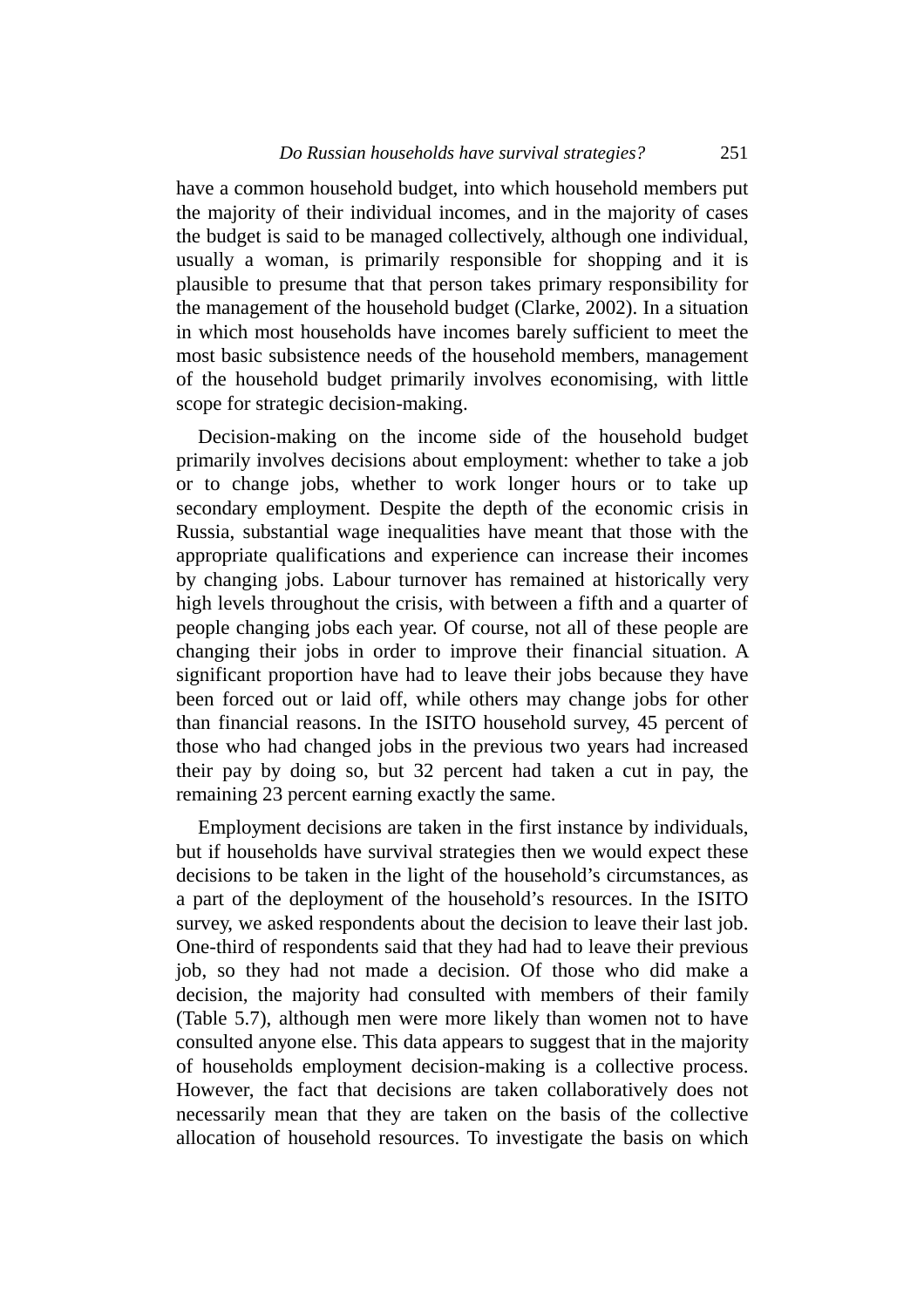decisions are made we have to investigate not what people say, but what they actually do.

*Table 5.7: Did you consult with members of your family when you left your last job? Percentage distribution of responses by sex for those who chose to leave.* 

|                                                                        |      | Men Women | All  |
|------------------------------------------------------------------------|------|-----------|------|
| Yes, and they insisted that I left the job                             | 5.5  | 6.6       | 6.1  |
| $Yes - we took the decision together$                                  | 29.0 | 32.7      | 30.9 |
| Yes, but I took the decision myself and my<br>relatives agreed with it | 20.0 | 24.3      | 22.2 |
| Yes, but I took the decision myself against the<br>advice of my family | 2.3  | 1.9       | 2.1  |
| No, I did not consult, I took the decision myself                      | 43.1 | 34.6      | 38.7 |
| N                                                                      | 1373 | 1457      | 2830 |

#### *Source: ISITO Household survey*

According to the standard economists' model of household labour supply, the household member capable of earning the highest wage should work for a wage while the lower-wage-earner devotes her (or his) labour-time to performing the domestic labour required to secure the reproduction of the household, the lower-earner only entering the labour market when the higher-earner is working to the limit of his or her ability. In Russia the vast majority of couple-based households are dual-earner households. In this case, household decision-making dictates that the hours worked by the higher-earner should be insensitive to changes in relative wages, since the higher-earner is already working to the maximum, while those of the lower-earner should be flexible in response to differential earning capacities. Is it the case that changes in the relative wage of the higher earner only affect the hours worked by his or her partner?

In Russia there is little flexibility of hours in primary employment, but secondary employment provides a considerable amount of hours flexibility. If we combine primary and secondary employment, then we can investigate the relationship between total hours worked and relative wages of the two partners in dual-earner couple-based households. We assume that, where there is secondary employment, it is the wage in that employment which is relevant because even if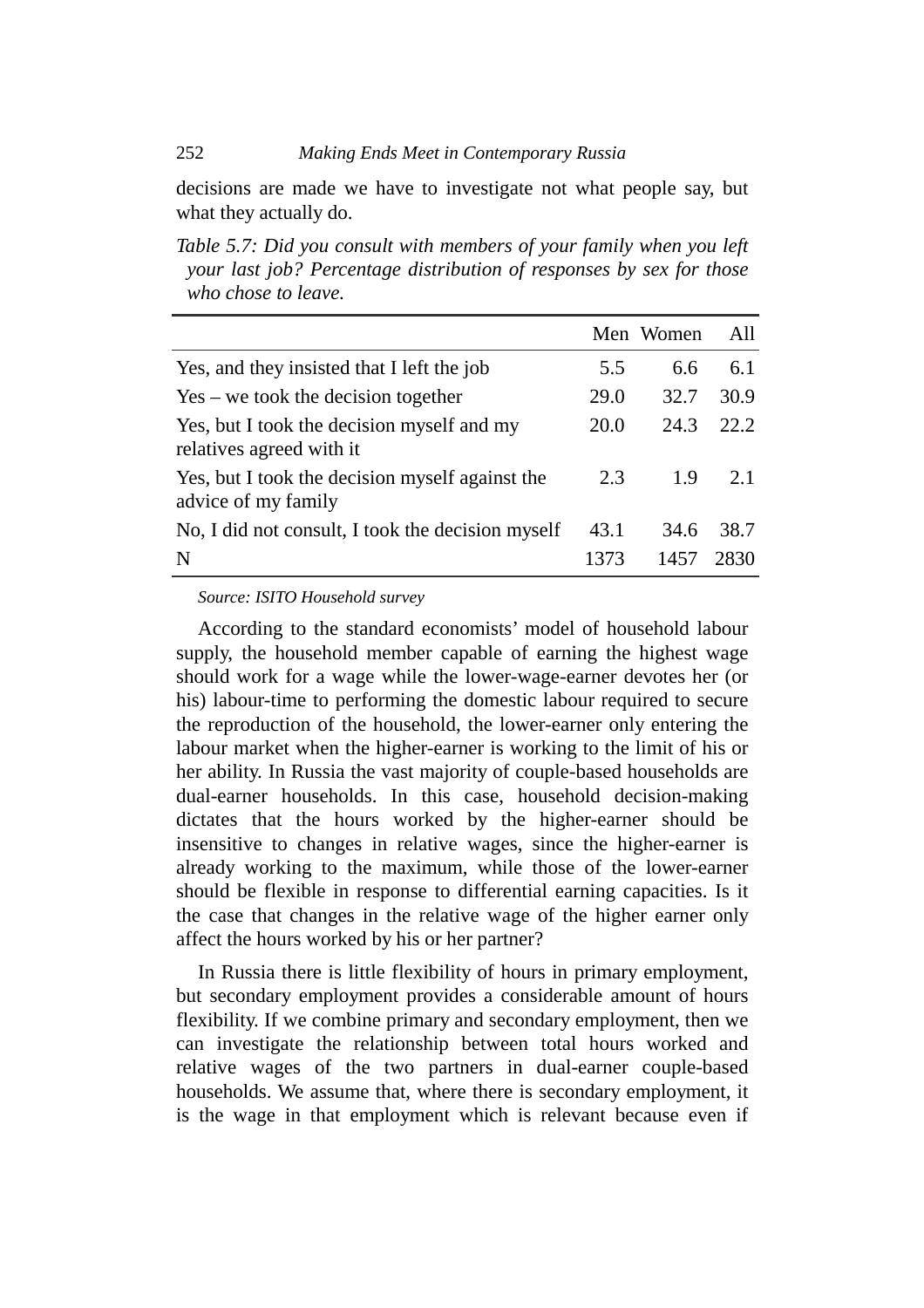wages in primary employment are higher, the fact that the person engages in secondary employment would indicate that there is inflexibility of hours in the primary job.

*Table 5.8: OLS Regression: Weekly hours worked by high and low earners, couple-based households. ISITO Household Survey data.* 

|                                           |              | High earner  | Low earner |              |             |      |
|-------------------------------------------|--------------|--------------|------------|--------------|-------------|------|
|                                           | Coefficients | T            | Sig.       | Coefficients | $\mathbf T$ | Sig. |
| (Constant)                                | 38.9         | 36.7         | .000       | 43.6         | 32.8        | .000 |
| Ratio of wage<br>of high to low<br>earner | 0.023        | .079         | .937       | 2.25         | 5.99        | .000 |
| Male                                      | 6.21         | 7.35         | .000       | 5.81         | 5.41        | .000 |
| Have a dacha                              | $-1.16$      | $-1.42$ .157 |            | $-.21$       | $-.20$      | .839 |
| Have children                             | 1.29         | 1.16         | .245       | 1.04         | .74         | .457 |
| Adj. Rsq                                  |              |              | .062       |              |             | .057 |
| N                                         |              |              | 864        |              |             | 856  |

To test this model we have to take into account a number of other factors which affect decisions regarding hours of work. In particular, the presence or absence of children and the availability of the alternative of working on the garden plot. We also specify the sex of the respondent in the model, to allow for gender differences in working hours, which we do not seek to explain here.

A regression with hours worked as the dependent variable and the size of the relative pay differential as the independent variable, controlling for sex, the availability of a dacha and the presence of children, is entirely consistent with the first part of the economists' proposition: there is no relationship between the hours worked by the highest earner and the relative wage (Table 5.8). When we turn to the low earner, there is a relationship between relative wages and hours worked, which is highly significant, although it is small.<sup>1</sup> However, the relationship is the reverse of that predicted by the economists' household decision-making model: as the wage of the high-earner increases relative to that of the low-earner, so the hours worked by the

<sup>1</sup> A linear function fits the data slightly better than a logarithmic function, but the substantive results are the same.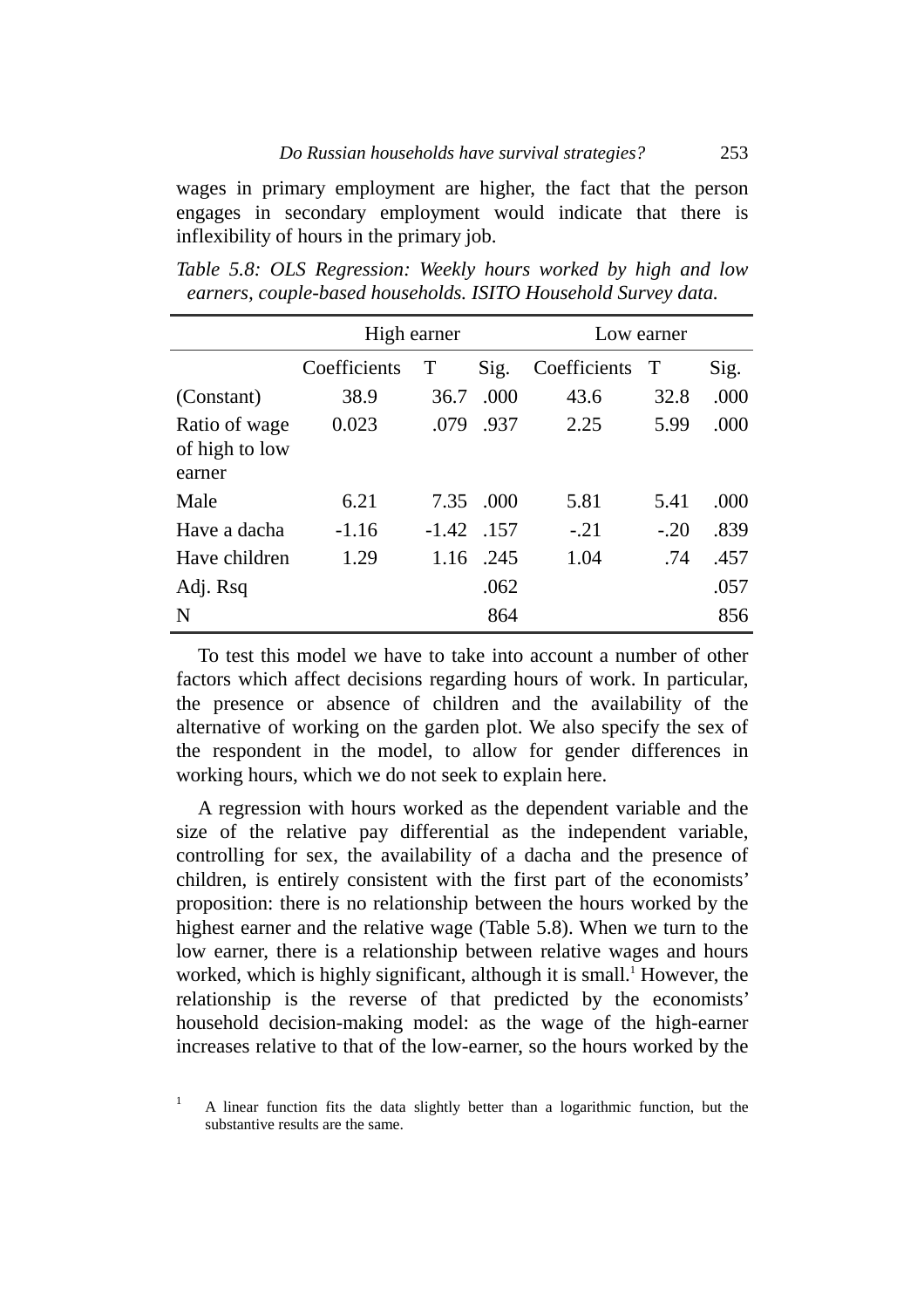lower-earning partner increase too. The same relationship holds in the RLMS data (Table 5.9), except that here the hours worked by the highest earner are also sensitive to wage differences, the highest earner working significantly *shorter* hours as the wage differential increases.

*Table 5.9: OLS Regression: Monthly hours worked by high and low earners, couple-based households. RLMS Panel data 1994–2000* 

|                                           | <b>High Earner</b> |         |        | Low Earner |       |        |  |
|-------------------------------------------|--------------------|---------|--------|------------|-------|--------|--|
|                                           | B                  | t       | Sig.   | B          | t     | Sig.   |  |
| (Constant)                                | 134.17             | 32.42   | 0.0000 | 151.17     | 44.94 | 0.0000 |  |
| Ratio of<br>wage of high<br>to low earner | $-0.51$            | $-4.96$ | 0.0000 | 0.32       | 3.52  | 0.0004 |  |
| Male                                      | 32.17              | 11.96   | 0.0000 | 29.53      | 12.53 | 0.0000 |  |
| Have a dacha                              | $-2.39$            | $-0.85$ | 0.3944 | 2.52       | 1.02  | 0.3056 |  |
| Have<br>children                          | 4.94               | 1.77    | 0.0764 | 1.55       | 0.64  | 0.5252 |  |
| 1995                                      | 3.09               | 0.84    | 0.4031 | 5.83       | 1.80  | 0.0718 |  |
| 1996                                      | 8.86               | 2.16    | 0.0309 | 6.94       | 1.93  | 0.0535 |  |
| 1998                                      | 4.36               | 1.07    | 0.2836 | 4.32       | 1.21  | 0.2248 |  |
| 2000                                      | 11.36              | 2.99    | 0.0028 | 10.92      | 3.29  | 0.0010 |  |
| Adj Rsq                                   | 0.056              |         |        | 0.057      |       |        |  |
| N                                         | 2819               |         |        | 2819       |       |        |  |

This relationship applies equally whether the man or the woman is the highest earner, although men work for pay on average almost six hours a week more than women (seven to eight hours more in the RLMS data), regardless of which partner earns the highest wage. Working a dacha reduces and having children increases the hours worked by both partners, but not sufficiently for the effect to be statistically significant. Finally, the low earner on average works considerably *longer* hours than the high earner (in both the ISITO and the RLMS data), which is completely irrational from the point of view of the economists' model of household decision-making, but is consistent with a model of individual decision-making in which wageearners work sufficient hours to achieve an earnings' target. Thus the analysis of working hours would seem to suggest that partners make their employment decisions more or less independently of one another.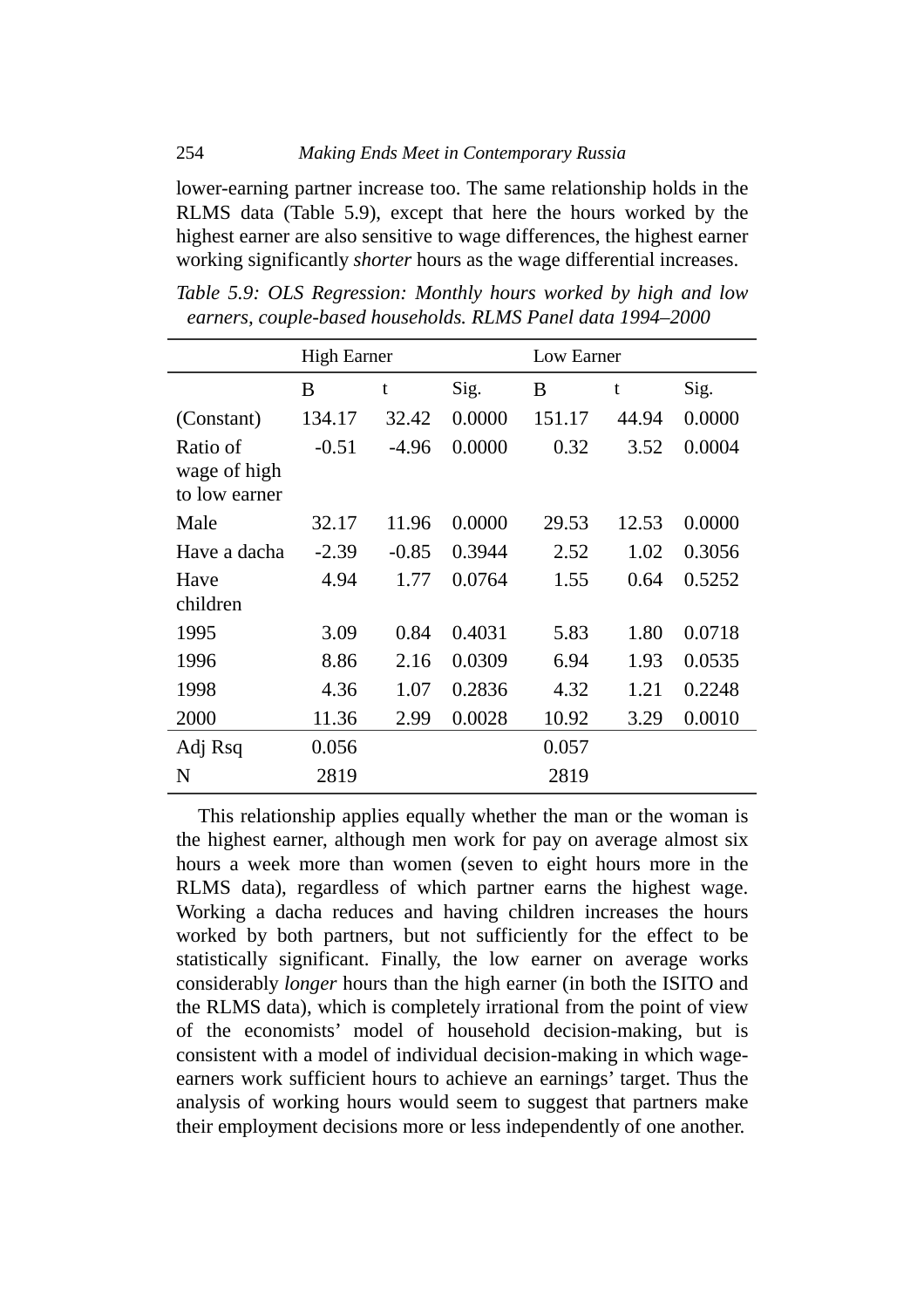Not too much weight should be placed on these results, because there is not very much variation in hours worked, the inter-quartile range being only eight hours per week in the ISITO sample and 13 hours per week in the RLMS data, while the data is cross-sectional so we are not studying the response of individual couples. Nevertheless, this finding is supported by the fact, noted in Chapter Two, that household characteristics play very little role in determining the probability of an individual undertaking secondary employment. There does not appear to be a tendency for couples to establish a division of labour in undertaking secondary employment: both men and women are about three times more likely to undertake secondary employment if their partner also does so, so that the tendency is for either neither or both partners to take on additional work. This would suggest that there is some complementarity either in the opportunities for secondary employment faced by partners or in the strength of their motivation to engage in secondary employment.<sup>1</sup>

Although the evidence presented in this section is fairly limited, and cannot be regarded as conclusive, it does suggest that the incomeearning decisions of individuals regarding hours of work and undertaking a second job are taken primarily on an individual basis, with little reference to what other household members do. As noted in the last section, it looks as though each individual household member tends to take advantage of all the earning opportunities that present themselves to that individual, 'household decision making' merely being the aggregate of those individual decisions.

### DO HOUSEHOLDS PURSUE DISTINCTIVE SURVIVAL STRATEGIES?

Criticising the argument presented here, Michael Burawoy insists that household survival strategies can only be revealed by longitudinal ethnographic research, not by 'survey research which homogenizes the heterogeneous, violates the integrity of cases by slicing them into

<sup>1</sup> ISITO respondents were asked what they would do if they needed to increase their incomes. Those who said that they would change jobs or work more in their main or a supplementary job were much more likely already to have secondary employment than those who said that they could do nothing. Moreover there was a significant correlation (Pearson 0.26) between the responses of husbands and wives to this question, although many more women than men said that they could do nothing.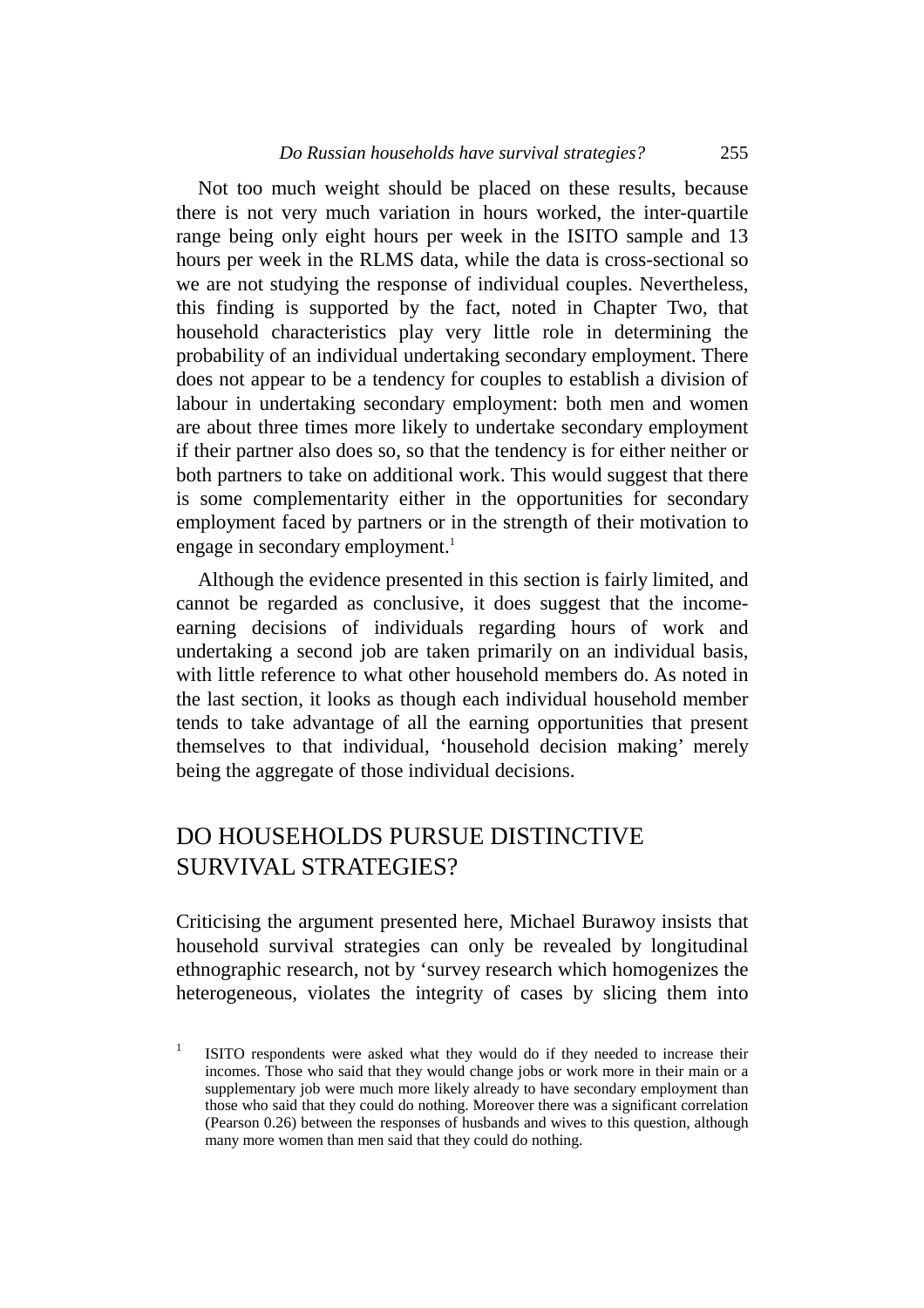variables, reduces complex process to singular correlation coefficients, and standardizes or ignores context' (Burawoy et al., 2000, n. 2, pp. 61–2). Michael also argues, on the basis of his ethnographic research with his Russian colleagues, that 'the burden of family survival is born [sic] by women … working-class men have become increasingly superfluous and burdensome, playing a secondary role in the family and being less informed about the workings of the household (ibid., p. 47). In other words, it is not the household which has a survival strategy, but women who take responsibility for the survival of the household as a whole. 'Whether it be the defensive or entrepreneurial household strategies, it is usually women who govern their execution and direction' (ibid., p. 60), and the cited study is a study of four such women.

Michael Burawoy argues that, in the face of the disintegration provoked by the market economy, the household has become the 'dominant organizing unit of survival' (ibid., p. 60), but household resources can be deployed within two fundamentally different household survival strategies. The first, which he calls a 'defensive strategy', is based on traditional soviet practices of diversifying productive activities and sharing household resources as a defence against destitution, combining a primary job, secondary employment, working a dacha, exchanges with relatives and social and welfare benefits. 'These households spontaneously knit together routines of the Soviet period into coping strategies for the new era of uncertainty' (ibid., p. 47). This is opposed to the potentially more lucrative, but more risky 'entrepreneurial strategy' of putting all the household's efforts and resources into the market economy. These two strategies are exemplified by studies of four women who have articulated these strategies with more or less success, although both the strategies adopted and the outcomes achieved are largely explained in terms of the resources available to the respective households rather than the strategic acumen of the respondents.

Burawoy identifies these distinctive strategies on the basis of repeat interviews with 48 former employees of a Syktyvkar furniture factory, but generalises from this sample to the condition of Russian society as a whole. While he is right to be sceptical of an excessive reliance on survey data, such data does provide the possibility of testing the generalisability of conclusions reached on the basis of the analysis of singular cases. He makes two propositions that we can usefully test. First, that we can distinguish two archetypal 'survival strategies', one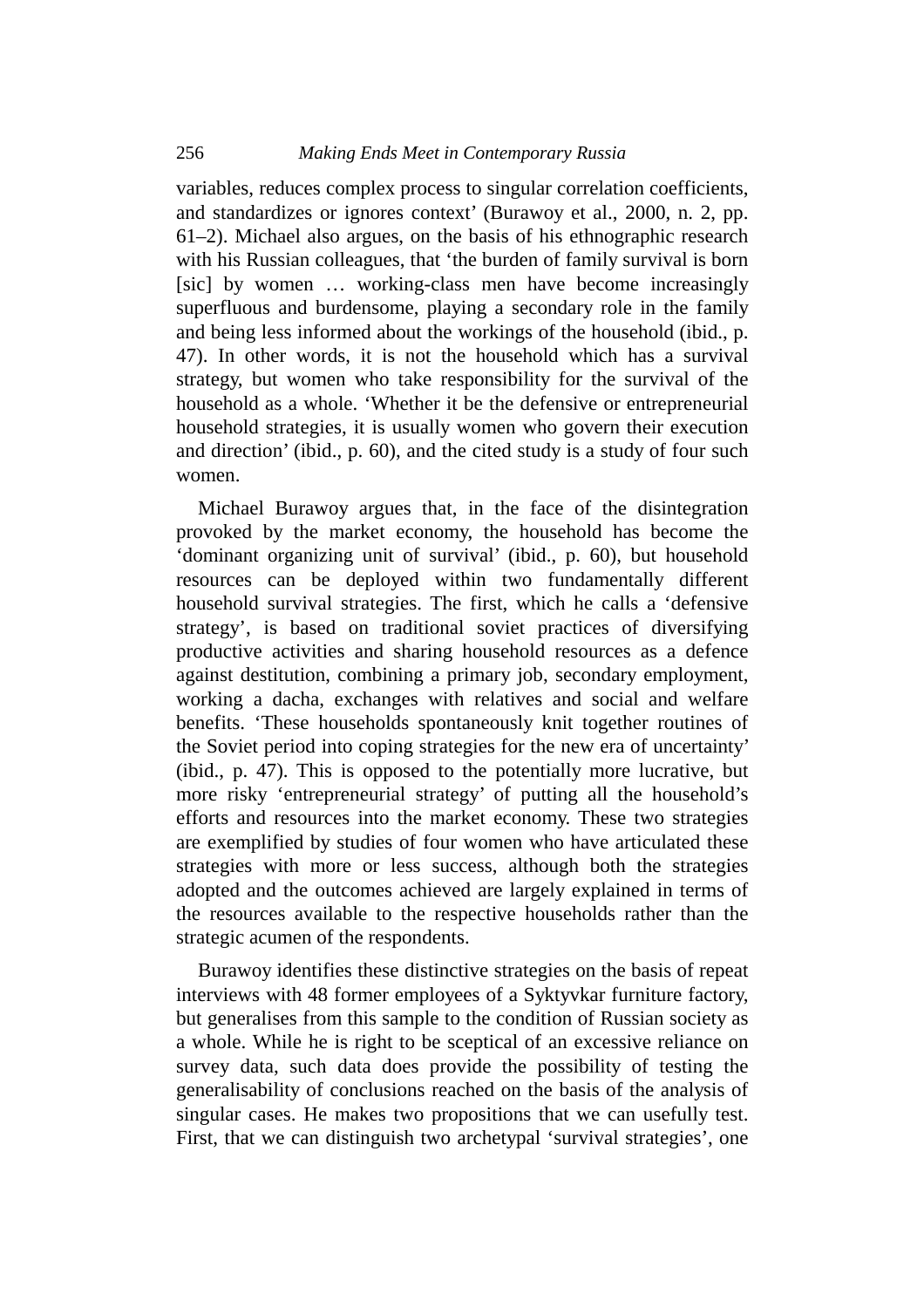based on a diversification of traditional subsistence sources and the other on a wholesale commitment to the market economy. Second, that it is primarily women who take responsibility for the survival of the household, while men are marginalised.

The ISITO household survey data does not support the hypothesis that there is a clear distinction between those households involved in traditional activities and those engaged in the new market economy. The receipt of state social and welfare benefits is determined primarily by the demographic characteristics of the household and those households with members working in entrepreneurial activities or working for new private enterprises do not have significantly different benefit income than those whose members all work in traditional enterprises. Indeed, those who claim to be unemployed but are actually engaged in entrepreneurial activity are three times *more* likely to be claiming unemployment benefit than are those who are unemployed but working for a wage on the side – clearly entrepreneurs are not averse to relying on state benefits to support their activity, and it is often the case that entrepreneurial households rely on pension and benefit income to cushion the risk of their undertakings. In the RLMS data, households in which all working members are engaged in selfemployment have, on average, twice as much pension income as other working households.

Households with members engaged in entrepreneurial activity or working in the new private sector as their primary employment are much *more* likely to be involved in secondary employment and there is no difference in the probability of working a dacha. Other household members are much more likely to be working in the traditional sector of the economy than in the new private sector or in entrepreneurial activity.<sup>1</sup> Ninety-four percent of households with more than one working member, in which at least one member is an entrepreneur or working in the new private sector, have at least one other member working in a traditional enterprise or organisation. Thus 'entrepreneurial' households do not have any less diversified sources

<sup>1</sup> The spouses of entrepreneurs are more likely than others to be involved in entrepreneurial activity, probably because such activity is often based on family businesses, though even spouses are more likely to work in traditional jobs. In the RLMS data, as many spouses of entrepreneurs declare themselves to be housewives (two-thirds of entrepreneurs are men) and more than twice as many work for a wage in an enterprise or organisation as work as entrepreneurs themselves.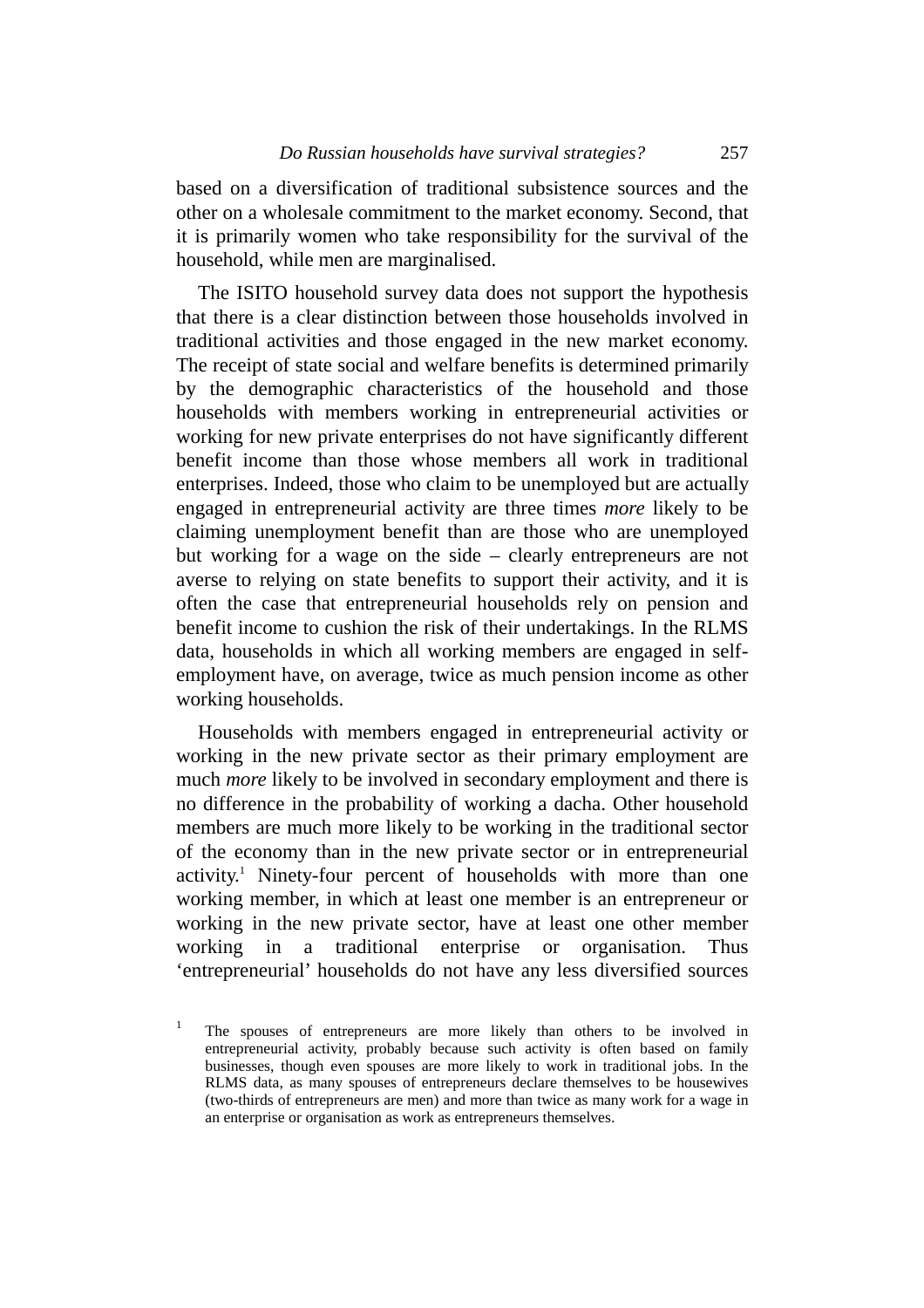of subsistence than those that have not committed themselves to the new market economy. Finally, entrepreneurial households do not isolate themselves from their social networks and devote all their resources to their business: households with members engaged in entrepreneurial activities are more likely, and those employed in the new private sector are much more likely, to give money or goods to help others. In the RLMS data, members of households with a member reporting that he or she is engaged in entrepreneurial activity as his or her primary employment are more than twice as likely to have second jobs and are much more likely to have given help to others, although they are significantly less likely to work a dacha, than households without anybody engaged in such activity.

The diversification of sources of subsistence appears to be a feature of all households, dependent much more on the socio-demographic characteristics of the household and the opportunities available to the household members than to any strategic decisions taken by the household. In general, the more adult members the household has, the more diversified will be its sources of income. Entrepreneurial activity, or work in the new private sector, for most households provides no more than an opportunity further to diversify their sources of income.<sup>1</sup>

This is not to deny that the decision to try to grasp the new opportunities of the market economy is a radical and fundamental decision that often has implications for the household as a whole. Entrepreneurship is not for everyone. Many people in the ISITO work history interviews said that they did not have the personal skills required to engage in business, and many retained the soviet association of entrepreneurship with exploitation and speculation. In the ISITO household survey, entrepreneurs were asked how important were various factors to success in business. Much the most important factor cited was 'personal qualities', rated as very important by 69 percent of respondents, followed by 'initial capital' (42 percent) and 'personal connections' (34 percent), with education and qualifications being the least important factor (though still rated as very important by 32 percent of respondents).

Those who commit themselves to the market economy often depend on relatives to provide essential inputs of (unpaid) labour, dragging

<sup>1</sup> Rose, 1999b similarly stresses that the diversification of income sources and mobilisation of resources is the key to survival.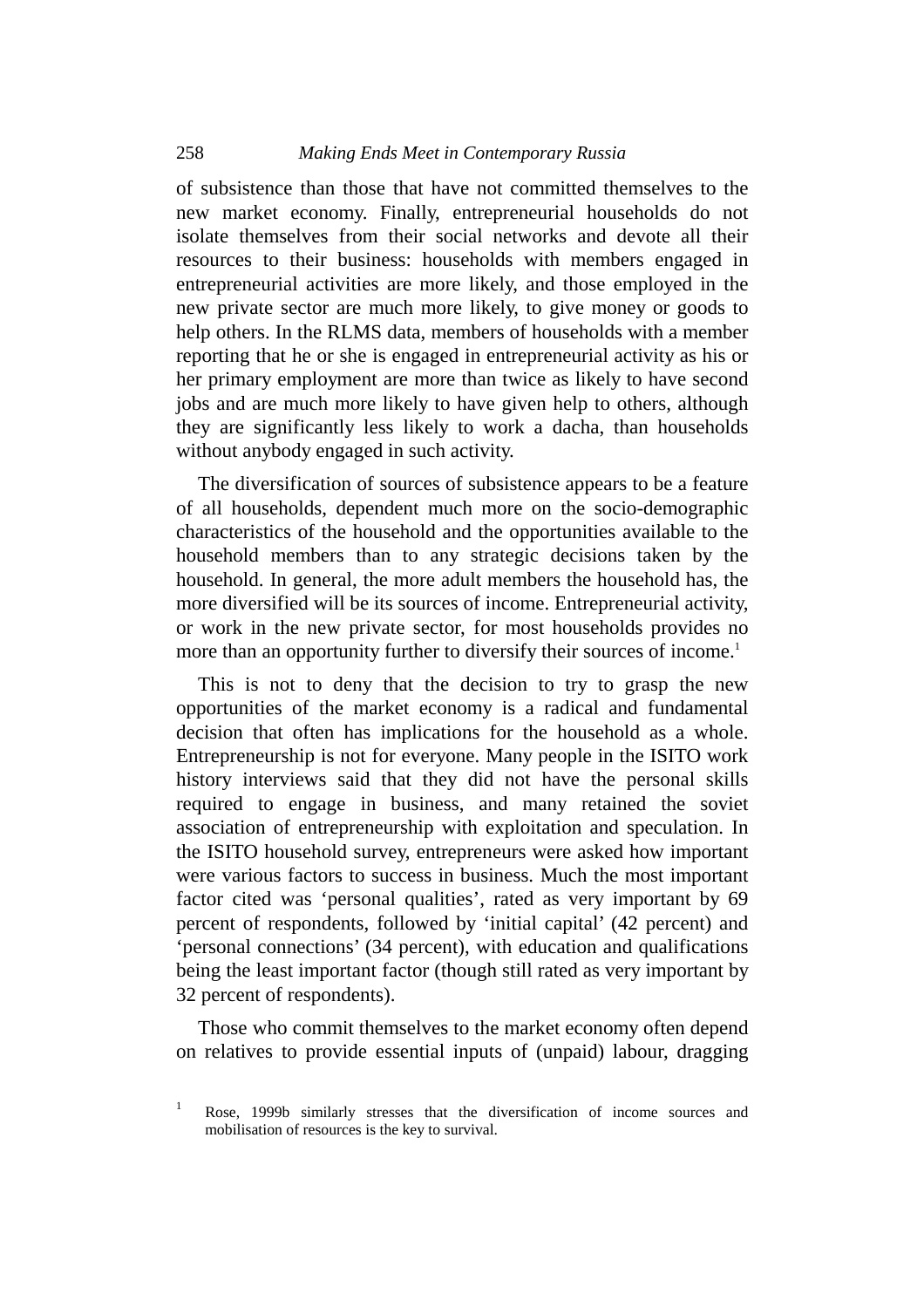their families into the market economy in their wake. Almost a third of the ISITO entrepreneurs worked basically with friends and relatives (22 percent hired employees and 47 percent worked alone), and their businesses often involved other household members: just over a quarter of the female entrepreneurs and one in seven of the male entrepreneurs worked in partnership with their spouse, so some households are clearly more heavily committed to entrepreneurship than others. But it does seem that those who work in the market economy are no less likely than are those who are confined to more traditional opportunities to seek to maintain a diversity of income sources. Many entrepreneurs depend on other household members bringing in a steady income, whether from waged labour or in the form of a pension, and it is entirely rational for them to do so, because involvement in the market economy is a risky business. Although those engaged in entrepreneurial activity earn, on average, much more than those who work for a wage, the dispersion of incomes is also much greater so that, while a few entrepreneurs prosper, many earn little or nothing for their efforts. Two-thirds of those who told RLMS in 2000 that they had tried to organise their own business in the past said that they had failed. In the ISITO survey, just over half the entrepreneurs earned a regular income from their business, the remainder only making money from time to time. Only one in five had chosen to start their business to make money, almost as many doing it because they could not find any other work, and over a third because it gave them more independence.

### THE GENDER DIMENSION OF SURVIVAL **STRATEGIES**

Michael Burawoy argues that it is primarily women who take responsibility for the survival of the household, but this argument needs careful examination. There is no doubt that women feel a special responsibility for ensuring the survival of the household, particularly if they have children. Although most households in the ISITO survey claimed that they budgeted jointly, in three-quarters of couple-based households the woman was identified as the person responsible for managing the household budget, so the burden of providing for the household from the meagre resources available tends to fall to the woman. But Michael Burawoy's hypothesis is stronger than this, that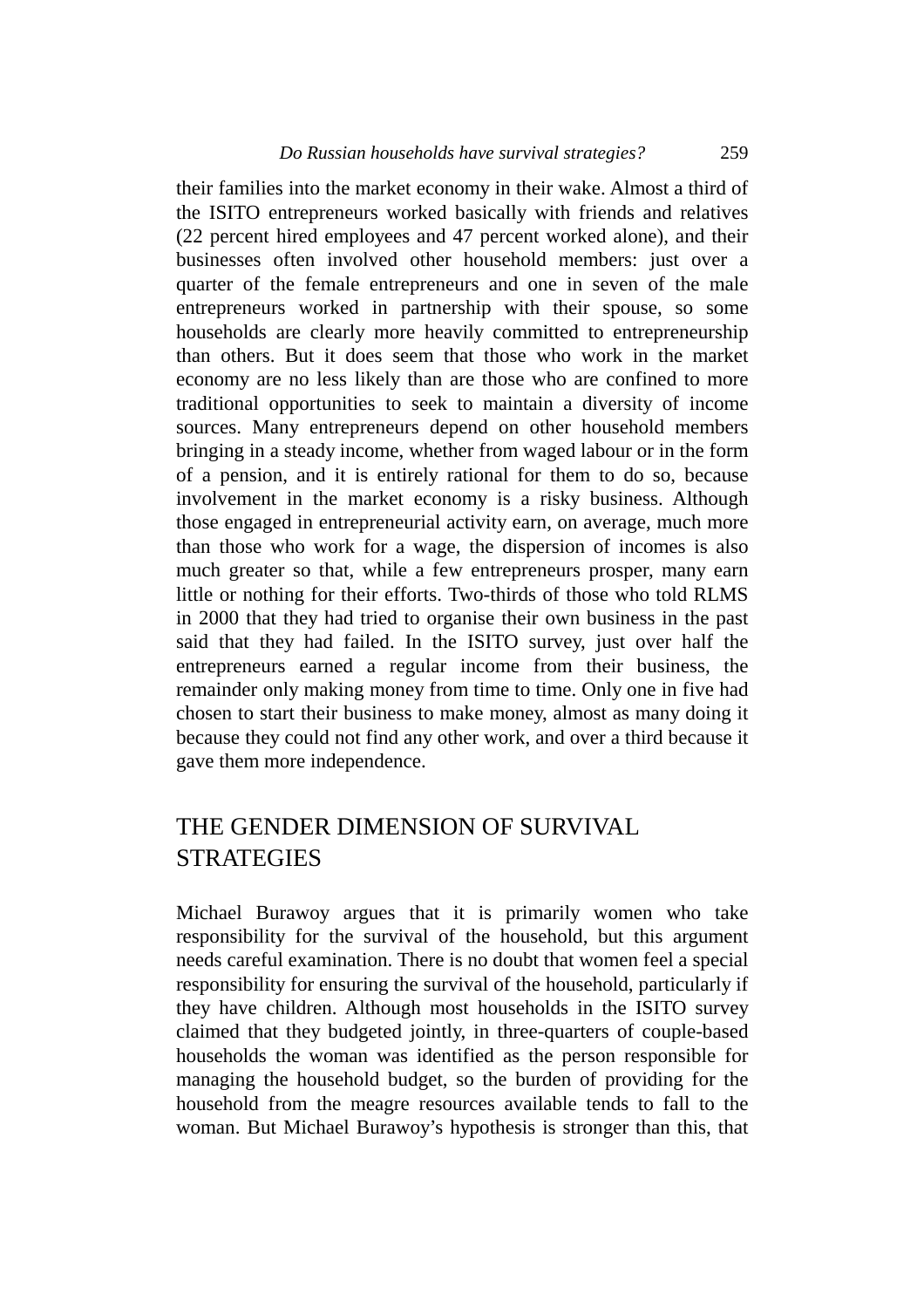women are responsible for the management and execution of the household's income-earning activity.

Like Michael Burawoy, we have interviewed many women who have had to compensate for feckless, indolent or, most commonly, alcoholic husbands, working all hours to support their families, and this led us to propose a hypothesis very similar to that put forward by Michael (Kiblitskaya, 2000). However, we were not confident that we had not been unduly impressed by what might have been exceptional examples of women's stoicism and courage, and one purpose of our household survey was to try to discover whether we could generalise from these examples.

We have already seen that people's employment decisions are very little affected by the circumstances of the household or by the impact of various misfortunes. We can explore the issue in more detail by examining the responses of husbands and wives to changes in the circumstances of their spouses. If women take the primary responsibility for securing household income, we would expect women to be more likely than men to take steps to compensate for the failure of their partner, for one reason or another, to bring money into the household. We can explore this issue in the ISITO and the RLMS data by asking which spouse is more likely to take positive action to overcome household difficulties. When the subsistence of the household is threatened is it the woman who comes to the fore, while the man is just a 'superfluous burden'?

The data provides us with no evidence that women have taken over responsibility for bringing in an income from men. At the most basic level, although most Russian women work, men are still more likely to work than are women and men work longer hours and earn much more than do women, but the interesting issue is what happens if the man (or the woman) does not bring home the bacon? In general, the analysis of the survey data confirms our previous findings, that individual employment decisions show very little response to household circumstances: there is very little tendency for either husbands or wives to respond to problems confronted by their spouses.

The RLMS data allows us to follow households over time but, comparing responses between rounds of the survey, neither men nor women show any statistically significant change in working hours, primary or secondary employment or individual economic activity in response to a change in their partner's earned income or working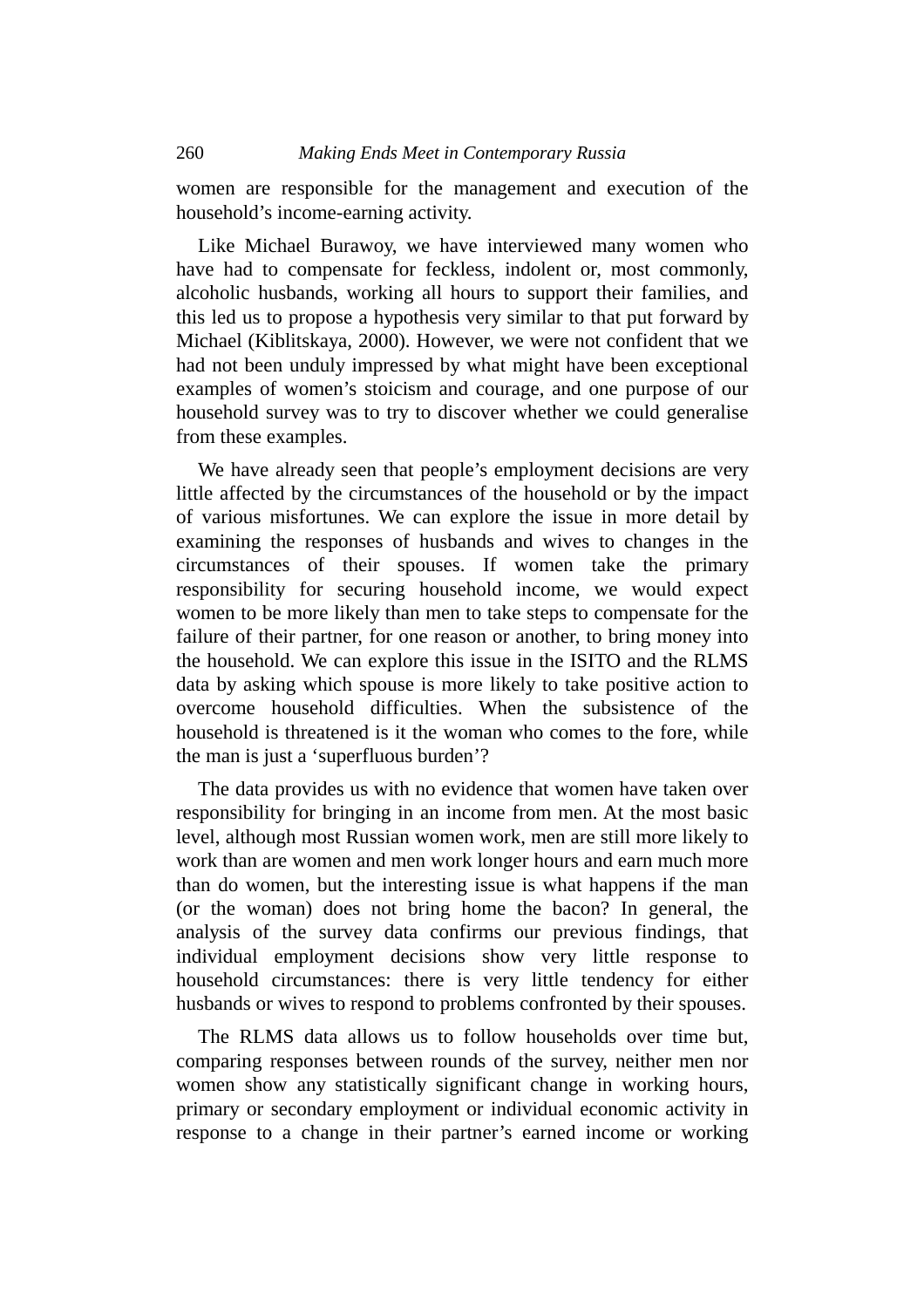hours, loss of a primary or secondary job, or past experience of nonpayment of wages, short-time working or payment in kind (the only exception is that men are marginally less likely to undertake individual economic activity the more their wives' employment income has fallen). If we look at the cross-sectional RLMS and ISITO data we again find very little relationship between income-earning decisions and the partner's circumstances.

In both data sets, controlling for age and education, we find that if one partner is not earning, for whatever reason, has unpaid wages, is sent on administrative leave, is working short-time or is paid partially in kind, the other partner is not significantly more likely to have either primary or secondary employment or to work longer hours.

In the RLMS data, if one working-age spouse is not working or unemployed, the other is significantly *less* likely also not to be working or to be unemployed, although in the ISITO data the primary employment status of one partner has no significant impact on the employment status of the other. In both data sets, husbands are more likely to have second jobs than are their wives, but if one partner does not have supplementary employment, the other is also much less likely to have it. This all reinforces the conclusion that households have very little scope for strategic decision-making. If one partner is without primary or secondary work, the other has little chance of compensating by finding a job. It is more likely that both partners will share the disabilities that inhibit them from finding work.

In RLMS in 1998 people were asked explicitly what they had done in the previous year to adjust to new living conditions (Table 5.1). Men were significantly more likely to have found supplementary work or changed their job, while women were more likely to have asked relatives or the government for help, to have sold things and much more likely to have cut spending on food and clothing. In 2000 respondents were asked directly what they had done in the previous year or two (Tables 5.2, 5.3). Men were significantly more likely than women to have taken an extra job, raised livestock for sale and much more likely to have performed services for pay, while women were significantly more likely than men to have sold home-made or other goods, to have cut spending on food, clothing and vacations, to have taken money from friends, relatives or government organisations or to have sold possessions. Overall, men were much more likely to have sought some additional income-earning opportunities, while women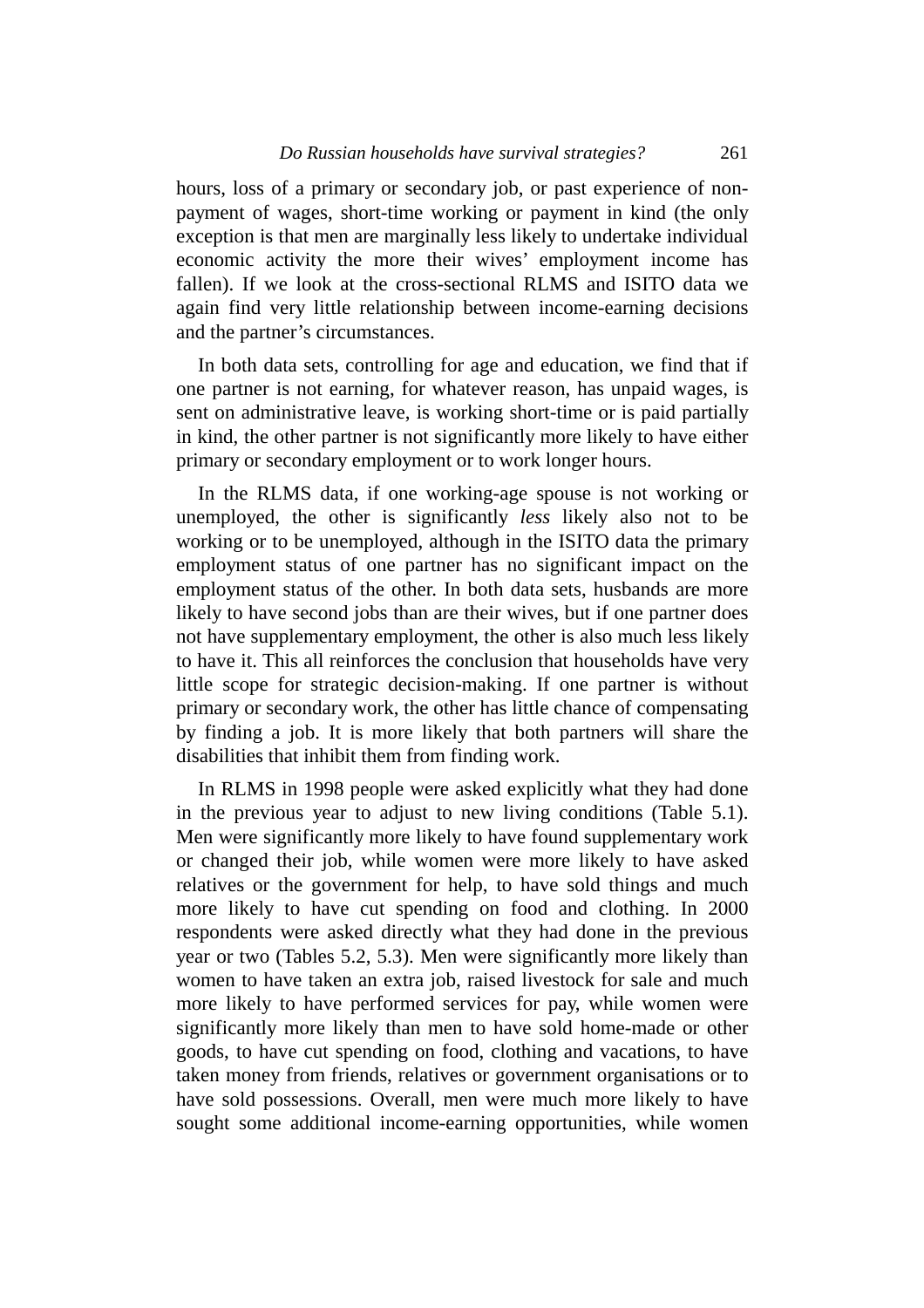were much more likely to have sought help from others or cut spending. This all strongly suggests that the traditional division of household roles persists, with the man taking responsibility for bringing in the income and the woman taking responsibility for the management of the household budget.

The survey data does not really allow us to test Michael Burawoy's thesis that the women of the new bourgeoisie, by contrast to working class women, have been pushed 'into subordinate, often decorative positions within the household' (ibid.,  $p. \quad 44$ ), because the phenomenon is confined to a small stratum of the population – in both data sets, since 1998 only about one in a hundred men earned more than \$500 a month and one in a thousand earned more than \$1000 a month from all sources. Nevertheless, we can look at the survey data to see how widespread the phenomenon of the 'trophy wife' might be. Controlling for other variables (age, education, location and household composition), in the RLMS data the labour force participation of the wives of the top 20 percent of male wage earners falls off steadily as their partner's earnings increase (the decline is not statistically significant in the ISITO data, and there is no significant overall relation between the participation of men and their wives' earnings in either data set). However, more than two-thirds of the wives of even the top ten percent of male wage-earners were still working. In the RLMS survey, almost one in five of women in that stratum describe themselves as housewives, against one in ten of all wives (almost a quarter of the wives of men who described themselves as entrepreneurs categorised themselves as housewives).

The survey data does not appear to support Michael Burawoy's hypotheses. In order to approach the question from another direction, we used our survey to explore the question, who is the breadwinner in the Russian household?

#### **Who is the breadwinner in the Russian household?**

As in many societies, the ability to support his family is an important

<sup>1</sup> Elena Meshcherkina's interviews with new Russians suggest that the reality is rather more complex. While new Russian men might want their wives to return to the home, their wives are often not willing to be pushed into 'subordinate, often decorative positions' (Meshcherkina, 2000).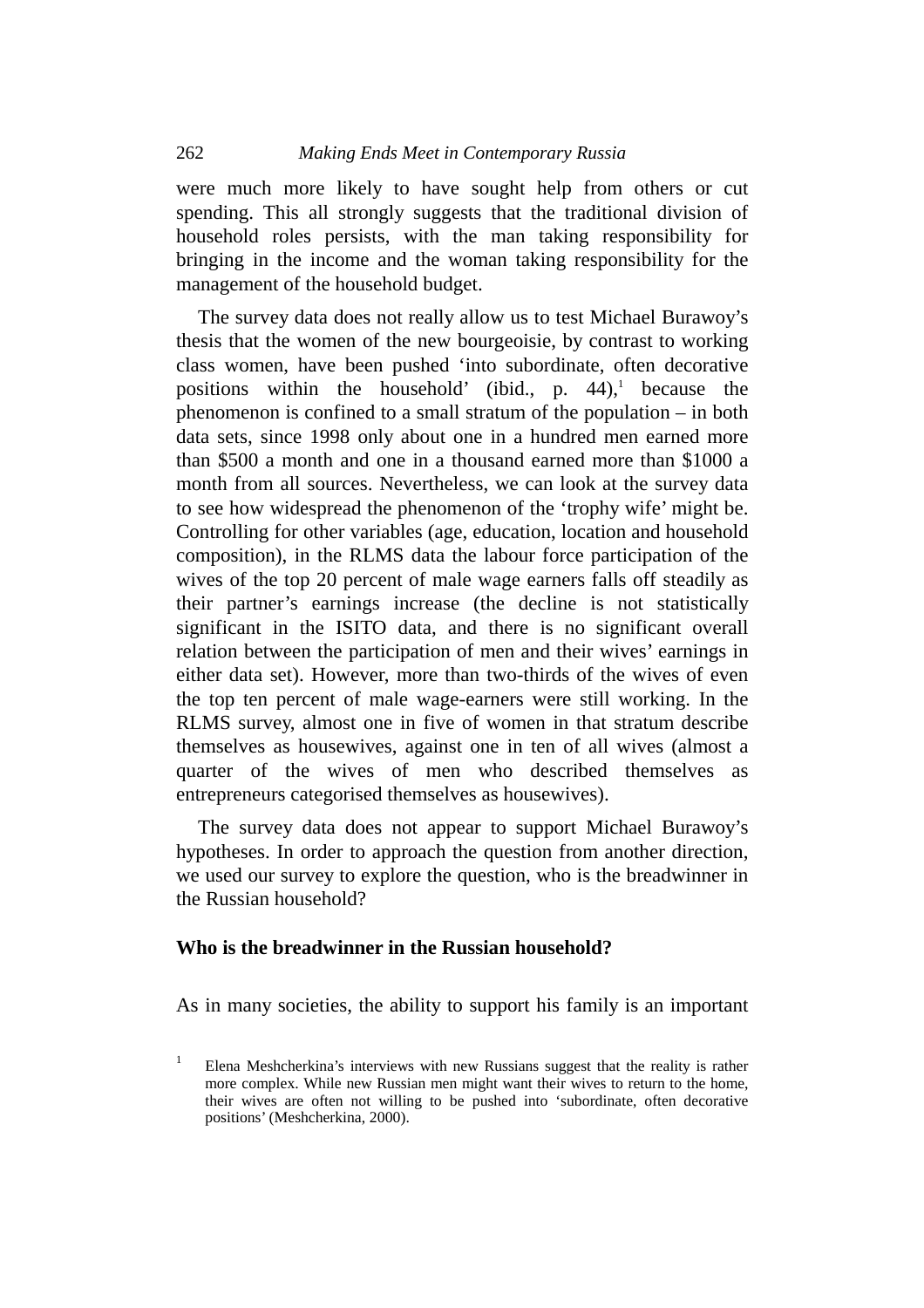aspect of the gender identity of the Russian man. However, in the soviet period the role of 'mere housewife' was politically devalued and economically discouraged: soviet wage scales and pensions were not designed to support a family of dependents on the income of a single breadwinner (Lapidus, 1988, pp. 92–3) and most women worked outside the home for a substantial proportion of their lives. Moreover, the state provided many of the things that the husband could not, including many things that money could not buy. The dominant model was therefore that of the two-earner family, with women combining waged work with their domestic tasks and taking a break from work only for the period of statutory maternity and child-care leave. With the state assuming a large part of the male gender role, the responsibility of a man for his family and his ability to provide for it were quite restricted. The ideology of the male breadwinner was nevertheless preserved in soviet society in the form of the expectation that a man should earn more than his wife and put most of his income into the household budget (Kiblitskaya, 2000), although a Soviet woman was expected to be, in the words of one of Kiblitskaya's male respondents, 'a sort of second-order breadwinner' (ibid., p. 91).<sup>1</sup>

With the 'transition to a market economy', the responsibility for supporting the family has suddenly been thrown back on to its individual members, at the same time as employment reductions and falling real wages have made it increasingly difficult to make ends meet. Wage inequality has increased dramatically so that many men and women are trapped in low-paid jobs with few opportunities to earn higher wages. In order to discover to what extent men were living up to the expectations of their manhood and taking responsibility for providing for their families, in the ISITO household survey we asked every adult member of the household, 'who would you call the breadwinner (*kormilets*) in your family?'. For analytical purposes we identify the breadwinner of the household by majority vote of all household members.

The breadwinner would *prima facie* be expected to be the person

1

In a current project on gender and employment directed by Sarah Ashwin, funded by INTAS, 76 percent of respondents thought that a man *should* be responsible for providing for the family and 21 percent thought the man and the woman should both be responsible. In the 2000 RLMS, 42 percent of men and 35 percent of women agreed that 'it is usually bad for a family if the wife works' and 56 percent of men and 43 percent of women disagreed that 'if the wife works then she is held in higher respect in the family than if she were simply a housewife'.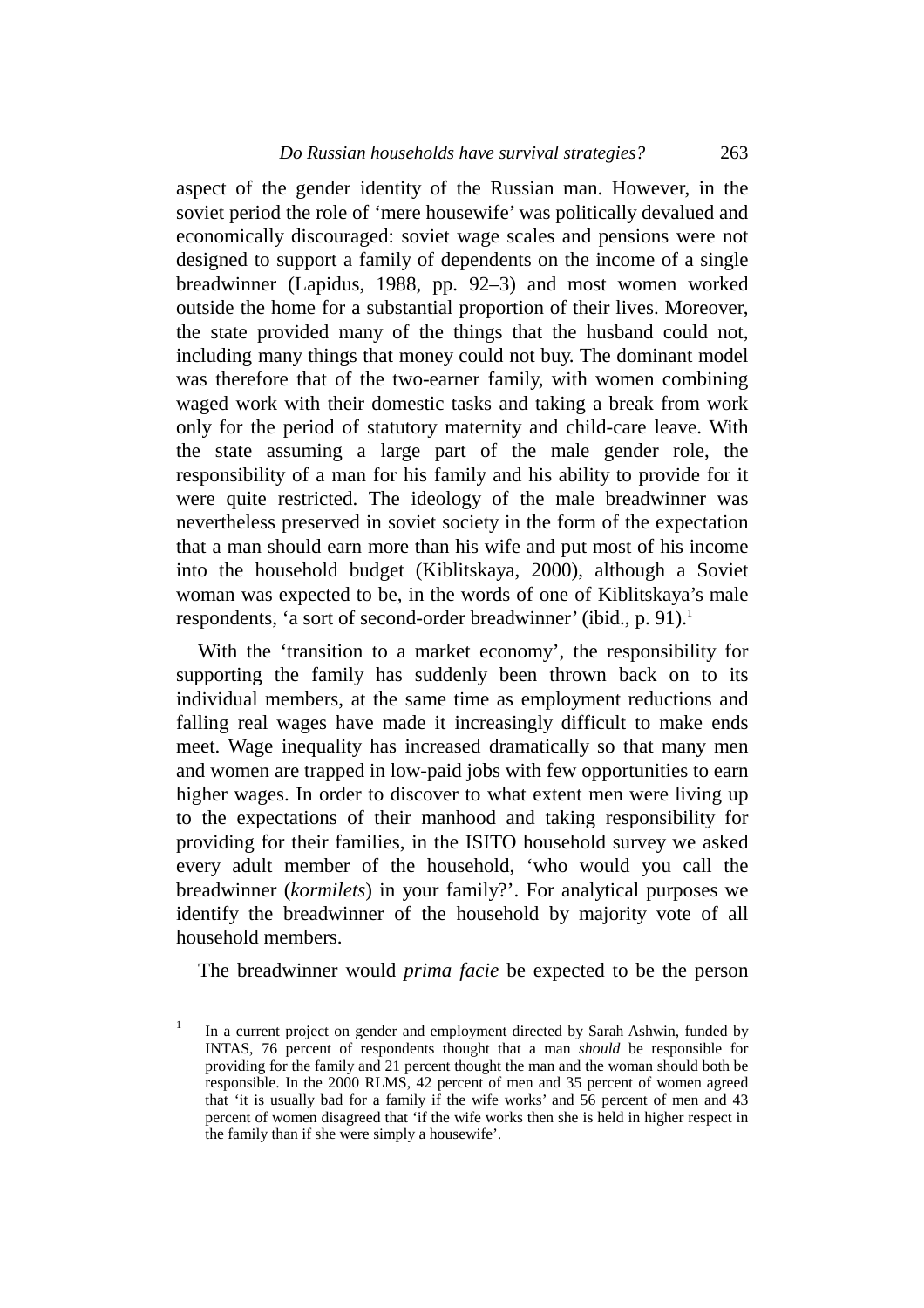with the highest income in the household, and in 85 percent of our households this was the case, but this still leaves one in seven households in which the person nominated as the breadwinner was not the highest earner. In a monetary economy, an income is a prerequisite for performing this role, but this is not a sufficient condition.<sup>1</sup> The breadwinner is not simply the person who feeds the household, but more fundamentally, the person who assumes or is assigned the obligation to ensure that the household is fed. Thus, for example, we might expect the role of breadwinner to be culturally assigned to prime-age male members of the household, who are expected to get a job and provide for their families, so they may be nominated as breadwinner even if they do not bring in the largest income. On the other hand, women tend to take on the responsibility for feeding their family and for preparing food, so that in this respect they also have a claim to the breadwinner role (the Russian word '*kormilets*' literally means the person who feeds). Men and women may have correlatively different conceptions of the role of breadwinner.

The impression given by our qualitative work-history interviews was not that men are not committed to working to support their families, but that men and women have rather different priorities. Our interviews indicated that for men a high money income was the key indicator of their social status, while for women the important indicator was the provision of the basic means of subsistence. It was noticeable in our work-history interviews that it was more often the women than the men who stressed the obligation of the man to provide for his family.

My husband is still earning normally. If there is not enough money, it is up to him to think about money (Nadezhda, deputy shop chief, engineering factory).

The following respondent's husband appears not to be as clear as his wife about his obligations, since she expects to have to 'prepare him morally':

A man should take a second job, but not a woman... And if it got absolutely awful here with wages or whatever, my husband would leave, I would prepare

<sup>1</sup> See Potuchek, 1997 for a recent analysis of the notion of the breadwinner in dualearning US families, based on the idea that the notion of the breadwinner is a key boundary in the social construction of gender as a dynamic process of negotiation, related both to outside experience and to complementary boundaries such as 'mother' and 'responsible for housework'.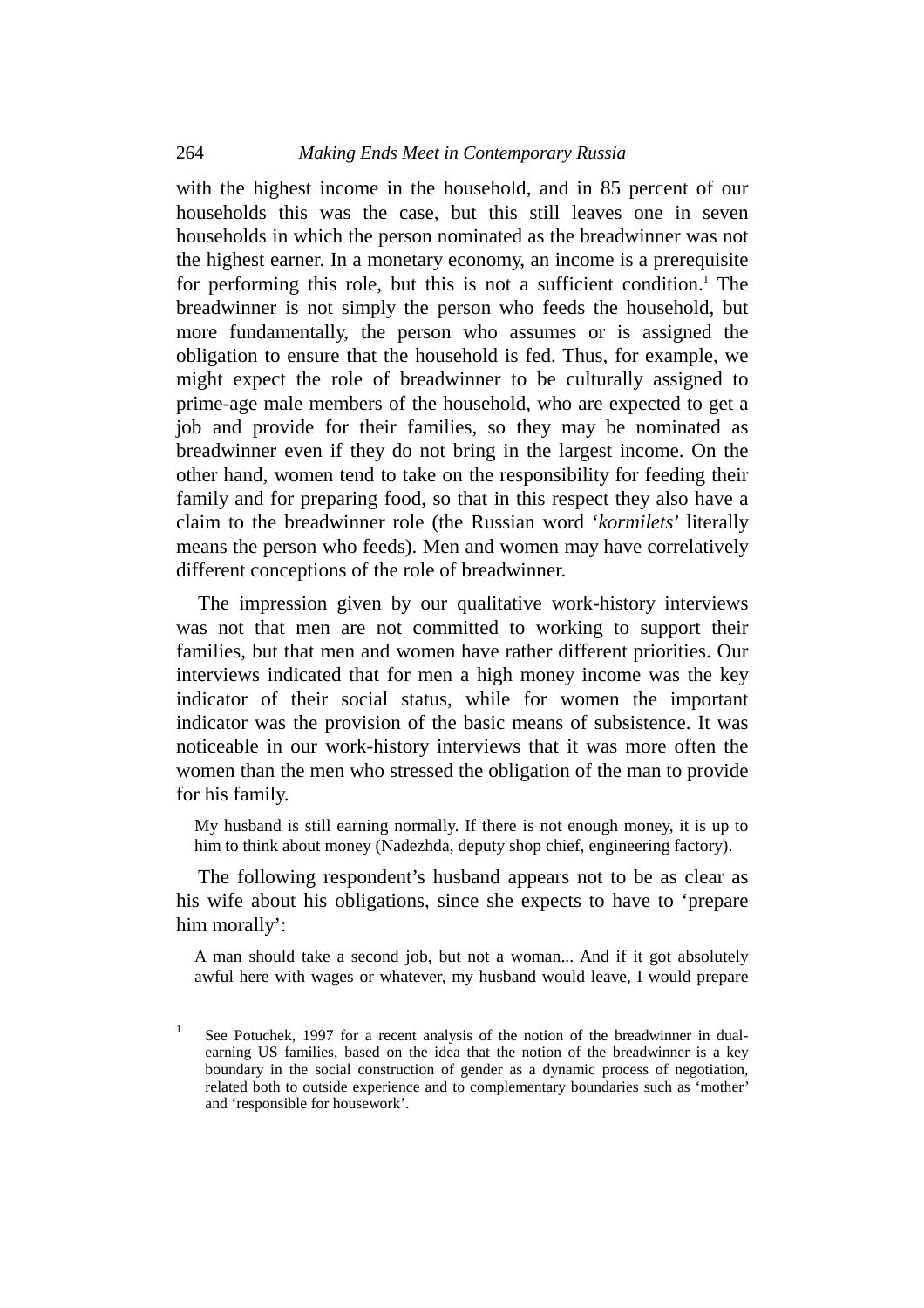him morally for this. It is more difficult for a woman to get a job, it is easier for a man (senior department forewoman, engineering factory).

Some men were clearly quite willing to allow their wives to serve as the main providers for the family, rather than making an effort to increase their own incomes.

Now it is also possible to earn additionally here, doing repairs, for example, but there is hardly any point, since there isn't any money. My wife, on the whole, gets her salary on time (fettler, engineering factory).

#### *– How do you earn additionally?*

I don't, there is no time. And my husband does not want to. Another man with such hands would earn additionally, but mine does not want to. And we live (Female bus conductor. Her husband is unemployed. Her salary is the sole material support for her family).

In rare cases we found families with fairly equal relations between the husband and wife, in which the decision as to which partner would be the main breadwinner was the result of a conscious family strategy in which the man was ready to adapt his work routines to the needs of his wife, particularly if she has a well-paid job:

I worked, then married, then my son was born. At first my wife stayed at home with him (until he was three, as one is supposed to do), and then we decided not to send him back to the kindergarten – he was frequently ill. My wife had to leave work and I began to look for a job myself, one that involved shift work with a schedule that would let me take my turn looking after our child. I immediately remembered Plastic, I knew that they worked shifts and the pay was not bad (at that time it wasn't).

#### *— And you are not going to leave?*

Yes and no. The work schedule suits me, they have put me on permanent nights. The pay is certainly no good, but at the moment I cannot simply leave for a better-paid job, though I have had some offers, but I would have to work only during the day. My wife has a good job. She works as an ITR in Kuzbassenergo. Though I shall certainly leave if I can find shift work with worthwhile pay. But the first condition is obligatory (Operative, plastics factory).

We found many female respondents who were ready to take on any work, out of a feeling of responsibility for their families:

It was all the same to me what I worked at, I just wanted to work. Life has forced me to take any job (woman janitor, printing works).

It took a long time to decide to leave school. There were a lot of reasons. Well, the main one, of course, was material, I have two children. And my husband is in the same profession.

*— Were you ready to do any work?*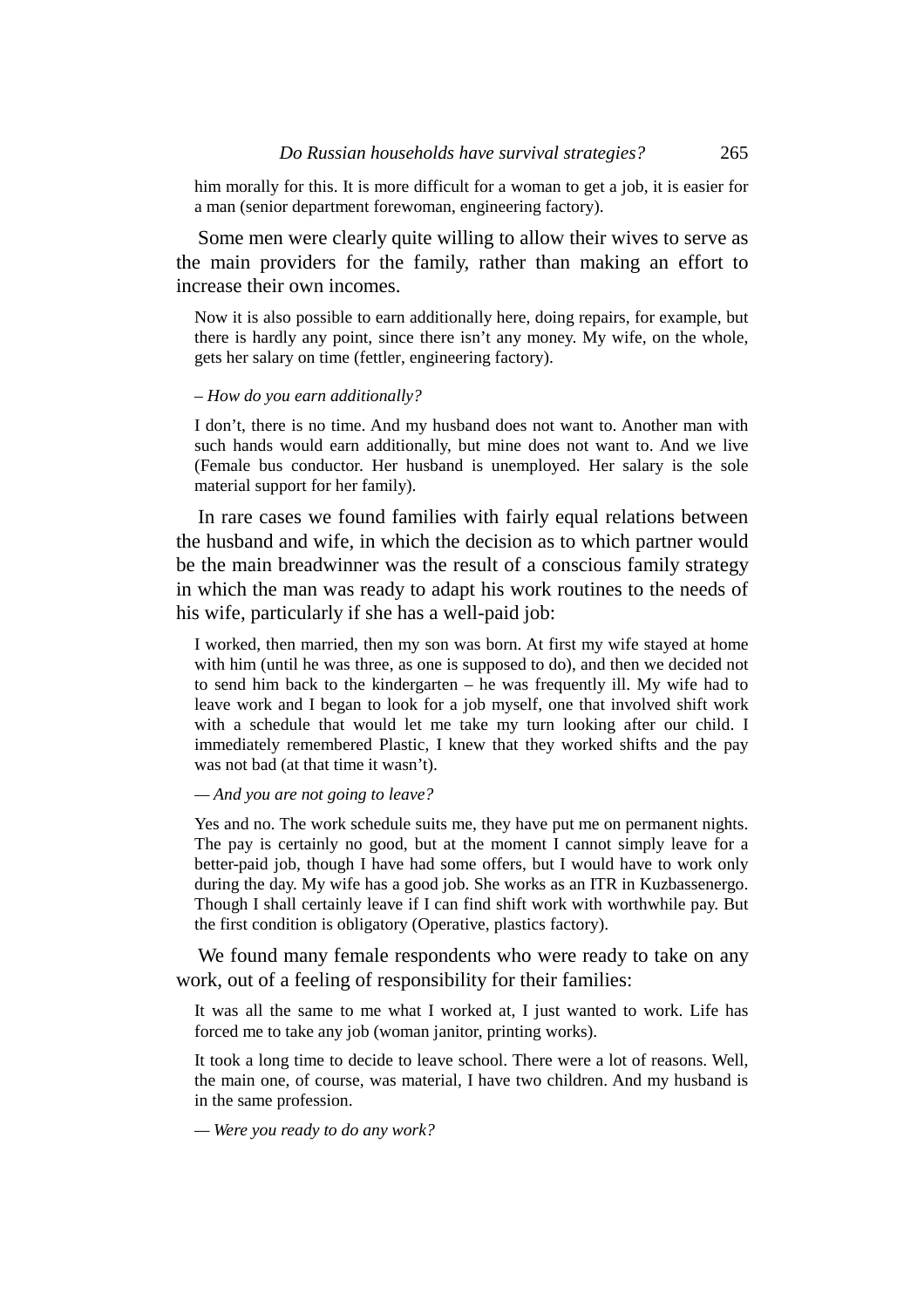Basically yes, any work (woman storekeeper, formerly a Russian teacher, chocolate factory).

Another school teacher was ready to take work as a market trader:

There is nobody to help me, and I have to bring up my son. At school I was paid very irregularly and little, so I had to overcome my unwillingness and decided last summer to come here and trade as a hired worker (seller, retail market).

It is much more difficult for a man to take on 'any work', because for a man the public status of his profession is often at least as important as his status as breadwinner of the family and he will do all in his power not to lose his professional identification.

I sat at home for a year and a half. Of course, I didn't just sit there, I worked. I tried to register as unemployed, but at the Employment Service they humiliated me by telling me that I was an old man. That's at forty-odd. I began to work for myself. I set myself the goal of not losing my qualifications and to work in my specialism. It cost me a lot that saving of my face (male design engineer, electrical factory).

Men who were not able to make a worthwhile contribution to the family budget suffered this as a demoralising and degrading experience, but nevertheless some did not regard it as sufficiently degrading to impose on themselves the even greater humiliation of taking on work beneath their dignity and status. Even if unemployed, a man retains the status, if not the income, of his profession, which he immediately loses if he takes a low-status job. Nevertheless, although we found many men who were torn between their obligation to provide for their family and their desire to maintain their masculine self-respect by earning good money in a good job, in the end most men reconciled themselves to their domestic responsibilities, however painful it might have been.

I worked there until the summer of 1996, but I was forced to look for work again because they stopped paying completely and the family had to be fed, our parents needed help, I was bringing absolutely nothing home and they began to pay my wife at school really badly. In my soul two principles struggled: I absolutely did not want to leave my specialism, but I could not find a job in my specialism (male bus conductor).

If a man in the end agrees to take 'anything', it is often a real life tragedy for him. His professional identification is the core of his masculinity and a threat to it may be a threat to his psychological equilibrium (O'Neil, 1987, p. 205). Here, for example, is the story of a high-skilled worker who has become a loader: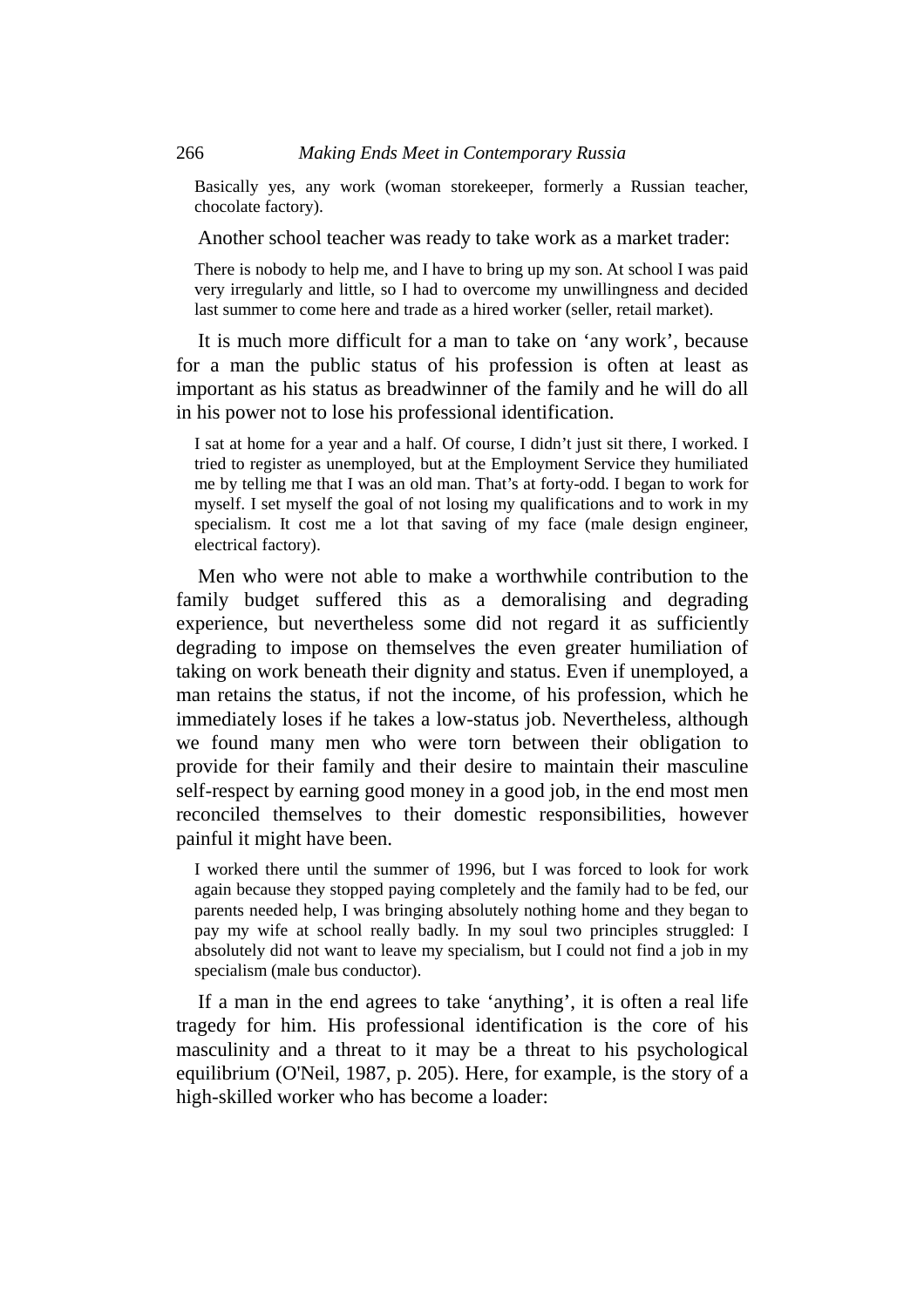I worked conscientiously and my qualifications were appropriate, and for three months the pay was reasonable, but then the stoppages began. I hung on for all of two years, but was already constantly looking for work. It reached the point at which it did not matter whether or not it corresponded to my specialism, as long as it was not fetching and carrying, not servile work, as long as they paid money. I am a man, I have two babies at home, they must be clothed and fed. Although I know my job very well and I love it, I was ready to make a sacrifice. And I wanted to eat too, and not only black bread. Now I feel myself a total beast of burden, an ox, a beast who is of no use to anybody. My dignity suffers, and though personally nobody troubles me, I feel as though all around are shouting: 'Nobody needs you!' Such a time has come when we work in order to eat, that is to say that we live in order to eat (loader, milk factory).

The impression from our qualitative interviews was that, although women in particular felt that it should be the obligation of the man to provide for his family, in reality women would often assume this responsibility, sometimes because of the demoralisation of their husbands but often simply because they were better placed to do so. This impression is confirmed by the analysis of our survey data. Although men on average earn much more than women, in both the RLMS and the ISITO data, in almost a third of couple-based households the wife earned more than her husband. In the ISITO data, sex is not a directly significant factor in determining which household member is identified as the breadwinner (Kozina,  $2000$ ).<sup>1</sup> In the relation between couples, relative income is overwhelmingly the most important factor, followed by age and occupational status, but other things being equal the husband is no more likely to be identified as the breadwinner of the household than is his wife.<sup>2</sup> Over 60 percent of breadwinners are men because men tend to earn substantially more than women.

<sup>1</sup> In the ISITO survey data, men are twice as likely as women to nominate themselves as the breadwinner. In VTsIOM surveys, almost three-quarters of male respondents and almost half of female respondents characterise themselves as the person 'bringing the main income into the household'. In September 1994 respondents were asked the sex of the breadwinner and 62 percent identified a man, 38 percent a woman, exactly the same proportions as in our survey. If we compare the responses of married men and women in two-earner families in the VTsIOM data, we find that over one-third of women without children and over a quarter of those with children say that it is they who provide the main income, although 80 percent of men declare that they are the main earner, whether or not there are children.

<sup>2</sup> It is noteworthy that the presence of children in the household does not in itself have any significant impact on the probability of a man filling the breadwinner role. This would suggest that a woman is more likely to be responsible for childcare if there is another breadwinner in the household, rather than childcare responsibilities preventing a woman from being the breadwinner.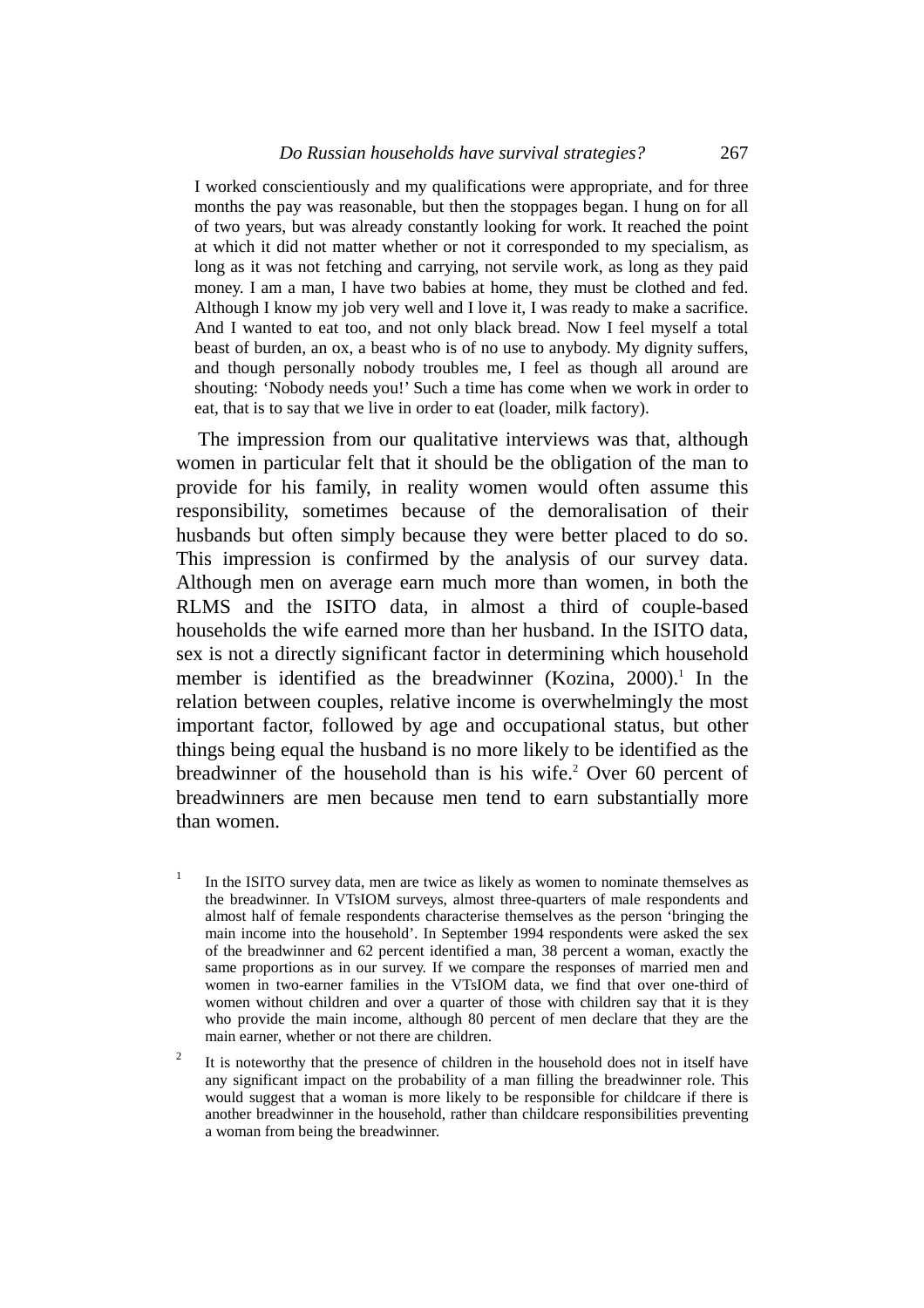Although men are expected to be the breadwinners, men often find it very difficult to live up to those expectations and in a substantial minority of households a woman plays the breadwinner role. However, the fact that women sometimes play the breadwinner role is a long way from saying that men 'have become increasingly superfluous and burdensome, playing a secondary role in the family'. Certainly this is true of some men, but many men have been able to keep or find jobs that enable them to reconcile the conflicting pressures to which they are subject, and many of the men we interviewed had confronted their anxieties and even taken jobs that they regarded as demeaning in order to continue to support their families. In well over half the couplebased households in the ISITO survey the husband earned more than his wife and the husband was almost three times as likely as his wife to be identified as the breadwinner.<sup>1</sup> So, although women undoubtedly make a very substantial contribution to household subsistence, in the majority of households it is still a man who plays the breadwinner role.

While the husband still tends to be the breadwinner, we have seen that the burden of adjustment to deteriorating economic conditions falls primarily on the expenditure rather than the income side of the household budget, and it is this burden that falls preponderantly on women. In this sense it is true that it is primarily women who take responsibility for the survival of the household.

In the ISITO household survey, the household head was identified at the beginning of interviewing as the person mainly responsible for the management of the domestic economy, and the wife was identified as the household head in three-quarters of couple-based households (in VTsIOM surveys, about two-thirds of female respondents but only one-fifth of male respondents identify themselves as the person responsible for managing the domestic economy). Ninety-six percent of households had some kind of common budget, and both male and female household members put the vast majority of their income into the budget or spent it for common household needs. In over 80 percent of households the budget was reported to be controlled collectively, but we would still expect that the 'head of household' would normally

<sup>1</sup> In 40 percent of couple-based households, the husband and wife agreed that the husband was the breadwinner and in 12 percent both agreed that the wife was the breadwinner. In the remainder they each nominated themselves (three percent), or the other (one percent), or at least one of them nominated somebody else (44 percent), most often a son or daughter.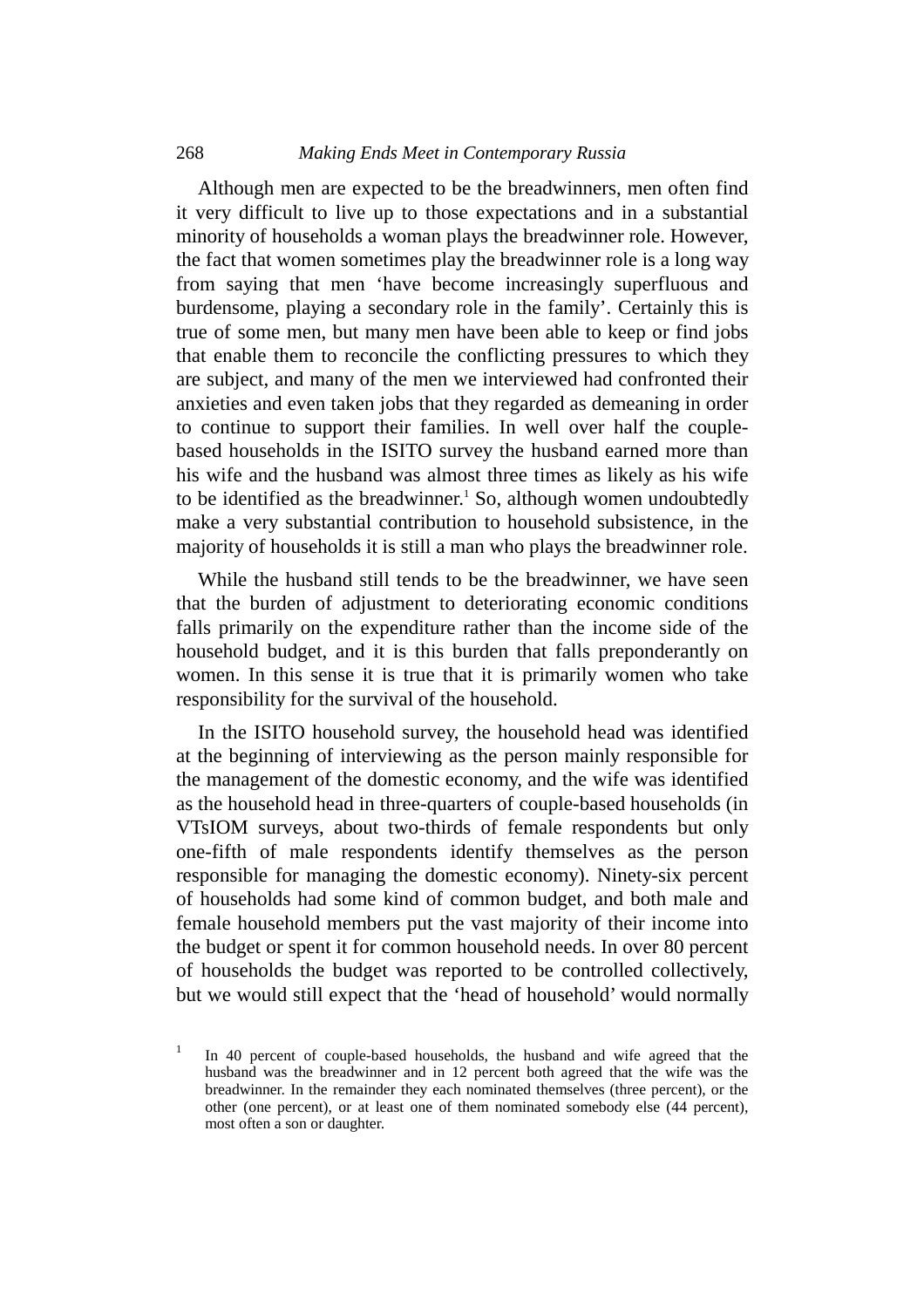take primary responsibility for budgetary management. This supposition is supported by the fact that in over three-quarters of couple-headed households it was a woman who was identified by the household head as being primarily responsible for doing the shopping (in over 95 percent of these cases it was the wife, otherwise usually a daughter, Clarke, 2002). So we can safely presume that the burden of making ends meet falls predominantly on women.

This is a heavy burden with shrunken household incomes and the shops awash with things to buy at unaffordable prices. In the ISITO household survey, almost three-quarters of heads of households said that they did not have enough money to feed and clothe their households. On average, necessities accounted for 97 percent of total household spending, and accounted for 84 percent of the spending even of the top expenditure decile. Over 80 percent of households had nothing left to put aside at the end of the month as savings or for larger purchases or vacations, and for only ten percent of households did such discretionary spending account for ten per cent or more of their monthly household expenditure. Control of the household budget is a position of responsibility much more than being a position of power.

We have already seen that three-quarters of respondents in both the ISITO and the RLMS surveys reported that they had responded to difficulties by cutting expenditure and the burden of cutting expenditure falls disproportionately on the women who have to struggle to make ends meet. This is where the heaviest burden of securing the subsistence of the household tends to fall and this is the sense in which 'the burden of family survival is borne by women'.

### **CONCLUSION**

Russian households still rely overwhelmingly on their traditional sources of subsistence: income from waged primary and secondary employment, social benefits, private transfers and, particularly for rural households, the produce of their garden plots. Our analysis of the data suggests that the various income-earning activities are complements rather than substitutes: neither individuals nor households rationally allocate their labour-time between alternative uses in order to maximise the household income. This is not because people are not rational, but because their decision-making is severely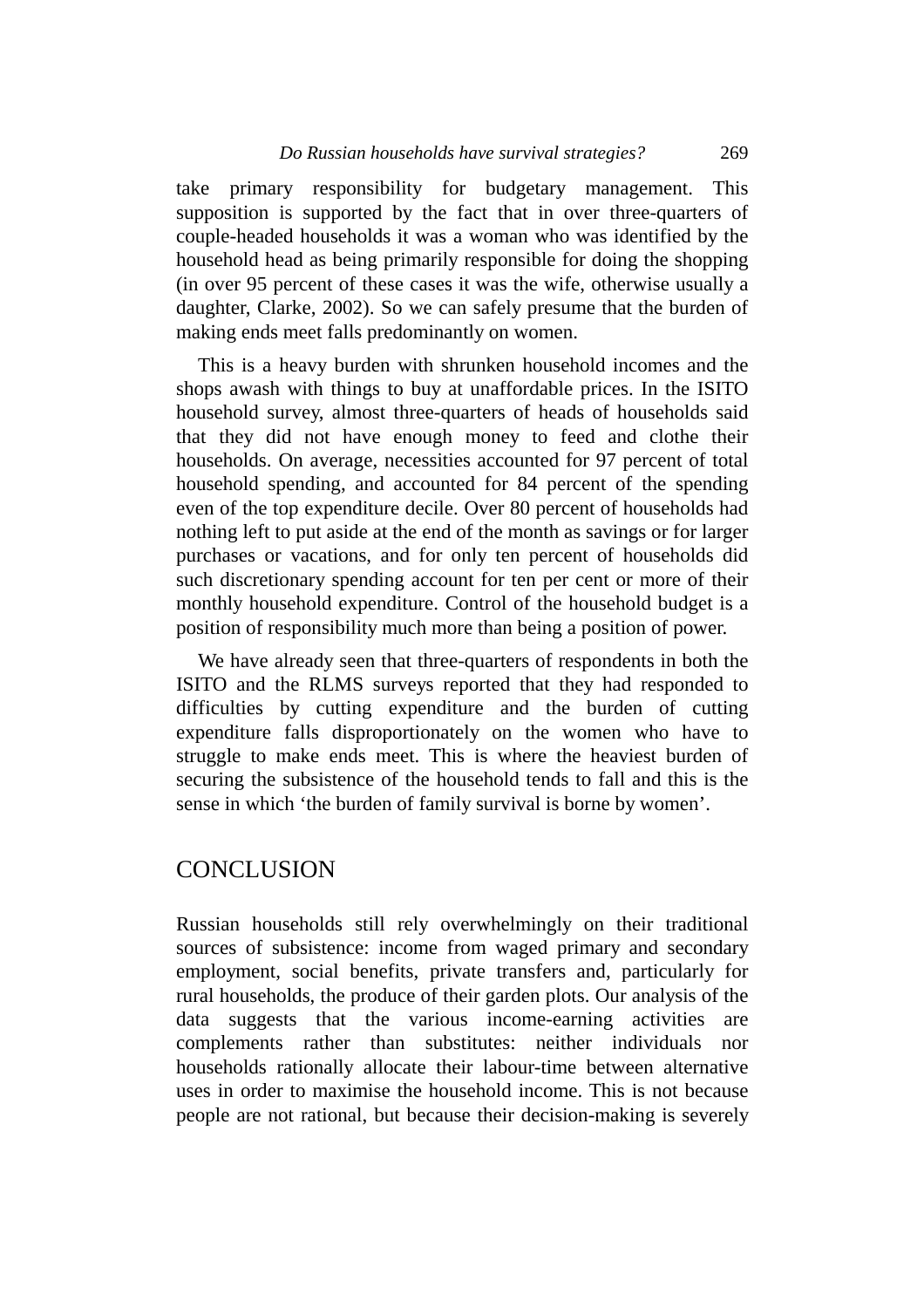constrained by the circumstances in which they find themselves.

Despite the catastrophic fall in wages and employment, income from primary employment is still the most important source of household money income, while social benefits, and particularly pension income, have become even more important than they were in the past. In the four large cities covered by the ISITO household survey, income from primary employment comprised on average 60 percent and pension income comprised 32 percent of household money income. In the RLMS data, wages contributed an average of 53 percent and pensions 33 percent of the total household money income of urban households over the period 1994–2000. Rural households were less dependent on wages, which contributed an average of onethird, while pensions contributed a massive 40 percent of household money income.

We have seen that supplementary employment tends to pay better than primary employment and can make a substantial contribution to the household budget of those who have such work on a regular basis, but these are only a small minority of households, the majority of people being unable to undertake additional jobs on top of their main work. Thus, secondary earnings contribute on average only six percent to household money incomes. Moreover, those with the best paying secondary employment tend to be those who are already comfortably off, so secondary employment does not make much contribution to the relief of poverty. Nevertheless, two-thirds of the heads of households which had secondary earnings in the ISITO household survey considered that this was important for the security of their household.

Two-thirds of the heads of the ISITO households which had a dacha considered that the products of their plot were important for the security of their household, but we have seen that the dacha makes an insignificant contribution to the household money income of urban households and that urban households with a dacha spend no less on food than those without. Moreover, the poorest households are the least likely to have a dacha. The dacha certainly contributes to the sense of security of the urban household and can be a vital resource for those families with no other source of income, but in general it is not a significant source of household subsistence and does not result in significant savings in monetary outlay. The situation is obviously very different with rural households. In the RLMS surveys, net cash sales of agricultural produce contributed 15 percent of the money income of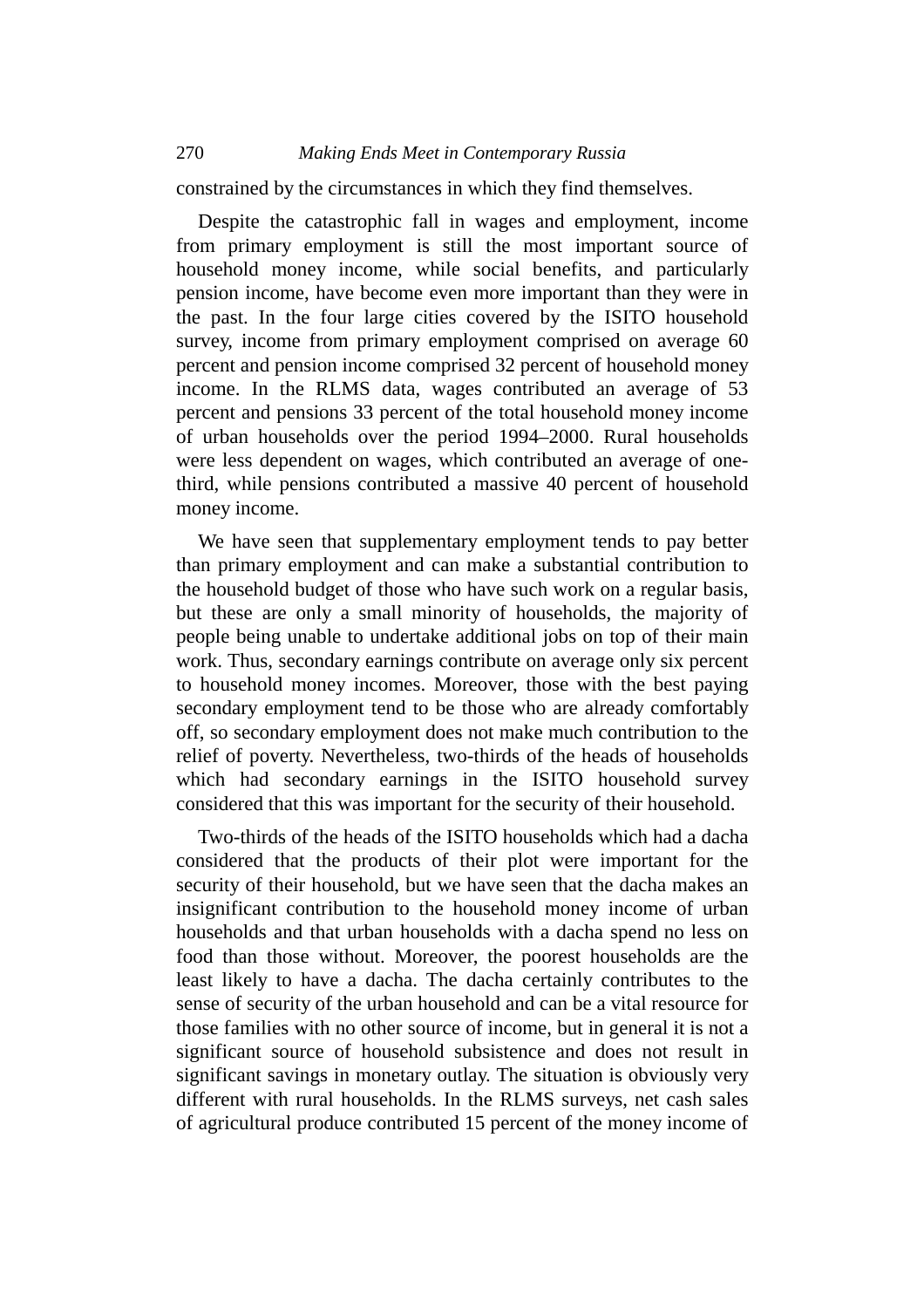rural households, while many rural households are self-sufficient in their staple foodstuffs.

Private transfers can provide a substantial supplement to the household income. Almost half the ISITO households received help from friends and relatives and half of these considered that help important for the security of their household. However, we have seen that private transfers are dominated by the regular exchange between parents and children, rather than being a form of charitable assistance, with parents continuing to support their children until they are well past pension age, the flow of resources only being reversed when the parents have actually retired from their main employment. Although there is a weak tendency for resources to flow from richer to poorer households, the richest families both give and receive the most. The patterns of giving increase the significance of pension income for the subsistence even of those households that do not contain a pensioner, since pensioners tend to be donors of help.

We have found that households that have suffered economic difficulties as a result of unemployment, lay-offs, short-time working, falling wages and the non-payment of wages are not, in general, more likely than others to engage in secondary employment, to work a dacha or to receive help from friends and relatives. We have also seen that there is no evidence that the incidence of these phenomena has increased as the crisis has deepened through the 1990s, or even since the soviet period. This led us to doubt that these phenomena could be considered to be the elements of household *survival* strategies. We suggested that this was not because households and household members did not seek to adapt to their straightened circumstances by looking for alternative sources of income, but because most household members had already mobilised all of the possibilities that were open to them so that they had only a very limited ability to compensate for the loss of one source of income by finding an alternative. The most deprived households have the most limited opportunities to find a job that pays a living wage, to find secondary employment, to start their own business or to work a dacha and are not able to compensate for failure in one field by picking up compensatory activity in another.

While appropriate skills, education and experience are important qualities in the primary and secondary labour markets, social connections are a key to success in all spheres of economic life. The most deprived households are those that are the most socially isolated.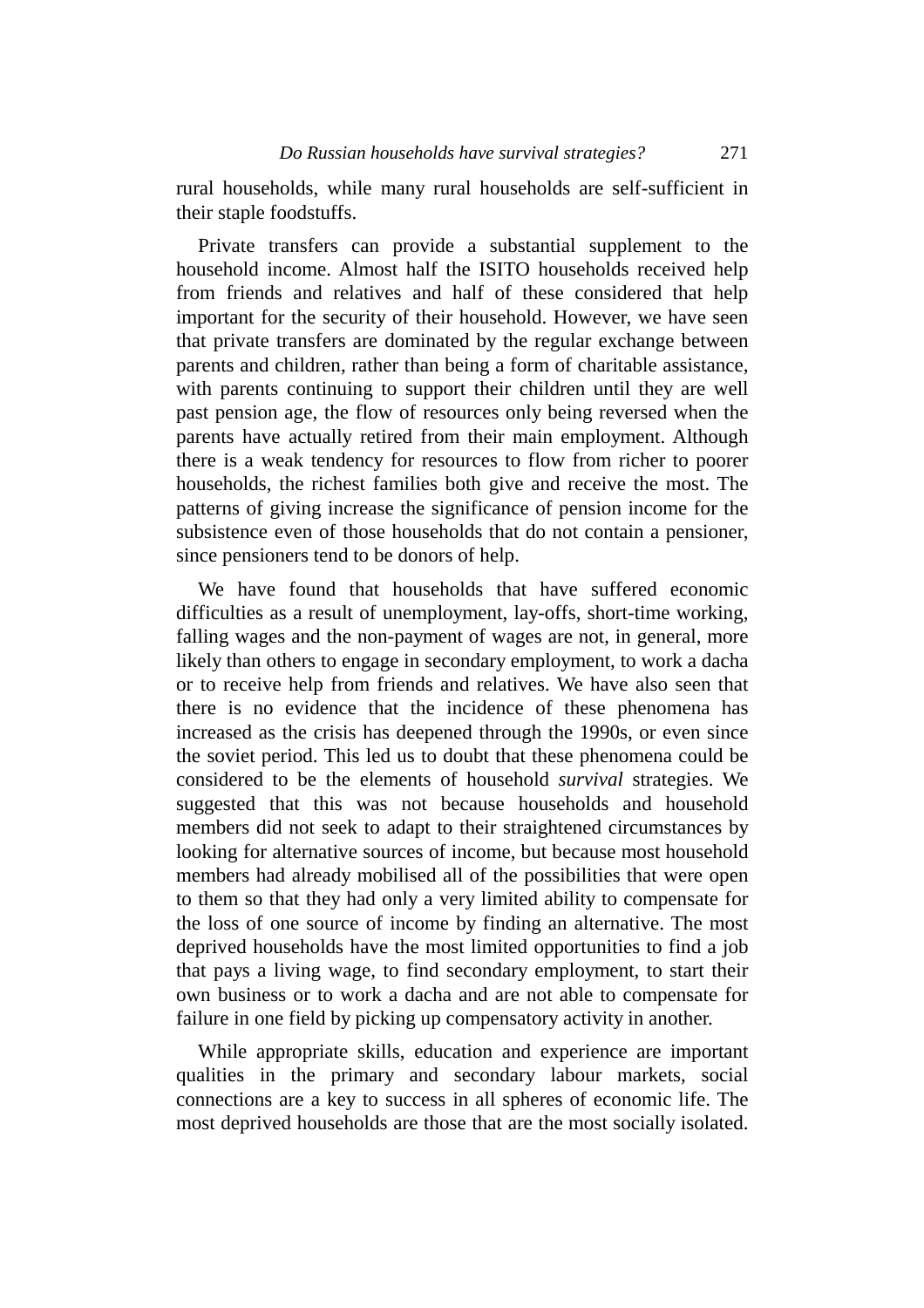People need connections to find a decent primary or secondary job, to start their own business or to get access to land if they do not have their own plot. Those with close social and kin connections are more likely to receive help and more likely to be able to borrow to tide themselves over hard times, but social connections are built up over a lifetime and cannot be constructed suddenly in times of need. Moreover, we surmised that the emergence of persistent and systematic inequality might put such social connections under increasing strain as the prospects of the reciprocation of assistance deteriorated.

The fact that the opportunities that confront household members are quite restricted is probably also the reason why we find that household members do not appear to co-ordinate their decisions about the allocation of their labour-time in order to maximise the welfare of the household as a whole, in the ways that economists' models of household behaviour suggest they should. Again, there is no reason to believe that household members are behaving irrationally. It is more likely that the opportunities available to household members are very limited, so that each individual takes advantage of any acceptable opportunities that present themselves: everybody makes do as best they can. It is not that people do not make rational choices, but that the choices available are far more restricted than the economists presume.

Several commentators have suggested that the optimum survival strategy for households is to diversify their income sources, and certainly households with the most diversified sources have the best chances of surviving the vicissitudes of the 'transition to a market economy'. However, we have seen that the employment decisions of individual household members are little affected by the circumstances of their partners or the rest of the household, so it is not clear to what extent the diversification of income sources is a matter of strategic choice, rather than the contingent outcome of the independent employment decisions of individual household members.

We have found no evidence to support the idea that the burden of supporting their families has been taken on disproportionately by women. Men continue to have higher labour-market participation rates than women and earn substantially more than women so that a man remains the breadwinner in the majority of households. There is some evidence that the failure of men to provide for their families is a source of household breakdown (Kiblitskaya, 2000), but although the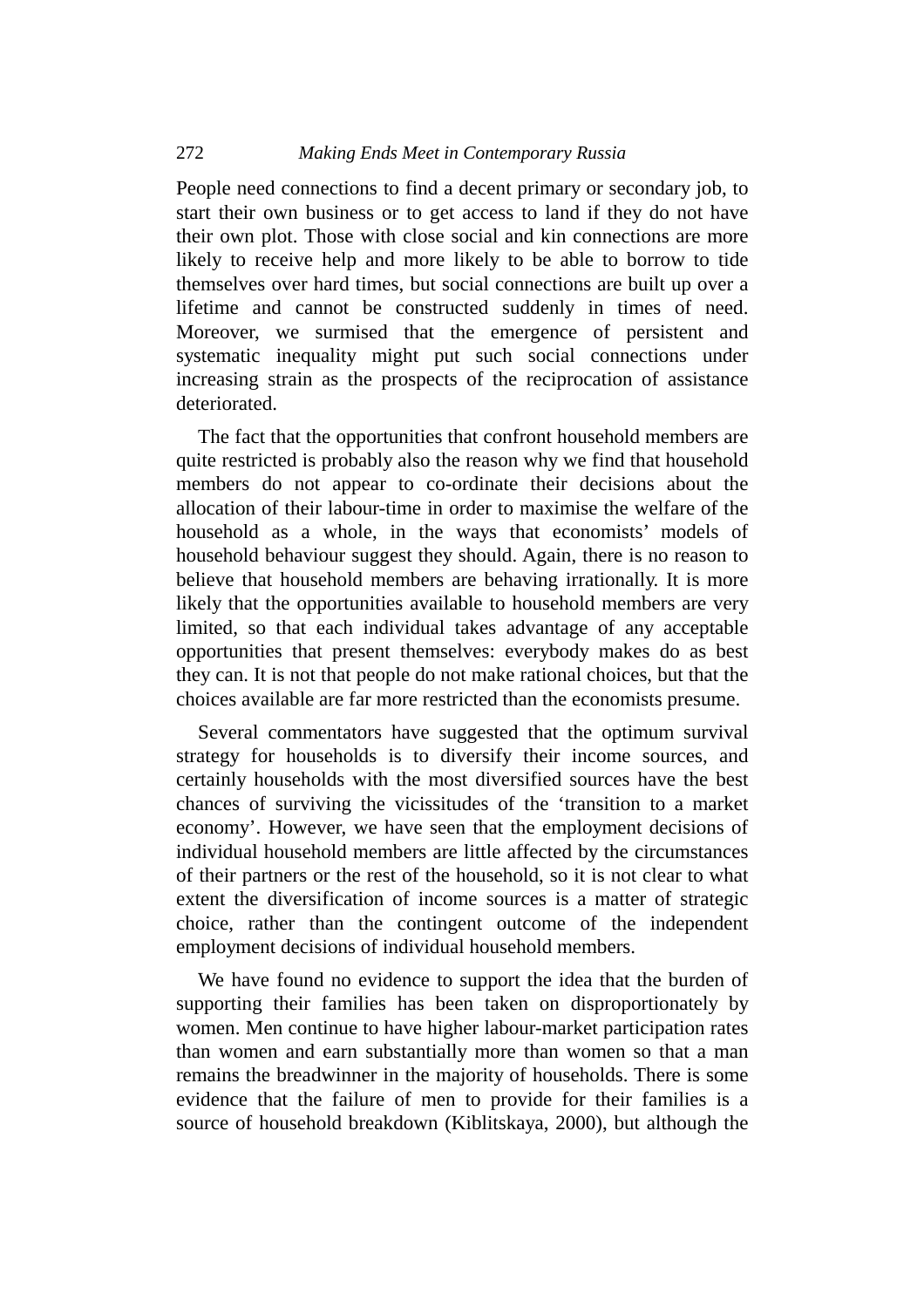divorce rate increased slightly in the early 90s, it has been falling since 1995. Several commentators have remarked on the strength of the family as an invaluable resource in surviving transition (Pickup and White, 2002; Vannoy and et al., 1999). On the other hand, the limited capacity of members of disadvantaged households to increase their incomes in the face of adversity means that adjustment to crisis has been primarily on the side of expenditure, and it is here that the burden of adjustment does fall primarily on women, since it is women who are usually responsible for the management of the depleted household budget so that it is women who are in the front line in the struggle to make ends meet.

The review of the data provides no grounds for complacency. There is absolutely no evidence that secondary and informal employment, domestic agriculture or private transfers have played any significant role in reducing the impact of the collapse of the traditional economy on the vast majority of Russian households. The transition to a market economy has opened new opportunities only to a very small fraction of the population, work in the new private sector for the vast majority of its employees being unstable and insecure, involving long hours of work for low wages in unhealthy conditions with minimal social benefits and without even the minimal protections provided by the law. The living standards of the mass of the Russian population will not be improved by the further growth of small businesses, usually operating on the margins of legality, but only by the recovery of investment in the traditional economy and the restoration of the real value of social benefits. This, rather than any expansion of the new private sector, has been the basis of the limited improvement in living standards since the August 1998 crisis.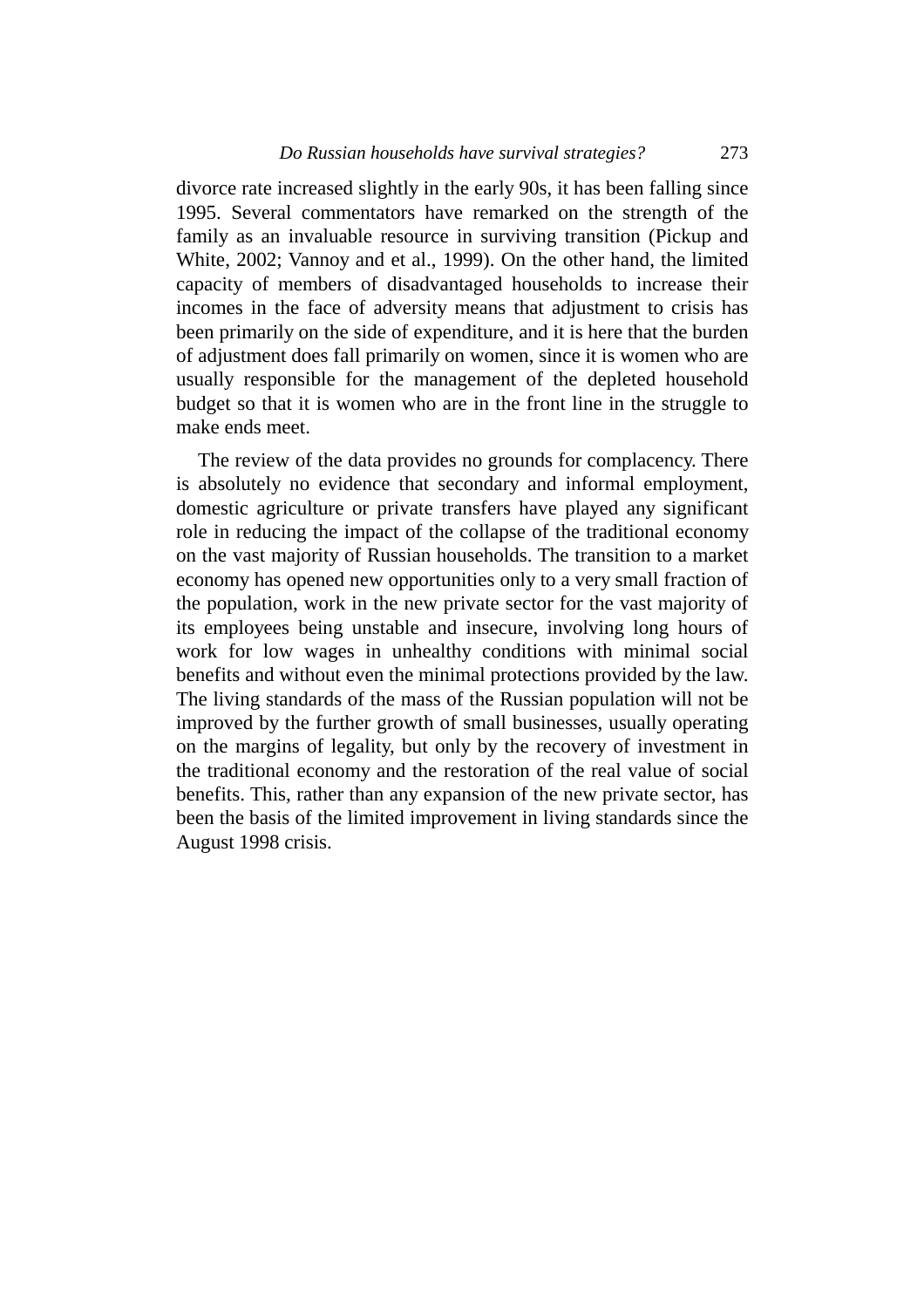## References

- Alasheev, S., Varshavskaya, E. and Karelina, M. (1999). 'Podsobnoe khozyaistvo gorodskoi sem'i' in Kabalina, V. and Clarke, S. (eds.) *Zanyatost' i povedenie domokhozyaistv*. Moscow: Rossiiskaya politicheskaya entsiklopediya (ROSSPEN).
- Blau, P.M. (1964). *Exchange and Power in Social Life*. New York: John Wiley.
- Burawoy, M., Krotov, P. and Lytkina, T. (2000). 'Involution and destitution in capitalist Russia'. *Ethnography* 1: 43-65.
- Chernina, N.V. (1996). 'O novoi modeli zanyatost'i'*. Rossiiskii ekonomicheskii zhurnal,* 11-12.
- Clarke, S. (1999a). 'Poverty in Russia'. *Problems of Economic Transition* 42: 5-55.
- Clarke, S. (1999b). *The Formation of a Labour Market in Russia*. Cheltenham: Edward Elgar.
- Clarke, S. and Kabalina, V. (1999). 'Employment in the New Private Sector in Russia'. *Post-Communist Economies* 11: 421-43.
- Clarke, S. (2000). 'The household in a non-monetary market economy' in Seabright, P. (ed.) *The Vanishing Rouble: Barter Networks and Non-Monetary Transactions in Post-Soviet Societies*. Cambridge: Cambridge University Press.
- Clarke, S. (2001). 'The measurement and definitions of poverty in Russia' in Gordon, D. and Townsend, P. (eds.) *Breadline Europe*. Bristol: Policy Press.
- Clarke, S. (2002). 'Budgetary Management in Russian Households'. *Sociology* 36:3.
- Commander, S. and Yemtsov, R. (1995). 'Russian unemployment: its magnitude, characteristics and regional dimensions.' Washington DC: EDI, World Bank.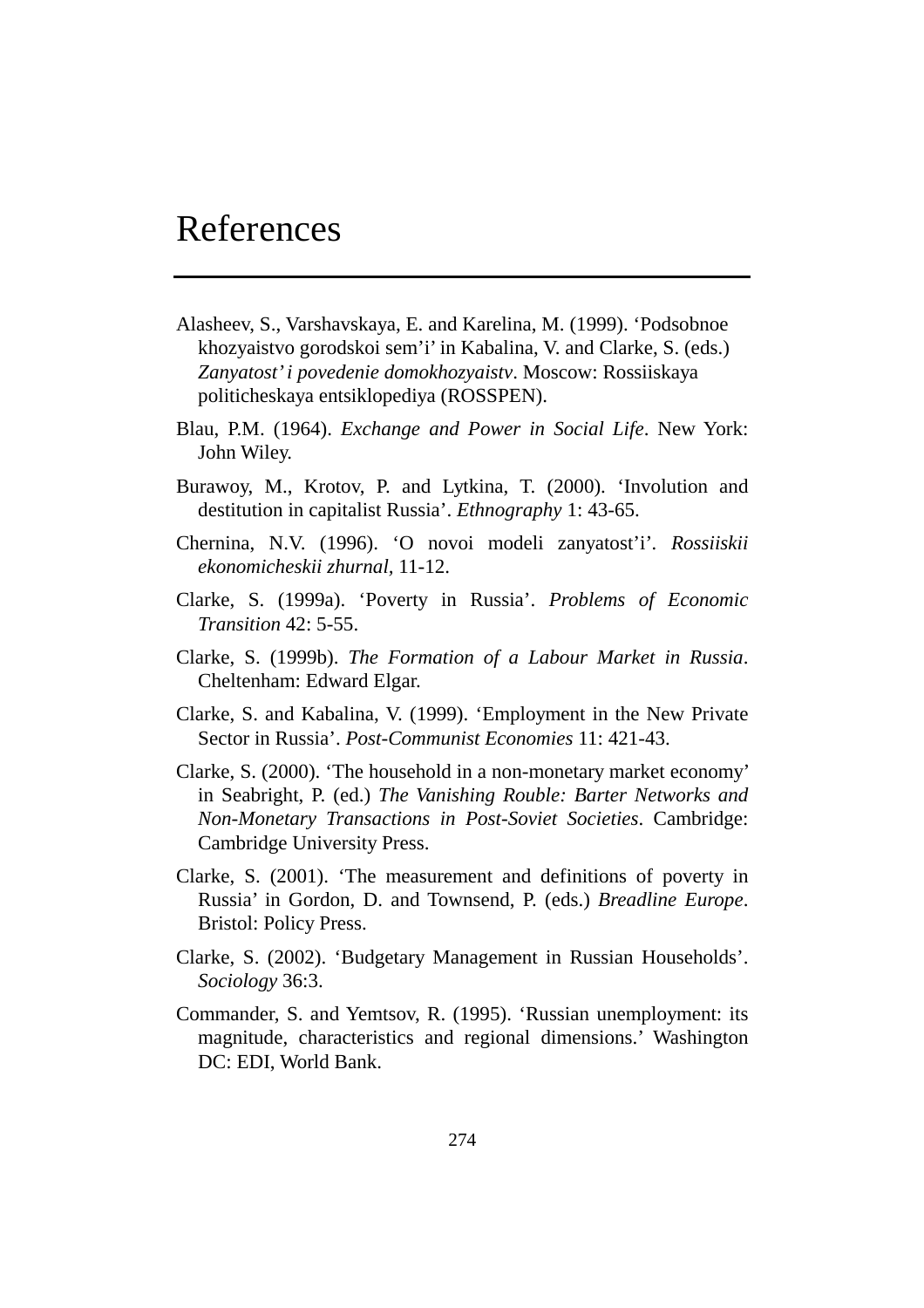## *References* 275

- Cox, D., Zereria, E. and Jimenez, E. (1997). 'Family Safety Nets During Economic Transition' in Klugman, J. (ed.) *Poverty in Russia: Public Policy and Private Responses*. Washington D.C.: World Bank.
- Donova, I. and Varshavskaya, L. (1996). 'Secondary Employment of Employees of Industrial Enterprises' in Clarke, S. (ed.) *The Restructuring of Employment and the Formation of a Labour Market in Russia*. Coventry: Centre for Comparative Labour Studies. University of Warwick.
- Donova, I. (1998). 'Faktory, opredelyayushchie povedenie individa v sfere vtorichnoi zanyatosti'. Kemerovo: ISITO.
- Earle, J. and Sabirianova, K. (1999). 'Understanding Wage Arrears in Russia'. *SITE Working Paper* 139.
- Emerson, R.M. (1976). 'Social Exchange Theory' in Inkeles, A., Coleman, J. and Smelser, N. (eds.) *Annual Review of Sociology*, 2. Palo Alto: Annual Reviews.
- Garsiya-Iser, M., Golodets, O. and Smirnov, S. (1995). 'Chto skryvaet skrytaya bezrabotitsa' Moscow: *Segondya*, 22 December.
- Goskomstat (1996a). *Metodolicheskie polozheniya po statistike*. Moscow: Goskomstat Rossii.
- Goskomstat (1996b). 'Rynok truda Rossiiskoi federatsii v 1996 godu'. *Informatsionnyi statisticheskii byuulleten'* 13: 45-64.
- Goskomstat (1996c). *Trud i zanyatost' v Rossii*. Moscow: Goskomstat Rossii.
- Goskomstat (1996d). *Maloe predprinimatel'stvo*. Moscow: Goskomstat Rossii.
- Goskomstat (1996e). *Rossiiskii Statisticheskii Ezhegodnik*. Moscow: Goskomstat Rossii.
- Goskomstat (1997). *Rossiya v Tsifrakh*. Moscow: Goskomstat Rossii.
- Goskomstat (1998a). 'O zanyatosti naseleniya'. *Statisticheskii byulleten'* 9(48): 59-156.
- Goskomstat (1998b). *Rossiiskii Statisticheskii Ezhegodnik*. Moscow: Goskomstat Rossii.
- Goskomstat (1998c). *Sotsial'no-ekonomicheskoe polozhenie Rossii*,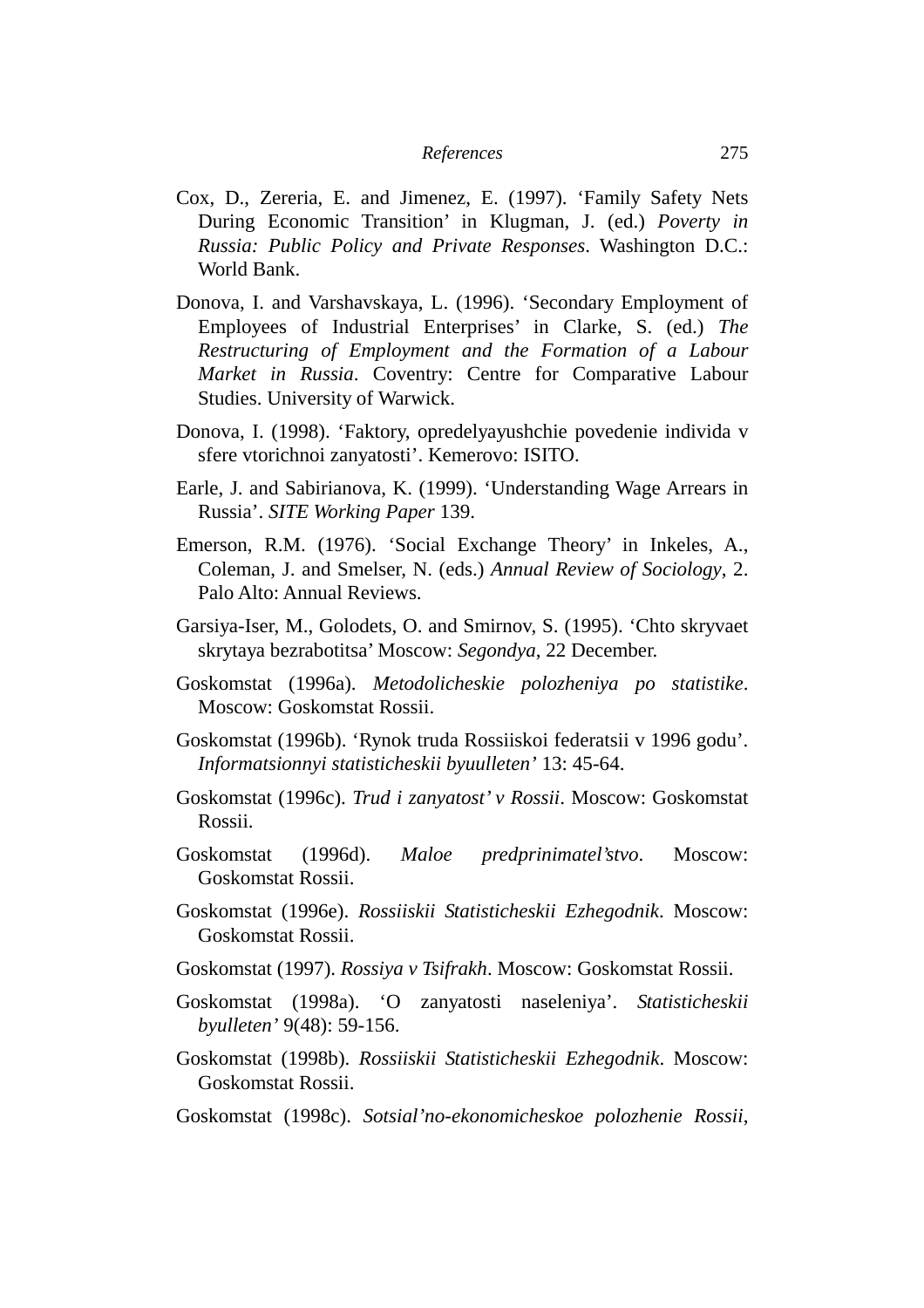VI. Moscow: Goskomstat Rossii.

- Goskomstat (1998d). 'O razvitii individual'nogo sektora sel'skogo khozyaistva'. *Statisticheskii byulleten'* 5: 19-52.
- Goskomstat (1999a). *Rossiya v Tsifrakh*. Moscow: Goskomstat Rossii.
- Goskomstat (1999b). 'Osnovnye pokazateli vyborochnogo obsledovaniya byudzhetov domashnikh khozyaistv po Rossiiskoi federatsii v 1998 godu'. *Statisticheskii byulleten'* 1(51): 9-182.
- Goskomstat (1999c). 'Osnovnye pokazateli vyborochnogo obsledovaniya byudzhetov domashnikh khozyaistv po Rossiiskoi federatsii v 1998 godu'. *Statisticheskii byulleten'* 5(55): 49-182.
- Goskomstat (1999d). 'Osnovnye pokazateli vyborochnogo obsledovaniya byudzhetov domashnikh khozyaistv po Rossiiskoi federatsii vo II kvartale 1998-1999 godu'. *Statisticheskii byulleten'* 11 (61): 113-188.
- Goskomstat (1999e). *Rossiiskii Statisticheskii Ezhegodnik*. Moscow: Goskomstat Rossii.
- Goskomstat (2000a). *Rossiya v Tsifrakh*. Moscow: Goskomstat Rossii.
- Goskomstat (2000b). *Dokhody, raskhody i potreblenie domashnikh khozyaistv v 1999 godu*. Moscow: Goskomstat Rossii.
- Goskomstat (2000c). *Obsledovanie naseleniya po problemam zanyatosti, noyabr' 1999 goda (vypusk 2)*. Moscow: Goskomstat Rossii.
- Goskomstat (2000d). *Obsledovanie naseleniya po problemam zanyatosti, mai 2000 goda*. Moscow: Goskomstat Rossii.
- Goskomstat (2000e). *Rossiiskii Statisticheskii Ezhegodnik*. Moscow: Goskomstat Rossii.
- Goskomstat (2000f). *Sotsialnoe polozhenie i uroven' zhizni naseleniya Rossii 2000*. Moscow: Goskomstat Rossii.
- Goskomstat (2000g). *Obsledovanie naseleniya po problemam zanyatosti, noyabr' 2000 goda*. Moscow: Goskomstat Rossii.
- Goskomstat (2001). *Rossiya v Tsifrakh*. Moscow: Goskomstat Rossii.
- Granovetter, M. (1973). 'The Strength of Weak Ties'. *American Journal of Sociology* 78 (May): 1360–80.
- Hervouet, R. (2001). '"Etre à la datcha": Recherche exploratoire sur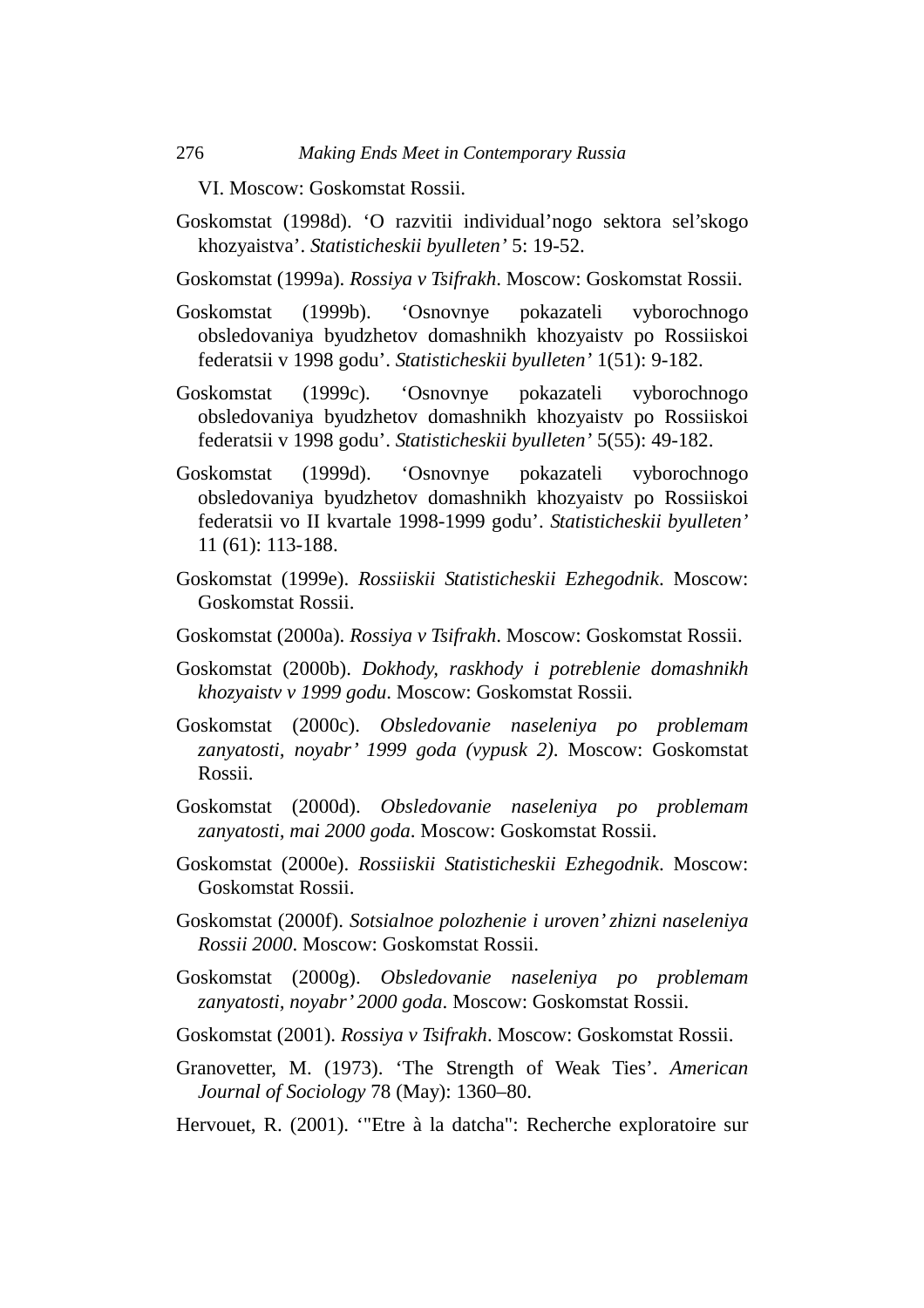un phénomène multidimensionnel au Belarus' *Département de sociologie*. Bordeaux: Université Victor Segalen.

- Iarskaia-Smirnova, E. and Romanov, P. (1999). 'At the Margins of Memories, 1940-1953: Provincial Identity and Soviet Power in Oral Histories'. University of North Carolina, Chapel Hill.
- ISEPN RAN (1998). *Rossiya 1997, sotsial'no-demograficheskaya situatsiya*. Moscow: ISEPN, RAN.
- Khibovskaya, E.A. (1995). 'Vtorichnaya zanyatost' kak sposob adaptatsii k ekonomicheskim reformam'. *Voprosy ekonomiki*: 5 71- 79.
- Khibovskaya, E.A. (1996). 'Vtorichnaya zanyatost' v raznykh sektorakh ekonomiki'. *VTsIOM: Ekonomicheskie i sotsial'nye peremeny: monitoring obshchestvennogo mneniya*: 3(23) 24-27.
- Kiblitskaya, M. (2000). 'Russia's Female Breadwinners: The Changing Subjective Experience' in Ashwin, S. (ed.) *Gender, State and Society in Soviet and Post-Soviet Russia*. London and New York: Routledge 55–70.
- Klopov, E. (1996). 'Vtorichnaya zanyatost' kak forma sotsial'notrudovoi mobil'nosti' in Gordon, L. and al., (eds.) *Trudovye peremeshcheniya i adaptatsiya rabotnikov*. Moscow: IMEMO.
- Kosonen, R. and Salmi, A. (1999). 'Institutions and Post-Socialist Transition'. Helsinki: Helsingin Kauppakorkeakoulun Julkaisuja.
- Kozina, I. (2000). 'Chto opredelyaet status "kormil'tsa" sem'i?' *Sotsiologicheskie issledovaniya*.
- Ledeneva, A. (1998). *Russia's Economy of Favours*. Cambridge: CUP.
- Lonkila, M. (1997). 'Informal Exchange Relations in Post-Soviet Russia: A Comparative Perspective'. *Sociological Research Online, <http://www.socresonline.org.uk/socresonline/2/2/9.html>* 2.
- Lonkila, M. (1999a). *Social Networks in Post-Soviet Russia: Continuity and Change in the Everyday Life of Saint Petersburg Teachers*. Helsinki: Kikimora Publications.
- Lonkila, M. (1999b). 'Post-Soviet Russia: A Society of Networks?' in Kangaspuro, M. (ed.) *Russia: More Different than Most*. Helsinki: Kikimora Publications.

Lovell, S. (2003). *Summerfolk: A History of the Dacha, 1710-2000*.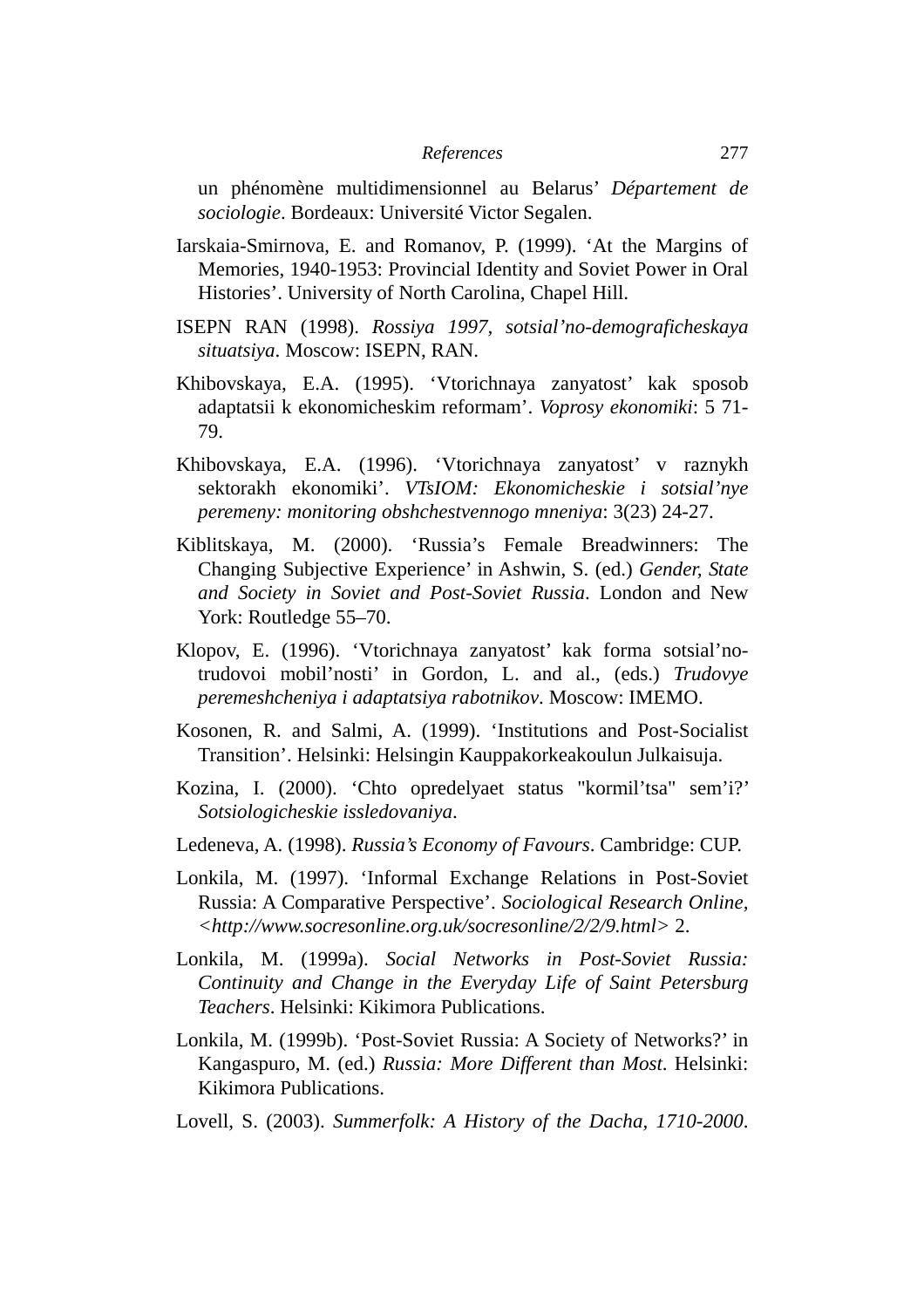Ithaka, NY: Cornell University Press.

- Maleva, T. (1998). 'Rossiiskii rynok truda i politika zanyatosti: paradigny i paradoksy' in Maleva, T. (ed.) *Gosudarstvennaya i korporativnaya politika zanyatost'*. Moscow: Carnegie Centre.
- Meshcherkina, E. (2000). 'New Russian men: masculinity regained?' in Ashwin, S. (ed.) *Gender, State and Society in Soviet and Post-Soviet Russia*. London and New York: Routledge 105–17.
- Ministry of Labour and Social Development and Goskomstat Rossii (1997). *Monitoring of the Socio-Economic Potential of Families for the Fourth Quarter of 1996. Statistical Report.* Moscow.
- Ministry of Labour of the Russian Federation (1999). 'Pilotnye programmy po vvedeniyu adresnoi sotsial'noi podderzhki maloimushchikh semei v Respublike Komi, Voronezhskoi I Volgogradsckoi oblastyakh: Predvarite'nye Itogi' Moscow.
- Mitrofanov, A.V. (1989). '*Sovetskii tyl v period korennogo pereloma v velikoi otechestvennoi voine*'. Moscow.
- Mroz, T. and Popkin, B. (1997). 'Monitoring Economic Conditions in the Russian Federation: The Russian Longitudinal Monitoring Survey, 1992-96'. Chapel Hill, NC: University of North Carolina at Chapel Hill.
- Mroz, T., Henderson, L. and Popkin, B. (2001). 'Monitoring Economic Conditions in the Russian Federation: The Russian Longitudinal Monitoring Survey, 1992-2000. Report submitted to the U.S. Agency for International Development.' Chapel Hill, NC: Carolina Population Center, University of North Carolina at Chapel Hill.
- OECD-CEET (1991). *The Soviet Agro-Food System and Agricultural Trade: Prospects for Reform*. Paris: OECD-CEET.
- Ofer, G. and Vinokur, A. (1992). *The Soviet Household Under the Old Regime*. Cambridge: CUP.
- Ovcharova, L. (1997). 'The definition and measurement of poverty in Russia' in Clarke, S. (ed.) *Poverty in Transition*. Coventry: Centre for Comparative Labour Studies, University of Warwick.
- Perova, I. and Khakhulina, L. (1997). 'Neformal'naya vtorichnaya zanyatost': masshtaby, struktura'. *VTsIOM: Ekonomicheskie i sotsial'nye peremeny: monitoring obshchestvennogo mneniya*: 6(32) 30-32.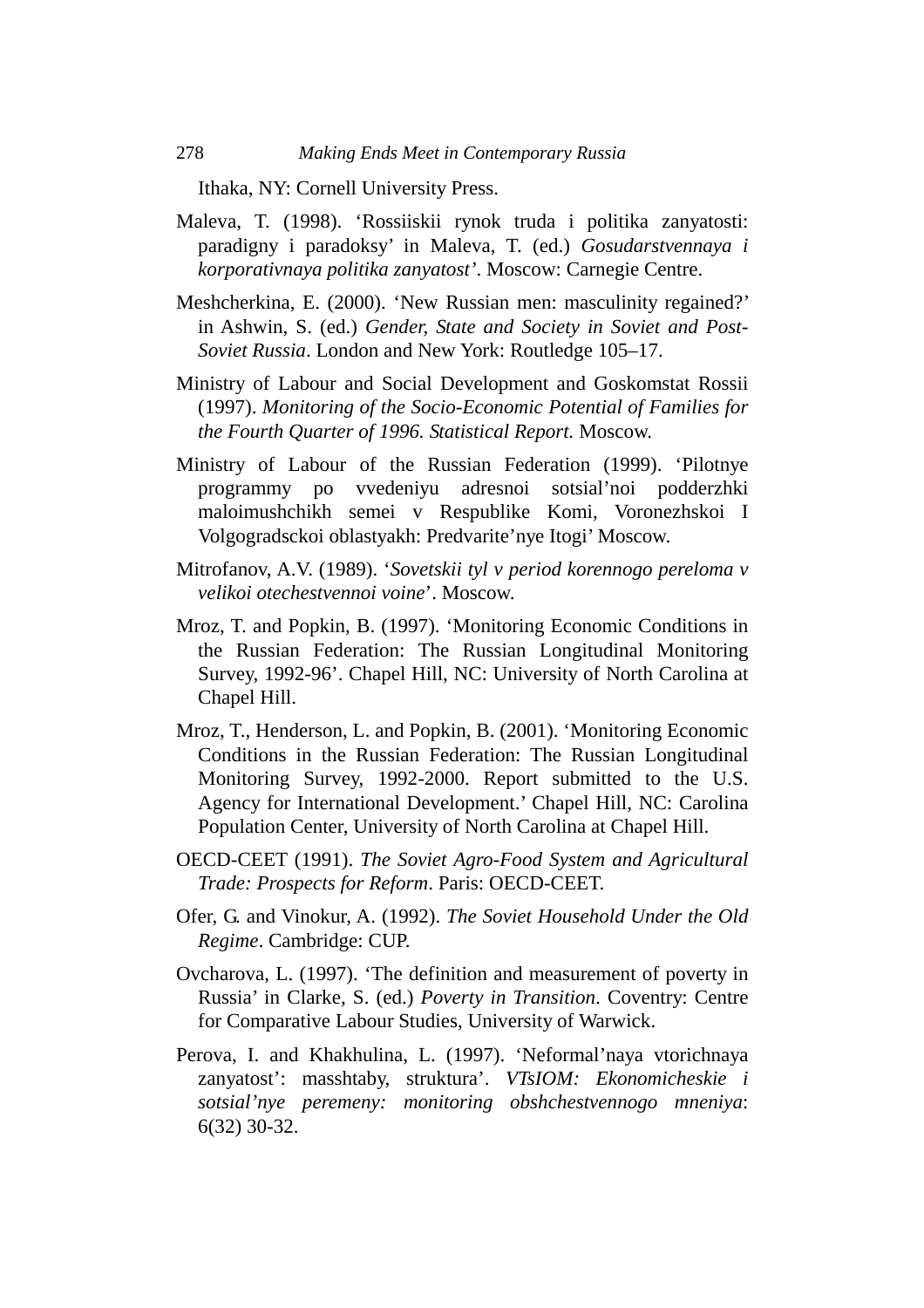## *References* 279

- Perova, I. and Khakhulina, L. (1998). 'Estimate of Incomes from Informal Secondary Employment'. *VTsIOM: Ekonomicheskie i sotsial'nye peremeny: monitoring obshchestvennogo mneniya* 3: 29- 31.
- Perova, I. (1999). 'Dopolnitel'naya zanyatost': masshtaby, struktura, kharakter'. *VTsIOM: Ekonomicheskie i sotsial'nye peremeny: monitoring obshchestvennogo mneniya* 4(42): 31-34.
- Pickup, F. and White, A. (2002). 'Sverdlovsk Region in the Year 2000: Livelihoods in 'Transition'' *BASEES Annual Conference*. Fitzwilliam College, Cambridge.
- Popov, A. (1995). 'Predlozhenie i spros na rynke truda v Rossiiiskoi federatsii: kolichestvennaya otsenka'. *Voprosy statistiki*: 6 26-28.
- Rose, R. (1998). 'Getting things done with social capital: New Russia Barometer VII' *Studies in Public Policy*, 303. Glasgow: Centre for the Study of Public Policy, University of Strathclyde.
- Rose, R. (1999a). 'What does Social Capital add to Individual Welfare? An Empirical Analysis of Russia' *Studies in Public Policy*, 318. Glasgow: Centre for the Study of Public Policy, University of Strathclyde.
- Rose, R. (1999b). 'Modern, pre-modern and anti-modern: Social capital in Russia' *Studies in Public Policy*, 324. Glasgow: Centre for the Study of Public Policy, University of Strathclyde.
- Seeth, H.T., Chachnov, S. and Surinov, A. (1998). 'Russian Poverty: Muddling Through Economic Transition with Garden Plots'. *World Development* 26: 1611-1624.
- Shlapentokh, V. (1989). *Public and Private Life of the Soviet People. Changing Values in Post-Stalin Russia*. Oxford: OUP.
- Shvetsov, Y.G. (1989). *Differentsiatsiya rabochego vremeni i formy vtorichnoi zanyatosti*. Tomsk.
- Simagin, Y. (1998). 'Ob otsenkakh masshtabov dopolnitel'noi zanyatosti naseleniya'. *Voprosi ekonomiki* 1: 99-104.
- SOTEKO (2000). 'Osnovye napravleniya i prioritety gosudarstvennoi sotsial'noi politiki po povysheniyu dokhodov i urovnya zhizni naseleniya', Moscow : Kompaniya sotsial'nykh tekhnologii i ekspertizy.
- Srubar, I. (1991). 'War der Reale Sozialismus Modern?' *Kölner*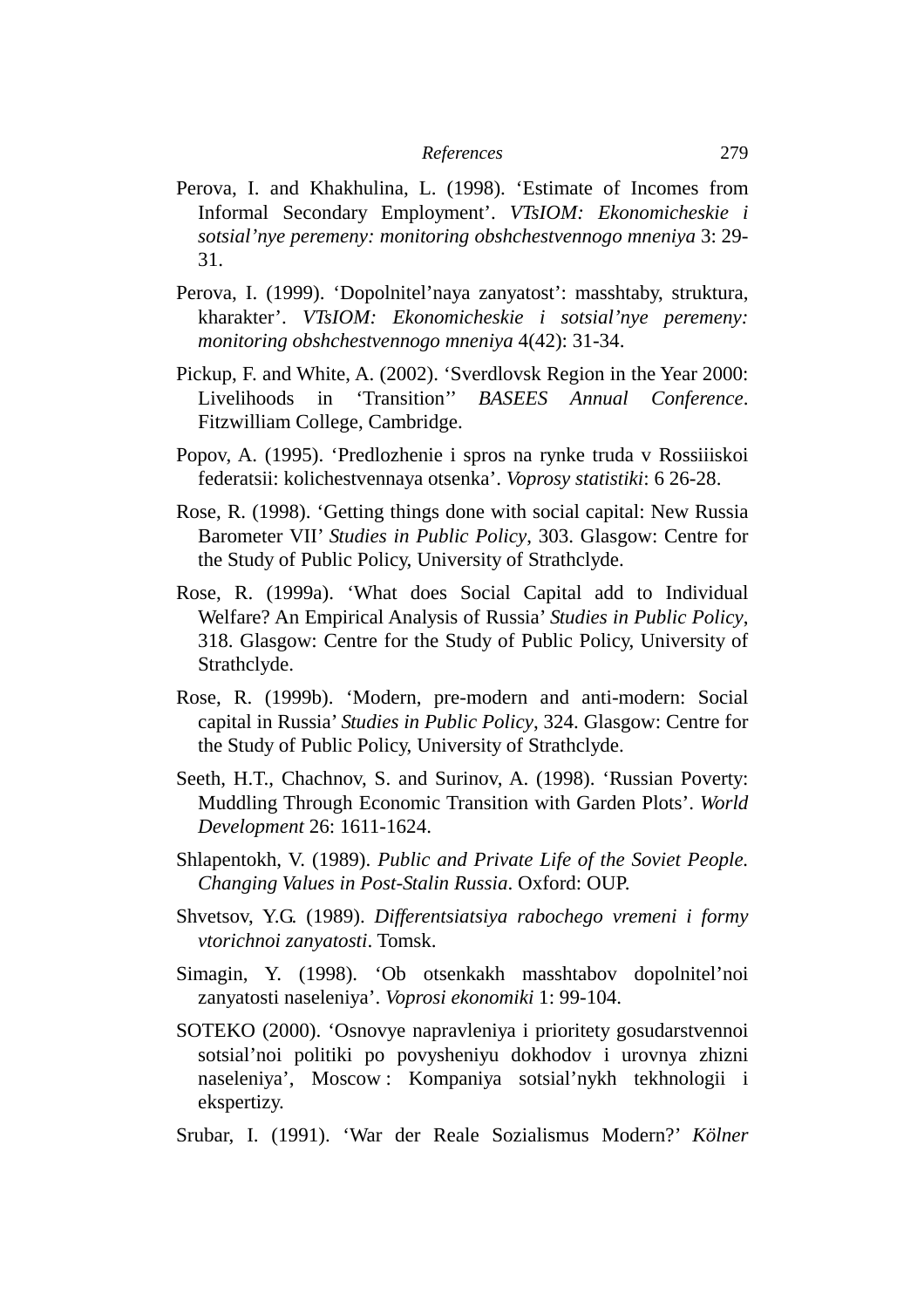*Zeitschrift für Soziologie und Sozialpsychologie* 43: 415-32.

- Vannoy, D. and et al. (1999). *Marriages in Russia: Couples During the Economic Transition*. Wesport, Conn. and London: Praeger.
- Varshavskaya, E. and Donova, I. (1999). 'Vtorichnaya zanyatost' naseleniya' in Kabalina, V. and Clarke, S. (eds.) *Zanyatost' i povedenie domokhozyaistv*. Moscow: Rossiiskaya politicheskaya entsiklopediya (ROSSPEN).
- Varshavskaya, L. and Donova, I. (1998). 'Vtorichnaya zanyatost' naseleniya'. Kemerovo.
- Varshavskaya, L. and Karelina, M. (1998). 'Sotsial'nyi fenomen sibirskoi "fazendy"'. Kemerovo and Samara: ISITO.
- Vychislitel'nyi tsentr (1994). 'Dvizhenie rabotnikov i nalichie svobodnykh rabochikh mest, Jan-December'. Moscow: Goskomstat.
- World Bank (1995). *Poverty in Russia: An Assessment*. Washington, D.C.: World Bank.
- Yakubovich, V. (1999). 'Sotsialnye vozmozhnosti i ekonomicheskaya neobkhodimost': vklyuchennost' gorodskykh domokhostyaistv v seti neformalnoi bzaimopomoshi' in Kabalina, V. and Clarke, S. (eds.) *Zanyatost' i povedenie domokhozyaistv: adaptatsiya k usloviyam perekhodnoi ekonomiki Rossii.* Moscow: Rossiiskaya politicheskaya entsiklopediya (ROSSPEN).
- Yaroshenko, S. (1999). 'Domashnie khozyaistva v usolviyakh perekhodnoi ekonomiki v Rossii: Tipy obespecheniya pitaniya v gorodskikh sem'yakh' in Kabalina, V. and Clarke, S. (eds.) *Zanyatost' i povedenie domokhozyaistv: adaptatsiya k usloviyam perekhodnoi ekonomiki Rossii*. Moscow: Rossiiskaya politicheskaya entsiklopediya (ROSSPEN).
- Yemtsov, R. (1994). 'Masshtaby i formy bezrabotitsy'. *VTsIOM: Ekonomicheskie i sotsial'nye peremeny: monitoring obshchestvennogo mneniya*: 5 40-43.
- Zohoori, N., Gleiter, K. and Popkin, B. (2001). 'Monitoring Health Conditions in the Russian Federation: The Russian Longitudinal Monitoring Survey, 1992-2000. Report Submitted to the U.S. Agency for International Development.' Chapel Hill, NC: Carolina Population Center, University of North Carolina at Chapel Hill.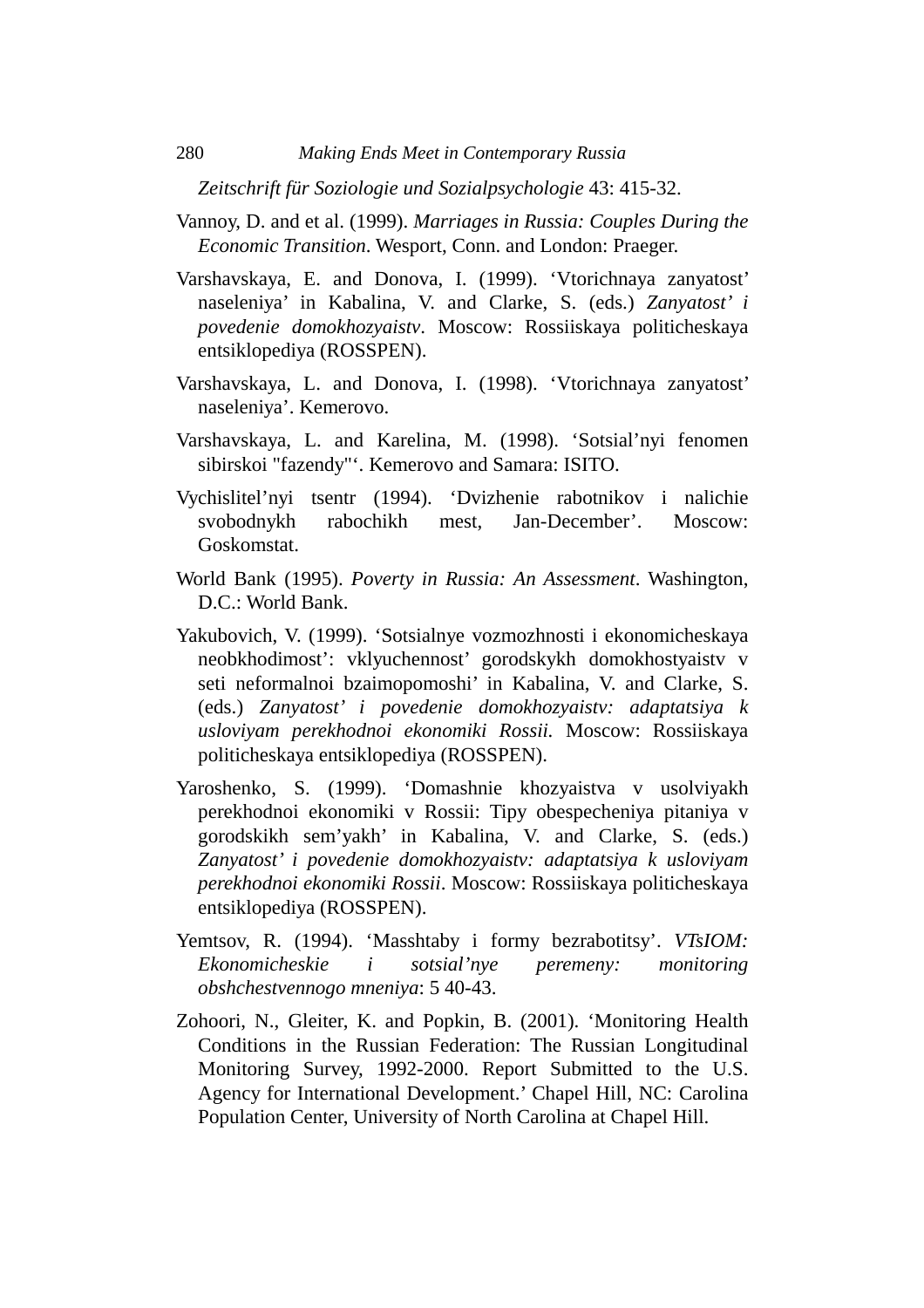## Index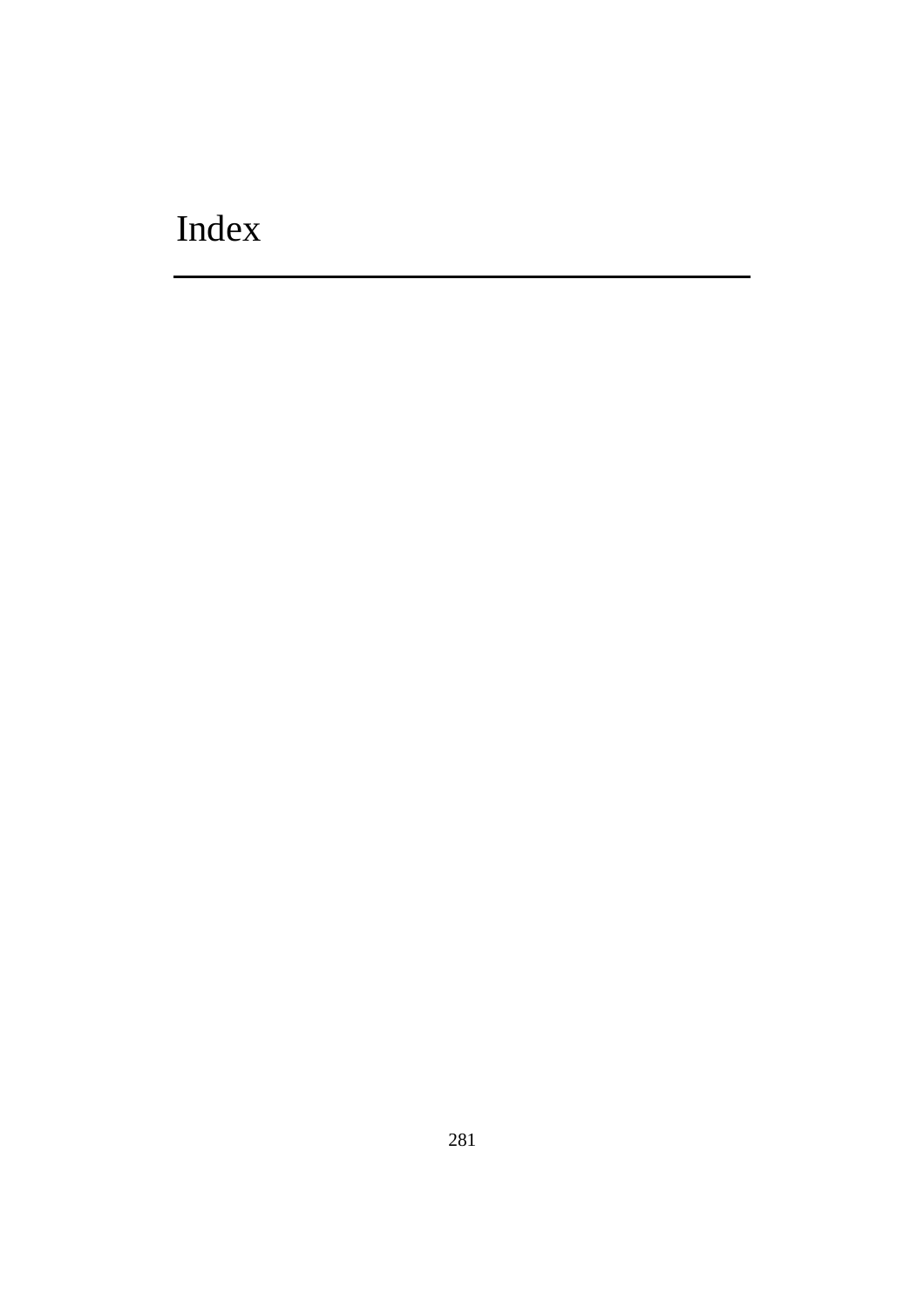|                                                          | 1980/<br>1976-80 | 1991  | 1992  | 1993  | 1994  | 1995  | 1996  | 1997  | 1998  | 1999  | 2000: % of<br>total<br>production |
|----------------------------------------------------------|------------------|-------|-------|-------|-------|-------|-------|-------|-------|-------|-----------------------------------|
| Private plots (million hectares) of which                | 3.5              | 6.0   | 8.5   | 8.8   | 9.3   | 9.9   | 9.9   | 10.2  | 10.5  | 11.9  |                                   |
| Personal subsidiary agriculture (LPKh)                   |                  |       |       |       |       |       |       |       |       |       |                                   |
| Number of families (thousand)                            |                  | 17100 | 19288 | 16553 | 16582 | 16295 | 16250 | 16374 | 15993 | 15500 |                                   |
| Area of private plots (thousand hectares)                | 3000             | 4590  | 6826  | 5825  | 6062  | 5810  | 5805  | 5923  | 6433  | 6137  |                                   |
| 'Collective' and individual orchards and vegetable plots |                  |       |       |       |       |       |       |       |       |       |                                   |
| Number of families (thousand)                            |                  | 19000 | 21418 | 22546 | 22353 | 22407 | 22114 | 21624 | 19620 | 19243 |                                   |
| Area of collective plots (thousand<br>hectares)          | 500              | 1440  | 1684  | 1821  | 1830  | 1845  | 1843  | 1809  | 1707  | 1699  |                                   |
| Production on all forms of personal plots                |                  |       |       |       |       |       |       |       |       |       |                                   |
| Potatoes (million tonnes)                                | 25.3             | 24.8  | 29.9  | 31.1  | 29.8  | 35.9  | 34.9  | 33.8  | 28.7  | 28.8  | 92                                |
| Vegetables (million tonnes)                              | 3.0              | 4.8   | 5.5   | 6.3   | 6.4   | 8.3   | 8.2   | 8.5   | 8.4   | 9.5   | 78                                |
| Fruit and berries (million tonnes)                       | 1.1              | 1.4   | 2.0   | 1.9   | 1.6   | 1.7   | 2.5   | 5.3   | 2.1   | 1.8   | 86                                |
| Meat (million tonnes slaughtered)                        | 2.1              | 2.9   | 2.9   | 3.0   | 2.9   | 2.8   | 2.8   | 2.7   | 2.7   | 2.6   | 57                                |
| Milk (million tonnes)                                    | 12.9             | 13.5  | 14.8  | 16.1  | 16.3  | 16.3  | 16.3  | 16.1  | 16.0  | 15.8  | 50                                |
| Eggs (billion eggs)                                      | 10.8             | 10.4  | 11.2  | 10.9  | 10.8  | 10.2  | 9.9   | 9.9   | 9.9   | 9.9   | 29                                |
| Wool (thousand tonnes)                                   | 41               | 57.7  | 57.5  | 56.0  | 45.3  | 39.8  | 35.4  | 31.2  | 26.3  | 22.9  | $57*$                             |

*Table 3.5 Number of producers, land under cultivation and production of various products on personal plots* 

\* 1999

*Source: Goskomstat, 1998d, 2000a; Goskomstat, 2001*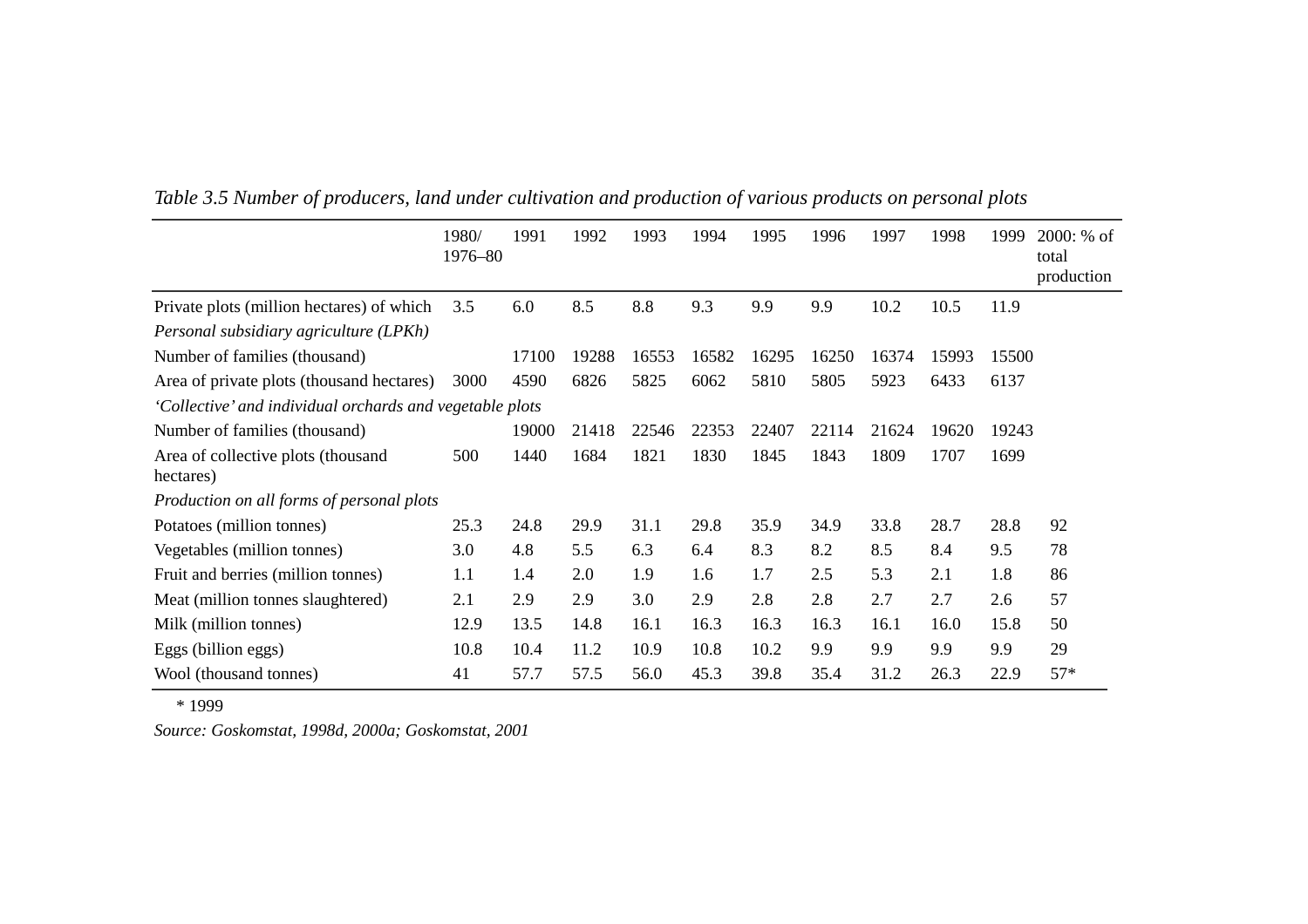|                                        |             | Recipient  |       |             | <b>Recipient and Donor</b> |       | Donor       |            |       |  |
|----------------------------------------|-------------|------------|-------|-------------|----------------------------|-------|-------------|------------|-------|--|
|                                        | Coefficient | <b>RRR</b> | P > z | Coefficient | <b>RRR</b>                 | P > z | Coefficient | <b>RRR</b> | P > z |  |
| Log of household income per head       | $-0.53$     | 0.59       | 0.000 | 0.18        | 1.20                       | 0.098 | 1.00        | 2.73       | 0.000 |  |
| Income deciles (reference is decile 5) |             |            |       |             |                            |       |             |            |       |  |
| decile 1                               | 0.58        | 1.78       | 0.034 | 0.16        | 1.18                       | 0.548 | $-0.54$     | 0.58       | 0.093 |  |
| decile 2                               | 0.50        | 1.65       | 0.064 | $-0.14$     | 0.87                       | 0.620 | $-0.33$     | 0.72       | 0.266 |  |
| decile 3                               | 0.32        | 1.37       | 0.264 | 0.22        | 1.24                       | 0.413 | $-0.03$     | 0.97       | 0.919 |  |
| decile 4                               | $-0.23$     | 0.80       | 0.465 | $-0.04$     | 0.96                       | 0.892 | 0.13        | 1.14       | 0.639 |  |
| decile 6                               | $-0.12$     | 0.89       | 0.678 | $-0.01$     | 0.99                       | 0.979 | $-0.13$     | 0.88       | 0.639 |  |
| decile 7                               | $-0.02$     | 0.98       | 0.938 | 0.51        | 1.66                       | 0.056 | 0.62        | 1.86       | 0.020 |  |
| decile 8                               | $-0.04$     | 0.97       | 0.906 | 0.50        | 1.64                       | 0.063 | 0.79        | 2.19       | 0.003 |  |
| decile 9                               | $-0.45$     | 0.64       | 0.139 | 0.34        | 1.41                       | 0.200 | 1.10        | 3.02       | 0.000 |  |
| decile 10                              | $-0.74$     | 0.48       | 0.021 | 0.30        | 1.35                       | 0.280 | 1.30        | 3.67       | 0.000 |  |
| Household pension income               | $-0.12$     | 0.89       | 0.763 | 0.57        | 1.76                       | 0.072 | 1.35        | 3.85       | 0.000 |  |
| Household benefit income               | 1.21        | 3.37       | 0.037 | 0.65        | 1.92                       | 0.271 | 0.50        | 1.64       | 0.427 |  |
| Others help on dacha                   | 0.86        | 2.36       | 0.000 | 0.60        | 1.83                       | 0.004 | $-0.11$     | 0.89       | 0.632 |  |
| Network contacts per head              | 0.16        | 1.17       | 0.098 | 0.14        | 1.15                       | 0.103 | 0.03        | 1.03       | 0.741 |  |
| Proportion of friends in network       | 0.34        | 1.41       | 0.057 | 0.88        | 2.41                       | 0.000 | 0.58        | 1.79       | 0.000 |  |

*Table 4.10: Logistic Regression. Probabilities of being a recipient, both recipient and donor and being a donor of all forms of help. ISITO household survey data.*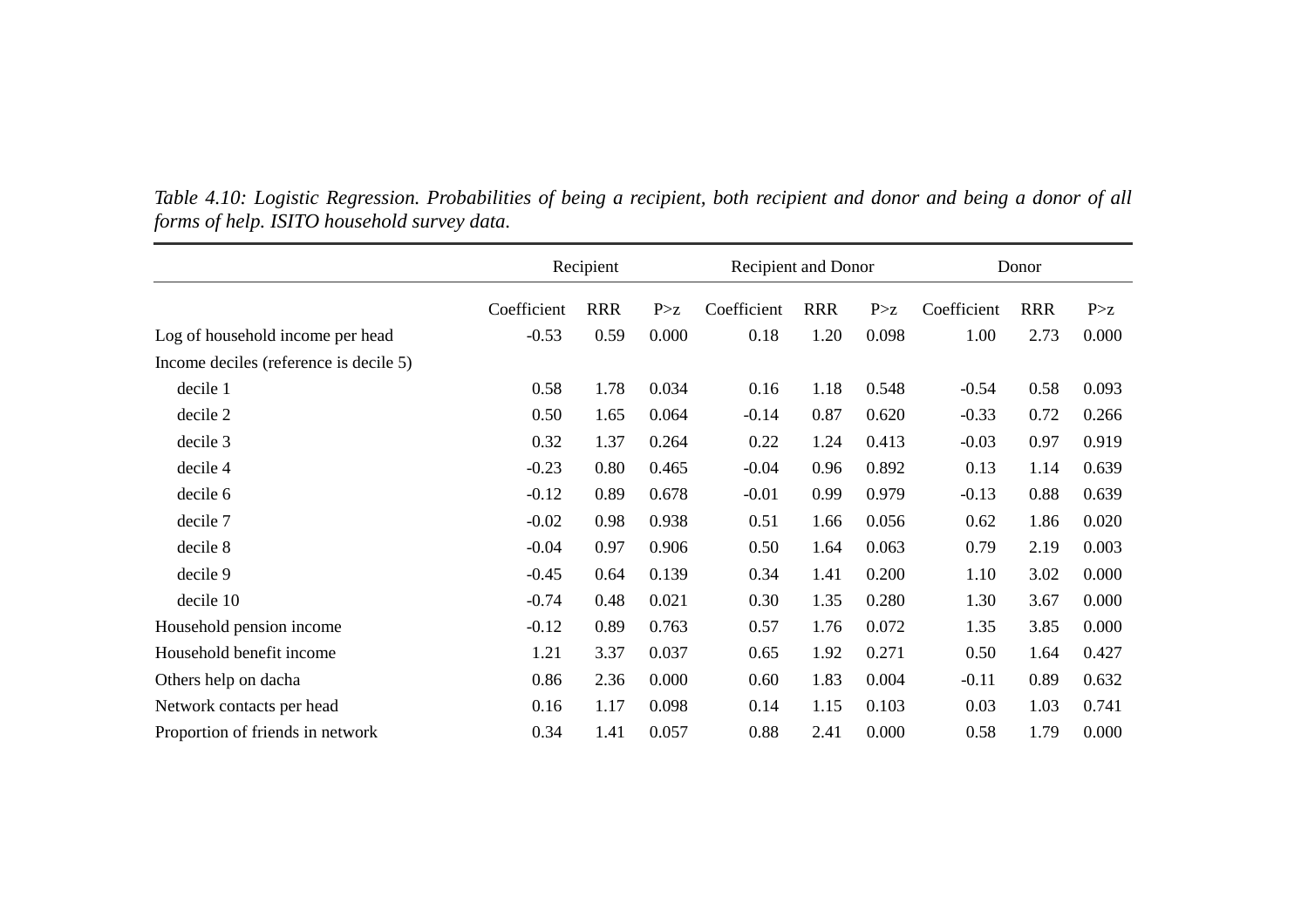| Table 4.10 (continued)             |         |      |       |         |      |       |         |      |       |
|------------------------------------|---------|------|-------|---------|------|-------|---------|------|-------|
| Proportion of relatives in network | 0.88    | 2.42 | 0.000 | 1.18    | 3.24 | 0.000 | 0.84    | 2.31 | 0.000 |
| Household head                     |         |      |       |         |      |       |         |      |       |
| Male                               | $-0.29$ | 0.75 | 0.069 | $-0.20$ | 0.82 | 0.163 | $-0.29$ | 0.74 | 0.038 |
| Age                                | $-0.04$ | 0.96 | 0.238 | $-0.01$ | 0.99 | 0.648 | 0.07    | 1.07 | 0.034 |
| Age squared/100                    | $-0.03$ | 0.97 | 0.522 | $-0.04$ | 0.96 | 0.298 | $-0.08$ | 0.93 | 0.039 |
| has higher education               | 0.44    | 1.55 | 0.010 | 0.62    | 1.86 | 0.000 | 0.53    | 1.69 | 0.001 |
| has technical education            | 0.06    | 1.06 | 0.681 | 0.36    | 1.43 | 0.010 | 0.39    | 1.48 | 0.006 |
| Proportion of household members:   |         |      |       |         |      |       |         |      |       |
| working                            | $-0.37$ | 0.69 | 0.063 | $-0.18$ | 0.83 | 0.335 | 0.10    | 1.11 | 0.567 |
| with secondary employment          | 0.28    | 1.32 | 0.130 | 0.59    | 1.80 | 0.001 | 0.30    | 1.35 | 0.083 |
| non-working pensioners             | 0.15    | 1.17 | 0.573 | 0.37    | 1.44 | 0.137 | $-0.22$ | 0.80 | 0.338 |
| owed wages                         | $-0.08$ | 0.92 | 0.712 | $-0.12$ | 0.89 | 0.550 | $-0.35$ | 0.70 | 0.070 |
| on administrative leave            | 0.64    | 1.90 | 0.040 | 0.53    | 1.69 | 0.081 | 0.35    | 1.42 | 0.238 |
| paid in kind                       | $-0.04$ | 0.96 | 0.881 | $-0.10$ | 0.90 | 0.698 | 0.34    | 1.40 | 0.197 |
| Number of adults in household      | $-0.31$ | 0.73 | 0.002 | $-0.07$ | 0.93 | 0.432 | $-0.03$ | 0.97 | 0.716 |
| Number of children under 7         | $-0.34$ | 0.71 | 0.026 | 0.10    | 1.11 | 0.463 | $-0.03$ | 0.97 | 0.844 |
| Number of children 7-16            | $-0.18$ | 0.84 | 0.078 | 0.02    | 1.02 | 0.828 | 0.02    | 1.02 | 0.829 |
| Household:                         |         |      |       |         |      |       |         |      |       |
| includes adult children            | $-0.19$ | 0.83 | 0.317 | $-0.35$ | 0.70 | 0.044 | $-0.35$ | 0.70 | 0.032 |
| has sold property                  | 0.01    | 1.01 | 0.952 | 0.71    | 2.04 | 0.000 | 0.20    | 1.22 | 0.275 |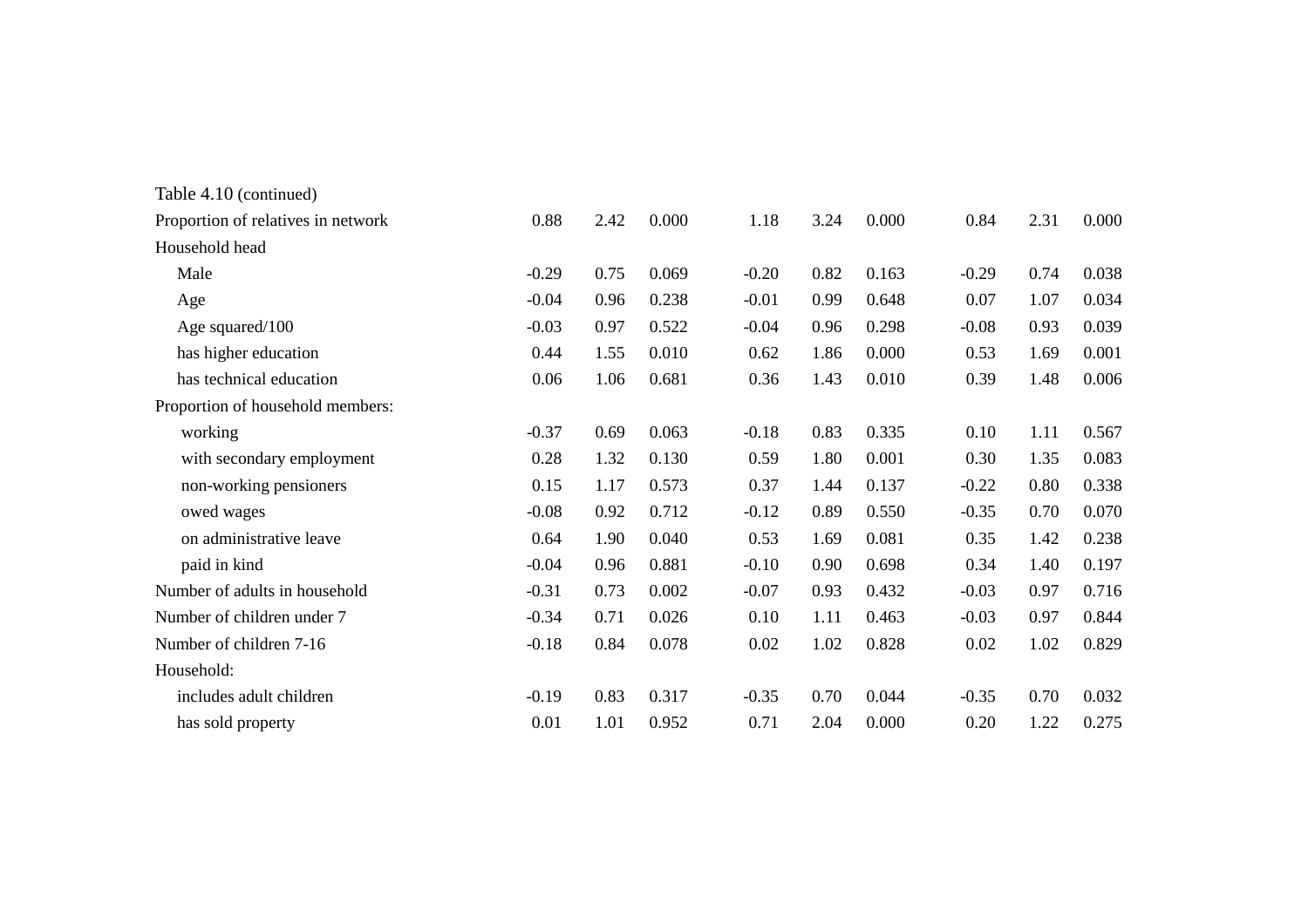| Table 4.10 (continued)        |         |      |       |         |      |       |         |      |       |
|-------------------------------|---------|------|-------|---------|------|-------|---------|------|-------|
| has a dacha                   | $-0.24$ | 0.78 | 0.097 | 0.43    | 1.53 | 0.002 | 0.50    | 1.65 | 0.000 |
| has a car                     | 0.03    | 1.03 | 0.847 | 0.10    | 1.10 | 0.485 | 0.33    | 1.38 | 0.016 |
| includes infirm member( $s$ ) | 0.65    | 1.92 | 0.018 | 0.58    | 1.78 | 0.021 | 0.05    | 1.05 | 0.844 |
| has a non-household carer     | 0.23    | 1.26 | 0.491 | 0.01    | 1.01 | 0.986 | 0.20    | 1.23 | 0.591 |
| includes parent(s) of head    | $-1.28$ | 0.28 | 0.000 | $-1.29$ | 0.27 | 0.000 | $-0.49$ | 0.61 | 0.030 |
| Single-parent household       | $-0.01$ | 0.99 | 0.979 | 0.06    | 1.06 | 0.767 | $-0.09$ | 0.92 | 0.705 |
| Samara                        | $-0.03$ | 0.97 | 0.858 | 0.18    | 1.20 | 0.312 | $-0.01$ | 0.99 | 0.928 |
| Kemerovo                      | 0.38    | 1.47 | 0.066 | 0.76    | 2.15 | 0.000 | 0.13    | 1.14 | 0.504 |
| Syktyvkar                     | $-0.35$ | 0.71 | 0.100 | 0.37    | 1.45 | 0.062 | 0.11    | 1.11 | 0.572 |
| Constant                      | 2.14    |      | 0.006 | $-0.75$ |      | 0.315 | $-3.44$ |      | 0.000 |

*Notes: 20 percent of households were recipients, 22 percent of households were both donors and recipients and 25 percent of households were donors of some kind of help (money, food, goods, loans). The coefficient for the log of household income per head is from a separate regression. Household pension and benefit incomes are in thousands of roubles. RRR is the Relative Risk Ratio. All variables are dummies unless otherwise indicated.* 

*Number of observations = 2639. Model Chi Squared = 989.54. Prob > chi2 = 0.0000. Log likelihood = -3129.78. Pseudo R2 = 0.1365 For variable means see Table 4.18*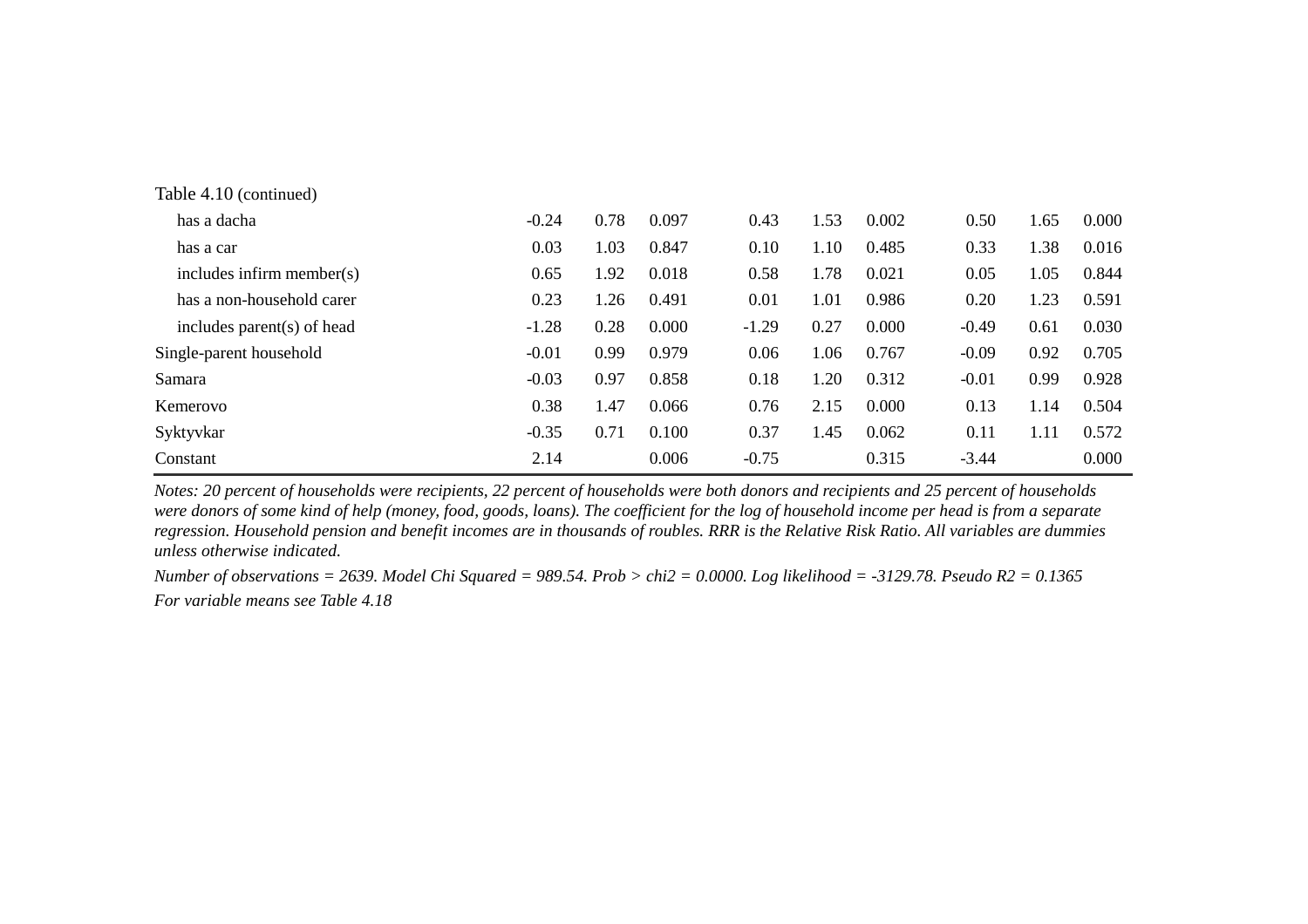|                                        |             | Recipient  |       | Recipient and Donor |            |       | Donor       |            |       |  |
|----------------------------------------|-------------|------------|-------|---------------------|------------|-------|-------------|------------|-------|--|
|                                        | Coefficient | <b>RRR</b> | P > z | Coefficient         | <b>RRR</b> | P > z | Coefficient | <b>RRR</b> | P > z |  |
| Log of household income per head       | $-0.22$     | 0.80       | 0.018 | 0.37                | 1.45       | 0.018 | 1.09        | 2.96       | 0.000 |  |
| Income deciles (reference is decile 5) |             |            |       |                     |            |       |             |            |       |  |
| decile 1                               | 0.29        | 1.34       | 0.269 | $-0.47$             | 0.62       | 0.248 | $-0.41$     | 0.67       | 0.211 |  |
| decile 2                               | 0.58        | 1.78       | 0.026 | $-0.58$             | 0.56       | 0.178 | $-0.36$     | 0.70       | 0.269 |  |
| decile 3                               | 0.36        | 1.43       | 0.178 | $-0.18$             | 0.83       | 0.633 | $-0.07$     | 0.93       | 0.807 |  |
| decile 4                               | 0.03        | 1.03       | 0.914 | $-0.78$             | 0.46       | 0.095 | 0.11        | 1.12       | 0.701 |  |
| decile 6                               | 0.01        | 1.01       | 0.976 | $-0.44$             | 0.64       | 0.263 | 0.17        | 1.19       | 0.539 |  |
| decile 7                               | 0.18        | 1.20       | 0.501 | $-0.11$             | 0.89       | 0.769 | 0.68        | 1.98       | 0.011 |  |
| decile 8                               | 0.00        | 1.00       | 0.997 | 0.05                | 1.06       | 0.881 | 0.87        | 2.39       | 0.001 |  |
| decile 9                               | $-0.12$     | 0.89       | 0.679 | 0.15                | 1.16       | 0.691 | 1.35        | 3.86       | 0.000 |  |
| decile 10                              | $-0.29$     | 0.75       | 0.324 | $-0.04$             | 0.96       | 0.909 | 1.39        | 4.02       | 0.000 |  |
| Household pension income               | 0.30        | 1.35       | 0.377 | $-0.94$             | 0.39       | 0.124 | 0.90        | 2.45       | 0.000 |  |
| Household benefit income               | 0.16        | 1.18       | 0.752 | 0.77                | 2.16       | 0.263 | $-0.48$     | 0.62       | 0.434 |  |
| Others help on dacha                   | 0.57        | 1.77       | 0.002 | 0.59                | 1.81       | 0.018 | 0.12        | 1.13       | 0.563 |  |
| Network contacts per head              | 0.10        | 1.10       | 0.251 | 0.10                | 1.11       | 0.388 | 0.04        | 1.04       | 0.591 |  |
| Proportion of friends in network       | 0.35        | 1.42       | 0.039 | 0.85                | 2.34       | 0.002 | 0.43        | 1.54       | 0.007 |  |

*Table 4.11: Logistic Regression. Probabilities of being a recipient, both recipient and donor and being a donor of money. ISITO household survey data.*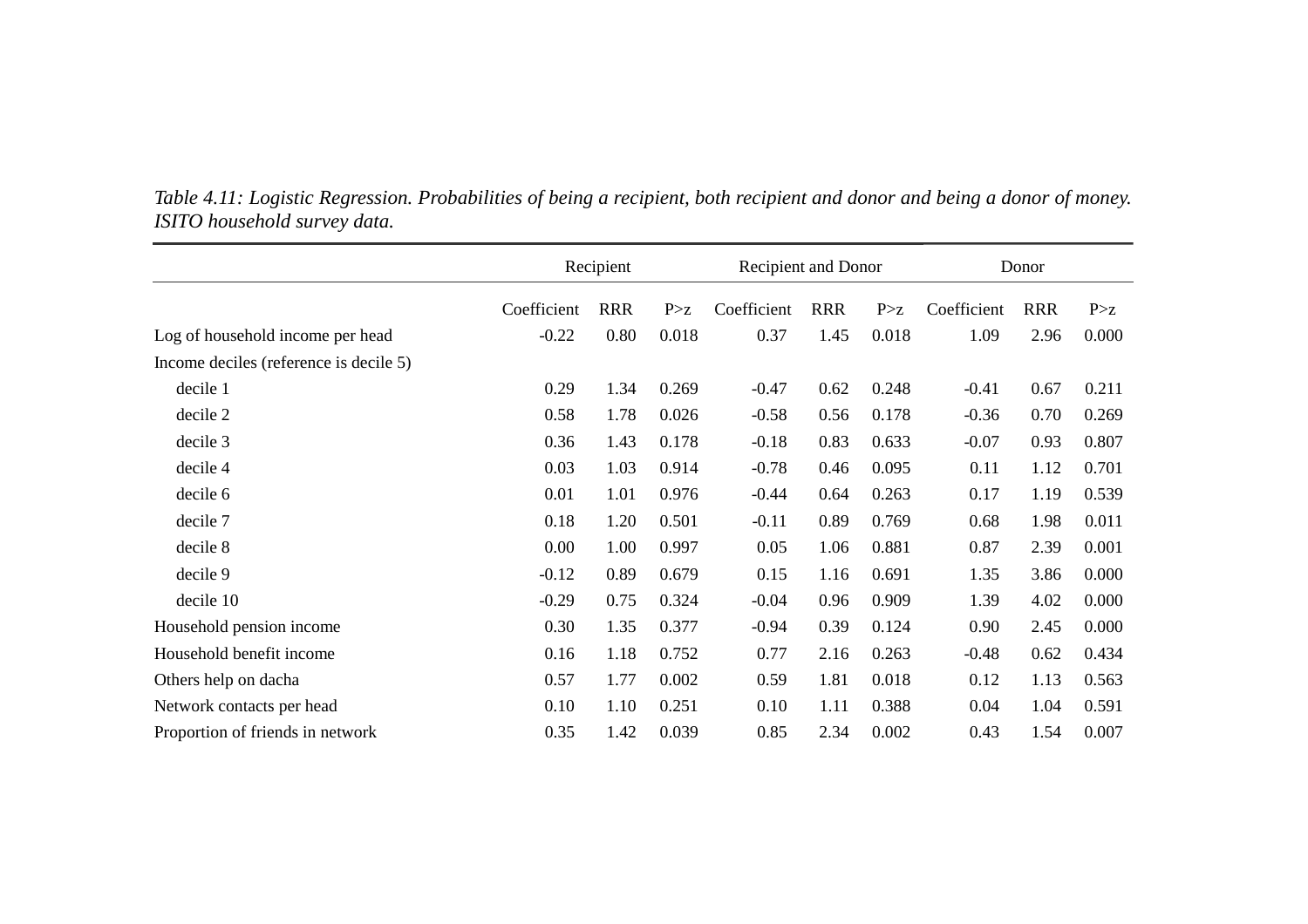| Table 4.11 (continued)             |         |      |       |         |      |       |         |      |       |
|------------------------------------|---------|------|-------|---------|------|-------|---------|------|-------|
| Proportion of relatives in network | 0.99    | 2.68 | 0.000 | 1.17    | 3.22 | 0.000 | 0.70    | 2.02 | 0.000 |
| Household head                     |         |      |       |         |      |       |         |      |       |
| Male                               | $-0.29$ | 0.75 | 0.054 | $-0.12$ | 0.89 | 0.570 | $-0.27$ | 0.76 | 0.041 |
| Age                                | $-0.05$ | 0.95 | 0.085 | $-0.11$ | 0.89 | 0.006 | 0.11    | 1.12 | 0.001 |
| Age squared/100                    | $-0.01$ | 0.99 | 0.869 | 0.09    | 1.10 | 0.076 | $-0.11$ | 0.89 | 0.006 |
| has higher education               | 0.54    | 1.72 | 0.001 | 0.59    | 1.80 | 0.016 | 0.33    | 1.39 | 0.033 |
| has technical education            | 0.08    | 1.08 | 0.563 | 0.32    | 1.37 | 0.154 | 0.24    | 1.27 | 0.086 |
| Proportion of household members:   |         |      |       |         |      |       |         |      |       |
| working                            | $-0.45$ | 0.64 | 0.017 | $-0.08$ | 0.93 | 0.782 | 0.16    | 1.17 | 0.371 |
| with secondary employment          | 0.12    | 1.13 | 0.465 | 0.73    | 2.07 | 0.003 | 0.22    | 1.25 | 0.170 |
| non-working pensioners             | 0.08    | 1.08 | 0.774 | 0.54    | 1.72 | 0.213 | $-0.14$ | 0.87 | 0.554 |
| owed wages                         | 0.12    | 1.13 | 0.539 | $-0.44$ | 0.64 | 0.146 | $-0.33$ | 0.72 | 0.067 |
| on administrative leave            | 0.15    | 1.17 | 0.600 | 1.12    | 3.07 | 0.005 | 0.19    | 1.20 | 0.500 |
| paid in kind                       | $-0.39$ | 0.67 | 0.134 | $-0.72$ | 0.49 | 0.073 | $-0.01$ | 0.99 | 0.955 |
| Number of adults in household      | $-0.34$ | 0.71 | 0.000 | $-0.02$ | 0.98 | 0.899 | $-0.09$ | 0.91 | 0.313 |
| Number of children under 7         | 0.11    | 1.12 | 0.385 | 0.06    | 1.06 | 0.753 | 0.30    | 1.35 | 0.040 |
| Number of children 7-16            | $-0.05$ | 0.95 | 0.575 | $-0.45$ | 0.64 | 0.004 | 0.03    | 1.03 | 0.774 |
| Household:                         |         |      |       |         |      |       |         |      |       |
| includes adult children            | $-0.01$ | 0.99 | 0.951 | $-0.79$ | 0.45 | 0.010 | $-0.67$ | 0.51 | 0.000 |
| has sold property                  | $-0.09$ | 0.92 | 0.599 | 0.69    | 1.99 | 0.001 | $-0.06$ | 0.94 | 0.699 |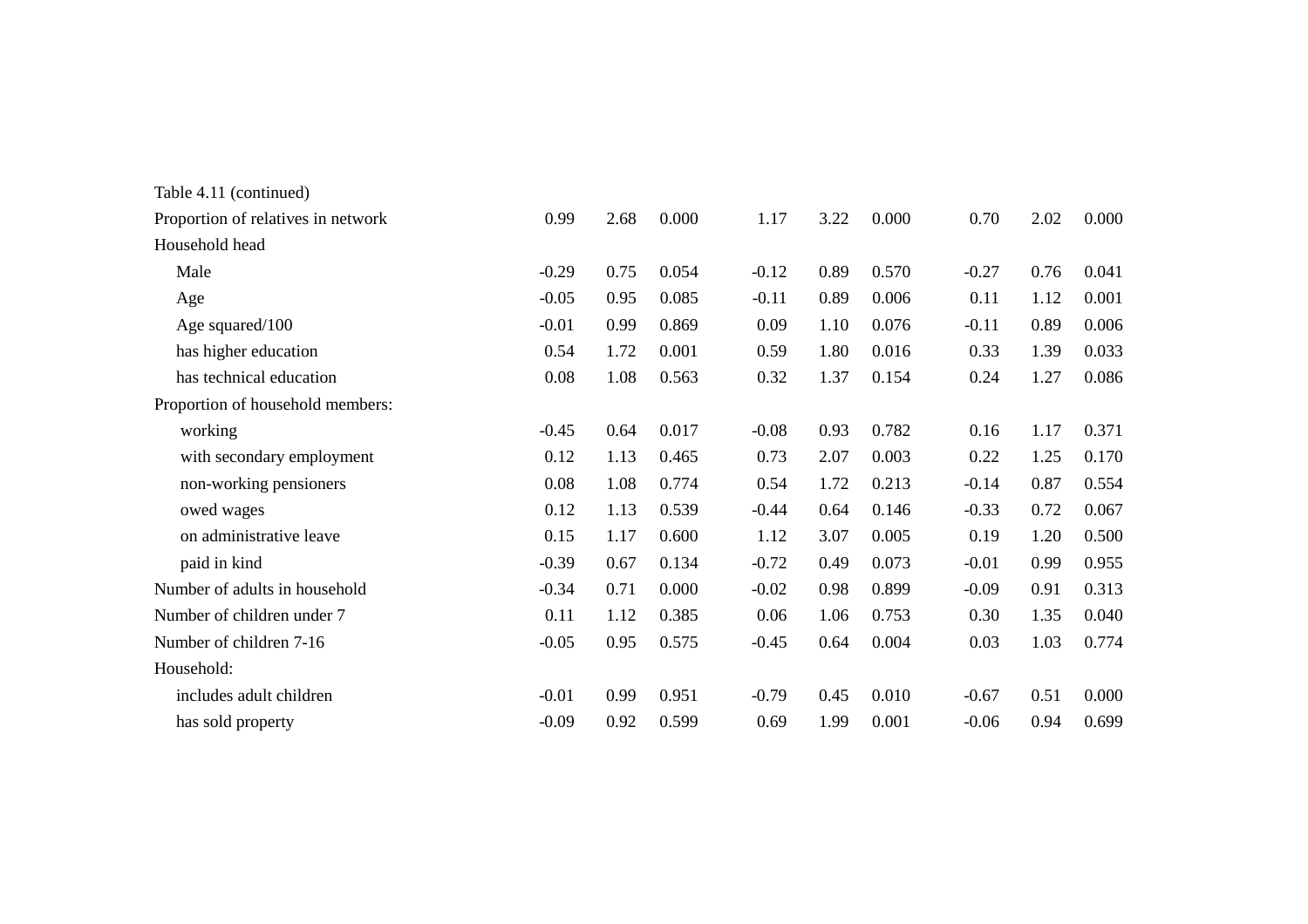| Table 4.11 (continued)     |         |      |       |         |      |       |         |      |       |
|----------------------------|---------|------|-------|---------|------|-------|---------|------|-------|
| has a dacha                | $-0.03$ | 0.97 | 0.839 | 0.28    | 1.32 | 0.187 | $-0.15$ | 0.86 | 0.269 |
| has a car                  | 0.09    | 1.09 | 0.532 | $-0.08$ | 0.92 | 0.694 | 0.25    | 1.29 | 0.047 |
| includes infirm member(s)  | 0.13    | 1.14 | 0.620 | 0.43    | 1.53 | 0.278 | $-0.23$ | 0.80 | 0.355 |
| has a non-household carer  | $-0.20$ | 0.82 | 0.508 | 0.32    | 1.38 | 0.447 | 0.12    | 1.12 | 0.734 |
| includes parent(s) of head | $-0.95$ | 0.38 | 0.000 | $-0.72$ | 0.49 | 0.079 | 0.07    | 1.08 | 0.739 |
| Single-parent household    | 0.09    | 1.09 | 0.632 | $-0.06$ | 0.94 | 0.840 | $-0.38$ | 0.68 | 0.090 |
| Samara                     | 0.10    | 1.10 | 0.579 | $-0.28$ | 0.76 | 0.310 | $-0.06$ | 0.94 | 0.729 |
| Kemerovo                   | 0.35    | 1.42 | 0.073 | 0.51    | 1.67 | 0.077 | 0.40    | 1.49 | 0.033 |
| Syktyvkar                  | $-0.04$ | 0.96 | 0.843 | 0.35    | 1.42 | 0.225 | 0.40    | 1.50 | 0.027 |
| Constant                   | 1.38    |      | 0.053 | $-0.25$ |      | 0.797 | $-4.82$ |      | 0.000 |

*Notes: 18 percent of households were recipients, 6 percent of households were both donors and recipients and 20 percent of households were donors of money. The coefficient for the log of household income per head is from a separate regression. Household pension and benefit incomes are in thousands of roubles. RRR is the Relative Risk Ratio. All variables are dummies unless otherwise indicated. Number of observations = 2639. Model Chi Squared = 794.39. Prob > chi2 = 0.0000. Log likelihood = -2633.08. Pseudo R2 = 0.1311 For variable means see Table 4.18*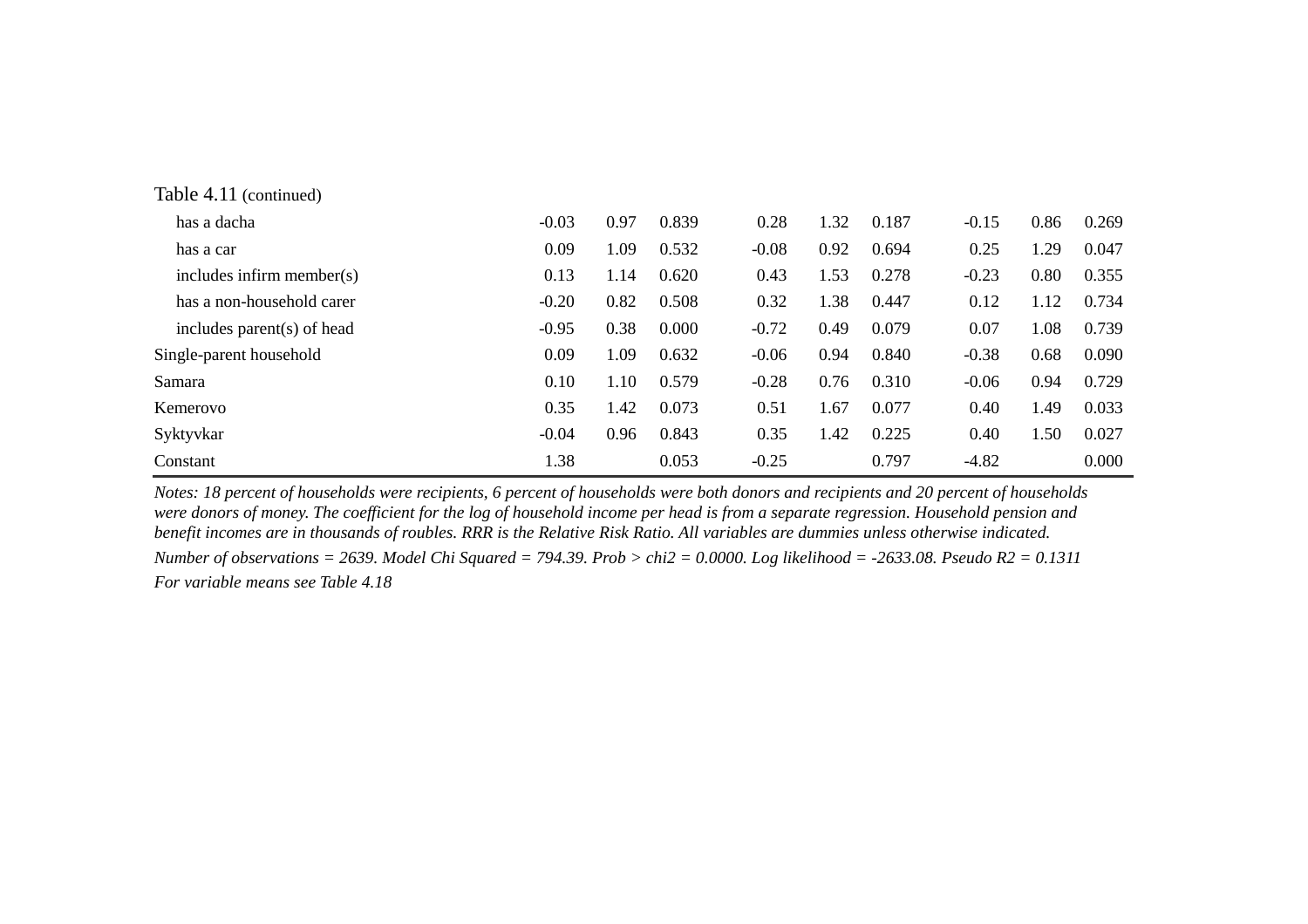|                                        |             | Recipient  |       | <b>Recipient and Donor</b> |            |       | Donor       |            |       |
|----------------------------------------|-------------|------------|-------|----------------------------|------------|-------|-------------|------------|-------|
|                                        | Coefficient | <b>RRR</b> | P > z | Coefficient                | <b>RRR</b> | P > z | Coefficient | <b>RRR</b> | P > z |
| Log of household income per head       | $-0.39$     | 0.67       | 0.000 | 0.00                       | 1.00       | 0.994 | 0.61        | 1.85       | 0.000 |
| Income deciles (reference is decile 5) |             |            |       |                            |            |       |             |            |       |
| decile 1                               | 0.45        | 1.57       | 0.085 | 0.01                       | 1.01       | 0.980 | $-0.44$     | 0.65       | 0.144 |
| decile 2                               | 0.38        | 1.46       | 0.153 | $-0.05$                    | 0.95       | 0.876 | $-0.37$     | 0.69       | 0.196 |
| decile 3                               | 0.19        | 1.21       | 0.493 | 0.22                       | 1.24       | 0.509 | 0.15        | 1.16       | 0.575 |
| decile 4                               | $-0.13$     | 0.88       | 0.665 | $-0.06$                    | 0.94       | 0.865 | 0.21        | 1.23       | 0.453 |
| decile 6                               | $-0.39$     | 0.68       | 0.170 | $-0.12$                    | 0.88       | 0.713 | $-0.19$     | 0.83       | 0.470 |
| decile 7                               | 0.24        | 1.27       | 0.375 | 0.12                       | 1.13       | 0.716 | 0.36        | 1.43       | 0.165 |
| decile 8                               | $-0.04$     | 0.96       | 0.871 | 0.16                       | 1.17       | 0.628 | 0.50        | 1.64       | 0.048 |
| decile 9                               | $-0.16$     | 0.85       | 0.563 | $-0.20$                    | 0.82       | 0.571 | 0.75        | 2.11       | 0.002 |
| decile 10                              | $-0.81$     | 0.45       | 0.006 | 0.13                       | 1.14       | 0.706 | 0.72        | 2.06       | 0.004 |
| Household pension income               | $-0.23$     | 0.79       | 0.546 | 0.75                       | 2.11       | 0.047 | 0.90        | 2.47       | 0.000 |
| Household benefit income               | 1.08        | 2.95       | 0.039 | 0.35                       | 1.41       | 0.608 | 0.52        | 1.69       | 0.336 |
| Others help on dacha                   | 1.00        | 2.72       | 0.000 | 0.61                       | 1.83       | 0.006 | $-0.11$     | 0.89       | 0.573 |
| Network contacts per head              | 0.00        | 1.00       | 0.970 | 0.18                       | 1.19       | 0.088 | $-0.04$     | 0.96       | 0.568 |
| Proportion of friends in network       | 0.36        | 1.44       | 0.033 | 0.40                       | 1.49       | 0.073 | 0.46        | 1.58       | 0.003 |

*Table 4.12: Logistic Regression. Probabilities of being a recipient, both recipient and donor and being a donor of food. ISITO household survey data.*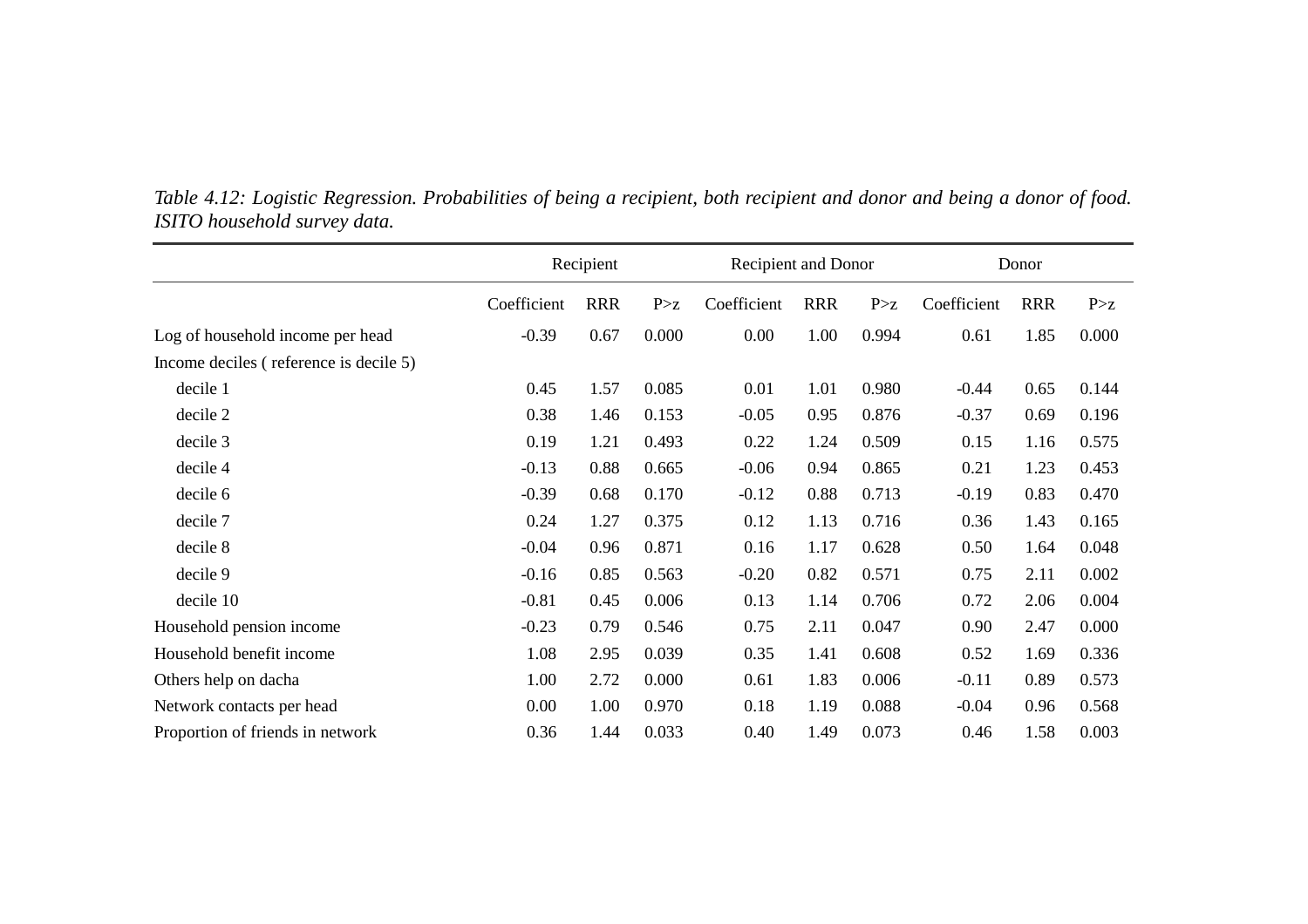| Table 4.12 (continued)             |         |      |       |         |      |       |         |      |       |
|------------------------------------|---------|------|-------|---------|------|-------|---------|------|-------|
| Proportion of relatives in network | 0.83    | 2.30 | 0.000 | 0.71    | 2.04 | 0.004 | 0.58    | 1.79 | 0.002 |
| Household head:                    |         |      |       |         |      |       |         |      |       |
| Male                               | $-0.26$ | 0.77 | 0.083 | $-0.35$ | 0.70 | 0.057 | $-0.22$ | 0.81 | 0.113 |
| Age                                | $-0.08$ | 0.92 | 0.010 | $-0.02$ | 0.98 | 0.566 | 0.08    | 1.08 | 0.015 |
| Age squared/100                    | 0.02    | 1.02 | 0.593 | $-0.03$ | 0.97 | 0.562 | $-0.08$ | 0.92 | 0.033 |
| has higher education               | 0.39    | 1.47 | 0.015 | 0.18    | 1.20 | 0.390 | 0.30    | 1.34 | 0.051 |
| has technical education            | 0.07    | 1.07 | 0.640 | 0.34    | 1.40 | 0.055 | 0.22    | 1.25 | 0.109 |
| Proportion of household members:   |         |      |       |         |      |       |         |      |       |
| working                            | $-0.39$ | 0.67 | 0.034 | $-0.61$ | 0.54 | 0.013 | $-0.25$ | 0.78 | 0.147 |
| with secondary employment          | 0.41    | 1.51 | 0.012 | 0.25    | 1.28 | 0.262 | 0.41    | 1.51 | 0.011 |
| non-working pensioners             | 0.38    | 1.46 | 0.147 | 0.11    | 1.11 | 0.753 | $-0.19$ | 0.82 | 0.382 |
| owed wages                         | $-0.08$ | 0.92 | 0.671 | 0.05    | 1.05 | 0.850 | $-0.05$ | 0.95 | 0.770 |
| on administrative leave            | 0.40    | 1.49 | 0.166 | 0.43    | 1.53 | 0.249 | 0.32    | 1.37 | 0.243 |
| paid in kind                       | $-0.12$ | 0.89 | 0.650 | $-0.11$ | 0.90 | 0.738 | 0.28    | 1.32 | 0.244 |
| Number of adults in household      | $-0.32$ | 0.72 | 0.001 | $-0.02$ | 0.98 | 0.842 | $-0.05$ | 0.95 | 0.578 |
| Number of children under 7         | $-0.27$ | 0.76 | 0.045 | 0.00    | 1.00 | 0.993 | $-0.17$ | 0.85 | 0.272 |
| Number of children 7-16            | $-0.14$ | 0.87 | 0.129 | $-0.10$ | 0.91 | 0.407 | $-0.16$ | 0.85 | 0.079 |
| Household:                         |         |      |       |         |      |       |         |      |       |
| includes adult children            | $-0.10$ | 0.90 | 0.596 | $-0.25$ | 0.78 | 0.280 | $-0.30$ | 0.74 | 0.058 |
| has sold property                  | 0.06    | 1.06 | 0.719 | 0.82    | 2.27 | 0.000 | 0.34    | 1.40 | 0.036 |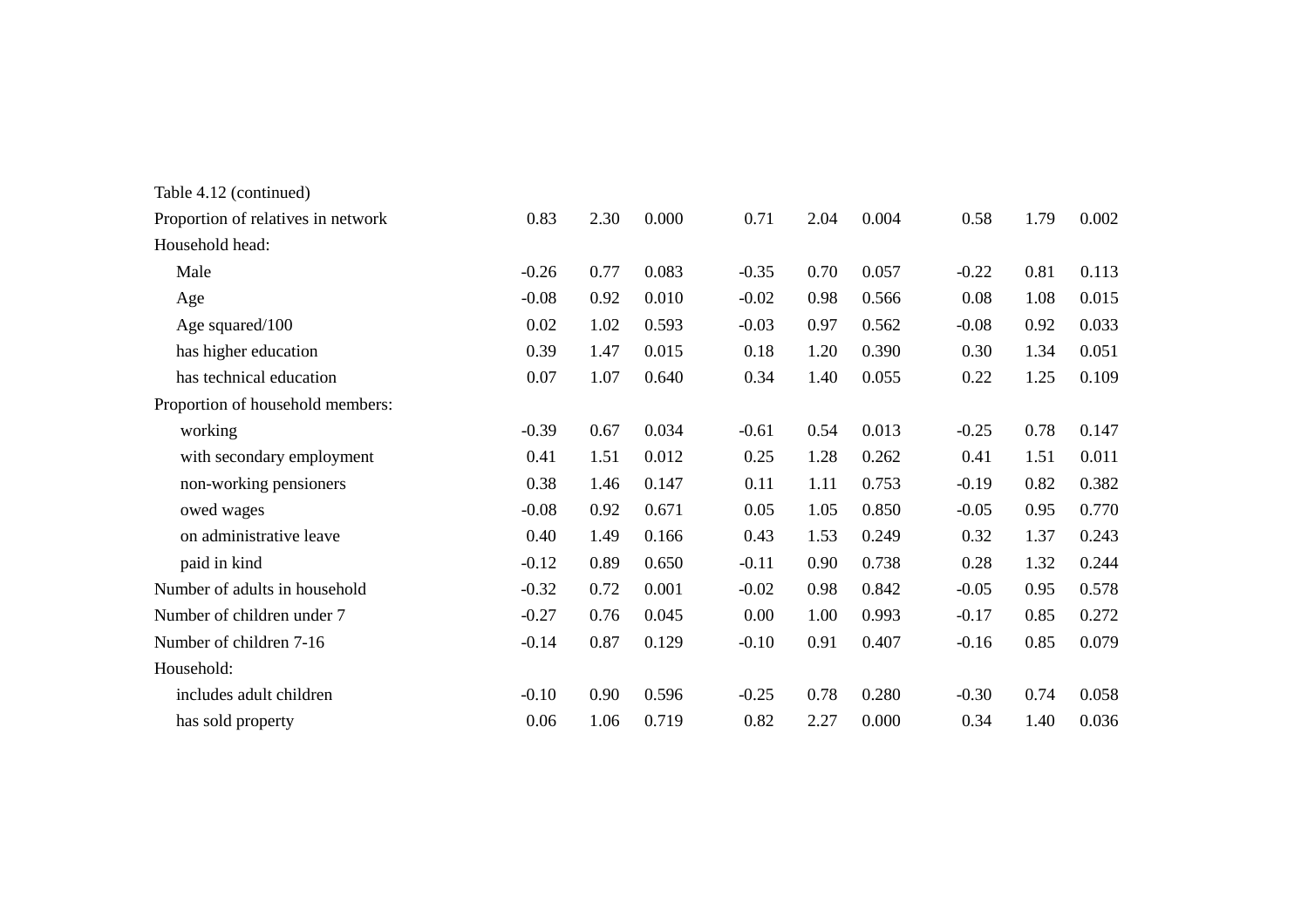| Table 4.12 (continued)        |         |      |       |         |      |       |         |      |       |
|-------------------------------|---------|------|-------|---------|------|-------|---------|------|-------|
| has a dacha                   | $-0.28$ | 0.75 | 0.046 | 0.61    | 1.84 | 0.001 | 1.17    | 3.22 | 0.000 |
| has a car                     | 0.08    | 1.08 | 0.584 | 0.18    | 1.20 | 0.277 | 0.48    | 1.61 | 0.000 |
| includes infirm member( $s$ ) | 0.66    | 1.94 | 0.013 | 0.23    | 1.25 | 0.495 | 0.00    | 1.00 | 0.987 |
| has a non-household carer     | $-0.17$ | 0.84 | 0.563 | 0.02    | 1.02 | 0.961 | $-0.10$ | 0.91 | 0.791 |
| includes parent(s) of head    | $-1.84$ | 0.16 | 0.000 | $-1.00$ | 0.37 | 0.001 | $-0.55$ | 0.57 | 0.015 |
| Single-parent household       | 0.07    | 1.08 | 0.693 | $-0.38$ | 0.68 | 0.162 | 0.07    | 1.07 | 0.750 |
| Samara                        | $-0.07$ | 0.93 | 0.692 | 0.25    | 1.28 | 0.345 | $-0.24$ | 0.79 | 0.152 |
| Kemerovo                      | 0.14    | 1.15 | 0.478 | 0.81    | 2.24 | 0.003 | $-0.13$ | 0.88 | 0.489 |
| Syktyvkar                     | $-0.20$ | 0.82 | 0.294 | 0.49    | 1.63 | 0.075 | $-0.14$ | 0.87 | 0.437 |
| Constant                      | 2.44    |      | 0.001 | $-1.35$ |      | 0.138 | $-3.97$ |      | 0.000 |
|                               |         |      |       |         |      |       |         |      |       |

*Notes: 20 percent of households were recipients, 8 percent of households were both donors and recipients and 21 percent of households were donors of some kind of help (money, food, goods, loans). The coefficient for the log of household income per head is from a separate regression. Household pension and benefit incomes are in thousands of roubles. RRR is the Relative Risk Ratio. All variables are dummies unless otherwise indicated.* 

*Number of observations = 2639. Model Chi Squared = 881.66. Prob > chi2 = 0.0000. Log likelihood = -2799.19. Pseudo R2 = 0.1361 For variable means see Table 4.18*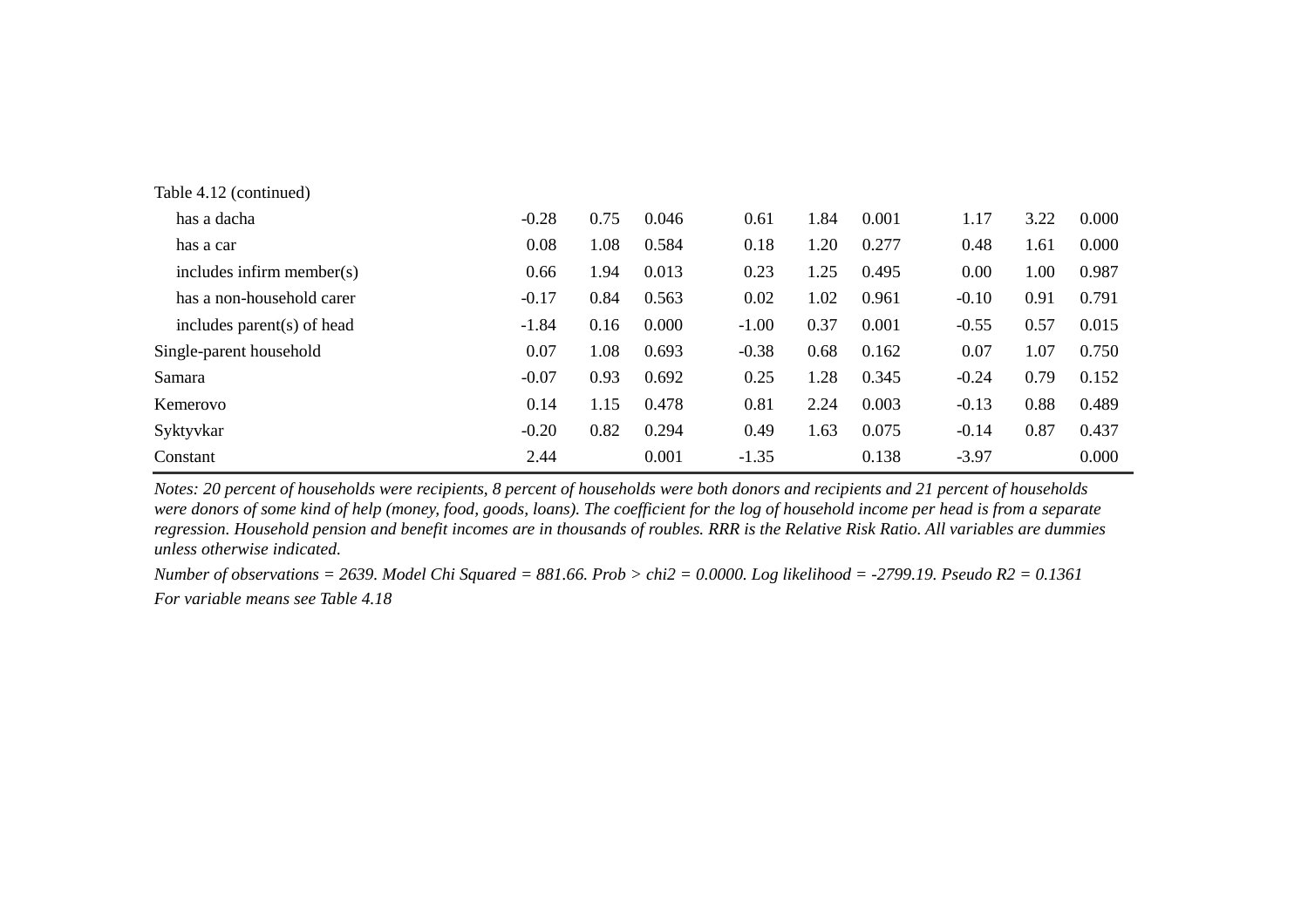|                                        | Recipient   |            |       | <b>Recipient and Donor</b> |            |       | Donor       |            |       |  |
|----------------------------------------|-------------|------------|-------|----------------------------|------------|-------|-------------|------------|-------|--|
|                                        | Coefficient | <b>RRR</b> | P > z | Coefficient                | <b>RRR</b> | P > z | Coefficient | <b>RRR</b> | P > z |  |
| Log of household income per head       | $-0.46$     | 0.63       | 0.000 | 0.30                       | 1.35       | 0.117 | 0.69        | 1.99       | 0.000 |  |
| Income deciles (reference is decile 5) |             |            |       |                            |            |       |             |            |       |  |
| decile 1                               | 0.16        | 1.17       | 0.568 | 0.33                       | 1.38       | 0.532 | $-0.43$     | 0.65       | 0.150 |  |
| decile 2                               | 0.14        | 1.14       | 0.631 | 0.04                       | 1.04       | 0.947 | $-0.43$     | 0.65       | 0.142 |  |
| decile 3                               | $-0.05$     | 0.95       | 0.850 | 0.38                       | 1.46       | 0.456 | $-0.17$     | 0.84       | 0.540 |  |
| decile 4                               | $-1.02$     | 0.36       | 0.006 | 0.28                       | 1.32       | 0.607 | 0.03        | 1.03       | 0.906 |  |
| decile 6                               | $-0.14$     | 0.87       | 0.637 | 0.49                       | 1.63       | 0.358 | $-0.08$     | 0.93       | 0.776 |  |
| decile 7                               | $-0.11$     | 0.89       | 0.705 | 1.03                       | 2.80       | 0.036 | 0.43        | 1.54       | 0.092 |  |
| decile 8                               | $-0.63$     | 0.53       | 0.044 | 0.98                       | 2.67       | 0.045 | 0.49        | 1.63       | 0.054 |  |
| decile 9                               | $-0.98$     | 0.38       | 0.003 | 0.20                       | 1.22       | 0.719 | 0.64        | 1.89       | 0.010 |  |
| decile 10                              | $-1.05$     | 0.35       | 0.001 | 0.71                       | 2.03       | 0.185 | 0.93        | 2.54       | 0.000 |  |
| Household pension income               | 0.04        | 1.04       | 0.919 | 0.24                       | 1.28       | 0.657 | 0.50        | 1.66       | 0.040 |  |
| Household benefit income               | 0.53        | 1.69       | 0.369 | 0.80                       | 2.23       | 0.288 | 0.17        | 1.18       | 0.749 |  |
| Others help on dacha                   | 0.20        | 1.22       | 0.343 | 0.50                       | 1.65       | 0.092 | $-0.17$     | 0.84       | 0.397 |  |
| Network contacts per head              | 0.16        | 1.17       | 0.106 | 0.29                       | 1.33       | 0.028 | 0.10        | 1.10       | 0.200 |  |
| Proportion of friends in network       | 0.23        | 1.25       | 0.260 | 0.33                       | 1.39       | 0.299 | 0.54        | 1.71       | 0.001 |  |

*Table 4.13: Logistic Regression. Probabilities of being a recipient, both recipient and donor and being a donor of goods. ISITO household survey data.*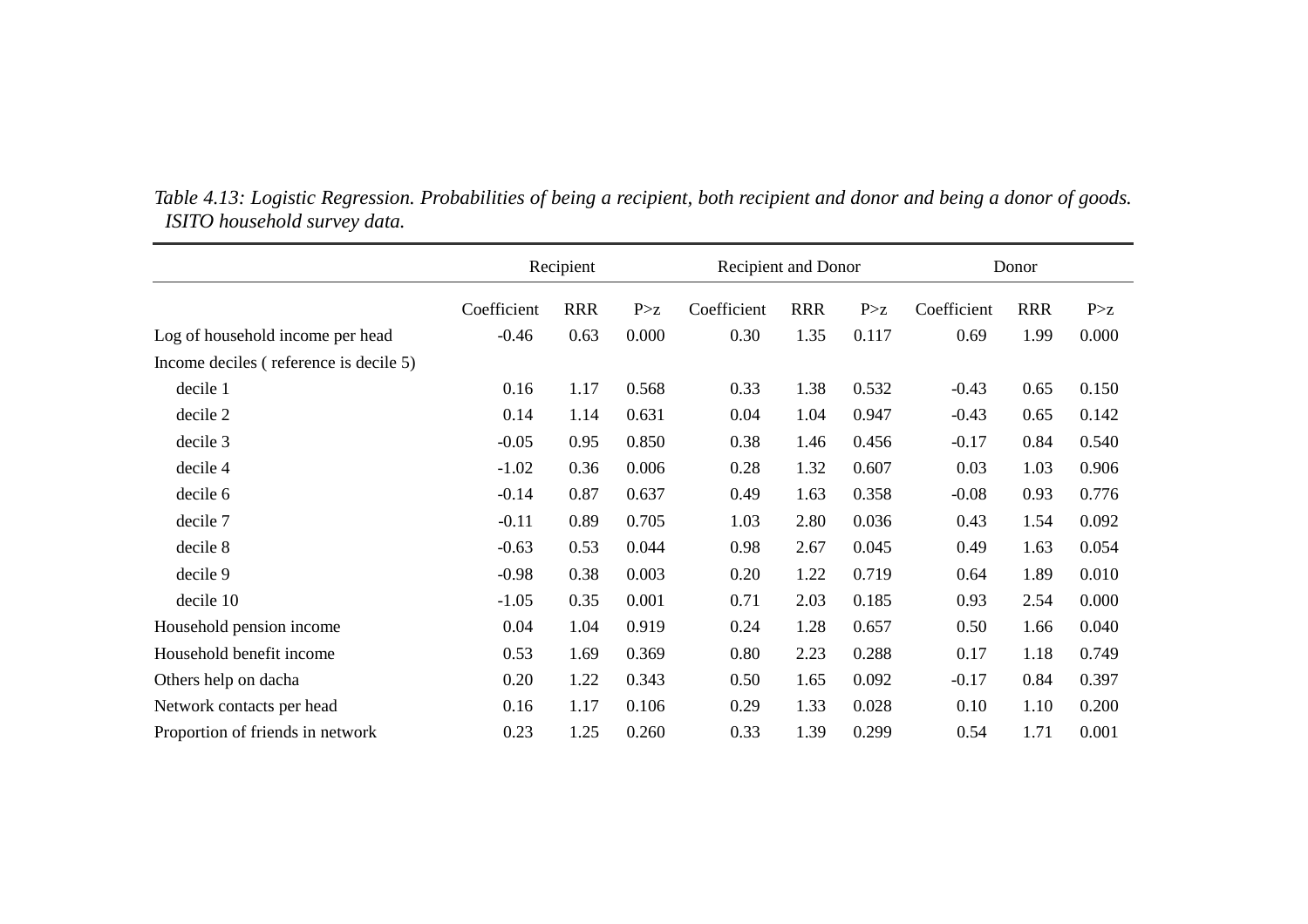| Table 4.13 (continued)             |         |      |       |         |      |       |         |      |       |
|------------------------------------|---------|------|-------|---------|------|-------|---------|------|-------|
| Proportion of relatives in network | 0.63    | 1.89 | 0.003 | 0.69    | 2.00 | 0.042 | 0.54    | 1.72 | 0.005 |
| Household head                     |         |      |       |         |      |       |         |      |       |
| Male                               | $-0.34$ | 0.71 | 0.052 | $-0.36$ | 0.70 | 0.167 | $-0.44$ | 0.64 | 0.002 |
| Age                                | $-0.06$ | 0.94 | 0.061 | $-0.05$ | 0.95 | 0.250 | 0.08    | 1.09 | 0.012 |
| Age squared/100                    | 0.02    | 1.02 | 0.563 | 0.05    | 1.05 | 0.382 | $-0.08$ | 0.92 | 0.038 |
| has higher education               | 0.55    | 1.73 | 0.003 | 0.59    | 1.80 | 0.049 | 0.66    | 1.94 | 0.000 |
| has technical education            | 0.15    | 1.16 | 0.361 | 0.42    | 1.53 | 0.113 | 0.32    | 1.38 | 0.025 |
| Proportion of household members:   |         |      |       |         |      |       |         |      |       |
| working                            | $-0.37$ | 0.69 | 0.072 | $-0.30$ | 0.74 | 0.371 | $-0.33$ | 0.72 | 0.062 |
| with secondary employment          | 0.48    | 1.62 | 0.007 | $-0.02$ | 0.98 | 0.951 | 0.38    | 1.47 | 0.019 |
| non-working pensioners             | 0.09    | 1.09 | 0.774 | 0.70    | 2.02 | 0.094 | $-0.18$ | 0.84 | 0.475 |
| owed wages                         | $-0.08$ | 0.92 | 0.711 | $-0.56$ | 0.57 | 0.115 | $-0.12$ | 0.88 | 0.513 |
| on administrative leave            | 0.02    | 1.03 | 0.940 | 0.35    | 1.41 | 0.505 | 0.31    | 1.36 | 0.259 |
| paid in kind                       | 0.18    | 1.19 | 0.538 | 0.04    | 1.04 | 0.935 | 0.23    | 1.25 | 0.339 |
| Number of adults in household      | $-0.47$ | 0.63 | 0.000 | 0.00    | 1.00 | 0.989 | 0.08    | 1.09 | 0.320 |
| Number of children under 7         | 0.16    | 1.18 | 0.263 | 0.28    | 1.33 | 0.215 | 0.13    | 1.14 | 0.364 |
| Number of children 7-16            | $-0.06$ | 0.94 | 0.594 | 0.23    | 1.26 | 0.131 | 0.04    | 1.04 | 0.685 |
| Household:                         |         |      |       |         |      |       |         |      |       |
| includes adult children            | $-0.39$ | 0.68 | 0.097 | $-1.04$ | 0.35 | 0.007 | $-0.10$ | 0.91 | 0.535 |
| has sold property                  | 0.16    | 1.17 | 0.397 | 0.86    | 2.36 | 0.001 | 0.69    | 2.00 | 0.000 |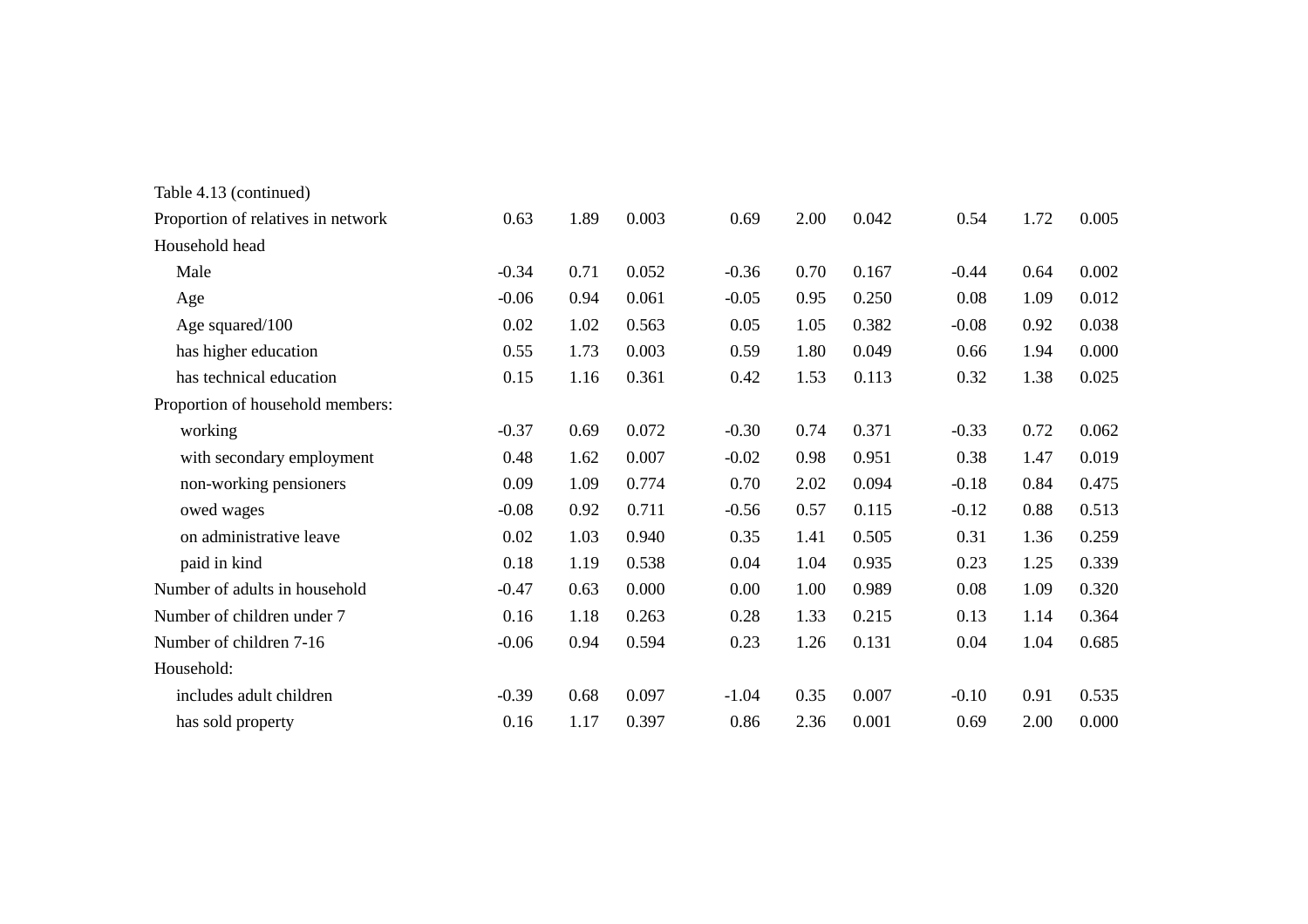| Table 4.13 (continued)        |         |      |       |         |      |       |         |      |       |
|-------------------------------|---------|------|-------|---------|------|-------|---------|------|-------|
| has a dacha                   | 0.10    | 1.10 | 0.541 | 0.23    | 1.26 | 0.360 | 0.14    | 1.15 | 0.286 |
| has a car                     | 0.03    | 1.03 | 0.877 | 0.03    | 1.03 | 0.903 | 0.14    | 1.15 | 0.265 |
| includes infirm member( $s$ ) | 0.18    | 1.20 | 0.566 | 0.14    | 1.16 | 0.747 | 0.08    | 1.08 | 0.742 |
| has a non-household carer     | 0.18    | 1.20 | 0.565 | 0.14    | 1.15 | 0.776 | $-0.10$ | 0.91 | 0.793 |
| includes parent $(s)$ of head | $-0.78$ | 0.46 | 0.013 | $-0.47$ | 0.63 | 0.300 | $-0.05$ | 0.95 | 0.824 |
| Single-parent household       | 0.16    | 1.18 | 0.446 | 0.51    | 1.67 | 0.109 | $-0.04$ | 0.96 | 0.849 |
| Samara                        | $-0.46$ | 0.63 | 0.023 | 0.20    | 1.23 | 0.631 | $-0.31$ | 0.73 | 0.057 |
| Kemerovo                      | 0.00    | 1.00 | 1.000 | 1.21    | 3.34 | 0.005 | 0.10    | 1.10 | 0.602 |
| Syktyvkar                     | $-0.32$ | 0.73 | 0.151 | 1.19    | 3.27 | 0.005 | 0.14    | 1.15 | 0.442 |
| Constant                      | 1.31    |      | 0.080 | $-3.76$ |      | 0.002 | $-4.56$ |      | 0.000 |

*Notes: 12 percent of households were recipients, 4 percent of households were both donors and recipients and 16 percent of households were donors of goods. The coefficient for the log of household income per head is from a separate regression. Household pension and benefit incomes are in thousands of roubles. RRR is the Relative Risk Ratio. All variables are dummies unless otherwise indicated. Number of observations = 2639. Model Chi Squared = 582.93. Prob > chi2 = 0.0000. Log likelihood = -2291.03. Pseudo R2 = 0.1129. For variable means see Table 4.18*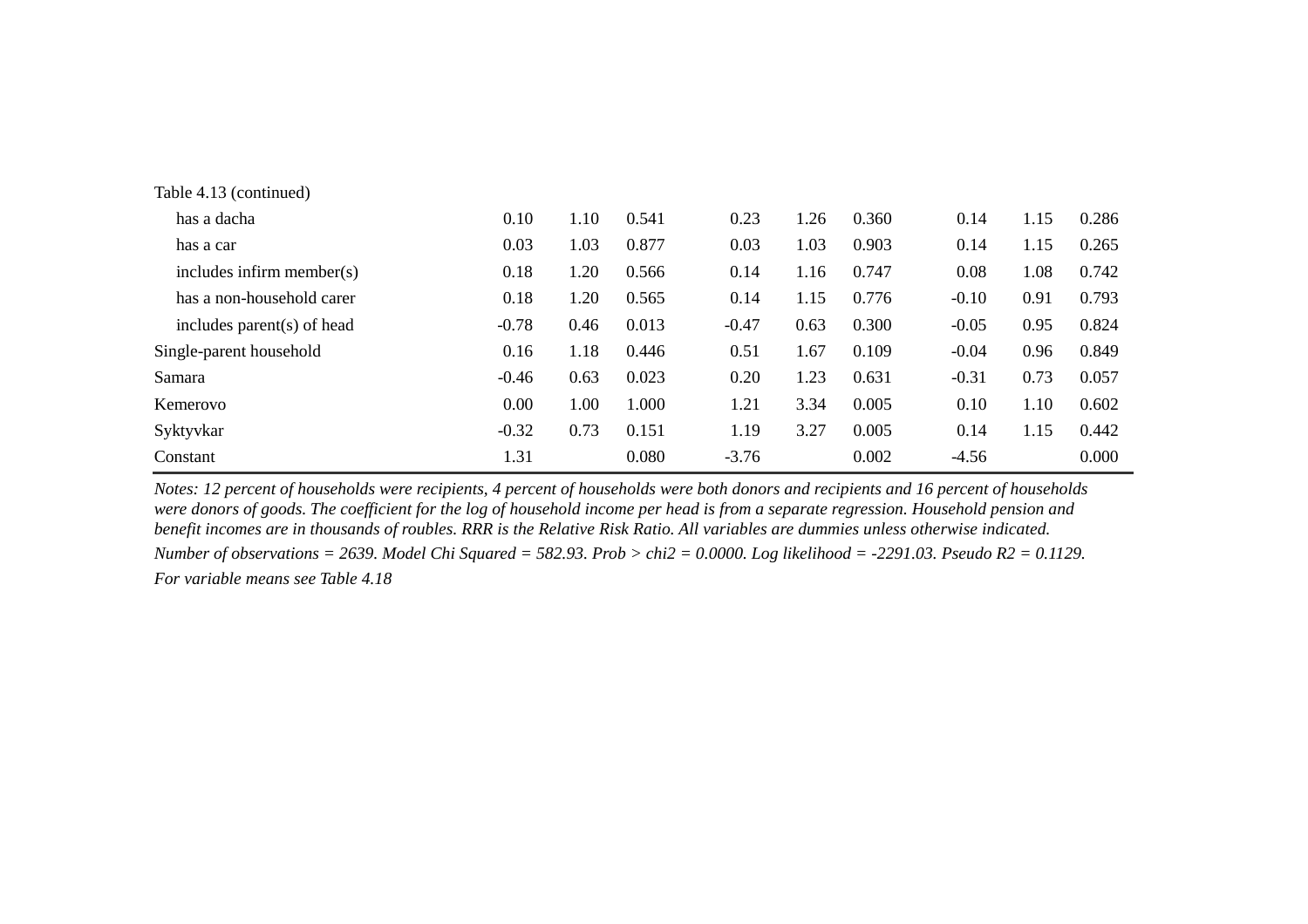|                                        | Borrower    |            |       | Borrower and Lender |            |       | Lender      |            |       |  |
|----------------------------------------|-------------|------------|-------|---------------------|------------|-------|-------------|------------|-------|--|
|                                        | Coefficient | <b>RRR</b> | P > z | Coefficient         | <b>RRR</b> | P > z | Coefficient | <b>RRR</b> | P > z |  |
| Log of household income per head       | $-0.39$     | 0.68       | 0.000 | 0.44                | 1.55       | 0.012 | 0.55        | 1.73       | 0.000 |  |
| Income deciles (reference is decile 5) |             |            |       |                     |            |       |             |            |       |  |
| decile 1                               | 0.59        | 1.80       | 0.056 | $-0.25$             | 0.78       | 0.609 | $-0.91$     | 0.40       | 0.024 |  |
| decile 2                               | 0.36        | 1.43       | 0.257 | $-0.06$             | 0.95       | 0.907 | $-1.15$     | 0.32       | 0.006 |  |
| decile 3                               | 0.52        | 1.68       | 0.094 | $-0.27$             | 0.76       | 0.591 | $-0.59$     | 0.55       | 0.101 |  |
| decile 4                               | 0.02        | 1.02       | 0.959 | $-0.10$             | 0.90       | 0.837 | $-0.58$     | 0.56       | 0.123 |  |
| decile 6                               | 0.00        | 1.00       | 0.991 | 0.22                | 1.25       | 0.631 | $-0.29$     | 0.75       | 0.392 |  |
| decile 7                               | 0.18        | 1.20       | 0.575 | 0.29                | 1.34       | 0.515 | 0.04        | 1.04       | 0.905 |  |
| decile 8                               | 0.08        | 1.08       | 0.815 | 0.80                | 2.23       | 0.056 | $-0.20$     | 0.82       | 0.542 |  |
| decile 9                               | $-0.49$     | 0.61       | 0.154 | 0.04                | 1.05       | 0.924 | 0.00        | 1.00       | 0.999 |  |
| decile 10                              | $-0.21$     | 0.81       | 0.543 | 0.51                | 1.66       | 0.257 | 0.33        | 1.39       | 0.294 |  |
| Household pension income               | $-0.61$     | 0.54       | 0.147 | $-0.51$             | 0.60       | 0.417 | 1.20        | 3.32       | 0.000 |  |
| Household benefit income               | 0.37        | 1.45       | 0.525 | 0.11                | 1.11       | 0.915 | 0.95        | 2.58       | 0.083 |  |
| Others help on dacha                   | 0.16        | 1.17       | 0.446 | $-0.20$             | 0.82       | 0.529 | 0.06        | 1.06       | 0.809 |  |
| Network contacts per head              | 0.11        | 1.12       | 0.279 | 0.53                | 1.69       | 0.000 | 0.10        | 1.11       | 0.351 |  |
| Proportion of friends in network       | 0.57        | 1.78       | 0.006 | 0.30                | 1.34       | 0.339 | 0.42        | 1.53       | 0.063 |  |

*Table 4.14: Logistic Regression. Probabilities of being a recipient, both recipient and donor and being a donor of loans. ISITO household survey data.*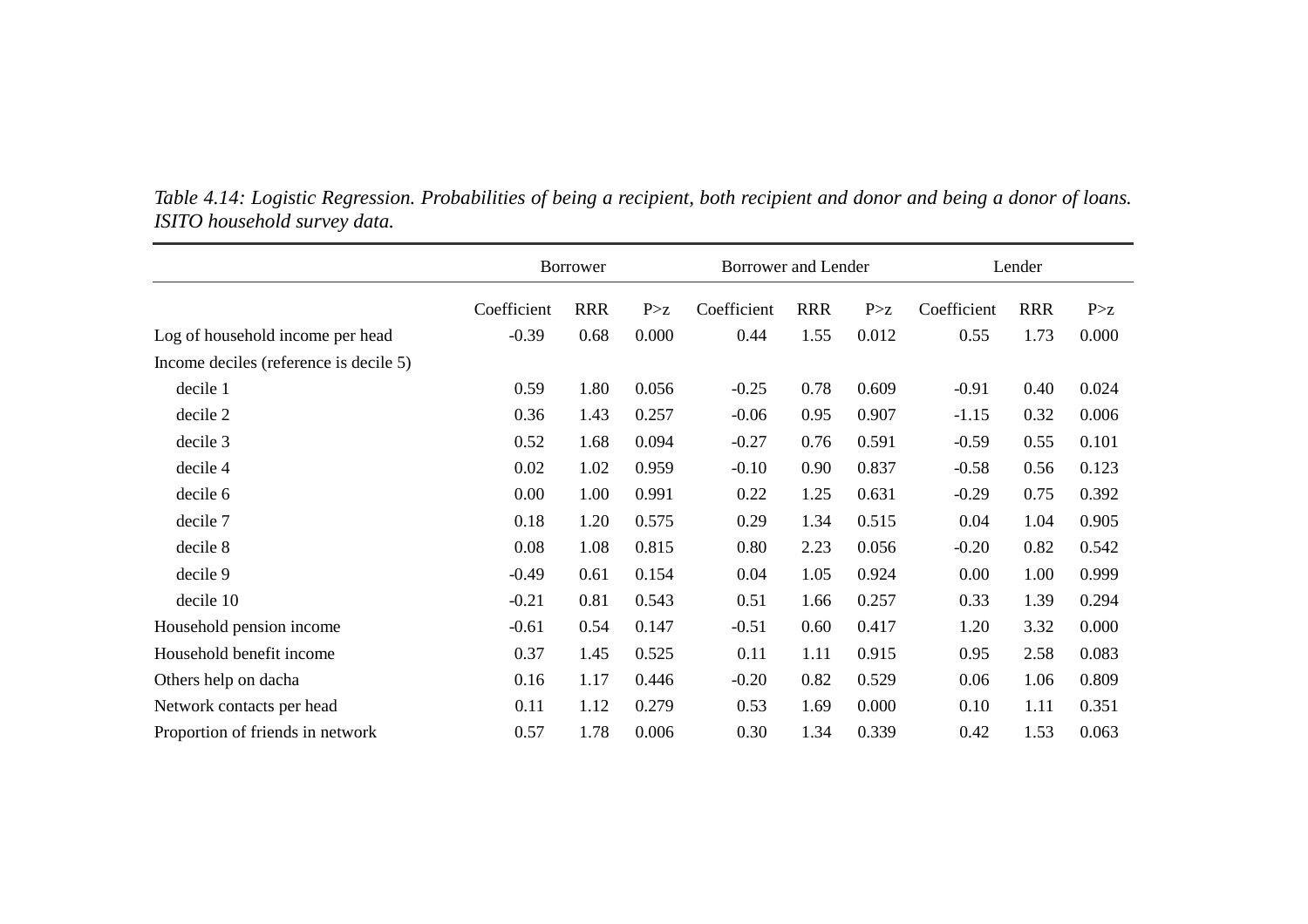| Table 4.14 (continued)             |         |      |       |         |      |       |         |      |       |
|------------------------------------|---------|------|-------|---------|------|-------|---------|------|-------|
| Proportion of relatives in network | 0.55    | 1.73 | 0.018 | 0.15    | 1.16 | 0.667 | 0.22    | 1.24 | 0.417 |
| Household head                     |         |      |       |         |      |       |         |      |       |
| Male                               | $-0.09$ | 0.91 | 0.584 | $-0.14$ | 0.87 | 0.570 | 0.12    | 1.13 | 0.502 |
| Age                                | 0.05    | 1.05 | 0.254 | 0.06    | 1.06 | 0.307 | 0.07    | 1.07 | 0.142 |
| Age squared/100                    | $-0.10$ | 0.90 | 0.066 | $-0.14$ | 0.87 | 0.076 | $-0.09$ | 0.92 | 0.113 |
| has higher education               | 0.10    | 1.11 | 0.572 | $-0.22$ | 0.80 | 0.407 | 0.32    | 1.38 | 0.137 |
| has technical education            | $-0.26$ | 0.77 | 0.098 | $-0.04$ | 0.97 | 0.878 | 0.36    | 1.43 | 0.068 |
| Proportion of household members:   |         |      |       |         |      |       |         |      |       |
| working                            | $-0.07$ | 0.93 | 0.761 | $-0.02$ | 0.98 | 0.963 | $-0.14$ | 0.87 | 0.548 |
| with secondary employment          | 0.68    | 1.97 | 0.000 | 0.20    | 1.23 | 0.459 | 0.49    | 1.64 | 0.023 |
| non-working pensioners             | 0.09    | 1.09 | 0.822 | 1.48    | 4.39 | 0.001 | $-0.60$ | 0.55 | 0.107 |
| owed wages                         | 0.21    | 1.24 | 0.339 | 0.37    | 1.45 | 0.220 | $-0.48$ | 0.62 | 0.070 |
| on administrative leave            | 0.37    | 1.45 | 0.238 | 0.68    | 1.97 | 0.110 | 0.20    | 1.23 | 0.595 |
| paid in kind                       | $-0.39$ | 0.68 | 0.180 | $-0.43$ | 0.65 | 0.270 | $-0.33$ | 0.72 | 0.356 |
| Number of adults in household      | 0.03    | 1.03 | 0.756 | 0.14    | 1.15 | 0.424 | 0.01    | 1.01 | 0.961 |
| Number of children under 7         | $-0.13$ | 0.88 | 0.402 | 0.14    | 1.15 | 0.521 | 0.22    | 1.24 | 0.226 |
| Number of children 7-16            | $-0.02$ | 0.98 | 0.850 | 0.04    | 1.04 | 0.823 | 0.11    | 1.12 | 0.361 |
| Household:                         |         |      |       |         |      |       |         |      |       |
| includes adult children            | 0.07    | 1.08 | 0.714 | $-0.55$ | 0.58 | 0.127 | $-0.11$ | 0.89 | 0.621 |
| has sold property                  | 0.28    | 1.32 | 0.111 | 0.65    | 1.92 | 0.006 | 0.00    | 1.00 | 0.996 |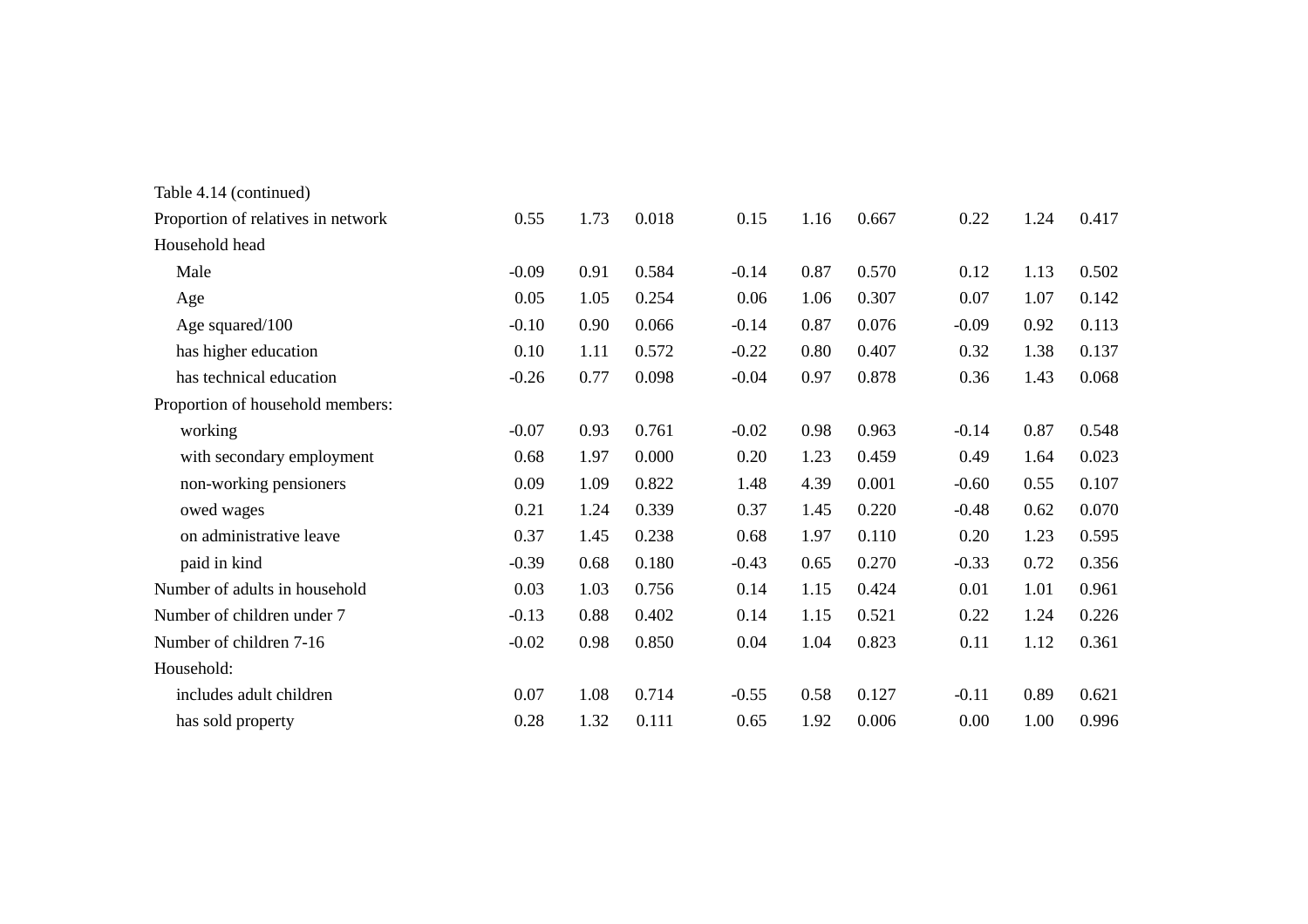| 0.022<br>0.533<br>0.768 |
|-------------------------|
|                         |
|                         |
|                         |
| 0.375                   |
| 0.125                   |
| 0.929                   |
| 0.015                   |
| 0.012                   |
| 0.000                   |
| 0.000                   |
|                         |

*Notes: 9 percent of households were recipients, 4 percent of households were both donors and recipients and 7 percent of households were donors of loans. The coefficient for the log of household income per head is from a separate regression. Household pension and benefit incomes are in thousands of roubles. RRR is the Relative Risk Ratio. All variables are dummies unless otherwise indicated.* 

*Number of observations = 2639. Model Chi Squared = 384.39. Prob > chi2 = 0.0000. Log likelihood = -1959.17. Pseudo R2 = 0.0893.*

*For variable means see Table 4.18*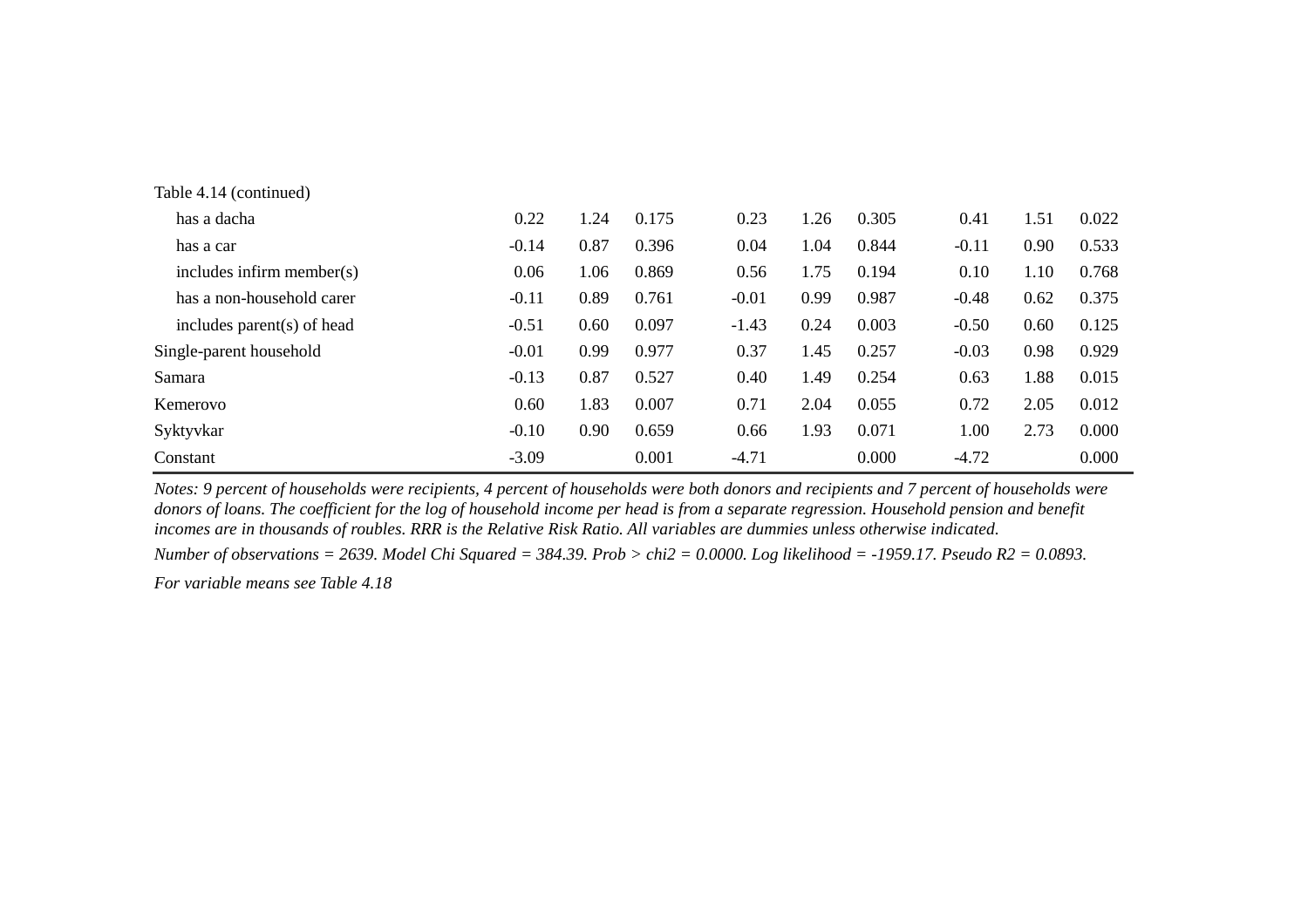|                            |         | Receive    |       |         | Give and receive |       | Give    |            |       |  |
|----------------------------|---------|------------|-------|---------|------------------|-------|---------|------------|-------|--|
|                            | B       | <b>RRR</b> | P > z | B       | <b>RRR</b>       | P > z | B       | <b>RRR</b> | P > z |  |
| Number of adults           | $-0.48$ | 0.62       | 0.000 | $-0.50$ | 0.61             | 0.000 | $-0.09$ | 0.92       | 0.010 |  |
| Number of children under 7 | 0.24    | 1.27       | 0.000 | 0.10    | 1.10             | 0.257 | $-0.09$ | 0.92       | 0.181 |  |
| Number of children $7-17$  | $-0.05$ | 0.96       | 0.242 | $-0.10$ | 0.91             | 0.081 | $-0.16$ | 0.85       | 0.000 |  |
| Male-headed household      | $-0.16$ | 0.85       | 0.017 | $-0.52$ | 0.59             | 0.000 | $-0.25$ | 0.78       | 0.000 |  |
| Single-parent household    | 0.07    | 1.07       | 0.550 | $-0.22$ | 0.80             | 0.179 | $-0.32$ | 0.73       | 0.020 |  |
| Urban household            | $-0.18$ | 0.83       | 0.163 | $-0.21$ | 0.81             | 0.265 | $-0.08$ | 0.92       | 0.627 |  |
| Proportion of adults:      |         |            |       |         |                  |       |         |            |       |  |
| under 25                   | $-0.08$ | 0.92       | 0.773 | $-0.50$ | 0.60             | 0.192 | $-0.38$ | 0.69       | 0.273 |  |
| 25-39                      | $-1.10$ | 0.33       | 0.000 | $-1.24$ | 0.29             | 0.001 | 0.03    | 1.03       | 0.936 |  |
| 40 - pension age           | $-1.94$ | 0.14       | 0.000 | $-1.68$ | 0.19             | 0.000 | 0.81    | 2.24       | 0.015 |  |
| of pension age             | $-2.28$ | 0.10       | 0.000 | $-2.18$ | 0.11             | 0.000 | 0.79    | 2.19       | 0.021 |  |
| with higher education      | 0.44    | 1.55       | 0.000 | 0.72    | 2.06             | 0.000 | 0.27    | 1.31       | 0.001 |  |
| born in the countryside    | 0.03    | 1.03       | 0.716 | 0.32    | 1.37             | 0.003 | 0.05    | 1.05       | 0.476 |  |
| who are disabled           | $-0.09$ | 0.92       | 0.695 | 0.12    | 1.13             | 0.740 | $-0.04$ | 0.96       | 0.871 |  |
| on paid leave              | 0.00    | 1.00       | 0.994 | 0.57    | 1.76             | 0.219 | 0.47    | 1.59       | 0.226 |  |
| on leave without pay       | $-0.63$ | 0.53       | 0.165 | $-0.50$ | 0.61             | 0.391 | 0.10    | 1.10       | 0.838 |  |

*Table 4.15: Logistic Regression. Probabilities of being a recipient, both recipient and donor and being a donor of help. RLMS data, 1994–2000*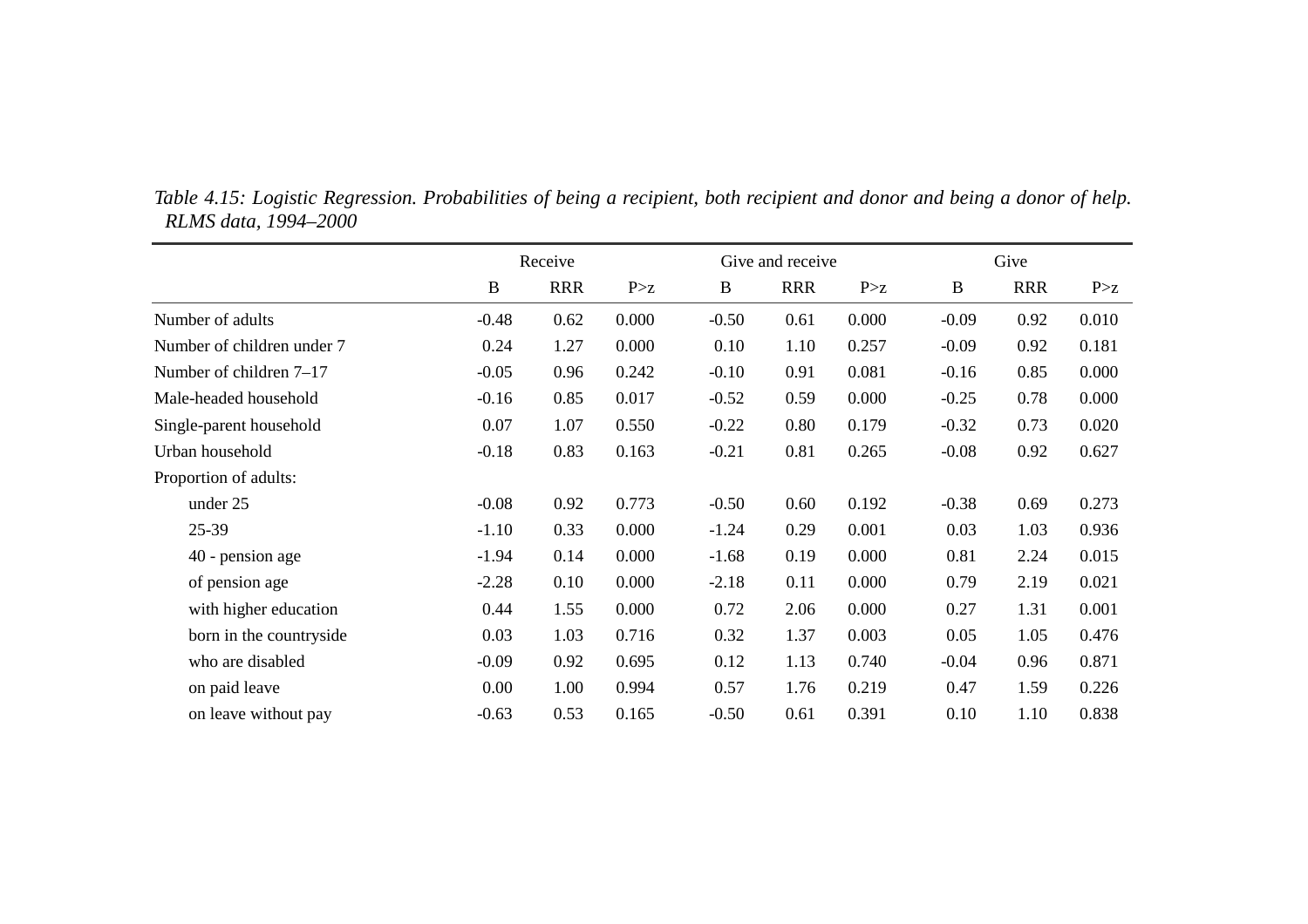| Table 4.15 (continued)                 |         |      |       |         |      |       |         |      |       |
|----------------------------------------|---------|------|-------|---------|------|-------|---------|------|-------|
| on maternity leave or housewife        | $-0.06$ | 0.95 | 0.733 | 0.35    | 1.42 | 0.192 | 0.54    | 1.72 | 0.007 |
| currently working                      | $-0.41$ | 0.66 | 0.000 | $-0.03$ | 0.97 | 0.835 | 0.51    | 1.66 | 0.000 |
| with second jobs                       | 0.28    | 1.32 | 0.144 | 0.61    | 1.83 | 0.005 | 0.36    | 1.43 | 0.047 |
| with IEA                               | 0.21    | 1.24 | 0.063 | 0.93    | 2.53 | 0.000 | 0.48    | 1.62 | 0.000 |
| in self-employment                     | $-0.59$ | 0.55 | 0.002 | $-0.35$ | 0.70 | 0.204 | $-0.25$ | 0.78 | 0.186 |
| owed unpaid wages                      | 0.11    | 1.11 | 0.091 | 0.05    | 1.06 | 0.562 | 0.04    | 1.04 | 0.527 |
| paid in kind                           | 0.20    | 1.22 | 0.144 | 0.11    | 1.11 | 0.579 | 0.24    | 1.27 | 0.061 |
| sent on administrative leave           | 0.14    | 1.15 | 0.249 | 0.65    | 1.91 | 0.000 | 0.27    | 1.30 | 0.024 |
| Urban household has a dacha            | $-0.73$ | 0.48 | 0.000 | $-0.39$ | 0.68 | 0.038 | 0.24    | 1.27 | 0.146 |
| Rural household has a dacha            | $-0.19$ | 0.83 | 0.003 | 0.09    | 1.10 | 0.304 | 0.29    | 1.33 | 0.000 |
| Household owns a car                   | $-0.10$ | 0.90 | 0.131 | 0.05    | 1.05 | 0.588 | 0.29    | 1.33 | 0.000 |
| No money income last month             | 0.10    | 1.11 | 0.320 | $-0.60$ | 0.55 | 0.001 | $-0.18$ | 0.83 | 0.120 |
| Income deciles (reference is decile 5) |         |      |       |         |      |       |         |      |       |
| decile 1                               | 0.18    | 1.20 | 0.125 | $-0.35$ | 0.70 | 0.063 | $-0.27$ | 0.76 | 0.066 |
| decile 2                               | 0.22    | 1.24 | 0.027 | $-0.29$ | 0.75 | 0.057 | $-0.33$ | 0.72 | 0.003 |
| decile 3                               | 0.02    | 1.03 | 0.798 | $-0.06$ | 0.94 | 0.659 | $-0.07$ | 0.93 | 0.487 |
| decile 4                               | 0.11    | 1.12 | 0.229 | $-0.25$ | 0.78 | 0.084 | $-0.03$ | 0.97 | 0.759 |
| decile 6                               | $-0.01$ | 0.99 | 0.913 | $-0.09$ | 0.91 | 0.514 | 0.26    | 1.29 | 0.004 |
| decile 7                               | $-0.16$ | 0.85 | 0.101 | 0.10    | 1.11 | 0.479 | 0.33    | 1.40 | 0.000 |
| decile 8                               | $-0.30$ | 0.74 | 0.006 | $-0.08$ | 0.92 | 0.579 | 0.41    | 1.51 | 0.000 |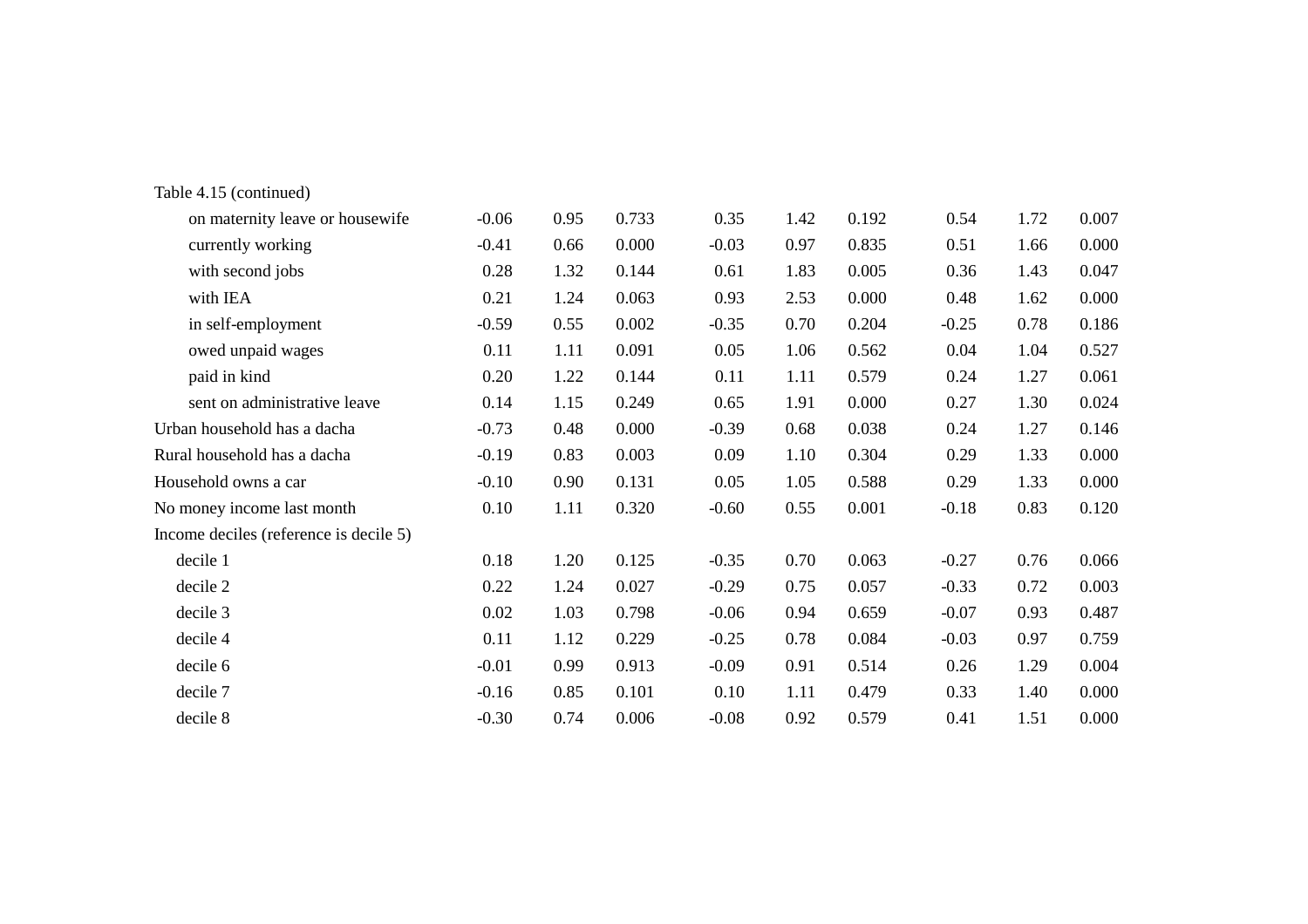| Table 4.15 (continued)                    |         |      |       |         |      |       |         |      |       |
|-------------------------------------------|---------|------|-------|---------|------|-------|---------|------|-------|
| decile 9                                  | $-0.37$ | 0.69 | 0.001 | 0.18    | 1.20 | 0.190 | 0.60    | 1.82 | 0.000 |
| decile 10                                 | $-0.57$ | 0.56 | 0.000 | 0.25    | 1.28 | 0.085 | 0.89    | 2.44 | 0.000 |
| Log of household money income per<br>head | $-0.18$ | 0.83 | 0.000 | 0.16    | 1.17 | 0.001 | 0.40    | 1.50 | 0.000 |
| Household non-pension benefit income      | 0.08    | 1.08 | 0.072 | 0.11    | 1.12 | 0.041 | $-0.01$ | 0.99 | 0.858 |
| Household pension income                  | $-0.10$ | 0.91 | 0.007 | $-0.06$ | 0.94 | 0.202 | 0.02    | 1.02 | 0.337 |
| Round (reference is Round 5 1994)         |         |      |       |         |      |       |         |      |       |
| 1995                                      | 0.04    | 1.04 | 0.535 | $-0.51$ | 0.60 | 0.000 | $-0.36$ | 0.70 | 0.000 |
| 1996                                      | 0.23    | 1.26 | 0.001 | $-0.24$ | 0.79 | 0.012 | $-0.38$ | 0.69 | 0.000 |
| 1998                                      | 0.28    | 1.32 | 0.000 | $-0.11$ | 0.90 | 0.258 | $-0.27$ | 0.77 | 0.000 |
| 2000                                      | 0.52    | 1.69 | 0.000 | 0.07    | 1.07 | 0.459 | $-0.12$ | 0.89 | 0.067 |
| Constant                                  | 1.61    |      |       | 0.87    |      |       | $-1.84$ |      |       |

*Notes: 16 percent of households were recipients, 6 percent of households were both donors and recipients and 19 percent of households were donors of help. The coefficient for the log of household income per head is from a separate regression. Household pension and benefit incomes are in thousands of roubles. RRR is the Relative Risk Ratio. All variables are dummies unless otherwise indicated. Standard errors are corrected for panels. The regression also included seven regional dummies.* 

*Number of observations =18170. Model Chi Squared = 2548.9. Prob > chi2 = 0.0000. Log likelihood = -18208.5. Pseudo R2 = 0.0888. For variable means see Table 4.17.*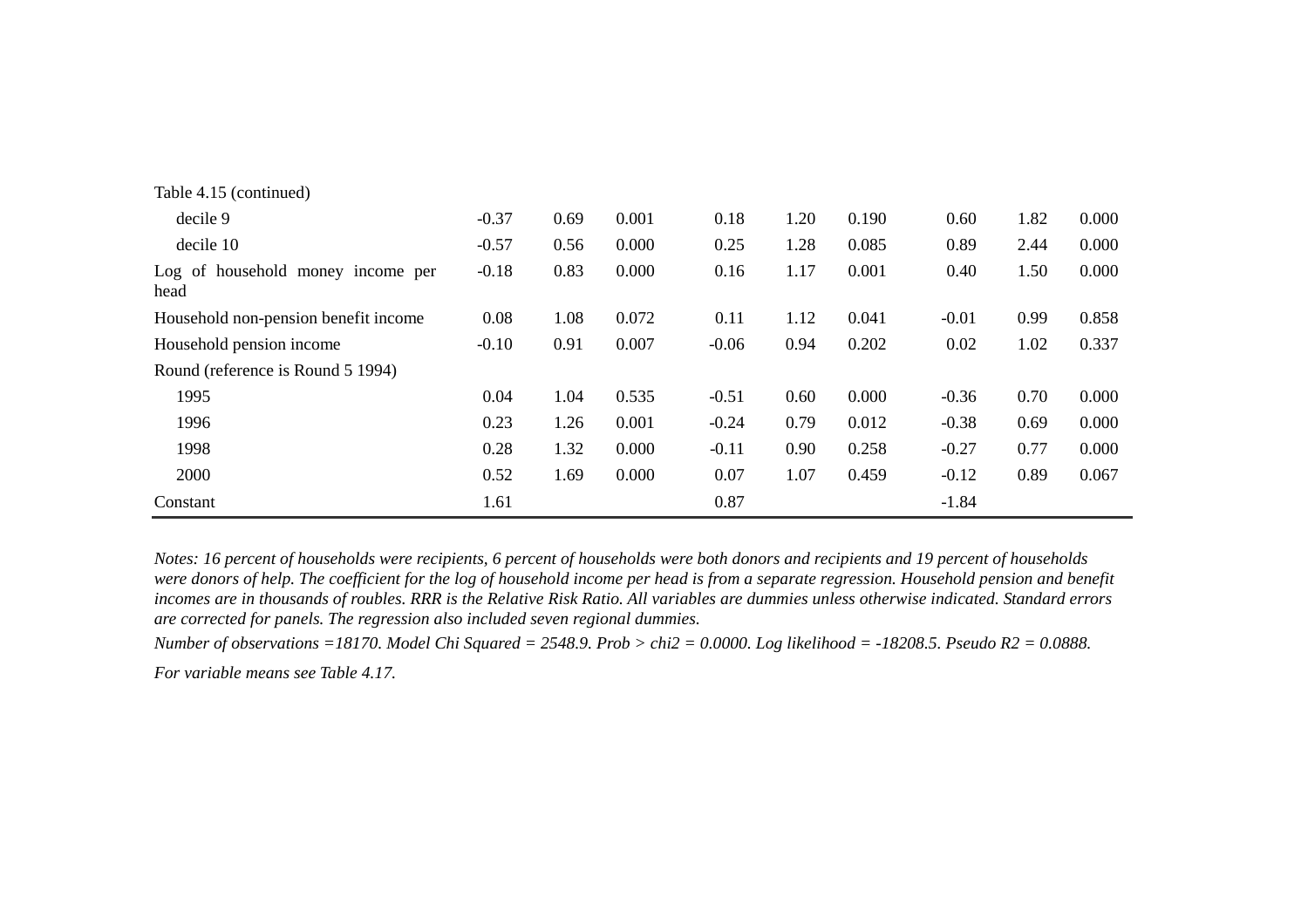|                            |         | Lend       |       |         | Lend and borrow |       | <b>Borrow</b> |            |       |  |
|----------------------------|---------|------------|-------|---------|-----------------|-------|---------------|------------|-------|--|
|                            | B       | <b>RRR</b> | P > z | B       | <b>RRR</b>      | P > z | B             | <b>RRR</b> | P > z |  |
| Number of adults           | $-0.14$ | 0.87       | 0.000 | $-0.15$ | 0.86            | 0.069 | 0.03          | 1.03       | 0.366 |  |
| Number of children under 7 | 0.14    | 1.14       | 0.027 | 0.39    | 1.48            | 0.000 | 0.15          | 1.17       | 0.002 |  |
| Number of children 7-17    | 0.03    | 1.03       | 0.422 | 0.17    | 1.19            | 0.028 | 0.14          | 1.15       | 0.000 |  |
| Male-headed household      | 0.03    | 1.03       | 0.640 | 0.13    | 1.14            | 0.371 | $-0.24$       | 0.79       | 0.000 |  |
| Single-parent household    | 0.24    | 1.27       | 0.060 | $-0.01$ | 0.99            | 0.957 | 0.14          | 1.15       | 0.194 |  |
| Urban household            | 0.29    | 1.33       | 0.068 | 0.35    | 1.42            | 0.246 | $-0.01$       | 0.99       | 0.910 |  |
| Proportion of adults:      |         |            |       |         |                 |       |               |            |       |  |
| under 25                   | $-0.33$ | 0.72       | 0.313 | $-1.25$ | 0.29            | 0.010 | $-0.20$       | 0.82       | 0.467 |  |
| 25-39                      | $-0.63$ | 0.53       | 0.052 | $-1.83$ | 0.16            | 0.000 | $-0.16$       | 0.85       | 0.540 |  |
| 40 - pension age           | $-1.07$ | 0.34       | 0.001 | $-2.42$ | 0.09            | 0.000 | $-0.13$       | 0.88       | 0.641 |  |
| of pension age             | $-1.11$ | 0.33       | 0.001 | $-3.19$ | 0.04            | 0.000 | $-0.62$       | 0.54       | 0.027 |  |
| with higher education      | 0.01    | 1.01       | 0.879 | $-0.35$ | 0.71            | 0.066 | $-0.11$       | 0.89       | 0.213 |  |
| born in the countryside    | 0.05    | 1.05       | 0.557 | 0.01    | 1.01            | 0.933 | 0.07          | 1.07       | 0.296 |  |
| who are disabled           | 0.06    | 1.06       | 0.842 | 1.21    | 3.37            | 0.012 | 0.82          | 2.28       | 0.000 |  |

*Table 4.16: Logistic Regression. Probabilities of household being a lender, lender and borrower or borrower. RLMS data, 1994–2000*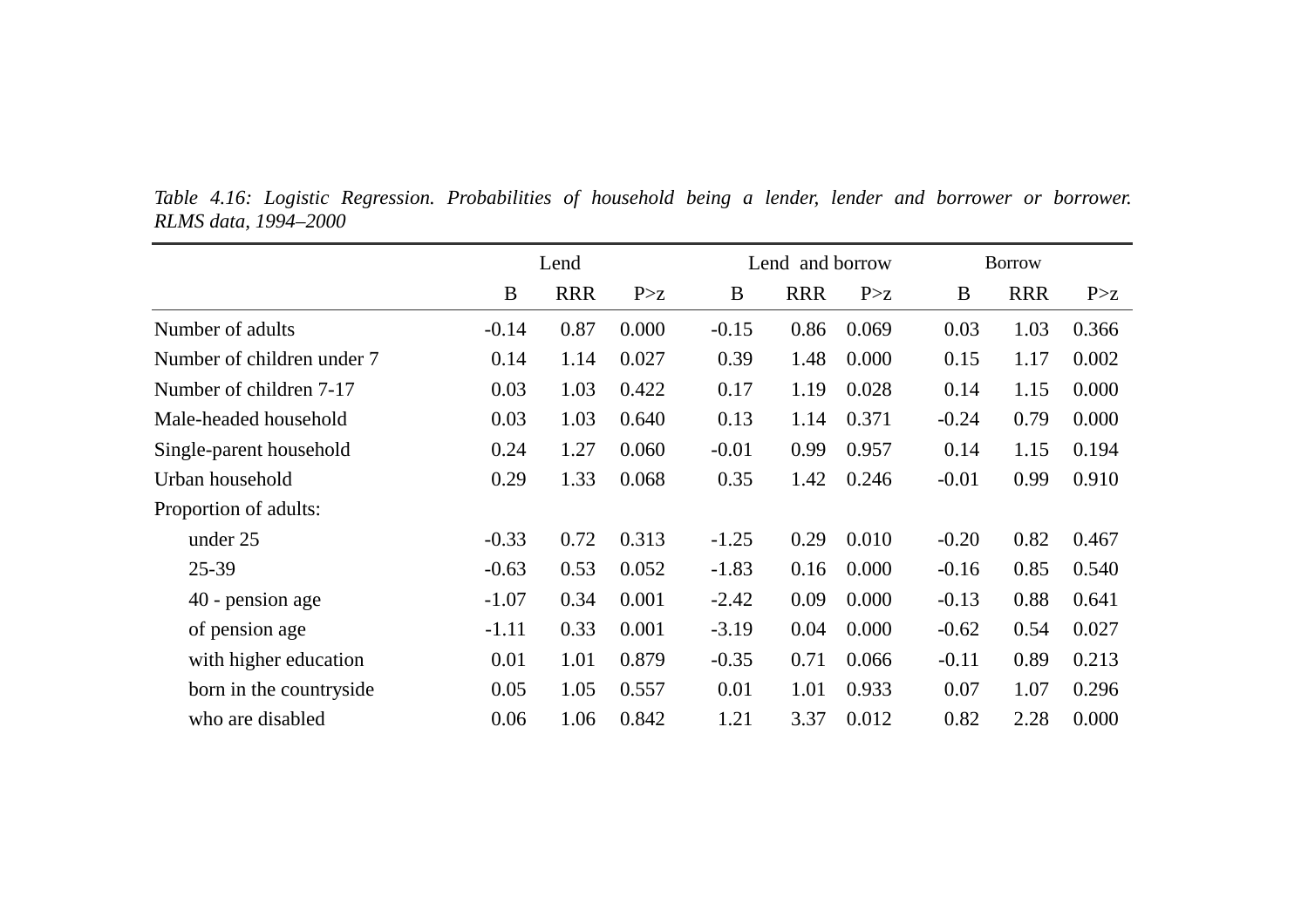| on paid leave                          | 0.78    | 2.18 | 0.035 | 1.79    | 5.98 | 0.004 | 0.11    | 1.11 | 0.765 |
|----------------------------------------|---------|------|-------|---------|------|-------|---------|------|-------|
| on leave without pay                   | $-0.42$ | 0.65 | 0.420 | $-0.66$ | 0.52 | 0.591 | $-0.18$ | 0.83 | 0.667 |
| on maternity leave or housewife        | 0.14    | 1.15 | 0.472 | $-1.05$ | 0.35 | 0.014 | $-0.62$ | 0.54 | 0.001 |
| currently working                      | 0.24    | 1.27 | 0.022 | 0.26    | 1.29 | 0.263 | 0.02    | 1.02 | 0.842 |
| with second jobs                       | 0.80    | 2.22 | 0.000 | 0.90    | 2.46 | 0.003 | 0.76    | 2.14 | 0.000 |
| with IEA                               | 0.36    | 1.44 | 0.004 | 1.08    | 2.95 | 0.000 | 0.61    | 1.83 | 0.000 |
| in self-employment                     | 0.00    | 1.00 | 0.986 | 0.74    | 2.10 | 0.034 | 0.00    | 1.00 | 0.986 |
| owed unpaid wages                      | 0.19    | 1.21 | 0.007 | 0.34    | 1.41 | 0.017 | 0.28    | 1.33 | 0.000 |
| paid in kind                           | 0.18    | 1.20 | 0.228 | 0.19    | 1.21 | 0.470 | $-0.32$ | 0.72 | 0.012 |
| sent on administrative leave           | 0.02    | 1.02 | 0.876 | 0.56    | 1.75 | 0.029 | 0.34    | 1.40 | 0.001 |
| Urban household has a dacha            | 0.23    | 1.26 | 0.146 | 0.16    | 1.17 | 0.621 | $-0.11$ | 0.90 | 0.399 |
| Rural household has a dacha            | 0.06    | 1.06 | 0.383 | $-0.04$ | 0.96 | 0.768 | 0.11    | 1.11 | 0.076 |
| Household owns a car                   | 0.04    | 1.05 | 0.497 | $-0.07$ | 0.94 | 0.609 | $-0.09$ | 0.91 | 0.138 |
| No money income last month             | $-0.25$ | 0.78 | 0.072 | $-0.24$ | 0.79 | 0.403 | 0.58    | 1.78 | 0.000 |
| Income deciles (reference is decile 5) |         |      |       |         |      |       |         |      |       |
| decile 1                               | $-0.50$ | 0.61 | 0.002 | $-0.03$ | 0.97 | 0.917 | 0.48    | 1.62 | 0.000 |
| decile 2                               | $-0.43$ | 0.65 | 0.001 | $-0.65$ | 0.52 | 0.016 | 0.45    | 1.57 | 0.000 |
| Table 4.16 (continued)                 |         |      |       |         |      |       |         |      |       |

Table 4.16 (continued)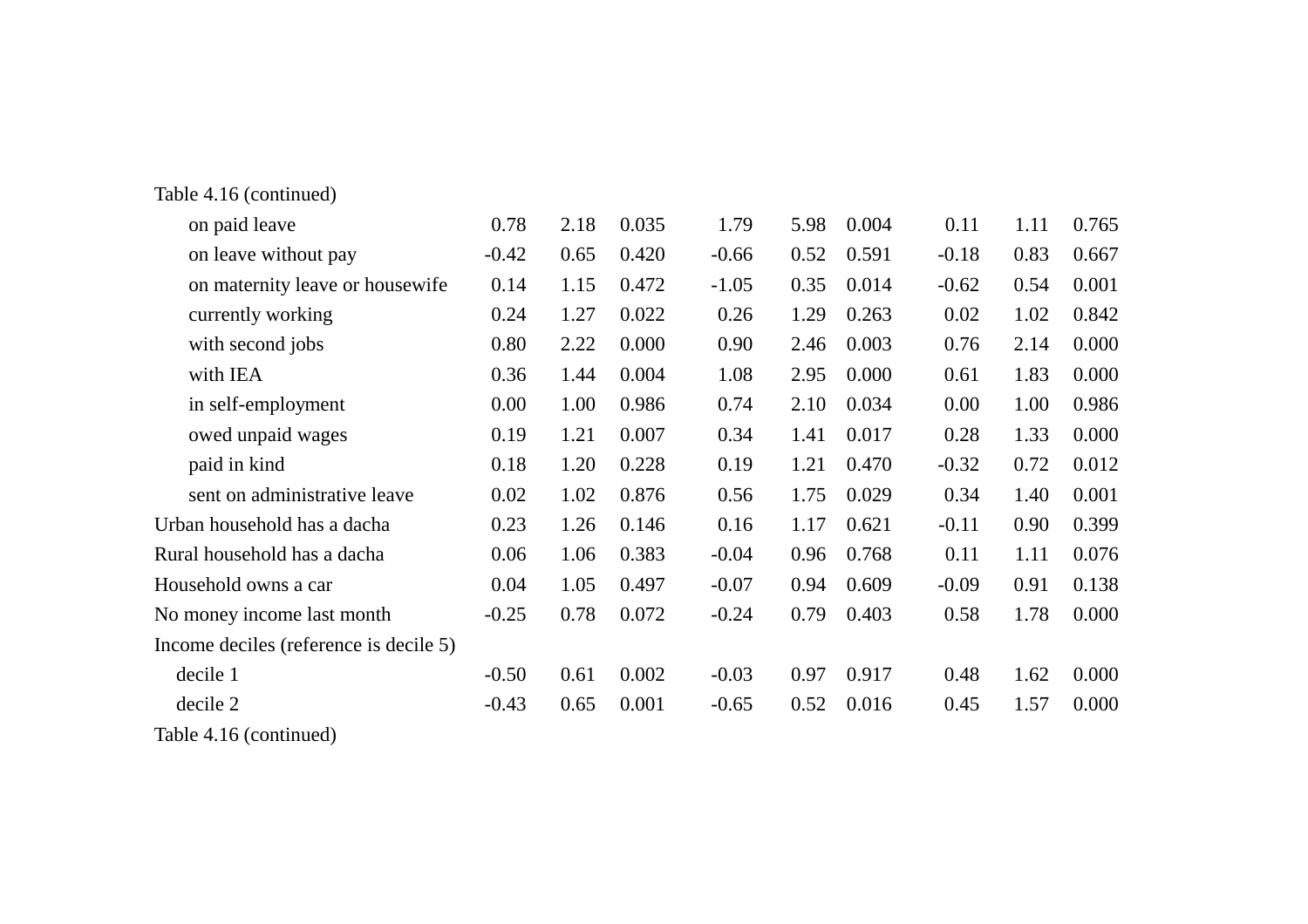| decile 3                                  | $-0.54$ | 0.58 | 0.000 | $-0.12$ | 0.89 | 0.614 | 0.16    | 1.18 | 0.076 |
|-------------------------------------------|---------|------|-------|---------|------|-------|---------|------|-------|
| decile 4                                  | $-0.32$ | 0.73 | 0.006 | $-0.28$ | 0.75 | 0.230 | 0.08    | 1.08 | 0.404 |
| decile 6                                  | $-0.03$ | 0.97 | 0.777 | 0.03    | 1.03 | 0.885 | 0.10    | 1.10 | 0.299 |
| decile 7                                  | 0.19    | 1.21 | 0.076 | $-0.03$ | 0.97 | 0.900 | 0.04    | 1.04 | 0.693 |
| decile 8                                  | 0.22    | 1.25 | 0.043 | 0.13    | 1.14 | 0.565 | $-0.24$ | 0.78 | 0.023 |
| decile 9                                  | 0.51    | 1.67 | 0.000 | 0.18    | 1.19 | 0.443 | $-0.22$ | 0.80 | 0.037 |
| decile 10                                 | 0.78    | 2.18 | 0.000 | 0.49    | 1.64 | 0.027 | $-0.31$ | 0.73 | 0.005 |
| Log of household money income per<br>head | 0.47    | 1.60 | 0.000 | 0.29    | 1.34 | 0.000 | $-0.19$ | 0.82 | 0.000 |
| Household non-pension benefit<br>income   | 0.02    | 1.02 | 0.606 | 0.03    | 1.03 | 0.614 | 0.02    | 1.02 | 0.671 |
| Household pension income                  | 0.06    | 1.06 | 0.031 | $-0.04$ | 0.96 | 0.565 | $-0.15$ | 0.86 | 0.000 |
| Round (reference is Round 5 1994)         |         |      |       |         |      |       |         |      |       |
| 1995                                      | $-0.24$ | 0.79 | 0.001 | $-0.16$ | 0.85 | 0.276 | $-0.07$ | 0.94 | 0.285 |
| 1996                                      | $-0.27$ | 0.76 | 0.000 | $-0.36$ | 0.70 | 0.028 | $-0.02$ | 0.98 | 0.735 |
| 1998                                      | $-0.51$ | 0.60 | 0.000 | $-0.52$ | 0.60 | 0.003 | $-0.13$ | 0.88 | 0.052 |
| 2000                                      | $-0.27$ | 0.77 | 0.000 | $-0.47$ | 0.63 | 0.004 | $-0.23$ | 0.79 | 0.000 |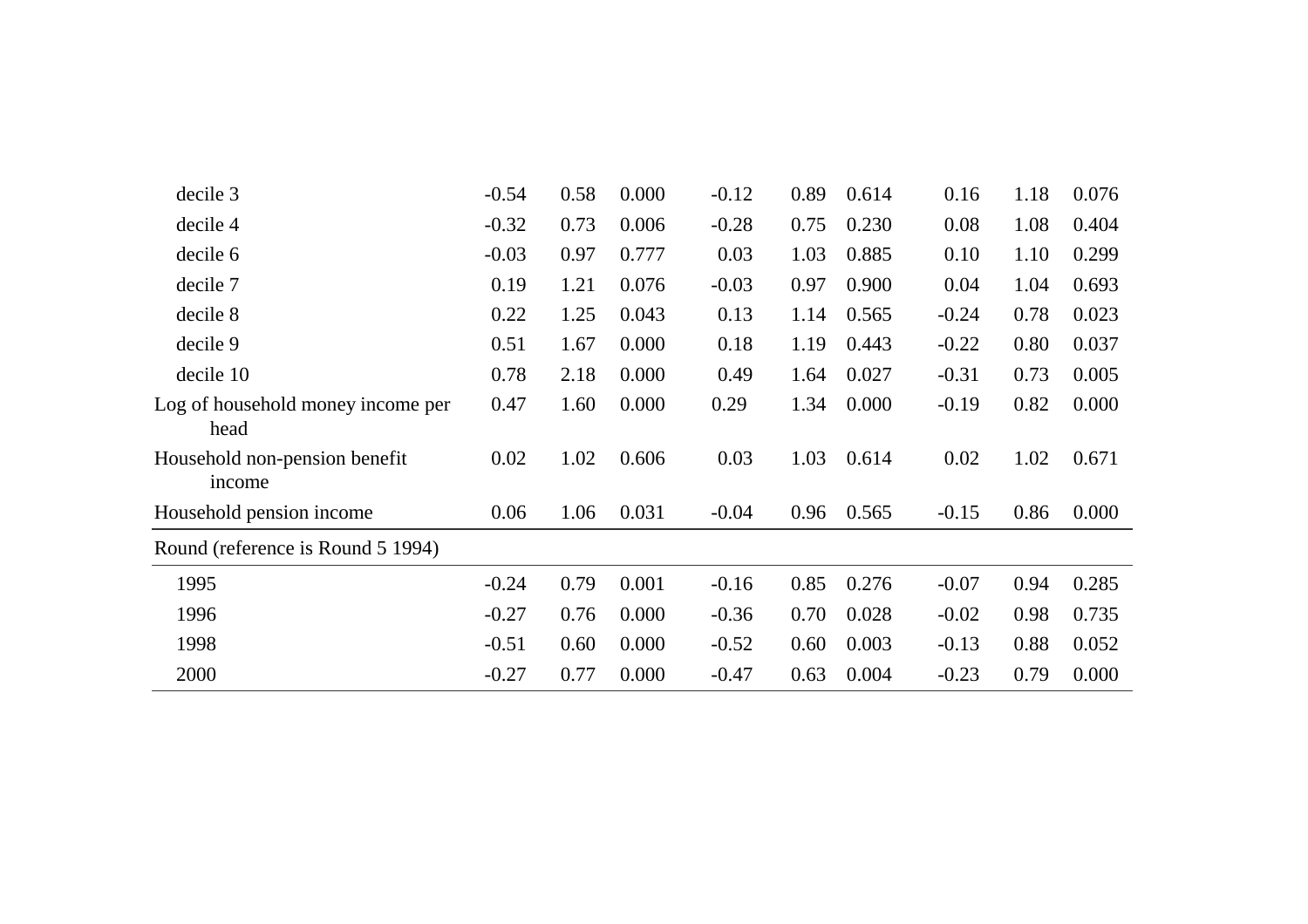Table 4.16 (continued)

| Region (Reference is Moscow and St Petersburg) |  |
|------------------------------------------------|--|
|------------------------------------------------|--|

| Northern and North Western       | 0.44    | 1.55 | 0.002 | 0.62    | 1.86 | 0.012 | 0.71    | 2.03 | 0.000 |
|----------------------------------|---------|------|-------|---------|------|-------|---------|------|-------|
| Central and Central Black-Earth  | $-0.11$ | 0.90 | 0.375 | $-0.30$ | 0.74 | 0.182 | 0.23    | 1.26 | 0.045 |
| Volga-Vyatski and Volga Basin    | $-0.45$ | 0.64 | 0.000 | $-0.55$ | 0.58 | 0.032 | 0.28    | 1.32 | 0.018 |
| North Caucasian                  | $-0.21$ | 0.81 | 0.111 | $-0.57$ | 0.56 | 0.033 | 0.38    | 1.46 | 0.004 |
| Ural                             | $-0.16$ | 0.85 | 0.211 | $-0.41$ | 0.66 | 0.081 | 0.22    | 1.24 | 0.068 |
| Western Siberian                 | 0.04    | 1.04 | 0.765 | $-0.12$ | 0.88 | 0.632 | 0.41    | 1.51 | 0.001 |
| Eastern Siberian and Far Eastern | $-0.03$ | 0.97 | 0.844 | $-0.40$ | 0.67 | 0.120 | 0.15    | 1.16 | 0.252 |
| Constant                         | $-1.06$ |      |       | $-1.22$ |      |       | $-1.60$ |      |       |

*Notes: 11 percent of households were lenders, 2 percent of households were both lenders and borrowers and 17 percent of households were borrowers. The coefficient for the log of household income per head is from a separate regression. Household pension and benefit incomes are in thousands of roubles. RRR is the Relative Risk Ratio. All variables are dummies unless otherwise indicated. Standard errors are corrected for panels.* 

*Number of observations = 18170. Model Chi Squared = 1680.1. Prob > chi2 = 0.0000. Log likelihood = -15224.9. Pseudo R2 = 0.0635.* 

*For variable means see Table 4.17.*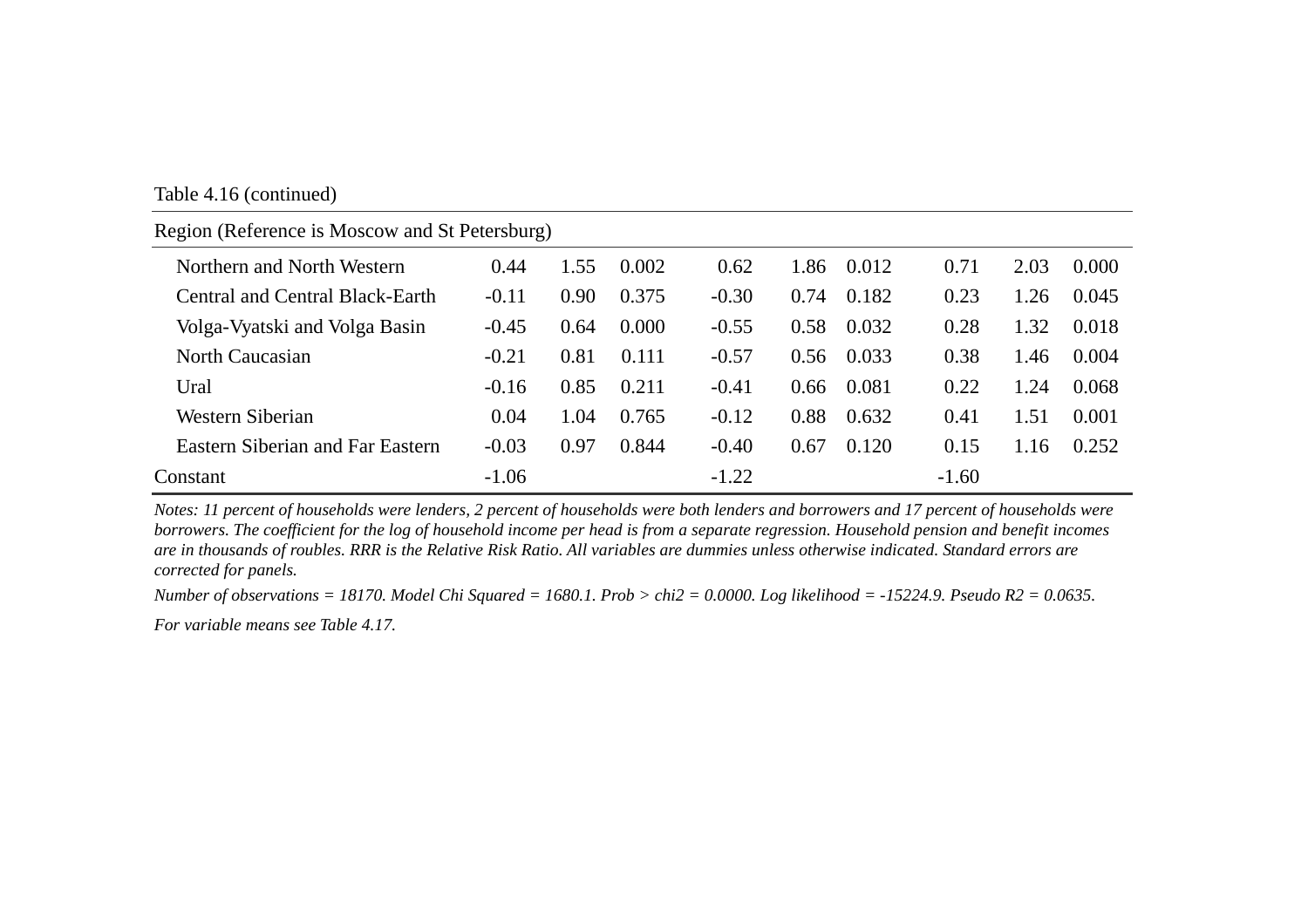|                            |                         | Variable<br>means | Log of Help given Log of Help received |       |          |       | Log of Loans<br>given |       | Log of Loans<br>received |       |
|----------------------------|-------------------------|-------------------|----------------------------------------|-------|----------|-------|-----------------------|-------|--------------------------|-------|
|                            |                         |                   | $\bf{B}$                               | P> t  | $\bf{B}$ | P> t  | $\bf{B}$              | P> t  | $\, {\bf B}$             | P> t  |
| Number of adults           |                         | 2.10              | 0.09                                   | 0.001 | 0.03     | 0.382 | 0.08                  | 0.041 | 0.23                     | 0.000 |
| Number of children under 7 |                         | 0.23              | $-0.06$                                | 0.298 | $-0.02$  | 0.581 | 0.07                  | 0.279 | 0.06                     | 0.245 |
| Number of children 7-17    |                         | 0.50              | $-0.07$                                | 0.032 | 0.07     | 0.049 | 0.04                  | 0.445 | 0.15                     | 0.000 |
| Male-headed household      |                         | 0.17              | 0.06                                   | 0.233 | $-0.02$  | 0.728 | 0.08                  | 0.305 | $-0.09$                  | 0.244 |
| Single-parent household    |                         | 0.05              | $-0.02$                                | 0.815 | 0.16     | 0.051 | $-0.04$               | 0.760 | 0.25                     | 0.018 |
| Urban household            |                         | 0.68              | $-0.07$                                | 0.517 | 0.01     | 0.871 | 0.04                  | 0.844 | 0.02                     | 0.900 |
| Proportion of adults:      |                         |                   |                                        |       |          |       |                       |       |                          |       |
|                            | under 25                | 0.09              | 0.35                                   | 0.159 | 0.06     | 0.771 | 0.55                  | 0.058 | 0.37                     | 0.145 |
|                            | 25-39                   | 0.29              | 0.65                                   | 0.007 | $-0.38$  | 0.054 | 0.70                  | 0.013 | 0.47                     | 0.057 |
|                            | 40 - pension age        | 0.27              | 0.97                                   | 0.000 | $-0.60$  | 0.003 | 0.64                  | 0.026 | 0.52                     | 0.038 |
|                            | of pension age          | 0.34              | 0.77                                   | 0.002 | $-1.00$  | 0.000 | 0.28                  | 0.324 | 0.12                     | 0.643 |
|                            | with higher education   | 0.15              | 0.06                                   | 0.315 | 0.19     | 0.003 | 0.23                  | 0.019 | 0.29                     | 0.002 |
|                            | born in the countryside | 0.49              | 0.02                                   | 0.752 | $-0.09$  | 0.112 | $-0.01$               | 0.942 | $-0.08$                  | 0.258 |
|                            | who are disabled        | 0.02              | $-0.06$                                | 0.735 | $-0.50$  | 0.006 | $-0.32$               | 0.173 | $-0.11$                  | 0.590 |
|                            | on paid leave           | 0.01              | $-0.14$                                | 0.772 | $-0.30$  | 0.307 | $-0.33$               | 0.344 | $-0.41$                  | 0.212 |
|                            |                         |                   |                                        |       |          |       |                       |       |                          |       |

*Table 4.17: OLS Regressions. Gross value of help and of loans given and received. RLMS data, 1994–2000, and variable means.* 

Table 4.17 (continued)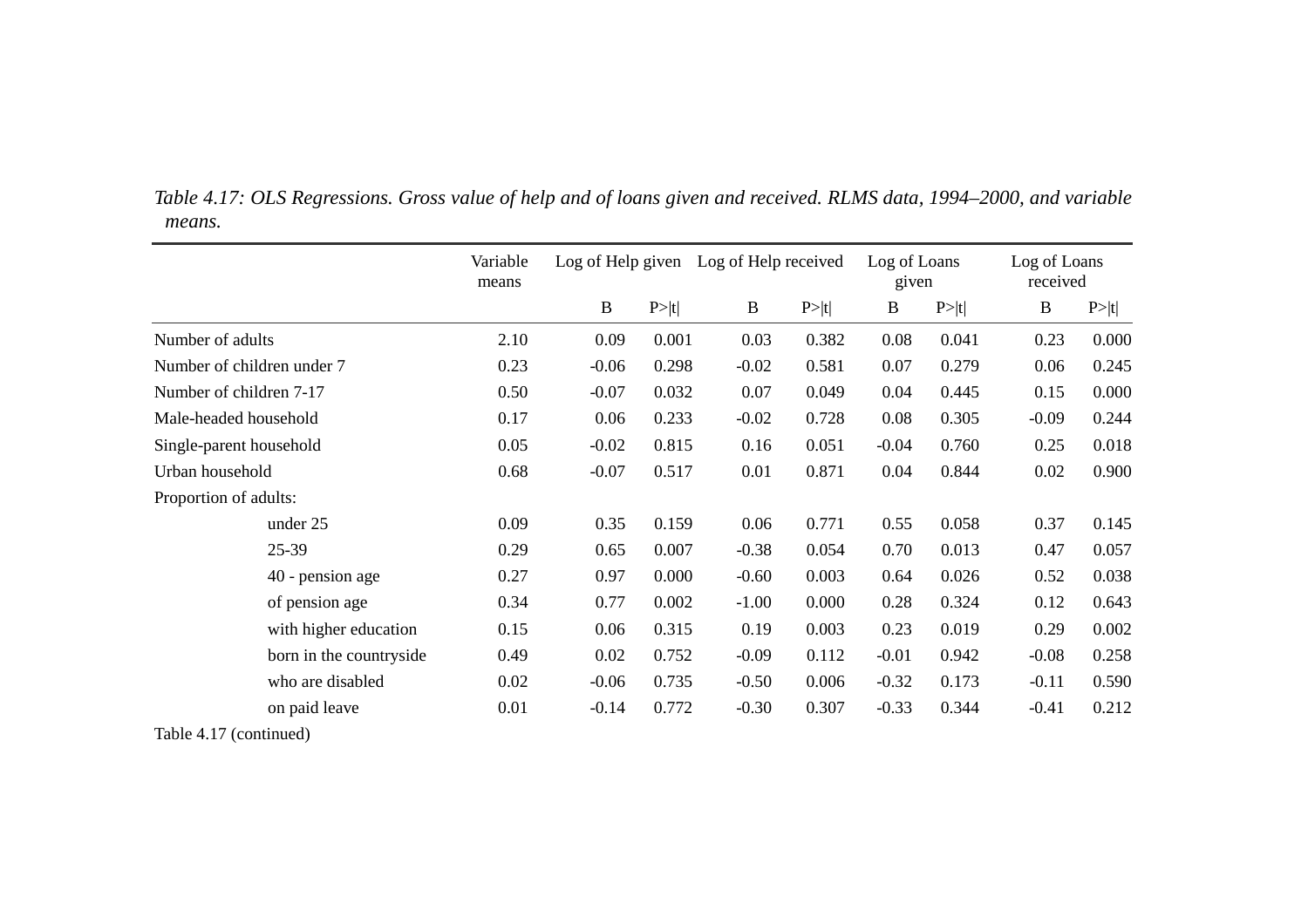|                             | on leave without pay                   | 0.004 | $-0.09$ | 0.782 | $-0.69$ | 0.052 | $-0.14$ | 0.835 | 0.20    | 0.574 |
|-----------------------------|----------------------------------------|-------|---------|-------|---------|-------|---------|-------|---------|-------|
|                             | on maternity leave or<br>housewife     | 0.05  | 0.22    | 0.180 | 0.11    | 0.359 | 0.22    | 0.267 | 0.23    | 0.241 |
|                             | currently working                      | 0.51  | 0.20    | 0.006 | $-0.05$ | 0.486 | 0.11    | 0.327 | 0.22    | 0.030 |
|                             | with second jobs                       | 0.03  | $-0.12$ | 0.415 | 0.00    | 0.978 | 0.04    | 0.848 | 0.03    | 0.853 |
|                             | with IEA                               | 0.07  | $-0.22$ | 0.005 | $-0.16$ | 0.065 | $-0.22$ | 0.080 | $-0.21$ | 0.064 |
|                             | in self-employment                     | 0.02  | 0.17    | 0.326 | $-0.10$ | 0.538 | 0.37    | 0.102 | 0.62    | 0.009 |
|                             | owed unpaid wages                      | 0.32  | $-0.04$ | 0.410 | $-0.13$ | 0.010 | $-0.01$ | 0.909 | $-0.05$ | 0.458 |
|                             | paid in kind                           | 0.05  | 0.12    | 0.287 | $-0.07$ | 0.514 | $-0.28$ | 0.053 | $-0.37$ | 0.003 |
|                             | sent on administrative<br>leave        | 0.05  | $-0.06$ | 0.482 | $-0.13$ | 0.186 | 0.02    | 0.857 | $-0.10$ | 0.287 |
| Urban household has a dacha |                                        | 0.37  | 0.15    | 0.182 | 0.06    | 0.477 | 0.13    | 0.491 | $-0.05$ | 0.725 |
| Rural household has a dacha |                                        | 0.29  | 0.05    | 0.320 | 0.02    | 0.694 | 0.08    | 0.256 | 0.05    | 0.435 |
| Household owns a car        |                                        | 0.23  | 0.13    | 0.004 | 0.23    | 0.000 | 0.40    | 0.000 | 0.59    | 0.000 |
|                             | No money income last month             | 0.07  | 0.14    | 0.192 | 0.16    | 0.059 | 0.01    | 0.958 | 0.10    | 0.350 |
|                             | Income deciles (reference is decile 5) |       |         |       |         |       |         |       |         |       |
| decile 1                    |                                        | 0.12  | 0.18    | 0.171 | 0.09    | 0.316 | 0.05    | 0.757 | $-0.05$ | 0.703 |
| decile 2                    |                                        | 0.08  | $-0.07$ | 0.455 | 0.12    | 0.129 | $-0.12$ | 0.389 | $-0.19$ | 0.083 |
| decile 3                    |                                        | 0.10  | 0.04    | 0.619 | $-0.04$ | 0.658 | $-0.11$ | 0.431 | $-0.07$ | 0.464 |
| decile 4                    |                                        | 0.10  | $-0.07$ | 0.416 | 0.02    | 0.795 | $-0.23$ | 0.080 | 0.04    | 0.711 |
| decile 6                    |                                        | 0.10  | 0.08    | 0.295 | 0.17    | 0.034 | $-0.14$ | 0.208 | 0.12    | 0.244 |
| decile 7                    |                                        | 0.10  | 0.17    | 0.028 | 0.04    | 0.654 | 0.17    | 0.150 | 0.35    | 0.002 |